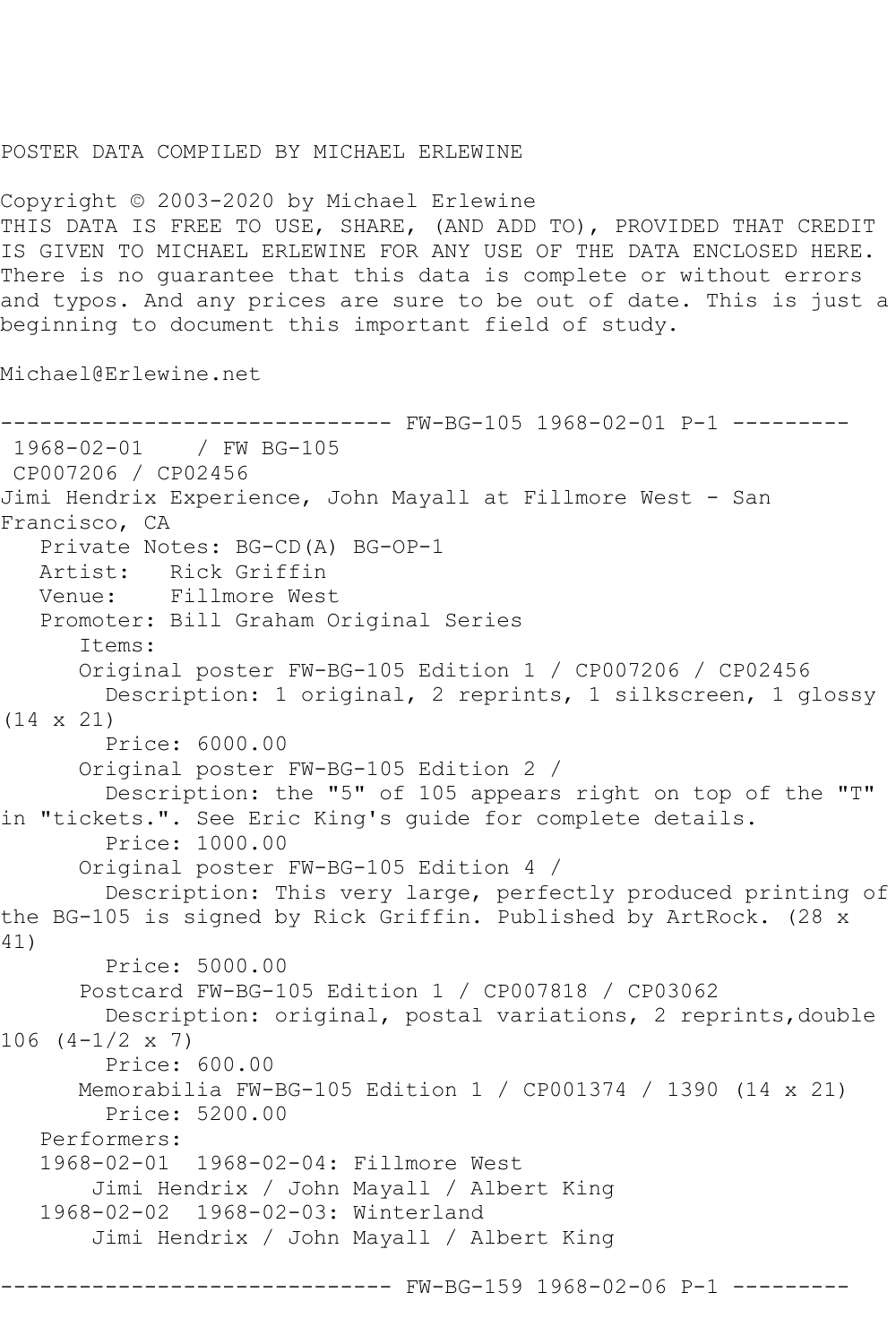1968-02-06 / FW BG-159 CP007260 / CP02510 Byrds, Michael Bloomfield at Fillmore West - San Francisco, CA Private Notes: BG-CD(+BG-158) BG-OP-1-Signed-Tuten A- 50- Artist: Randy Tuten Venue: Fillmore West Promoter: Bill Graham Original Series Items: Original poster FW-BG-159 Edition 1 / CP007260 / CP02510 Description: 1 original (14 x 21-3/4) Price: 100.00 Postcard FW-BG-159 Edition 1 / CP007858 / CP03102 Description: original, postal variations, double with BG158  $(7 \times 9 - 1/4)$  Price: 75.00 Performers: 1969-02-06 1969-02-08: Fillmore West Byrds / Michael Bloomfield / Nick Gravenites / Mark Naftalin / Pacific Gas and Electric 1968-02-09: Michael Bloomfield / Nick Gravenites / Mark Naftalin / Pacific Gas and Electric ------------------------------ 1968-07-14 P --------- 1968-07-14 / Bill Graham moves from Fillmore to Fillmore West (Carousel) Event: Bill Graham moves from Fillmore to Fillmore West (Carousel) Venue: Fillmore West Items: Original poster / Performers: 1968-07-14: Fillmore West ------------------------------ FW-BG-129 1968-07-16 P-1 --------- 1968-07-16 / FW BG-129 CP007243 / CP02493 Big Brother and the Holding Company, Richie Havens at Fillmore West - San Francisco, CA Notes: This is the first Bill Graham event at the new location, the former Carousel Ballroom at Market & Van Ness. +Jeff Beck,Havens/1st FILLMORE WEST Private Notes: BG-CD(A) BG-OP-1-Signed-Conklin Event: First Show Fillmore West Artist: Lee Conklin Venue: Fillmore West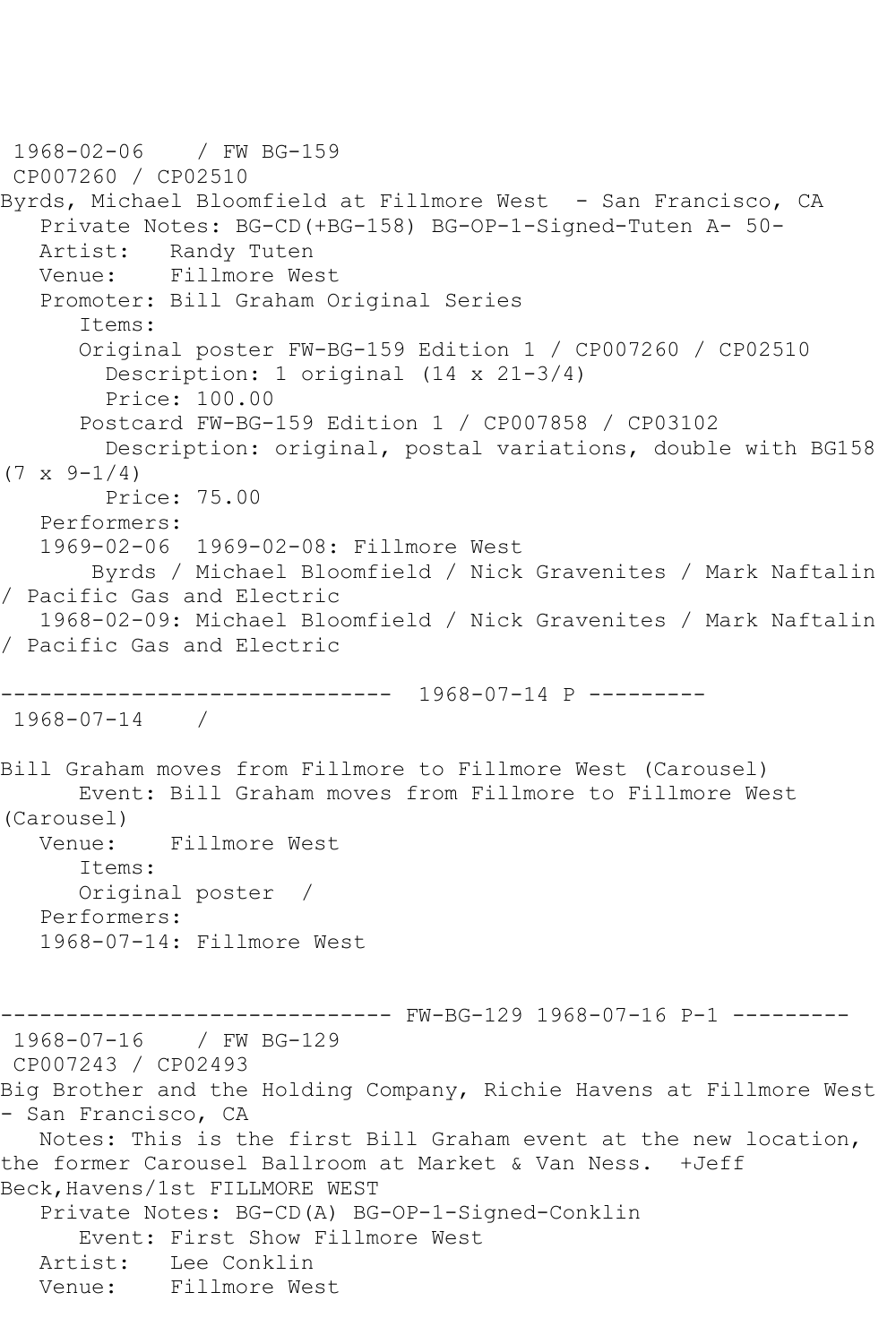```
 Promoter: Bill Graham Original Series
       Items:
       Original poster FW-BG-129 Edition 1 / CP007243 / CP02493
         Description: 1 original (14 x 21)
         Price: 100.00
       Postcard FW-BG-129 Edition 1 / CP007834 / CP03078
         Description: original, postal variations, double with BG130 
(4-5/8 \times 7-1/8) Price: 25.00
   Performers:
   1968-07-16 1968-07-18: Fillmore West
       Big Brother and the Holding Company / Richie Havens / 
Illinois Speed Press
   1968-07-19 1968-07-21: Sly and the Family Stone / Jeff Beck / 
Siegel Schwall Blues Band
------------------------------ FW-BG-130 1968-07-23 P-1 ---------
1968-07-23 / FW BG-130
CP007231 / CP02481
Moby Grape, Jeff Beck at Fillmore West - San Francisco, CA
   Private Notes: BG-CD(A) BG-OP-1-Signed-Conklin
   Artist: Lee Conklin
   Venue: Fillmore West
   Promoter: Bill Graham Original Series
       Items:
       Original poster FW-BG-130 Edition 1 / CP007231 / CP02481
         Description: 1 original (14 x 21)
         Price: 200.00
       Postcard FW-BG-130 Edition 1 / CP007835 / CP03079
         Description: original, postal variations, double with BG129 
(4-9/16 \times 7-1/8) Price: 20.00
   Performers:
   1968-07-23 1968-07-25: Fillmore West
        Moby Grape / Jeff Beck / Mint Tatoo
   1968-07-26 1968-07-28: Charles Lloyd / Herd / James Cotton Blues 
Band
------------------------------ FW-BG-131 1968-07-30 P-1 ---------
1968-07-30 / FW BG-131
CP007232 / CP02482
Paul Butterfield Blues Band, Santana at Fillmore West - San 
Francisco, CA
   Private Notes: BG-CD(B) BG-OP-1-Signed-Conkilin
   Artist: Lee Conklin
   Venue: Fillmore West
   Promoter: Bill Graham Original Series
```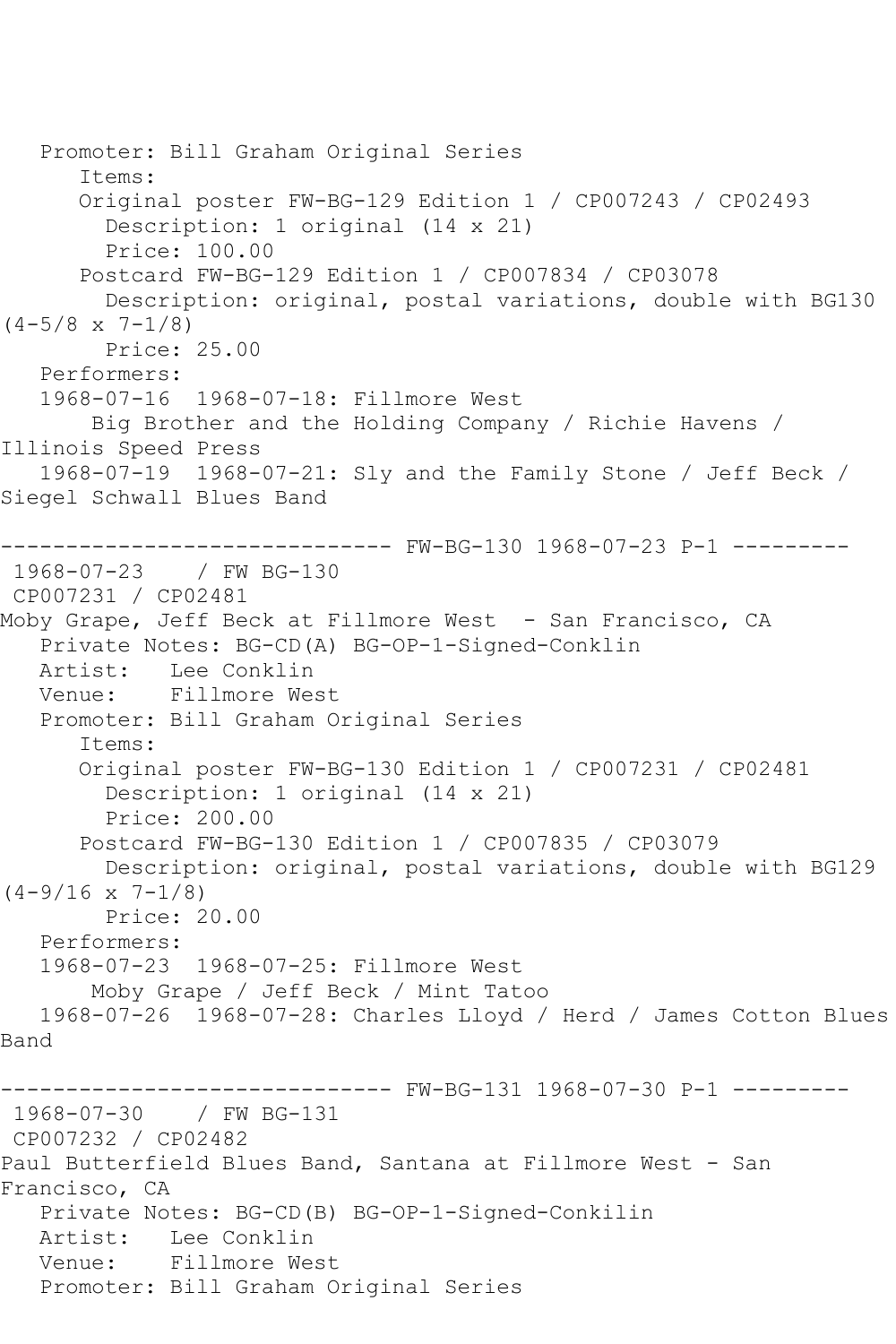```
 Items:
       Original poster FW-BG-131 Edition 1 / CP007232 / CP02482
         Description: 1 original (14 x 21)
         Price: 350.00
       Postcard FW-BG-131 Edition 1 / CP007836 / CP03080
         Description: original, postal variations, double with BG132 
(4-5/8 \times 6-15/16) Price: 35.00
   Performers:
   1968-07-30 1968-08-01: Fillmore West
        Paul Butterfield Blues Band / Carlos Santana / Hello People
   1968-08-02 1968-08-04: Iron Butterfly / Canned Heat Blues Band / 
Initial Shock
------------------------------ FW-2.080 1968-08-05 P-1 ---------
1968-08-05 / FW 2.080
CP007043 / CP02293
Ornette Coleman, Denardo Coleman at Fillmore West - San Francisco,
CA
   Notes: This Ornette Coleman piece has to be one of the great 
pieces from this era, so understated, yet strong, featuring the 
inimitable Ornette Coleman. I have not seen one of these for sale 
for a long time.
This item appears in the Art of Rock book, plate no. 2.080
   Private Notes: * A/A- 500 @
      Event: The Sun Suite of S.F.
   Artist: Dore
   Venue: Fillmore West
   Promoter: Book: Art of Rock
       Items:
      Original poster FW-2.080 / CP061162
         AORPlate: 2.080 
       Original poster FW-2.080 Edition 1 / CP007043 / CP02293 (14 x 
20 - 1/4)
         AORPlate: 2.080 
         Price: 600.00
      Handbill -2.080 / Description: Ornette Coleman blue ink/plain white background
         AORPlate: 2.080 
         Price: 100.00
        FW-2.080 / CP000084 / 0085
         AORPlate: 2.080 
   Performers:
   1968-08-05: Fillmore West
```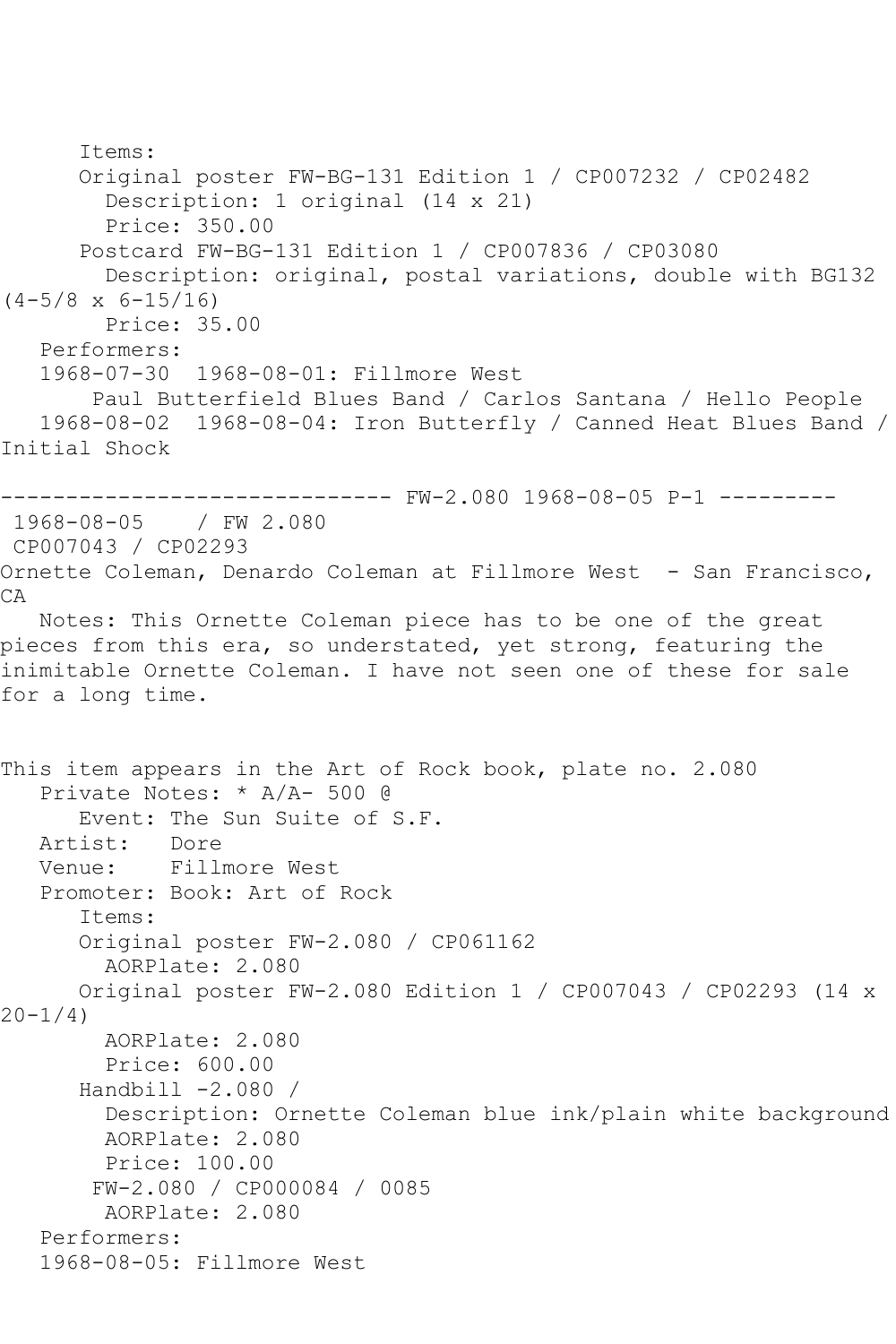Ornette Coleman / Denardo Coleman / Robert Bradley's Blackwater Surprise / Dewey Redman / Charles Hayden ------------------------------ FW-BG-132 1968-08-06 P-1 --------- 1968-08-06 / FW BG-132 CP007233 / CP02483 Chambers Brothers, Charlatans at Fillmore West - San Francisco, CA Private Notes: BG-CD(B) BG-OP-1-signed-Conklin Artist: Lee Conklin Venue: Fillmore West Promoter: Bill Graham Original Series Items: Original poster FW-BG-132 Edition 1 / CP007233 / CP02483 Description: 1 original (14 x 21) Price: 200.00 Postcard FW-BG-132 Edition 1 / CP007837 / CP03081 Description: original, postal variations, double with BG131  $(4-9/16 \times 7)$  Price: 50.00 Performers: 1968-08-06 1968-08-08: Fillmore West Chambers Brothers / Charlatans / Queen Lily's Soap 1968-08-09 1968-08-11: Eric Burdon and the Animals / Blood Sweat and Tears / Gypsy Wizard Band ------------------------------ FW-BG-133 1968-08-13 P-1 --------- 1968-08-13 / FW BG-133 CP005814 / CP01063 Who, James Cotton at Fillmore West - San Francisco, CA Private Notes: BG-CD(B) BG-OP-1 Artist: Rick Griffin Venue: Fillmore West Promoter: Bill Graham Original Series Items: Original poster FW-BG-133 Edition 1 / CP005814 / CP01063 Description: original, postal variations, double with BG123 (28-1/2 x 22) Price: 1200.00 Postcard FW-BG-133 Edition 1 / CP007838 / CP03082 Description: 1 original with postal variations (7 x 9) Price: 100.00 Performers: 1968-08-13 1968-08-15: Fillmore West Who / James Cotton Blues Band / Magic Sam 1968-08-16 1968-08-18: Creedence Clearwater Revival / It's a Beautiful Day / Albert Collins and the Icebreakers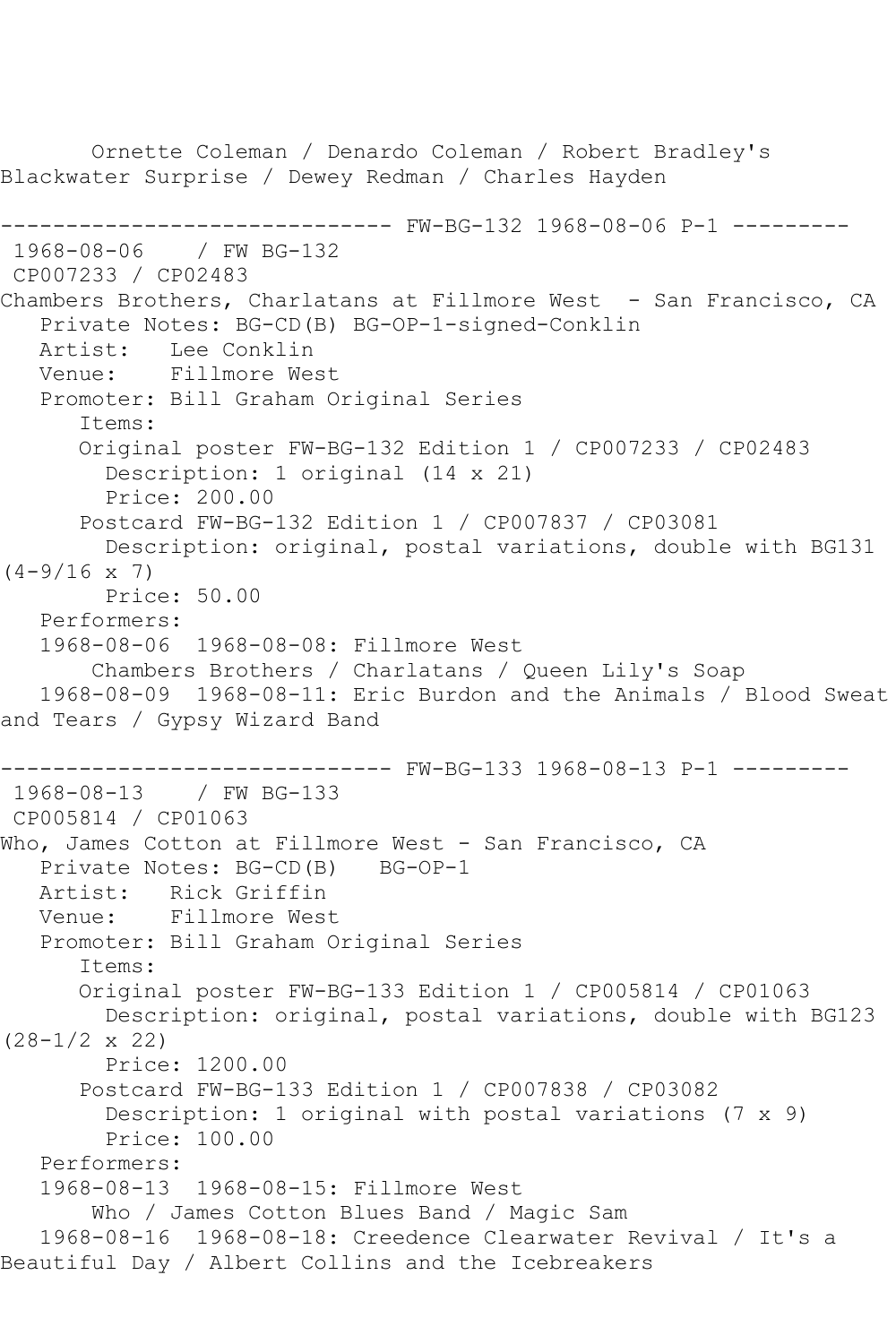1968-08-20 1968-08-22: Grateful Dead / Kaleidoscope / Albert Collins and the Icebreakers 1968-08-23 1968-08-25: Quicksilver Messenger Service / Spooky Tooth / Cold Blood ------ FW-BG-134 1968-08-27 P-1 ---------1968-08-27 / FW BG-134 CP007234 / CP02484 Steppenwolf, Staple Singers at Fillmore West - San Francisco, CA Private Notes: BG-CD(E+BG-135) BG-OP-1-Signed-Conklin Artist: Lee Conklin<br>Venue: Fillmore We: Fillmore West Promoter: Bill Graham Original Series Items: Original poster FW-BG-134 Edition 1 / CP007234 / CP02484 Description: 1 original, 1 reprint (14 x 21) Price: 1400.00 Original poster FW-BG-134 Edition 2 / Description: "W" printed after tickets outs strip. See Eric King's guide for complete details. Price: 300.00 Postcard FW-BG-134 Edition 1 / CP007839 / CP03083 Description: original, postal variations, double with BG135  $(7 \times 9 - 1/4)$  Price: 125.00 Performers: 1968-08-27 1968-09-29: Fillmore West Steppenwolf / Staple Singers / Carlos Santana 1968-08-30 1968-09-01: Grateful Dead / Preservation Hall Jazz Band / Sons of Champlin ------------------------------ FW 1968-08-30 H-1 --------- 1968-08-30 / FW CP001241 / 1256 Grateful Dead, Preservation Hall Jazz Band at Fillmore West - San Francisco, CA<br>Venue: I Fillmore West Items: Handbill FW Edition 1 / CP001241 / 1256 (14 x 10-1/2) Price: 250.00 Performers: 1968-08-30 1968-09-01: Fillmore West Grateful Dead / Preservation Hall Jazz Band / Sons of Champlin ------------------------------ FW-BG-135 1968-09-05 P-1 --------- 1968-09-05 / FW BG-135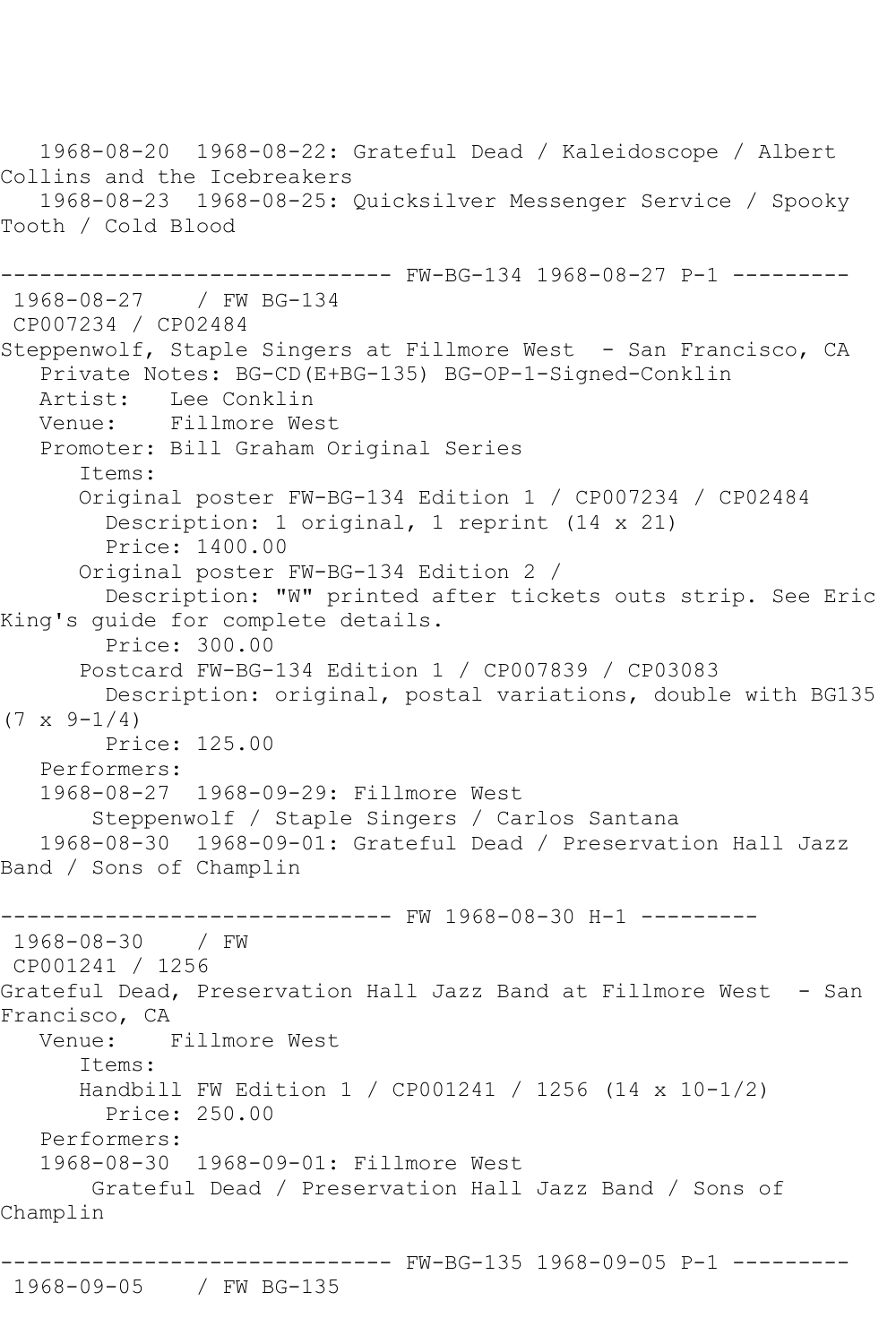CP007235 / CP02485 Chuck Berry, Steve Miller Blues Band at Fillmore West - San Francisco, CA Private Notes: BG-CD(E+BG-134) BG-OP-1-Signed-Conklin Event: Fall Series<br>Artist: Lee Conklin Lee Conklin Venue: Fillmore West Promoter: Bill Graham Original Series Items: Original poster FW-BG-135 Edition 1 / CP007235 / CP02485 Description: 1 original (14 x 21) Price: 100.00 Postcard FW-BG-135 Edition 1 / CP007839 / CP03083 Description: original, postal variations, double with BG134  $(7 \times 9-1/4)$  Price: 20.00 Performers: 1968-09-05 1968-09-07: Fillmore West Chuck Berry / Steve Miller Blues Band / Kensington Market ------------------------------ FW-BG-136 1968-09-12 P-1 --------- 1968-09-12 / FW BG-136 CP007236 / CP02486 Big Brother and the Holding Company, Santana at Fillmore West - San Francisco, CA Private Notes: BG-CD(B) BG-OP-1 Artist: Rick Griffin Venue: Fillmore West Promoter: Bill Graham Original Series Items: Original poster FW-BG-136 Edition 1 / CP007236 / CP02486 Description: 1 original (14 x 22) Price: 600.00 Original poster FW-BG-136 Edition 1 / CP001430 / 1446 Description: Not sure what this is Postcard FW-BG-136 Edition 1 / CP007840 / CP03084 Description: original, postal variations, double with BG137  $(4-5/8 \times 7)$  Price: 60.00 Performers: 1968-09-12 1968-09-14: Fillmore West Big Brother and the Holding Company / Carlos Santana / Chicago Transit Authority ------------------------------ FW-BG-137 1968-09-19 P-1 --------- 1968-09-19 / FW BG-137 CP007237 / CP02487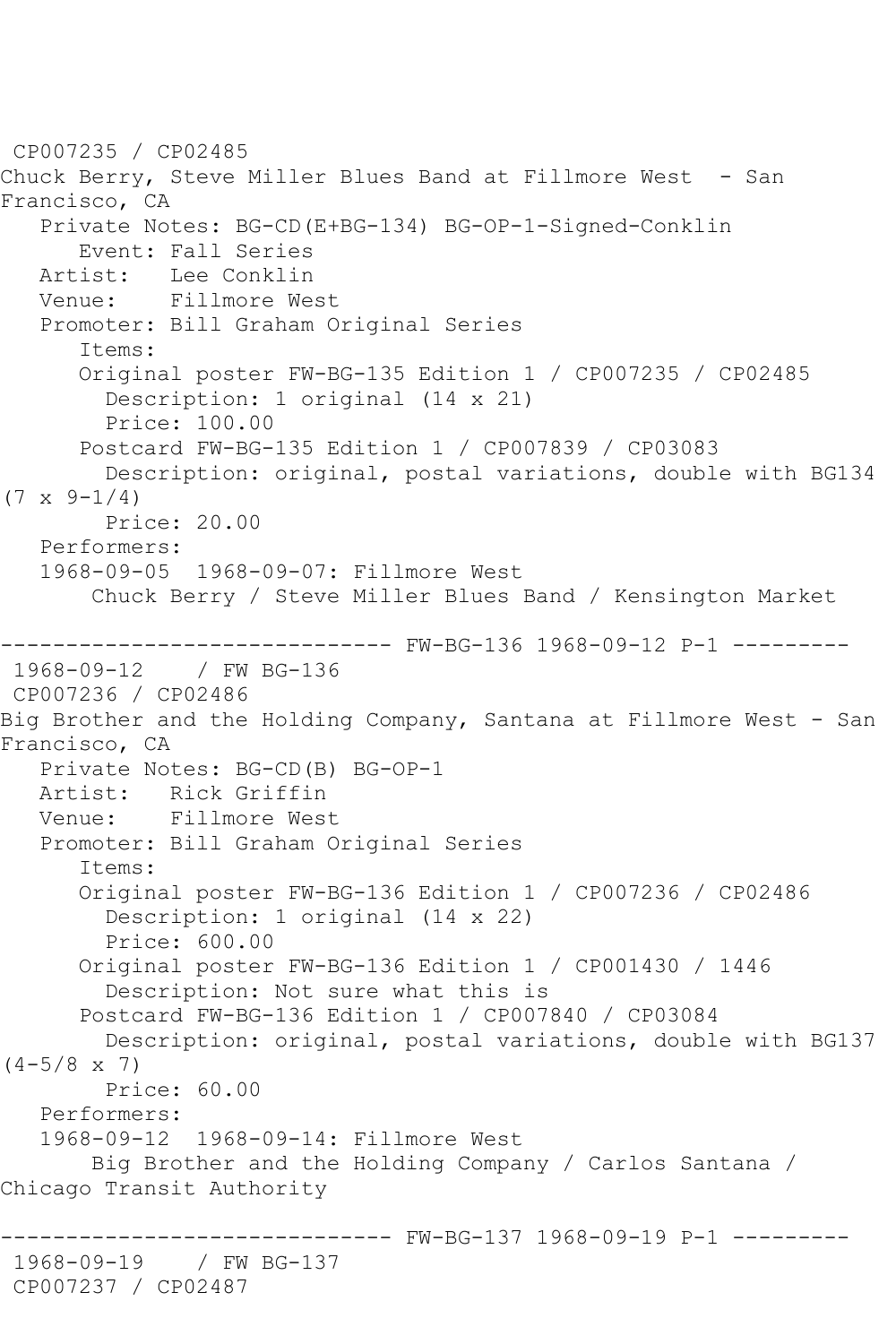Albert King, Creedence Clearwater Revival at Fillmore West - San Francisco, CA Private Notes: BG-CD(B) BG-OP-1 Artist: Rick Griffin<br>Venue: Fillmore Wes Fillmore West Promoter: Bill Graham Original Series Items: Original poster FW-BG-137 Edition 1 / CP007237 / CP02487 Description: 137 (14 x 22) Price: 350.00 Postcard FW-BG-137 Edition 1 / CP007841 / CP03085 Description: original, postal variations, double with BG136  $(4-9/16 \times 7)$  Price: 125.00 Ticket FW-BG-137 Edition 1 / CP001596 / 1619 FW-BG-137 / CP002478 / 2460 Performers: 1968-09-19 1968-09-21: Fillmore West Albert King / Creedence Clearwater Revival / Black Pearl ------------------------------ FW-BG-138 1968-09-26 P-1 --------- 1968-09-26 / FW BG-138 CP007238 / CP02488 Super Session, Michael Bloomfield at Fillmore West - San Francisco, CA Private Notes: BG-CD(B) BG-OP-1-Signed-Conklin Lee Conklin Venue: Fillmore West Promoter: Bill Graham Original Series Items: Original poster FW-BG-138 Edition 1 / CP007238 / CP02488 Description: 1 original (14 x 21) Price: 125.00 Postcard FW-BG-138 Edition 1 / CP007842 / CP03086 Description: original, postal variations, double with BG139  $(4-5/8 \times 7)$  Price: 40.00 Performers: 1968-09-26 1968-09-28: Fillmore West Super Session / Michael Bloomfield / Al Kooper / It's a Beautiful Day / Loading Zone ------------------------------ FW-BG-139 1968-10-03 P-1 --------- 1968-10-03 / FW BG-139 CP007239 / CP02489 Canned Heat Blues Band, Gordon Lightfoot at Fillmore West - San Francisco, CA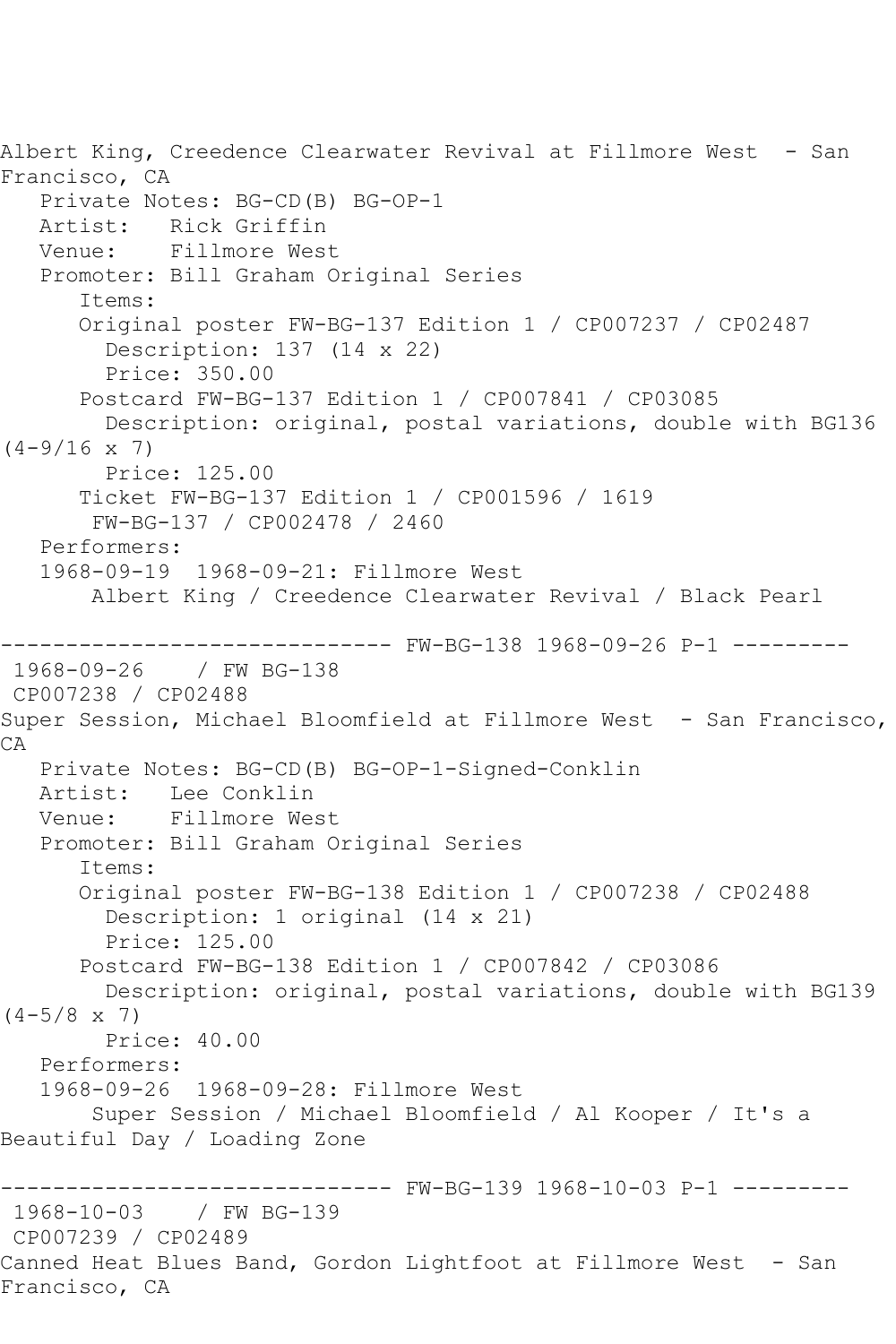```
 Private Notes: BG-CD(B) BG-OP-1-Signed-Conklin
   Artist: Lee Conklin
   Venue: Fillmore West
    Promoter: Bill Graham Original Series
       Items:
       Original poster FW-BG-139 Edition 1 / CP007239 / CP02489
         Description: 1 original (14 x 21)
         Price: 125.00
       Postcard FW-BG-139 Edition 1 / CP007843 / CP03087
         Description: original, postal variations, double with BG138 
(4-5/8 \times 7) Price: 125.00
    Performers:
    1968-10-03 1968-10-05: Fillmore West
        Canned Heat Blues Band / Gordon Lightfoot / Cold Blood
------------------------------ FW-BG-140A 1968-10-11 P-1 ---------
1968-10-11 / FW BG-140A
CP007240 / CP02490
Buck Owens at Fillmore West - San Francisco, CA
    Private Notes: BG-CD(A) BG-OP-1
       Event: America's No. 1 Country Entertainer
  Artist: Pat Hanks<br>Venue: Fillmore I
            Fillmore West
   Promoter: Bill Graham Original Series
       Items:
       Original poster FW-BG-140A Edition 1 / CP007240 / CP02490
         Description: 1 original (14-1/8 x 22)
         Price: 200.00
       Postcard FW-BG-140A Edition 1 / CP007846 / CP03090
         Description: 1 original (4-5/8 x 7-1/4)
         Price: 85.00
    Performers:
    1968-10-11 1968-10-12: Fillmore West
        Buck Owens
------------------------------ FW-BG-141 1968-10-17 P-1 ---------
1968-10-17 / FW BG-141
CP007242 / CP02492
Iron Butterfly, Sir Douglas Quintet at Fillmore West - San 
Francisco, CA
    Private Notes: BG-CD(B) BG-OP-1-Signed-Moscoso
  Artist: Rick Griffin<br>Venue: Fillmore Wes
            Fillmore West
   Promoter: Bill Graham Original Series
       Items:
       Original poster FW-BG-141 Edition 1 / CP007242 / CP02492
```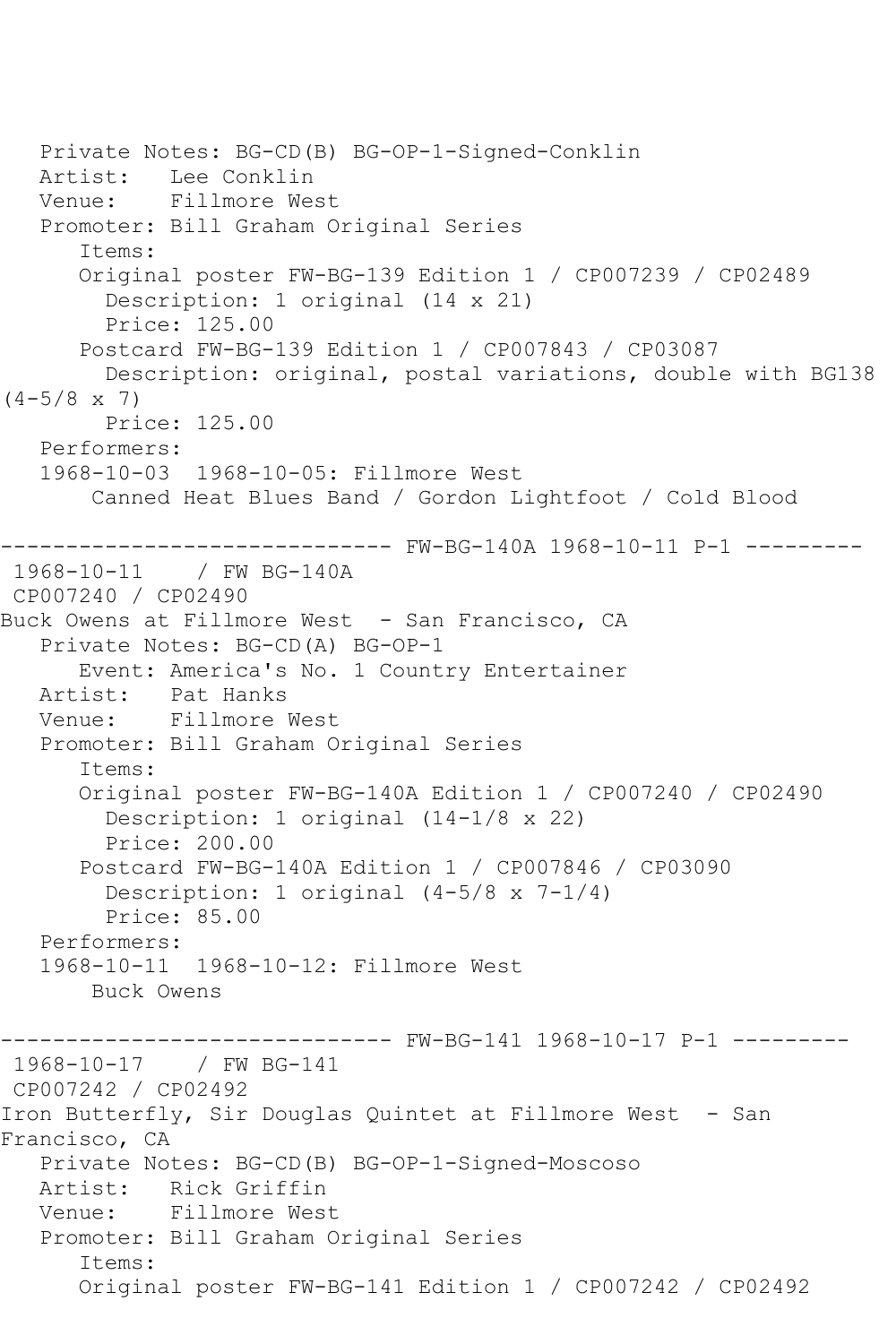Description: 1 original (14 x 21) Price: 300.00 Postcard FW-BG-141 Edition 1 / CP007830 / CP03074 Description: original, postal variations, double with BG140  $(4-5/8 \times 7)$  Price: 75.00 Ticket FW-BG-141 / CP001598 / 1620 Performers: 1968-10-17 1968-10-19: Fillmore West Iron Butterfly / Sir Douglas Quintet / Sea Train ------------------------------ FW-BG-142 1968-10-24 P-1 --------- 1968-10-24 / FW BG-142 CP007230 / CP02480 Jefferson Airplane, Ballet Afro-Haiti at Fillmore West - San Francisco, CA Private Notes: BG-CD(C+BG-143) BG-OP-1-Signed-Conklin Artist: Lee Conklin<br>Venue: Fillmore We: Fillmore West Promoter: Bill Graham Original Series Items: Original poster FW-BG-142 Edition 1 / CP007230 / CP02480 Description: 1 original (14 x 21-1/4) Price: 300.00 Postcard FW-BG-142 Edition 1 / CP007847 / CP03091 Description: original, postal variations, double with BG143  $(7 \times 9 - 3/16)$  Price: 25.00 Performers: 1968-10-24 1968-10-26: Fillmore West Jefferson Airplane / Ballet Afro Haiti / A.B. Skhy Blues Band ------------------------------ FW-BG-143 1968-10-31 P-1 ---------  $1968 - 10 - 31$ CP007244 / CP02494 Procol Harum, Santana at Fillmore West - San Francisco, CA Private Notes: BG-CD(+BG-142) BG-OP-1-Signed-Conklin Lee Conklin Venue: Fillmore West Promoter: Bill Graham Original Series Items: Original poster FW-BG-143 Edition 1 / CP007244 / CP02494 Description: 1 original (14 x 21) Price: 125.00 Postcard FW-BG-143 Edition 1 / CP007847 / CP03091 Description: original, postal variations, double with BG142  $(7 \times 9 - 3/16)$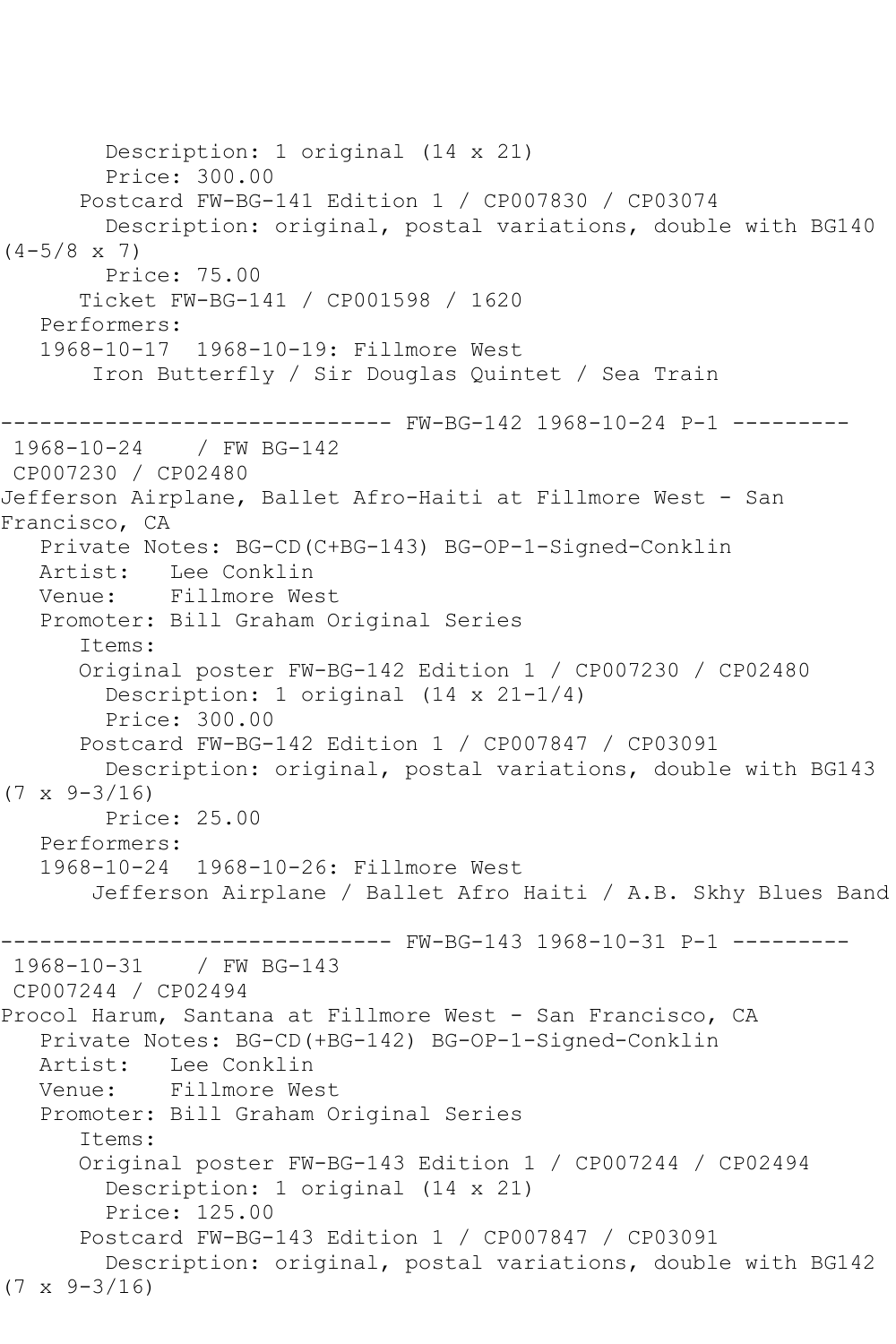```
 Price: 25.00
    Performers:
    1968-10-31 1968-11-02: Fillmore West
        Procol Harum / Carlos Santana / Salloom Sinclair
                    ------------------------------ FW-BG-144 1968-11-07 P-1 ---------
1968-11-07 / FW BG-144
CP007245 / CP02495
Quicksilver Messenger Service, Grateful Dead at Fillmore West - San 
Francisco, CA
   Private Notes: BG-CD(B) BG-OP-1-Signed-Conklin
  Artist: Lee Conklin<br>Venue: Fillmore We:
            Fillmore West
   Promoter: Bill Graham Original Series
       Items:
       Original poster FW-BG-144 Edition 1 / CP007245 / CP02495
         Description: 1 original, 1 reprint (14 x 21)
         Price: 400.00
       Original poster FW-BG-144 Edition 2 / 
         Description: See Eric King's guide for complete details.
         Price: 150.00
       Postcard FW-BG-144 Edition 1 / CP007848 / CP03092
         Description: original, postal variations, double with BG145 
(4-5/8 \times 7) Price: 45.00
   Performers:
    1968-11-07 1968-11-10: Fillmore West
        Quicksilver Messenger Service / Grateful Dead / Linn County
------------------------------ FW-BG-145 1968-11-14 P-1 ---------
1968 - 11 - 14CP007246 / CP02496
Ten Years After, Country Weather at Fillmore West - San Francisco,
CA
   Private Notes: BG-CD(A) BG-OP-1-Signed-Conklin
   Artist: Lee Conklin
    Venue: Fillmore West
    Promoter: Bill Graham Original Series
       Items:
       Original poster FW-BG-145 Edition 1 / CP007246 / CP02496
         Description: 1 original (14 x 21)
         Price: 150.00
       Postcard FW-BG-145 Edition 1 / CP007849 / CP03093
         Description: original, postal variations, double with BG144 
(4-9/16 \times 7) Price: 20.00
   Performers:
```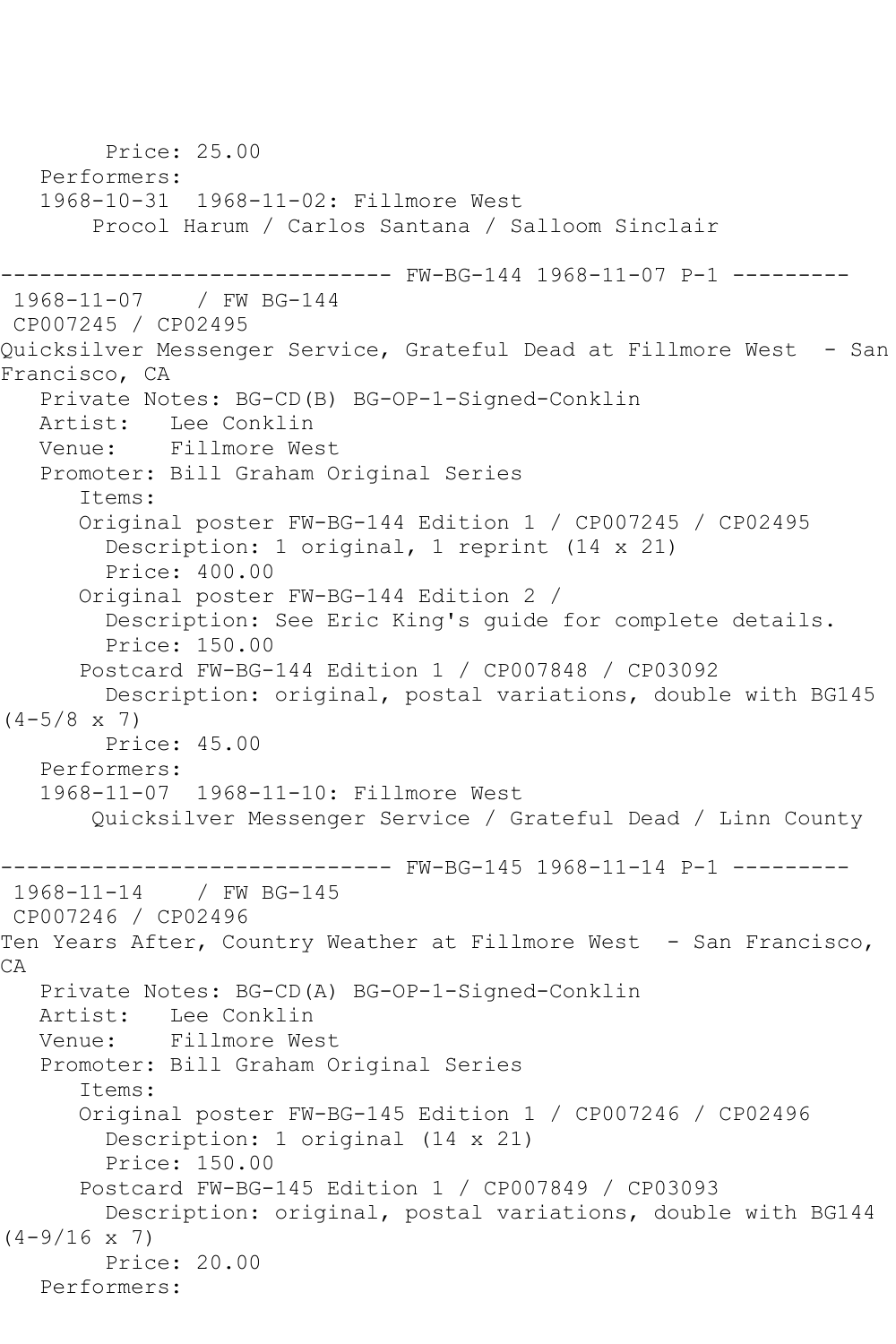1968-11-14 1968-11-17: Fillmore West Ten Years After / Country Weather / Sun Ra and his Arkestra ------------------------------ FW-BG-146 1968-11-21 P-1 --------- 1968-11-21 / FW BG-146 CP007247 / CP02497 Moody Blues, Chicago Transit Authority at Fillmore West - San Francisco, CA Private Notes: BG-CD(B) BG-OP-1-Signed-Kelley Artist: Rick Griffin Venue: Fillmore West Promoter: Bill Graham Original Series Items: Original poster FW-BG-146 Edition 1 / CP007247 / CP02497 Description: 1 original (14 x 22) Price: 250.00 Postcard FW-BG-146 Edition 1 / CP007850 / CP03094 Description: original, postal variations, double with BG147  $(4-5/8 \times 7)$  Price: 40.00 Performers: 1968-11-21 1968-11-24: Fillmore West Moody Blues / Chicago Transit Authority / Frumious Bandersnatch ------------------------------ FW-BG-147 1968-11-28 P-1 --------- 1968-11-28 / FW BG-147 CP007248 / CP02498 It's a Beautiful Day, Deep Purple at Fillmore West - San Francisco, CA Private Notes: BG-CD(B) BG-OP-1-Signed-Kelley Artist: Rick Griffin<br>Venue: Fillmore West Fillmore West Promoter: Bill Graham Original Series Items: Original poster FW-BG-147 Edition 1 / CP007248 / CP02498 Description: 1 original (14 x 21-3/4) Price: 75.00 Postcard FW-BG-147 Edition 1 / CP007851 / CP03095 Description: original, postal variations, double with BG146  $(4-1/2 \times 7)$  Price: 20.00 Performers: 1968-11-28 1968-12-01: Fillmore West It's a Beautiful Day / Deep Purple / Cold Blood ------------------------------ FW-BG-148 1968-12-05 P-1 ---------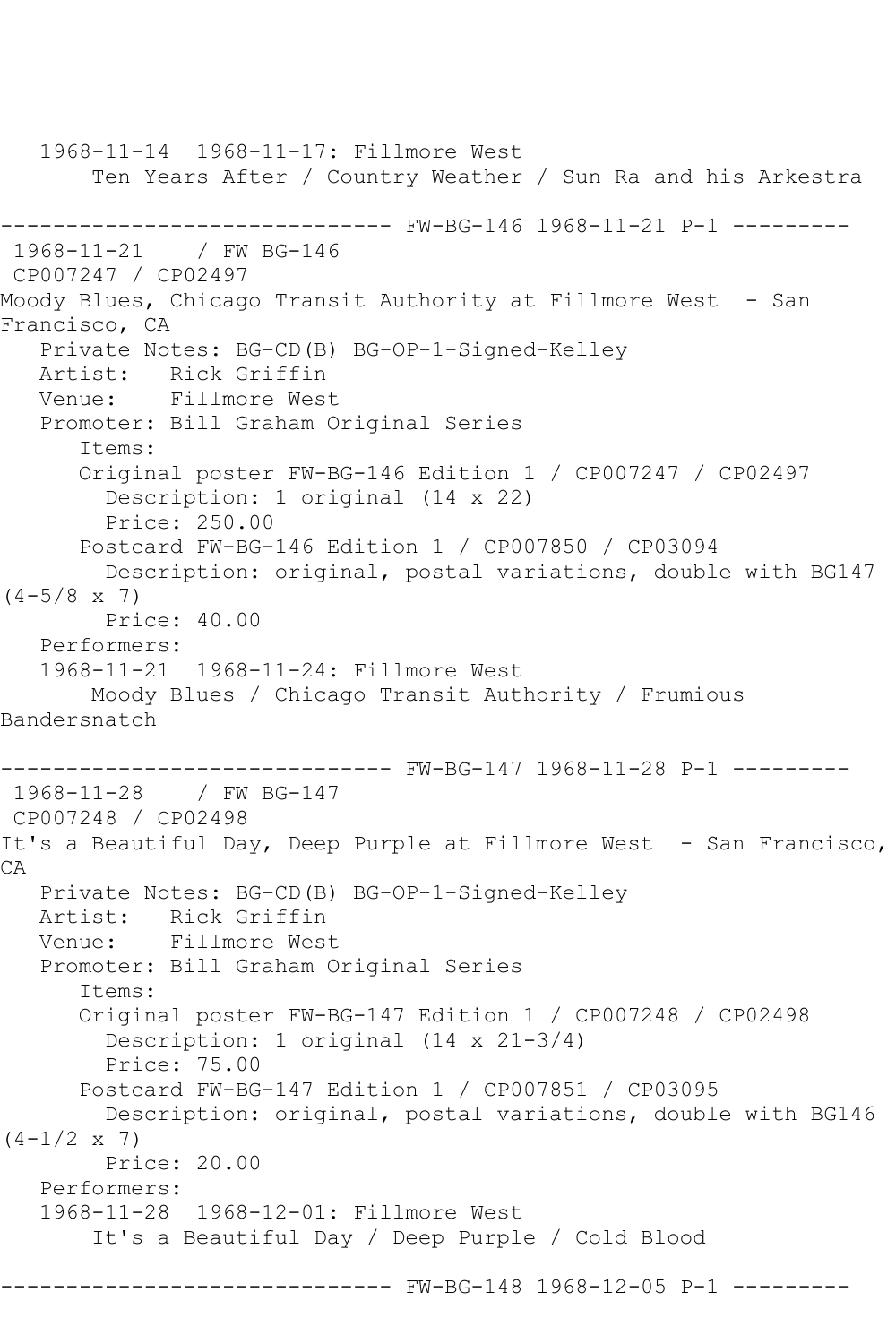1968-12-05 / FW BG-148 CP007249 / CP02499 Jeff Beck Group, Spirit at Fillmore West - San Francisco, CA Private Notes: BG-CD(C) BG-OP-1-Signed-Conklin Artist: Lee Conklin Venue: Fillmore West Promoter: Bill Graham Original Series Items: Original poster FW-BG-148 Edition 1 / CP007249 / CP02499 Description: 1 original (14 x 21) Price: 200.00 Postcard FW-BG-148 Edition 1 / CP007852 / CP03096 Description: original, postal variations, double with BG149  $(7 \times 9 - 1/4)$  Price: 20.00 Performers: 1968-12-05: Fillmore West Jeff Beck / Spirit / Linda Tillery / Sweet Linda / Sweetwater 1968-12-06: Jeff Beck / Spirit / Linda Tillery / Sweet Linda / Sweetwater 1968-12-07: Jeff Beck / Linda Tillery / Sweet Linda / Sweetwater 1968-12-08: Jeff Beck / Linda Tillery / Sweet Linda / Sweetwater ------------------------------ FW-BG-149 1968-12-15 P-1 --------- 1968-12-15 / FW BG-149 CP007250 / CP02500 Country Joe and the Fish, Terry Reid at Fillmore West - San Francisco, CA Private Notes: BG-CD(+BG-148) BG-OP-1-Signed-Conklin Artist: Lee Conklin Venue: Fillmore West Promoter: Bill Graham Original Series Items: Original poster FW-BG-149 Edition 1 / CP007250 / CP02500 Description: 1 original (14 x 21) Price: 125.00 Postcard FW-BG-149 / CP004321 / CD04767 Postcard FW-BG-149 Edition 1 / CP007852 / CP03096 Description: original, postal variations, double with BG148  $(7 \times 9 - 1/4)$  Price: 40.00 Performers: 1968-12-15 1968-12-18: Fillmore West Country Joe and the Fish / Terry Reid / Sea Train ------------------------------ FW-BG-150 1968-12-19 P-1 --------- 1968-12-19 / FW BG-150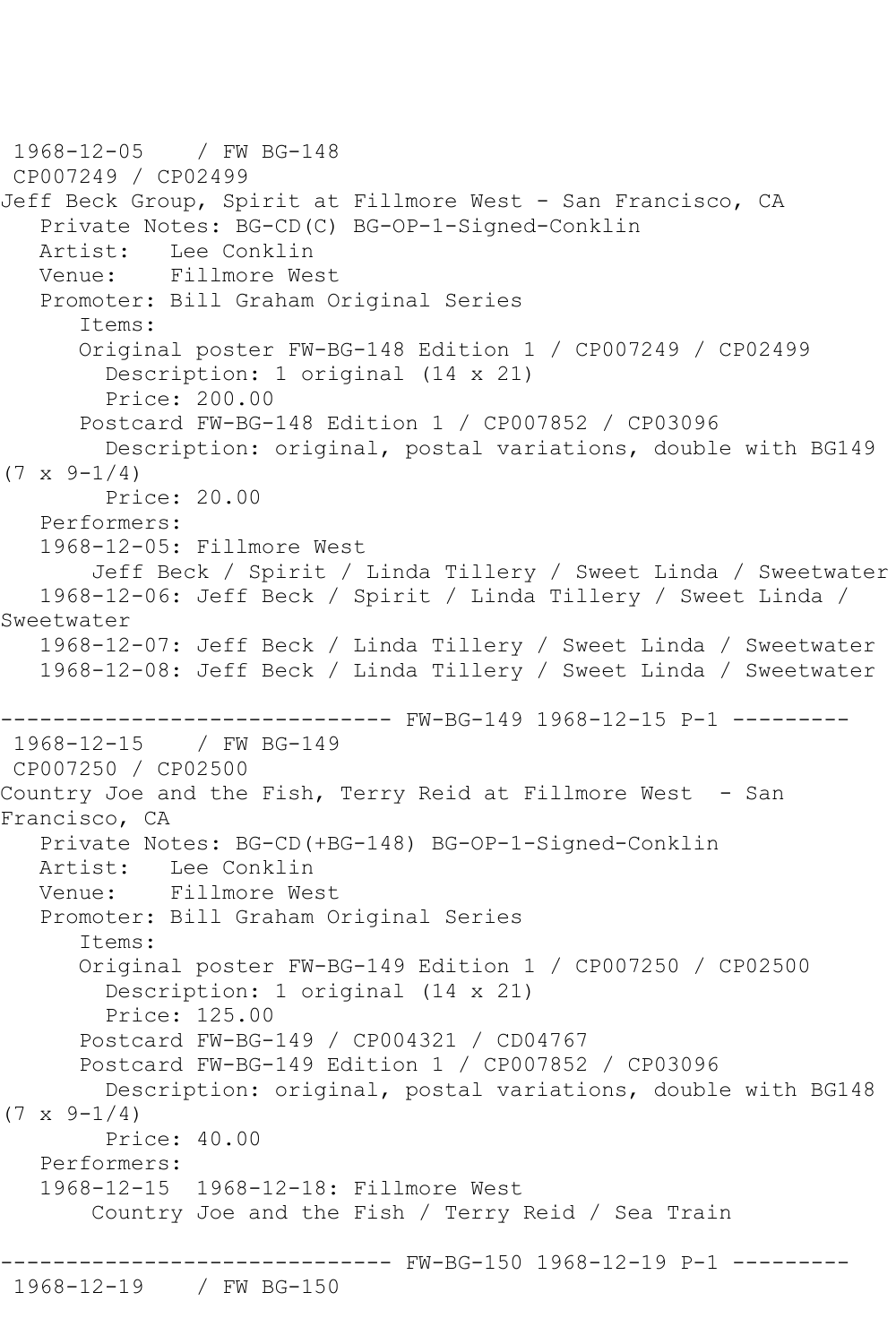```
CP007251 / CP02501
Santana, Grass Roots at Fillmore West - San Francisco, CA
    Private Notes: BG-CD(B) BG-OP-1
  Artist: Wes Wilson<br>Venue: Fillmore W
            Fillmore West
    Promoter: Bill Graham Original Series
       Items:
       Original poster FW-BG-150 Edition 1 / CP007251 / CP02501
         Description: 1 original (14 x 21)
         Price: 150.00
       Postcard FW-BG-150 Edition 1 / CP007853 / CP03097
         Description: original, postal variations, double with BG151 
(4-5/8 \times 7-1/16) Price: 20.00
    Performers:
    1968-12-19 1968-12-22: Fillmore West
        Carlos Santana / Grass Roots / Pacific Gas and Electric
                      --------- FW-BG-151 1968-12-26 P-1 ---------
1968-12-26 / FW BG-151
CP007252 / CP02502
Steve Miller Blues Band, Sly and the Family Stone at Fillmore West 
- San Francisco, CA
  Private Notes: BG-CD(B) BG-OP-1<br>Artist: Wes Wilson
  Artist: Wes Wilson<br>Venue: Fillmore W
            Fillmore West
    Promoter: Bill Graham Original Series
       Items:
       Original poster FW-BG-151 Edition 1 / CP007252 / CP02502
         Description: 1 original (14 x 21)
         Price: 125.00
       Postcard FW-BG-151 Edition 1 / CP007854 / CP03098
         Description: original, postal variations, double with BG150 
(4-5/8 \times 7-1/16) Price: 20.00
    Performers:
    1968-12-26 1968-12-29: Fillmore West
        Steve Miller Blues Band / Sly and the Family Stone / Pogo
------------------------------ FW-BG-153 1968-12-31 P-1 ---------
               / FW BG-153
CP007253 / CP02503
Vanilla Fudge, Richie Havens at Fillmore West - San Francisco, CA
    Private Notes: BG-CD(+BG-152) BG-OP-1-Signed-Conklin
   Artist: Lee Conklin
   Venue: Fillmore West
   Promoter: Bill Graham Original Series
```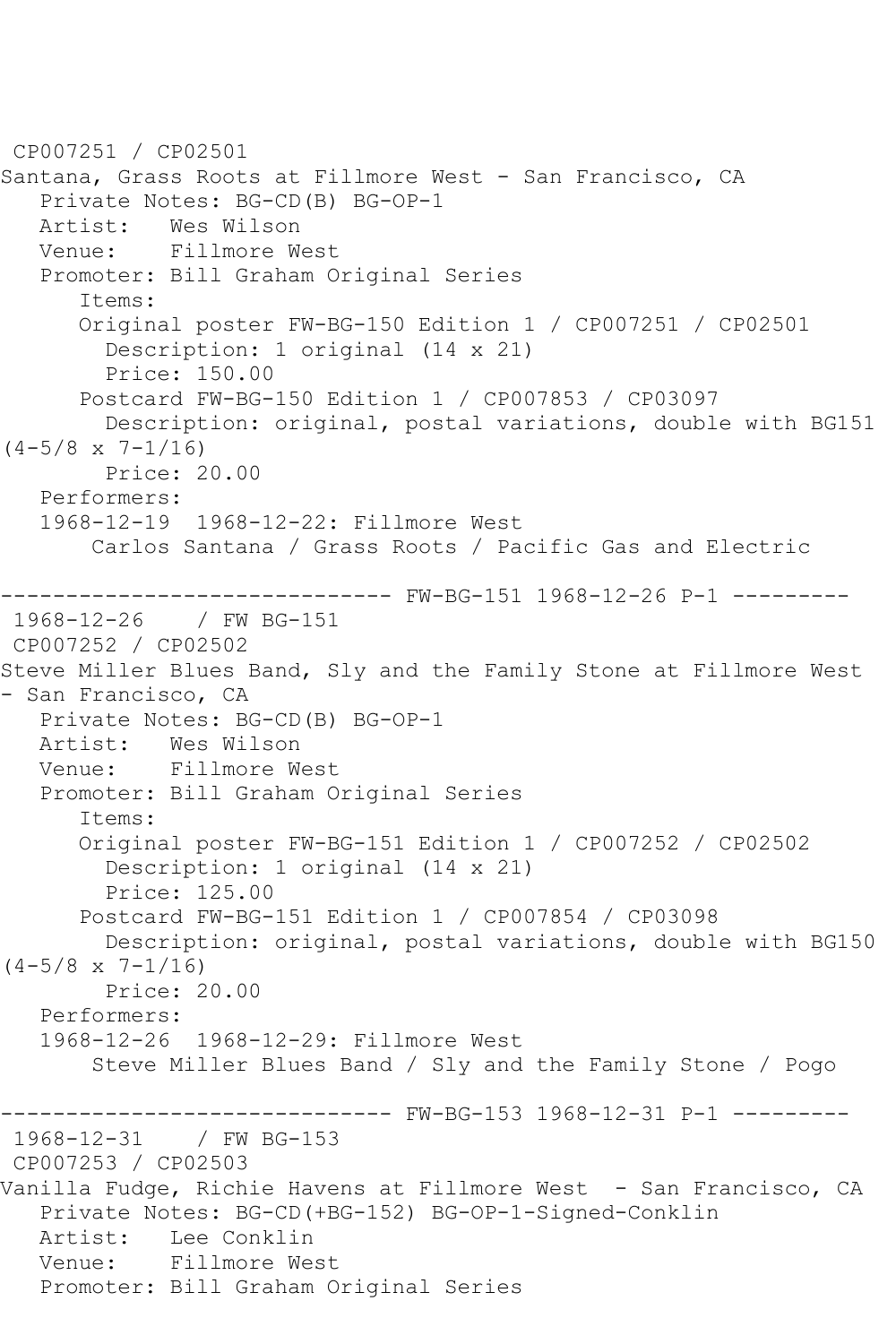Items: Original poster FW-BG-153 Edition 1 / CP007253 / CP02503 Description: 1 original (14 x 21) Price: 225.00 Postcard FW-BG-153 Edition 1 / CP007855 / CP03099 Description: original, postal variations, double with BG150  $(7 \times 9 - 1/4)$  Price: 45.00 FW-BG-153 / CP001434 / 1450 Performers: 1968-12-31: Fillmore West Vanilla Fudge / Richie Havens / Youngbloods / Cold Blood ------------------------------ FW-BG-154 1969-01-02 P-1 ---------  $1969 - 01 - 02$ CP007255 / CP02505 Grateful Dead, Blood Sweat and Tears Private Notes: BG-CD(C+BG-155) BG-OP-1-Signed-Tuten Randy Tuten Venue: Fillmore West Promoter: Bill Graham Original Series Items: Original poster FW-BG-154 Edition 1 / CP007255 / CP02505 Description: 1 original (14 x 21-1/2) Price: 150.00 Postcard FW-BG-154 Edition 1 / CP007856 / CP03100 Description: original, postal variations, double with BG155  $(7 \times 9 - 1/4)$  Price: 50.00 Performers: 1969-01-02 1969-01-04: Fillmore West Grateful Dead / Blood Sweat and Tears / Spirit ------------------------------ FW-BG-155 1969-01-09 P-1 --------- 1969-01-09 / FW BG-155 CP007256 / CP02506 Country Joe and the Fish, Led Zeppelin at Fillmore West - San Francisco, CA Private Notes: BG-CD(+BG-155) BG-OP-1-Signed-Tuten Artist: Randy Tuten Venue: Fillmore West Promoter: Bill Graham Original Series Items: Original poster FW-BG-155 Edition 1 / CP007256 / CP02506 Description: 1 original (14 x 21-1/2) Price: 600.00 Postcard FW-BG-155 Edition 1 / CP007856 / CP03100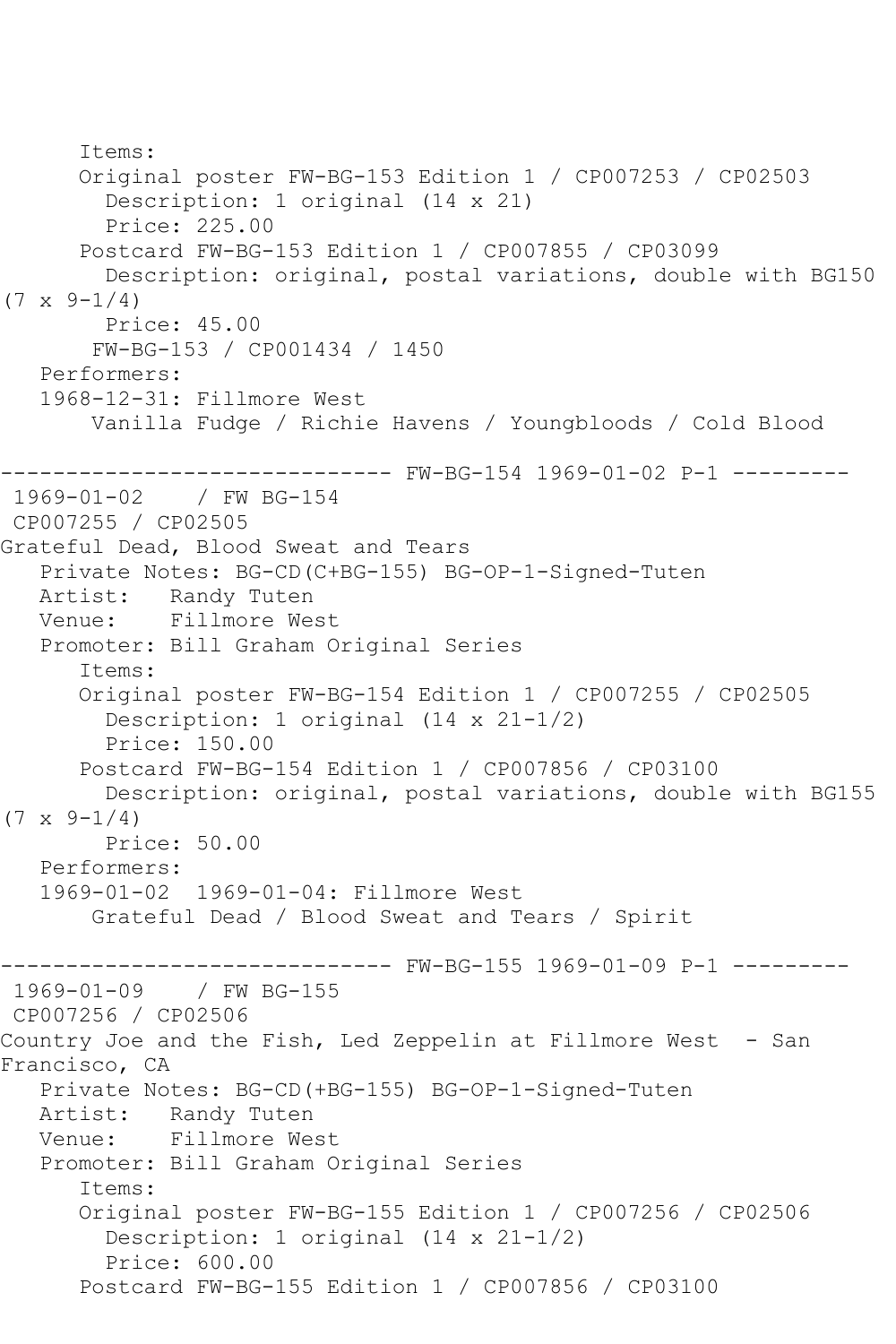Description: original, postal variations, double with BG154  $(7 \times 9 - 1/4)$  Price: 45.00 Performers: 1969-01-09 1969-01-11: Fillmore West Country Joe and the Fish / Led Zeppelin / Taj Mahal ------------------------------ FW-BG-156 1969-01-16 P-1 --------- 1969-01-16 / FW BG-156 CP007257 / CP02507 Creedence Clearwater Revival, Fleetwood Mac at Fillmore West - San Francisco, CA Private Notes: BG-CD(C+BG-157) BG-OP-1-Signed-Conklin Lee Conklin Venue: Fillmore West Promoter: Bill Graham Original Series Items: Original poster FW-BG-156 Edition 1 / CP007257 / CP02507 Description: 1 original (14 x 21) Price: 150.00 Postcard FW-BG-156 Edition 1 / CP007857 / CP03101 Description: original, variations, double with BG157 (7 x  $9 - 1/4$ ) Price: 40.00 Performers: 1969-01-16 1969-01-19: Fillmore West Creedence Clearwater Revival / Fleetwood Mac / Albert Collins and the Icebreakers ------------------------------ FW-BG-157 1969-01-23 P-1 --------- 1969-01-23 / FW BG-157 CP007258 / CP02508 Iron Butterfly, James Cotton Blues Band at Fillmore West - San Francisco, CA Private Notes: BG-CD(+BG-156) BG-OP-1-Signed-Conklin Artist: Lee Conklin Venue: Fillmore West Promoter: Bill Graham Original Series Items: Original poster FW-BG-157 Edition 1 / CP007258 / CP02508 Description: 1 original (14 x 21) Price: 175.00 Postcard FW-BG-157 Edition 1 / CP007857 / CP03101 Description: original, variations, double with BG156 (7 x  $9 - 1/4$  Price: 100.00 Performers: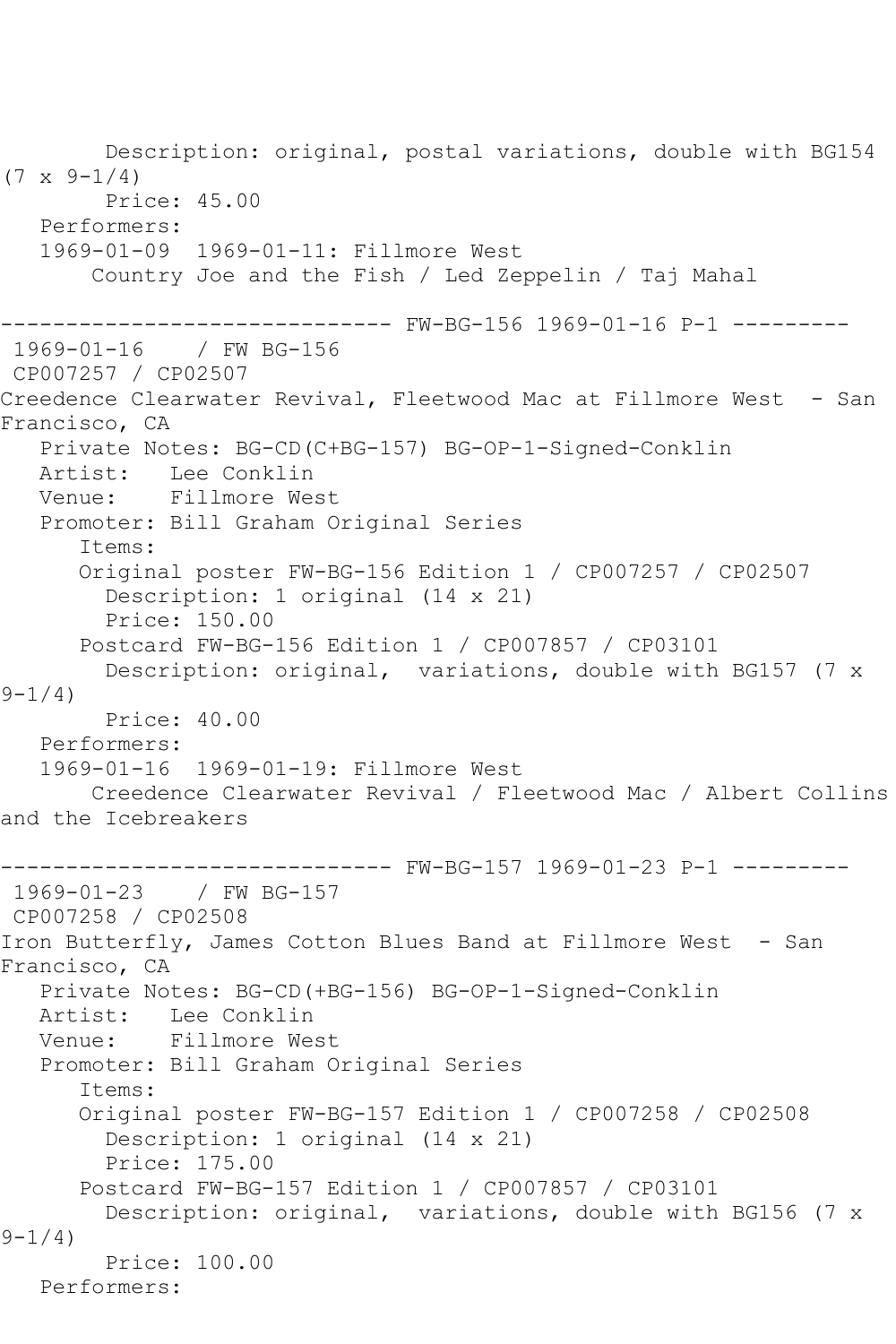1969-01-23 1969-01-26: Fillmore West Iron Butterfly / James Cotton Blues Band / A.B. Skhy Blues Band ------------------------------ FW-BG-158 1969-01-30 P-1 --------- 1969-01-30 / FW BG-158 CP007259 / CP02509 Chuck Berry, Michael Bloomfield at Fillmore West - San Francisco, CA Private Notes: BG-CD(C+BG-158) BG-OP-1-Signed-Tuten Artist: Randy Tuten Venue: Fillmore West Promoter: Bill Graham Original Series Items: Original poster FW-BG-158 Edition 1 / CP007259 / CP02509 Description: 1 original (14 x 21) Price: 100.00 Postcard FW-BG-158 Edition 1 / CP007858 / CP03102 Description: original, postal variations, double with BG159  $(7 \times 9 - 1/4)$  Price: 45.00 Performers: 1969-01-30 1969-02-02: Fillmore West Chuck Berry / Michael Bloomfield / Nick Gravenites / Mark Naftalin / Initial Shock ------------------------------ FW-BG-160 1969-02-13 P-1 --------- 1969-02-13 / FW BG-160 CP007274 / CP02524 Santana, Collectors at Fillmore West - San Francisco, CA Private Notes: BG-CD(B) BG-OP-1-Signed-Irons Artist: Greg Irons<br>Venue: Fillmore W Fillmore West Promoter: Bill Graham Original Series Items: Original poster FW-BG-160 Edition 1 / CP007274 / CP02524 Description: 1 original (13-1/2 x 22) Price: 175.00 Postcard FW-BG-160 Edition 1 / CP007859 / CP03103 Description: original, postal variations, double with BG161  $(4-5/8 \times 7)$  Price: 30.00 Performers: 1969-02-13 1969-02-16: Fillmore West Carlos Santana / Collectors / Melanie ------- FW-BG-161 1969-02-20 P-1 ---------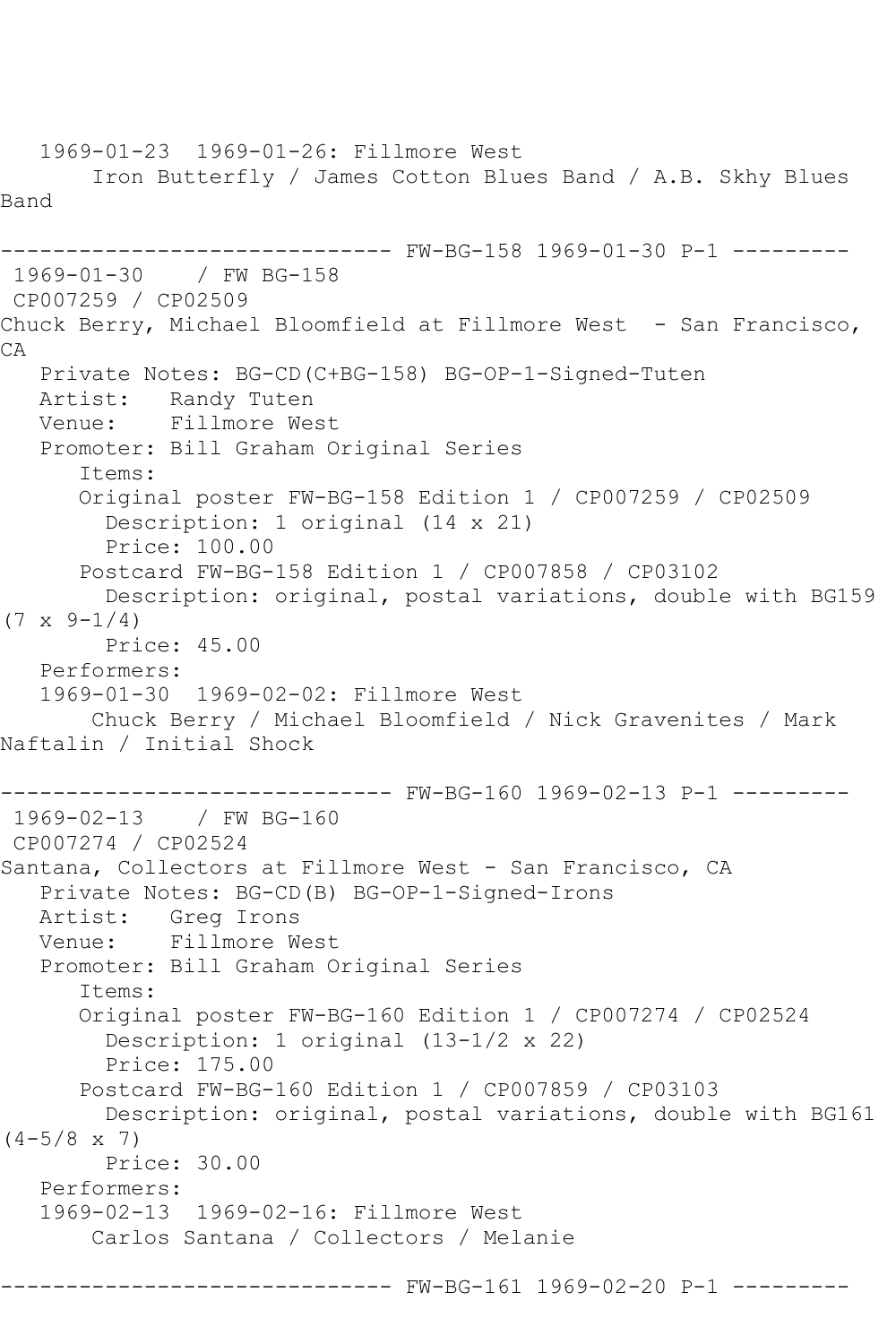```
1969-02-20 / FW BG-161
CP007262 / CP02512
Move, Cold Blood at Fillmore West - San Francisco, CA
    Private Notes: BG-CD(D) BG-OP-1-Signed-Irons
   Artist: Greg Irons
   Venue: Fillmore West
    Promoter: Bill Graham Original Series
       Items:
       Original poster FW-BG-161 Edition 1 / CP007262 / CP02512
         Description: 1 original (14 x 22)
         Price: 75.00
       Postcard FW-BG-161 Edition 1 / CP007860 / CP03104
         Description: postal variations, double with BG160, 1 reprint 
(4-5/8 \times 7) Price: 15.00
    Performers:
    1969-02-20 1969-02-23: Fillmore West
        Move / Cold Blood / Albert King
------------------------------ FW-BG-162 1969-02-27 P-1 ---------
1969-02-27
CP007263 / CP02513
Grateful Dead, Pentangle at Fillmore West - San Francisco, CA
    Private Notes: BG-CD(A) BG-OP-1-Signed-Conklin
  Artist: Lee Conklin<br>Venue: Fillmore We
            Fillmore West
   Promoter: Bill Graham Original Series
       Items:
       Original poster FW-BG-162 Edition 1 / CP007263 / CP02513
         Description: 1 original, 1 reprint (14 x 21)
         Price: 400.00
       Original poster FW-BG-162 Edition 2 / 
         Description: "W" printed after ticket outlet strip at lower 
right. See Eric King's guide for complete details.
         Price: 175.00
       Postcard FW-BG-162 Edition 1 / CP007878 / CP03122
         Description: original, variations, double with BG163 (4-5/8 
x 7)
         Price: 30.00
   Performers:
    1969-02-27 1969-03-02: Fillmore West
        Grateful Dead / Pentangle / Sir Douglas Quintet
                     ------------------------------ FW-BG-163 1969-03-06 P-1 ---------
1969-03-06 / FW BG-163
CP007264 / CP02514
Spirit, Ten Years After at Fillmore West - San Francisco, CA
```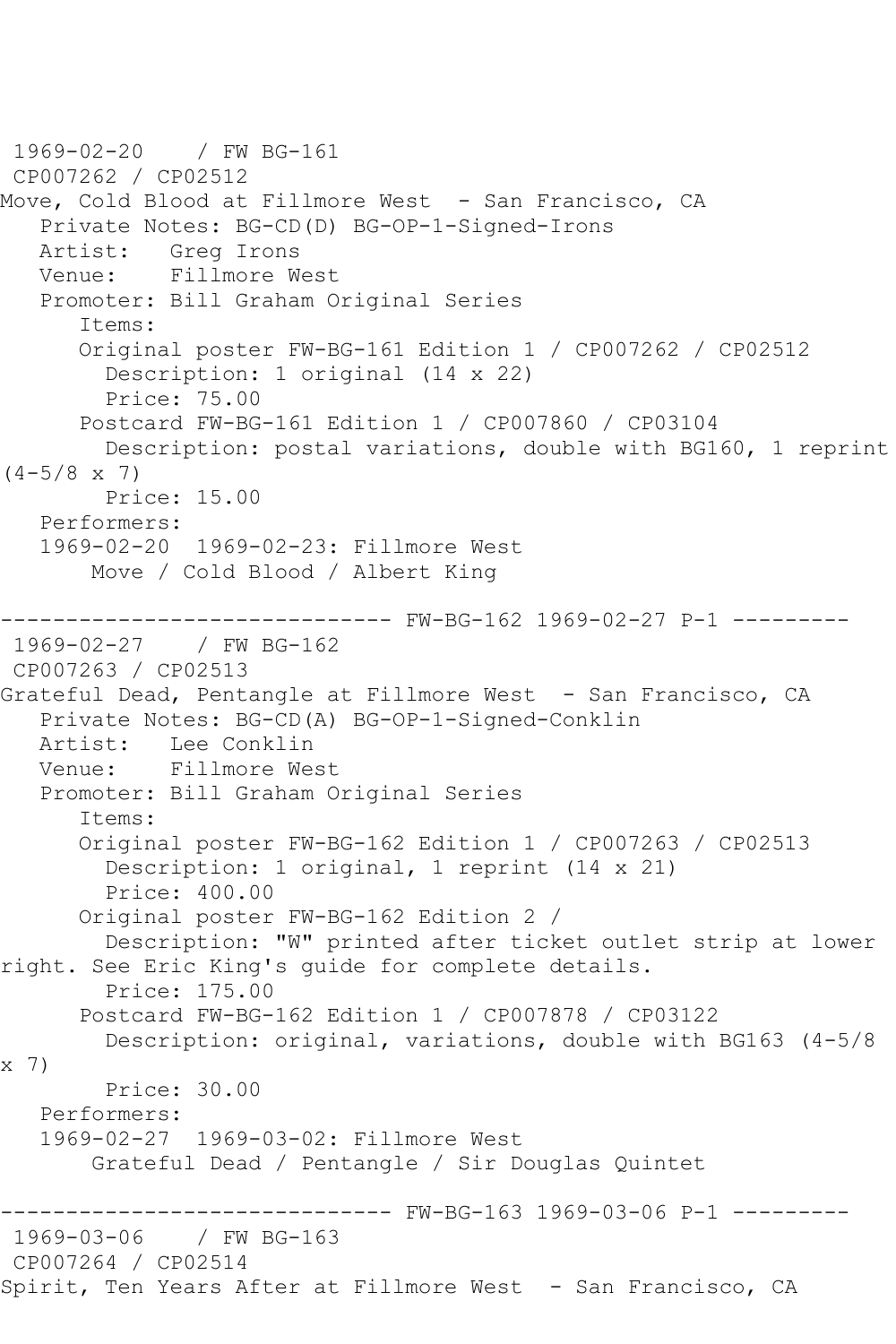Private Notes: BG-CD(A) BG-OP-1-Signed-Conklin Artist: Lee Conklin Venue: Fillmore West Promoter: Bill Graham Original Series Items: Original poster FW-BG-163 Edition 1 / CP007264 / CP02514 Description: 1 original (14 x 21) Price: 100.00 Postcard FW-BG-163 Edition 1 / CP007862 / CP03106 Description: original, 1 variation, double with BG162 (4-1/2 x 7) Price: 20.00 Performers: 1969-03-06 1969-03-09: Fillmore West Spirit / Ten Years After / Country Weather ------------------------------ FW-BG-164 1969-03-13 P-1 --------- 1969-03-13 / FW BG-164 CP007265 / CP02515 Creedence Clearwater Revival, Jethro Tull at Fillmore West - San Francisco, CA Private Notes: BG-CD(A) BG-OP-1-Signed-Tuten Artist: Randy Tuten Venue: Fillmore West Promoter: Bill Graham Original Series Items: Original poster FW-BG-164 Edition 1 / CP007265 / CP02515 Description: 1 original (14 x 21) Price: 150.00 Postcard FW-BG-164 Edition 1 / CP007863 / CP03107 Description: original, postal+ variations, double with BG165  $(4-5/8 \times 7)$  Price: 25.00 Performers: 1969-03-13 1969-03-16: Fillmore West Creedence Clearwater Revival / Jethro Tull / Sanpaku ------------------------------ FW-BG-166 1969-03-27 P-1 --------- 1969-03-27 / FW BG-166 CP007267 / CP02517 Paul Butterfield Blues Band, Michael Bloomfield at Fillmore West - San Francisco, CA Private Notes: BG-CD(A) BG-OP-1-Signed-Irons Artist: Greg Irons Venue: Fillmore West Promoter: Bill Graham Original Series Items: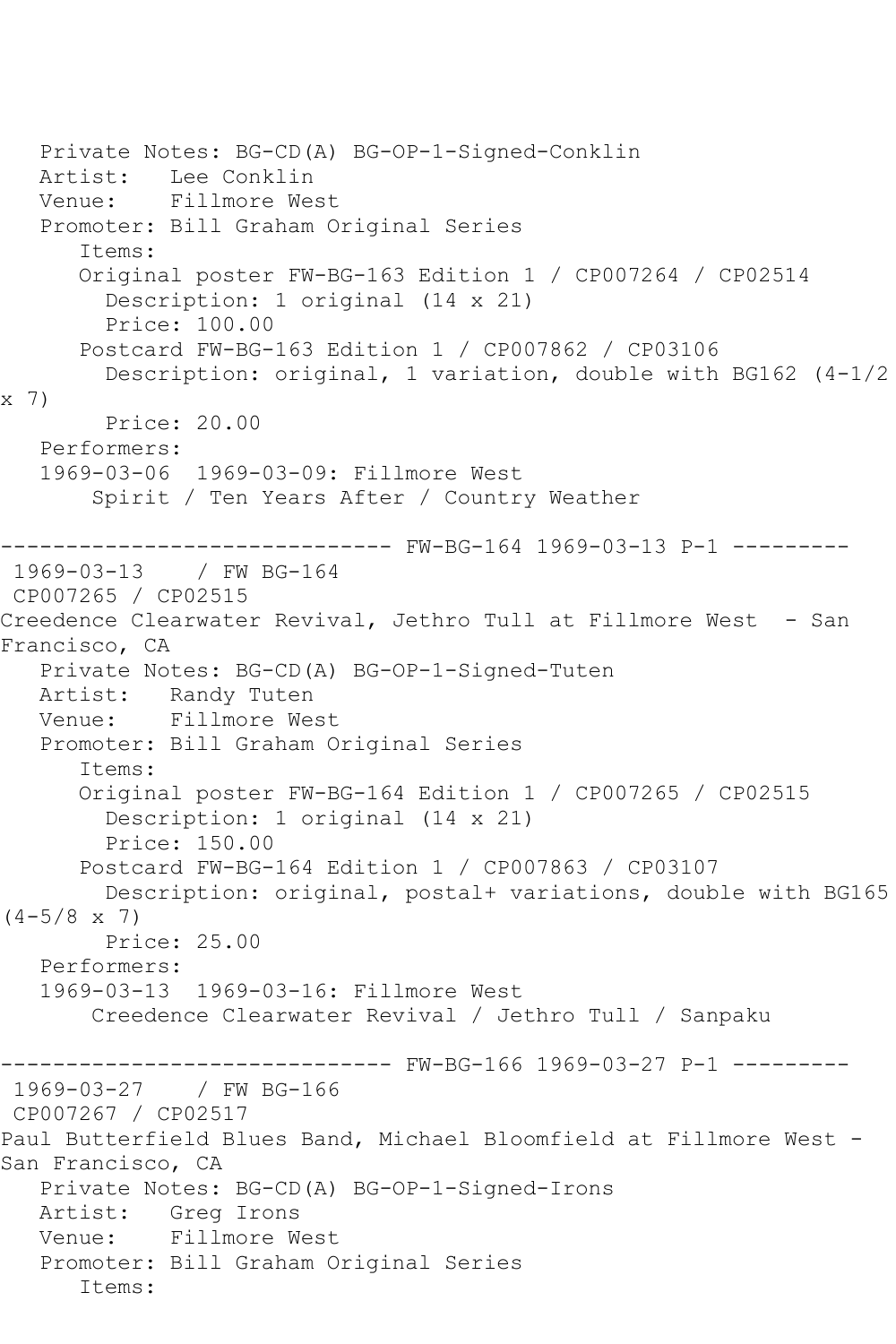Original poster FW-BG-166 Edition 1 / CP007267 / CP02517 Description: 1 original (13 x 21-1/2) Price: 125.00 Postcard FW-BG-166 Edition 1 / CP007865 / CP03109 Description: original, postal variations, double with BG167  $(4-5/8 \times 7)$  Price: 25.00 Performers: 1969-03-27 1969-03-30: Fillmore West Paul Butterfield Blues Band / Michael Bloomfield / Birth ------------------------------ FW-BG-167 1969-04-03 P-1 --------- 1969-04-03 / FW BG-167 CP007268 / CP02518 Procol Harum, Buddy Miles Express at Fillmore West - San Francisco, CA Private Notes: BG-CD(A) BG-OP-1-Signed-Irons Artist: Greg Irons<br>Venue: Fillmore W Fillmore West Promoter: Bill Graham Original Series Items: Original poster FW-BG-167 Edition 1 / CP007268 / CP02518 Description: 1 original (14 x 21-1/2) Price: 150.00 Postcard FW-BG-167 Edition 1 / CP007866 / CP03110 Description: original, postal + variations, double with BG166 (4-5/8 x 7) Price: 25.00 Performers: 1969-04-03 1969-04-06: Fillmore West Procol Harum / Buddy Miles Express / Blues Image ------------------------------ FW-BG-168 1969-04-10 P-1 ---------  $1969 - 04 - 10$ CP007269 / CP02519 Jeff Beck Group (listed But Did Not Appear), Country Joe and the at Fillmore West - San Francisco, CA Private Notes: BG-CD(B) BG-OP-1-Signed-Tuten Artist: Randy Tuten<br>Venue: Fillmore We Fillmore West Promoter: Bill Graham Original Series Items: Original poster FW-BG-168 Edition 1 / CP007269 / CP02519 Description: 1 original (13 x 21) Price: 150.00 Postcard FW-BG-168 Edition 1 / CP007867 / CP03111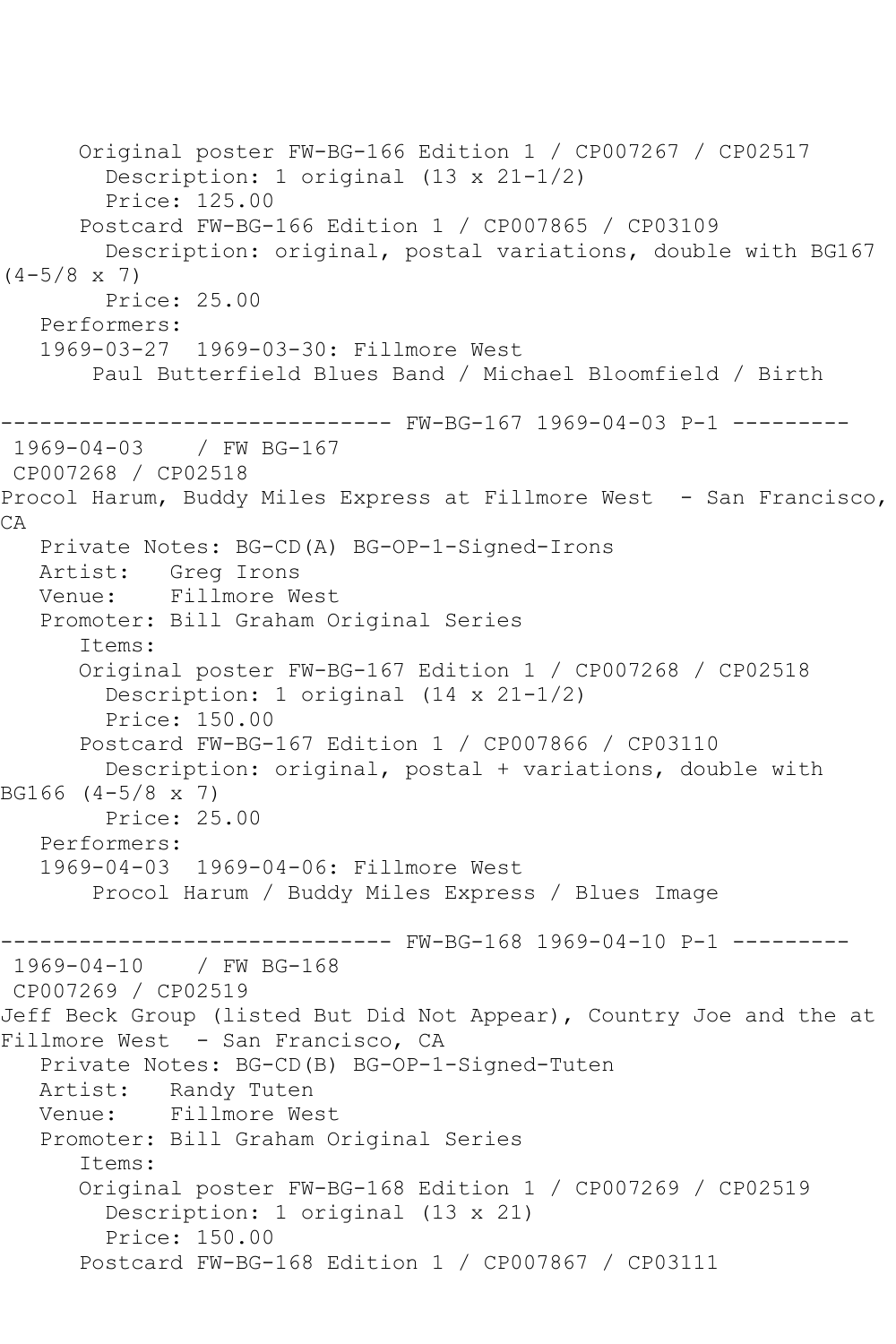Description: original, postal + variations, double with BG169 (4-5/8 x 7) Price: 35.00 Performers: 1969-04-10: Fillmore West Jeff Beck Group (listed But Did Not Appear) / Country Joe and the Fish / Aynsley Dunbar Retaliation / Zephyr 1969-04-11: Country Joe and the Fish / Aynsley Dunbar Retaliation / Zephyr 1969-04-12: Chuck Berry / Aynsley Dunbar Retaliation / Zephyr 1969-04-13: Chuck Berry / Aynsley Dunbar Retaliation / Zephyr ------------------------------ FW-BG-169 1969-04-17 P-1 --------- 1969-04-17 / FW BG-169 CP007270 / CP02520 Band, Sons of Champlin at Fillmore West - San Francisco, CA Private Notes: BG-CD(B) BG-OP-1-Signed-Tuten Artist: Randy Tuten<br>Venue: Fillmore We: Fillmore West Promoter: Bill Graham Original Series Items: Original poster FW-BG-169 Edition 1 / CP007270 / CP02520 Description: 1 original (13-11/16 x 20-3/4) Price: 300.00 Original poster FW-BG-169 Edition 2 / Description: "W" printed below ticket outlets strip. 2nd printing of 1,000 posters. See Eric King's guide for complete details. Price: 175.00 Postcard FW-BG-169 Edition 1 / CP007868 / CP03112 Description: original, postal + variations, double with BG168 (4-5/8 x 7) Price: 35.00 Performers: 1969-04-17 1969-04-19: Fillmore West Band / Sons of Champlin / Ace of Cups ------ FW-BG-170 1969-04-24 P-1 ---------1969-04-24 / FW BG-170 CP007271 / CP02521 Brian Auger and the Trinity, Julie Driscoll at Fillmore West - San Francisco, CA Private Notes: BG-CD(B) BG-OP-1-Signed-Tuten Artist: Randy Tuten Venue: Fillmore West Promoter: Bill Graham Original Series Items: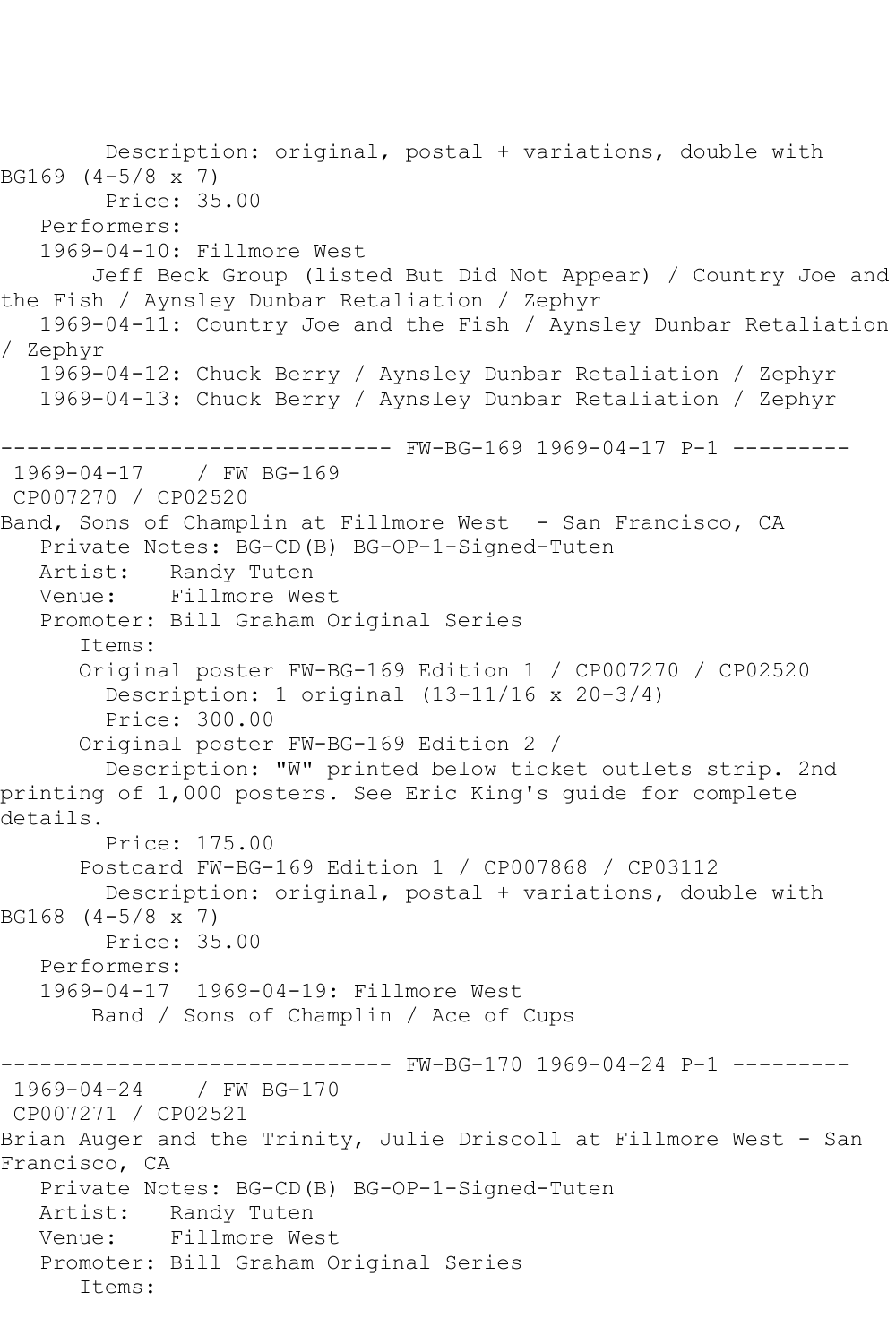Original poster FW-BG-170 Edition 1 / CP007271 / CP02521 Description: 1 original, 1 reprint (14 x 20-1/2) Price: 400.00 Original poster FW-BG-170 Edition 2 / Description: See Eric King's guide for complete details. Price: 400.00 Postcard FW-BG-170 Edition 1 / CP007869 / CP03113 Description: original, postal variations, double with BG171  $(4-5/8 \times 7)$  Price: 50.00 Ticket FW-BG-170 Edition 1 / CP001609 / 1631 (14 x 20) Performers: 1969-04-24 1969-04-27: Fillmore West Brian Auger / Julie Driscoll / Led Zeppelin ------------------------------ FW-BG-171 1969-05-01 P-1 --------- 1969-05-01 / FW BG-171 CP007272 / CP02522 Mongo Santamaria, Cold Blood at Fillmore West - San Francisco, CA Private Notes: BG-CD(A) BG-OP-1-Signed-Tuten Artist: Randy Tuten Venue: Fillmore West Promoter: Bill Graham Original Series Items: Original poster FW-BG-171 Edition 1 / CP007272 / CP02522 Description: 1 original, 1 reprint (14 x 21) Price: 300.00 Original poster FW-BG-171 Edition 2 / Description: Gray background. Hs Winterland "W" at end of ticket outlet into. See Eric King's guide for complete details. Price: 75.00 Postcard FW-BG-171 Edition 1 / CP007870 / CP03114 Description: original, postal variations, double with BG170  $(4-5/8 \times 7-1/8)$  Price: 40.00 Performers: 1969-05-01: Fillmore West Mongo Santamaria / Cold Blood / Elvin Bishop 1969-05-02 1969-05-03: Winterland Jefferson Airplane / Mongo Santamaria / Grateful Dead 1969-05-04: Fillmore West Mongo Santamaria / Cold Blood / Elvin Bishop ------------------------------ FW-BG-172 1969-05-08 P-1 --------- / FW BG-172 CP007273 / CP02523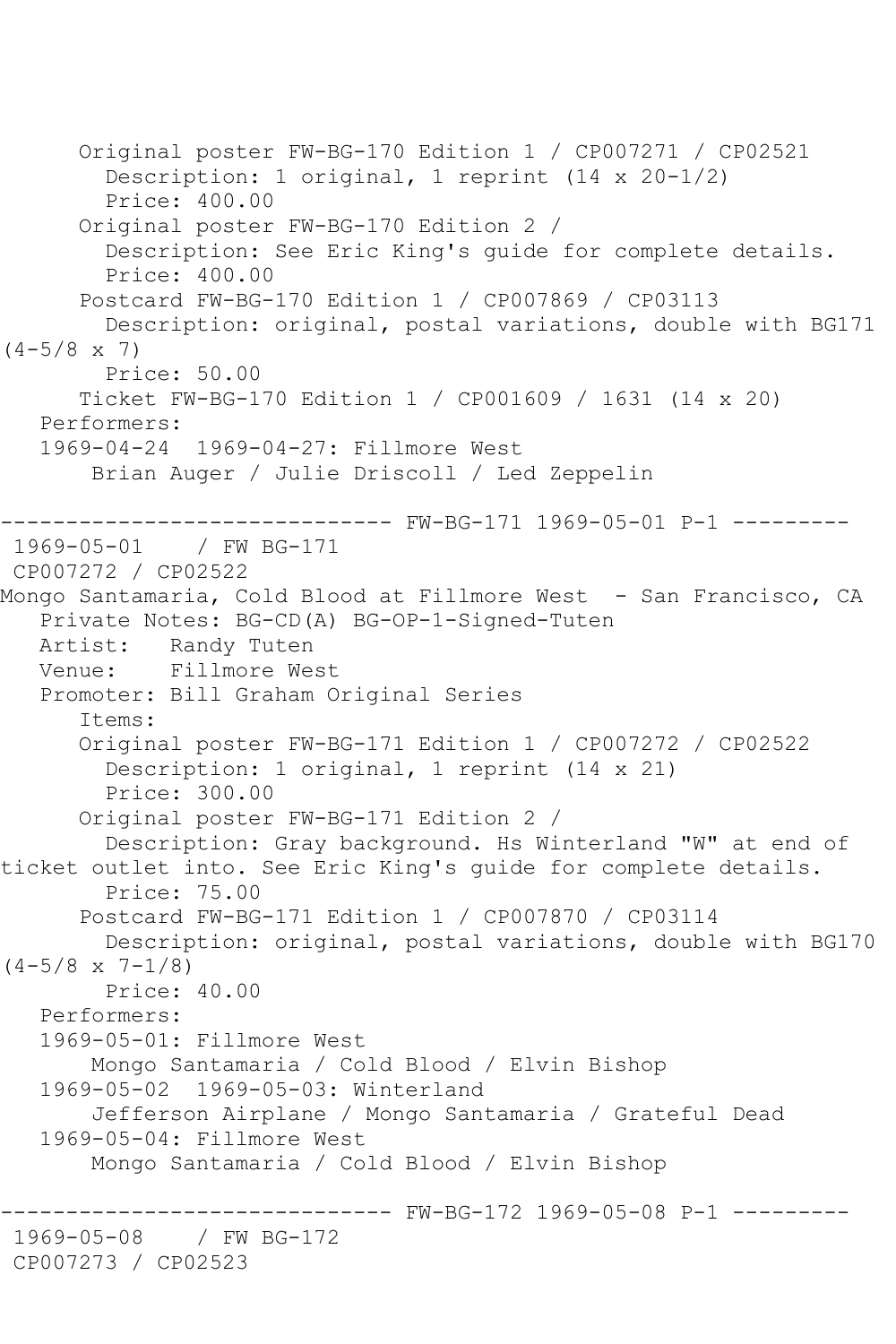Albert King, It's a Beautiful Day at Fillmore West - San Francisco, CA Private Notes: BG-CD(A) BG-OP-1-Signed-Tuten Artist: Randy Tuten<br>Venue: Fillmore We Fillmore West Promoter: Bill Graham Original Series Items: Original poster FW-BG-172 Edition 1 / CP007273 / CP02523 Description: 1 original (14 x 21) Price: 100.00 Postcard FW-BG-172 Edition 1 / CP007871 / CP03115 Description: original, postal variations, double with BG173  $(4-5/8 \times 7)$  Price: 40.00 Performers: 1969-05-08 1969-05-11: Fillmore West Albert King / It's a Beautiful Day / Aum ------------------------------ FW-BG-173 1969-05-15 P-1 --------- 1969-05-15 / FW BG-173 CP007261 / CP02511 Santana, Youngbloods at Fillmore West - San Francisco, CA Private Notes: BG-CD(A) BG-OP-1-Signed-Tuten Artist: Lee Conklin Venue: Fillmore West Promoter: Bill Graham Original Series Items: Original poster FW-BG-173 Edition 1 / CP007261 / CP02511 Description: 1 original (14 x 21) Price: 200.00 Postcard FW-BG-173 Edition 1 / CP007872 / CP03116 Description: original, postal variations, double with BG172  $(4-5/8 \times 7)$  Price: 25.00 Performers: 1969-05-15 1969-05-18: Fillmore West Carlos Santana / Youngbloods / Allmen Joy ------------------------------ FW-BG-174 1969-05-23 P-1 --------- 1969-05-23 / FW BG-174 CP007275 / CP02525 Creedence Clearwater Revival, Northern California State Youth Cho at Fillmore West - San Francisco, CA Private Notes: BG-CD(B+BG-175) BG-OP-1-Signed-Tuten Artist: Randy Tuten Venue: Fillmore West Promoter: Bill Graham Original Series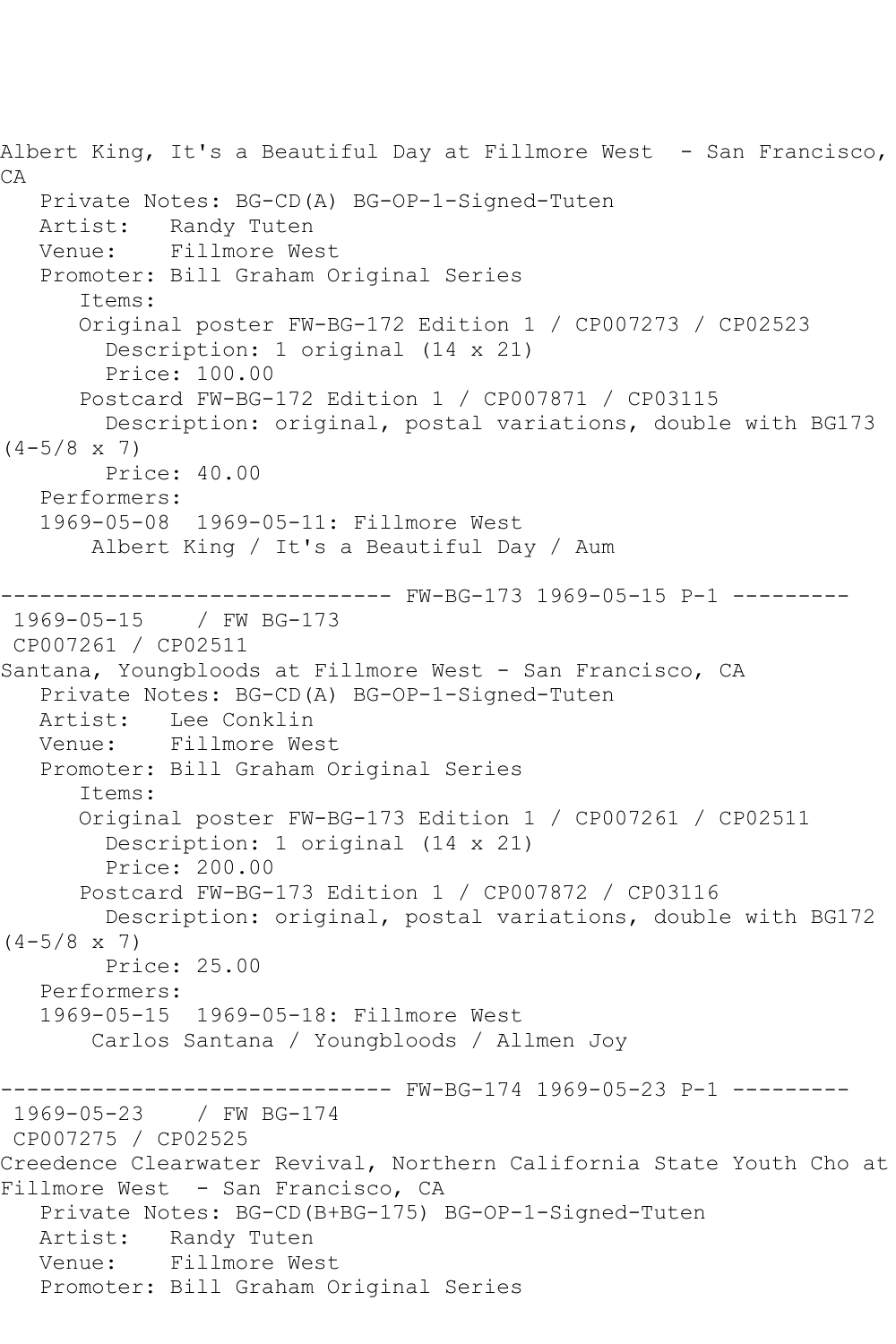Items: Original poster FW-BG-174 Edition 1 / CP007275 / CP02525 Description: 1 original (14 x 21) Price: 400.00 Postcard FW-BG-174 Edition 1 / CP007873 / CP03117 Description: original, postal variations, double with BG175  $(9-1/4 \times 7)$  Price: 75.00 Performers: 1969-05-22 1969-05-25: Fillmore West Creedence Clearwater Revival / Northern California State Youth Choir / Dorothy Morrison / Bangor Flying Circus 1969-05-25: Fillmore West Creedence Clearwater Revival / Northern California State Youth Choir / Dorothy Morrison / Bangor Flying Circus 1969-05-23 1969-05-24: Winterland Bangor Flying Circus / Creedence Clearwater Revival / Northern California State Youth Choir / Dorothy Morrison ------------------------------ FW-BG-175 1969-05-29 P-1 --------- 1969-05-29 / FW BG-175 CP007276 / CP02526 Steve Miller Blues Band, Chicago at Fillmore West - San Francisco, CA Private Notes: BG-CD(+BG-174) BG-OP-1-Signed-Tuten Artist: Randy Tuten Venue: Fillmore West Promoter: Bill Graham Original Series Items: Original poster FW-BG-175 Edition 1 / CP007276 / CP02526 Description: 1 original (14 x 21) Price: 175.00 Original poster FW-BG-175 Edition 2 / Description: See Eric King's guide for complete details. Small handwritten "W" after the ticket outlet strip. Price: 100.00 Postcard FW-BG-175 Edition 1 / CP007873 / CP03117 Description: original, 1 variation, double with BG174 (7 x  $9 - 1/4$ ) Price: 300.00 Performers: 1969-05-29 1969-06-01: Fillmore West Steve Miller Blues Band / Chicago / Charlatans ------ FW-BG-176 1969-06-05 P-1 ---------1969-06-05 / FW BG-176 CP007277 / CP02527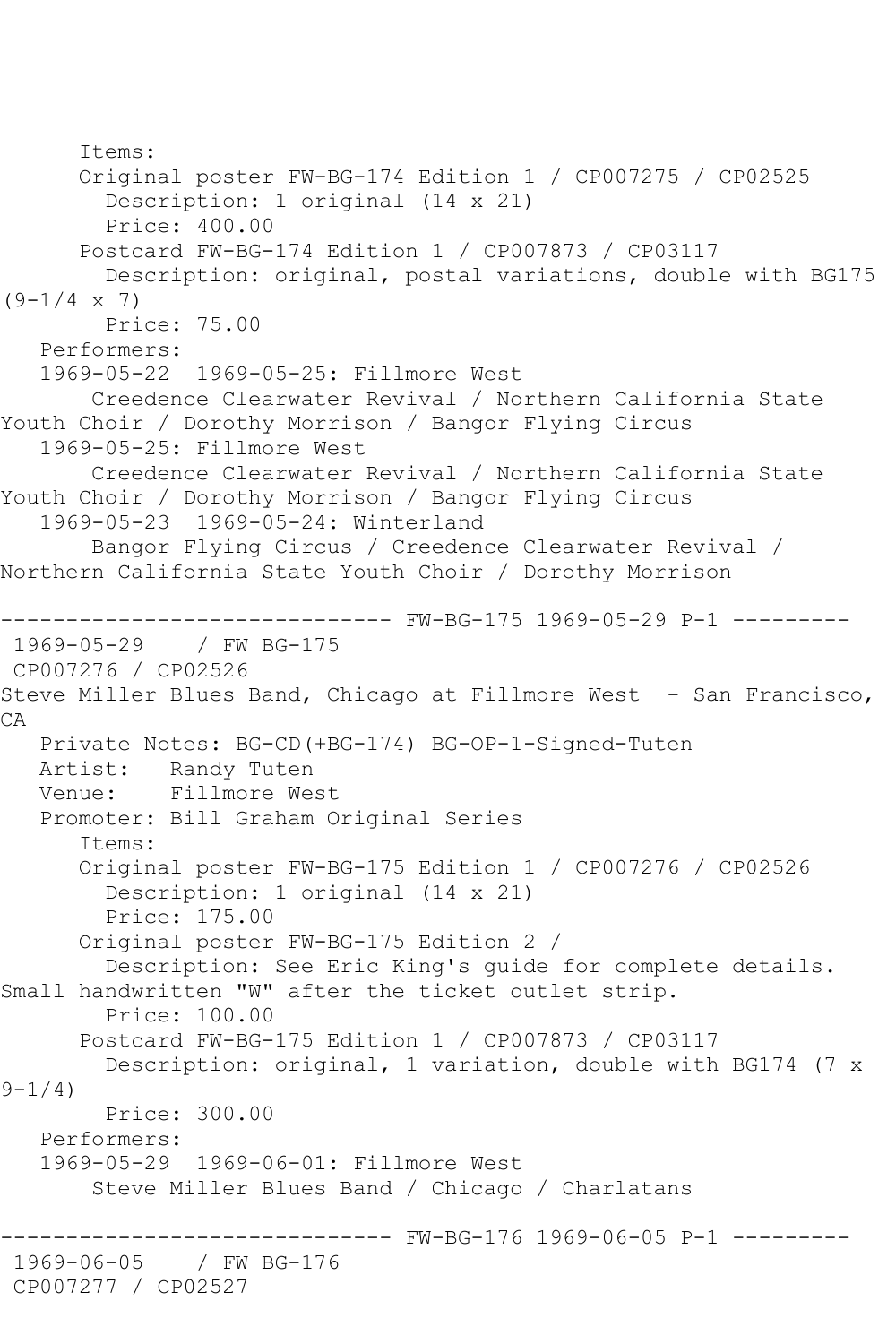Grateful Dead, Jr. Walker at Fillmore West - San Francisco, CA Private Notes: BG-CD(A) BG-OP-1-Signed-Tuten Artist: Randy Tuten Venue: Fillmore West Promoter: Bill Graham Original Series Items: Original poster FW-BG-176 Edition 1 / CP007277 / CP02527 Description: 1 original, 1 reprint, 1 pirate (14 x 21) Price: 275.00 Postcard FW-BG-176 Edition 1 / CP007874 / CP03118 Description: original, postal + variations, double with BG177 (4-5/8 x 7) Price: 75.00 Performers: 1969-06-05 1969-06-08: Fillmore West Grateful Dead / Jr. Walker and the All Stars / All Stars / Glass Family ------------------------------ FW-BG-177 1969-06-12 P-1 --------- 1969-06-12 / FW BG-177 CP007278 / CP02528 Byrds, Pacific Gas and Electric at Fillmore West - San Francisco, CA Private Notes: BG-CD(B) BG-OP-1-Signed-Tuten<br>Artist: Randy Tuten Artist: Randy Tuten<br>Venue: Fillmore We Fillmore West Promoter: Bill Graham Original Series Items: Original poster FW-BG-177 Edition 1 / CP007278 / CP02528 Description: 1 original (14 x 21) Price: 175.00 Postcard FW-BG-177 Edition 1 / CP007875 / CP03119 Description: original, 1 variation, double with BG176 (4-5/8 x 7) Price: 75.00 Performers: 1969-06-12 1969-06-15: Fillmore West Byrds / Pacific Gas and Electric / Joe Cocker and his Grease Band ------------------------------ FW-BG-178 1969-06-20 P-1 --------- 1969-06-20 / FW BG-178 CP007279 / CP02529 Who, Woody and his Orchestra at Fillmore West - San Francisco, CA Private Notes: BG-CD(B+BG-179) BG-OP-1 Artist: David Singer Venue: Fillmore West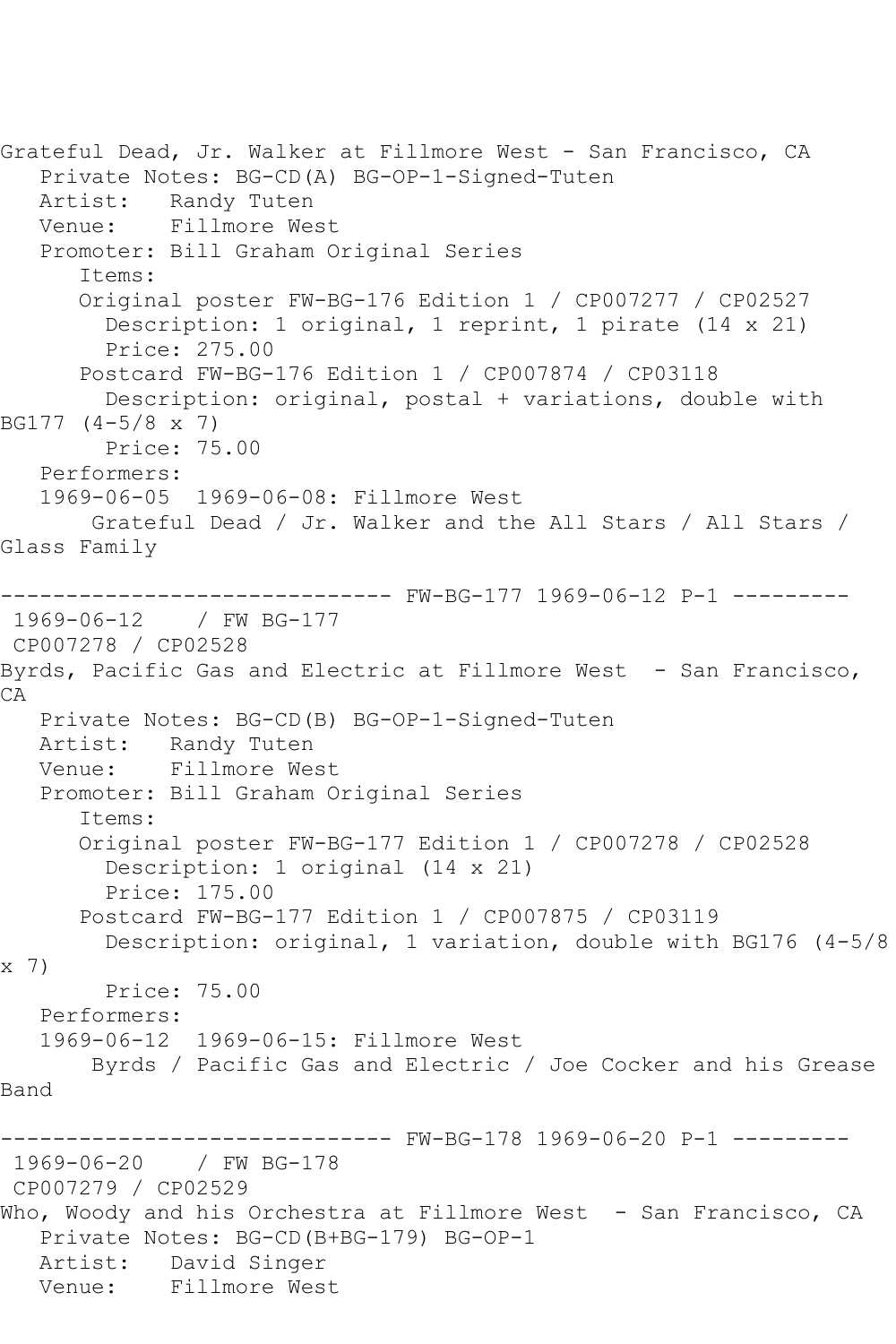```
 Promoter: Bill Graham Original Series
       Items:
       Original poster FW-BG-178 Edition 1 / CP007279 / CP02529
         Description: 1 orignal (14 x 22)
         Price: 175.00
       Postcard FW-BG-178 Edition 1 / CP007876 / CP03120
         Description: original, postal variations, double with BG179 
(7 \times 9 - 1/4) Price: 85.00
   Performers:
   1969-06-20 1969-06-22: Fillmore West
        Who / Woody and his Orchestra / A.B. Skhy Blues Band
   1969-06-20: Carlos Santana / Impressions
   1969-06-21 1969-06-22: Ike and Tina Turner / Impressions / Blues 
Image
------------------------------ FW-BG-179 1969-06-24 P-1 ---------
1969-06-24 / FW BG-179
CP007280 / CP02530
Iron Butterfly, Cold Blood at Fillmore West - San Francisco, CA
   Private Notes: BG-CD(+BG-178) BG-OP-1
   Artist: David Singer
   Venue: Fillmore West
   Promoter: Bill Graham Original Series
       Items:
       Original poster FW-BG-179 Edition 1 / CP007280 / CP02530
         Description: 1 original (14 x 22)
         Price: 150.00
       Postcard FW-BG-179 Edition 1 / CP007876 / CP03120
         Description: original, 1 variation, double with BG178 (7 x 
9 - 1/4 Price: 85.00
   Performers:
   1969-06-24 1969-06-26: Fillmore West
        Iron Butterfly / Cold Blood / Sanpaku
   1969-06-27 1969-06-29: Spirit / Lee Michaels / Pyewacket
              ------------------------------ FW-BG-180 1969-07-01 P-1 ---------
1969-07-01
CP007281 / CP02531
Johnny Winter, Lonnie Mack at Fillmore West - San Francisco, CA
   Private Notes: BG-CD(B) BG-OP-1
   Artist: David Singer
   Venue: Fillmore West
   Promoter: Bill Graham Original Series
       Items:
       Original poster FW-BG-180 Edition 1 / CP007281 / CP02531
```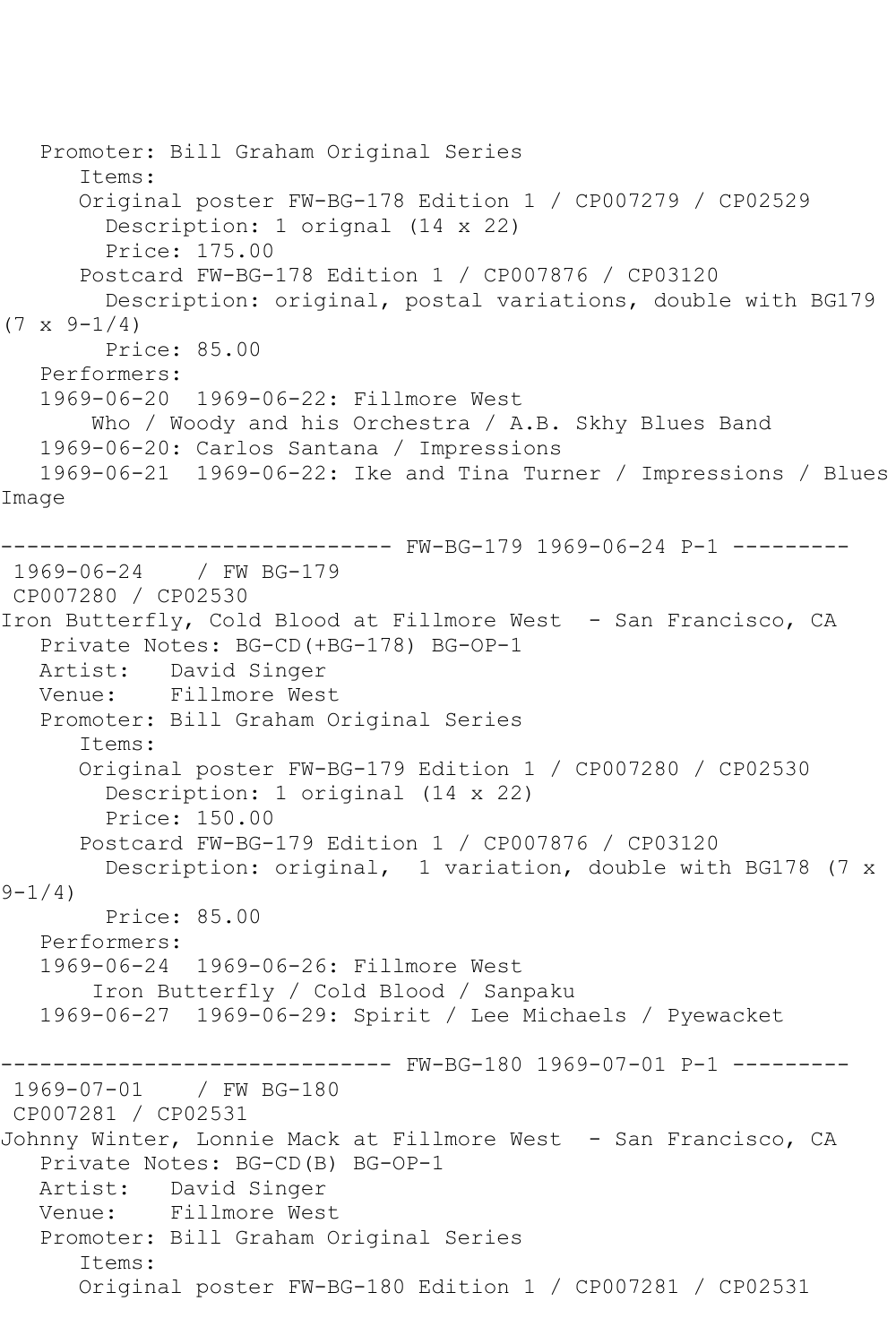Description: 1 original, 1 reprint (14 x 22) Price: 200.00 Original poster FW-BG-180 Edition 2 / Description: 3,000 copies repritned 1977-09-13. See Eric King's guide for complete details. Price: 100.00 Postcard FW-BG-180 Edition 1 / CP007877 / CP03121 Description: original, postal variations, double with BG181  $(7 \times 9 - 1/4)$  Price: 125.00 Performers: 1969-07-01 1969-07-03: Fillmore West Johnny Winter / Lonnie Mack / Rockin' Foo 1969-07-04 1969-07-06: Eric Burdon and the Animals / It's a Beautiful Day / Cat Mother ------------------------------ FDGH-FDGH 1969-07-07 P-1 --------- 1969-07-07 / FDGH FDGH CP007042 / CP02292 Joan Baez, It's a Beautiful Day at 660 Great Highway - San Francisco, CA Private Notes: \* A/A- 200@ Event: Wild West Artist: Victor Moscoso Venue: 660 Great Highway Promoter: Family Tribune Presents Items: Original poster FDGH-FDGH Edition 1 / CP007042 / CP02292 Description: 1 original (20-3/16 x 14) Price: 400.00 Performers: 1969-07-07: 660 Great Highway Joan Baez / It's a Beautiful Day 1969-07-07: Fillmore West Ace of Cups / Fourth Way / Phoenix / Jefferson Airplane ------------------------------ FW-BG-181 1969-07-08 P-1 --------- 1969-07-08 / FW BG-181 CP007282 / CP02532 B.B. King, Aum at Fillmore West - San Francisco, CA Private Notes: BG-CD(B) BG-OP-1 Artist: David Singer Venue: Fillmore West Promoter: Bill Graham Original Series Items: Original poster FW-BG-181 Edition 1 / CP007282 / CP02532 Description: 1 original (14 x 22)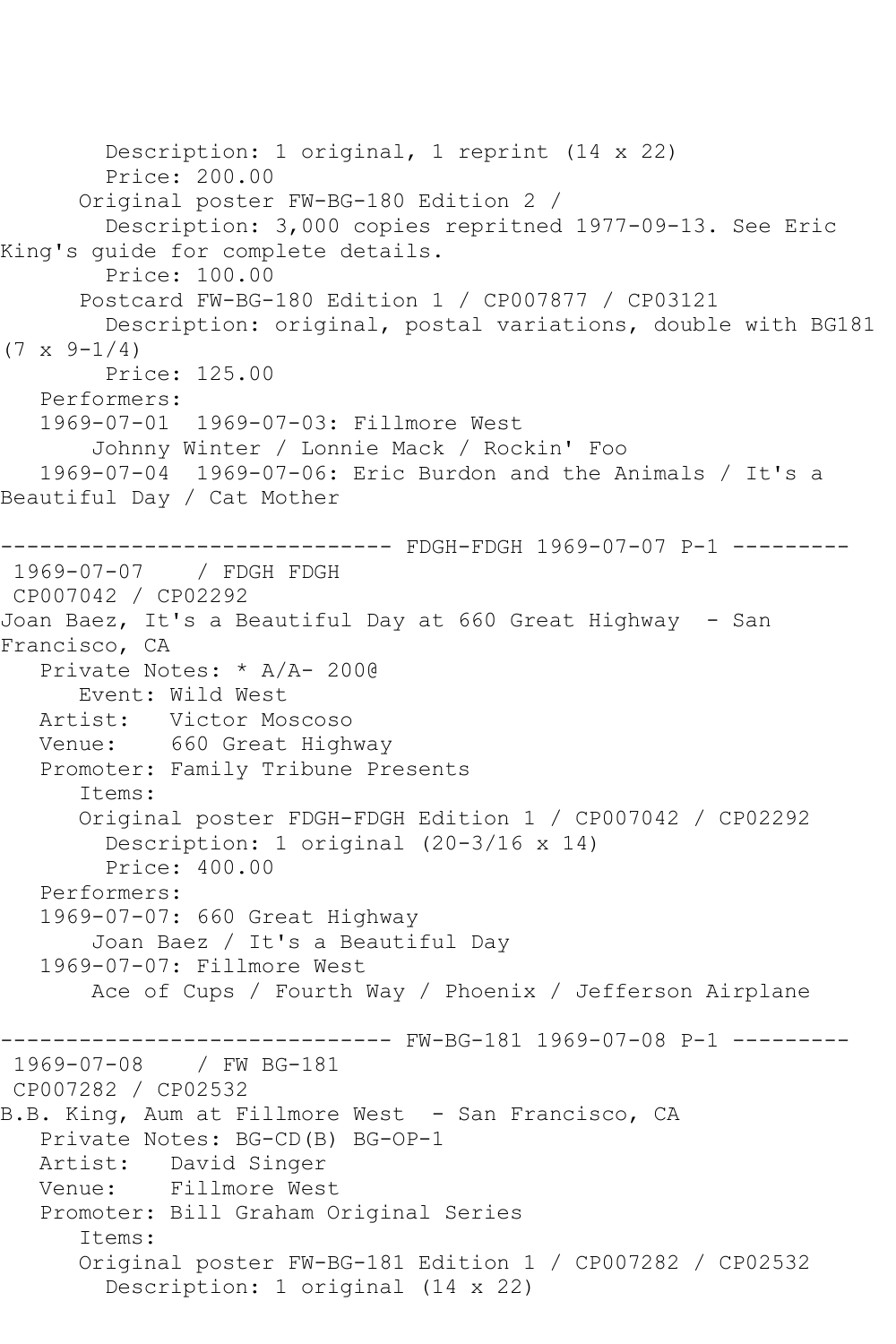Price: 300.00 Postcard FW-BG-181 Edition 1 / CP007861 / CP03105 Description: original, 1 variation, double with BG180 (7 x  $9 - 1/4$ ) Price: 125.00 Performers: 1969-07-08 1969-07-13: Fillmore West B.B. King / Aum / Frost 1969-07-11 1969-07-13: Carlos Santana / Taj Mahal / Flamin' Groovies ------------------------------ FW-BG-182 1969-07-15 P-1 --------- 1969-07-15 / FW BG-182 CP007283 / CP02533 B.B. King, Elvin Bishop at Fillmore West - San Francisco, CA Private Notes: BG-CD(B+BG-183) BG-OP-1 Artist: David Singer Venue: Fillmore West Promoter: Bill Graham Original Series Items: Original poster FW-BG-182 Edition 1 / CP007283 / CP02533 Description: 1 original (14 x 22) Price: 200.00 Postcard FW-BG-182 Edition 1 / CP007879 / CP03123 Description: original, postal variations, double with BG183  $(7-1/8 \times 9-1/16)$  Price: 85.00 Performers: 1969-07-15 1969-07-17: Fillmore West B.B. King / Elvin Bishop / Love Sculpture 1969-07-18 1969-07-20: Country Joe and the Fish / Joe Cocker and his Grease Band / Country Weather ------------------------------ FW-BG-183 1969-07-22 P-1 --------- 1969-07-22 / FW BG-183 CP007284 / CP02534 Ten Years After, Ike and Tina Turner at Fillmore West - San Francisco, CA Private Notes: BG-CD(+BG-182) BG-OP-1 Artist: David Singer Venue: Fillmore West Promoter: Bill Graham Original Series Items: Original poster FW-BG-183 Edition 1 / CP007284 / CP02534 Description: 1 original (14 x 22) Price: 300.00 Postcard FW-BG-183 Edition 1 / CP007879 / CP03123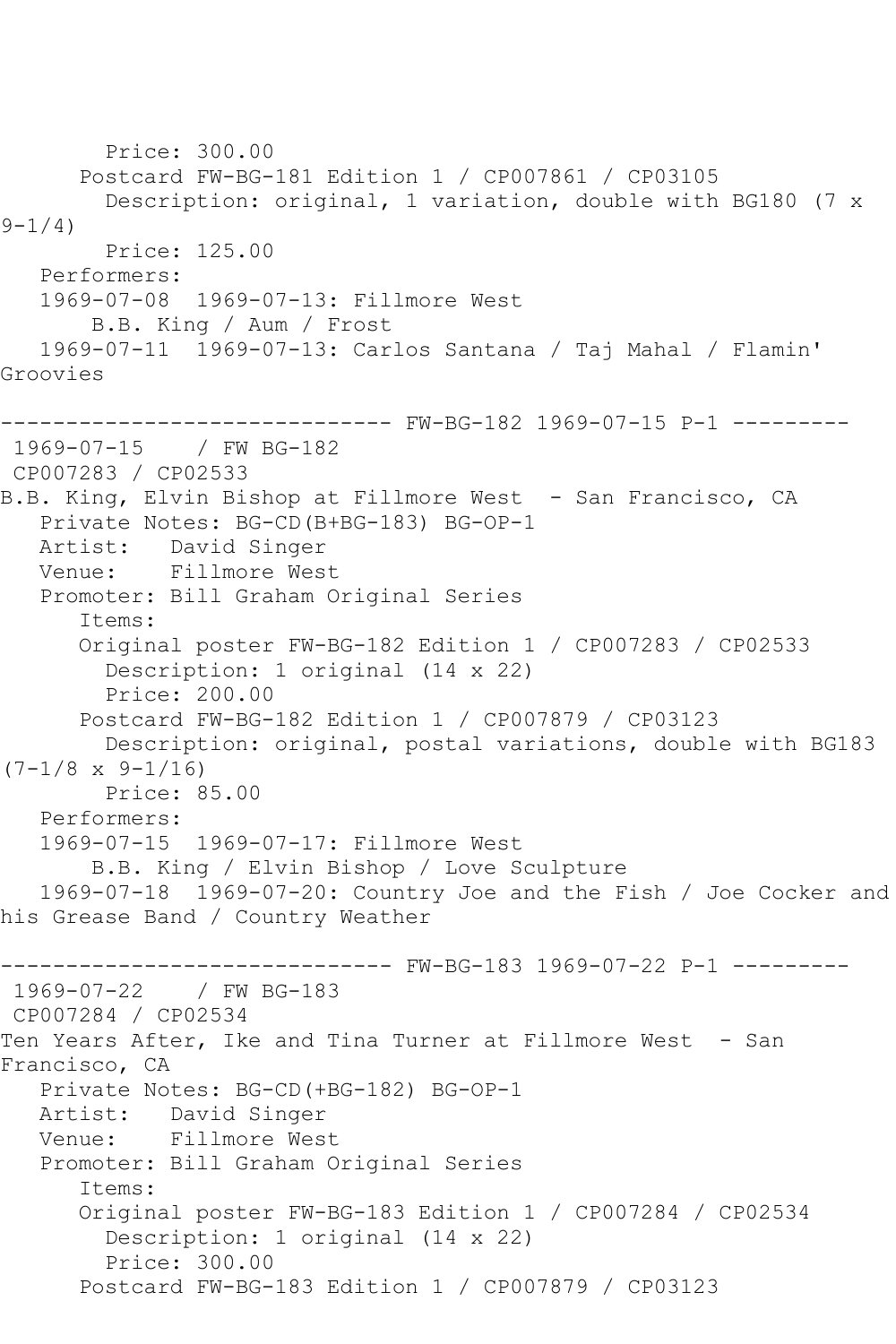Description: original, 1 variation1, double with BG182 (7-  $1/8 \times 9 - 1/16$  Price: 100.00 Performers: 1969-07-22 1969-07-24: Fillmore West Ten Years After / Ike and Tina Turner / Flock 1969-07-25 1969-07-27: Steve Miller Blues Band / Albert King / Mountain / Felix Pappalardi ------------------------------ FW-BG-184 1969-07-29 P-1 --------- 1969-07-29 / FW BG-184 CP007285 / CP02535 Canned Heat Blues Band, Preservation Hall Jazz Band at Fillmore West - San Francisco, CA Private Notes: BG-CD(A) BG-OP-1 Artist: David Singer Venue: Fillmore West Promoter: Bill Graham Original Series Items: Original poster FW-BG-184 Edition 1 / CP007285 / CP02535 Description: 1 original (14 x 22) Price: 150.00 Postcard FW-BG-184 Edition 1 / CP007880 / CP03124 Description: original, postal variations, double with BG185  $(4-5/8 \times 7-1/8)$  Price: 100.00 Performers: 1969-07-29 1969-08-31: Fillmore West Canned Heat Blues Band / Preservation Hall Jazz Band / Southwind 1969-08-01 1969-08-03: Everly Brothers / Sons of Champlin / Baby Hue and the Baby Sitters ------------------------------ FW-BG-185 1969-08-05 P-1 --------- 1969-08-05 / FW BG-185 CP007286 / CP02536 Fleetwood Mac, Scot Richard Case at Fillmore West - San Francisco, CA Private Notes: BG-CD(A) BG-OP-1 Artist: David Singer Venue: Fillmore West Promoter: Bill Graham Original Series Items: Original poster FW-BG-185 Edition 1 / CP007286 / CP02536 Description: 1 original (14 x 22) Price: 125.00 Postcard FW-BG-185 Edition 1 / CP007881 / CP03125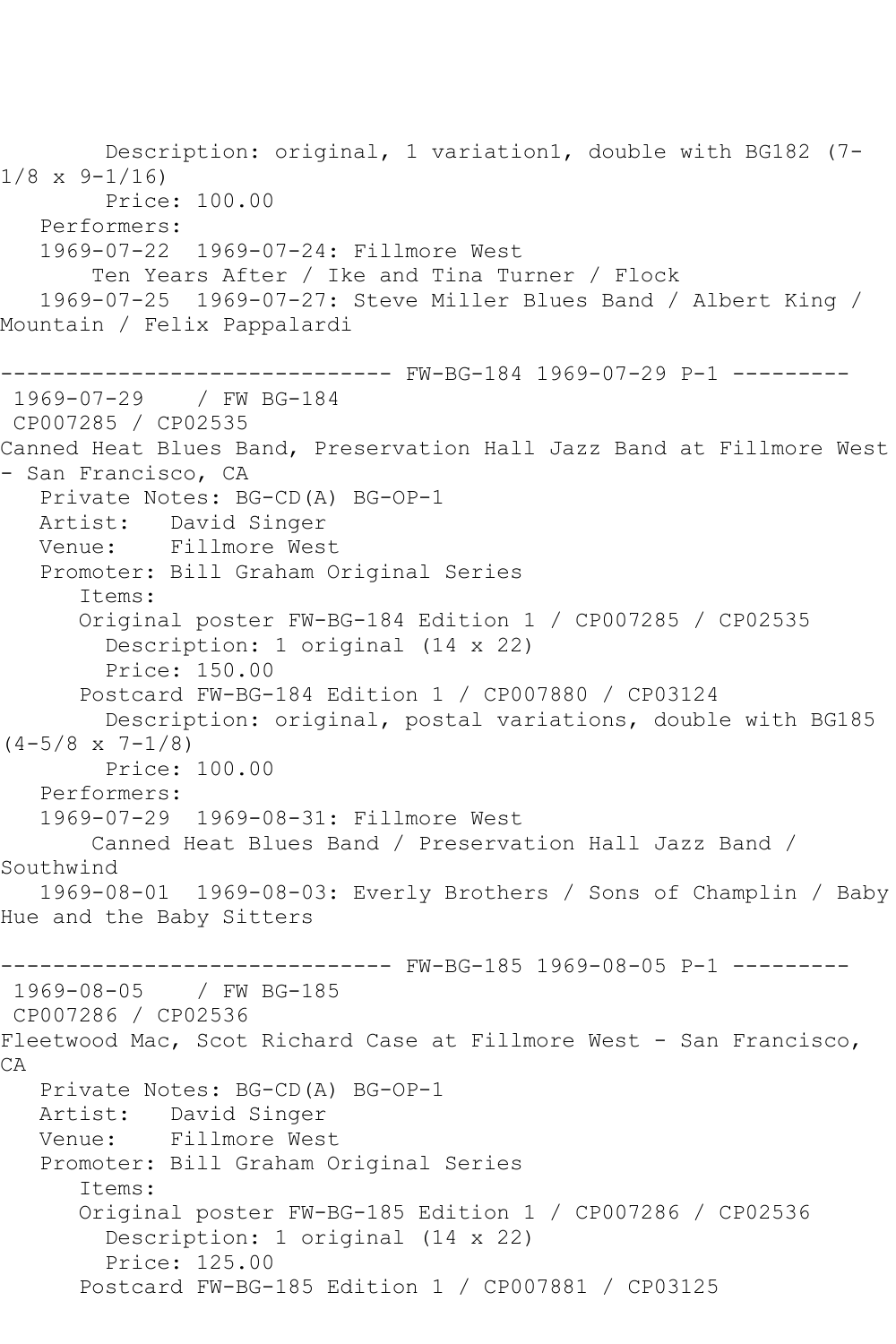Description: original, postal variations, double with BG184  $(4-1/2 \times 7-1/8)$  Price: 60.00 Performers: 1969-08-05 1969-08-07: Fillmore West Fleetwood Mac / SRC - Scot Richard Case 1969-08-08 1969-08-10: Jr. Walker and the All Stars / Lee Michaels / Tony Joe White ------------------------------ FW-BG-187 1969-08-12 P-1 --------- 1969-08-12 / FW BG-187 CP007288 / CP02538 Chuck Berry, Jethro Tull at Fillmore West - San Francisco, CA Private Notes: BG-CD(C) BG-OP-1 Artist: David Singer Venue: Fillmore West Promoter: Bill Graham Original Series Items: Original poster FW-BG-187 Edition 1 / CP007288 / CP02538 Description: 1 original (14 x 21-1/2) Price: 150.00 Postcard FW-BG-187 Edition 1 / CP007883 / CP03127 Description: original, postal variations, double with BG188  $(4-3/8 \times 7-1/8)$  Price: 125.00 Performers: 1969-08-12 1969-08-14: Fillmore West Chuck Berry / Jethro Tull / Loading Zone 1969-08-15 1969-08-17: Chicago Transit Authority / Youngbloods / Colosseum ------------------------------ FW-BG-188 1969-08-21 P-1 --------- 1969-08-21 / FW BG-188 CP007289 / CP02539 John Mayall, Mother Earth at Fillmore West - San Francisco, CA Private Notes: BG-CD(A) BG-OP-1 Artist: David Singer Venue: Fillmore West Promoter: Bill Graham Original Series Items: Original poster FW-BG-188 Edition 1 / CP007289 / CP02539 Description: 1 original (14 x 21-1/2) Price: 250.00 Postcard FW-BG-188 Edition 1 / CP007884 / CP03128 Description: original, double with BG188 (4-1/2 x 7) Price: 100.00 Performers: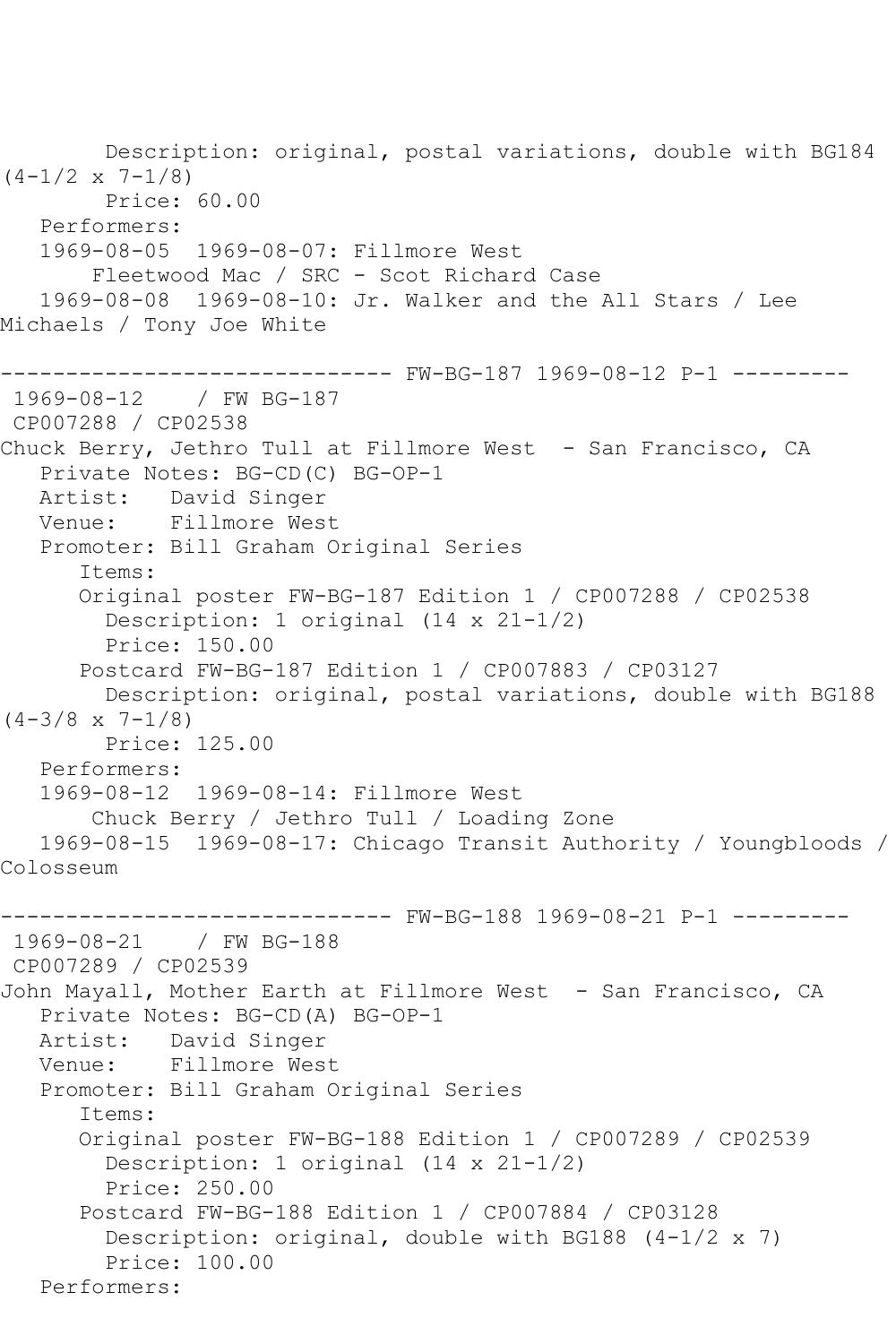1969-08-21 1969-08-24: Fillmore West John Mayall / Mother Earth / New York Rock and Roll Ensemble 1969-08-22 1969-08-24: Golden Gate Park / Wild West ------------------------------ FW-BG-189 1969-08-26 P-1 --------- 1969-08-26 / FW BG-189 CP007290 / CP02540 Ten Years After, Terry Reid at Fillmore West - San Francisco, CA Private Notes: BG-CD(A) BG-OP-1 Artist: David Singer Venue: Fillmore West Promoter: Bill Graham Original Series Items: Original poster FW-BG-189 Edition 1 / CP007290 / CP02540 Description: 1 original (14 x 21-1/2) Price: 200.00 Postcard FW-BG-189 Edition 1 / CP007885 / CP03129 Description: original, postal variations, double with BG190  $(4-1/2 \times 7-1/16)$  Price: 125.00 Performers: 1969-08-26 1969-08-28: Fillmore West Ten Years After / Terry Reid / Barkays 1969-08-29 1969-08-31: Spirit / Savoy Brown / Womb ------------------------------ FW-BG-190 1969-09-04 P-1 --------- 1969-09-04 / FW BG-190 CP007291 / CP02541 Santana, Sea Train at Fillmore West - San Francisco, CA Private Notes: BG-CD(A) BG-OP-1 Event: Fall Series Begins Artist: David Singer Venue: Fillmore West Promoter: Bill Graham Original Series Items: Original poster FW-BG-190 Edition 1 / CP007291 / CP02541 Description: 1 original (14 x 22) Price: 175.00 Postcard FW-BG-190 Edition 1 / CP007886 / CP03130 Description: original, 1 variation, double with BG189 (4-1/2  $x \t 7-1/16$  Price: 125.00 Performers: 1969-09-04 1969-09-07: Fillmore West Carlos Santana / Sea Train / Yusef Lateef ----- FW-BG-191 1969-09-11 P-1 --------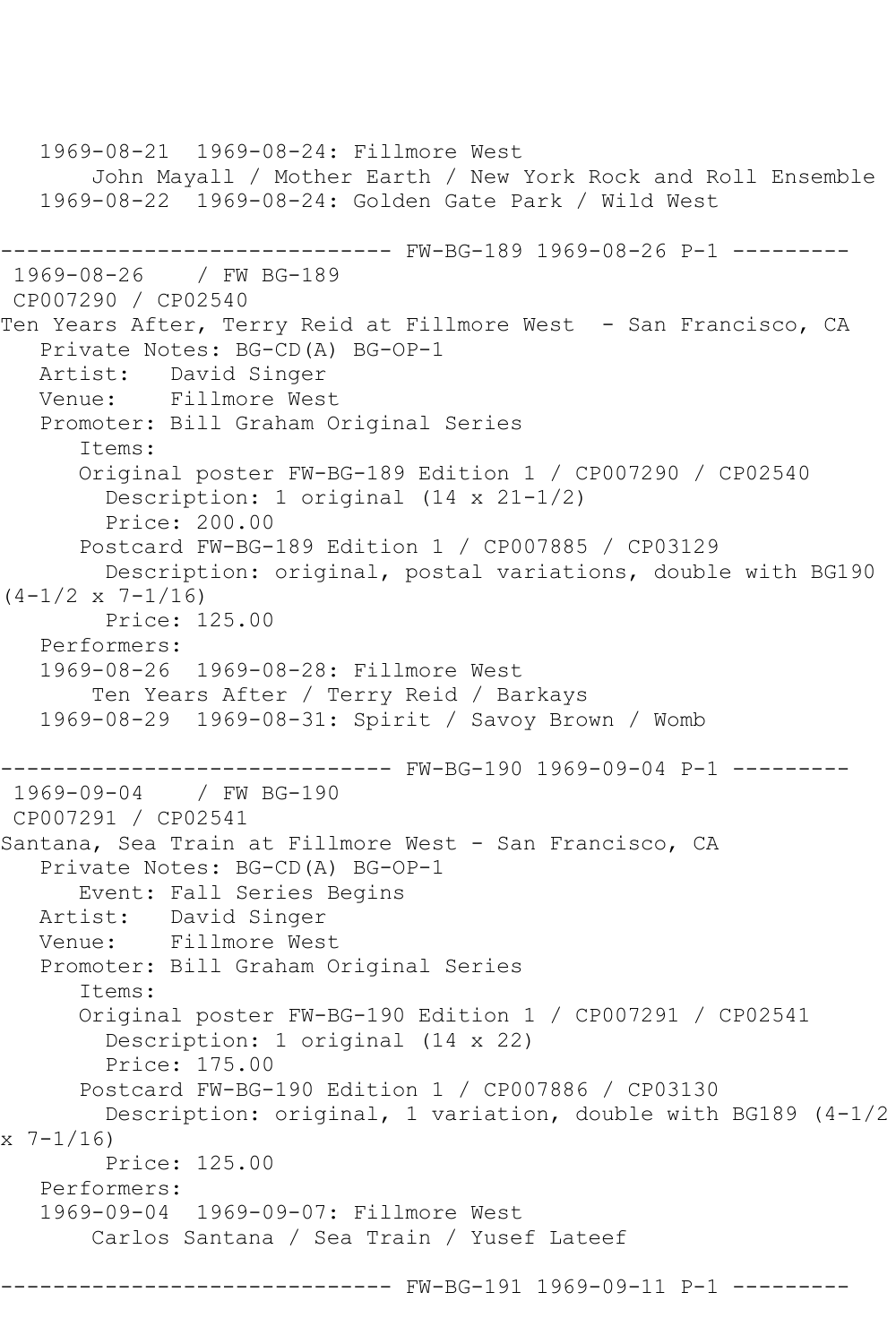1969-09-11 / FW BG-191 CP007305 / CP02555 Steve Miller Blues Band, James Cotton Blues Band at Fillmore West -San Francisco, CA Private Notes: BG-CD(B+BG-192) BG-OP-1-Signed-Tuten Randy Tuten Venue: Fillmore West Promoter: Bill Graham Original Series Items: Original poster FW-BG-191 Edition 1 / CP007305 / CP02555 Description: 1 original (14 x 21) Price: 125.00 Postcard FW-BG-191 Edition 1 / CP007887 / CP03131 Description: original, postal variations, double with BG192  $(7 \times 9-1/4)$  Price: 150.00 Performers: 1969-09-11 1969-09-14: Fillmore West Steve Miller Blues Band / James Cotton Blues Band / Keef Hartley ------ FW-BG-192 1969-09-18 P-1 ---------1969-09-18 / FW BG-192 CP007293 / CP02543 Taj Mahal, Buddy Guy at Fillmore West - San Francisco, CA Private Notes: BG-CD(+BG-191) BG-OP-1-Signed-Tuten Artist: Randy Tuten Venue: Fillmore West Promoter: Bill Graham Original Series Items: Original poster FW-BG-192 Edition 1 / CP007293 / CP02543 Description: 1 original (14 x 21) Price: 150.00 Postcard FW-BG-192 Edition 1 / CP007887 / CP03131 Description: original, 1 variation, double with BG191 (7 x  $9 - 1/4$ ) Price: 110.00 Performers: 1969-09-18 1969-09-21: Fillmore West Taj Mahal / Buddy Guy / Spooky Tooth ------------------------------ FW-BG-193 1969-09-25 P-1 --------- 1969-09-25 / FW BG-193 CP007294 / CP02544 Chuck Berry, Aum at Fillmore West - San Francisco, CA Private Notes: BG-CD(B+BG-194) BG-OP-1-Signed-Irons Artist: Greg Irons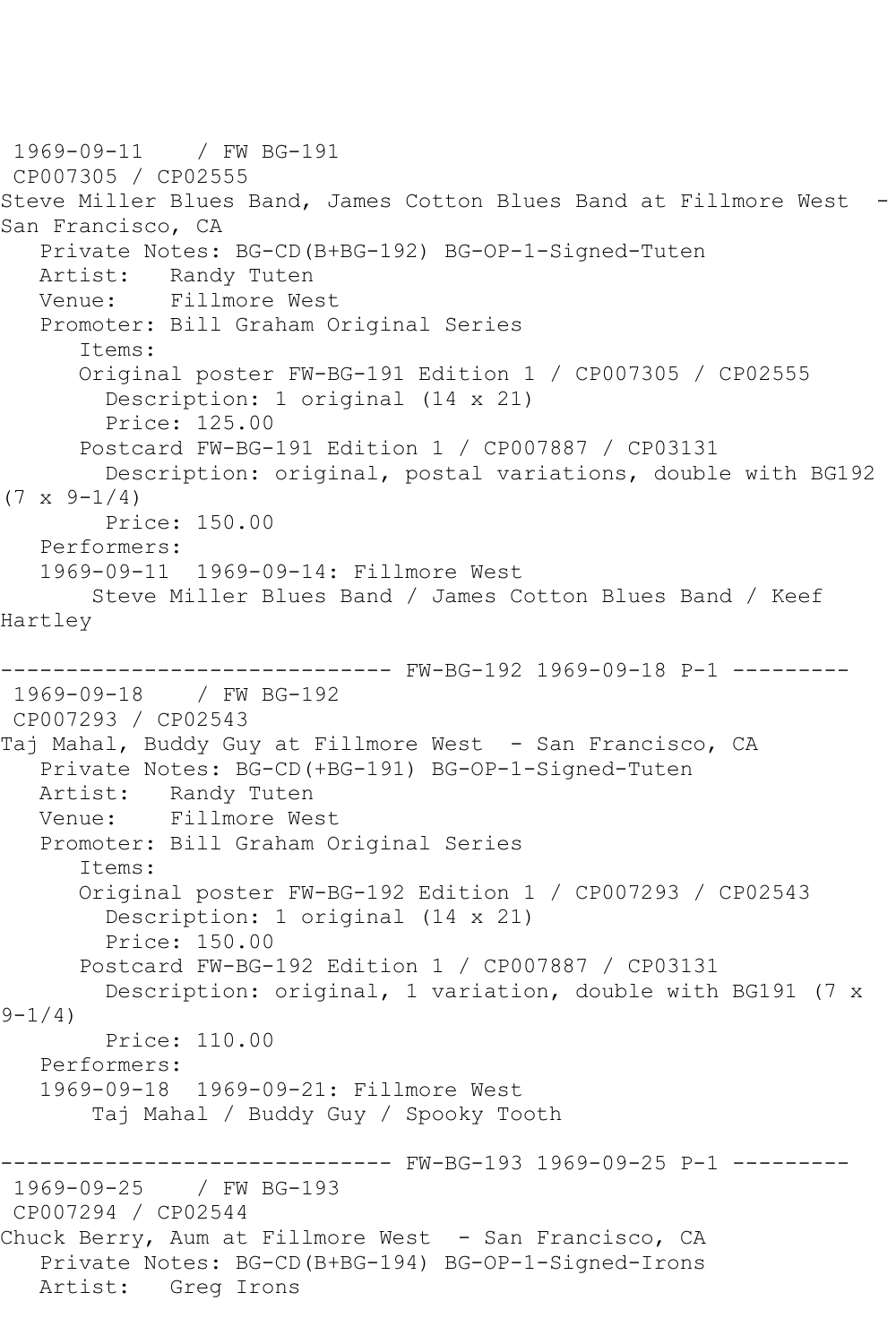```
 Venue: Fillmore West
    Promoter: Bill Graham Original Series
       Items:
       Original poster FW-BG-193 Edition 1 / CP007294 / CP02544
         Description: 1 original (13 x 21)
         Price: 300.00
       Postcard FW-BG-193 Edition 1 / CP007888 / CP03132
         Description: original, postal variations, double with BG194 
(6-7/8 \times 9-3/8) Price: 75.00
    Performers:
    1969-09-25 1969-09-28: Fillmore West
        Chuck Berry / Aum / Loading Zone
           ------------------------------ 1969-09-29 P ---------
1969-09-29 / 
CP061072 / CP061072
Beefy Red at Fillmore West [San Francisco, CA]
   Notes: Black
   Artist: SAF
   Venue: Fillmore West
       Items:
       Original poster / CP061072 / CP061072 (11 x 15)
         Notes: Black
   Performers:
    1969-09-29: Fillmore West
        Beefy Red
                ------------------------------ FW-2.078 1969-10-01 P-1 ---------
1969-10-01 / FW 2.078
CP003193 / A2 78
Santana, Michael Bloomfield
    Notes: non numbered Fillmore
This item appears in the Art of Rock book, plate no. 2.078
       Benefit: Grape Workers Strike Benefit
       Series: Grape Strike Benefit
   Artist: Lee Conklin
   Venue: Fillmore West
    Promoter: Book: Art of Rock
       Items:
       Original poster FW-2.078 Edition 1 / CP003193 / A2 78 (14 x 
21-1/4)
         AORPlate: 2.078 
         Price: 750.00
    Performers:
    1969-10-01: Fillmore West
```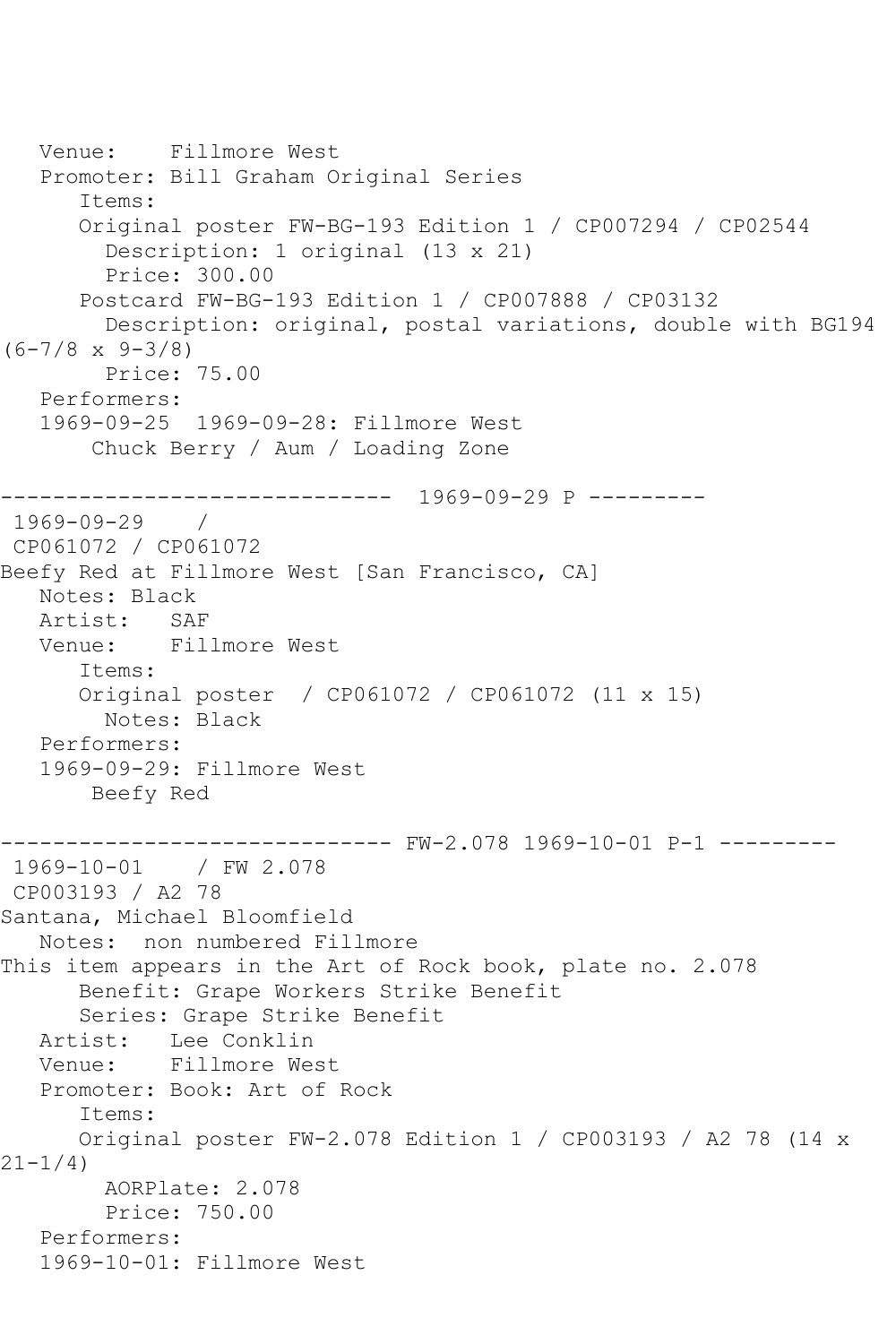Carlos Santana / Michael Bloomfield / Tongue and Groove / Shades of Joy ------------------------------ FW-BG-194 1969-10-02 P-1 --------- 1969-10-02 / FW BG-194 CP007295 / CP02545 ÈNJ, Blues Image at Fillmore West - San Francisco, CA Private Notes: BG-CD(+BG-194) BG-OP-1-Signed-Irons Artist: Greg Irons Venue: Fillmore West Promoter: Bill Graham Original Series Items: Original poster FW-BG-194 Edition 1 / CP007295 / CP02545 Description: 1 original, 1 reprint (14 x 21) Price: 450.00 Postcard FW-BG-194 Edition 1 / CP007888 / CP03132 Description: original, 1 variation, double with BG193 Price here for single card (6-7/8 x 9-3/8) Price: 50.00 Performers: 1969-10-02: Fillmore West / Blues Image / John Sebastian 1969-10-03 69-10-04: Winterland / Blues Image / John Sebastian ------------------------------ FW-BG-195 1969-10-09 P-1 --------- 1969-10-09 / FW BG-195 CP007296 / CP02546 Country Joe and the Fish, Albert King at Fillmore West - San Francisco, CA Private Notes: BG-CD(A) BG-OP-1-Signed-Tuten Artist: Randy Tuten Venue: Fillmore West Promoter: Bill Graham Original Series Items: Original poster FW-BG-195 Edition 1 / CP007296 / CP02546 Description: 1 original (14 x 21) Price: 125.00 Postcard FW-BG-195 Edition 1 / CP007889 / CP03133 Description: original, postal variations, double with BG196  $(4-5/8 \times 7)$  Price: 25.00 Performers: 1969-10-09 1969-10-12: Fillmore West Country Joe and the Fish / Albert King / Blodwyn Pig ------- FW-BG-196 1969-10-16 P-1 ---------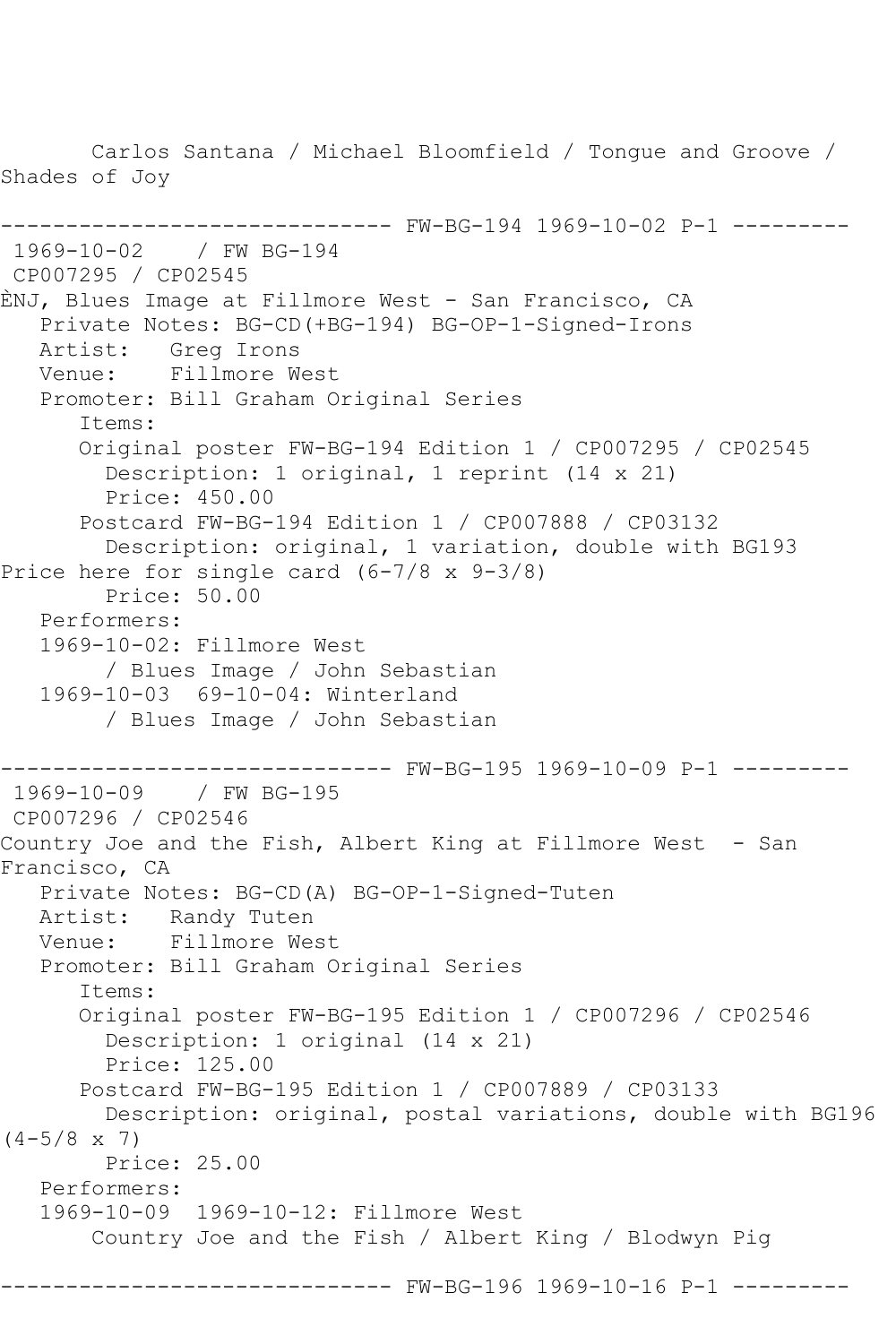1969-10-16 / FW BG-196 CP007297 / CP02547 Joe Cocker and his Grease Band, Little Richard at Fillmore West -San Francisco, CA Private Notes: BG-CD(A) BG-OP-1-Signed-Tuten David Singer Venue: Fillmore West Promoter: Bill Graham Original Series Items: Original poster FW-BG-196 Edition 1 / CP007297 / CP02547 Description: 1 original (21 x 14) Price: 175.00 Postcard FW-BG-196 Edition 1 / CP007890 / CP03134 Description: original,1 variations double with BG195 (4- 11/16 x 7) Price: 40.00 Performers: 1969-10-16 1969-10-19: Fillmore West Joe Cocker and his Grease Band / Little Richard / Move ------------------------------ GBR-G/G 1969-10-17 P-1 --------- 1969-10-17 / GBR G/G CP005794 / CP01043 The Kinks American Tour 1969: Kinks at Grande Ballroom - Detroit, MI Notes: Only 3-4 known to exist. Both poster and card very rare. Very large, promotional poster, thin, coated paper. Private Notes: G/G P-OP-1-NM \* B, 2000 Venue: Grande Ballroom Promoter: Russ Gibb Presents Items: Original poster GBR-G/G Edition 1 / CP005794 / CP01043 Description: 1 original Price: 2000.00 Performers: 1969-11-07 1969-11-08: Grande Ballroom Kinks 1969-10-17 1969-10-18: Fillmore East 1969-10-23 1969-10-25: The Boston Tea Party 1969-10-30 1969-11-01: Kinetic Playground 1969-11-14 1969-11-15: Ludlow Garage 1969-11-20 1969-11-23: Whisky-A-Go-Go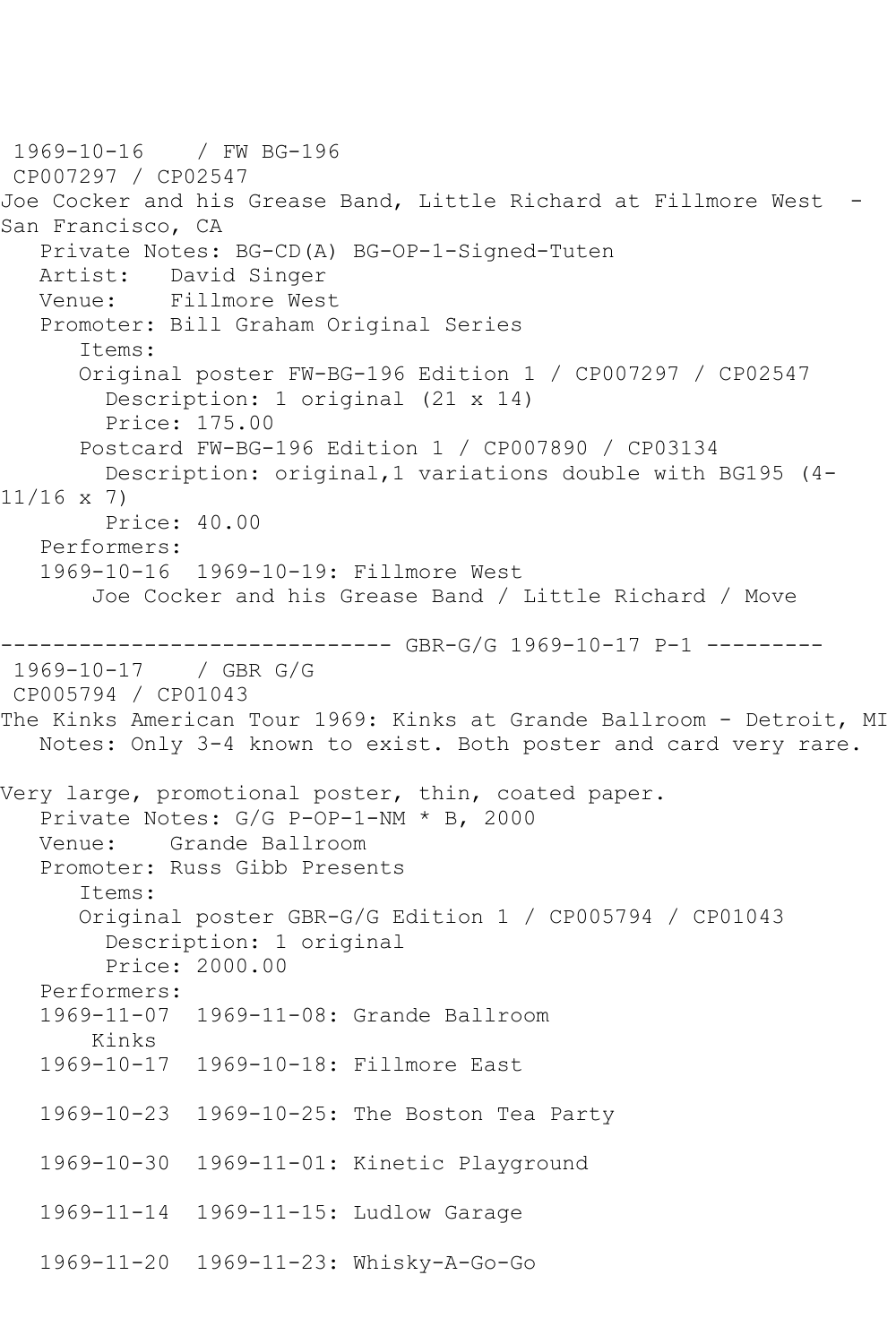1969-11-27 1969-11-28: Fillmore West

```
------------------------------ FW-BG-198 1969-10-30 P-1 ---------
1969-10-30 / FW BG-198
CP007299 / CP02549
It's a Beautiful Day, Ike and Tina Turner at Fillmore West - San
Francisco, CA
   Private Notes: BG-CD(A) BG-OP-1
   Artist: Bob Schnepf
   Venue: Fillmore West
   Promoter: Bill Graham Original Series
       Items:
       Original poster FW-BG-198 Edition 1 / CP007299 / CP02549
         Description: 1 original (14 x 21)
         Price: 500.00
       Postcard FW-BG-198 Edition 1 / CP007891 / CP03135
         Description: original, 1 variation, double with BG197 (4-5/8 
x 7)
        Price: 30.00
   Performers:
   1969-10-30 1969-11-02: Fillmore West
        It's a Beautiful Day / Ike and Tina Turner / Alice Cooper
                     ------------------------------ FW-FD 1969-11-19 C-1 ---------
1969-11-19 / FW FD
CP001066 / 1082
James Gurley, Sam Andrews at Fillmore West - San Francisco, CA
      Benefit: Family Dog Benefit
      Event: Humble, Mumble, Fumble, and Dumble
   Venue: Fillmore West
   Promoter: Family Dog Great Highway
       Items:
       Postcard FW-FD Edition 1 / CP001066 / 1082
        Description: 1 original (5-2/8 \times 8-1/2) Price: 150.00
        FW-FD / CP013507 / HG691119
   Performers:
   1969-11-19: Fillmore West
       James Gurley / Sam Andrews / Peter Albin / David Getz / New 
Riders of the Purple Sage / Barry Mcguire and the Doctor / Steve 
Miller Blues Band
------------------------------ FW-BG-203 1969-11-20 P-1 ---------
1969-11-20 / FW BG-203
CP007304 / CP02554
Jethro Tull, MC5 at Fillmore West - San Francisco, CA
```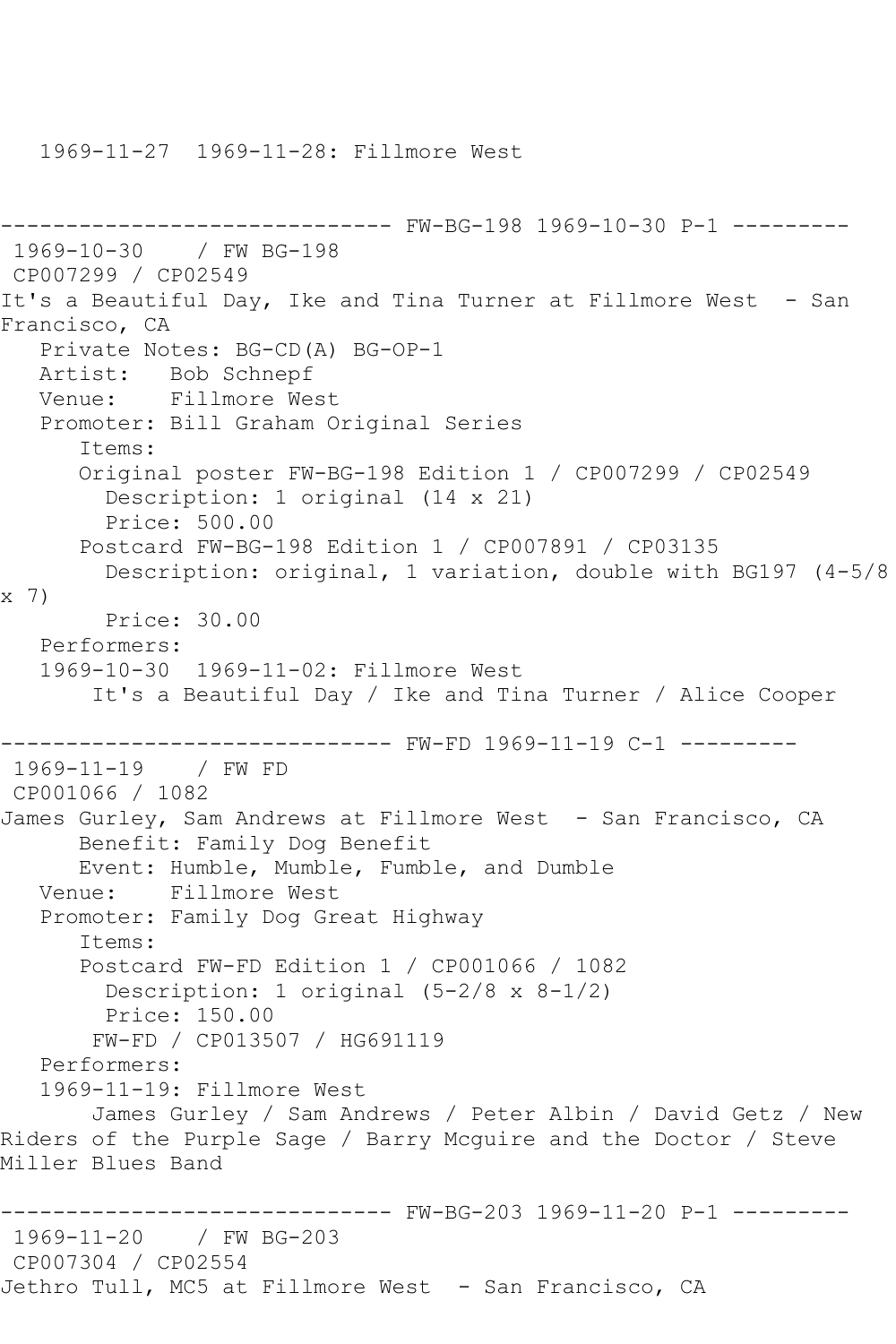Private Notes: BG-CD(B+BG-204) BG-OP-1-Signed-Tuten Artist: Randy Tuten Venue: Fillmore West Promoter: Bill Graham Original Series Items: Original poster FW-BG-203 Edition 1 / CP007304 / CP02554 Description: 1 original (14 x 22) Price: 175.00 Postcard FW-BG-203 Edition 1 / CP007897 / CP03141 Description: original, postal variations, double with BG204  $(7 \times 9 - 1/4)$  Price: 125.00 Performers: 1969-11-20 1969-11-23: Fillmore West Jethro Tull / MC5 / Sanpaku ------------------------------ FW-2.088 1969-11-26 T-1 --------- 1969-11-26 / FW 2.088 CP001608 / 1630 Free Ticket for thanksgiving at Fillmore West - San Francisco, CA Notes: This item appears in the Art of Rock book, plate no. 2.088 Venue: Fillmore West Promoter: Bill Graham Presents Items: Ticket FW-2.088 Edition 1 / CP001608 / 1630 AORPlate: 2.088 Performers: 1969-11-26: Fillmore West ------------------------------ FW-BG-204 1969-11-27 P-1 --------- 1969-11-27 / FW BG-204 CP007292 / CP02542 Kinks, Taj Mahal at Fillmore West - San Francisco, CA Private Notes: BG-CD(+BG-203) BG-OP-1 Artist: Randy Tuten Venue: Fillmore West Promoter: Bill Graham Original Series Items: Original poster FW-BG-204 Edition 1 / CP007292 / CP02542 Description: 1 original (14 x 21) Price: 175.00 Postcard FW-BG-204 Edition 1 / CP007897 / CP03141 Description: original, 1 variation, double with BG203 Price: 50.00 Performers: 1969-11-27 1969-11-30: Fillmore West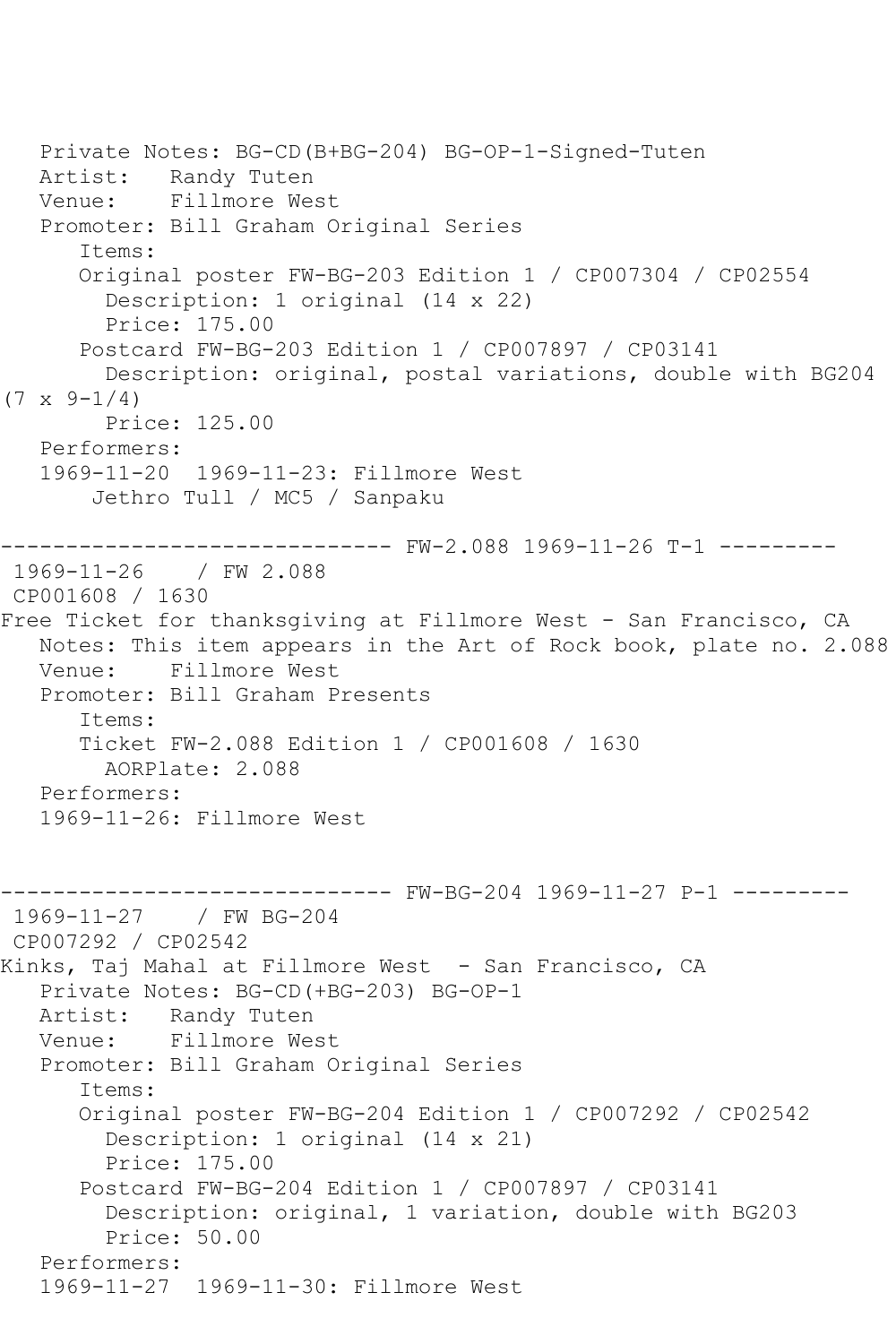------ FW-BG-205 1969-12-04 P-1 ---------1969-12-04 / FW BG-205 CP007306 / CP02556 Grateful Dead, Flock at Fillmore West - San Francisco, CA Private Notes: BG-CD(B+BG-206) BG-OP-1 Artist: David Singer Venue: Fillmore West Promoter: Bill Graham Original Series Items: Original poster FW-BG-205 Edition 1 / CP007306 / CP02556 Description: 1 original, 1 reprint (14 x 22) Price: 400.00 Original poster FW-BG-205 Edition 2 / Description: See Eric King's guide for complete details. Price: 100.00 Postcard FW-BG-205 Edition 1 / CP007898 / CP03142 Description: original, postal variations, double with BG206  $(7-1/8 \times 9-1/4)$  Price: 100.00 Performers: 1969-12-04 1969-12-07: Fillmore West Grateful Dead / Flock / Humble Pie ------------------------------ FW-BG-206 1969-12-11 P-1 --------- 1969-12-11 / FW BG-206 CP007307 / CP02557 Chambers Brothers, Nice at Fillmore West - San Francisco, CA Private Notes: BG-CD(+BG-205) BG-OP-1 Artist: David Singer Venue: Fillmore West Promoter: Bill Graham Original Series Items: Original poster FW-BG-206 Edition 1 / CP007307 / CP02557 Description: 1 original (14 x 22) Price: 200.00 Postcard FW-BG-206 Edition 1 / CP007898 / CP03142 Description: original, 1 variation, double with BG205 (7-1/8  $x \, 9-1/4$  Price: 125.00 Performers: 1969-12-11 1969-12-14: Fillmore West Chambers Brothers / Nice / King Crimson ------------------------------ FW-BG-209 1969-12-31 P-1 ---------

Kinks / Taj Mahal / Sha Na Na

## 1969-12-31 / FW BG-209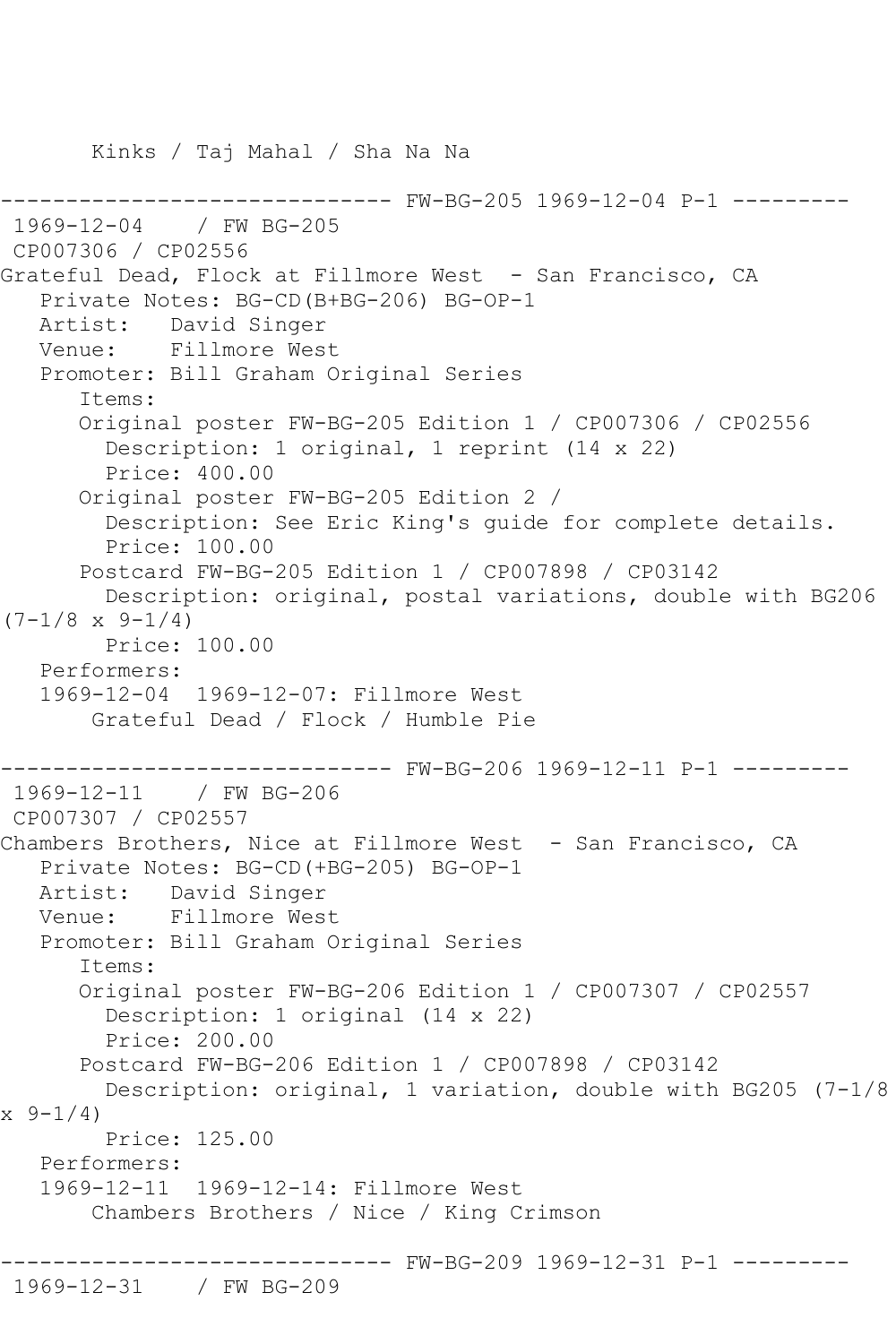```
CP005815 / CP01064
Joy of Cooking, It's a Beautiful Day at Fillmore West - San 
Francisco, CA
  Private Notes: BG-CD(A) BG-OP-1
   Artist: Bob Schnepf
   Venue: Fillmore West
   Promoter: Bill Graham Original Series
       Items:
       Original poster FW-BG-209 Edition 1 / CP005815 / CP01064
         Description: 1 original (20-11/16 x 27-3/4)
         Price: 275.00
       Postcard FW-BG-209 Edition 1 / CP007900 / CP03144
         Description: 1original, postal variations (7 x 9-1/4)
         Price: 150.00
   Performers:
   1969-12-31: Fillmore West
        Joy of Cooking / It's a Beautiful Day / Carlos Santana
   1969-12-31: Winterland
        Jefferson Airplane / Quicksilver Messenger Service / Sons / 
Hot Tuna
                  ------------------------------ FW-2.057 1970 BS-1 ---------
1970 / FW 2.057
CP002164 / 2155
We've Just Come from the Fillmore West, It Was Nice: Fillmore West
   Notes: This item appears in the Art of Rock book, plate no. 2.057
   Venue: Fillmore West
   Promoter: Book: Art of Rock
       Items:
      Bumper Sticker FW-2.057 Edition 1 / CP002164 / 2155 (15 x 4-
1/2)
        AORPlate: 2.057 
   Performers:
   1970: Fillmore West
       Bill Graham
------------------------------ FW-BG-210 1970-01-02 P-1 ---------
1970-01-02 / FW BG-210
CP007310 / CP02560
Byrds, Fleetwood Mac at Fillmore West - San Francisco, CA
   Private Notes: BG-CD(B+BG-211) BG-OP-1
   Artist: David Singer
   Venue: Fillmore West
   Promoter: Bill Graham Original Series
       Items:
       Original poster FW-BG-210 Edition 1 / CP007310 / CP02560
         Description: 1 original, 1 reprint (14 x 22)
```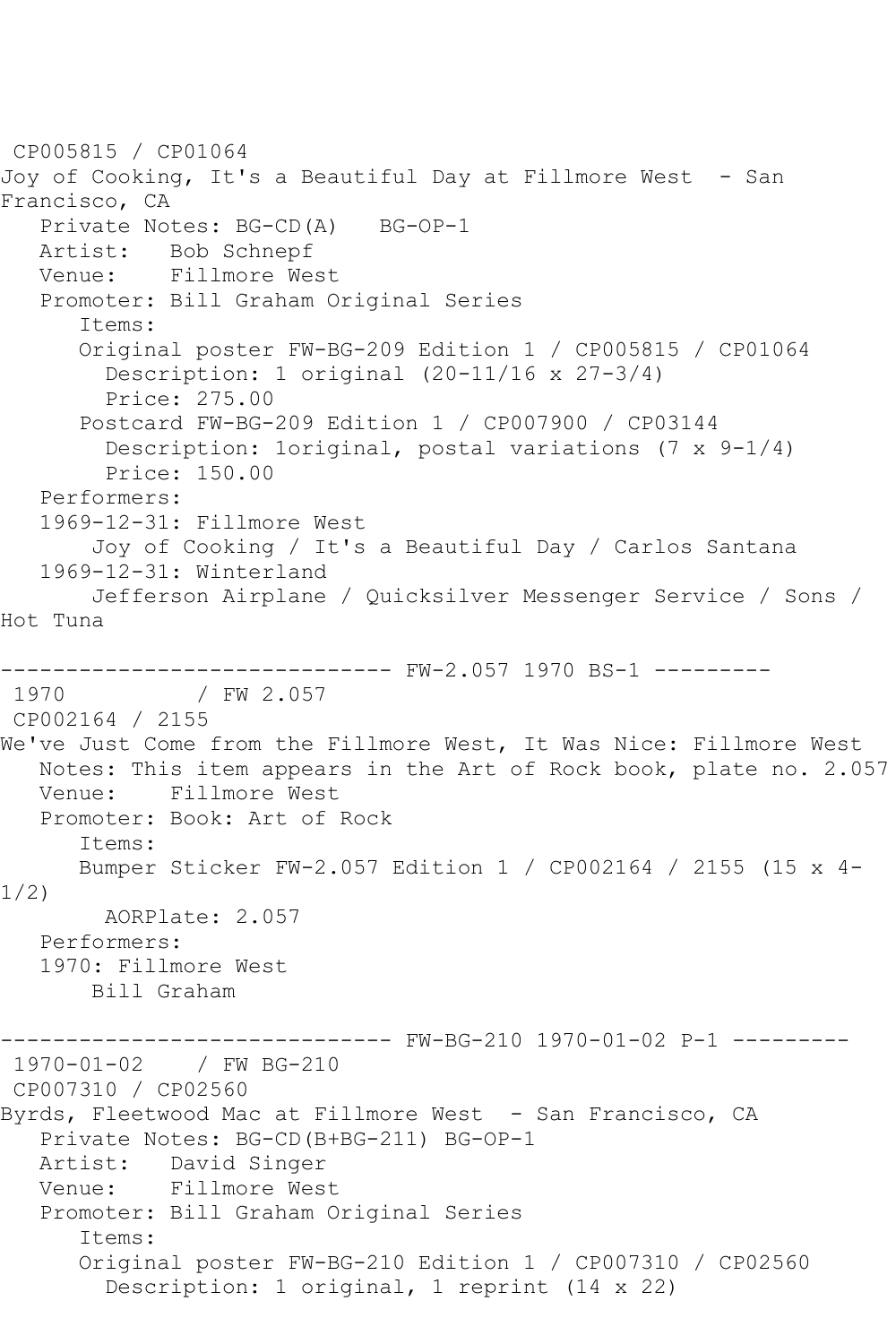```
 Price: 275.00
       Original poster FW-BG-210 Edition 2 / 
         Description: See Eric King's guide for complete details.
         Price: 60.00
       Postcard FW-BG-210 Edition 1 / CP007901 / CP03145
         Description: original, postal variations, double with BG211 
(7-1/8 \times 9-1/4) Price: 40.00
   Performers:
   1970-01-02 1970-01-04: Fillmore West
        Byrds / Fleetwood Mac / John Hammond Jr.
                    ---------- FW-BG-211 1970-01-08 P-1 ---------
1970-01-08 / FW BG-211
CP007311 / CP02561
Chicago, Guess Who at Fillmore West - San Francisco, CA
   Private Notes: BG-CD(+BG-210) BG-OP-1
   Artist: David Singer
   Venue: Fillmore West
   Promoter: Bill Graham Original Series
       Items:
       Original poster FW-BG-211 Edition 1 / CP007311 / CP02561
         Description: 1 original, 1 reprint (14 x 22)
         Price: 300.00
       Original poster FW-BG-211 Edition 2 / 
         Description: Has no large red dot in the TR margin. See Eric 
King's guide for complete details.
         Price: 65.00
       Postcard FW-BG-211 Edition 1 / CP007901 / CP03145
         Description: 1 original, double with BG210 (7-1/8 x 9-1/4)
         Price: 40.00
   Performers:
   1970-01-08 1970-01-11: Fillmore West
        Chicago / Guess Who / Seals and Crofts
                  ------------------------------ FW-BG-212 1970-01-15 P-1 ---------
1970-01-15 / FW BG-212
CP007312 / CP02562
B.B. King, Buddy Guy at Fillmore West - San Francisco, CA
   Private Notes: BG-CD(B+BG-213) BG-OP-1
   Artist: David Singer
   Venue: Fillmore West
   Promoter: Bill Graham Original Series
       Items:
       Original poster FW-BG-212 Edition 1 / CP007312 / CP02562
         Description: 1 original (14 x 19-1/2)
         Price: 250.00
```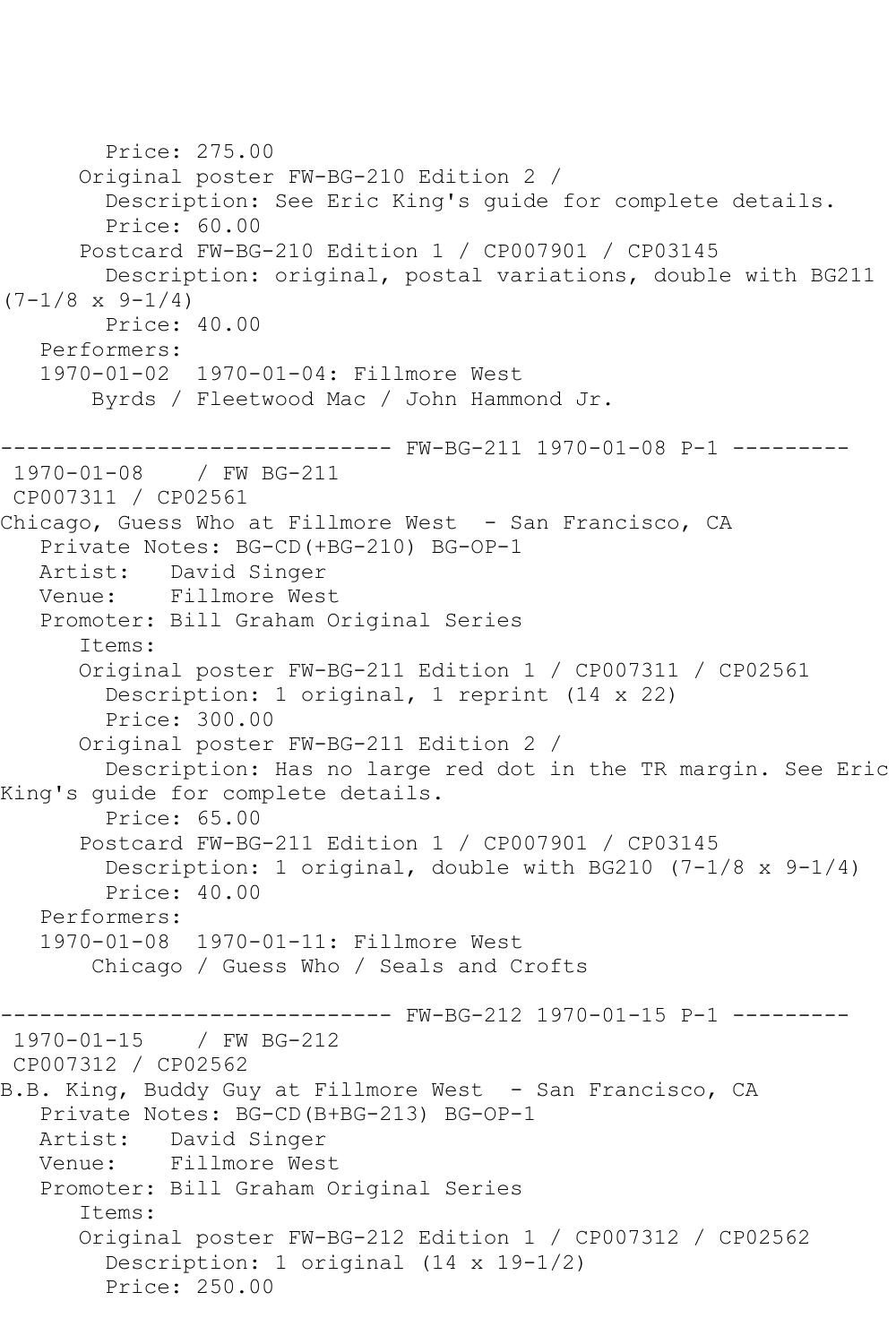```
 Postcard FW-BG-212 Edition 1 / CP007902 / CP03146
         Description: original, postal variations, double with BG213 
(6-1/2 \times 9-1/4) Price: 75.00
    Performers:
    1970-01-15 1970-01-18: Fillmore West
        B.B. King / Buddy Guy / Allman Brothers
    1970-01-31: Berkeley Community Theater
        Laura Nyro / Band
------------------------------ FW-BG-213 1970-01-22 P-1 ---------
1970-01-22 / FW BG-213
CP007313 / CP02563
Albert King, Savoy Brown at Fillmore West - San Francisco, CA
    Private Notes: BG-CD(+BG-212)
   Artist: David Singer
   Venue: Fillmore West
    Promoter: Bill Graham Original Series
       Items:
       Original poster FW-BG-213 Edition 1 / CP007313 / CP02563
         Description: 1 original (14 x 19-1/2)
         Price: 175.00
       Postcard FW-BG-213 Edition 1 / CP007902 / CP03146
         Description: original, double with BG212 (6-1/2 x 9-1/4)
         Price: 85.00
   Performers:
    1970-01-22 1970-01-25:
    1970-01-31: Fillmore West
        Albert King / Savoy Brown / Zephyr
    1970-01-31: Berkeley Community Theater
        Band / Laura Nyro
              ------------------------------ FW-BG-214 1970-01-29 P-1 ---------
1970 - 01 - 29CP007314 / CP02564
Steve Miller Blues Band, Sha Na Na at Fillmore West - San
Francisco, CA
    Private Notes: BG-CD(A) BG-OP-1
  Artist: David Singer<br>Venue: Fillmore Wes
           Fillmore West
   Promoter: Bill Graham Original Series
       Items:
       Original poster FW-BG-214 Edition 1 / CP007314 / CP02564
         Description: 1 original, 1 reprint (indistinguishable) (14 x 
22)
         Price: 150.00
       Postcard FW-BG-214 Edition 1 / CP007905 / CP03149
```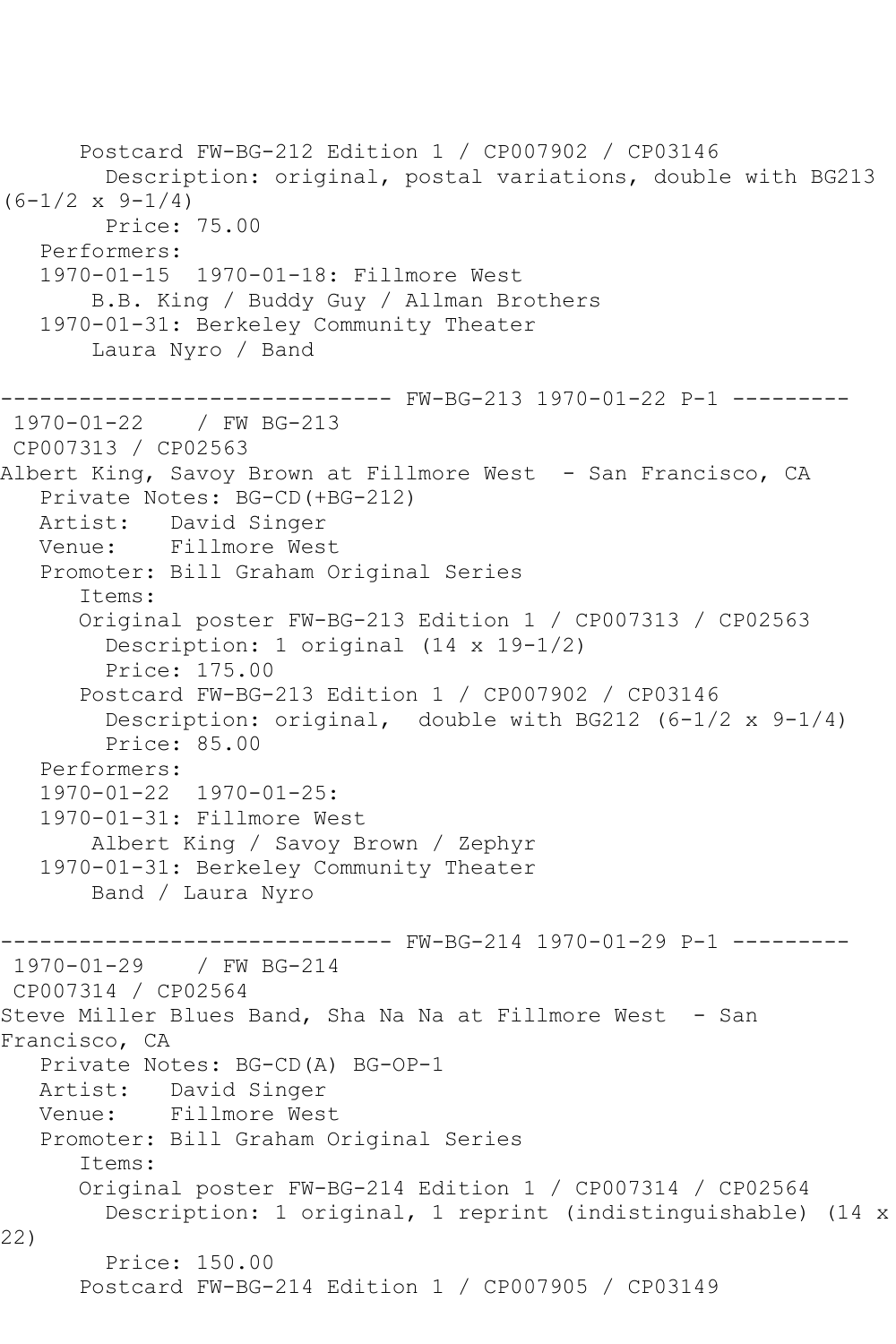Description: original, postal variations, double with BG216  $(4-5/8 \times 7-1/8)$  Price: 60.00 Ticket FW-BG-214 / CP001601 / 1623 Performers: 1970-01-29 1970-02-01: Fillmore West Steve Miller Blues Band / Sha Na Na / Ten Wheel Drive ------------------------------ FW-BG-216 1970-02-05 P-1 --------- 1970-02-05 / FW BG-216 CP007315 / CP02565 Grateful Dead, Taj Mahal at Fillmore West - San Francisco, CA Private Notes: BG-CD(A) BG-OP-1 Artist: David Singer Venue: Fillmore West Promoter: Bill Graham Original Series Items: Original poster FW-BG-216 Edition 1 / CP007315 / CP02565 Description: 1 original, 1 reprint (14 x 22) Price: 1500.00 Original poster FW-BG-216 Edition 2 / Description: (177-09-13 printing. See Eric King's guide for complete details. Price: 275.00 Postcard FW-BG-216 Edition 1 / CP007906 / CP03150 Description: original, 1 variation, double with BG214 (4-5/8  $x \ 7-1/8$  Price: 150.00 Ticket FW-BG-216 Edition 1 / CP001602 / 1624 (14 x 22) Performers: 1970-02-05 1970-02-08: Fillmore West Grateful Dead / Taj Mahal / Bigfoot ------------------------------ FW-2.086 1970-02-11 P-1 --------- 1970-02-11 / FW 2.086 CP007023 / CP02273 Magic Sam Benefit: Paul Butterfield, Michael Bloomfield at Fillmore West - San Francisco, CA Notes: This item appears in the Art of Rock book, plate no. 2.086 Private Notes: \* B/B- 150@ Series: BGP Artist: John Van Hamersveld Venue: Fillmore West Promoter: Bill Graham Presents Items: Original poster FW-2.086 Edition 1 / CP007023 / CP02273 (13 x 21)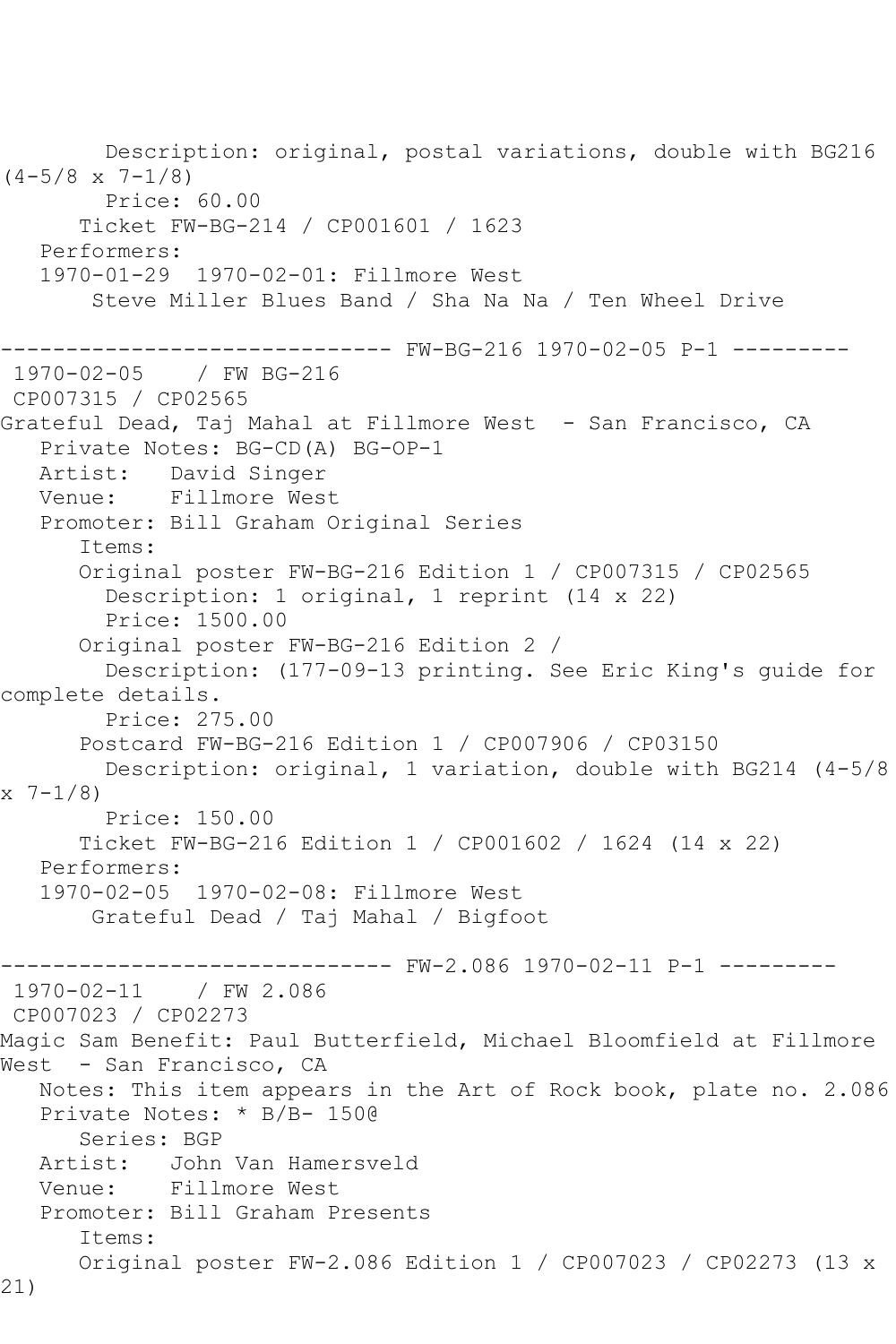```
 AORPlate: 2.086 
        Price: 200.00
       Handbill FW-2.086 / CP001892 / 1910
         AORPlate: 2.086 
         Price: 90.00
   Performers:
   1970-02-11: Fillmore West
        Paul Butterfield Blues Band / Michael Bloomfield / Elvin 
Bishop / Charlie Musselwhite / Nick Gravenites
------------------------------ FW-BG-217 1970-02-12 P-1 ---------
1970-02-12 / FW BG-217
CP007318 / CP02568
Country Joe and the Fish, Sons at Fillmore West - San Francisco, CA
   Private Notes: BG-CD(B+BG-218) BG-OP-1
   Artist: David Singer
   Venue: Fillmore West
   Promoter: Bill Graham Original Series
       Items:
       Original poster FW-BG-217 Edition 1 / CP007318 / CP02568
         Description: 1 original (13-1/2 x 21-1/2)
         Price: 125.00
       Postcard FW-BG-217 Edition 1 / CP007907 / CP03151
        Description: original, postal variations, double with BG218 
(7-1/8 \times 9-1/4) Price: 40.00
   Performers:
   1970-02-12 1970-02-15: Fillmore West
        Country Joe and the Fish / Sons / Area Code 615
                    ------------------------------ FW-BG-218 1970-02-19 P-1 ---------
1970-02-19 / FW BG-218
CP007319 / CP02569
Bonnie and Delaney, Eric Clapton at Fillmore West - San Francisco,
CA
   Private Notes: BG-CD(+BG-217) BG-OP-1
   Artist: David Singer
   Venue: Fillmore West
   Promoter: Bill Graham Original Series
       Items:
       Original poster FW-BG-218 Edition 1 / CP007319 / CP02569
         Description: 1 original (13-1/2 x 21-3/4)
         Price: 400.00
       Postcard FW-BG-218 Edition 1 / CP007907 / CP03151
         Description: original, 1 variation, double with BG217 (7-1/8 
x 9-1/4)
         Price: 60.00
```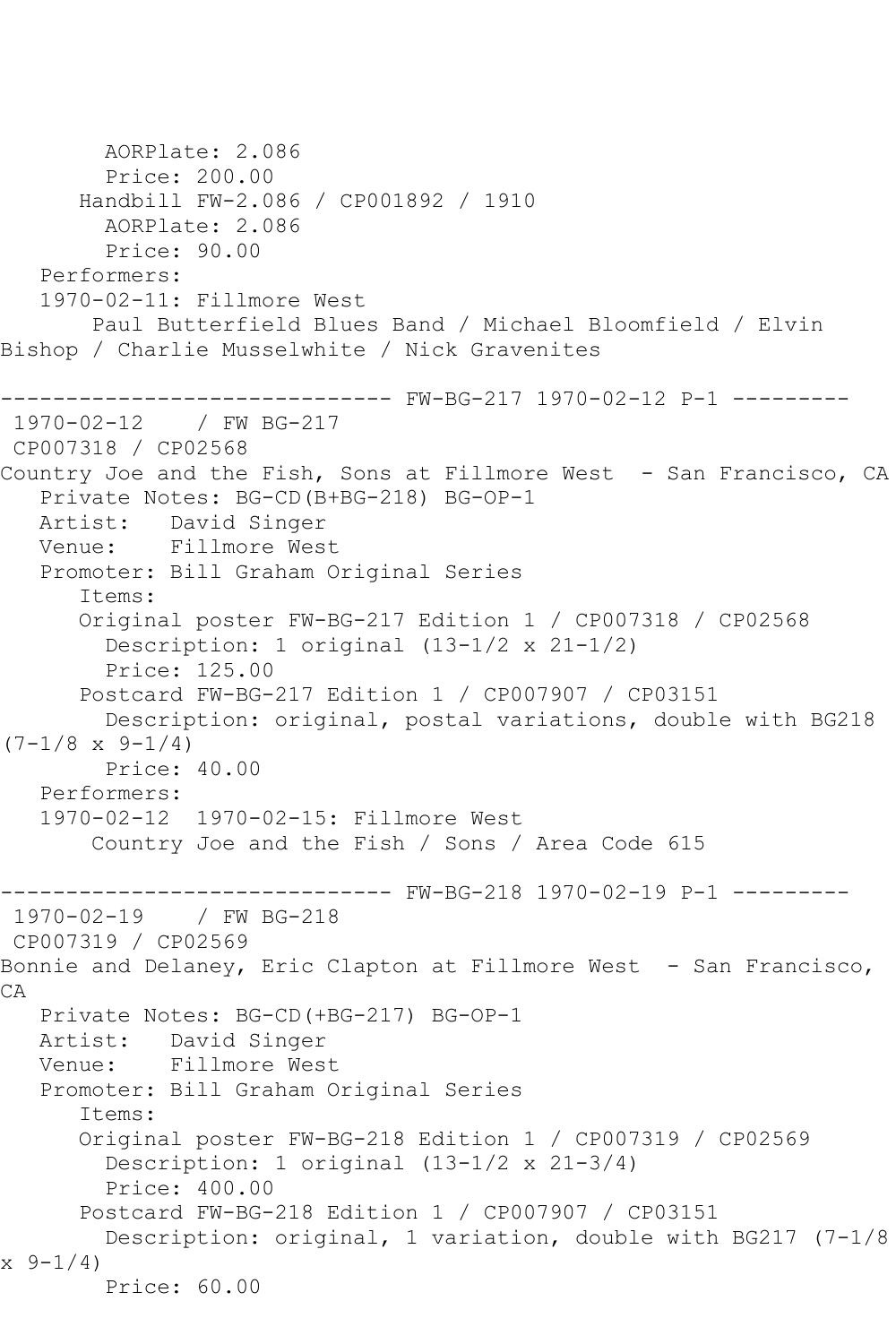Performers: 1970-02-19 1970-02-22: Fillmore West Bonnie and Delaney / Eric Clapton / Multi-Media By Eyecandy / Golden Earrings ------------------------------ FW-BG-220 1970-03-01 P-1 --------- 1970-03-01 / FW BG-220 CP007321 / CP02571 Jack Bruce and Friends, Larry Coryell at Fillmore West - San Francisco, CA Private Notes: BG-CD(A) BG-OP-1 Artist: David Singer Venue: Fillmore West Promoter: Bill Graham Original Series Items: Original poster FW-BG-220 Edition 1 / CP007321 / CP02571 Description: 1 original (14 x 22) Price: 150.00 Postcard FW-BG-220 Edition 1 / CP007892 / CP03136 Description: original, postal variations, double with BG221  $(4-7/16 \times 7-1/16)$  Price: 75.00 Ticket FW-BG-220 / CP001603 / 1625 Performers: 1970-02-26: Fillmore West Jack Bruce / Larry Coryell / Felix Pappalardi / Mitch Mikheil / Johnny Winter / Mike Mandel / Eric Mercury / Leslie West / Mountain 1970-02-27 70-02-28: Winterland Jack Bruce / Larry Coryell / Mitch Mikheil / Johnny Winter / Mike Mandel / Felix Pappalardi / Leslie West / Eric Mercury / Mountain 1970-03-01: Fillmore Auditorium - SF Larry Coryell / Mitch Mikheil / Johnny Winter / Mike Mandel / Felix Pappalardi / Leslie West / Eric Mercury ------------------------------ FW-BG-221 1970-03-05 P-1 --------- 1970-03-05 / FW BG-221 CP007322 / CP02572 Paul Butterfield Blues Band, Savoy Brown at Fillmore West - San Francisco, CA Private Notes: BG-CD(A) BG-OP-1 Artist: David Singer Venue: Fillmore West Promoter: Bill Graham Original Series Items: Original poster FW-BG-221 Edition 1 / CP007322 / CP02572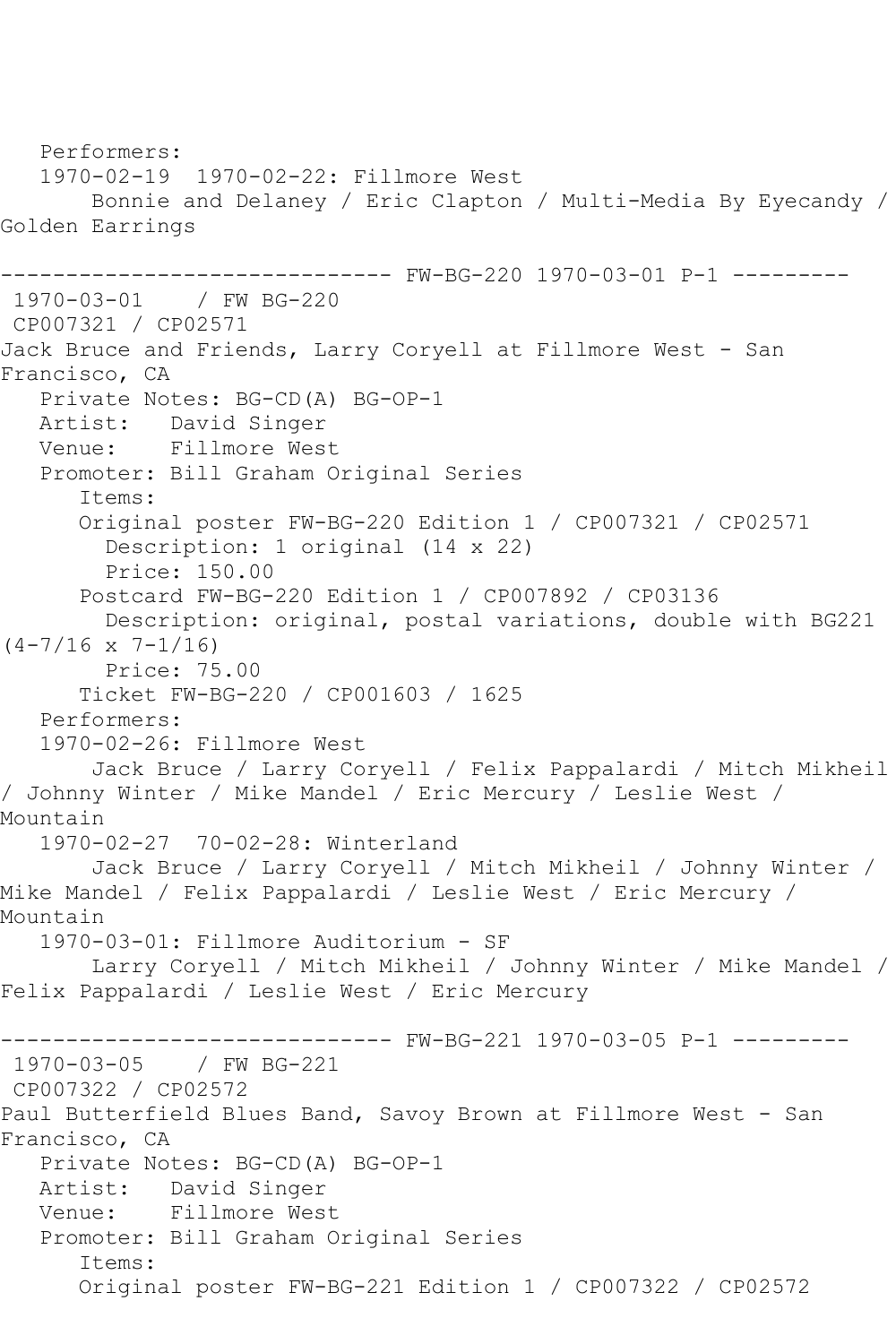```
 Description: 1 original (14 x 22)
         Price: 150.00
       Postcard FW-BG-221 Edition 1 / CP007910 / CP03154
         Description: original, 1 variation, double with BG220 (4-1/2 
x 7)
         Price: 25.00
   Performers:
   1970-03-05 1970-03-08: Fillmore West
        Paul Butterfield Blues Band / Savoy Brown / Keith Relf
------------------------------ FW-BG-223 1970-03-12 P-1 ---------
1970-03-12 / FW BG-223
CP007324 / CP02574
Ten Years After, Rich at Fillmore West - San Francisco, CA
   Private Notes: BG-CD(+BG-224) BG-OP-1
   Artist: David Singer
   Venue: Fillmore West
   Promoter: Bill Graham Original Series
       Items:
       Original poster FW-BG-223 Edition 1 / CP007324 / CP02574
         Description: 1 oriignal (14 x 22)
         Price: 125.00
       Postcard FW-BG-223 Edition 1 / CP007913 / CP03157
         Description: original, postal + variations, double with 
BG224 (7-1/8 x 9-1/4)
        Price: 65.00
   Performers:
   1970-03-12 1970-03-15: Fillmore West
        Ten Years After / Rich / Buddy and his Orchestra / Sea Train 
/ Kimberley
                     ------------------------------ FW-BG-224 1970-03-19 P-1 ---------
1970-03-19 / FW BG-224
CP007325 / CP02575
It's a Beautiful Day, Chuck Berry at Fillmore West - San Francisco,
CA
   Private Notes: BG-CD(B+BG-223) BG-OP-1
           David Singer
   Venue: Fillmore West
   Promoter: Bill Graham Original Series
       Items:
       Original poster FW-BG-224 Edition 1 / CP007325 / CP02575
         Description: 1 original (14 x 21-3/4)
         Price: 200.00
       Postcard FW-BG-224 Edition 1 / CP007913 / CP03157
         Description: 1 original, double with BG223 (7-1/8 x 9-1/4)
         Price: 100.00
```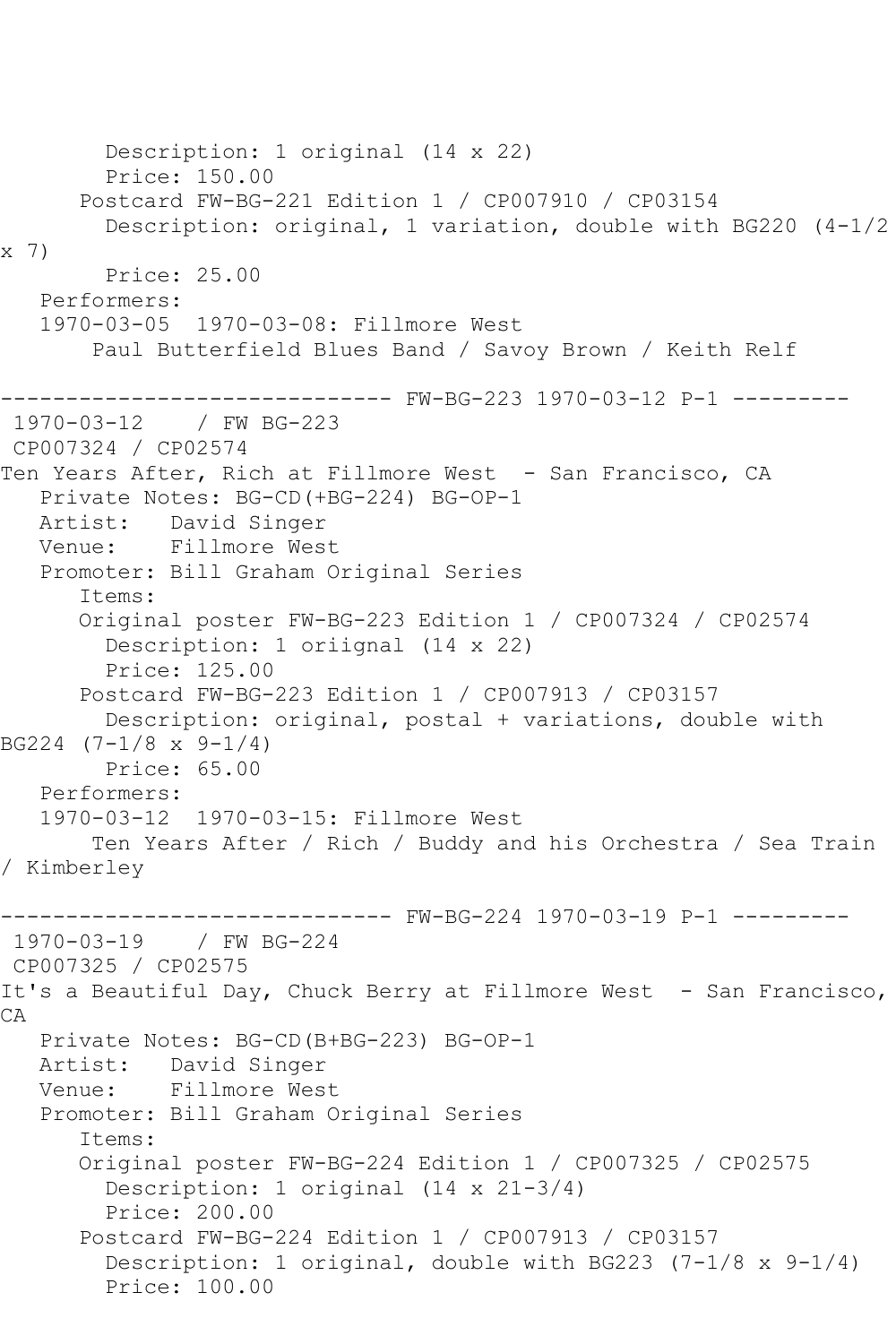```
 Performers:
   1970-03-19 1970-03-22: Fillmore West
        It's a Beautiful Day / Chuck Berry / Loading Zone
------------------------------ FW-BG-225 1970-03-27 P-1 ---------
1970-03-27 / FW BG-225
CP007326 / CP02576
Chicago, James Cotton Blues Band at Fillmore West - San Francisco,
CA
   Private Notes: BG-CD(+BG-226) BG-OP-1
   Artist: David Singer
   Venue: Fillmore West
   Promoter: Bill Graham Original Series
       Items:
       Original poster FW-BG-225 Edition 1 / CP007326 / CP02576
         Description: 1 original (13-11/16 x 21-3/4)
         Price: 150.00
       Postcard FW-BG-225 Edition 1 / CP007914 / CP03158
         Description: original, postal variations, double with BG226 
(7-1/8 \times 9) Price: 50.00
   Performers:
   1970-03-27 1970-03-28: Fillmore West
        Chicago / James Cotton Blues Band / Family Fritz
   1970-03-26: Fillmore West
        Chicago / James Cotton Blues Band / Family Fritz
   1968-03-27 68-03-28: Winterland
        Chicago / Family Fritz / James Cotton Blues Band
------------------------------ FW-BG-226 1970-04-02 P-1 ---------
1970-04-02 / FW BG-226
CP007327 / CP02577
Jethro Tull, Manfred Mann at Fillmore West - San Francisco, CA
   Notes: This item appears in the Art of Rock book, plate no. 2.059
   Private Notes: BG-CD(B+BG-225) BG-OP-1
   Artist: David Singer
   Venue: Fillmore West
   Promoter: Bill Graham Original Series
       Items:
       Original poster FW-BG-226 Edition 1 / CP007327 / CP02577
         Description: 1 original (14 x 21-3/4)
         AORPlate: 2.059 
         Price: 700.00
       Postcard FW-BG-226 Edition 1 / CP007914 / CP03158
         Description: original, double with BG225 (7-1/8 x 9)
         AORPlate: 2.059 
         Price: 30.00
```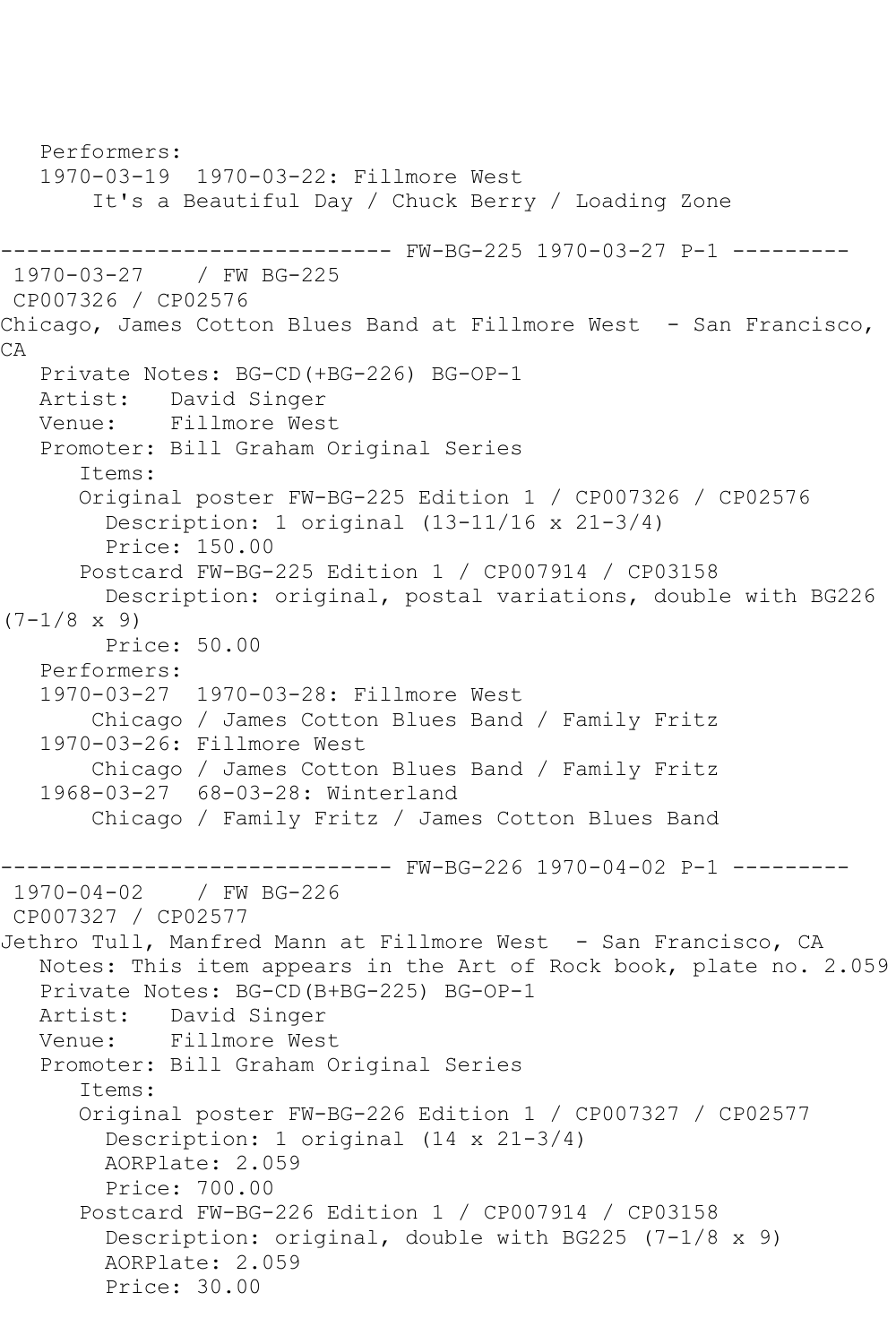Performers: 1970-04-02 1970-04-05: Fillmore West Jethro Tull / Manfred Mann / Bessie Jones / Clouds / Georgia Sea Island Singers / Chapter Three ------------------------------ FW-BG-227 1970-04-09 P-1 --------- 1970-04-09 / FW BG-227 CP007328 / CP02578 Grateful Dead, Miles Davis at Fillmore West - San Francisco, CA Private Notes: BG-CD(+BG-228) BG-OP-1 Artist: David Singer Venue: Fillmore West Promoter: Bill Graham Original Series Items: Original poster FW-BG-227 Edition 1 / CP007328 / CP02578 Description: 1 original, 1 reprint (14 x 21) Price: 1000.00 Original poster FW-BG-227 Edition 2 / Description: Has "W" printed after the number 227. See Eric King's guide for complete details. Price: 400.00 Postcard FW-BG-227 Edition 1 / CP007915 / CP03159 Description: original, postal variations, double with BG228  $(7 \times 9 - 1/4)$  Price: 100.00 Performers: 1970-04-09 1970-04-12: Fillmore West Grateful Dead / Miles Davis / Stone the Crows ------------------------------ FW-BG-228 1970-04-16 P-1 ---------  $1970 - 04 - 16$ CP007329 / CP02579 John Mayall, Duster Bennett at Fillmore West - San Francisco, CA Private Notes: BG-CD(+BG-227) BG-OP-1 Artist: David Singer Venue: Fillmore West Promoter: Bill Graham Original Series Items: Original poster FW-BG-228 Edition 1 / CP007329 / CP02579 Description: 1 original (14 x 21-3/4) Price: 200.00 Postcard FW-BG-228 Edition 1 / CP007915 / CP03159 Description: original, double with BG227 (7 x 9-1/4) Price: 45.00 Ticket FW-BG-228 / CP001604 / 1626 Performers: 1970-04-16 1970-04-19: Fillmore West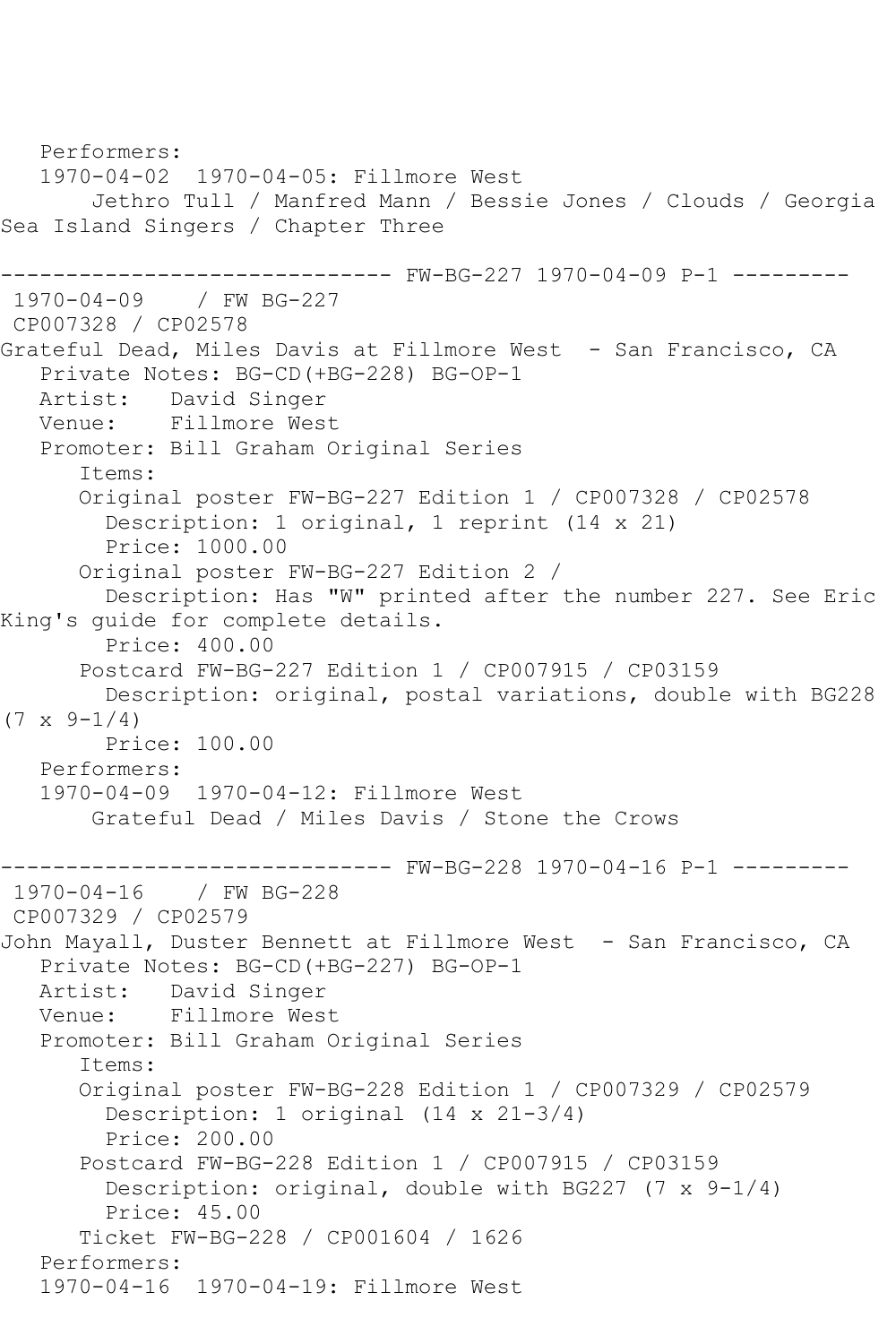John Mayall / Duster Bennett / Larry Coryell / Argent ------------------------------ FW-BG-229 1970-04-23 P-1 --------- 1970-04-23 / FW BG-229 CP007330 / CP02580 Joe Cocker, Mad Dogs and Englishmen at Fillmore West - San Francisco, CA Private Notes: BG-CD(B+ 231)) BG-OP-1 Artist: David Singer Venue: Fillmore West Promoter: Bill Graham Original Series Items: Original poster FW-BG-229 Edition 1 / CP007330 / CP02580 Description: 1 original (14 x 21-3/4) Price: 300.00 Postcard FW-BG-229 Edition 1 / CP007916 / CP03160 Description: original, postal variations, double with BG231  $(7-1/4 \times 9-1/4)$  Price: 40.00 Performers: 1970-04-26: Fillmore West Joe Cocker / Mad Dogs and Englishmen / Van Morrison / Stonemans / Stonemans 1970-04-23: Fillmore West Joe Cocker / Mad Dogs and Englishmen / Van Morrison 1970-04-23 1970-04-25: Winterland Joe Cocker / Mad Dogs and Englishmen / Van Morrison / Stonemans ------------------------------ FW-BG-230 1970-04-29 P-1 --------- 1970-04-29 / FW BG-230 CP007332 / CP02582 Pink Floyd at Fillmore West [San Francisco, CA] Private Notes: BG-CD(A+B) BG-OP-1 Artist: Pat Hanks Venue: Fillmore West Promoter: Bill Graham Original Series Items: Original poster FW-BG-230 Edition 1 / CP007332 / CP02582 Description: 1 original (14 x 22) Price: 500.00 Postcard FW-BG-230 Edition 1 / CP007917 / CP03161 Description: 1 original and 1 variation (4-5/8 x 7) Price: 700.00 Performers: 1970-04-29: Fillmore West Pink Floyd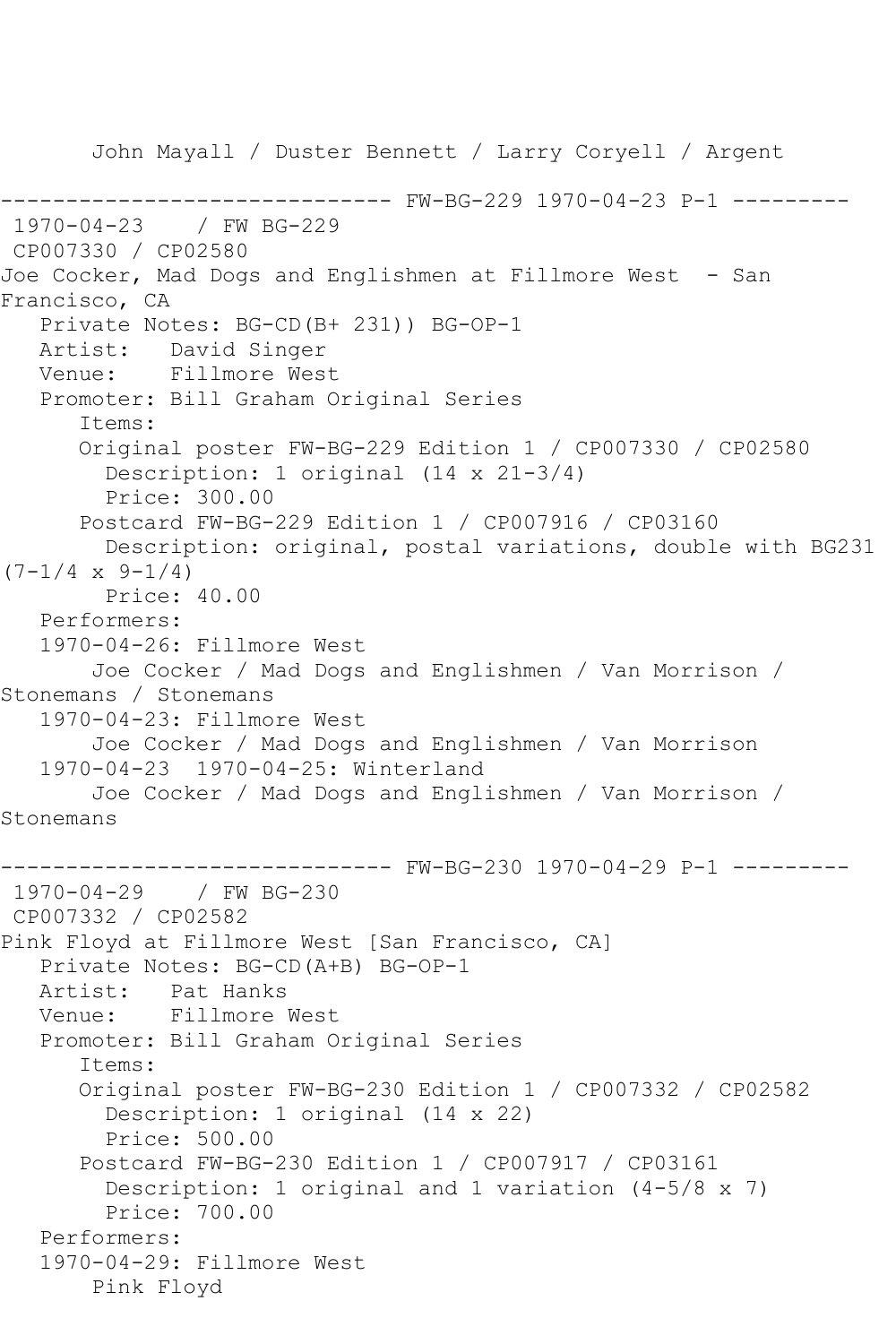------------------------------ FW-BG-231 1970-04-30 P-1 --------- 1970-04-30 / FW BG-231 CP007331 / CP02581 Jethro Tull, Fairport Convention at Fillmore West - San Francisco, CA Private Notes: BG-CD(+BG-229) Artist: David Singer Venue: Fillmore West Promoter: Bill Graham Original Series Items: Original poster FW-BG-231 Edition 1 / CP007331 / CP02581 Description: 1 original (14 x 22) Price: 250.00 Postcard FW-BG-231 Edition 1 / CP007916 / CP03160 Description: original, 1 variation, double with BG229 (7-1/4 x 9-1/4) Price: 65.00 Performers: 1970-04-30 1970-05-03: Fillmore West Jethro Tull / Fairport Convention / Salt 'n Pepper / Cloudy ------------------------------ FW-BG-255 1970-05-05 P-1 --------- 1970-05-05 / FW BG-255 CP007353 / CP02603 Frank Zappa, Mothers of Invention at Fillmore West - San Francisco, CA Private Notes: BG-CD(A) BG-OP-1 Artist: David Singer Venue: Fillmore West Promoter: Bill Graham Original Series Items: Original poster FW-BG-255 Edition 1 / CP007353 / CP02603 Description: 1 original (14 x 21-1/2) Price: 175.00 Postcard FW-BG-255 Edition 1 / CP007943 / CP03187 Description: original, postal variations, double with BG256  $(4-5/8 \times 7)$  Price: 40.00 Performers: 1970-11-05 1970-11-07: Fillmore West Frank Zappa / Mothers of Invention / Boz Scaggs / Ashton, Gardner and Dyke 1970-05-05 1970-05-08: Mothers of Invention / Boz Scaggs / Ashton, Gardner and Dyke ------------------------------ FW-BG-232 1970-05-07 P-1 ---------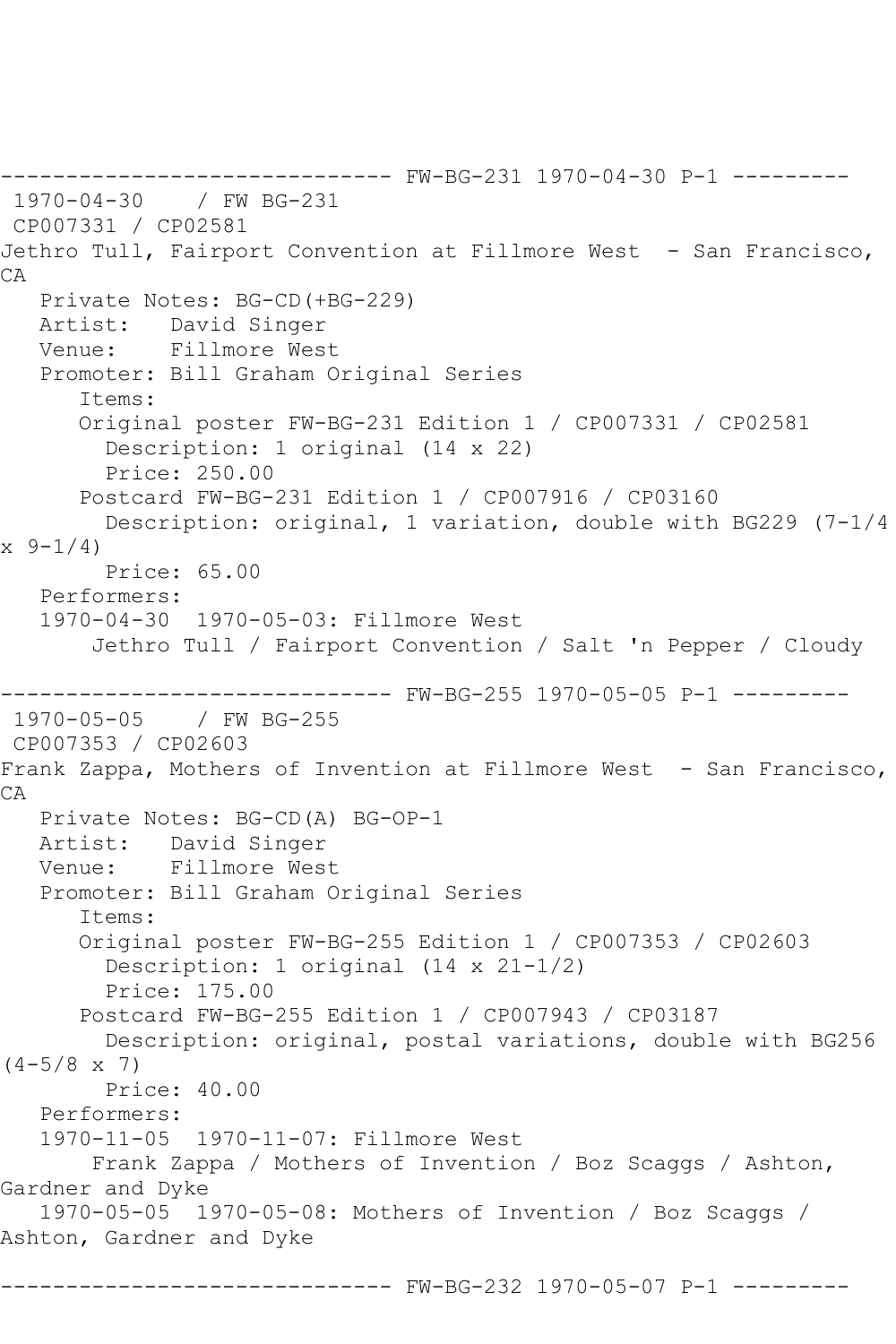1970-05-07 / FW BG-232 CP007335 / CP02585 Lee Michaels, Small Faces at Fillmore West - San Francisco, CA Private Notes: BG-CD(A) BG-OP-1 Artist: David Singer Venue: Fillmore West Promoter: Bill Graham Original Series Items: Original poster FW-BG-232 Edition 1 / CP007335 / CP02585 Description: 1 original (14 x 21) Price: 200.00 Postcard FW-BG-232 Edition 1 / CP007920 / CP03164 Description: original, postal variations, double with BG233  $(4-5/8 \times 7)$  Price: 100.00 Performers: 1970-05-07 1970-05-10: Fillmore West Lee Michaels / Small Faces / Rod Stewart / Catfish / Shorty / Georgie Fame ------------------------------ FW-BG-232A 1970-05-11 P-1 --------- 1970-05-11 / FW BG-232A CP007334 / CP02584 Incredible String Band at Fillmore West - San Francisco, CA Private Notes: BG-CD(B) BG-OP-1 Artist: Pat Hanks Venue: Fillmore West Promoter: Bill Graham Original Series Items: Original poster FW-BG-232A Edition 1 / CP007334 / CP02584 Description: 1 original (14 x 21) Price: 900.00 Postcard FW-BG-232A Edition 1 / CP007919 / CP03163 Description: 1 original, with 1 variant (4-5/8 x 7) Price: 550.00 Performers: 1970-05-11: 1970-05-13: Fillmore West Incredible String Band ------ FW-BG-233 1970-05-14 P-1 --------1970-05-14 / FW BG-233 CP007336 / CP02586 Spirit, Poco at Fillmore West - San Francisco, CA Private Notes: BG-CD(A) BG-OP-1 Artist: David Singer Venue: Fillmore West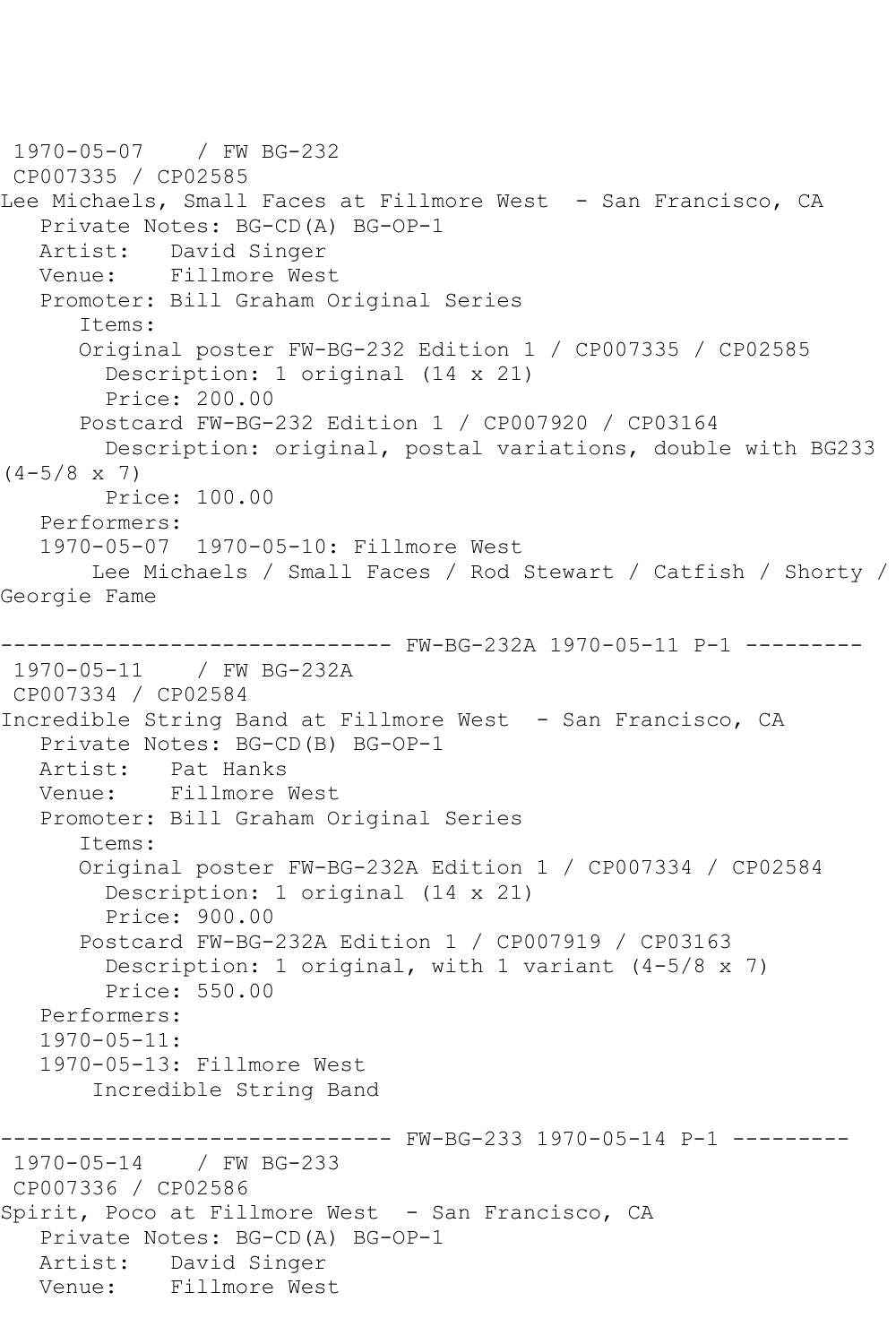Promoter: Bill Graham Original Series Items: Original poster FW-BG-233 Edition 1 / CP007336 / CP02586 Description: 1 original (14 x 21) Price: 300.00 Postcard FW-BG-233 Edition 1 / CP007921 / CP03165 Description: original, double with BG232 (4-5/8 x 7) Price: 125.00 Performers: 1970-05-14 1970-05-17: Fillmore West Spirit / Poco / Gypsy ------------------------------ FW-BG-235 1970-05-21 P-1 --------- 1970-05-21 / FW BG-235 CP007337 / CP02587 B.B. King, Albert King at Fillmore West - San Francisco, CA Private Notes: BG-CD(A+B+D) BG-OP-1 Artist: David Singer<br>Venue: Fillmore Wes Fillmore West Promoter: Bill Graham Original Series Items: Original poster FW-BG-235 Edition 1 / CP007337 / CP02587 Description: 1 original (14 x 21-1/2) Price: 250.00 Postcard FW-BG-235 Edition 1 / CP007922 / CP03166 Description: original, many color variations, double BG236  $(4-5/8 \times 7)$  Price: 40.00 Postcard FW-BG-235 Edition 1 / CP008917 / CP04434 Var. Var (4- 5/8 x 7) Price: 125.00 Performers: 1970-05-21 1970-05-24: Fillmore West B.B. King / Albert King / Mendelbaum ------------------------------ FW-BG-236 1970-05-28 P-1 --------- 1970-05-28 / FW BG-236 CP007323 / CP02573 Country Joe and the Fish, Blues Image at Fillmore West - San Francisco, CA Private Notes: BG-CD(A+B) BG-OP-1 Artist: David Singer Venue: Fillmore West Promoter: Bill Graham Original Series Items: Original poster FW-BG-236 Edition 1 / CP007323 / CP02573 Description: 1 original (14 x 22)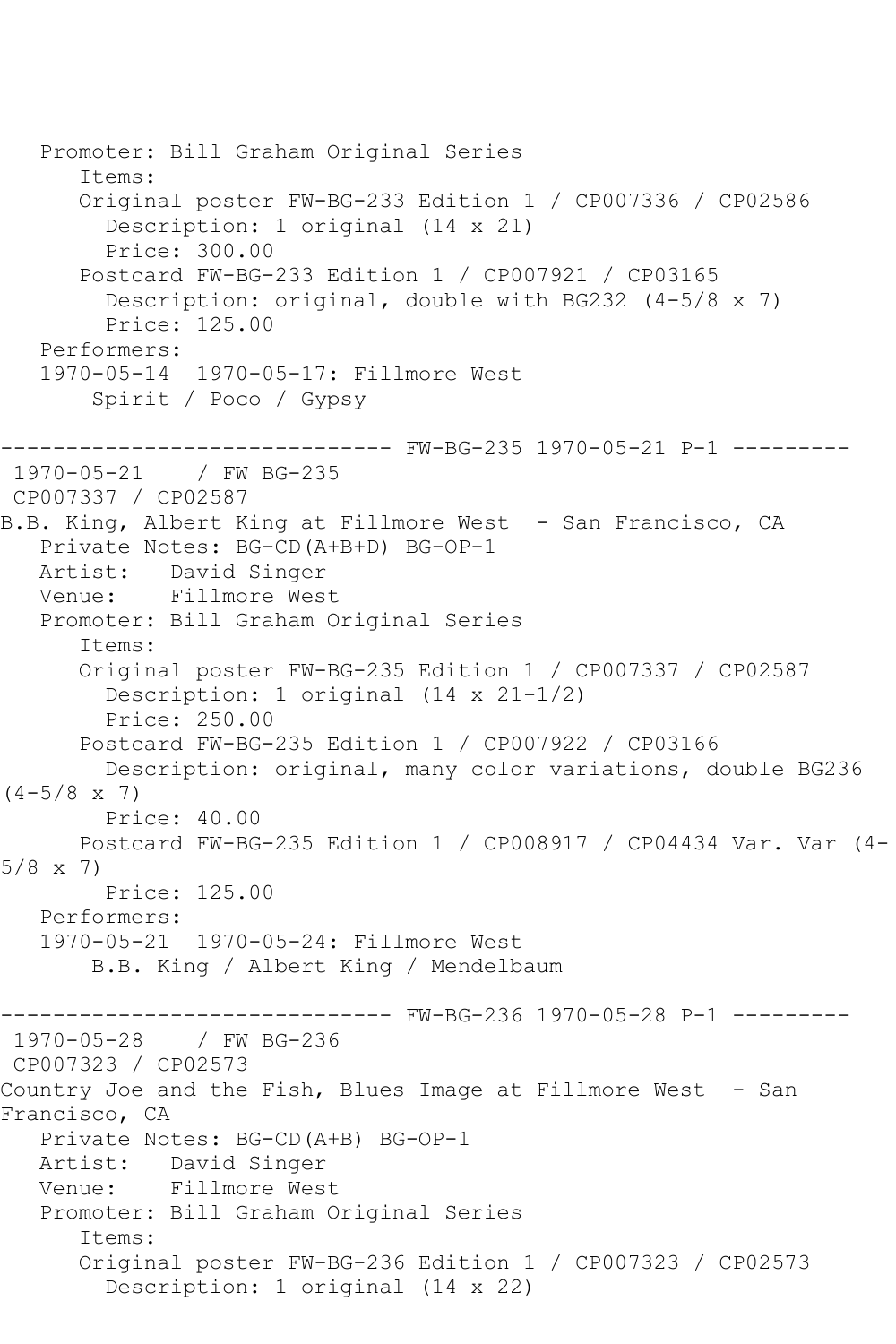Price: 125.00 Postcard FW-BG-236 Edition 1 / CP007924 / CP03168 Description: original, color variations, double with BG235  $(4-5/8 \times 7)$  Price: 45.00 Postcard FW-BG-236 Edition 1 / CP007926 / CP03170 Description: Double Card (7 x 9-1/4) Price: 45.00 Postcard FW-BG-236 Edition 1 / CP007925 / CP03169 Var. Var (4- 9/16 x 7) Price: 45.00 Performers: 1970-05-28 1970-05-31: Fillmore West Country Joe and the Fish / Blues Image / Silver Metre ------------------------------ FW-BG-237 1970-06-04 P-1 --------- 1970-06-04 / FW BG-237 CP007339 / CP02589 Grateful Dead, New Riders of the Purple Sage at Fillmore West - San Francisco, CA Private Notes: BG-CD(B+BG-238) BG-OP-1 Artist: David Singer Venue: Fillmore West Promoter: Bill Graham Original Series Items: Original poster FW-BG-237 Edition 1 / CP007339 / CP02589 Description: 1 original (14 x 21) Price: 250.00 Postcard FW-BG-237 Edition 1 / CP007927 / CP03171 Description: original, postal variations, double with BG238  $(7 \times 9 - 1/4)$  Price: 70.00 Performers: 1970-06-04 1970-06-07: Fillmore West Grateful Dead / New Riders of the Purple Sage / Southern Comfort ----- FW-BG-238 1970-06-11 P-1 ---------1970-06-11 / FW BG-238 CP007340 / CP02590 John Sebastian, Buddy Miles at Fillmore West - San Francisco, CA Private Notes: BG-CD(+BG-237) BG-OP-1 Artist: David Singer Venue: Fillmore West Promoter: Bill Graham Original Series Items: Original poster FW-BG-238 Edition 1 / CP007340 / CP02590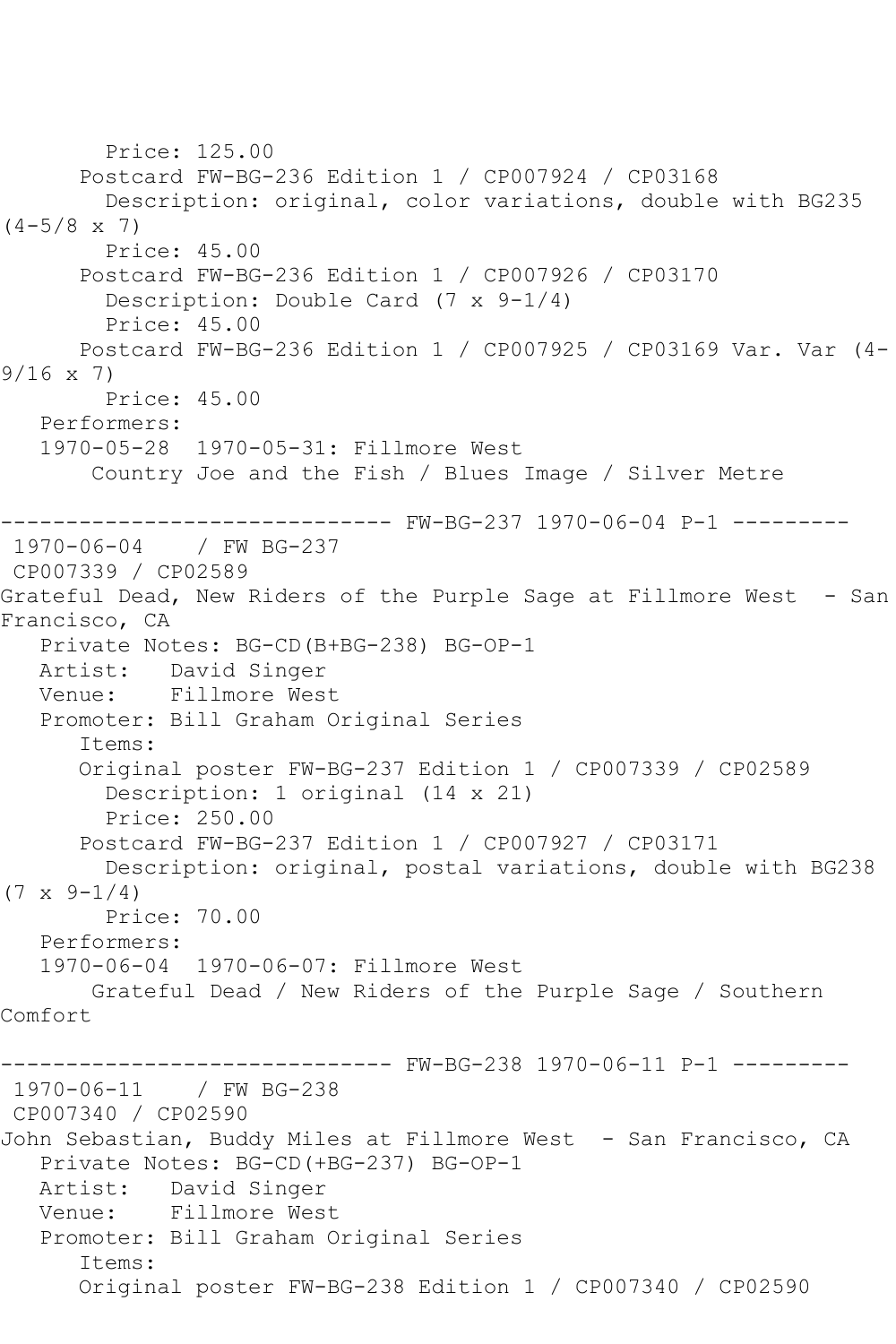```
 Description: 1 original (14 x 21)
         Price: 150.00
       Postcard FW-BG-238 Edition 1 / CP007927 / CP03171
        Description: original, double with BG237 (7 \times 9-1/4)
         Price: 45.00
    Performers:
    1970-06-11 1970-06-14: Fillmore West
        John Sebastian / Buddy Miles / Rig
                  ------------------------------ FW-BG-239 1970-06-18 P-1 ---------
1970-06-18 / FW BG-239
CP007341 / CP02591
Quicksilver Messenger Service, Don Ellis at Fillmore West - San 
Francisco, CA
    Private Notes: BG-CD(A) BG-OP-1
   Artist: David Singer
   Venue: Fillmore West
    Promoter: Bill Graham Original Series
       Items:
       Original poster FW-BG-239 Edition 1 / CP007341 / CP02591
         Description: 1 original (14 x 21-1/4)
         Price: 500.00
       Postcard FW-BG-239 Edition 1 / CP007928 / CP03172
         Description: original, postal variations, double with BG240 
(4-9/16 \times 7) Price: 40.00
    Performers:
    1970-06-18 1970-06-21: Fillmore West
        Quicksilver Messenger Service / Don Ellis / Rockwell
                    ------------------------------ FW-BG-240 1970-06-25 P-1 ---------
1970-06-25 / FW BG-240
CP007342 / CP02592
Sha Na Na, Pacific Gas and Electric at Fillmore West - San 
Francisco, CA
    Private Notes: BG-CD(A) BG-OP-1
   Artist: David Singer
   Venue: Fillmore West
    Promoter: Bill Graham Original Series
       Items:
       Original poster FW-BG-240 Edition 1 / CP007342 / CP02592
         Description: 1 original (14 x 21-1/4)
         Price: 150.00
       Postcard FW-BG-240 Edition 1 / CP007929 / CP03173
         Description: original, double with BG239 (4-5/8 x 7)
         Price: 35.00
   Performers:
```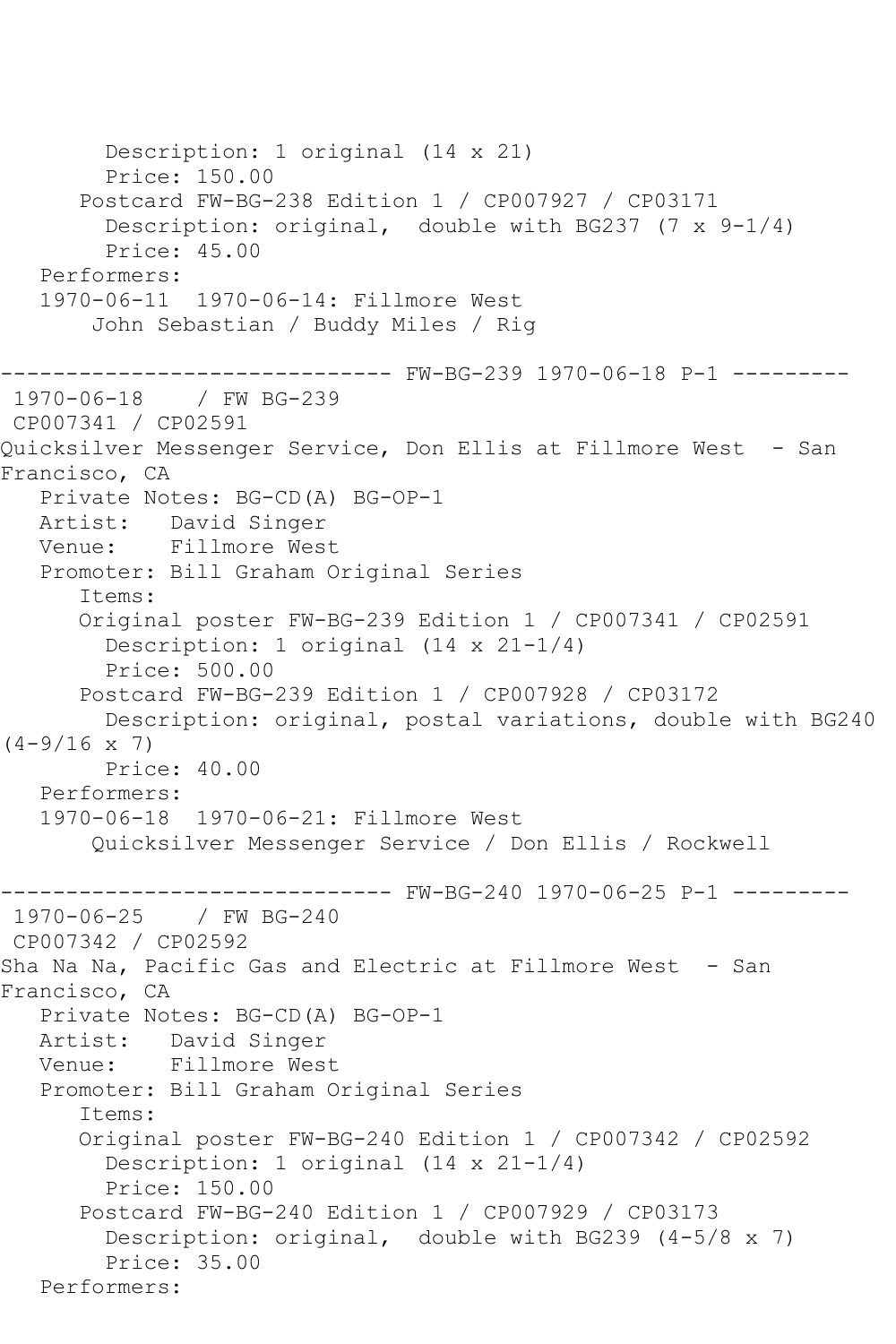1970-06-25 1970-06-28: Fillmore West Sha Na Na / Pacific Gas and Electric / Dan Hicks 1970-06-30 1970-07-02: Traffic / Leon Russel ------------------------------ FW-BG-241 1970-06-30 P-1 --------- 1970-06-30 / FW BG-241 CP007343 / CP02593 Traffic, Stevie Winwood at Fillmore West - San Francisco, CA Private Notes: BG-CD(A) BG-OP-1 Artist: David Singer Venue: Fillmore West Promoter: Bill Graham Original Series Items: Original poster FW-BG-241 Edition 1 / CP007343 / CP02593 Description: 1 original (14 x 21) Price: 150.00 Postcard FW-BG-241 Edition 1 / CP007930 / CP03174 Description: original, postal variations, double with BG242  $(4-5/8 \times 7)$  Price: 35.00 Performers: 1970-06-30 1970-07-02: Fillmore West Traffic / Stevie Winwood / Chris Wood / Jim Capaldi / John Hammond Jr. / Lamb ------------------------------ FW-BG-242 1970-07-09 P-1 --------- 1970-07-09 / FW BG-242 CP007344 / CP02594 Quicksilver Messenger Service, Mott the Hoople at Fillmore West - San Francisco, CA Private Notes: BG-CD(A) BG-OP-1 Artist: David Singer Venue: Fillmore West Promoter: Bill Graham Original Series Items: Original poster FW-BG-242 Edition 1 / CP007344 / CP02594 Description: 1 original (14 x 21) Price: 150.00 Postcard FW-BG-242 Edition 1 / CP007931 / CP03175 Description: original, double with BG241 (4-5/8 x 7) Price: 40.00 Performers: 1970-07-09 1970-07-12: Fillmore West Quicksilver Messenger Service / Mott the Hoople / Silver Metre ------------------------------ FW-BG-243 1970-07-16 P-1 ---------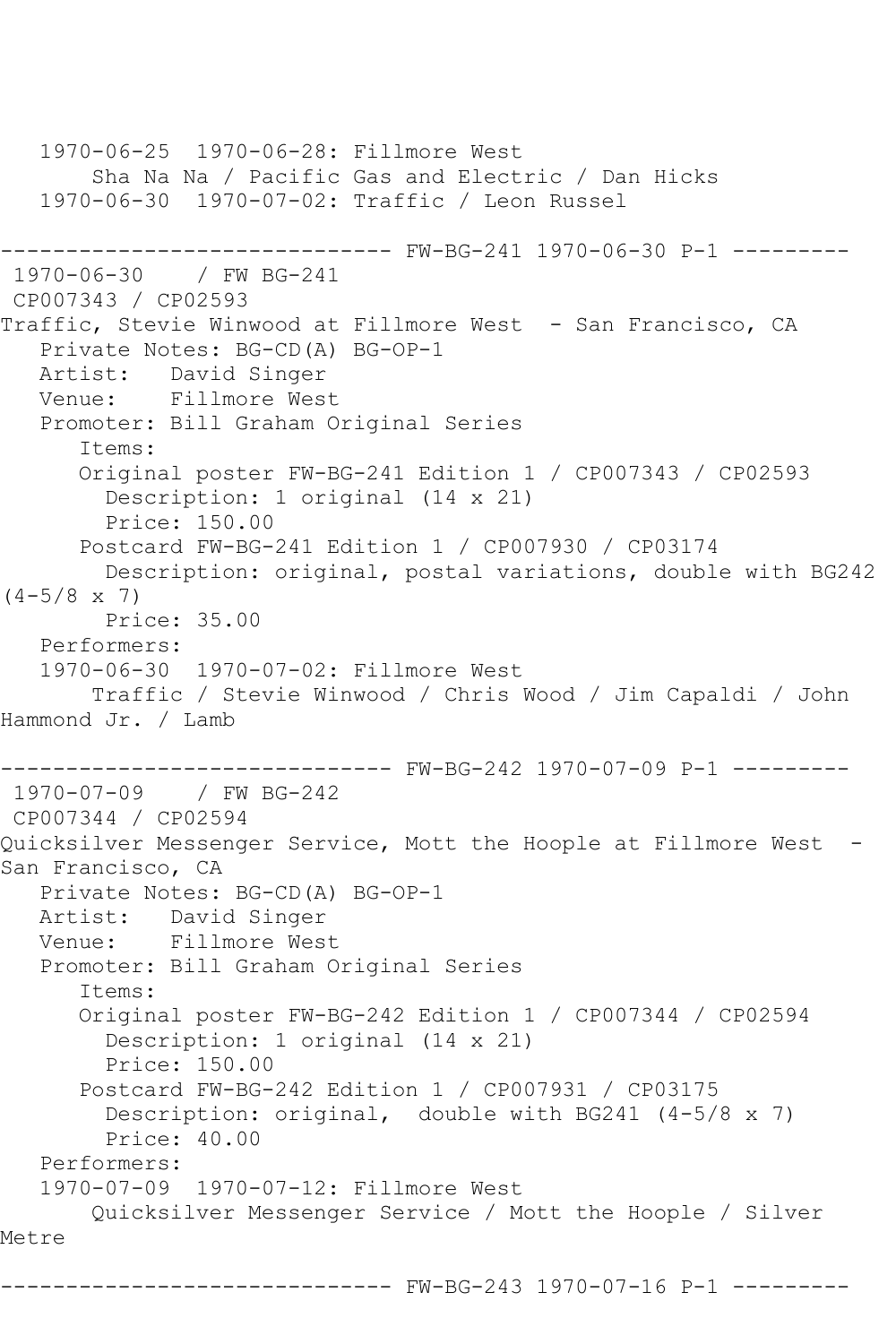1970-07-16 / FW BG-243 CP007345 / CP02595 Steve Miller Blues Band, Bo Diddley at Fillmore West - San Francisco, CA Private Notes: BG-CD(A) BG-OP-1 Artist: David Singer Venue: Fillmore West Promoter: Bill Graham Original Series Items: Original poster FW-BG-243 Edition 1 / CP007345 / CP02595 Description: 1 original (14 x 21) Price: 200.00 Postcard FW-BG-243 Edition 1 / CP007932 / CP03176 Description: original, postal variations, double with BG244  $(4-5/8 \times 7)$  Price: 100.00 Ticket FW-BG-243 / CP001605 / 1627 Performers: 1970-07-16 1970-07-19: Fillmore West Steve Miller Blues Band / Bo Diddley / Crow ------- FW-BG-245 1970-07-28 P-1 ---------1970-07-28 / FW BG-245 CP005816 / CP01065 Ten Years After, Cactus at Fillmore West - San Francisco, CA Private Notes: BG-CD(B) BG-OP-1 Artist: David Singer Venue: Fillmore West Promoter: Bill Graham Original Series Items: Original poster FW-BG-245 Edition 1 / CP005816 / CP01065 Description: 1original with 1 variation (28 x 21-1/4) Price: 600.00 Postcard FW-BG-245 Edition 1 / CP007934 / CP03178 Description: original, postal and color variations (7 x 9- 1/4) Price: 100.00 Performers: 1970-07-28 1970-08-30: Fillmore West Ten Years After / Cactus / Toe Fat 1970-07-31 1970-08-02: It's a Beautiful Day / Elvin Bishop / Boz Scaggs 1970-08-03 1970-08-05: Procol Harum / Leon Russel / Blodwyn Pig 1970-08-06 1970-08-09: Fleetwood Mac / Buddy Miles / Albert Collins and the Icebreakers ------ FW-BG-244 1970-07-28 P-1 ---------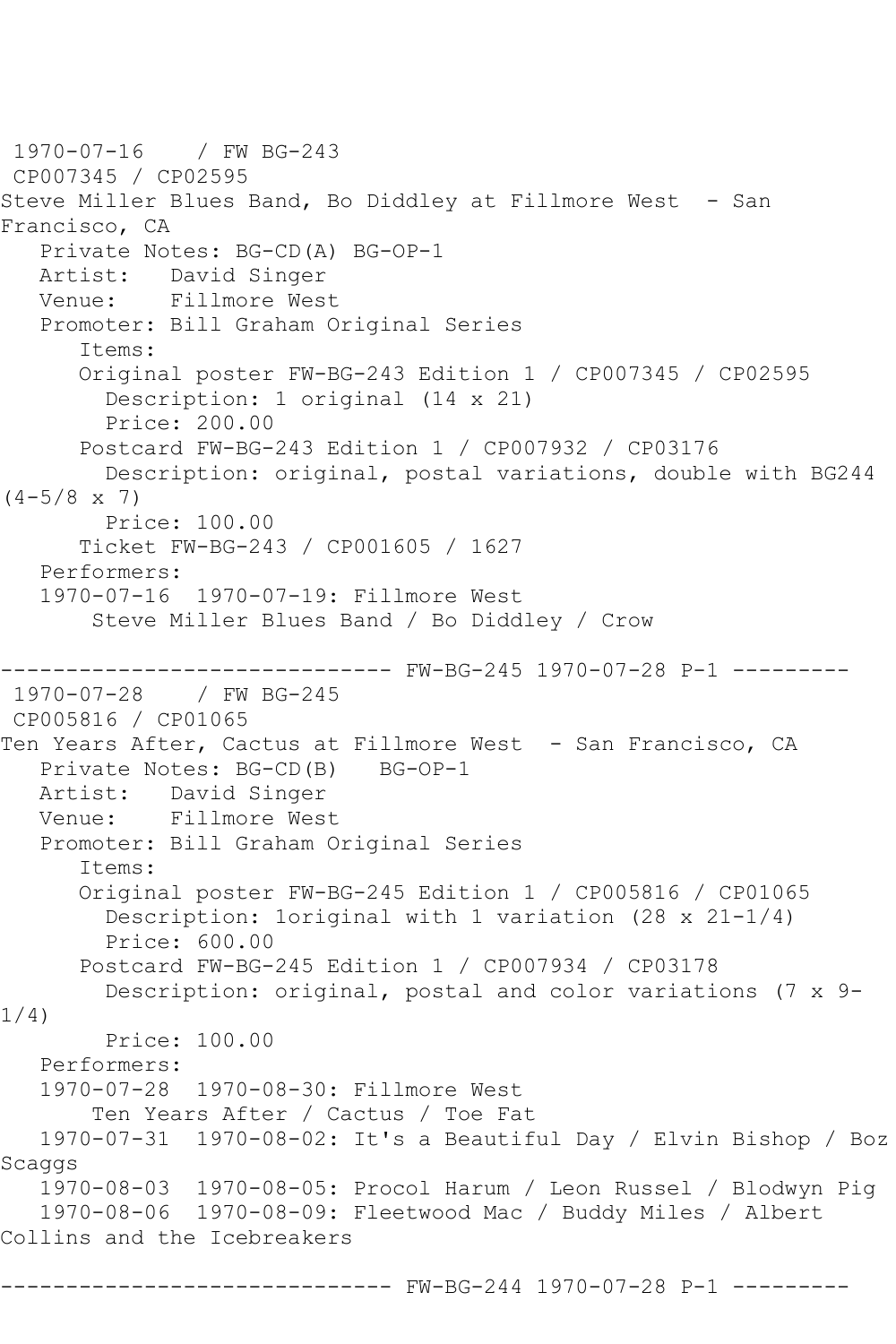```
1970-07-28 / FW BG-244
CP007362 / CP02612
Lee Michaels, Cold Blood at Fillmore West - San Francisco, CA
   Private Notes: BG-CD(A) BG-OP-1
   Artist: David Singer
   Venue: Fillmore West
   Promoter: Bill Graham Original Series
       Items:
       Original poster FW-BG-244 Edition 1 / CP007362 / CP02612
         Description: 1 original (14 x 21)
         Price: 150.00
       Postcard FW-BG-244 Edition 1 / CP007933 / CP03177
         Description: original, double with BG243 (4-5/8 x 7)
         Price: 90.00
   Performers:
   1970-07-28 1970-07-30: Fillmore West
        Lee Michaels / Cold Blood / Brethren
   1970-07-23 1970-07-26: Ten Years After / Cactus / Toe Fat
------------------------------ FW-BG-246 1970-08-13 P-1 ---------
1970-08-13
CP005813 / CP01062
Commander Cody and his Lost Planet Airmen, Byrds at Fillmore West -
San Francisco, CA
   Private Notes: BG-CD(A) BG-OP-1
   Artist: David Singer
   Venue: Fillmore West
   Promoter: Bill Graham Original Series
       Items:
       Original poster FW-BG-246 Edition 1 / CP005813 / CP01062
         Description: 1 original, double sized (28 x 21)
         Price: 1000.00
       Postcard FW-BG-246 Edition 1 / CP007935 / CP03179
         Description: 1 original, postal variations (7 x 9-1/4)
         Price: 125.00
   Performers:
   1970-08-13 70-08-16: Fillmore West
        Fillmore West
       Commander Cody and his Lost Planet Airmen / Byrds / Poco
   1970-08-30: Fillmore West
        John Lee Hooker / Van Morrison
   1970-09-02: Fillmore West
        Led Zeppelin
   1970-08-20 1970-08-23: Fillmore West
        Albert King / Cold Blood / Mason Proffit
   1970-08-24 70-08-26: Fillmore West
        Iron Butterfly / Pinera and Rhino / Aum / Black Oak Arkansas
```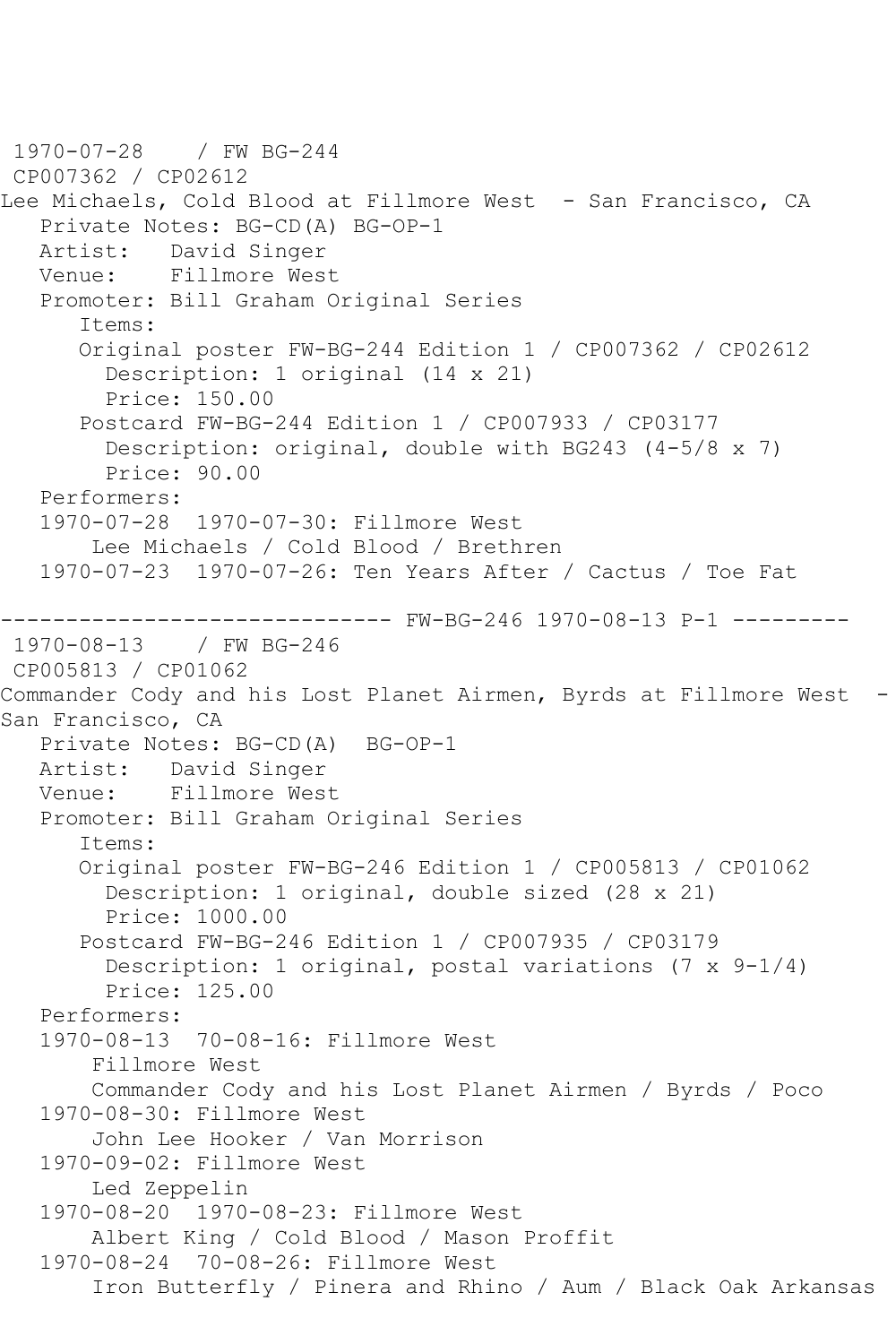1970-09-02: Oakland Coliseum Led Zeppelin ------------------------------ 1970-08-17 P --------- 1970-08-17 / CP070099 Grateful Dead, New Riders of the Purple Sage at Fillmore West [San Francisco, CA] Venue: Fillmore West Items: Original poster / CP070099 Performers: 1970-08-17 1970-08-19: Fillmore West Grateful Dead / New Riders of the Purple Sage ------------------------------ FW-BG-247 1970-08-24 P-1 --------- 1970-08-24 / FW BG-247 CP005910 / CP01159 Iron Butterfly, Aum at Fillmore West - San Francisco, CA Private Notes: BG-CD(A) BG-OP-1 Artist: Alton Kelley Venue: Fillmore West Promoter: Bill Graham Original Series Items: Original poster FW-BG-247 Edition 1 / CP005910 / CP01159 Description: 1 original, double sized (22 x 28-1/2) Price: 250.00 Postcard FW-BG-247 Edition 1 / CP007936 / CP03180 Description: original, postal variations, double sized (7 x  $9 - 1/4$ ) Price: 60.00 Performers: 1970-08-24 1970-09-26: Fillmore West Iron Butterfly / Aum / Black Oak Arkansas 1970-08-27 1970-08-29: John Mayall / Elvin Bishop / Herbie Hancock 1970-08-30 1970-09-01: Savoy Brown / Fairport Convention / Chicken Shack 1970-09-03 1970-09-06: Johnny Winter / Boz Scaggs / Freddie King / Pinera / Rhino ------------------------------ FW-BG-248 1970-09-10 P-1 --------- 1970-09-10 / FW BG-248 CP007347 / CP02597 Santana, DR. John the Night Tripper at Fillmore West - San Francisco, CA Private Notes: BG-CD(B+BG-249) BG-OP-1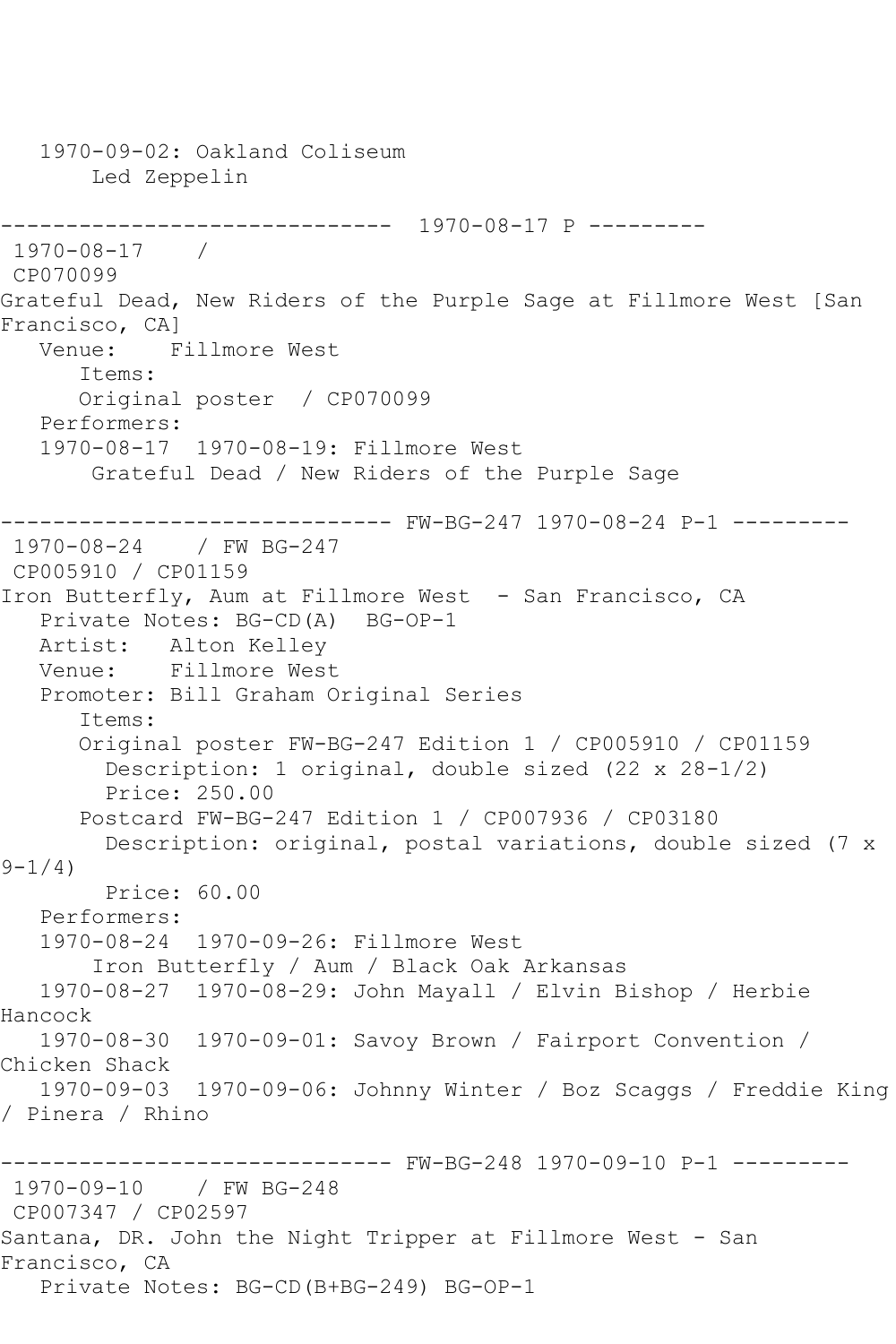Artist: Norman Orr Venue: Fillmore West Promoter: Bill Graham Original Series Items: Original poster FW-BG-248 Edition 1 / CP007347 / CP02597 Description: 1 original (14 x 21) Price: 250.00 Postcard FW-BG-248 Edition 1 / CP007938 / CP03182 Description: original, postal variations, double with BG249  $(7 \times 9 - 1/4)$  Price: 40.00 Performers: 1970-09-10 1970-09-13: Fillmore West Carlos Santana / DR. John the Night Tripper / Luther Allison ------------------------------ FW-BG-247A 1970-09-14 C-1 --------- 1970-09-14 / FW BG-247A CP007937 / CP03181 Jefferson Airplane at Fillmore West - San Francisco, CA Private Notes: BG-CD Artist: Pat Hanks Venue: Fillmore West Promoter: Bill Graham Original Series Items: Postcard FW-BG-247A Edition 1 / CP007937 / CP03181 Description: 1 original with 1 variant (4-13/16 x 8-1/16) Price: 345.00 Postcard FW-BG-247A Edition 1 / CP002602 / 2573 Price: 350.00 Performers: 1970-09-14 1970-09-15: Fillmore West Jefferson Airplane ------------------------------ FW-BG-249 1970-09-17 P-1 --------- 1970-09-17 / FW BG-249 CP007348 / CP02598 Quicksilver Messenger Service, Buddy Miles at Fillmore West - San Francisco, CA Private Notes: BG-CD(+BG-248) BG-OP-1 Artist: Norman Orr Venue: Fillmore West Promoter: Bill Graham Original Series Items: Original poster FW-BG-249 Edition 1 / CP007348 / CP02598 Description: 1 original (14 x 21) Price: 275.00 Postcard FW-BG-249 Edition 1 / CP007938 / CP03182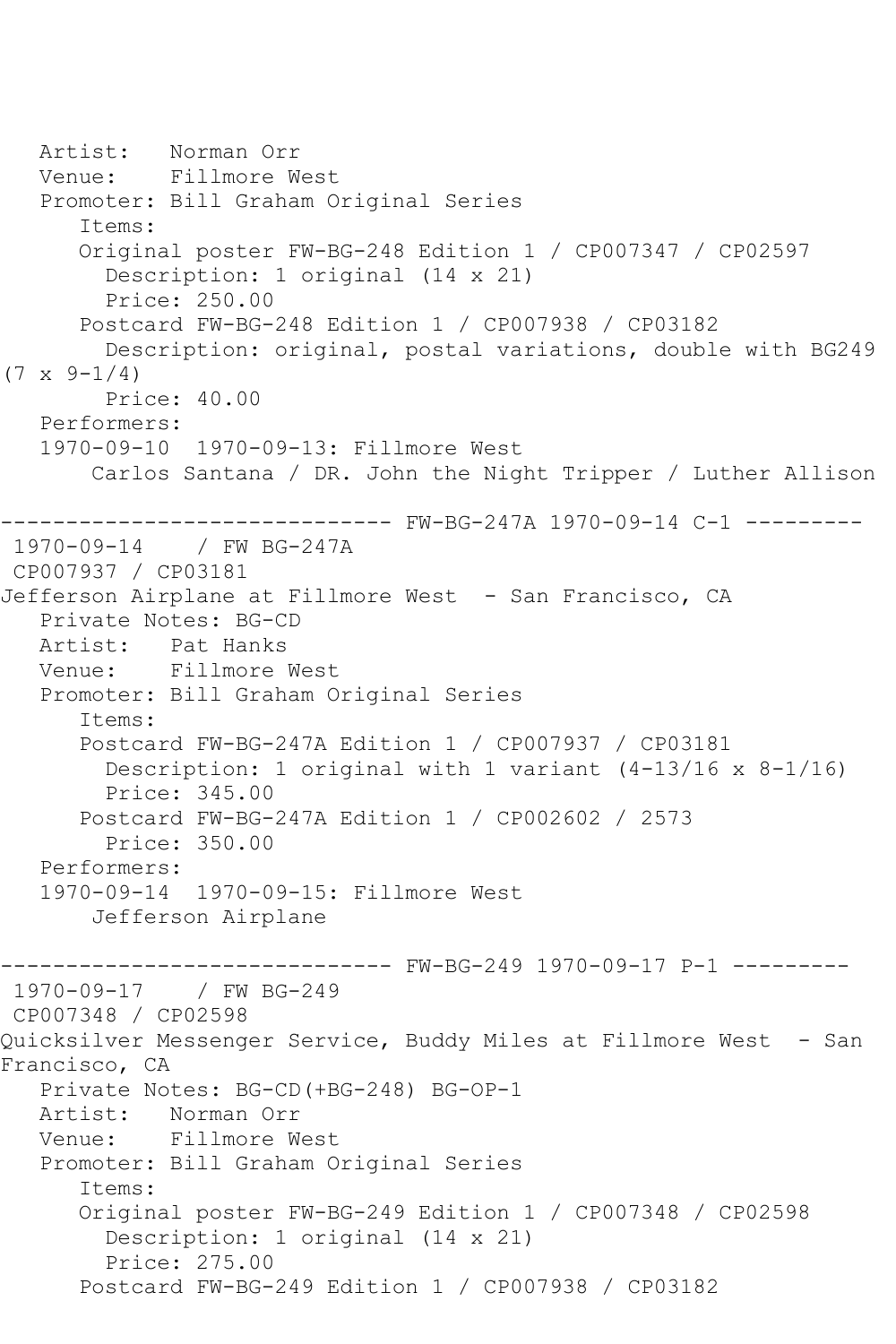Description: original, double with BG248 (7 x 9-1/4) Price: 150.00 Performers: 1970-09-17 1970-09-20: Fillmore West Quicksilver Messenger Service / Buddy Miles / Robert Savage ------------------------------ FW-BG-250 1970-09-24 P-1 --------- 1970-09-24 / FW BG-250 CP005893 / CP01142 Chuck Berry, Buddy Miles at Fillmore West - San Francisco, CA Private Notes: BG-CD(B) BG-OP-1 Artist: David Singer Venue: Fillmore West Promoter: Bill Graham Original Series Items: Original poster FW-BG-250 Edition 1 / CP005893 / CP01142 Description: 1 original, double sized (28 x 22) Price: 600.00 Postcard FW-BG-250 Edition 1 / CP007939 / CP03183 Description: original, postal variations, double sized (7 x  $9 - 1/4$  Price: 75.00 Performers: 1970-09-24 1970-10-27: Fillmore West Chuck Berry / Buddy Miles / Loading Zone 1970-10-01 1970-10-04: Eric Burdon and the Animals / War / Seals and Crofts / Clover ------------------------------ FW-BG-251 1970-10-08 P-1 --------- 1970-10-08 / FW BG-251 CP007349 / CP02599 Van Morrison, Captain Beefheart and his Magic Band at Fillmore West - San Francisco, CA Private Notes: BG-CD(B+BG-252) BG-OP-1 Artist: Norman Orr Venue: Fillmore West Promoter: Bill Graham Original Series Items: Original poster FW-BG-251 Edition 1 / CP007349 / CP02599 Description: 1 original (14 x 21) Price: 150.00 Postcard FW-BG-251 Edition 1 / CP007940 / CP03184 Description: original, postal variations, double with BG252  $(7 \times 9-1/4)$  Price: 75.00 Performers: 1970-10-08 1970-10-11: Fillmore West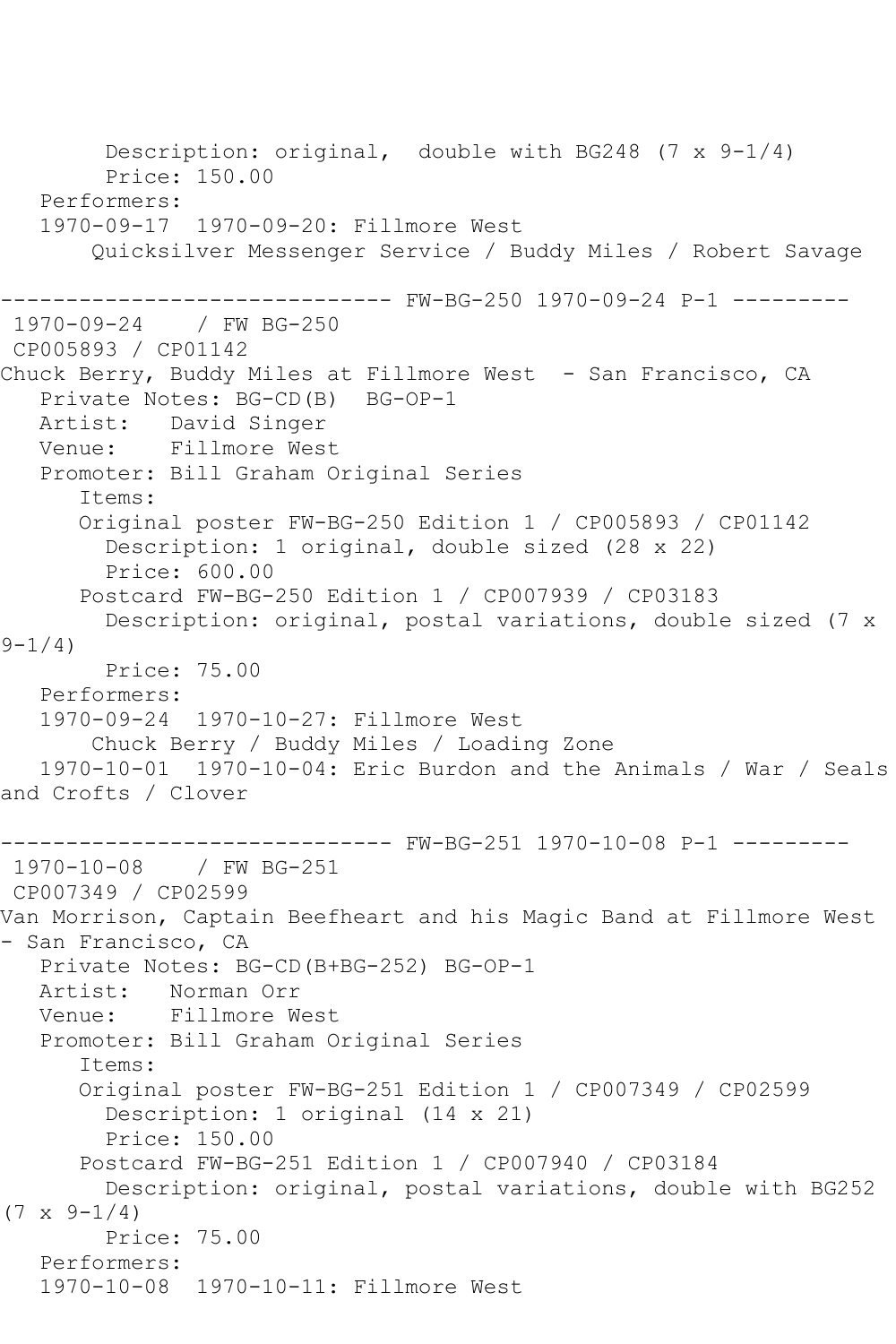Van Morrison / Captain Beefheart and his Magic Band / Jerry Hahn Brotherhood ------------------------------ FW-BG-252 1970-10-15 P-1 --------- 1970-10-15 / FW BG-252 CP007350 / CP02600 Leon Russell, Miles Davis at Fillmore West - San Francisco, CA Private Notes: BG-CD(+BG-251) BG-OP-1<br>Artist: Norman Orr Norman Orr Venue: Fillmore West Promoter: Bill Graham Original Series Items: Original poster FW-BG-252 Edition 1 / CP007350 / CP02600 Description: 1 original (14 x 21) Price: 150.00 Postcard FW-BG-252 Edition 1 / CP007940 / CP03184 Description: original, postal variations, double with BG251  $(7 \times 9 - 1/4)$  Price: 75.00 Performers: 1970-10-15 1970-10-18: Fillmore West Leon Russel / Miles Davis / Sea Train / Hammer ------------------------------ FW-BG-253 1970-10-21 P-1 --------- 1970-10-21 / FW BG-253 CP007351 / CP02601 Pink Floyd, Bo Diddley at Fillmore West - San Francisco, CA Private Notes: BG-CD(A) BG-OP-1 Artist: David Singer Venue: Fillmore West Promoter: Bill Graham Original Series Items: Original poster FW-BG-253 Edition 1 / CP007351 / CP02601 Description: 1 original (14 x 21) Price: 200.00 Postcard FW-BG-253 Edition 1 / CP007923 / CP03167 Description: 1 original, double card with BG251 (4-5/8 x 7) Price: 60.00 Performers: 1970-10-21: Fillmore West Pink Floyd 1970-10-22 1970-10-25: Bo Diddley / Lightnin' Hopkins / Beefy Red 1970-10-28: Small Faces / Rod Stewart ------------------------------ FW-BG-254 1970-10-29 P-1 --------- 1970-10-29 / FW BG-254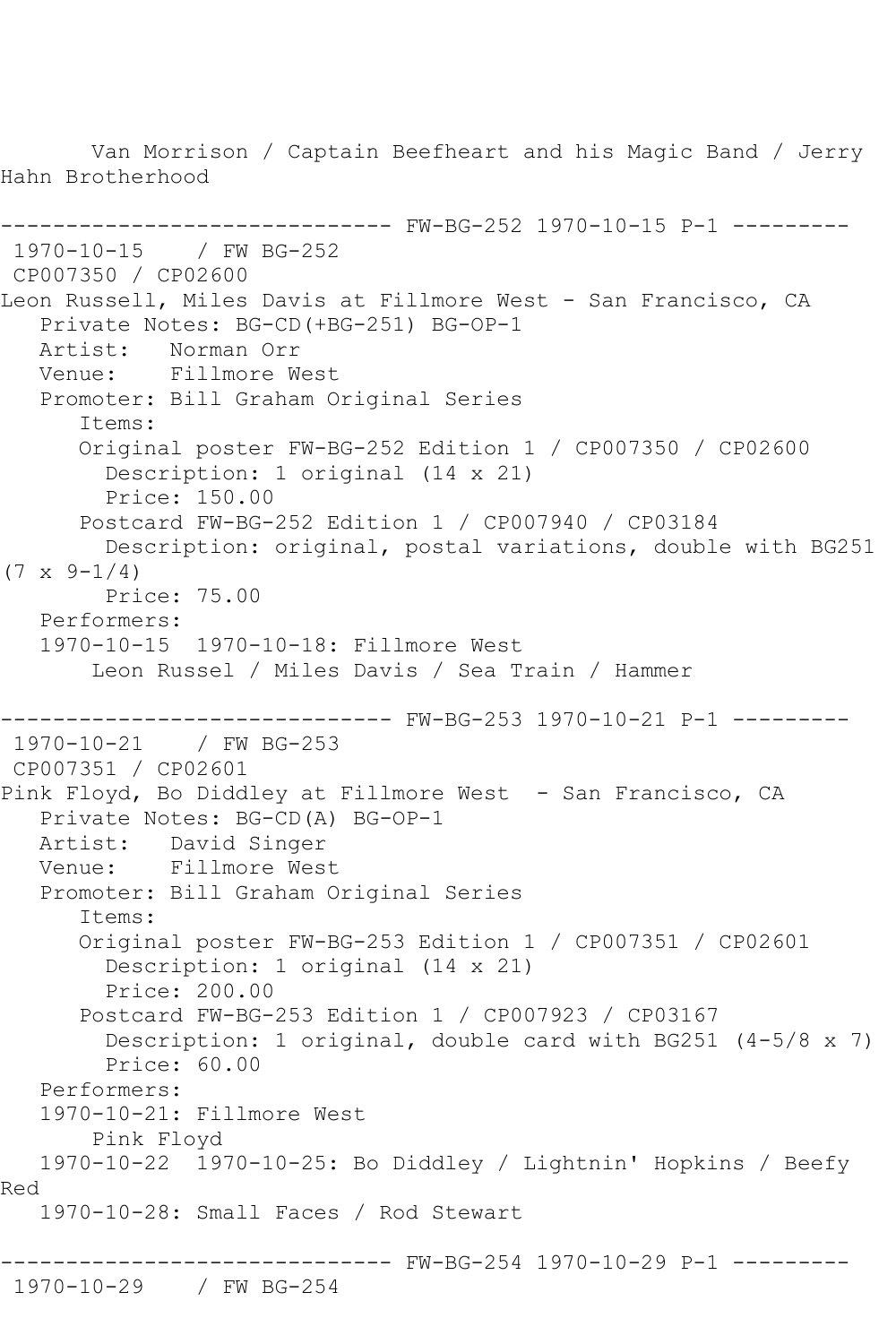CP007352 / CP02602 Small Faces, Procol Harum at Fillmore West - San Francisco, CA Private Notes: BG-CD(A) BG-OP-1 Artist: David Singer<br>Venue: Fillmore Wes Fillmore West Promoter: Bill Graham Original Series Items: Original poster FW-BG-254 Edition 1 / CP007352 / CP02602 Description: 1 original (14 x 21) Price: 125.00 Postcard FW-BG-254 Edition 1 / CP007942 / CP03186 Description: original, double with BG243 (4-5/8 x 7) Price: 35.00 Performers: 1970-10-28: Fillmore West Small Faces 1970-10-29 1970-11-01: Procol Harum / Poco / Mungo Jerry / Rod Stewart ------------------------------ FW-BG-256 1970-11-12 P-1 --------- 1970-11-12 / FW BG-256 CP007354 / CP02604 Kinks, Elton John at Fillmore West - San Francisco, CA Private Notes: BG-CD(A) BG-OP-1 Artist: David Singer<br>Venue: Fillmore Wes Fillmore West Promoter: Bill Graham Original Series Items: Original poster FW-BG-256 Edition 1 / CP007354 / CP02604 Description: 1 original (14 x 21-1/2) Price: 150.00 Postcard FW-BG-256 Edition 1 / CP007944 / CP03188 Description: original, double with BG255 (4-5/8 x 7) Price: 40.00 Performers: 1970-11-12 1970-11-14: Fillmore West Kinks / Elton John 1970-11-12 1970-11-15: Ballin' Jack / Juicy Lucy ------------------------------ FW-BG-257 & 258 1970-11-19 P-1 ------ --- 1970-11-19 / FW BG-257 & 258 CP005907 / CP01156 Love, Arthur Lee at Fillmore West - San Francisco, CA Private Notes: BG-CD(A) BG-OP-1 Artist: Norman Orr Venue: Fillmore West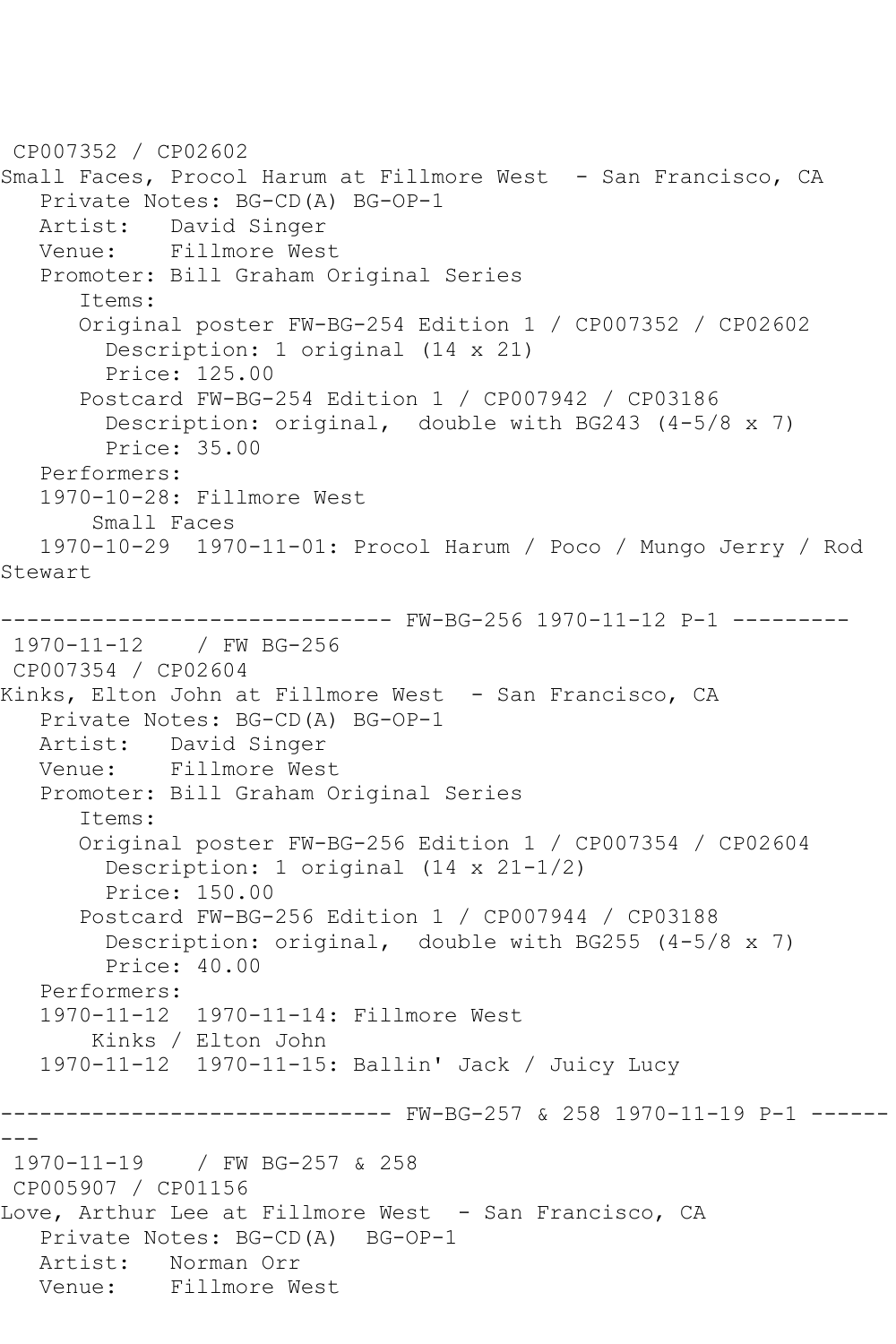```
 Promoter: Bill Graham Original Series
       Items:
       Original poster FW-BG-257 & 258 Edition 1 / CP005907 / CP01156
         Description: 1 original, double sized. See Eric King's guide 
for complete details. (28 x 21-1/4)
         Price: 600.00
       Postcard FW-BG-257 & 258 Edition 1 / CP007945 / CP03189
         Description: original, postal variations, double with BG258 
(7 \times 9 - 1/4) Price: 100.00
    Performers:
    1970-11-19 1970-11-22: Fillmore West
        Love / Arthur Lee / James Gang / Black Sabbath
    1970-11-26 1970-11-29: Sha Na Na / Elvin Bishop / Tower of Power
                  ------------------------------ FW-BG-259 1970-12-03 P-1 ---------
1970-12-03 / FW BG-259
CP007355 / CP02605
Savoy Brown, Sea Train at Fillmore West - San Francisco, CA
    Private Notes: BG-CD(A) BG-OP-1
   Artist: David Singer
   Venue: Fillmore West
    Promoter: Bill Graham Original Series
       Items:
       Original poster FW-BG-259 Edition 1 / CP007355 / CP02605
         Description: 1 original (14 x 21-1/2)
         Price: 125.00
       Postcard FW-BG-259 Edition 1 / CP007946 / CP03190
         Description: original, postal variations, double with BG260 
(4-9/16 \times 7-1/4) Price: 30.00
    Performers:
    1970-12-03 1970-12-06: Fillmore West
        Savoy Brown / Sea Train / Ry Cooder / Humble Pie
                   ------------------------------ FW-BG-260 1970-12-10 P-1 ---------
1970-12-10 / FW BG-260
CP007356 / CP02606
Lee Michaels, Albert King at Fillmore West - San Francisco, CA
    Private Notes: BG-CD(A) BG-OP-1
   Artist: David Singer
   Venue: Fillmore West
    Promoter: Bill Graham Original Series
       Items:
       Original poster FW-BG-260 Edition 1 / CP007356 / CP02606
         Description: 1 original (14 x 22)
         Price: 175.00
```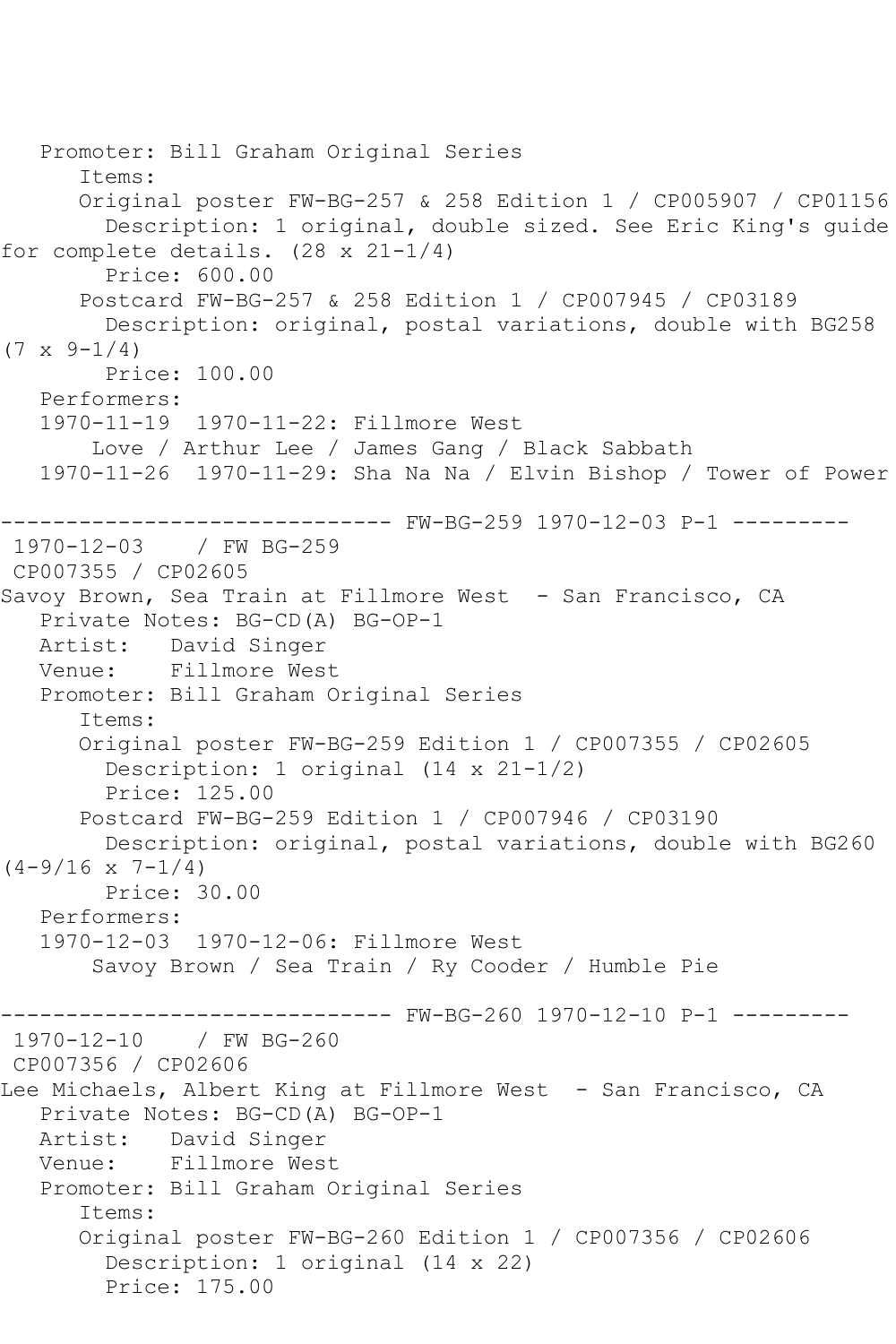Postcard FW-BG-260 Edition 1 / CP007947 / CP03191 Description: original, double with BG259 (4-5/8 x 7-1/4) Price: 25.00 Performers: 1970-12-10 1970-12-13: Fillmore West Lee Michaels / Albert King / Atlee 1970-12-07: Tom Paxton 1970-12-16: Ravi Shankar / Alla Rakha ------------------------------ FW-BG-261 1970-12-14 P-1 --------- 1970-12-14 / FW BG-261 CP007357 / CP02607 Incredible String Band, Ravi Shankar at Fillmore West - San Francisco, CA Private Notes: BG-CD(A) BG-OP-1 Artist: Norman Orr Venue: Fillmore West Promoter: Bill Graham Original Series Items: Original poster FW-BG-261 Edition 1 / CP007357 / CP02607 Description: 1 original (14 x 21) Price: 150.00 Postcard FW-BG-261 Edition 1 / CP007948 / CP03192 Description: original, postal variations, double with BG262  $(4-5/8 \times 7)$  Price: 25.00 Performers: 1970-12-14: Fillmore West Incredible String Band 1970-12-16: Ravi Shankar 1970-12-17 1970-12-20: Paul Butterfield Blues Band / Buddy Miles / Quartermass ------------------------------ FW-BG-262 1970-12-26 P-1 --------- 1970-12-26 / FW BG-262 CP007358 / CP02608 Delaney and Bonnie, Voices of East Harlem at Fillmore West - San Francisco, CA Private Notes: BG-CD(A) BG-OP-1 Artist: Norman Orr Venue: Fillmore West Promoter: Bill Graham Original Series Items: Original poster FW-BG-262 Edition 1 / CP007358 / CP02608 Description: 1 original (14 x 21) Price: 125.00 Postcard FW-BG-262 Edition 1 / CP007949 / CP03193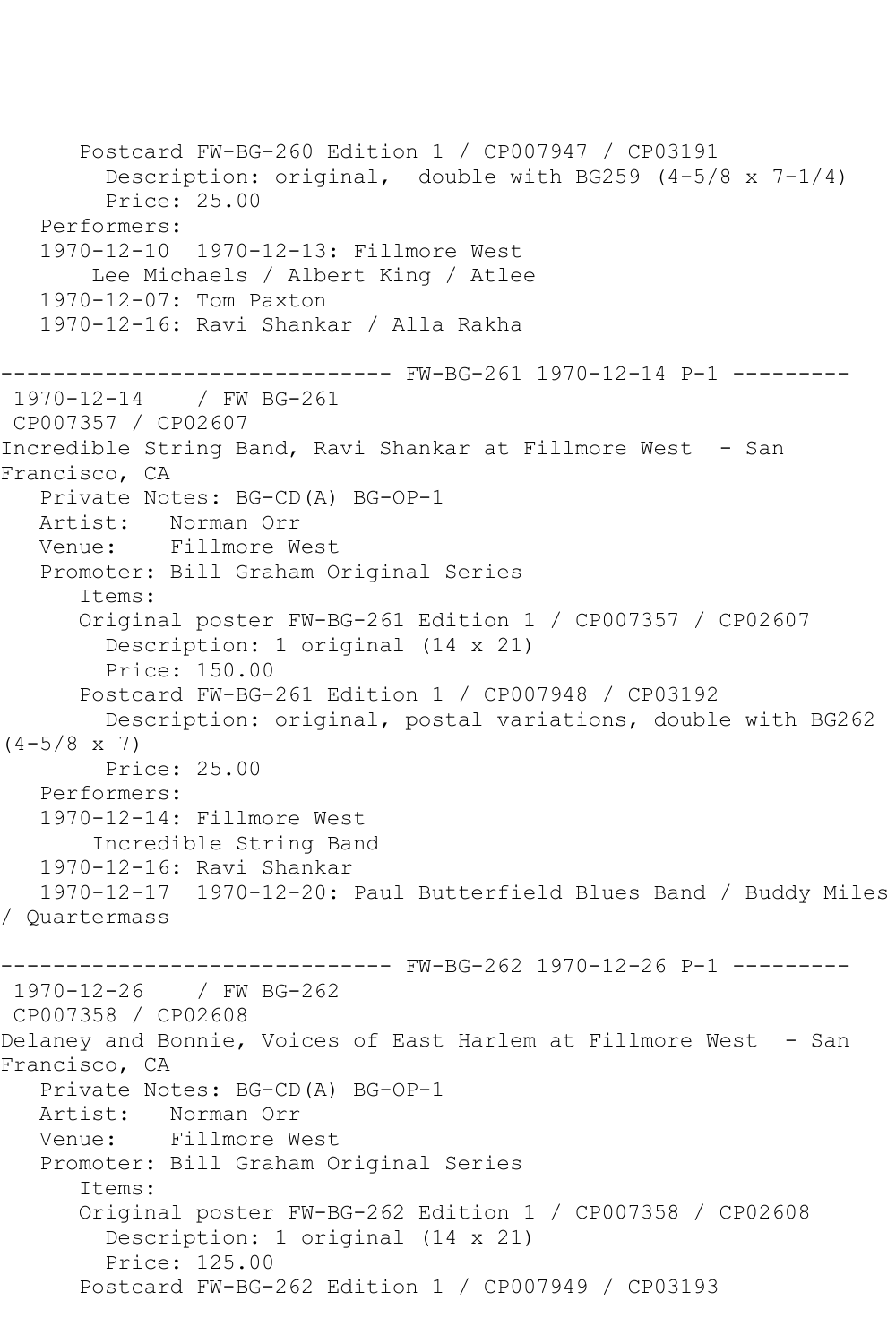Description: original, double with BG261 (4-5/8 x 7) Price: 20.00 Performers: 1970-12-26 1970-12-29: Fillmore West Delaney and Bonnie / Voices of East Harlem / Jam / Factory ------------------------------ FW-BG-263 1970-12-31 P-1 --------- 1970-12-31 / FW BG-263 CP005819 / CP01068 Cold Blood, Elvin Bishop at Fillmore West - San Francisco, CA Private Notes: BG-CD(A) BG-OP-1 Artist: David Singer Venue: Fillmore West Promoter: Bill Graham Original Series Items: Original poster FW-BG-263 Edition 1 / CP005819 / CP01068 Description: 1 original, double sized (21 x 28) Price: 250.00 Postcard FW-BG-263 Edition 1 / CP007950 / CP03194 Description: original, postal variations, double sized (7 x  $9 - 1/4$ ) Price: 65.00 Performers: 1970-12-31: Fillmore West Cold Blood / Elvin Bishop / Boz Scaggs / Voices of East Harlem 1970-12-31: Winterland Fillmore West Grateful Dead / New Riders of the Purple Sage / Stoneground ------ FW-BG-264 1970-12-31 P-1 ---------1970-12-31 / FW BG-264 CP007359 / CP02609 Cold Blood, Boz Scaggs at Fillmore West - San Francisco, CA Private Notes: BG-CD(A) BG-OP-1 Artist: Norman Orr Venue: Fillmore West Promoter: Bill Graham Original Series Items: Original poster FW-BG-264 Edition 1 / CP007359 / CP02609 Description: 1 original (14 x 21) Price: 15.00 Postcard FW-BG-264 Edition 1 / CP007951 / CP03195 Description: original, postal variations, double with BG265  $(4-5/8 \times 7-1/4)$  Price: 20.00 Performers: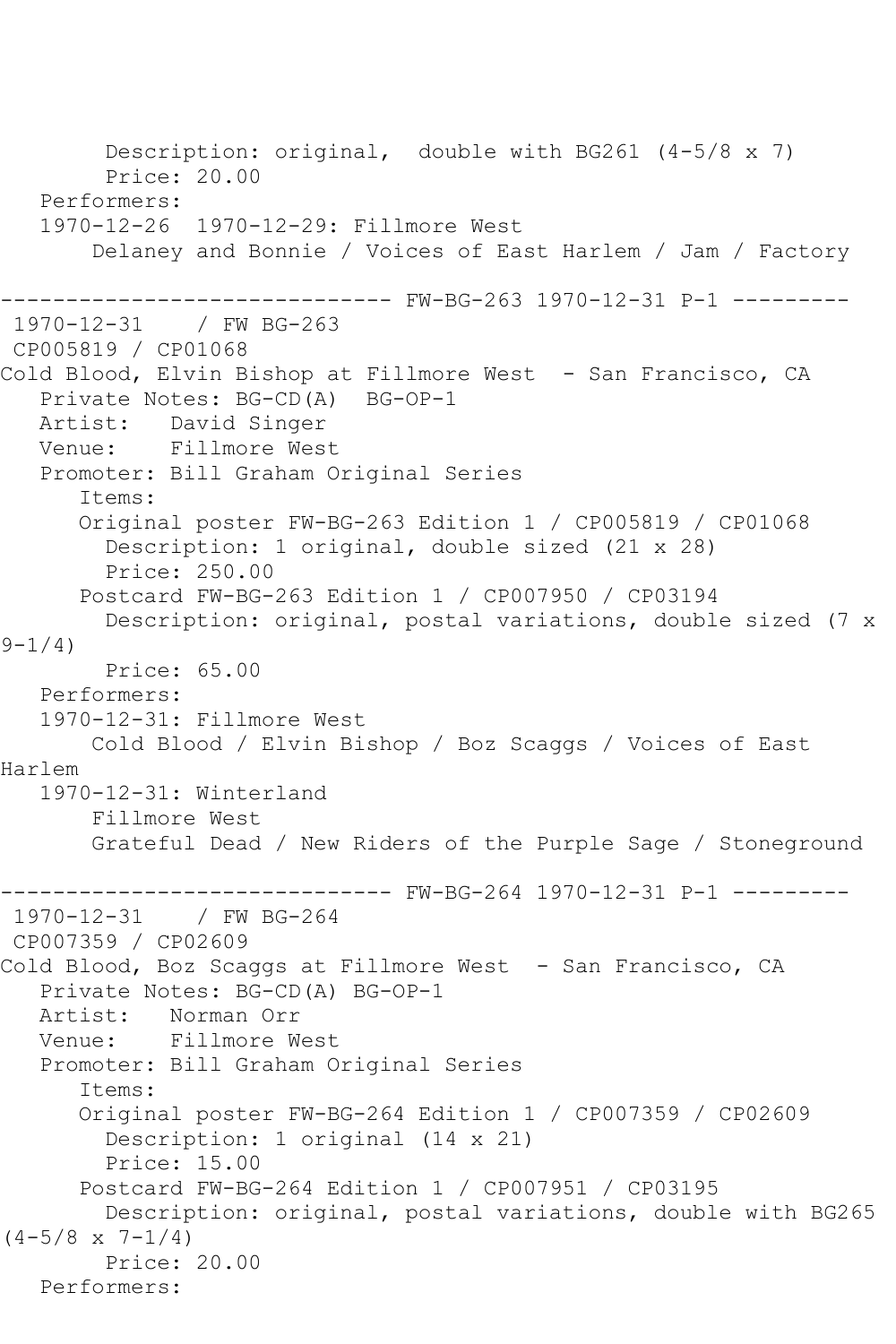1970-12-31: Fillmore West Cold Blood / Boz Scaggs / Voices of East Harlem / Elvin Bishop 1971-01-01: Cold Blood / Boz Scaggs / Voices of East Harlem 1971-01-02: Cold Blood / Boz Scaggs / Voices of East Harlem 1971-01-03: Cold Blood / Boz Scaggs / Voices of East Harlem / Stoneground ------ FW-BG-265 1971-01-07 P-1 ---------1971-01-07 / FW BG-265 CP007360 / CP02610 Spirit, Elvin Bishop at Fillmore West - San Francisco, CA Private Notes: BG-CD(A) BG-OP-1<br>Artist: Norman Orr Norman Orr Venue: Fillmore West Promoter: Bill Graham Original Series Items: Original poster FW-BG-265 Edition 1 / CP007360 / CP02610 Description: 1 original (14 x 21) Price: 100.00 Postcard FW-BG-265 Edition 1 / CP007952 / CP03196 Description: original, postal variations, double with BG264  $(4-9/16 \times 6-15/16)$  Price: 20.00 Performers: 1971-01-07 1971-01-10: Fillmore West Spirit / Elvin Bishop / Kwane and the Kwan Ditos ------------------------------ FW-BG-266 1971-01-14 P-1 --------- 1971-01-14 / FW BG-266 CP005818 / CP01067 Free, Bloodrock at Fillmore West - San Francisco, CA Notes: Comes with BG-267 Private Notes: BG-CD(B+BG-267) BG-OP-1 Artist: David Singer Venue: Fillmore West Promoter: Bill Graham Original Series Items: Original poster FW-BG-266 Edition 1 / CP005818 / CP01067 Description: 1 original, many uncut (21 x 27-1/2) Price: 300.00 Postcard FW-BG-266 Edition 1 / CP007953 / CP03197 Description: original, postal variations. See Eric King's guide for complete details. (7 x 9-1/8) Price: 60.00 Performers: 1971-01-14 1971-01-17: Fillmore West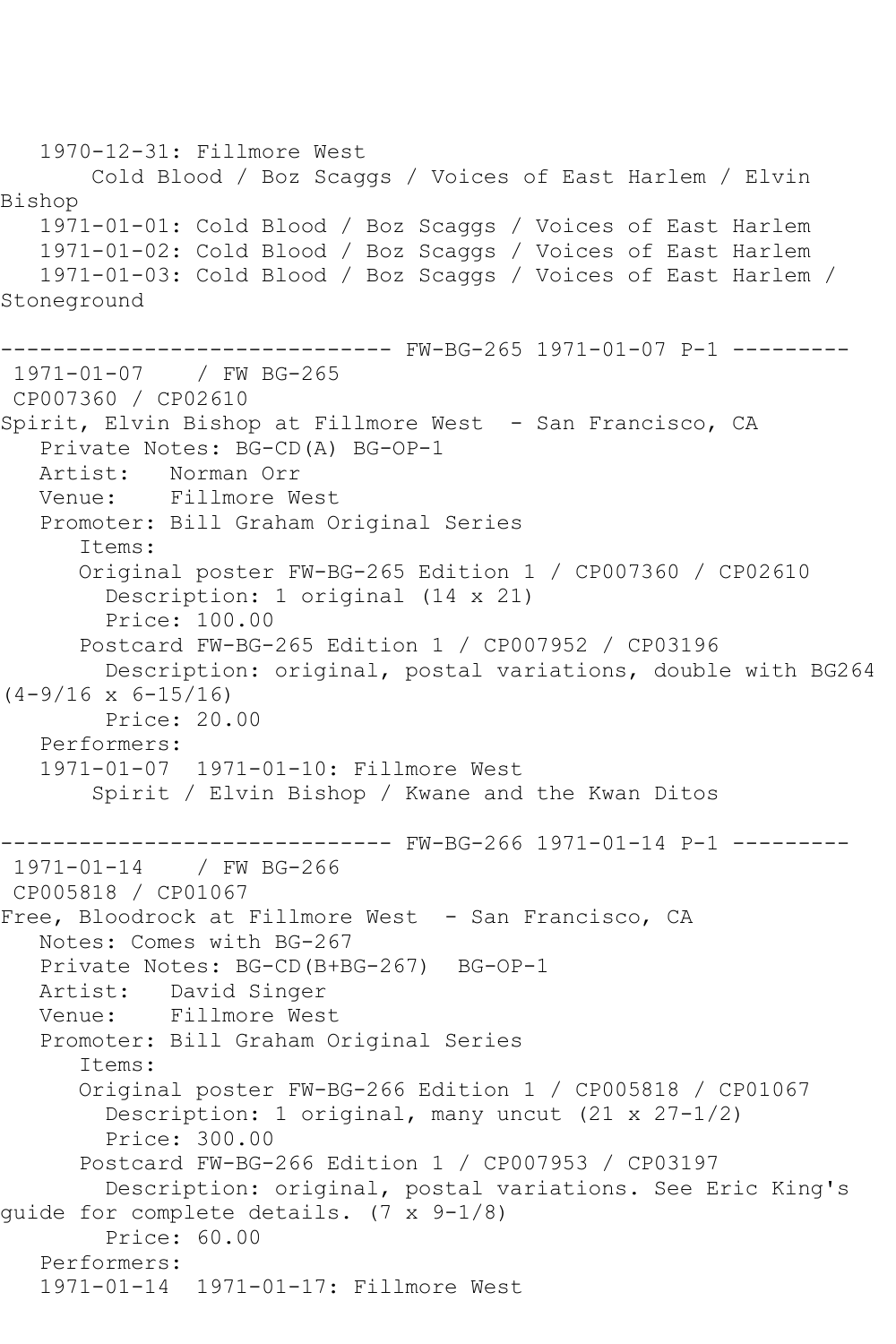Free / Bloodrock 1971-01-21 1971-01-24: Taj Mahal / Fox / Edward's Hand / Spencer Davis ------------------------------ FW-BG-267 1971-01-14 P-1 --------- 1971-01-14 / FW BG-267 CP005818 / CP01067 Spencer Davis, Taj Mahal at Fillmore West - San Francisco, CA Notes: Comes with BG-266 Private Notes: BG-CD(+BG-266) BG-OP-1 Artist: David Singer Venue: Fillmore West Promoter: Bill Graham Original Series Items: Original poster FW-BG-267 Edition 1 / CP005818 / CP01067 Description: 1 original (21 x 27-1/2) Price: 300.00 Postcard FW-BG-267 Edition 1 / CP007953 / CP03197 Description: 1 original. See Eric King's guide for complete details. Price: 60.00 Performers: 1971-01-21 1971-01-24: Fillmore West Spencer Davis / Taj Mahal / Fox 1971-01-14 1971-01-17: Edward's Hand / Free / Bloodrock ------------------------------ FW-BG-268 1971-01-28 P-1 --------- 1971-01-28 / FW BG-268 CP007361 / CP02611 Hot Tuna, Jack Cassidy at Fillmore West - San Francisco, CA Private Notes: BG-CD(A) BG-OP-1 Artist: Norman Orr<br>Venue: Fillmore W Fillmore West Promoter: Bill Graham Original Series Items: Original poster FW-BG-268 Edition 1 / CP007361 / CP02611 Description: 1 original (14 x 21) Price: 400.00 Postcard FW-BG-268 Edition 1 / CP008918 / CP04435 Description: original, postal variations, double with BG269  $(4-5/8 \times 7)$  Price: 50.00 Performers: 1971-01-28 1971-01-31: Fillmore West Hot Tuna / Jack Cassidy / Jorma Kaukonen / Allman Brothers / 24 Piece Trinidad Tripoli Steel Band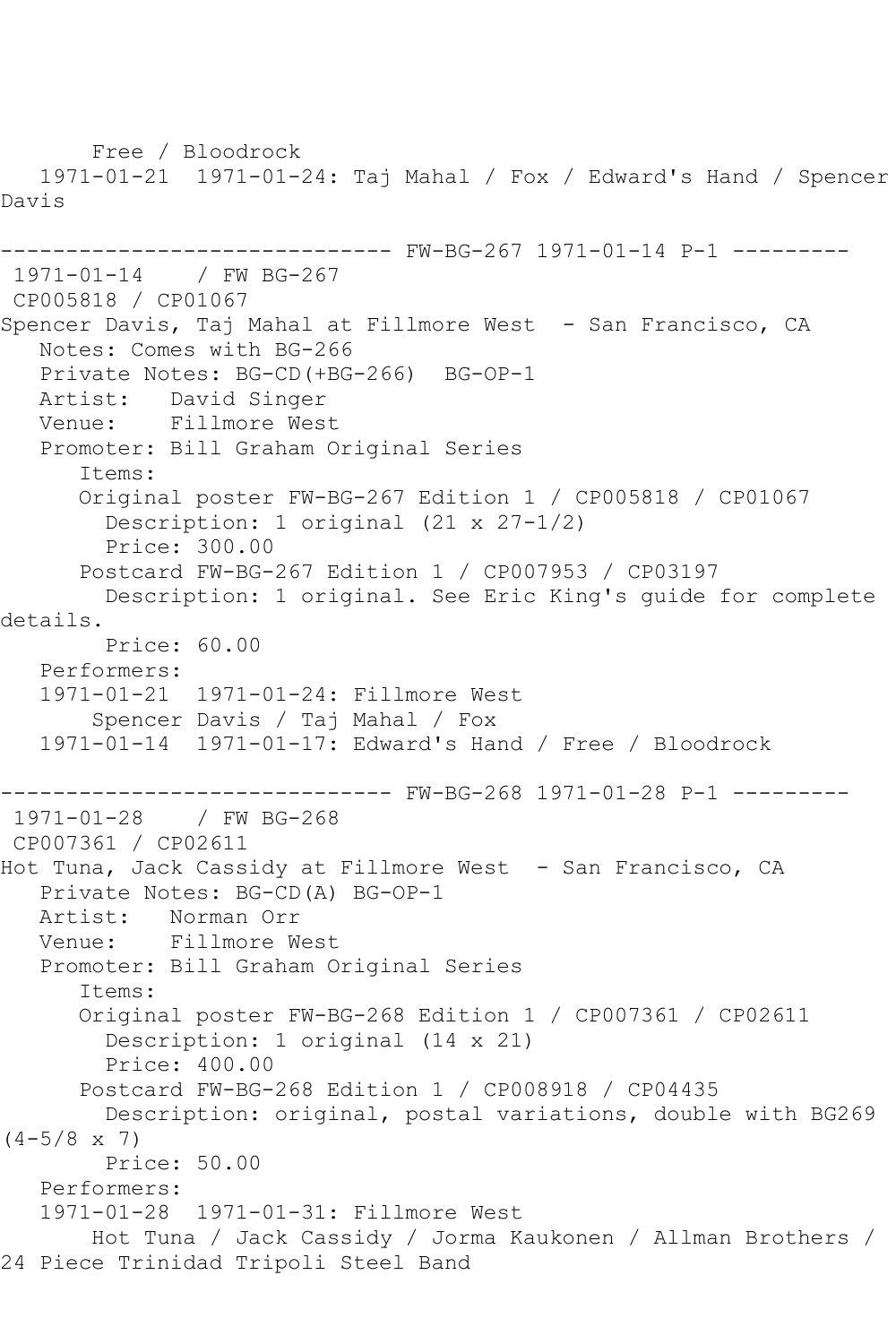```
------------------------------ FW-BG-269 1971-02-04 P-1 ---------
1971 - 02 - 04CP007346 / CP02596
B.B. King, Ballin' Jack at Fillmore West - San Francisco, CA
   Private Notes: BG-CD(A) BG-OP-1<br>Artist: Norman Orr
            Norman Orr
    Venue: Fillmore West
    Promoter: Bill Graham Original Series
       Items:
       Original poster FW-BG-269 Edition 1 / CP007346 / CP02596
         Description: 1 original (14 x 21)
         Price: 200.00
       Postcard FW-BG-269 Edition 1 / CP007970 / CP03214
         Description: original, double with BG268 (4-5/8 x 7)
         Price: 40.00
    Performers:
    1971-02-04 1971-02-07: Fillmore West
        B.B. King / Ballin' Jack / Christian Rapid
               ------------------------------ FW-BG-270 1971-02-11 P-1 ---------
1971 - 02 - 11CP005817 / CP01066
Fleetwood Mac, Tom Rush at Fillmore West - San Francisco, CA
  Private Notes: BG-CD(A) BG-OP-1<br>Artist: Jake Pierre
   Artist: Jake Pierre<br>Venue: Fillmore We
            Fillmore West
    Promoter: Bill Graham Original Series
       Items:
       Original poster FW-BG-270 Edition 1 / CP005817 / CP01066
         Description: 1 original, double sized (23-3/16 x 21-1/4)
         Price: 400.00
       Postcard FW-BG-270 Edition 1 / CP007955 / CP03199
         Description: original, postal variations, double sized (7 x 
9-3/16)
         Price: 50.00
    Performers:
    1971-02-11 71-02-14: Fillmore West
        Fillmore West
        Fleetwood Mac / Tom Rush / Clover
    1971-02-12 71-02-13: Winterland
        Steppenwolf / Cold Blood / Shiva's Head Band / Buddy Guy / 
Junior Wells
    1971-02-18 71-02-21: Fillmore West
        It's a Beautiful Day / Blues Image / Tower of Power
                        ------------------------------ FW-BG-271 1971-02-25 P-1 ---------
1971-02-25 / FW BG-271
```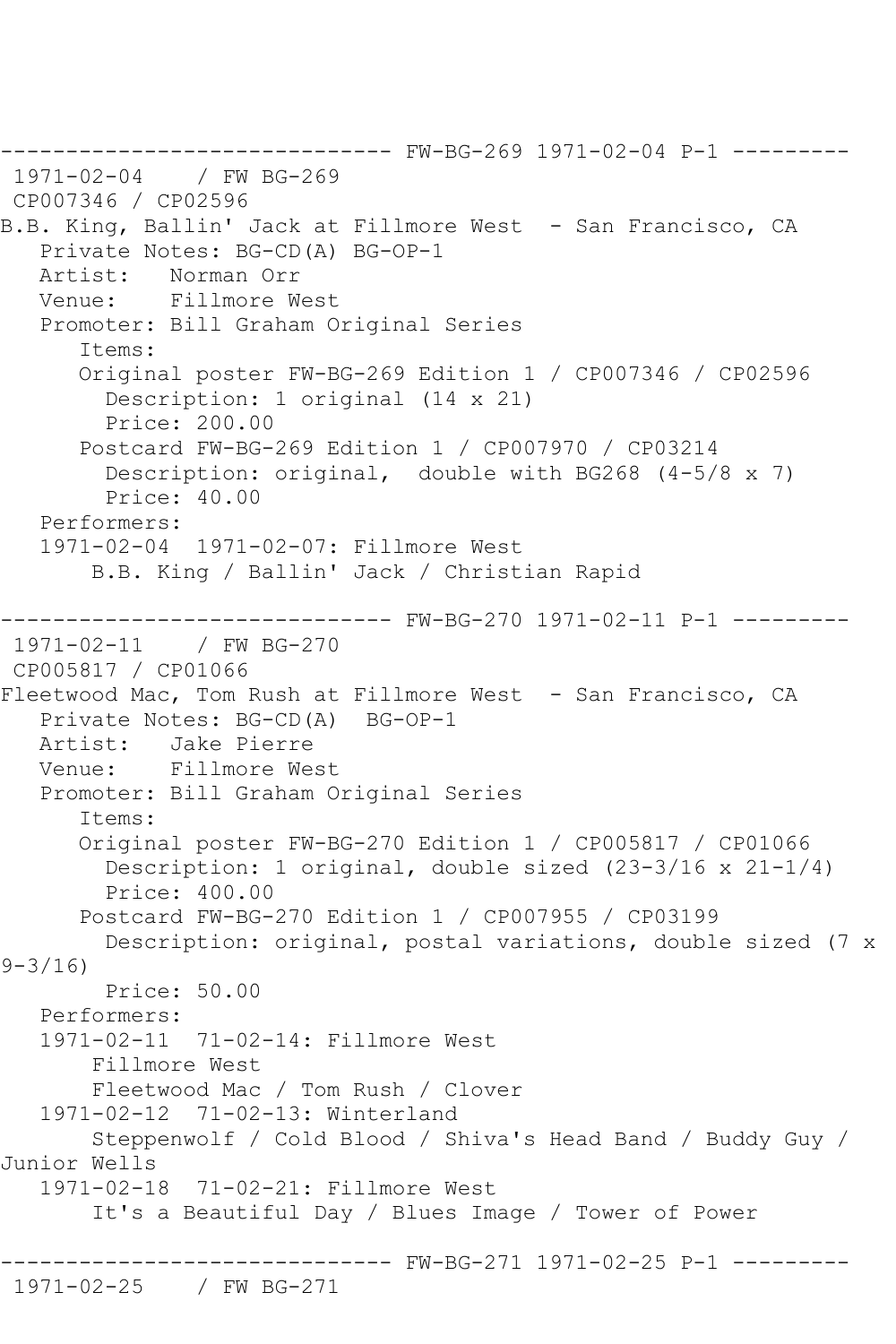CP007363 / CP02613 New Riders of the Purple Sage, Boz Scaggs at Fillmore West - San Francisco, CA Private Notes: BG-CD(A) BG-OP-1 Artist: David Singer Venue: Fillmore West Promoter: Bill Graham Original Series Items: Original poster FW-BG-271 Edition 1 / CP007363 / CP02613 Description: 1 original (14 x 21) Price: 100.00 Postcard FW-BG-271 Edition 1 / CP007956 / CP03200 Description: original, postal variations, double with BG272  $(4-5/8 \times 7)$  Price: 25.00 Performers: 1971-02-25 1971-02-28: Fillmore West New Riders of the Purple Sage / Boz Scaggs / James and the Good Brothers / Lights: Little Princess 109 ------------------------------ FW-BG-272 1971-03-05 P-1 --------- 1971-03-05 / FW BG-272 CP007364 / CP02614 Aretha Franklin, King Curtis and the Kingpins at Fillmore West -San Francisco, CA Private Notes: BG-CD(A) BG-OP-1 Artist: David Singer Venue: Fillmore West Promoter: Bill Graham Original Series Items: Original poster FW-BG-272 Edition 1 / CP007364 / CP02614 Description: 1 original (14 x 21) Price: 350.00 Postcard FW-BG-272 Edition 1 / CP007957 / CP03201 Description: original, , double with BG271 (4-5/8 x 7) Price: 35.00 Performers: 1971-03-05 1971-03-07: Fillmore West Aretha Franklin / King Curtis and the Kingpins / James Anderson / Tower of Power ------------------------------ FW-BG-273 & 274 1971-03-11 P-1 ------ --- 1971-03-11 / FW BG-273 & 274 CP005909 / CP01158 Poco, Bill Graham Presents at Fillmore West - San Francisco, CA Private Notes: BG-CD(G+D+F) BG-OP-1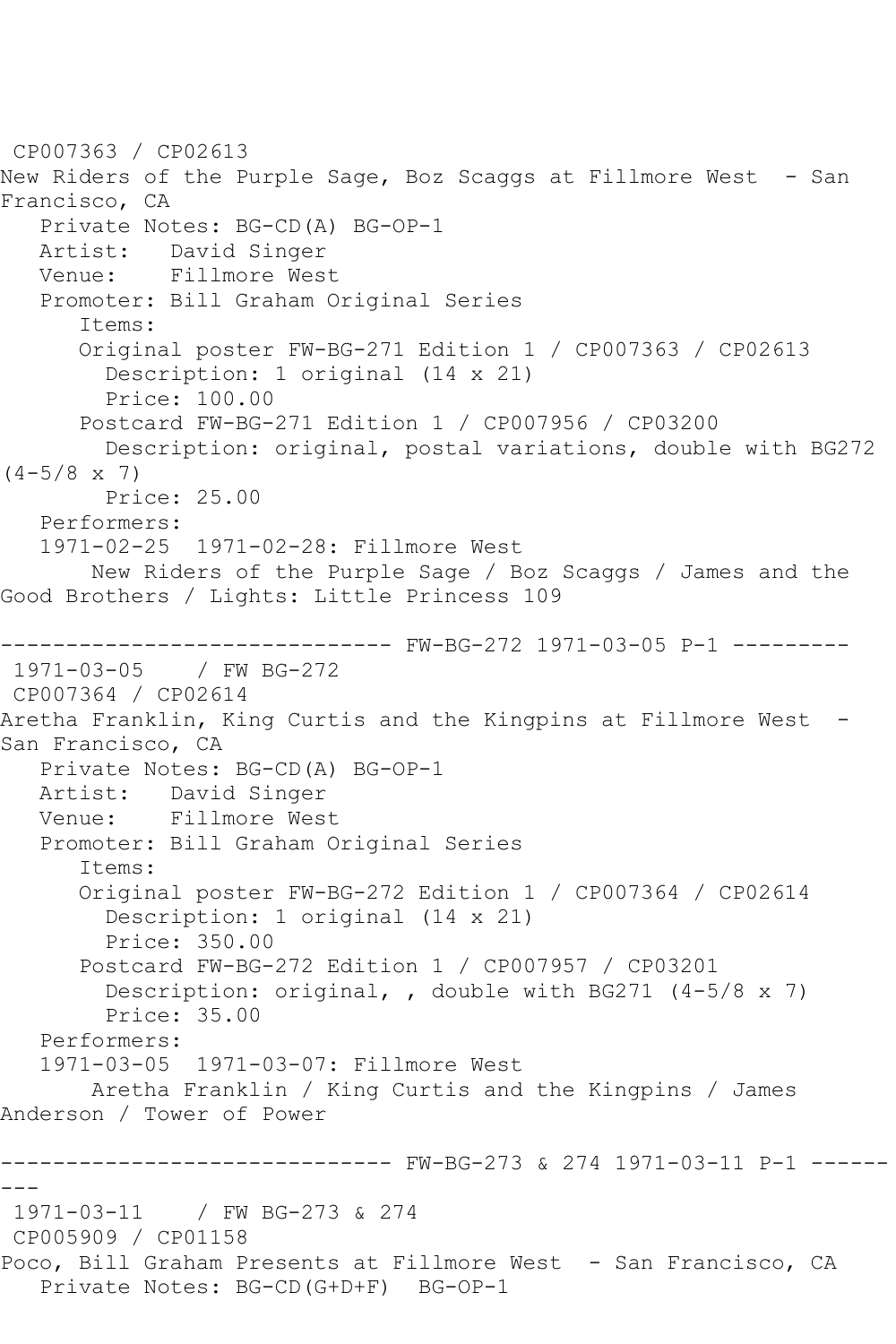```
 Artist: Norman Orr
   Venue: Fillmore West
   Promoter: Bill Graham Original Series
       Items:
       Original poster FW-BG-273 & 274 Edition 1 / CP005909 / CP01158
         Description: 1 original, double sized. See Eric King's guide 
for complete details. (28 x 22)
         Price: 250.00
       Postcard FW-BG-273 & 274 Edition 1 / CP007959 / CP03203
         Description: original, many variations, double with BG274 
(7-1/4 \times 9-1/4) Price: 125.00
       Postcard FW-BG-273 & 274 Edition 1 / CP007958 / CP03202
         Description: original, many variations, double with BG274 
(7-1/4 \times 9-1/4) Price: 125.00
       Postcard FW-BG-273 & 274 Edition 1 / CP007960 / CP03204
        Description: original, many variations, double with BG274 
(7-1/4 \times 9-1/4) Price: 125.00
    Performers:
    1971-03-12 1971-03-14: Fillmore West
        Poco / Bill Graham Presents / Bill Graham Presents
    1971-03-18 1971-03-21: Siegel Schwall Blues Band / Wishbone Ash
   1971-03-11 1971-03-14: Sons of Champlin / Mark Almond / 
Commander Cody
                     ------------------------------ FW-BG-275 1971-03-25 P-1 ---------
1971-03-25 / FW BG-275
CP005811 / CP01060
Eric Burdon and War, J. GEILS BAND at Fillmore West - San Francisco, 
CA
   Private Notes: BG-CD(A) BG-OP-1
   Artist: David Singer
   Venue: Fillmore West
    Promoter: Bill Graham Original Series
       Items:
       Original poster FW-BG-275 Edition 1 / CP005811 / CP01060
         Description: 1 original, double sized (21 x 28)
         Price: 150.00
       Postcard FW-BG-275 Edition 1 / CP007961 / CP03205
         Description: original, postal variations, double sized (7 x 
9 - 1/4 Price: 60.00
    Performers:
    1971-03-28: Fillmore West
        Eric Burdon and the Animals / J. Geils Band / War
```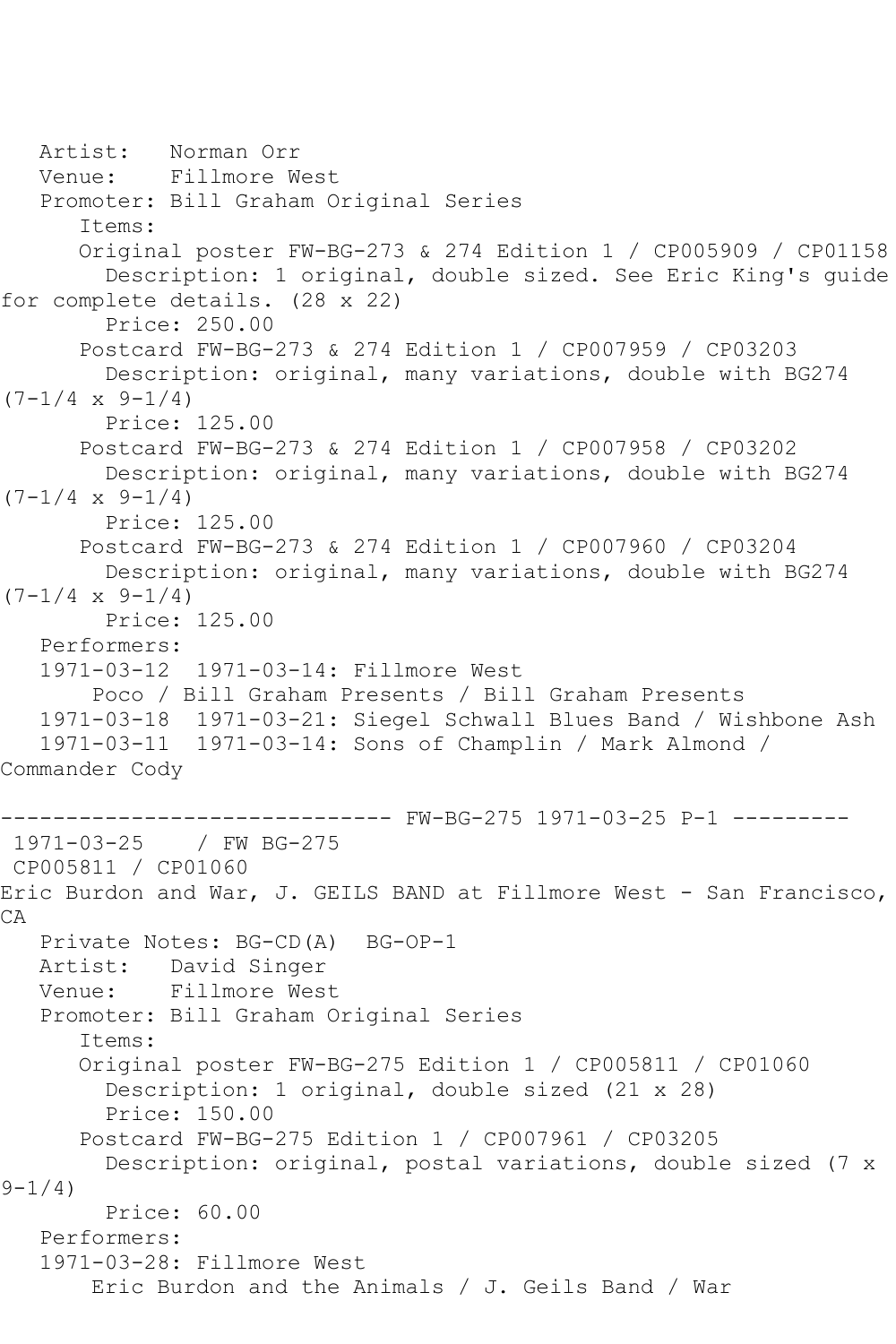1971-03-26 71-03-27: Winterland Carlos Santana 1971-04-01 71-04-04: Fillmore West Winterland Buddy Miles / C.C. Riders / Wayne Cochran / Sugarloaf ------------------------------ FW-BG-276B 1971-04-08 P-1 --------- 1971-04-08 / FW BG-276B CP005812 / CP01061 Johnny Winter, J. GEILS BAND at Fillmore West - San Francisco, CA Private Notes: BG-CD(A) Artist: William Rowe Venue: Fillmore West Promoter: Bill Graham Original Series Items: Original poster FW-BG-276B Edition 1 / CP005812 / CP01061 Description: 1 original (21-1/2 x 28-3/8) Price: 210.00 Postcard FW-BG-276B Edition 1 / CP008919 / CP04436 Description: original, double sized Price: 200.00 Performers: 1971-04-08 1971-04-18: Fillmore West Fillmore West 1971-04-08 71-04-11: Fillmore West 1971-04-08 71-04-11: Fillmore West Johnny Winter / Johnny Winter / J. Geils Band / J. Geils Band / Dreams / Dreams 1971-04-09 71-04-10: Winterland 1971-04-09 71-04-10: Winterland John Mayall / John Mayall / Sha Na Na / Sha Na Na / Randall's Island / Randall's Island 1971-04-15: Fillmore West 1971-04-15: Fillmore West Dave Mason / Dave Mason / Isley Brothers / Isley Brothers / Fanny / Fanny 1971-04-18: Winterland 1971-04-18: Winterland Grand Funk Railroad / Grand Funk Railroad / Blood Rock / Blood Rock ------------------------------ FW-BG-276A 1971-04-08 P-1 ---------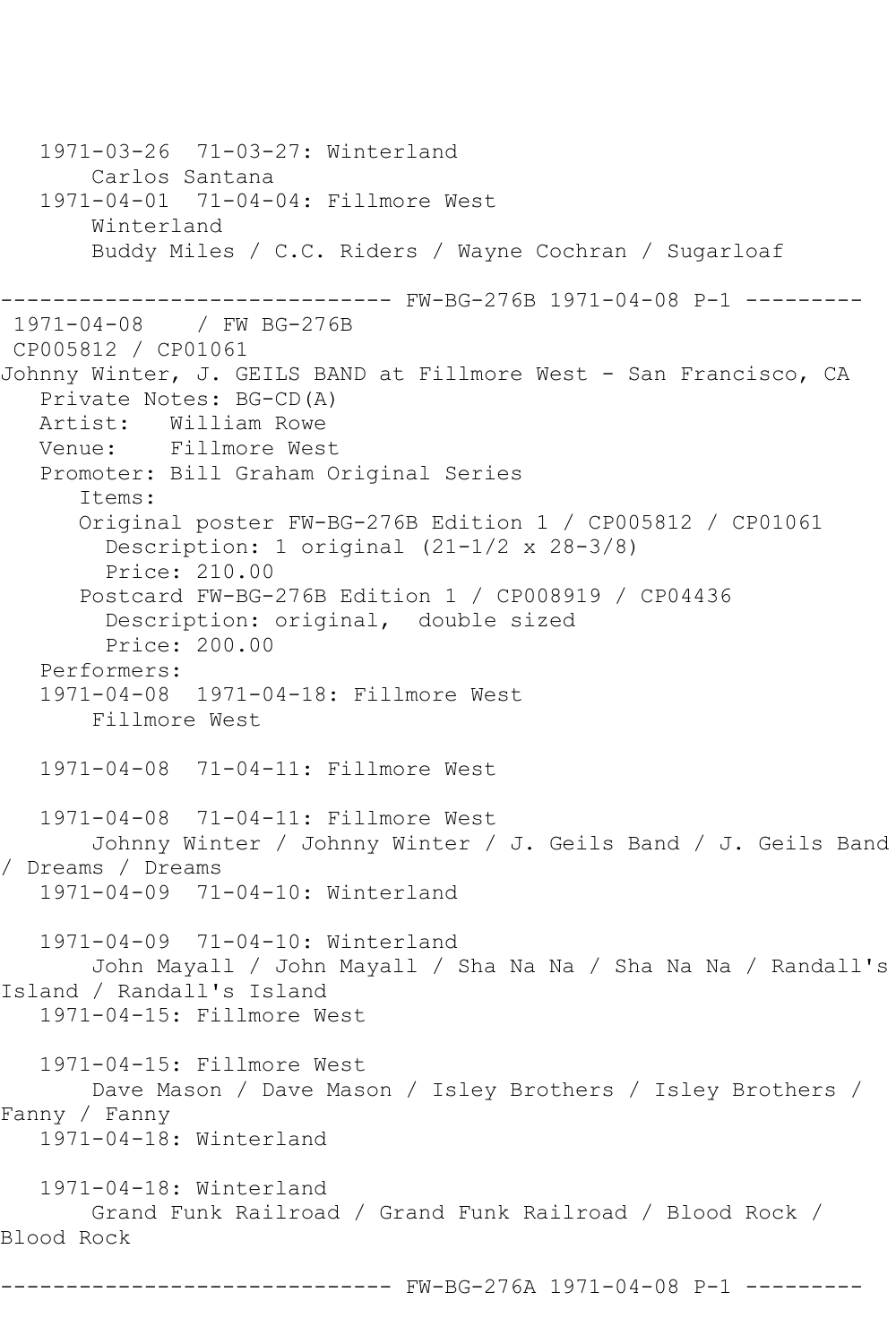1971-04-08 / FW BG-276A CP005812 / CP01061 Johnny Winter, J. GEILS BAND at Fillmore West - San Francisco, CA Private Notes: BG-CD(A) BG-OP-1 Artist: William Rowe Venue: Fillmore West Promoter: Bill Graham Original Series Items: Original poster FW-BG-276A Edition 1 / CP005812 / CP01061 Description: 1 original, double sized (21-1/2 x 28-3/8) Price: 250.00 Postcard FW-BG-276A Edition 1 / CP007962 / CP03206 Description: original, postal variations, double sized (7 x  $9 - 1/4$  Price: 70.00 Postcard FW-BG-276A Edition 1 / CP007963 / CP03207 Var. Var (7 x 9-1/4) Price: 70.00 Performers: 1971-04-08 71-04-11: Fillmore West Johnny Winter / J. Geils Band / Dreams 1971-04-09 71-04-10: Winterland John Mayall / Sha Na Na / Randall's Island 1971-04-15 1971-04-18: Fillmore West Isley Brothers / Dave Mason / Fanny 1971-04-18: Winterland Blood Rock / Grand Funk Railroad --------- FW 1971-04-08 P ---------1971-04-08 / FW CP031337 / NM11287 Johnny Winter, J. GEILS BAND at Fillmore West - San Francisco, CA Artist: Randy Tuten<br>Venue: Fillmore We Fillmore West Items: Original poster FW / CP031337 / NM11287 Notes: Bill had asked me to do a quick lettering poster for these shows, as the artist that was working on the regular poster BG276 was running late getting it to the printer. This is how the straight information poster started for Bill Graham Presents in San Francisco. I believe it's the first infomation type poster for the Fillmore West, Winterland, Civic Auditorium. Bill needed this right now! I didn't have any time to do this so I just used the formula lettering that I had been using as I was very busy with other posters, so it had to be simple. There was only a poster produced in very limited number until the offical poster came out with handbills and all, There was no handbill produced of this image.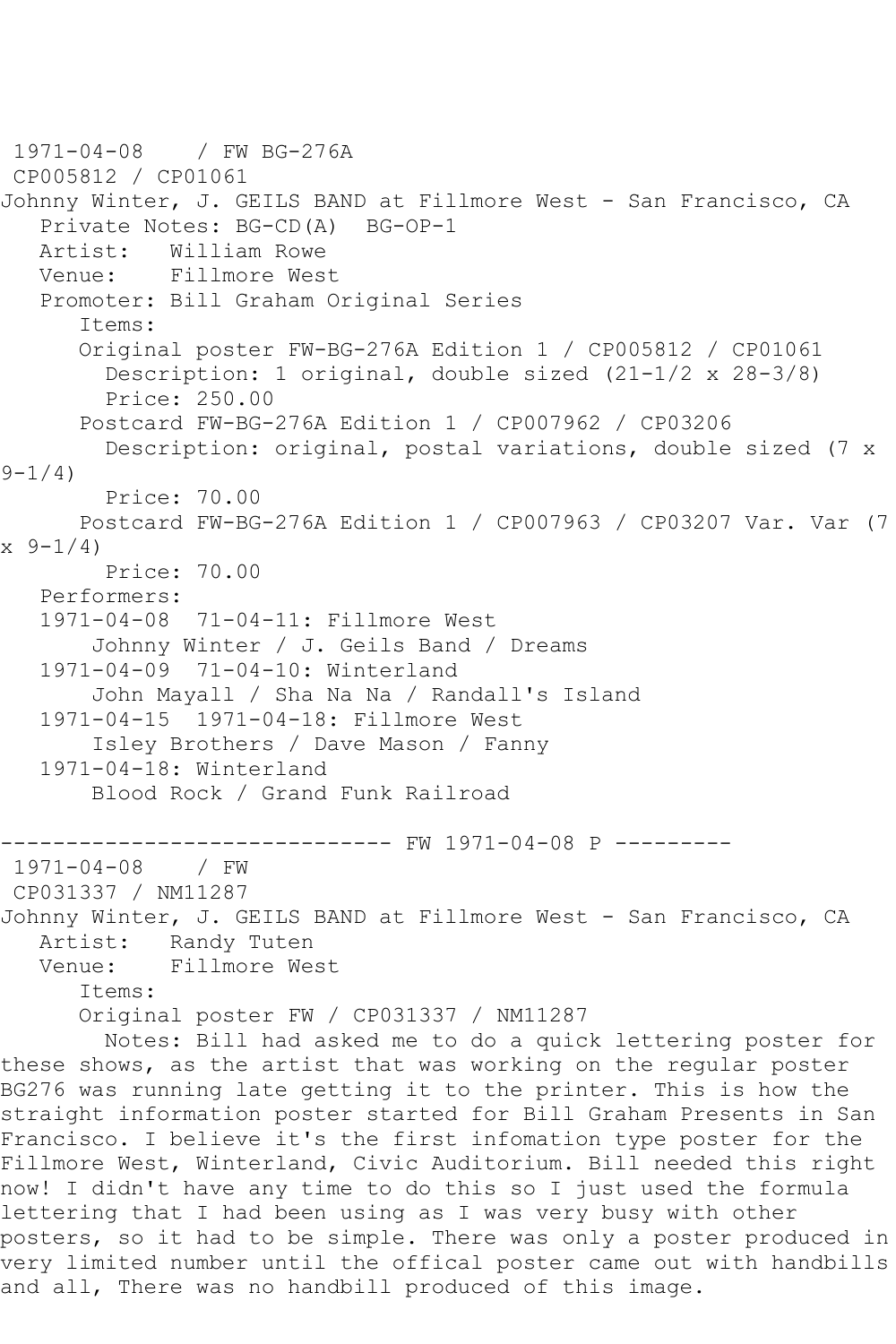```
 Performers:
   1971-04-08 1971-04-11: Fillmore West
        Johnny Winter / J. Geils Band
   1971-04-09 1971-04-10: Winterland
        John Mayall / Sha Na Na
   1971-04-15 1971-04-18: Fillmore Auditorium - SF
        Dave Mason / Isley Brothers
   1971-04-17: Civic Auditorium
       Chicago
   1971-04-18: Winterland
        Grand Funk Railroad
------------------------------ FW-BG-277 1971-04-22 P-1 ---------
1971-04-22 / FW BG-277
CP007365 / CP02615
Taj Mahal, Stoneground at Fillmore West - San Francisco, CA
   Private Notes: BG-CD(A) BG-OP-1-Signed-Tuten
   Artist: D. Bread
   Venue: Fillmore West
   Promoter: Bill Graham Original Series
       Items:
       Original poster FW-BG-277 Edition 1 / CP007365 / CP02615
         Description: 1 original (14 x 21)
         Price: 75.00
       Postcard FW-BG-277 Edition 1 / CP007964 / CP03208
         Description: original, postal variations, double with BG278 
(4-1/2 \times 7) Price: 20.00
   Performers:
   1971-04-22 1971-04-25: Fillmore West
        Taj Mahal / Stoneground / Trapeze
   1971-04-30 1971-05-01: Winterland
        Ten Years After / Cactus / Trapeze
------------------------------ FW-BG-278 1971-04-29 P-1 ---------
1971-04-29 / FW BG-278
CP007366 / CP02616
Michael Bloomfield, Chicago Slim at Fillmore West - San Francisco, 
CA
   Private Notes: BG-CD(A) BG-OP-1-Signed-Tuten
   Artist: Randy Tuten
   Venue: Fillmore West
   Promoter: Bill Graham Original Series
       Items:
       Original poster FW-BG-278 Edition 1 / CP007366 / CP02616
         Description: 1 original (14 x 22)
```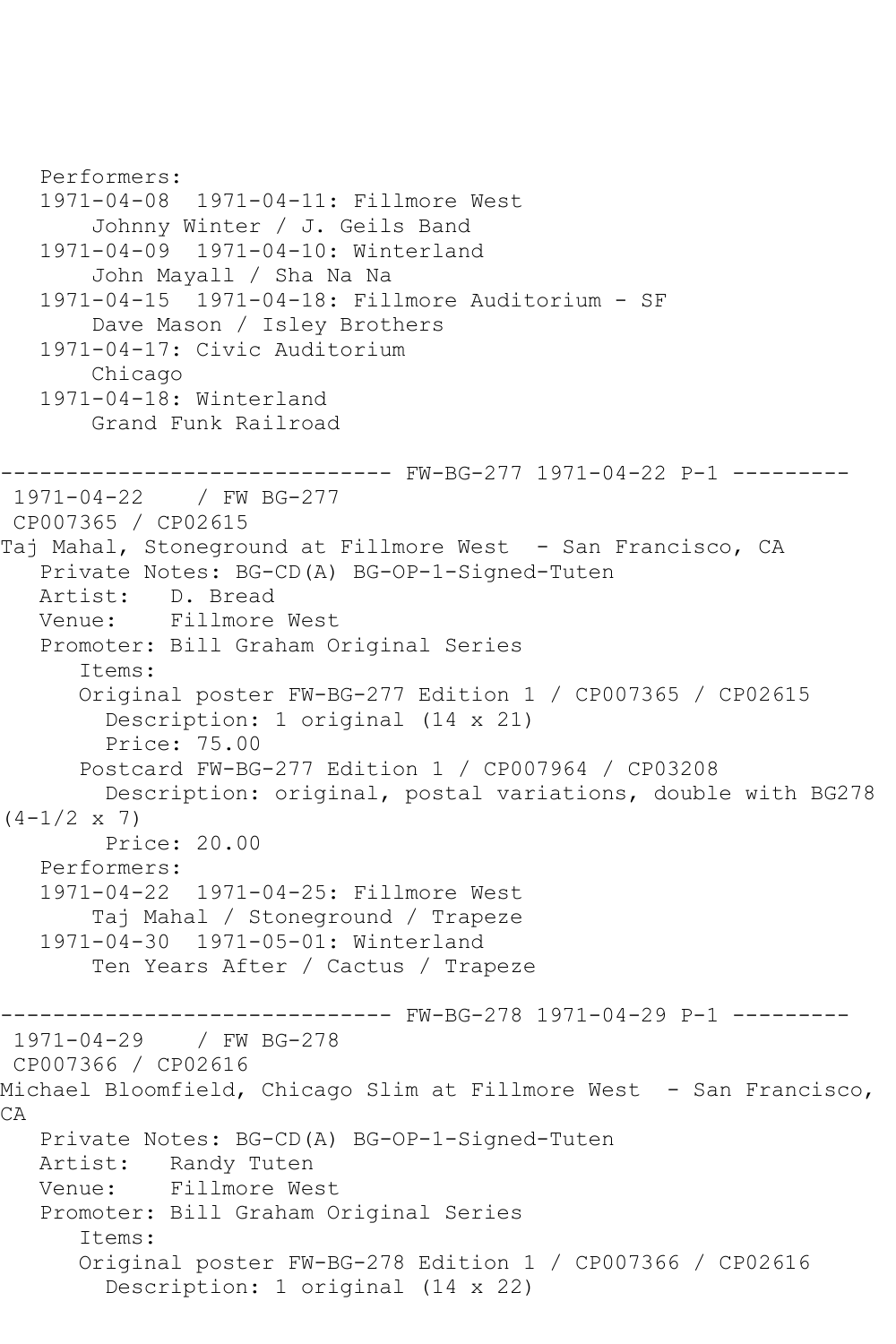Price: 75.00 Postcard FW-BG-278 Edition 1 / CP007965 / CP03209 Description: original, double with BG277 (4-9/16 x 7) Price: 25.00 Performers: 1971-04-29 1971-05-02: Fillmore West Michael Bloomfield / Chicago Slim / Bola Sete / Mike Finnigan Gold 1971-04-29 71-05-01: Winterland Ten Years After / Cactus / Pot Liquor ------------------------------ FW 1971-05-05 P-1 --------- 1971-05-05 / FW CP001114 / 1128 Eric Burdon and War, Stoneground at Fillmore West - San Francisco, CA Benefit: Bay Area Venereal Disease Association Artist: Edwin Heaven Venue: Fillmore West Items: Original poster FW Edition 1 / CP001114 / 1128 (17 x 21) Handbill / (8-1/2 x 11) Price: 75.00 Performers: 1971-05-05: Fillmore West Eric Burdon and the Animals / Stoneground / Cockettes / Uncle Vinty ------------------------------ FW-BG-279 1971-05-06 P-1 --------- 1971-05-06 / FW BG-279 CP007367 / CP02617 Miles Davis, Elvin Bishop at Fillmore West - San Francisco, CA Private Notes: BG-CD(E+BG-280) BG-OP-1 Artist: David Singer Venue: Fillmore West Promoter: Bill Graham Original Series Items: Original poster FW-BG-279 Edition 1 / CP007367 / CP02617 Description: 1 original (14 x 21) Price: 150.00 Postcard FW-BG-279 Edition 1 / CP007966 / CP03210 Description: original, postal/other variations, double with BG280 (7 x 9-1/4) Price: 85.00 Ticket FW-BG-279 Edition 1 / CP001606 / 1628 (14 x 21) Performers: 1971-05-06 1971-05-09: Fillmore West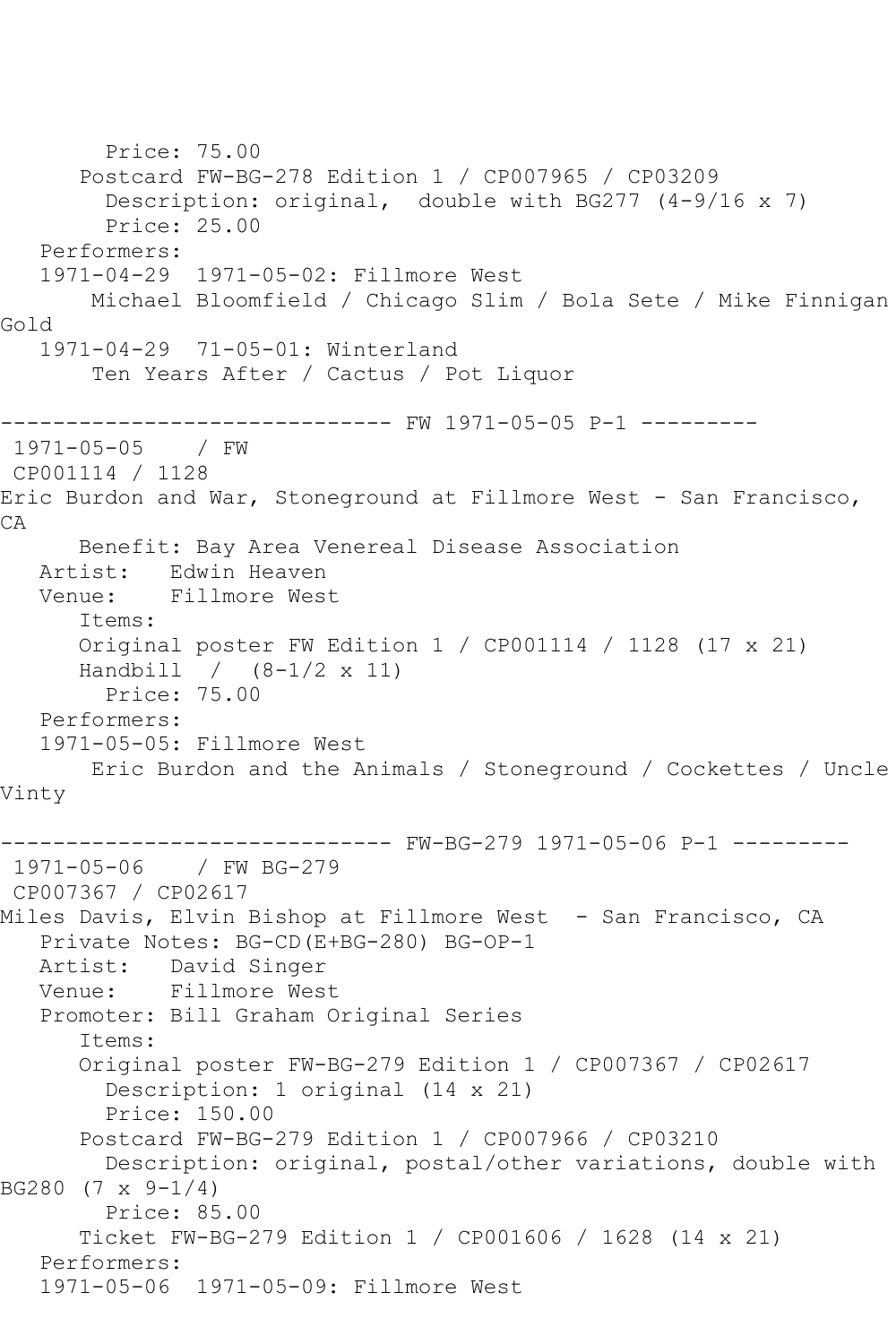Miles Davis / Elvin Bishop / Mandrill ------------------------------ FW-BG-280 1971-05-13 P-1 --------- 1971-05-13 / FW BG-280 CP007368 / CP02618 Humble Pie, Swamp Dogg at Fillmore West - San Francisco, CA Private Notes: BG-CD(+BG-280) BG-OP-1 Artist: David Singer Venue: Fillmore West Promoter: Bill Graham Original Series Items: Original poster FW-BG-280 Edition 1 / CP007368 / CP02618 Description: 1 original (14 x 21) Price: 200.00 Postcard FW-BG-280 Edition 1 / CP007966 / CP03210 Description: original, 1 variation, double with BG280 (7 x  $9 - 1/4$ ) Price: 79.00 Ticket FW-BG-280 / CP001607 / 1629 Performers: 1971-05-13 1971-05-16: Fillmore West Humble Pie / Swamp Dogg / Shanti ------------------------------ FW-BG-281 1971-05-20 P-1 --------- 1971-05-20 / FW BG-281 CP007369 / CP02619 Rascals, Grootna at Fillmore West - San Francisco, CA Private Notes: BG-CD(A) BG-OP-1-Signed-Tuten Artist: Randy Tuten Venue: Fillmore West Promoter: Bill Graham Original Series Items: Original poster FW-BG-281 Edition 1 / CP007369 / CP02619 Description: 1 original (14 x 20-3/4) Price: 75.00 Postcard FW-BG-281 Edition 1 / CP007967 / CP03211 Description: original, postal variations, double with BG282  $(4-5/8 \times 7)$  Price: 20.00 Performers: 1971-05-20 1971-05-23: Fillmore West Rascals / Grootna / Grin ------------------------------ FW-BG-282 1971-05-27 P-1 --------- 1971-05-27 / FW BG-282 CP007370 / CP02620 Cold Blood, Frosty at Fillmore West - San Francisco, CA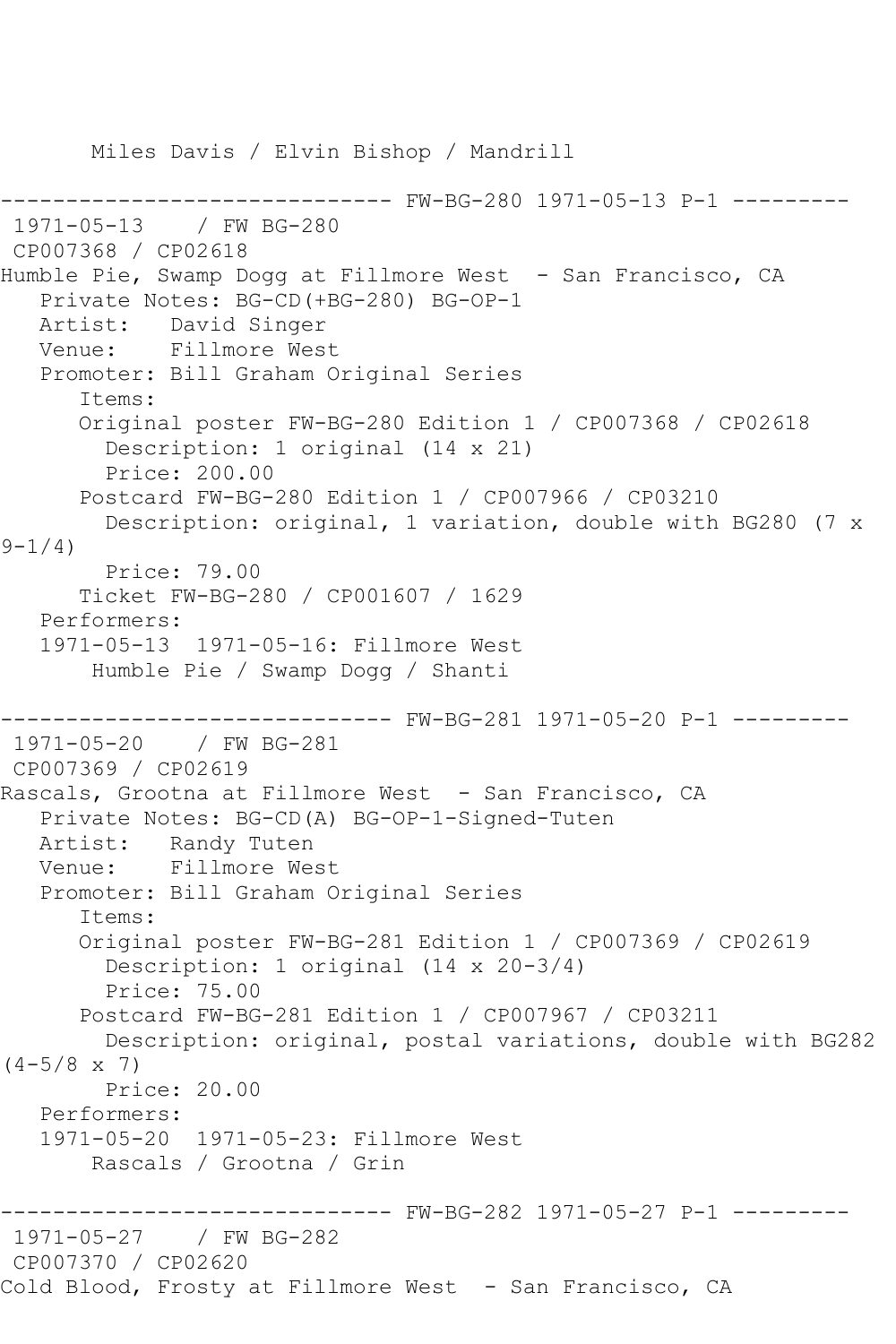Private Notes: BG-CD(A) BG-OP-1-Signed-Tuten Artist: Randy Tuten Venue: Fillmore West Promoter: Bill Graham Original Series Items: Original poster FW-BG-282 Edition 1 / CP007370 / CP02620 Description: 1 original (14 x 22-1/4) Price: 100.00 Postcard (Pirate) FW-BG-282 / CP001375 / 1391 Postcard FW-BG-282 Edition 1 / CP007968 / CP03212 Description: original, double with BG281 (4-5/8 x 7) Price: 25.00 Performers: 1971-05-27 1971-05-30: Fillmore West Cold Blood / Frosty / Sweaty / Joy of Cooking 1971-05-28 71-05-29: Winterland Grateful Dead / New Riders of the Purple Sage / James and the Good Brothers / R.J. Fox ------------------------------ FW-BG-283 1971-06-03 P-1 --------- 1971-06-03 / FW BG-283 CP007371 / CP02621 Albert King, Mott the Hoople at Fillmore West - San Francisco, CA Private Notes: BG-CD(A) BG-OP-1 Artist: William Rowe<br>Venue: Fillmore Wes Fillmore West Promoter: Bill Graham Original Series Items: Original poster FW-BG-283 Edition 1 / CP007371 / CP02621 Description: 1 original (14 x 21-1/4) Price: 125.00 Postcard FW-BG-283 Edition 1 / CP007969 / CP03213 Description: original, postal variations, double with BG284  $(4-9/16 \times 7)$  Price: 35.00 Performers: 1971-06-03 1971-06-06: Fillmore West Albert King / Mott the Hoople / Freddie King ------------------------------ FW-BG-284 1971-06-10 P-1 --------- 1971-06-10 / FW BG-284 CP007372 / CP02622 Cactus, Flamin' Groovies at Fillmore West - San Francisco, CA Private Notes: BG-CD(A) BG-OP-1 Artist: William Rowe Venue: Fillmore West Promoter: Bill Graham Original Series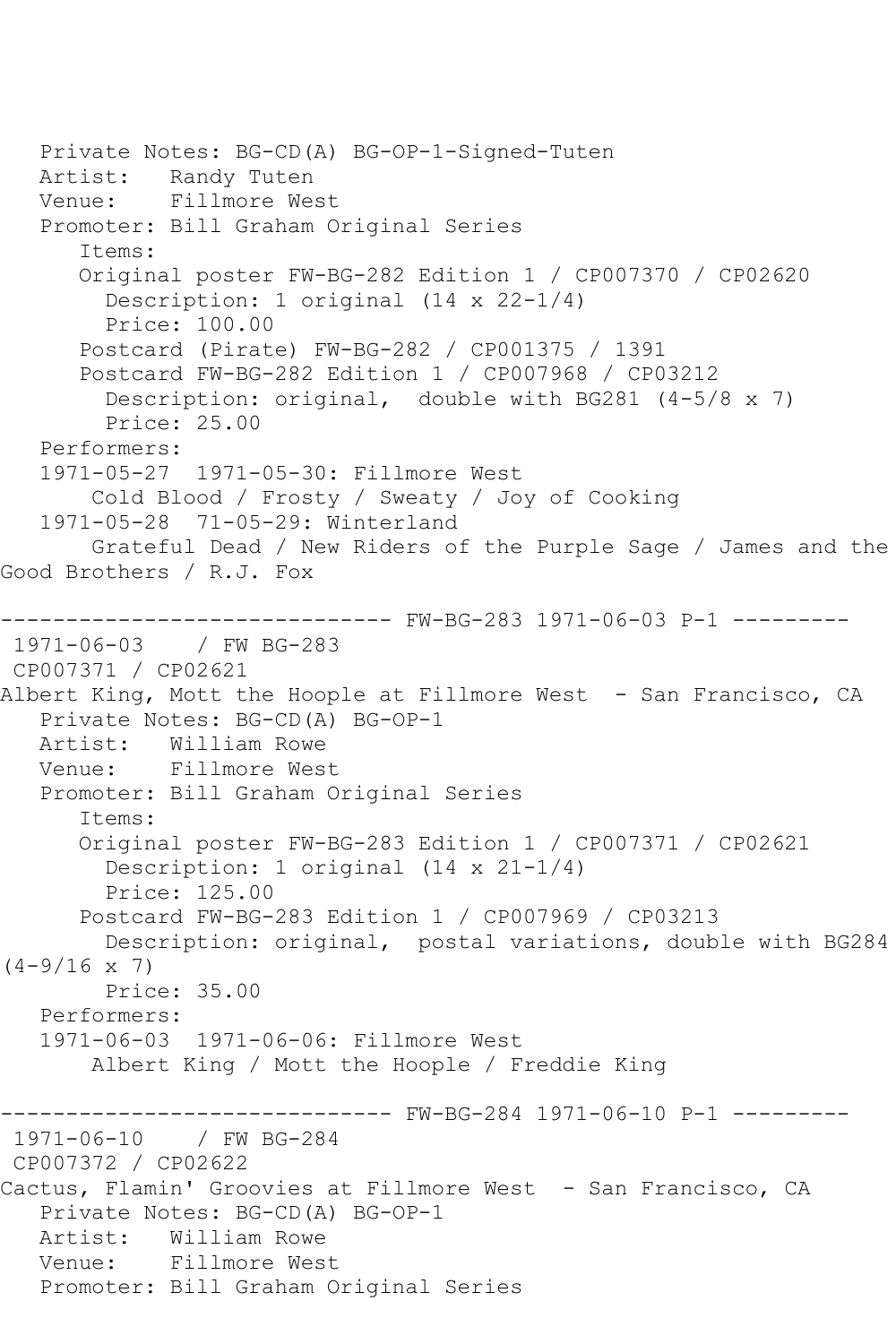```
 Items:
       Original poster FW-BG-284 Edition 1 / CP007372 / CP02622
         Description: 1 original (14 x 21-1/4)
         Price: 150.00
       Postcard FW-BG-284 Edition 1 / CP007954 / CP03198
        Description: original, double with BG283 (4-5/8 \times 7) Price: 30.00
    Performers:
    1971-06-10 1971-06-13: Fillmore West
        Cactus / Flamin' Groovies / Redeye
      ------------------------------ FW-BG-285 1971-06-17 P-1 ---------
1971-06-17 / FW BG-285
CP007373 / CP02623
Boz Scaggs, Tower of Power at Fillmore West - San Francisco, CA
    Private Notes: BG-CD(A) BG-OP-1
   Artist: David Singer
   Venue: Fillmore West
    Promoter: Bill Graham Original Series
       Items:
       Original poster FW-BG-285 Edition 1 / CP007373 / CP02623
         Description: 1 original (14 x 21-1/2)
         Price: 75.00
       Postcard FW-BG-285 Edition 1 / CP007971 / CP03215
         Description: original, postal variations, double with BG286 
(4-5/8 \times 7) Price: 35.00
    Performers:
    1971-06-17 1971-06-20: Fillmore West
        Boz Scaggs / Tower of Power / Mason Proffit
                 ------------------------------ FW-BG-286 1971-06-24 P-1 ---------
1971-06-24 / FW BG-286
CP007374 / CP02624
Moby Grape, Spencer Davis at Fillmore West - San Francisco, CA
    Private Notes: BG-CD(A) BG-OP-1
   Artist: David Singer
   Venue: Fillmore West
    Promoter: Bill Graham Original Series
       Items:
       Original poster FW-BG-286 Edition 1 / CP007374 / CP02624
         Description: 1 original (14 x 21)
         Price: 75.00
       Postcard FW-BG-286 Edition 1 / CP007972 / CP03216
         Description: original, double with BG285 (4-5/8 x 7)
         Price: 25.00
   Performers:
```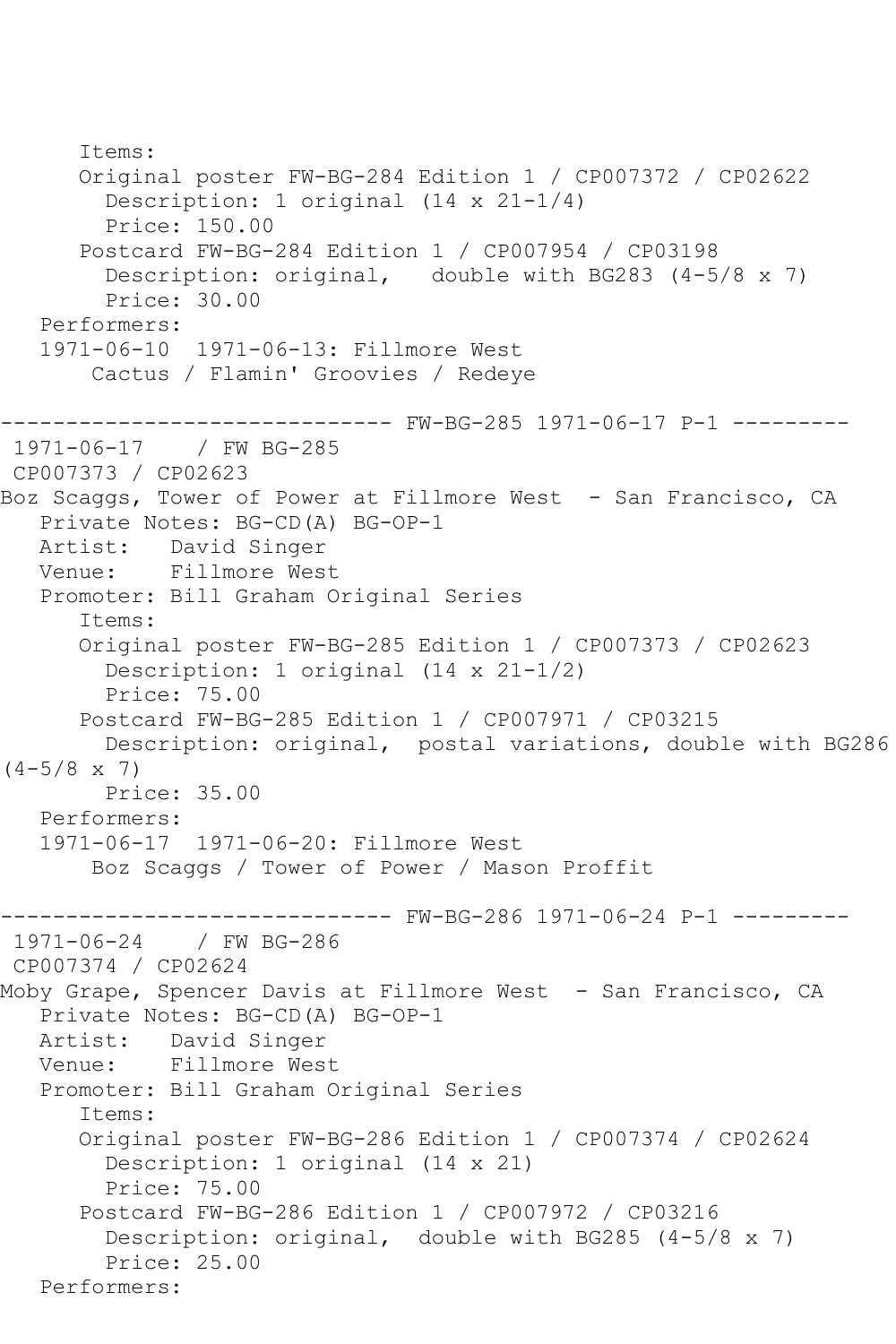1971-06-24 1971-06-27: Fillmore West Moby Grape / Spencer Davis / Flash Cadillac / Peter Jameson ------------------------------ FW-BG-287 1971-06-30 P-1 --------- 1971-06-30 / FW BG-287 CP005821 / CP01070 Boz Scaggs, Old Blood at Fillmore West - San Francisco, CA Private Notes: BG-CD(A) BG-OP-1 Artist: David Singer Venue: Fillmore West Promoter: Bill Graham Original Series Items: Original poster FW-BG-287 Edition 1 / CP005821 / CP01070 Description: 1 original, 1 reprint (28 x 22) Price: 1800.00 Performers: 1971-06-30: Fillmore West Boz Scaggs / Old Blood / Flamin' Groovies / Stoneground 1971-07-01: It's a Beautiful Day / Elvin Bishop / Grootna / Lamb 1971-07-02: Grateful Dead / New Riders of the Purple Sage / Rowan Brothers 1971-07-03: Quicksilver Messenger Service / Hot Tuna / Yogi Phlegm 1971-07-04: Carlos Santana / Creedence Clearwater Revival / San Francisco Music Jam / Tower of Power ------------------------------ FW-BGF-001 1988-03-04 P-1 --------- 1988-03-04 / FW BGF-001 CP006690 / CP01940 Hot Tuna, Papa John Creach at Fillmore West - San Francisco, CA Private Notes: BGF Artist: Kate Graham<br>Venue: Fillmore We Fillmore West Promoter: Bill Graham New Fillmores BGF Items: Original poster FW-BGF-001 Edition 1 / CP006690 / CP01940 (11 x 17) Price: 263.00 Performers: 1988-03-04: Fillmore West Hot Tuna / Papa John Creach / Paul Kantner / Jorma Kaukonen / Jack Cassidy ------------------------------ FW-BGF-003 1988-03-13 P-1 --------- 1988-03-13 / FW BGF-003 CP005858 / CP01107 Alarm, 77's at Fillmore West - San Francisco, CA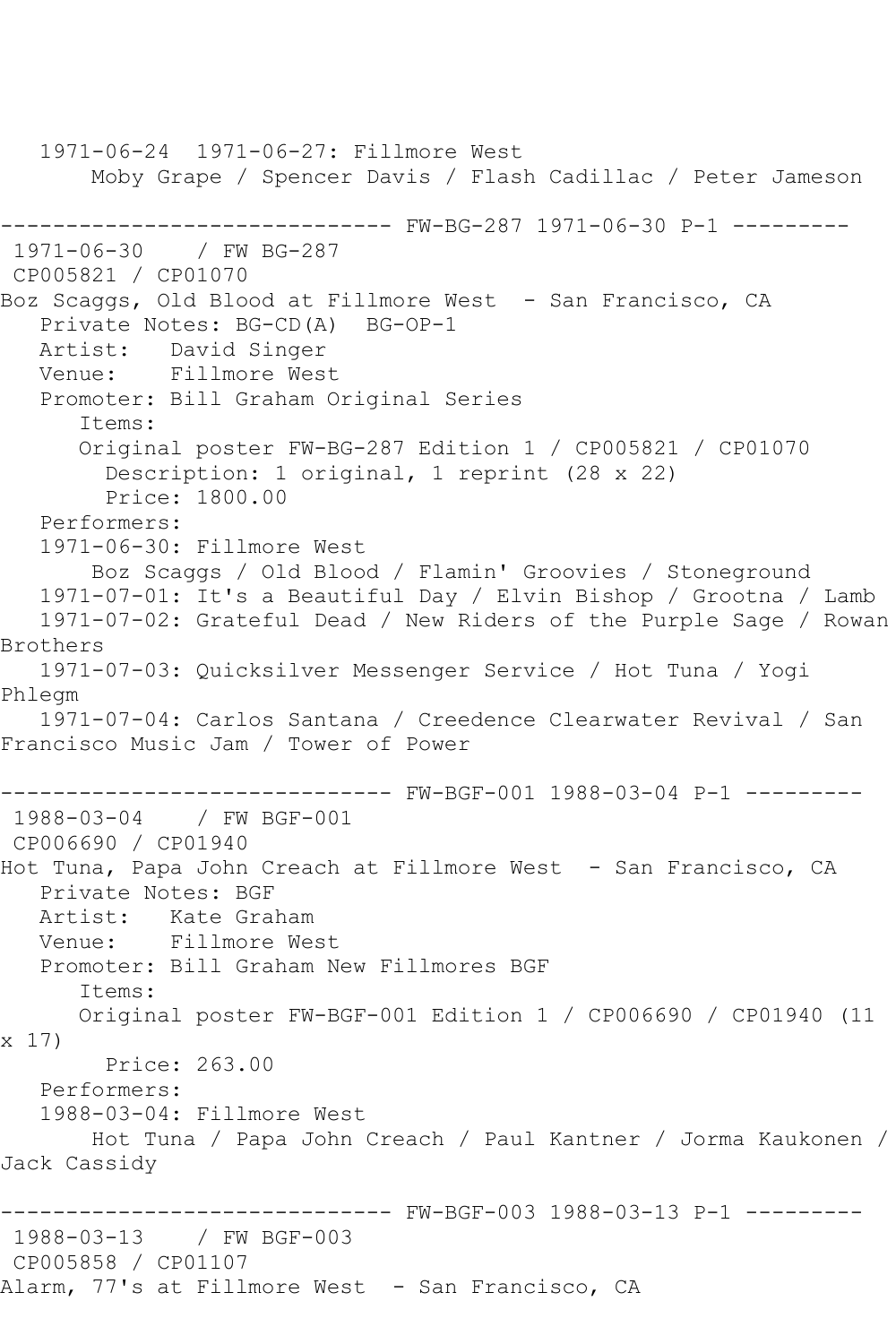Private Notes: BGF Artist: Kate Graham Venue: Fillmore West Promoter: Bill Graham New Fillmores BGF Items: Original poster FW-BGF-003 Edition 1 / CP005858 / CP01107 (17 x 22) Price: 132.00 Performers: 1988-03-13: Fillmore West Alarm / 77's / House of Freaks ------------------------------ FW-BGF-004 1988-03-25 P-1 --------- 1988-03-25 / FW BGF-004 CP006674 / CP01924 Ron Wood, Bo Diddley at Fillmore West - San Francisco, CA Private Notes: BGF Artist: Heirographics (Arlene Owseichik) - Art Director Venue: Fillmore West Promoter: Bill Graham New Fillmores BGF Items: Original poster FW-BGF-004 Edition 1 / CP006674 / CP01924 (12-  $1/2 \times 19 - 3/4$  Price: 158.00 Performers: 1988-03-25: Fillmore West Ron Wood / Bo Diddley ------------------------------ FW-BGF-005 1988-04-09 P-1 --------- 1988-04-09 / FW BGF-005 CP006675 / CP01925 Red Hot Chili Peppers, Slammin' Watusis at Fillmore West - San Francisco, CA Private Notes: BGF Artist: Heirographics (Arlene Owseichik) - Art Director Venue: Fillmore West Promoter: Bill Graham New Fillmores BGF Items: Original poster FW-BGF-005 Edition 1 / CP006675 / CP01925 (13 x 19) Price: 158.00 Performers: 1988-04-09: Fillmore West Red Hot Chili Peppers / Slammin' Watusis / Primus ------------------------------ FW-BGF-006 1988-04-13 P-1 --------- 1988-04-13 / FW BGF-006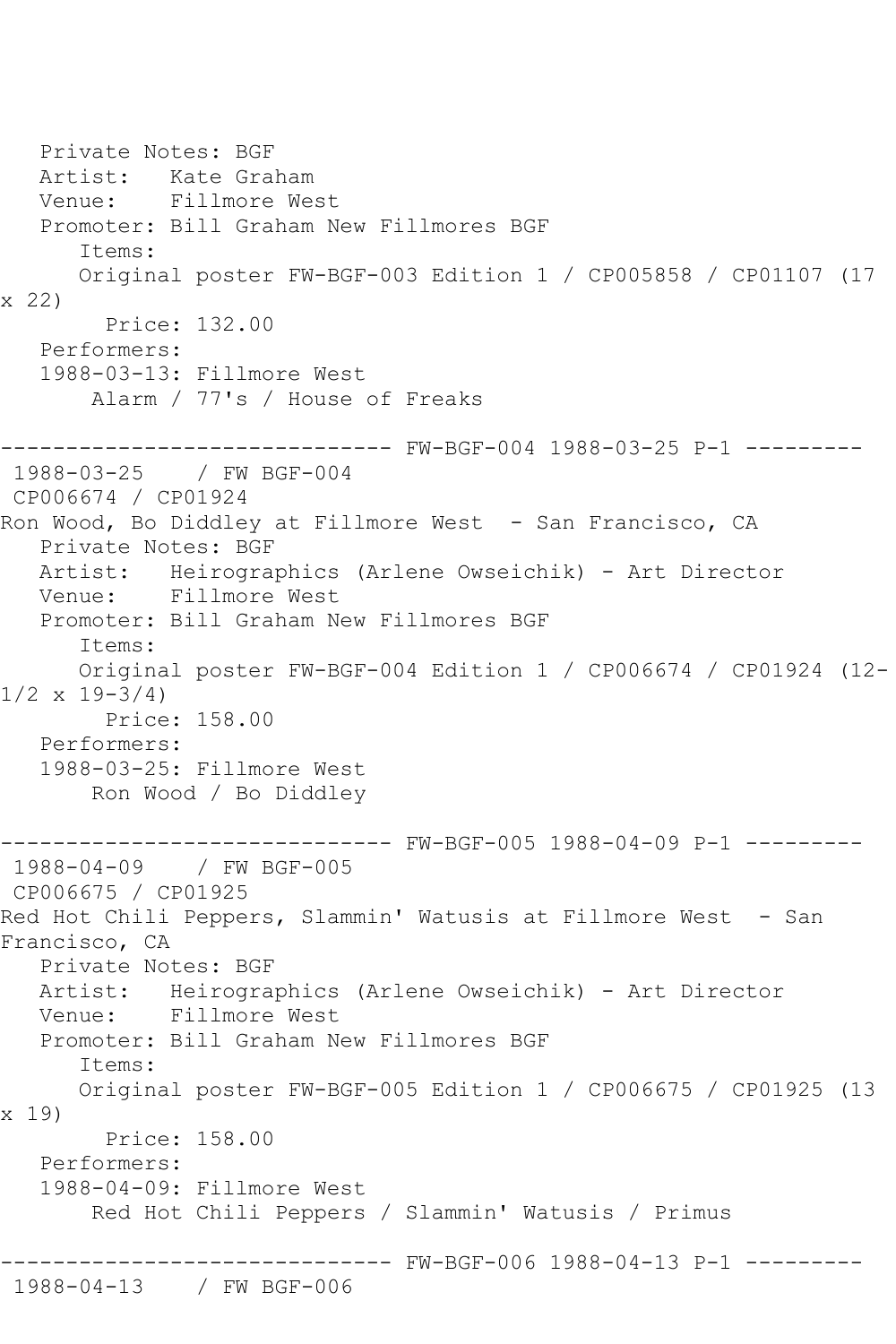CP006676 / CP01926 Robyn Hitchcock, The Egyptians at Fillmore West - San Francisco, CA Private Notes: BGF Artist: Heirographics (Arlene Owseichik) - Art Director<br>Venue: Fillmore West Fillmore West Promoter: Bill Graham New Fillmores BGF Items: Original poster FW-BGF-006 Edition 1 / CP006676 / CP01926 (13 x 19) Price: 53.00 Performers: 1988-04-13: Fillmore West Robyn Hitchcock / Egyptians / Converse All Stars / Timmie Hesla ------------------------------ FW-BGF-007 1988-04-15 P-1 --------- 1988-04-15 / FW BGF-007 CP006677 / CP01927 Jerry Harrison, Casual Gods at Fillmore West - San Francisco, CA Private Notes: BGF Artist: Heirographics (Arlene Owseichik) - Art Director Venue: Fillmore West Promoter: Bill Graham New Fillmores BGF Items: Original poster FW-BGF-007 Edition 1 / CP006677 / CP01927 (13 x 19) Price: 41.00 Performers: 1988-04-15: Fillmore West Jerry Harrison / Casual Gods ------------------------------ FW-BGF-008 1988-04-16 P-1 --------- 1988-04-16 / FW BGF-008 CP006678 / CP01928 Joe Satriani at Fillmore West - San Francisco, CA Private Notes: BGF Artist: Heirographics (Arlene Owseichik) - Art Director Venue: Fillmore West Promoter: Bill Graham New Fillmores BGF Items: Original poster FW-BGF-008 Edition 1 / CP006678 / CP01928 (13 x 19) Price: 58.00 Performers: 1988-04-16: Fillmore West Joe Satriani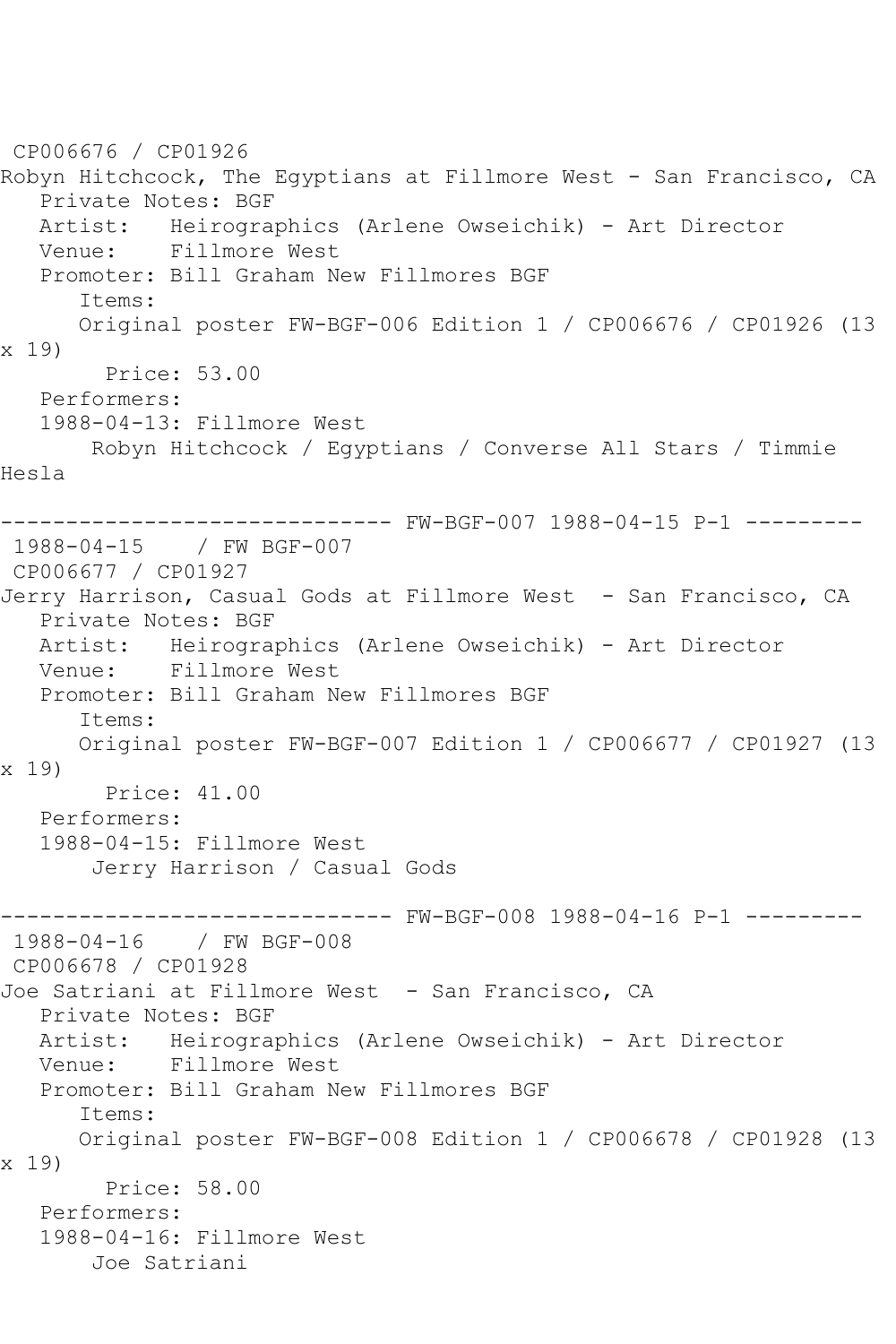------------------------------ FW-BGF-002 1988-04-17 P-1 --------- 1988-04-17 / FW BGF-002 CP005837 / CP01086 Midnight Oil, Looters at Fillmore West - San Francisco, CA Private Notes: BGF Artist: Kate Graham Venue: Fillmore West Promoter: Bill Graham New Fillmores BGF Items: Original poster FW-BGF-002 Edition 1 / CP005837 / CP01086 (17 x 22) Price: 263.00 Performers: 1988-04-17: Fillmore West Midnight Oil / Looters ------------------------------ FW-BGF-009 1988-04-22 P-1 --------- 1988-04-22 / FW BGF-009 CP006679 / CP01929 Jesse Johnson, Freaky Executives at Fillmore West - San Francisco, CA Private Notes: BGF Artist: Heirographics (Arlene Owseichik) - Art Director Venue: Fillmore West Promoter: Bill Graham New Fillmores BGF Items: Original poster FW-BGF-009 Edition 1 / CP006679 / CP01929 (13 x 19) Price: 29.00 Performers: 1988-04-22: Fillmore West Jesse Johnson / Freaky Executives ------------------------------ FW-BGF-010 1988-05-01 P-1 --------- 1988-05-01 / FW BGF-010 CP006680 / CP01930 Terence Trent D' Arby, Warren Davis at Fillmore West - San Francisco, CA Private Notes: BGF Artist: Heirographics (Arlene Owseichik) - Art Director Venue: Fillmore West Promoter: Bill Graham New Fillmores BGF Items: Original poster FW-BGF-010 Edition 1 / CP006680 / CP01930 (13 x 19) Price: 42.00 Performers: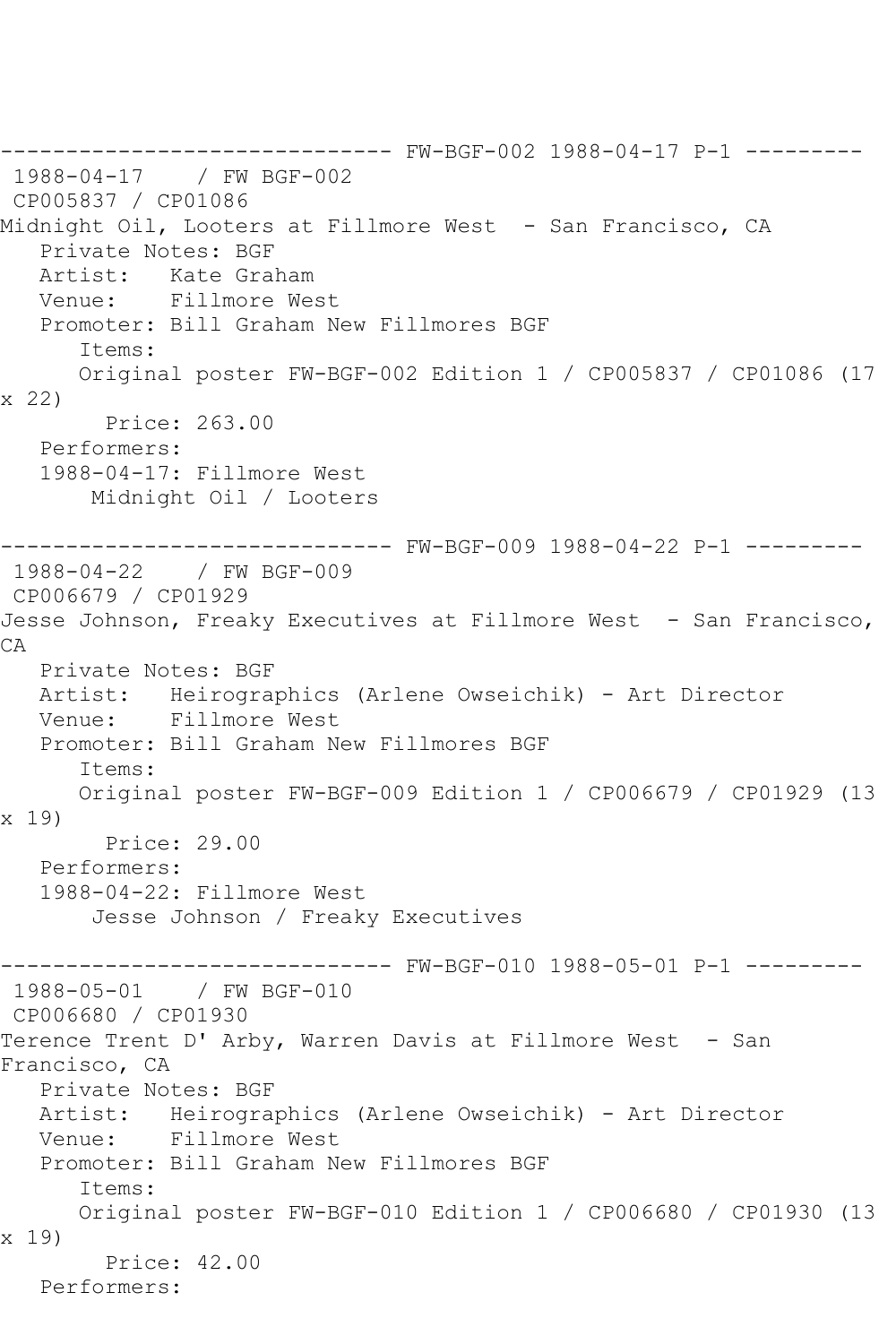```
 1988-05-01 1988-05-02: Fillmore West
       Terence Trent D' Arby / Warren Davis
------------------------------ FW-BGF-012 1988-05-01 P-1 ---------
1988-05-01 / FW BGF-012
CP006682 / CP01932
Terence Trent D' Arby, Warren Thomas at Fillmore West - San 
Francisco, CA
   Private Notes: BGF
   Artist: Heirographics (Arlene Owseichik) - Art Director
   Venue: Fillmore West
   Promoter: Bill Graham New Fillmores BGF
      Items:
      Original poster FW-BGF-012 Edition 1 / CP006682 / CP01932 (13 
x 19)
         Price: 50.00
   Performers:
   1988-05-01 1988-05-28: Fillmore West
       Terence Trent D' Arby / Warren Thomas
   1988-05-05: Keith Emerson / Carl Palmer / Robert Berry
   1988-05-06: Jerry Garcia / Electric Band
   1988-05-09: Reggae Dance Party / Ziggy Marley / Melody Makers / 
DV8 / Ivory and Steel / Brian Solomon / DJ Doug Wendt / Midnight 
Dread Sound System
   1988-05-10: Carlos Santana / Blues For Salvador / Armando Peraza 
/ Chester D. Thompson / Alphonse Johnson / Ndugu / Leon Chandler
   1988-05-13: Neville Brothers
   1988-05-14: Church / Rave Ups
   1988-05-20: Camper Van Beethoven / Mojo Nixon / Skid Roper
   1988-05-21: Leon Russel / Edgar Winter
   1988-05-24: Fall / Luxuria
   1988-05-28: Joy of Cooking
------------------------------ FW-BGF-011 1988-05-05 P-1 ---------
1988-05-05 / FW BGF-011
CP006681 / CP01931
Keith Emerson, Carl Palmer at Fillmore West - San Francisco, CA
   Private Notes: BGF
   Artist: Libbie Schock -- 220graphics
   Venue: Fillmore West
   Promoter: Bill Graham New Fillmores BGF
      Items:
      Original poster FW-BGF-011 Edition 1 / CP006681 / CP01931 (13 
x 19)
        Price: 29.00
   Performers:
   1988-05-05: Fillmore West
```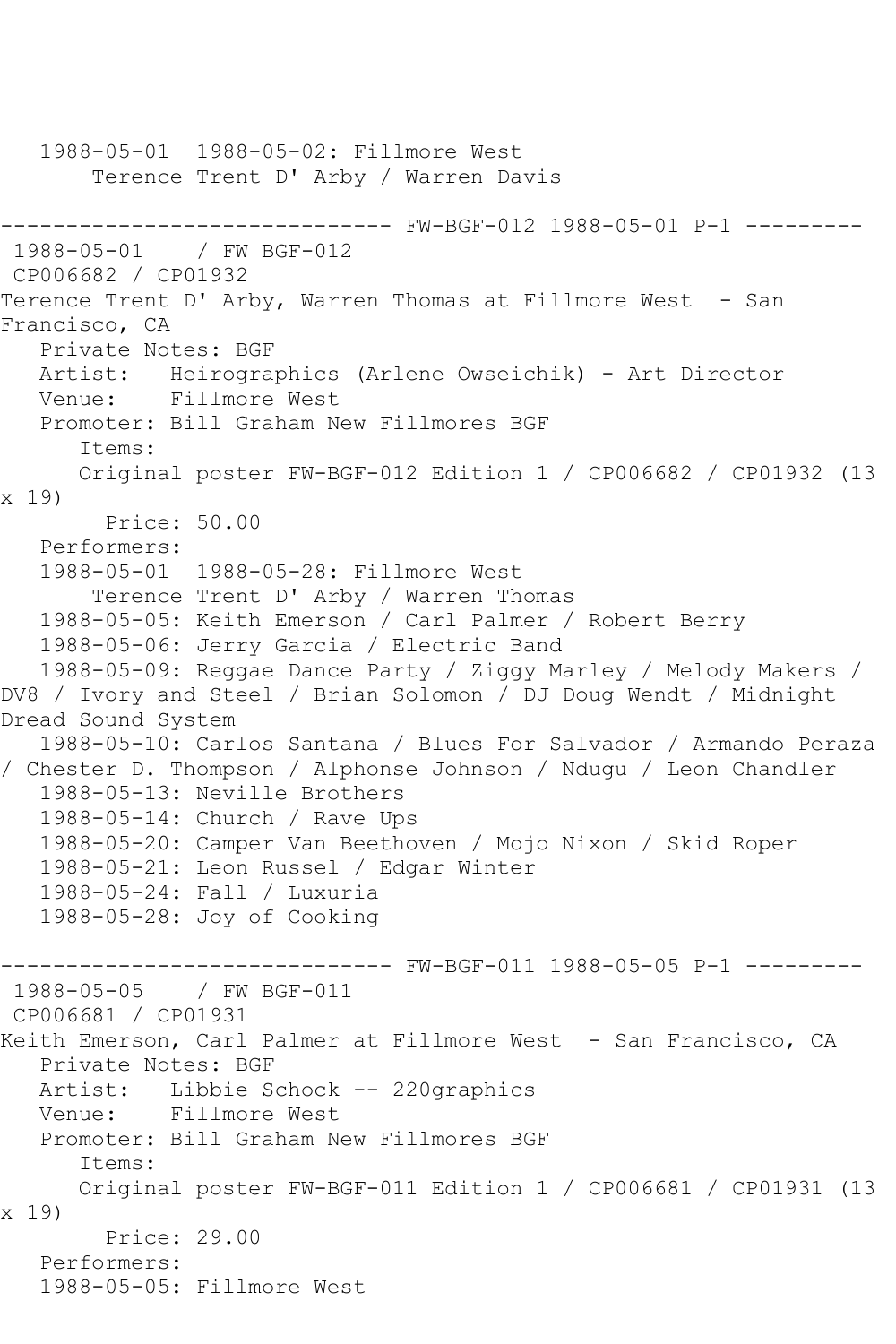Keith Emerson / Carl Palmer / Robert Berry ------------------------------ FW-BGF-013 1988-05-05 P-1 --------- 1988-05-05 / FW BGF-013 CP006683 / CP01933 Jerry Garcia, Electric Band at Fillmore West - San Francisco, CA Private Notes: BGF Artist: James P. Olness Venue: Fillmore West Promoter: Bill Graham New Fillmores BGF Items: Original poster FW-BGF-013 Edition 1 / CP006683 / CP01933 (13 x 19) Price: 105.00 Performers: 1988-05-05: Fillmore West Jerry Garcia / Electric Band / Multi-Media By Eyecandy / DVD / Ivory and Steel / DJ Doug Wendt / Midnight Dread Sound System ------------------------------ FW-BGF-014 1988-05-09 P-1 --------- 1988-05-09 / FW BGF-014 CP006684 / CP01934 Ziggy Marley, DV8 at Fillmore West - San Francisco, CA Private Notes: BGF Artist: Heirographics (Arlene Owseichik) - Art Director<br>Venue: Fillmore West Fillmore West Promoter: Bill Graham New Fillmores BGF Items: Original poster FW-BGF-014 Edition 1 / CP006684 / CP01934 (13 x 19) Price: 41.00 Performers: 1988-05-09: Fillmore West Ziggy Marley / DV8 / Ivory and Steel / DJ Doug Wendt / Sound: Midnight Dread ------------------------------ FW-BGF-015 1988-05-10 P-1 --------- 1988-05-10 / FW BGF-015 CP006685 / CP01935 Peter Murphy, Passion Fodder at Fillmore West - San Francisco, CA Private Notes: BGF Artist: Heirographics (Arlene Owseichik) - Art Director Venue: Fillmore West Promoter: Bill Graham New Fillmores BGF Items: Original poster FW-BGF-015 Edition 1 / CP006685 / CP01935 (13 x 19)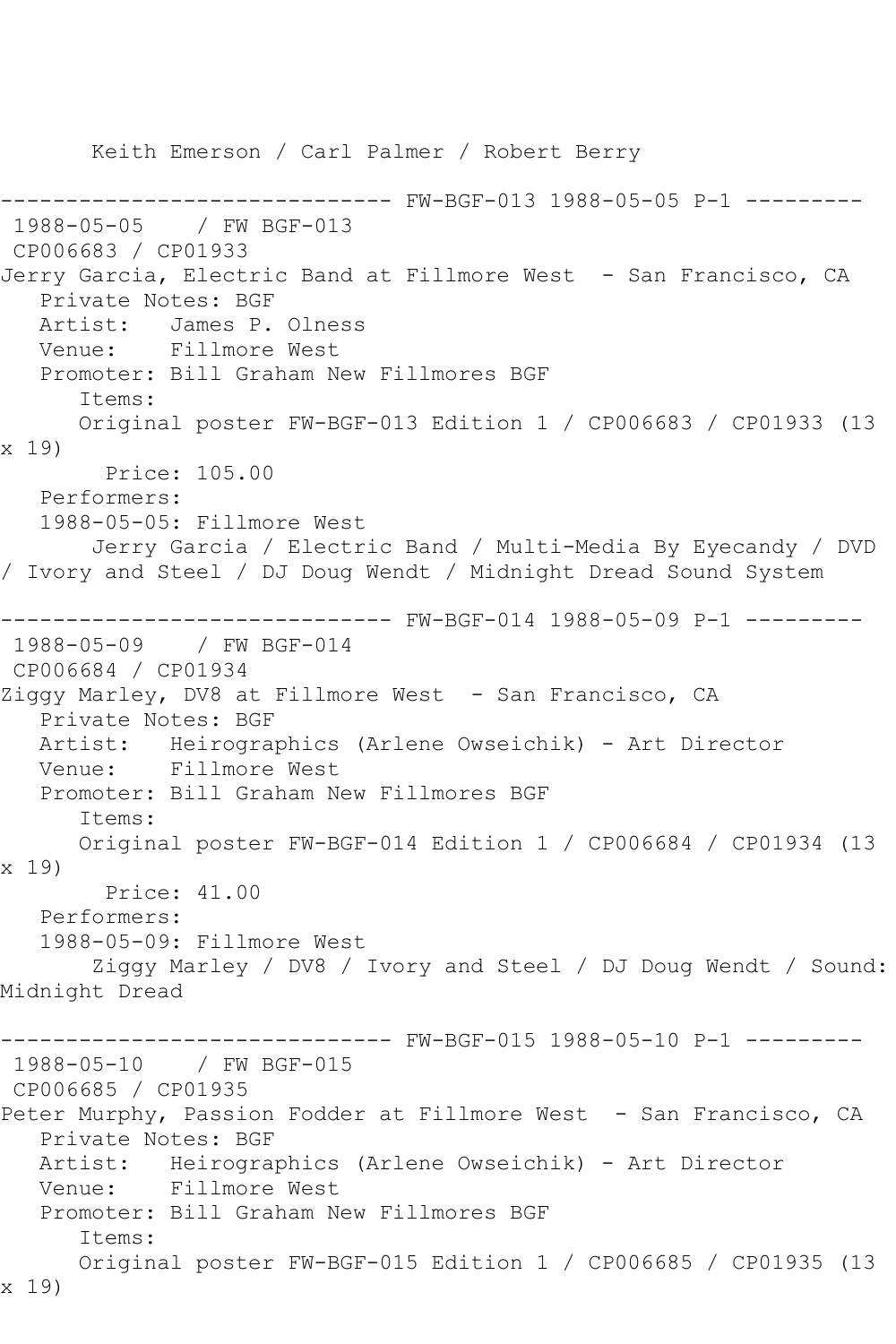Price: 41.00 Performers: 1988-05-10: Fillmore West Peter Murphy / Passion Fodder / Penelope Houston ------------------------------ FW-BGF-016 1988-05-11 P-1 --------- 1988-05-11 / FW BGF-016 CP006686 / CP01936 Santana, Caribbean All Stars at Fillmore West - San Francisco, CA Private Notes: BGF \* A- 60 Event: Blues for Salvador Tour Artist: Libbie Schock -- 220graphics Venue: Fillmore West Promoter: Bill Graham New Fillmores BGF Items: Original poster FW-BGF-016 Edition 1 / CP006686 / CP01936 (13 x 19) Price: 63.00 Performers: 1988-05-11: Fillmore West Carlos Santana / Caribbean All Stars / Armando Peraza / Chester D. Thompson / Alphonse Johnson / Ndugu ------------------------------ FW-BGF-017 1988-05-13 P-1 --------- 1988-05-13 / FW BGF-017 CP006687 / CP01937 Neville Brothers, Zulu Spear at Fillmore West - San Francisco, CA Private Notes: BGF Artist: Heirographics (Arlene Owseichik) - Art Director Venue: Fillmore West Promoter: Bill Graham New Fillmores BGF Items: Original poster FW-BGF-017 Edition 1 / CP006687 / CP01937 (13 x 19) Price: 41.00 Performers: 1988-05-13: Fillmore West Neville Brothers / Zulu Spear / Hot Borscht ------------------------------ FW-BGF-018 1988-05-14 P-1 --------- 1988-05-14 / FW BGF-018 CP006688 / CP01938 Church, Rave Ups at Fillmore West - San Francisco, CA Private Notes: BGF Artist: Heirographics (Arlene Owseichik) - Art Director Venue: Fillmore West Promoter: Bill Graham New Fillmores BGF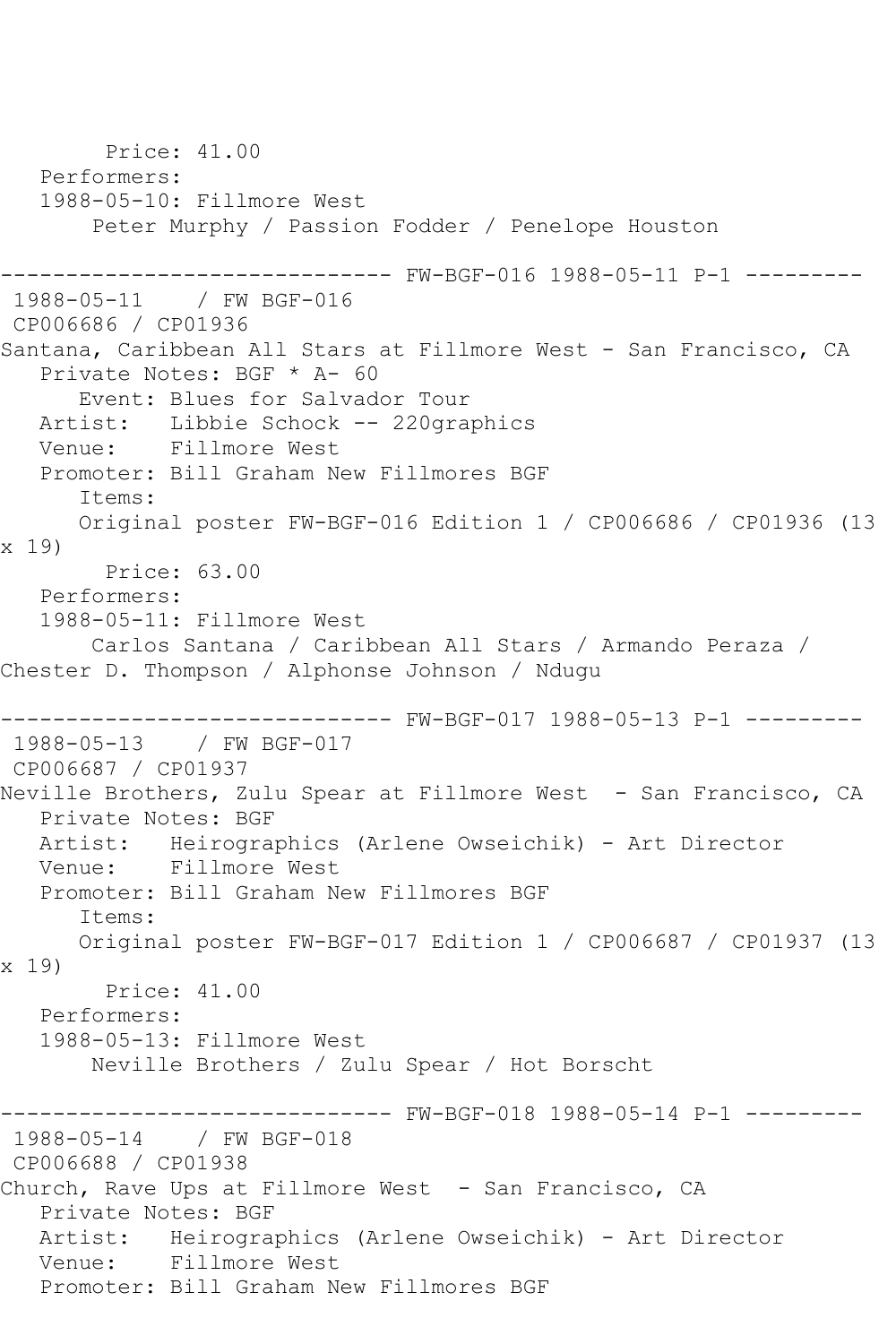Items: Original poster FW-BGF-018 Edition 1 / CP006688 / CP01938 (13 x 19) Price: 41.00 Performers: 1988-05-14: Fillmore West Church / Rave Ups ------------------------------ FW-BGF-019 1988-05-20 P-1 --------- 1988-05-20 / FW BGF-019 CP006689 / CP01939 Camper Van Beethoven, Mojo Nixon at Fillmore West - San Francisco, CA Private Notes: BGF Artist: Arlene Owseichick -- Artist Venue: Fillmore West Promoter: Bill Graham New Fillmores BGF Items: Original poster FW-BGF-019 Edition 1 / CP006689 / CP01939 (13 x 19) Price: 46.00 Performers: 1988-05-20: Fillmore West Camper Van Beethoven / Mojo Nixon / Skid Roper / Medna Usta ------------------------------ FW-BGF-020 1988-05-21 P-1 --------- 1988-05-21 / FW BGF-020 CP006673 / CP01923 Leon Russell, Edgar Winter at Fillmore West - San Francisco, CA Private Notes: BGF Artist: Libbie Schock -- 220graphics Venue: Fillmore West Promoter: Bill Graham New Fillmores BGF Items: Original poster FW-BGF-020 Edition 1 / CP006673 / CP01923 (13 x 19) Price: 41.00 Performers: 1988-05-21: Fillmore West Leon Russel / Edgar Winter / Thee Hellhounds ------------------------------ FW-BGF-021 1988-05-24 P --------- 1988-05-24 / FW BGF-021 CP006691 / CP01941 Fall, Luxuria at Fillmore West - San Francisco, CA Private Notes: BGF Artist: Heirographics (Arlene Owseichik) - Art Director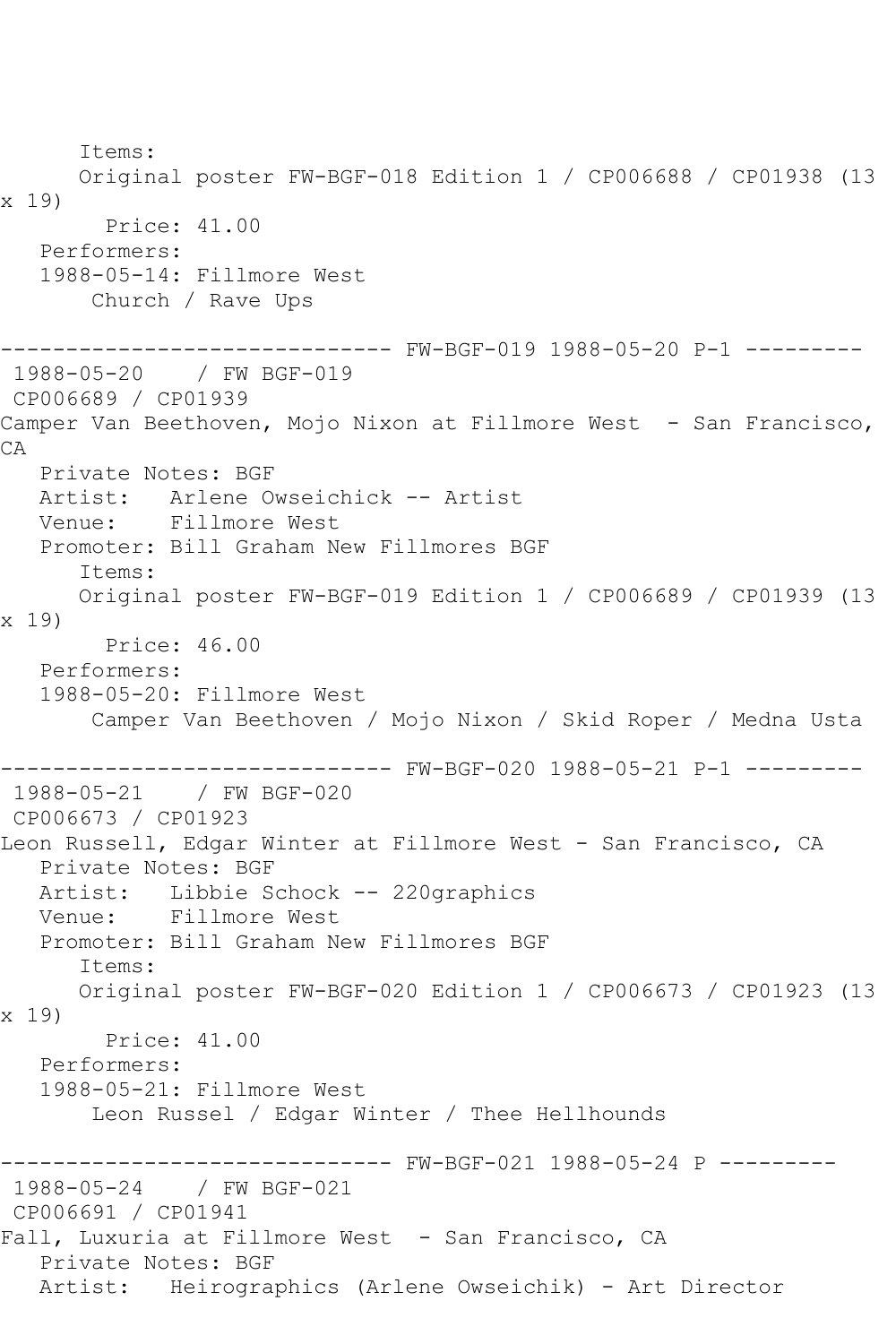Venue: Fillmore West Promoter: Bill Graham New Fillmores BGF Items: Original poster FW-BGF-021 / CP006691 / CP01941 (13 x 19) Price: 23.00 Performers: 1988-05-24: Fillmore West Fall / Luxuria ------------------------------ FW-BGF-022 1988-05-27 P-1 --------- 1988-05-27 / FW BGF-022 CP006692 / CP01942 Rising Force, Lita Ford at Fillmore West - San Francisco, CA Private Notes: BGF Artist: Libbie Schock -- 220graphics Venue: Fillmore West Promoter: Bill Graham New Fillmores BGF Items: Original poster FW-BGF-022 Edition 1 / CP006692 / CP01942 (13 x 19) Price: 41.00 Performers: 1988-05-27: Fillmore West Rising Force / Lita Ford / Yngwie J. Malmsteen ------------------------------ FW-BGF-023 1988-05-28 P-1 --------- 1988-05-28 / FW BGF-023 CP006693 / CP01943 Joy of Cooking, Dan Hicks at Fillmore West - San Francisco, CA Private Notes: BGF Event: Food 'Wots This?' Artist: Heirographics (Arlene Owseichik) - Art Director Venue: Fillmore West Promoter: Bill Graham New Fillmores BGF Items: Original poster FW-BGF-023 Edition 1 / CP006693 / CP01943 (13 x 19) Price: 46.00 Performers: 1988-05-28: Fillmore West Joy of Cooking / Dan Hicks / Acoustic Warriors ------------------------------ FW-BGF-024 1988-06-02 P-1 --------- 1988-06-02 / FW BGF-024 CP006694 / CP01944 Pogues, Luka Bloom at Fillmore West - San Francisco, CA Private Notes: BGF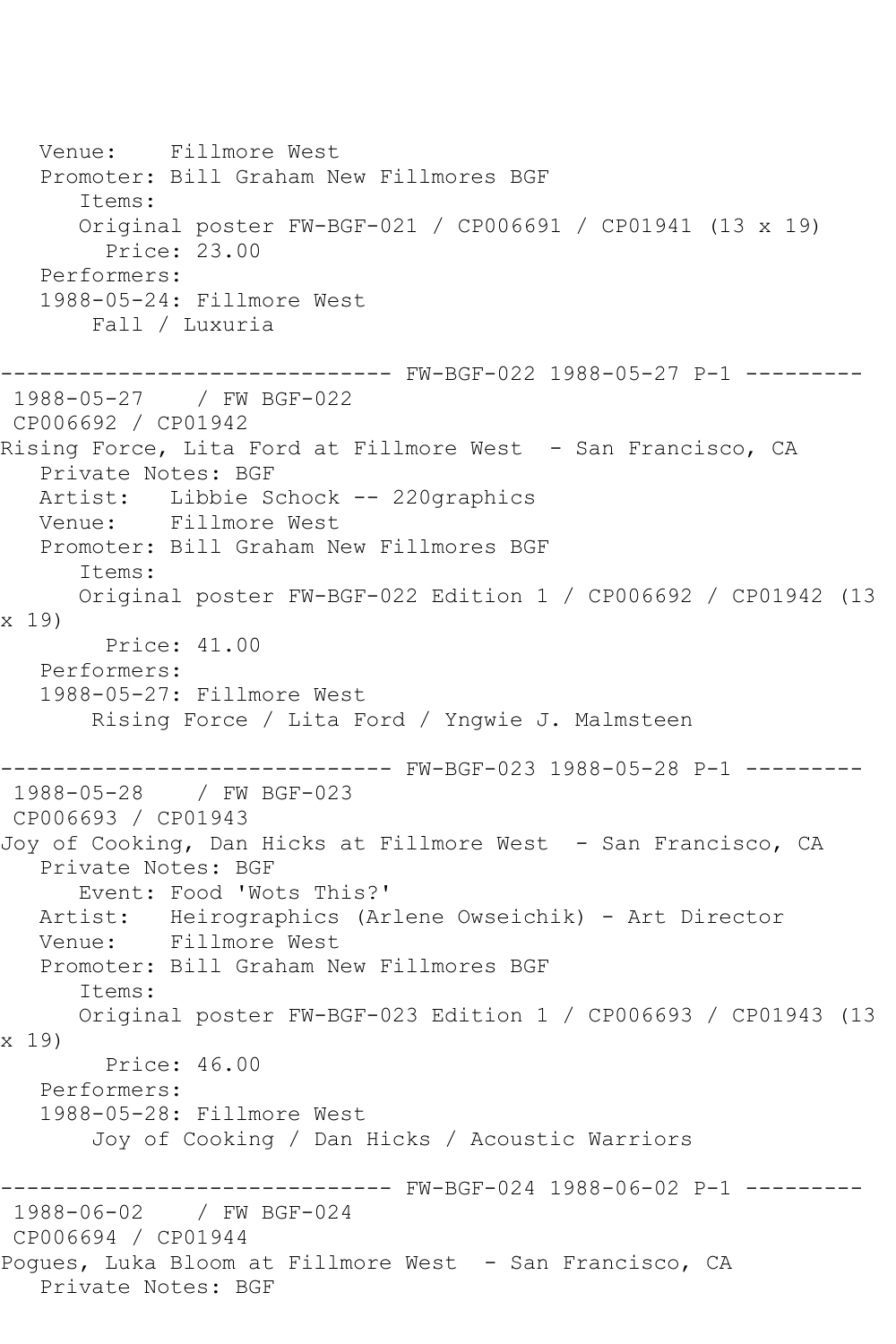Artist: Heirographics (Arlene Owseichik) - Art Director Venue: Fillmore West Promoter: Bill Graham New Fillmores BGF Items: Original poster FW-BGF-024 Edition 1 / CP006694 / CP01944 (13 x 19) Price: 58.00 Performers: 1988-06-02: Fillmore West Pogues / Luka Bloom / Darden Smith ------------------------------ FW-BGF-025 1988-06-11 P-1 --------- 1988-06-11 / FW BGF-025 CP006695 / CP01945 Graham Parker, Aslan at Fillmore West - San Francisco, CA Private Notes: BGF Artist: Michael Shurtz<br>Venue: Fillmore West Fillmore West Promoter: Bill Graham New Fillmores BGF Items: Original poster FW-BGF-025 Edition 1 / CP006695 / CP01945 (13 x 19) Price: 35.00 Performers: 1988-06-11: Fillmore West Graham Parker / Aslan ------------------------------ FW-BGF-026 1988-06-15 P-1 --------- 1988-06-15 / FW BGF-026 CP006696 / CP01946 Santana, Wayne Shorter at Fillmore West - San Francisco, CA Private Notes: BGF Artist: Libbie Schock -- 220graphics<br>Venue: Fillmore West Fillmore West Promoter: Bill Graham New Fillmores BGF Items: Original poster FW-BGF-026 Edition 1 / CP006696 / CP01946 (13 x 19) Price: 69.00 Performers: 1988-06-15: Fillmore West Carlos Santana / Wayne Shorter / Patrice Rushen / Chester D. Thompson / Armando Peraza / Jose Chepito Areas / Alphonse Johnson / Ndugu ------------------------------ FW-BGF-027 1988-06-16 P-1 ---------

1988-06-16 / FW BGF-027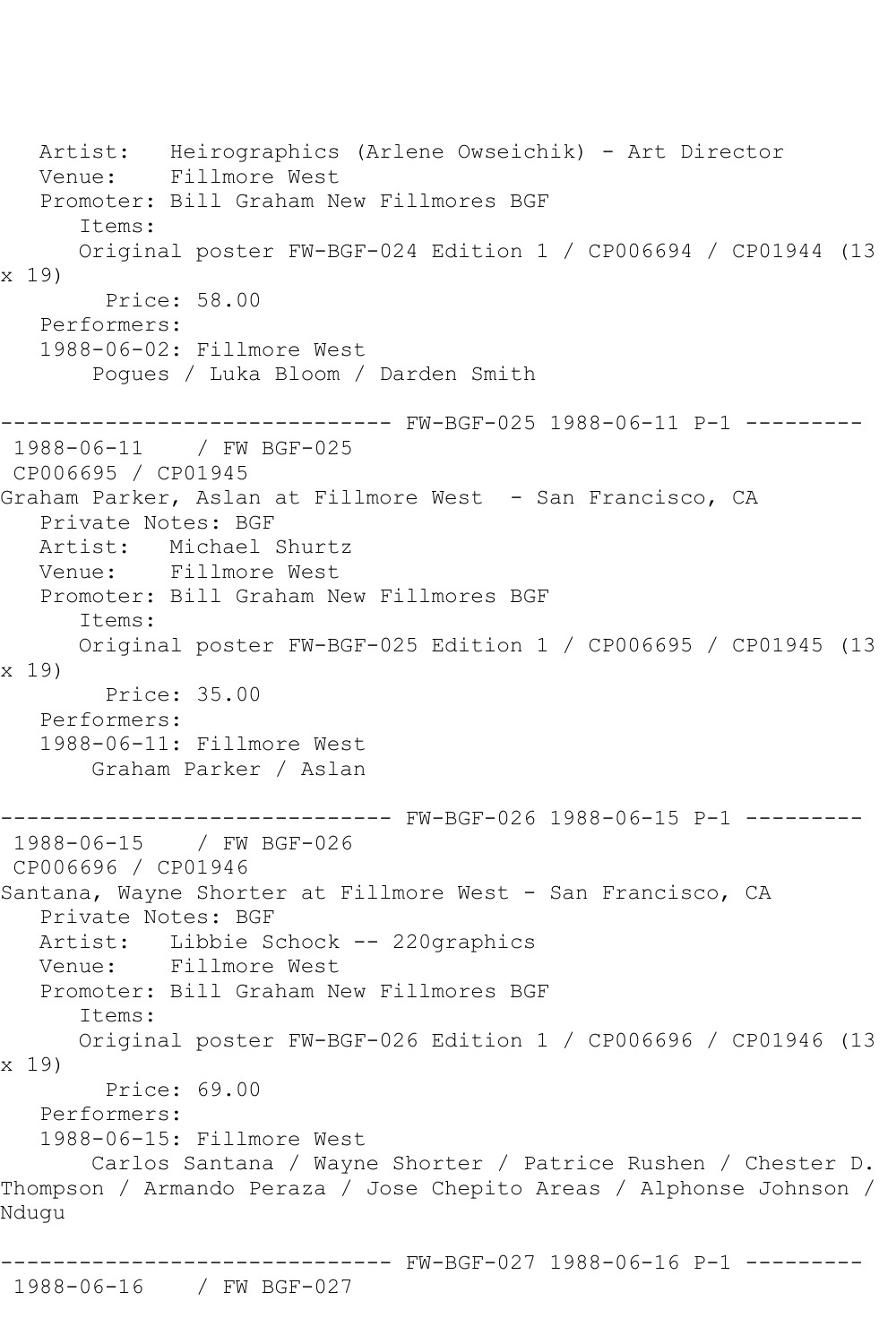CP006697 / CP01947 Wire, Voice Farm at Fillmore West - San Francisco, CA Private Notes: BGF Artist: Heirographics (Arlene Owseichik) - Art Director<br>Venue: Fillmore West Fillmore West Promoter: Bill Graham New Fillmores BGF Items: Original poster FW-BGF-027 Edition 1 / CP006697 / CP01947 (13 x 19) Price: 63.00 Performers: 1988-06-16: Fillmore West Wire / Voice Farm ------------------------------ FW-BGF-028 1988-06-17 P-1 --------- 1988-06-17 / FW BGF-028 CP006698 / CP01948 Mission UK, Zarkons at Fillmore West - San Francisco, CA Private Notes: BGF Artist: Heirographics (Arlene Owseichik) - Art Director Venue: Fillmore West Promoter: Bill Graham New Fillmores BGF Items: Original poster FW-BGF-028 Edition 1 / CP006698 / CP01948 (13 x 19) Price: 41.00 Performers: 1988-06-17: Fillmore West Mission UK / Zarkons ------------------------------ FW-BGF-029 1988-06-20 P-1 --------- 1988-06-20 / FW BGF-029 CP006699 / CP01949 Thomas Dolby, The Lost Toy People at Fillmore West - San Francisco,  $CA$  Private Notes: BGF Artist: Gail Weissman Venue: Fillmore West Promoter: Bill Graham New Fillmores BGF Items: Original poster FW-BGF-029 Edition 1 / CP006699 / CP01949 (13 x 19) Price: 46.00 Performers: 1988-06-20: Fillmore West Thomas Dolby / Lost Toy People / Prime Movers Blues Band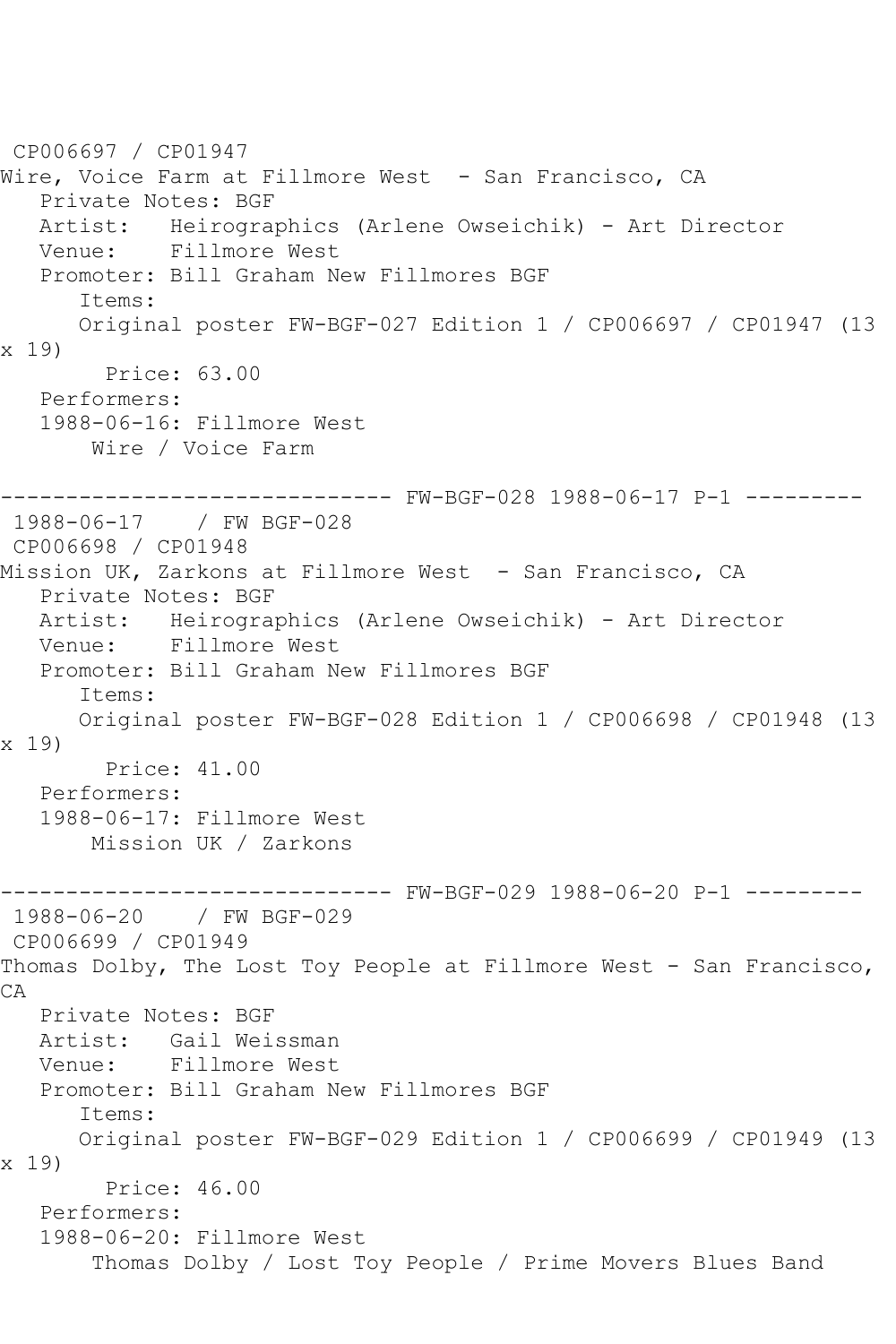------------------------------ FW-BGF-030 1988-06-30 P-1 --------- 1988-06-30 / FW BGF-030 CP006700 / CP01950 Ornette Coleman, Prime Time at Fillmore West - San Francisco, CA Private Notes: BGF Artist: Heirographics (Arlene Owseichik) - Art Director Venue: Fillmore West Promoter: Bill Graham New Fillmores BGF Items: Original poster FW-BGF-030 Edition 1 / CP006700 / CP01950 (13 x 19) Price: 46.00 Performers: 1988-06-30: Fillmore West Ornette Coleman / Prime Time / Andy Narell / Ed Kelly 1988-07-01: Ornette Coleman / Prime Time / Peter Apfelbaum / Hieroglyphics Ensemble / Cash Killion Duo / Jon Jang ------------------------------ FW-BGF-031 1988-07-06 P-1 --------- 1988-07-06 / FW BGF-031 CP006701 / CP01951 Aswad, Thaddeus at Fillmore West - San Francisco, CA Private Notes: BGF Artist: Heirographics (Arlene Owseichik) - Art Director Venue: Fillmore West Promoter: Bill Graham New Fillmores BGF Items: Original poster FW-BGF-031 Edition 1 / CP006701 / CP01951 (13 x 19) Price: 29.00 Performers: 1988-07-06: Fillmore West Aswad / Thaddeus / Sound: Midnight Dread / DJ Doug Wendt --------- FW-BGF-033 1988-07-09 P-1 ---------1988-07-09 / FW BGF-033 CP006703 / CP01953 Gregg Allman, Doug Hamblin at Fillmore West - San Francisco, CA Private Notes: BGF Artist: Richard Blakely Venue: Fillmore West Promoter: Bill Graham New Fillmores BGF Items: Original poster FW-BGF-033 Edition 1 / CP006703 / CP01953 (13 x 19) Price: 69.00 Performers: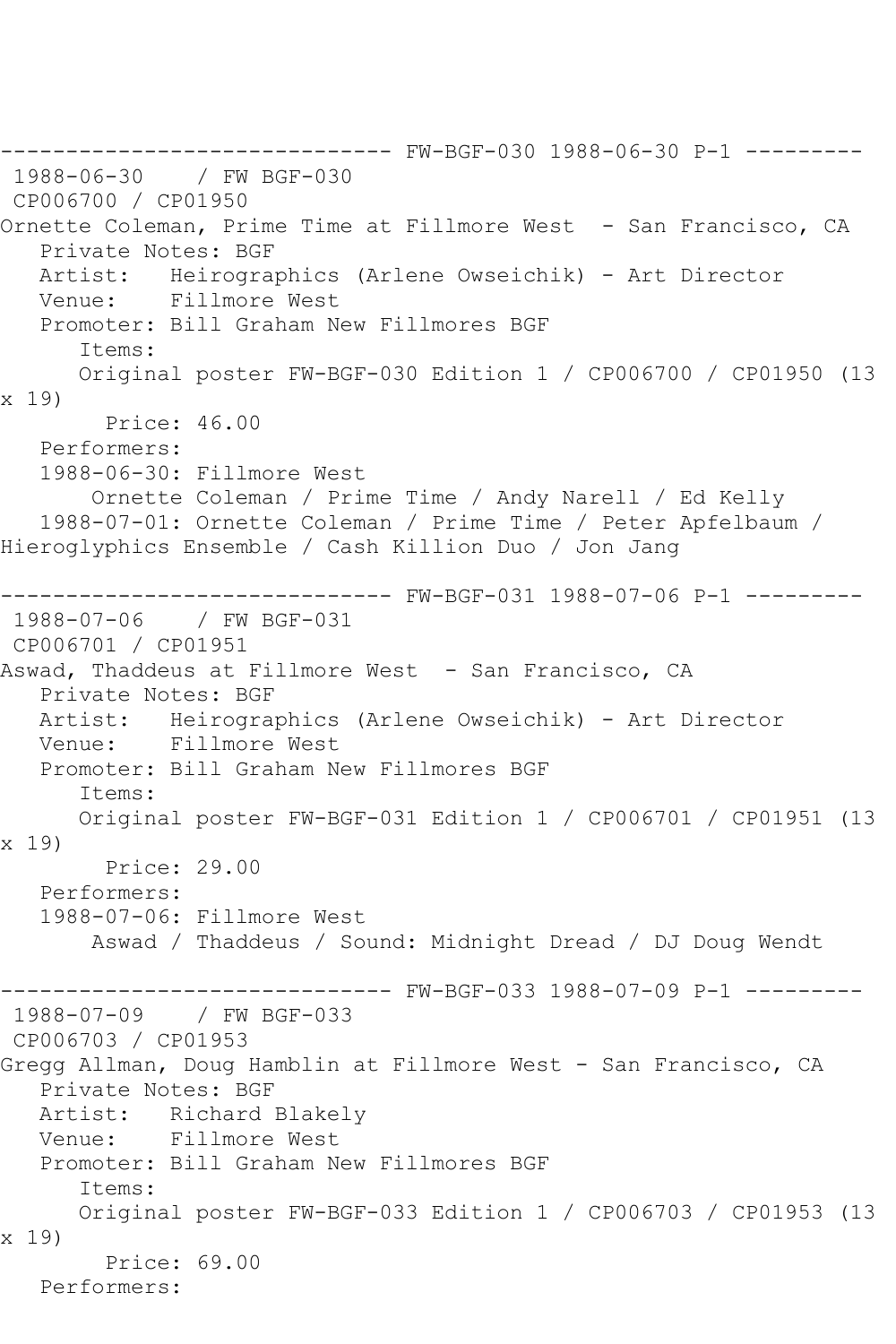1988-07-09: Fillmore West Gregg Allman Band / Doug Hamlin / Jan Fanucci ------------------------------ FW-BGF-032 1988-07-10 P-1 --------- 1988-07-10 / FW BGF-032 CP006702 / CP01952 Iggy Pop at Fillmore West - San Francisco, CA Private Notes: BGF Artist: Lori Gates Venue: Fillmore West Promoter: Bill Graham New Fillmores BGF Items: Original poster FW-BGF-032 Edition 1 / CP006702 / CP01952 (13 x 19) Price: 63.00 Performers: 1988-07-10: Fillmore West Iggy Pop ------------------------------ FW-BGF-034 1988-07-11 P-1 --------- 1988-07-11 / FW BGF-034 CP006715 / CP01965 Ramones, Dickies at Fillmore West - San Francisco, CA Private Notes: BGF Artist: Heirographics (Arlene Owseichik) - Art Director<br>Venue: Fillmore West Fillmore West Promoter: Bill Graham New Fillmores BGF Items: Original poster FW-BGF-034 Edition 1 / CP006715 / CP01965 (13 x 19) Price: 75.00 Performers: 1988-07-11: Fillmore West Ramones / Dickies / Snatches of Pink ------------------------------ FW-BGF-035 1988-07-15 P-1 --------- 1988-07-15 / FW BGF-035 CP006705 / CP01955 Little Charlie and the Nightcats, Paladins at Fillmore West - San Francisco, CA Private Notes: BGF Event: West Coast Blues Explosion II Artist: Richard Blakely Venue: Fillmore West Promoter: Bill Graham New Fillmores BGF Items: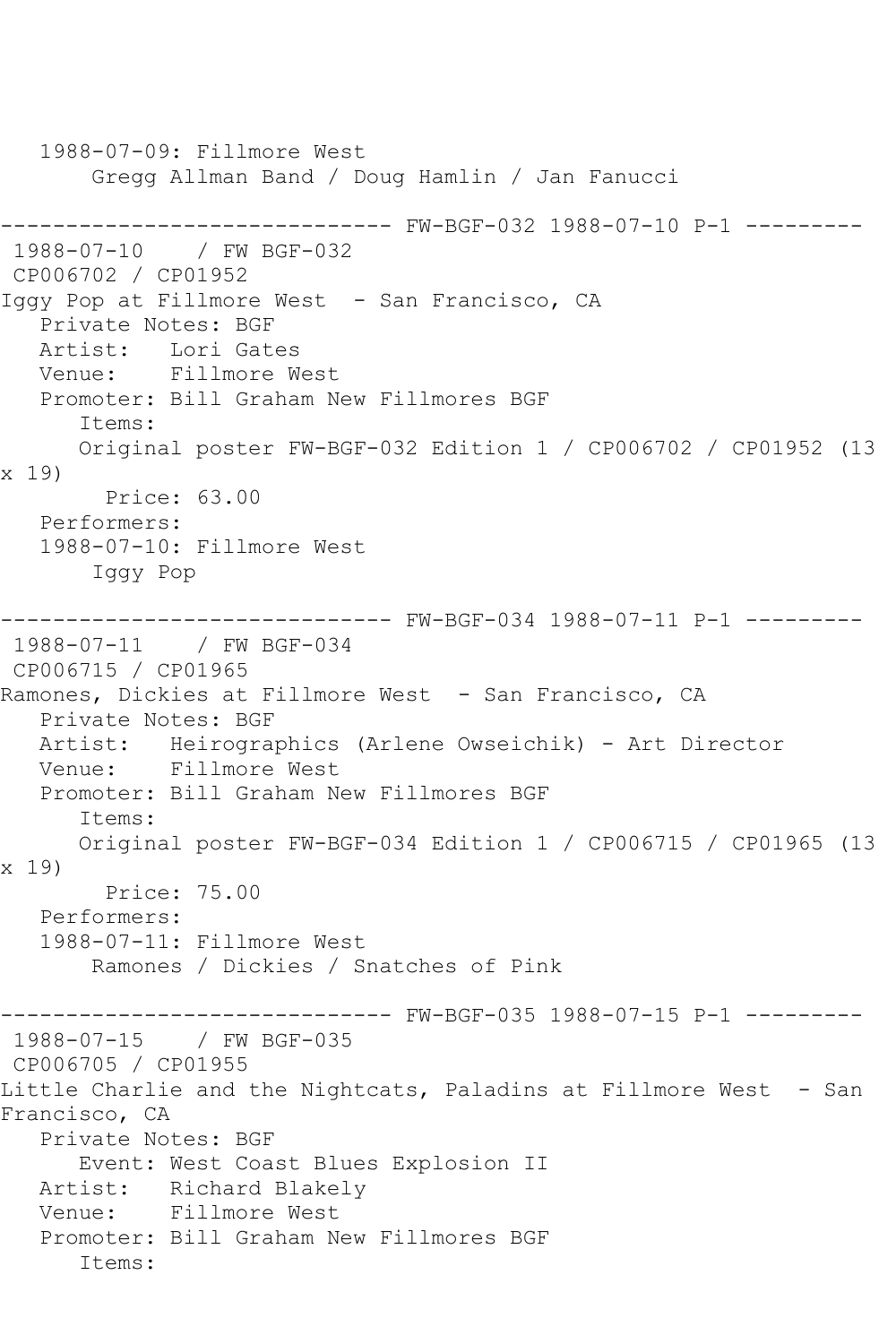Original poster FW-BGF-035 Edition 1 / CP006705 / CP01955 (13 x 19) Price: 46.00 Performers: 1988-07-15: Fillmore West Little Charlie and the Nightcats / Paladins / Katie Webster ------------------------------ FW-BGF-036 1988-07-16 P-1 --------- 1988-07-16 / FW BGF-036 CP006706 / CP01956 Buster Poindexter, Banshees of Blue at Fillmore West - San Francisco, CA Private Notes: BGF Artist: 220 Graphics Venue: Fillmore West Promoter: Bill Graham New Fillmores BGF Items: Original poster FW-BGF-036 Edition 1 / CP006706 / CP01956 (13 x 19) Price: 35.00 Performers: 1988-07-16: Fillmore West Buster Poindexter / Banshees of Blue / Beatnik Beatch ------------------------------ FW-BGF-037 1988-07-23 P-1 --------- 1988-07-23 / FW BGF-037 CP006707 / CP01957 X, Thelonious Monster at Fillmore West - San Francisco, CA Private Notes: BGF Artist: Heirographics (Arlene Owseichik) - Art Director Venue: Fillmore West Promoter: Bill Graham New Fillmores BGF Items: Original poster FW-BGF-037 Edition 1 / CP006707 / CP01957 (13 x 19) Price: 58.00 Performers: 1988-07-23: Fillmore West X / Thelonious Monster / Hangmen ------------------------------ FW-BGF-038 1988-07-27 P-1 --------- 1988-07-27 / FW BGF-038 CP006708 / CP01958 K.D. Lang and the Reclines, Darden Smith at Fillmore West - San Francisco, CA Private Notes: BGF Artist: Heirographics (Arlene Owseichik) - Art Director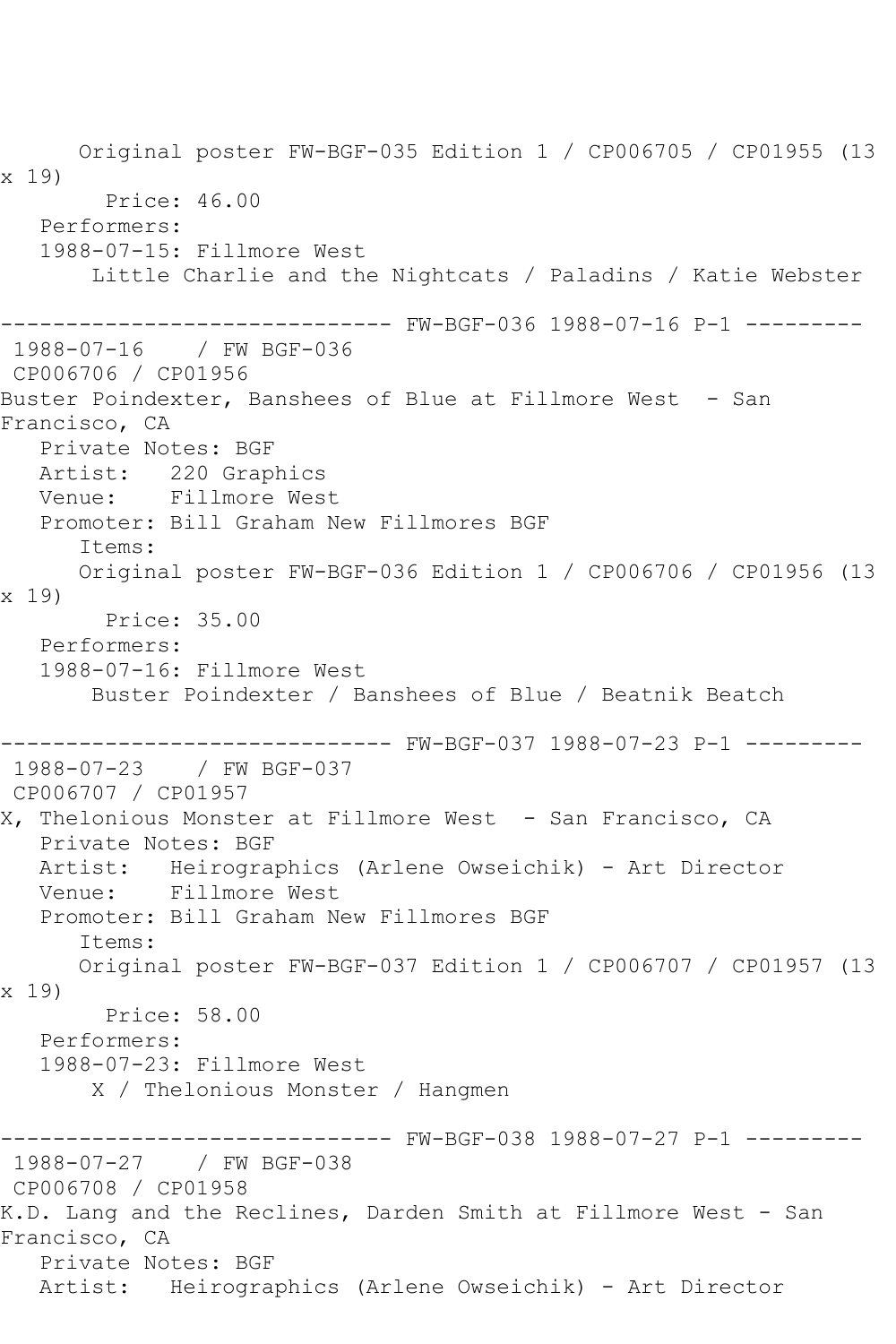Venue: Fillmore West Promoter: Bill Graham New Fillmores BGF Items: Original poster FW-BGF-038 Edition 1 / CP006708 / CP01958 (13 x 19) Price: 41.00 Performers: 1988-07-27: Fillmore West K.D. Lang / Darden Smith ------------------------------ FW-BGF-039 1988-08-01 P-1 --------- 1988-08-01 / FW BGF-039 CP006709 / CP01959 Erasure, Shona Laing at Fillmore West - San Francisco, CA Private Notes: BGF Artist: Richard Blakely Venue: Fillmore West Promoter: Bill Graham New Fillmores BGF Items: Original poster FW-BGF-039 Edition 1 / CP006709 / CP01959 (13 x 19) Price: 35.00 Performers: 1988-08-01: Fillmore West Erasure / Shona Laing ------------------------------ FW-BGF-040 1988-08-07 P-1 --------- 1988-08-07 / FW BGF-040 CP006710 / CP01960 Reggae Fest '88, Judy Mowatt at Fillmore West - San Francisco, CA Private Notes: BGF Other: Festival Artist: Heirographics (Arlene Owseichik) - Art Director<br>Venue: Fillmore West Fillmore West Promoter: Bill Graham New Fillmores BGF Items: Original poster FW-BGF-040 Edition 1 / CP006710 / CP01960 (13 x 19) Price: 35.00 Performers: 1988-08-07: Fillmore West Reggae Fest '88 / Judy Mowatt / Itals / Roots Radics / Oku Onoura ---------- FW-BGF-045 1988-08-08 P-1 ---------1988-08-08 / FW BGF-045 CP006704 / CP01954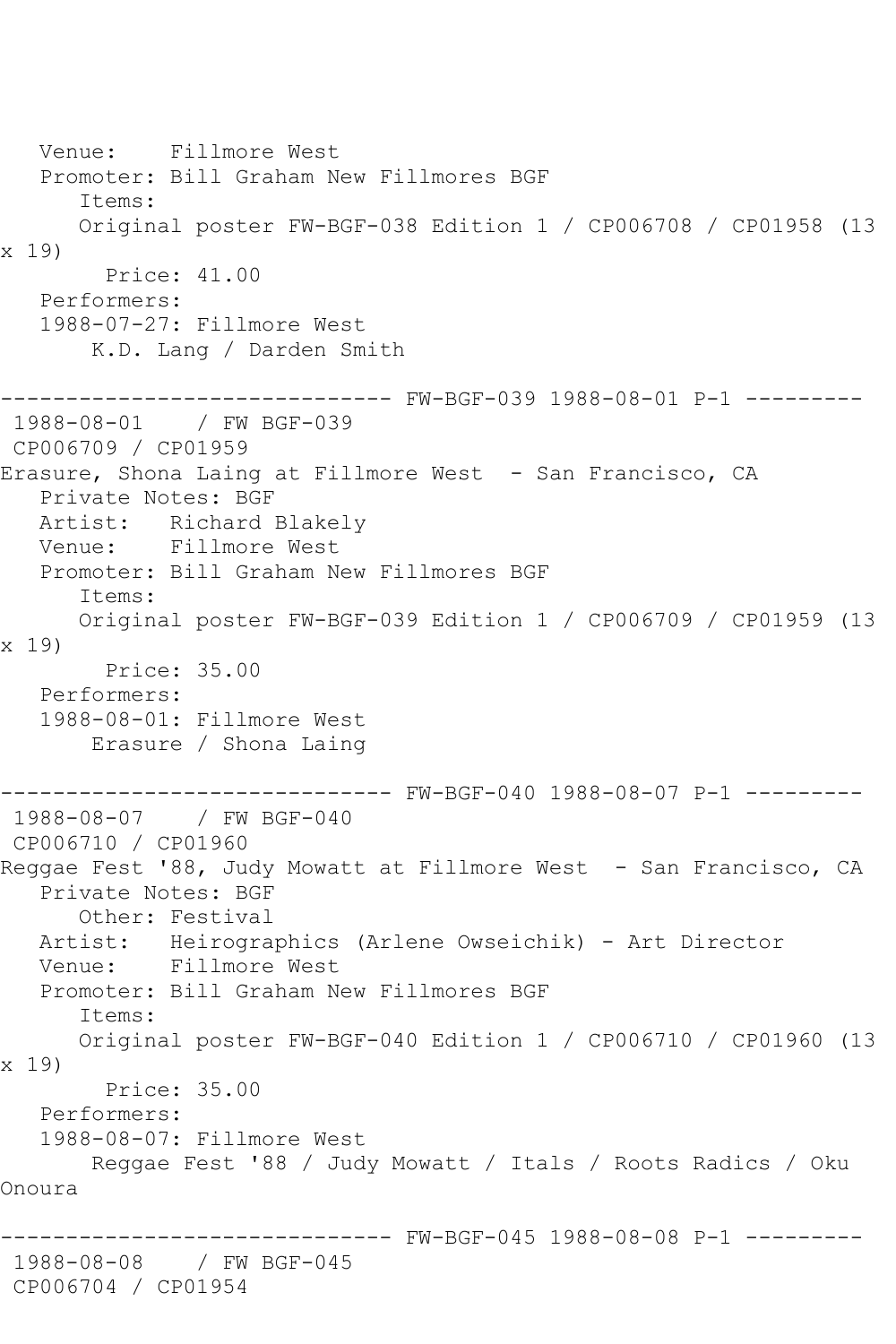Robyn Hitchcock and the Egyptians, Game Theory at Fillmore West - San Francisco, CA Private Notes: BGF Artist: Arlene Owseichick -- Artist<br>Venue: Fillmore West Fillmore West Promoter: Bill Graham New Fillmores BGF Items: Original poster FW-BGF-045 Edition 1 / CP006704 / CP01954 (13 x 19) Price: 41.00 Performers: 1988-08-08: Fillmore West Robyn Hitchcock / Game Theory / Monks of Doom ------------------------------ FW-BGF-041 1988-08-19 P-1 --------- 1988-08-19 / FW BGF-041 CP006711 / CP01961 Laura Nyro at Fillmore West - San Francisco, CA Private Notes: BGF Artist: Michael Shurtz Venue: Fillmore West Promoter: Bill Graham New Fillmores BGF Items: Original poster FW-BGF-041 Edition 1 / CP006711 / CP01961 (13 x 19) Price: 46.00 Performers: 1988-08-19 1988-08-20: Fillmore West Laura Nyro ------------------------------ FW-BGF-042 1988-08-25 P-1 --------- 1988-08-25 / FW BGF-042 CP006712 / CP01962 Reggaefest 1988: Jimmy Cliff, Caribbean All Stars at Fillmore West -San Francisco, CA Private Notes: BGF Artist: Heirographics (Arlene Owseichik) - Art Director Venue: Fillmore West Promoter: Bill Graham New Fillmores BGF Items: Original poster FW-BGF-042 Edition 1 / CP006712 / CP01962 (13 x 19) Price: 41.00 Performers: 1988-08-25 1988-08-26: Fillmore West Jimmy Cliff / Caribbean All Stars 1988-08-26: Jimmy Cliff / Looters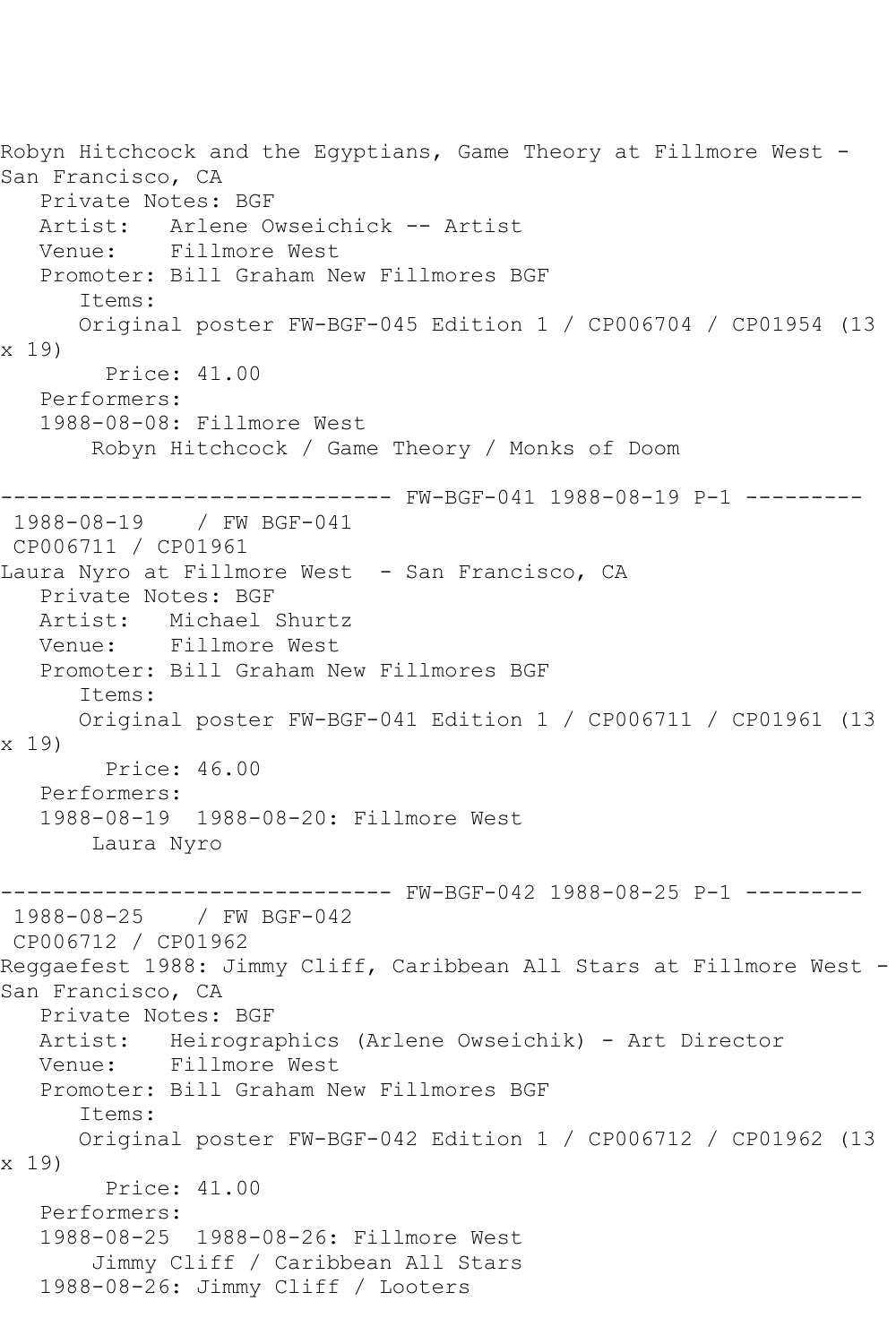------------------------------ FW-BGF-043 1988-08-29 P-1 --------- 1988-08-29 / FW BGF-043 CP006713 / CP01963 Toni Childs at Fillmore West - San Francisco, CA Private Notes: BGF Artist: Libbie Schock -- 220graphics Venue: Fillmore West Promoter: Bill Graham New Fillmores BGF Items: Original poster FW-BGF-043 Edition 1 / CP006713 / CP01963 (13 x 19) Price: 29.00 Performers: 1988-08-29: Fillmore West Toni Childs ------------------------------ FW-BGF-044 1988-09-01 P-1 --------- 1988-09-01 / FW BGF-044 CP006714 / CP01964 Little Feat, Robben Ford at Fillmore West - San Francisco, CA Private Notes: BGF Artist: Arlene Owseichick -- Artist Venue: Fillmore West Promoter: Bill Graham New Fillmores BGF Items: Original poster FW-BGF-044 Edition 1 / CP006714 / CP01964 (13 x 19) Price: 52.00 Performers: 1988-09-01: Fillmore West Little Feat / Robben Ford ------------------------------ FW-BGF-047 1988-09-09 P-1 --------- 1988-09-09 / FW BGF-047 CP006717 / CP01967 Miriam Makeba, Hugh Masekela at Fillmore West - San Francisco, CA Private Notes: BGF Artist: Arlene Owseichick -- Artist Venue: Fillmore West Promoter: Bill Graham New Fillmores BGF Items: Original poster FW-BGF-047 Edition 1 / CP006717 / CP01967 (13 x 19) Price: 39.00 Performers: 1988-09-09: Fillmore West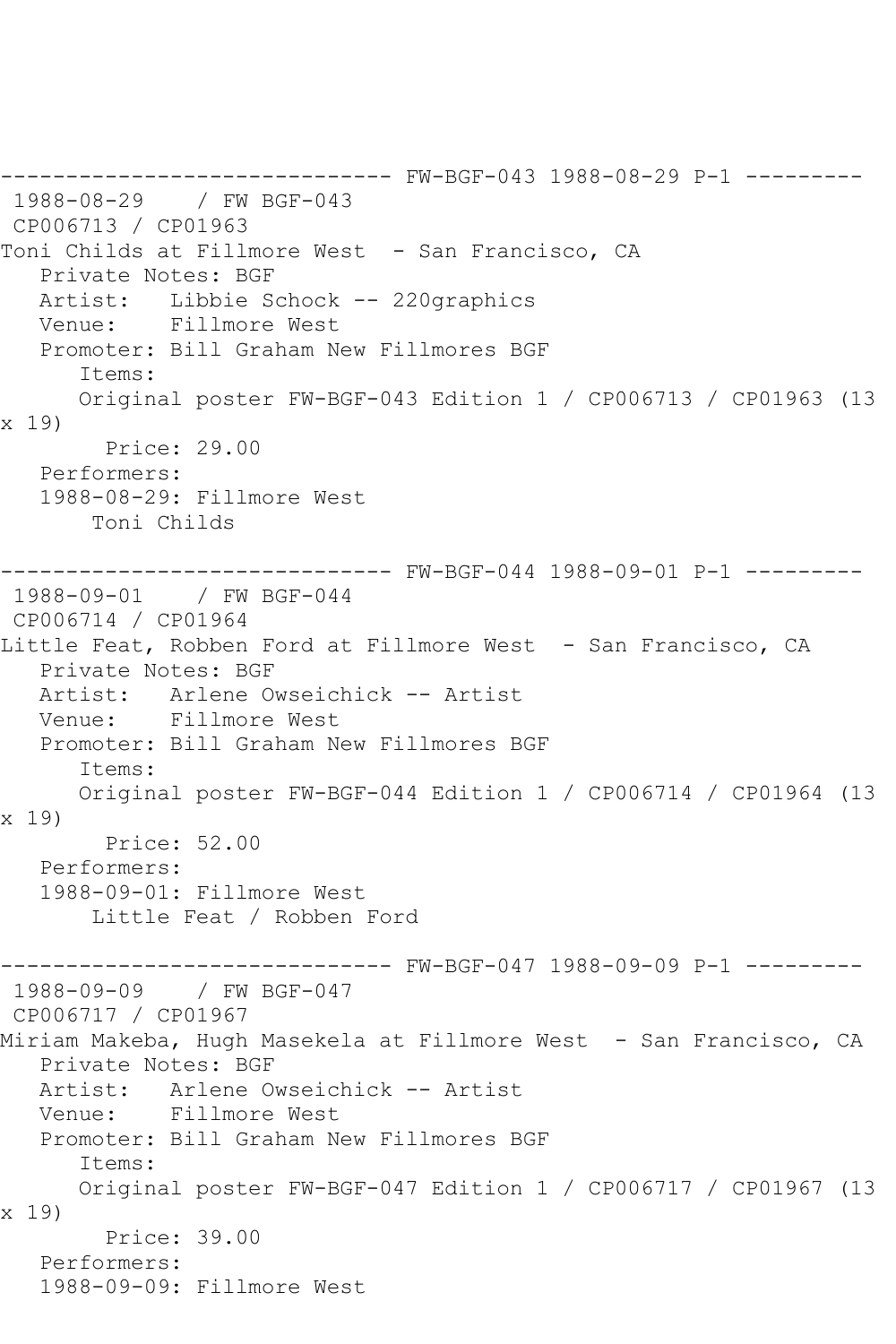Miriam Makeba / Hugh Masekela ------------------------------ FW-BGF-046 Dinosaur-11 1988-09-10 P - -------- 1988-09-10 / FW BGF-046 Dinosaur-11 CP006716 / CP01966 Dinosaurs, Commander Cody and his Lost Planet Airmen at Fillmore West - San Francisco, CA Private Notes: BGF Event: Relix Magazine 15th Anniversary Artist: Alton Kelley Venue: Fillmore West Promoter: Bill Graham New Fillmores BGF Items: Original poster FW-BGF-046 Dinosaur-11 / CP006716 / CP01966 (13 x 19) Price: 52.00 Performers: 1988-09-10: Fillmore West Dinosaurs / Commander Cody and his Lost Planet Airmen / New Riders of the Purple Sage / Wavy Gravy ------------------------------ FW-BGF-048 1988-09-13 P-1 --------- 1988-09-13 / FW BGF-048 CP006718 / CP01968 Stray Cats, Beat Farmers at Fillmore West - San Francisco, CA Private Notes: BGF Artist: Arlene Owseichick -- Artist Venue: Fillmore West Promoter: Bill Graham New Fillmores BGF Items: Original poster FW-BGF-048 Edition 1 / CP006718 / CP01968 (13 x 19) Price: 52.00 Performers: 1988-09-13: Fillmore West Stray Cats / Beat Farmers ------------------------------ FW-BGF-049 1988-09-16 P-1 --------- 1988-09-16 / FW BGF-049 CP006719 / CP01969 Joan Jett, Blackhearts at Fillmore West - San Francisco, CA Private Notes: BGF Artist: Richard Blakely Venue: Fillmore West Promoter: Bill Graham New Fillmores BGF Items: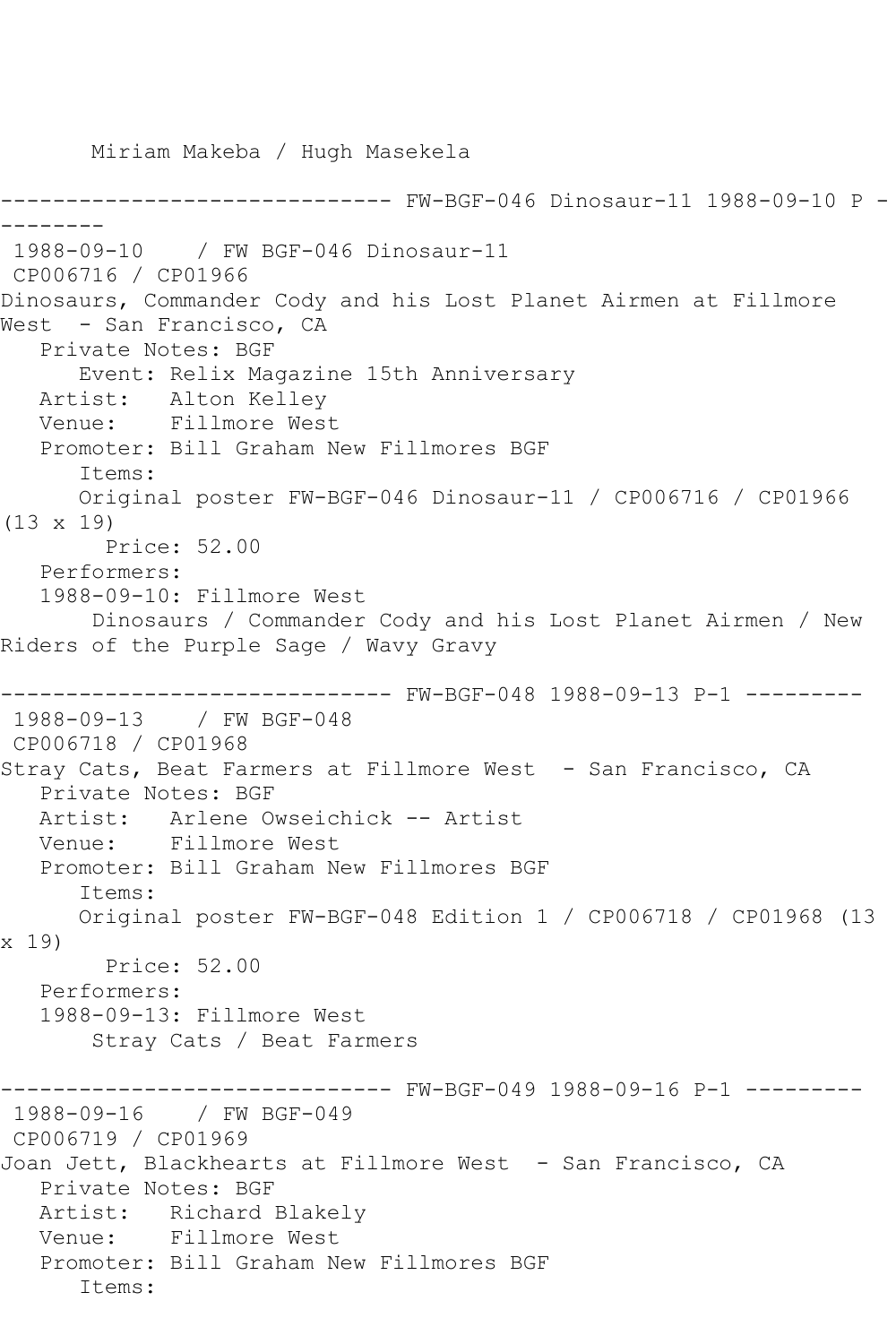Original poster FW-BGF-049 Edition 1 / CP006719 / CP01969 (13 x 19) Price: 46.00 Performers: 1988-09-16: Fillmore West Joan Jett / Blackhearts ------------------------------ FW-BGF-051 1988-09-24 P-1 --------- 1988-09-24 / FW BGF-051 CP006721 / CP01971 Lindley, David and El Rayo-X at Fillmore West - San Francisco, CA Private Notes: BGF Artist: Elsa Bouman Venue: Fillmore West Promoter: Bill Graham New Fillmores BGF Items: Original poster FW-BGF-051 Edition 1 / CP006721 / CP01971 (13 x 19) Price: 46.00 Performers: 1988-09-24: Fillmore West Lindley / David and El Rayo-X / Blundu Boys ------------------------------ FW-BGF-052 1988-09-30 P-1 --------- 1988-09-30 / FW BGF-052 CP006722 / CP01972 Smithereens, Paul Kelly and the Messengers at Fillmore West - San Francisco, CA Private Notes: BGF Artist: Arlene Owseichick -- Artist Venue: Fillmore West Promoter: Bill Graham New Fillmores BGF Items: Original poster FW-BGF-052 Edition 1 / CP006722 / CP01972 (13 x 19) Price: 35.00 Performers: 1988-09-30: Fillmore West Smithereens / Paul Kelly and the Messengers / Danny Phillips ------------------------------ FW-BGF-053 1988-10-01 P-1 --------- 1988-10-01 / FW BGF-053 CP006723 / CP01973 Reggafest 1988: Dennis Brown, Lloyd Parks and We the People Band at Fillmore West - San Francisco, CA Private Notes: BGF Other: Festival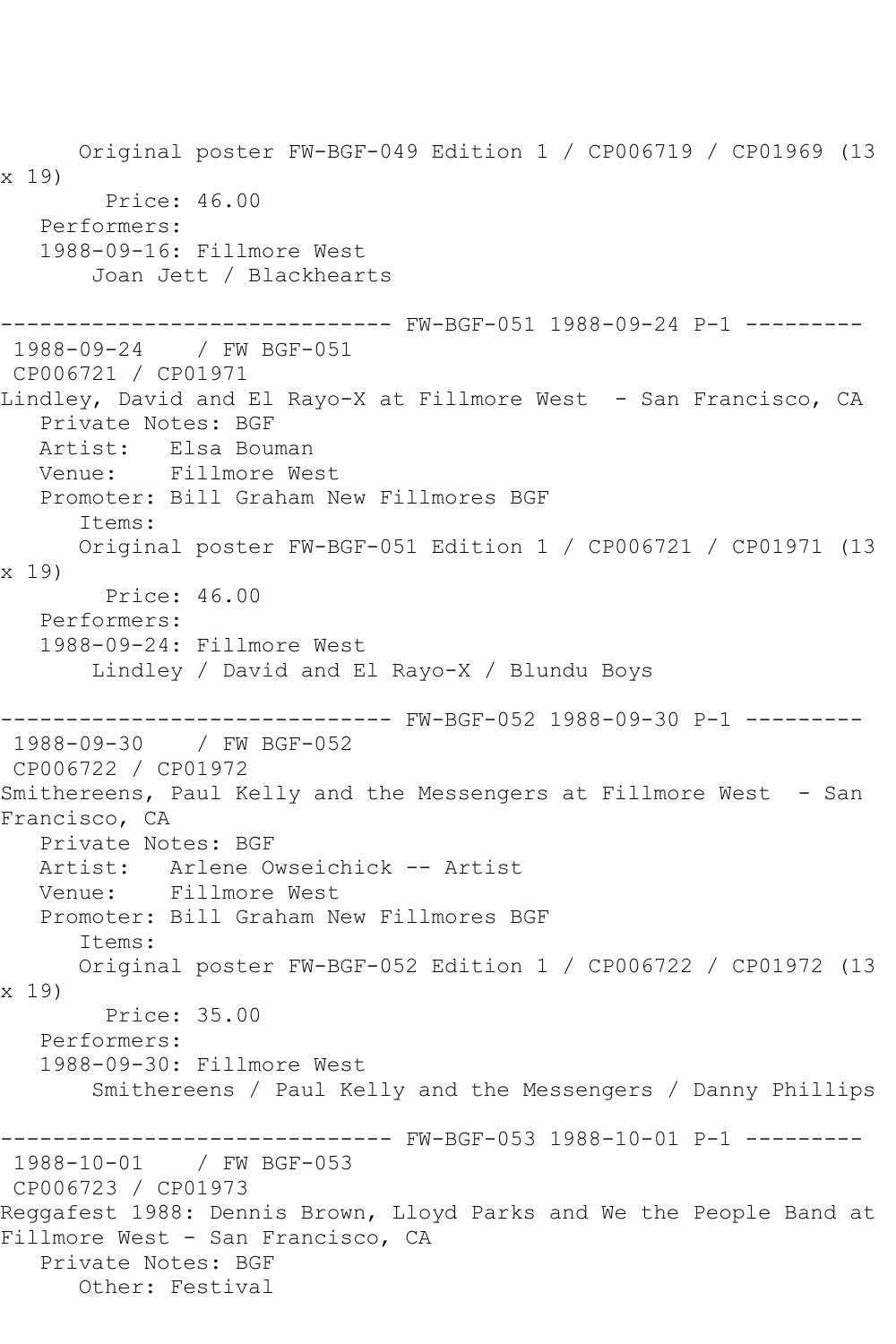Artist: Libbie Schock -- 220graphics Venue: Fillmore West Promoter: Bill Graham New Fillmores BGF Items: Original poster FW-BGF-053 Edition 1 / CP006723 / CP01973 (13 x 19) Price: 29.00 Performers: 1988-10-01: Fillmore West Dennis Brown / Lloyd Parks and We the People Band / Thaddeus / Santa Cruz Steel ------------------------------ FW-BGF-054 1988-10-07 P-1 --------- 1988-10-07 / FW BGF-054 CP006724 / CP01974 Skinny Puppy, Sons of Freedom at Fillmore West - San Francisco, CA Private Notes: BGF Artist: Heirographics (Arlene Owseichik) - Art Director Venue: Fillmore West Promoter: Bill Graham New Fillmores BGF Items: Original poster FW-BGF-054 Edition 1 / CP006724 / CP01974 (13 x 19) Price: 46.00 Performers: 1988-10-07: Fillmore West Skinny Puppy / Sons of Freedom ------------------------------ FW-BGF-055 1988-10-12 P-1 --------- 1988-10-12 / FW BGF-055 CP006725 / CP01975 Richard Thompson, Victoria Williams at Fillmore West - San Francisco, CA Private Notes: BGF Artist: Heirographics (Arlene Owseichik) - Art Director Venue: Fillmore West Promoter: Bill Graham New Fillmores BGF Items: Original poster FW-BGF-055 Edition 1 / CP006725 / CP01975 (13 x 19) Price: 41.00 Performers: 1988-10-12: Fillmore West Richard Thompson / Victoria Williams / Clive Greggson / Christine Collister ------------------------------ FW-BGF-056 1988-10-15 P-1 ---------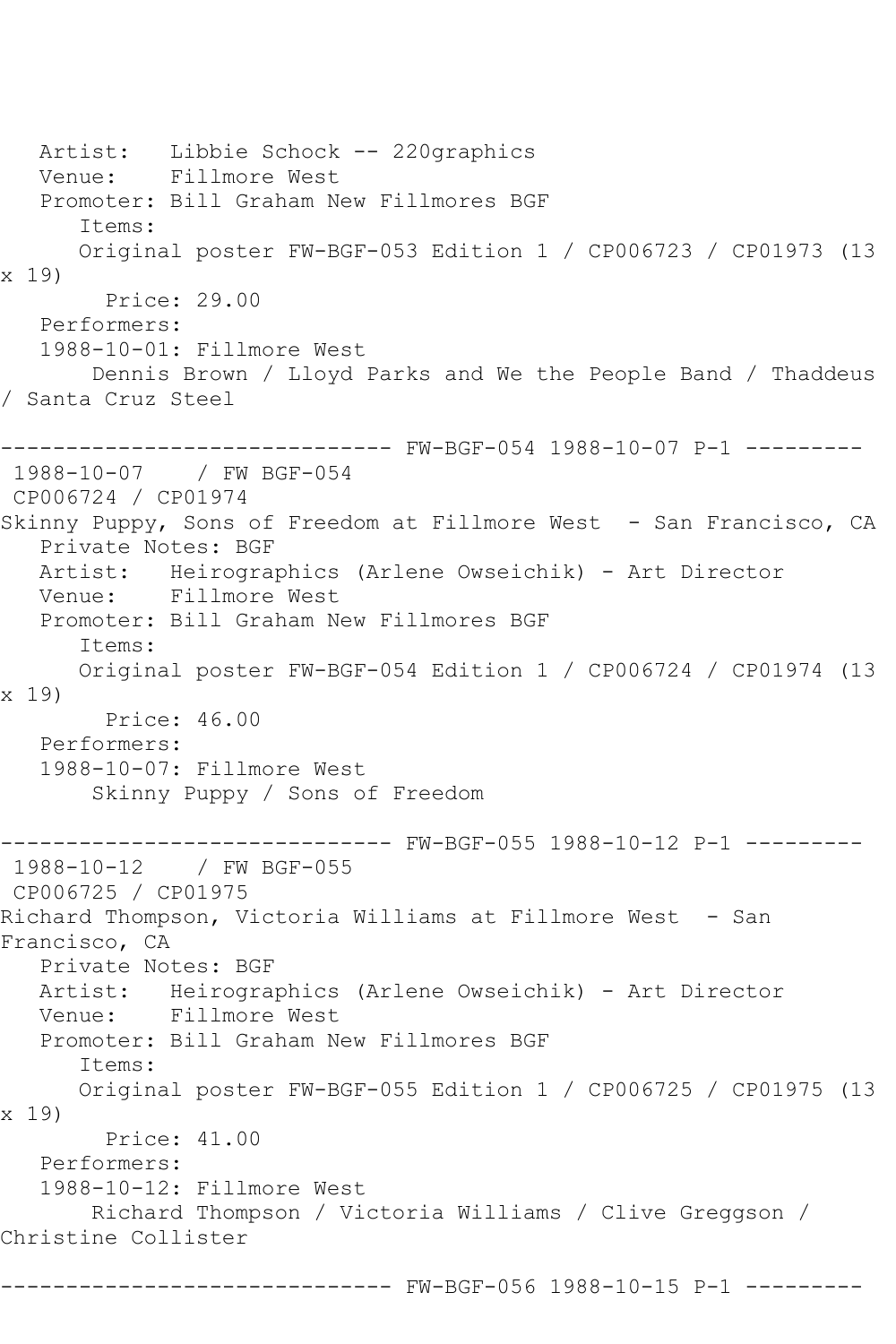1988-10-15 / FW BGF-056 CP006726 / CP01976 Reggaefest 1988: Wailers, Joe Higgs at Fillmore West - San Francisco, CA Private Notes: BGF signed Other: Festival Artist: Whit Clifton Venue: Fillmore West Promoter: Bill Graham New Fillmores BGF Items: Original poster FW-BGF-056 Edition 1 / CP006726 / CP01976 (13 x 19) Price: 53.00 Performers: 1988-10-15: Fillmore West Wailers / Joe Higgs / C.K. Ladzskpo ------------------------------ FW-BGF-050 1988-10-16 P-1 --------- 1988-10-16 / FW BGF-050 CP006720 / CP01970 Djavan, Sweet Wine Dance Troupe at Fillmore West - San Francisco, CA Private Notes: BGF Artist: Arlene Owseichick -- Artist Venue: Fillmore West Promoter: Bill Graham New Fillmores BGF Items: Original poster FW-BGF-050 Edition 1 / CP006720 / CP01970 (13 x 19) Price: 29.00 Performers: 1988-10-16: Fillmore West Djavan / Sweet Wine Dance Troupe --------- FW-BGF-058 1988-10-26 P-1 ---------1988-10-26 / FW BGF-058 CP006728 / CP01978 Devo at Fillmore West - San Francisco, CA Private Notes: BGF<br>Artist: Arlene Ow Arlene Owseichick -- Artist Venue: Fillmore West Promoter: Bill Graham New Fillmores BGF Items: Original poster FW-BGF-058 Edition 1 / CP006728 / CP01978 (13 x 19) Price: 74.00 Performers: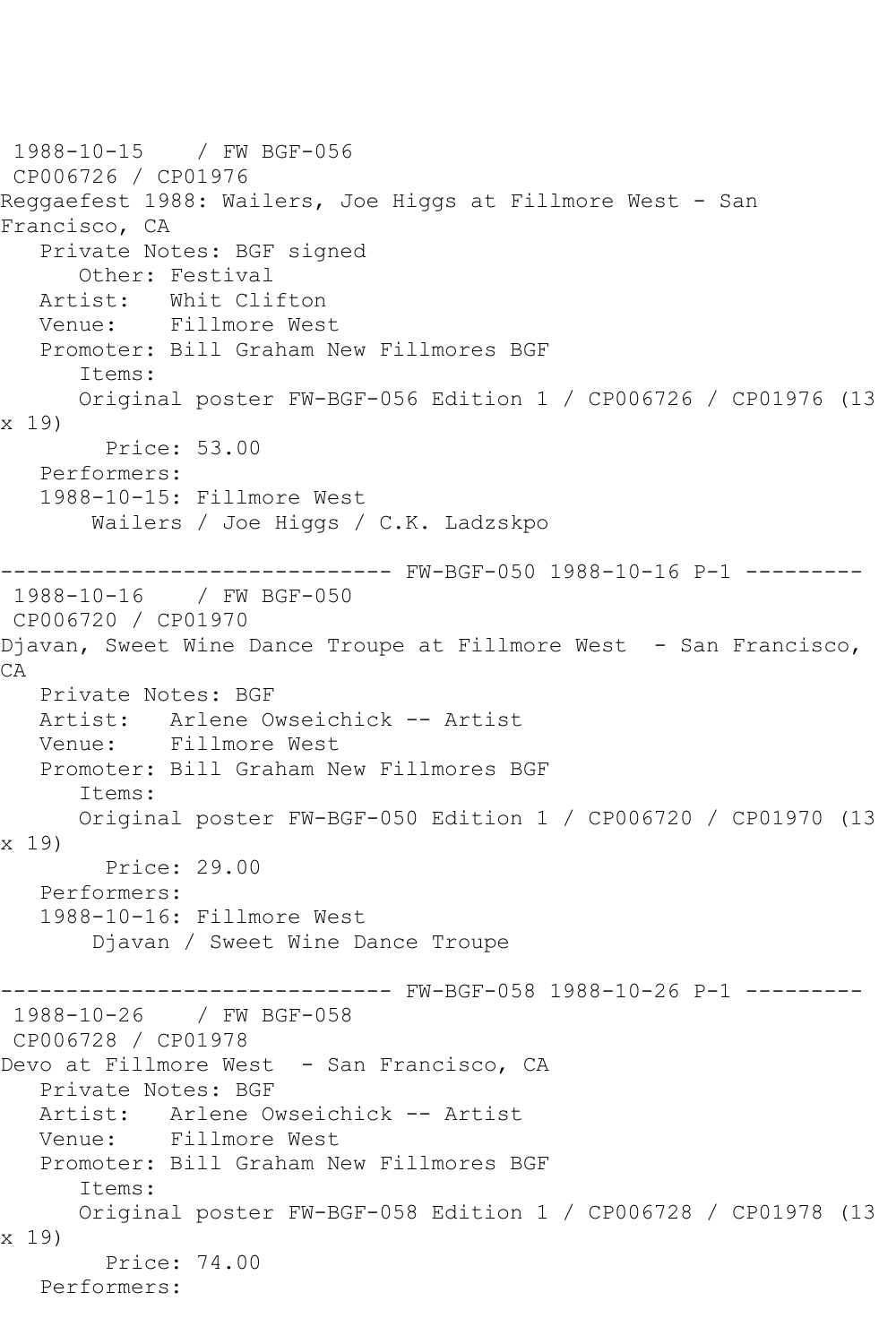1988-10-26: Fillmore West Devo ------------------------------ FW-BGF-059 1988-10-28 P-1 --------- 1988-10-28 / FW BGF-059 CP006729 / CP01979 Blue Oyster Cult, Impellitteri at Fillmore West - San Francisco, CA Private Notes: BGF Artist: Heirographics (Arlene Owseichik) - Art Director Venue: Fillmore West Promoter: Bill Graham New Fillmores BGF Items: Original poster FW-BGF-059 Edition 1 / CP006729 / CP01979 (13 x 19) Price: 46.00 Performers: 1988-10-28: Fillmore West Blue Oyster Cult / Impellitteri / Masi ------------------------------ FW-BGF-057 1988-10-29 P-1 --------- 1988-10-29 / FW BGF-057 CP006727 / CP01977 Leonard Cohen at Fillmore West - San Francisco, CA Private Notes: BGF<br>Artist: Marc D'E Artist: Marc D'Estout<br>Venue: Fillmore West Fillmore West Promoter: Bill Graham New Fillmores BGF Items: Original poster FW-BGF-057 Edition 1 / CP006727 / CP01977 (13 x 19) Price: 41.00 Performers: 1988-10-29: Fillmore West Leonard Cohen ------------------------------ FW-BGF-060 1988-10-30 P-1 --------- 1988-10-30 / FW BGF-060 CP006730 / CP01980 Patrician Homeboys, Warren Zevon at Fillmore West - San Francisco, CA Private Notes: BGF Event: An Acoustic Evening of Ballads, Blues, and Broad Sides Artist: Libbie Schock -- 220graphics<br>Venue: Fillmore West Fillmore West Promoter: Bill Graham New Fillmores BGF Items: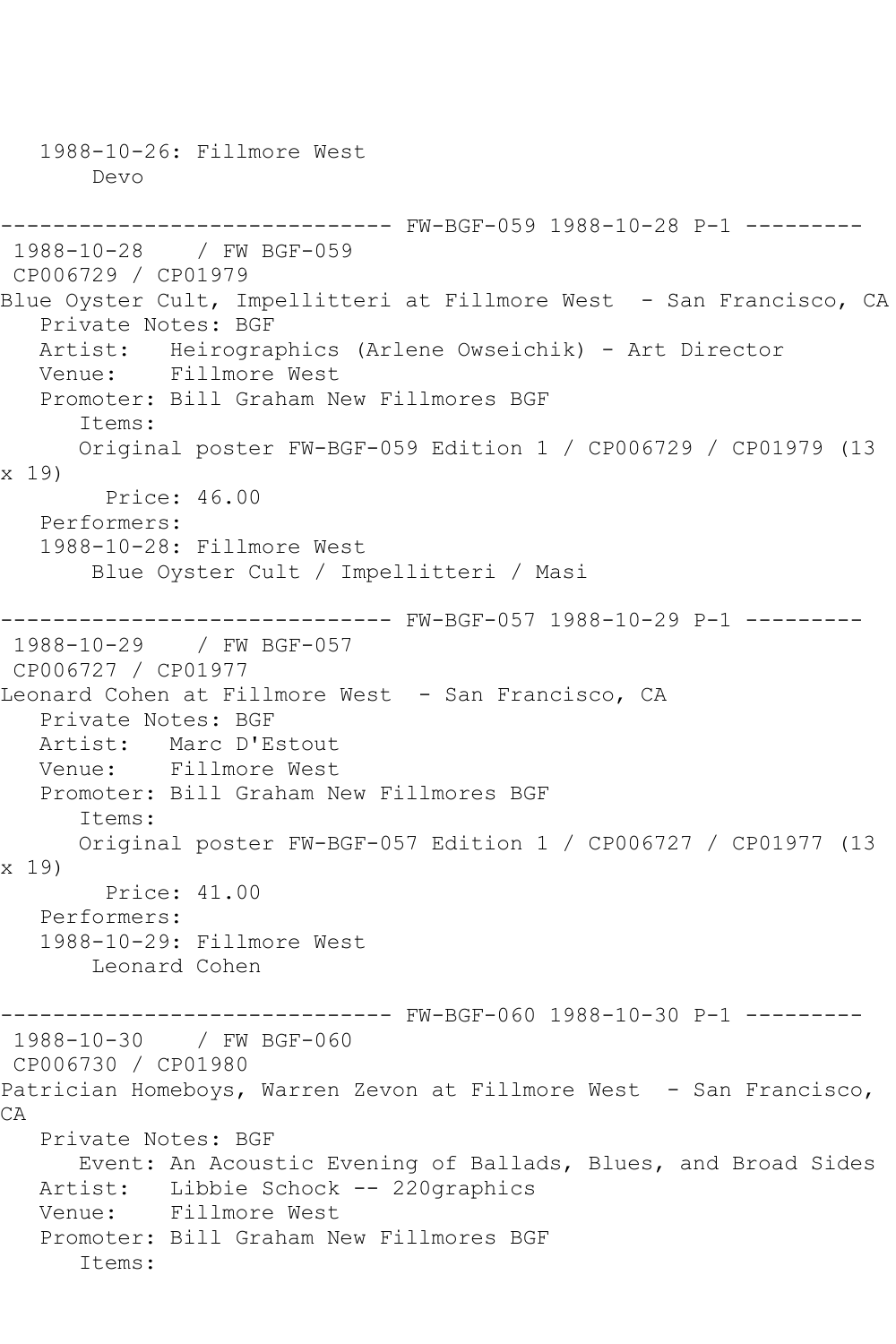Original poster FW-BGF-060 Edition 1 / CP006730 / CP01980 (13 x 19) Price: 50.00 Performers: 1988-10-30: Fillmore West Patrician Homeboys / Warren Zevon ------------------------------ FW-BGF-061 1988-10-31 P-1 --------- 1988-10-31 / FW BGF-061 CP006731 / CP01981 Halloween 1988: Cramps at Fillmore West - San Francisco, CA Private Notes: BGF Artist: Arlene Owseichick -- Artist Venue: Fillmore West Promoter: Bill Graham New Fillmores BGF Items: Original poster FW-BGF-061 Edition 1 / CP006731 / CP01981 (13- 1/2 x 19) Price: 53.00 Performers: 1988-10-31: Fillmore West Cramps ------------------------------ FW-BGF-062 1988-11-05 P-1 --------- 1988-11-05 / FW BGF-062 CP006732 / CP01982 Feelies, Downey Mildew at Fillmore West - San Francisco, CA Private Notes: BGF Artist: Richard Blakely Venue: Fillmore West Promoter: Bill Graham New Fillmores BGF Items: Original poster FW-BGF-062 Edition 1 / CP006732 / CP01982 (13 x 19) Price: 29.00 Performers: 1988-11-05: Fillmore West Feelies / Downey Mildew / Call Me Bwana ------------------------------ FW-BGF-063 1988-11-15 P-1 --------- 1988-11-15 / FW BGF-063 CP006733 / CP01983 Sonic Youth, Mud Honey at Fillmore West - San Francisco, CA Private Notes: BGF Artist: Heirographics (Arlene Owseichik) - Art Director Venue: Fillmore West Promoter: Bill Graham New Fillmores BGF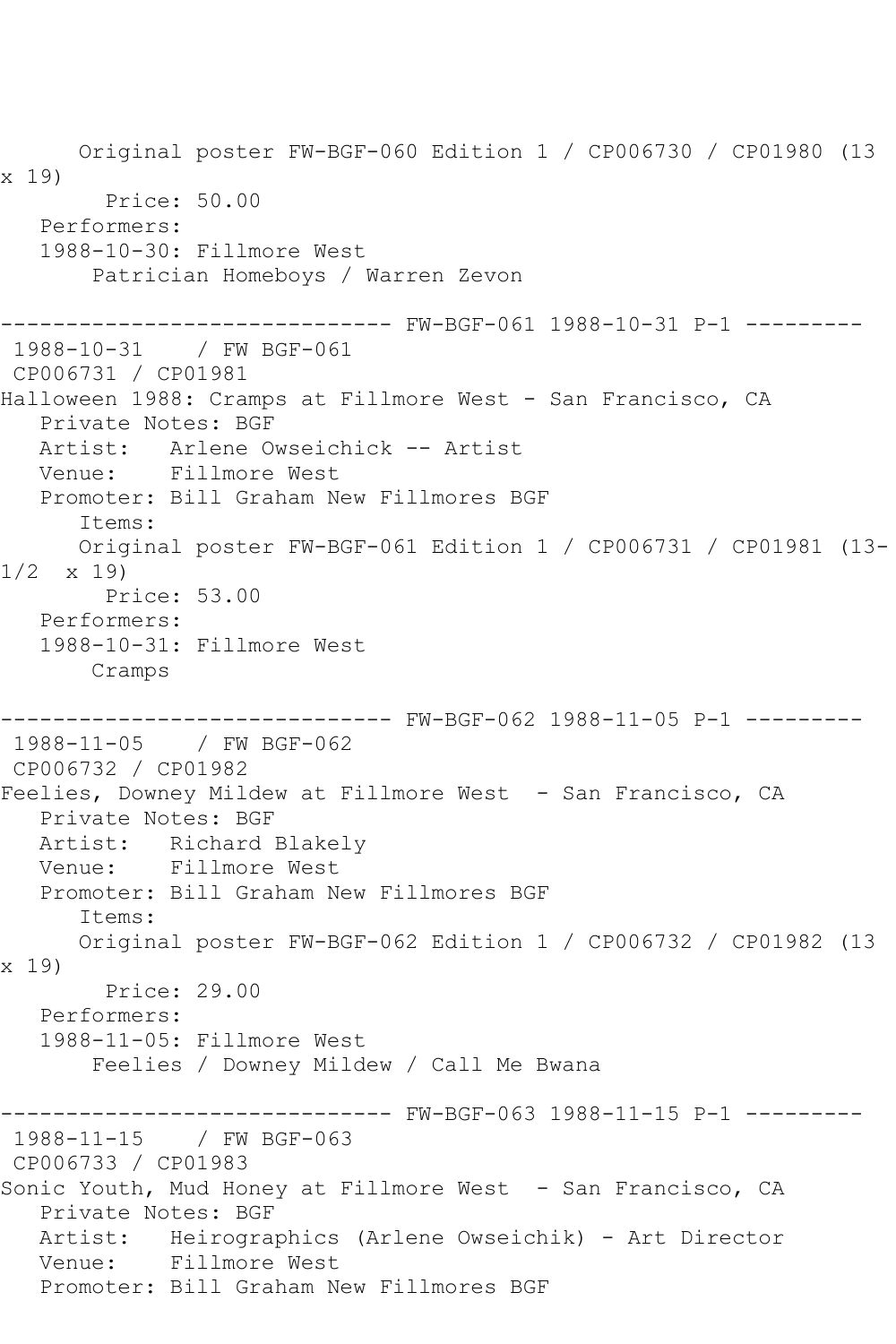Items: Original poster FW-BGF-063 Edition 1 / CP006733 / CP01983 (13 x 19) Price: 52.00 Performers: 1988-11-15: Fillmore West Sonic Youth / Mud Honey / Die Kreuzen ------------------------------ FW-BGF-064 1988-11-25 P-1 --------- 1988-11-25 / FW BGF-064 CP006734 / CP01984 Jimm Carroll, Ray Manzarek at Fillmore West - San Francisco, CA Private Notes: BGF Artist: Micheal Shurtz Venue: Fillmore West Promoter: Bill Graham New Fillmores BGF Items: Original poster FW-BGF-064 Edition 1 / CP006734 / CP01984 (13 x 19) Price: 41.00 Performers: 1988-11-25: Fillmore West Jimm Carroll / Ray Manzarek / Michael Mcclure ------------------------------ FW-BGF-065 1988-12-02 P-1 --------- 1988-12-02 / FW BGF-065 CP006750 / CP02000 Johnny Winter, John Mayall at Fillmore West - San Francisco, CA Private Notes: BGF Artist: Whit Clifton Venue: Fillmore West Promoter: Bill Graham New Fillmores BGF Items: Original poster FW-BGF-065 Edition 1 / CP006750 / CP02000 (13 x 19) Price: 41.00 Performers: 1988-12-02: Fillmore West Johnny Winter / John Mayall / Chester D. Thompson ------------------------------ FW-BGF-067 1988-12-06 P-1 --------- 1988-12-06 / FW BGF-067 CP006737 / CP01987 Gypsy Kings, Fever of Flamenco at Fillmore West - San Francisco, CA Private Notes: BGF Event: The Fever of Flamenco, the Passion of the Gipsy Artist: Heirographics (Arlene Owseichik) - Art Director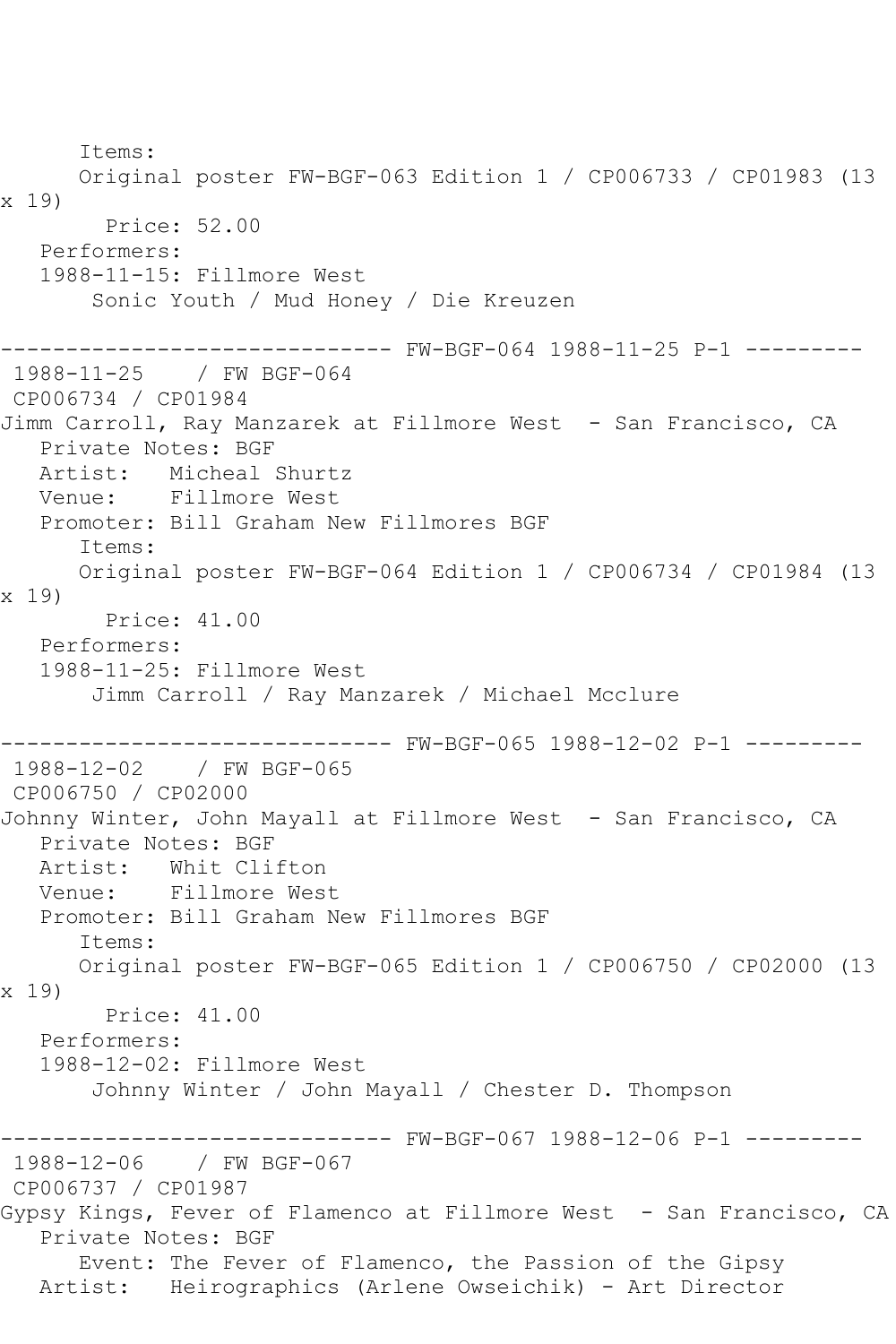Venue: Fillmore West Promoter: Bill Graham New Fillmores BGF Items: Original poster FW-BGF-067 Edition 1 / CP006737 / CP01987 (13 x 19) Price: 29.00 Performers: 1988-12-06: Fillmore West Gypsy Kings / Fever of Flamenco / Passion of the Gipsy ------------------------------ FW-BGF-066 1988-12-09 P-1 --------- 1988-12-09 / FW BGF-066 CP006736 / CP01986 Edie Brickell, New Bohemians at Fillmore West - San Francisco, CA Private Notes: BGF Artist: Heirographics (Arlene Owseichik) - Art Director Venue: Fillmore West Promoter: Bill Graham New Fillmores BGF Items: Original poster FW-BGF-066 Edition 1 / CP006736 / CP01986 (13 x 19) Price: 41.00 Performers: 1988-12-09: Fillmore West Edie Brickell / New Bohemians / Show of Hands / Genuine Diamelles ------------------------------ FW-BGF-068 1988-12-16 P-1 --------- 1988-12-16 / FW BGF-068 CP006738 / CP01988 Fishbone, Psycotic Pineapple at Fillmore West - San Francisco, CA Private Notes: BGF Event: Lunker hunting is a tireing, demanding and challenging form of bass fishing Artist: Heirographics (Arlene Owseichik) - Art Director Venue: Fillmore West Promoter: Bill Graham New Fillmores BGF Items: Original poster FW-BGF-068 Edition 1 / CP006738 / CP01988 (13 x 19) Price: 41.00 Performers: 1988-12-16: Fillmore West Fishbone / Psycotic Pineapple ------------------------------ FW-BGF-069 1988-12-17 P-1 --------- 1988-12-17 / FW BGF-069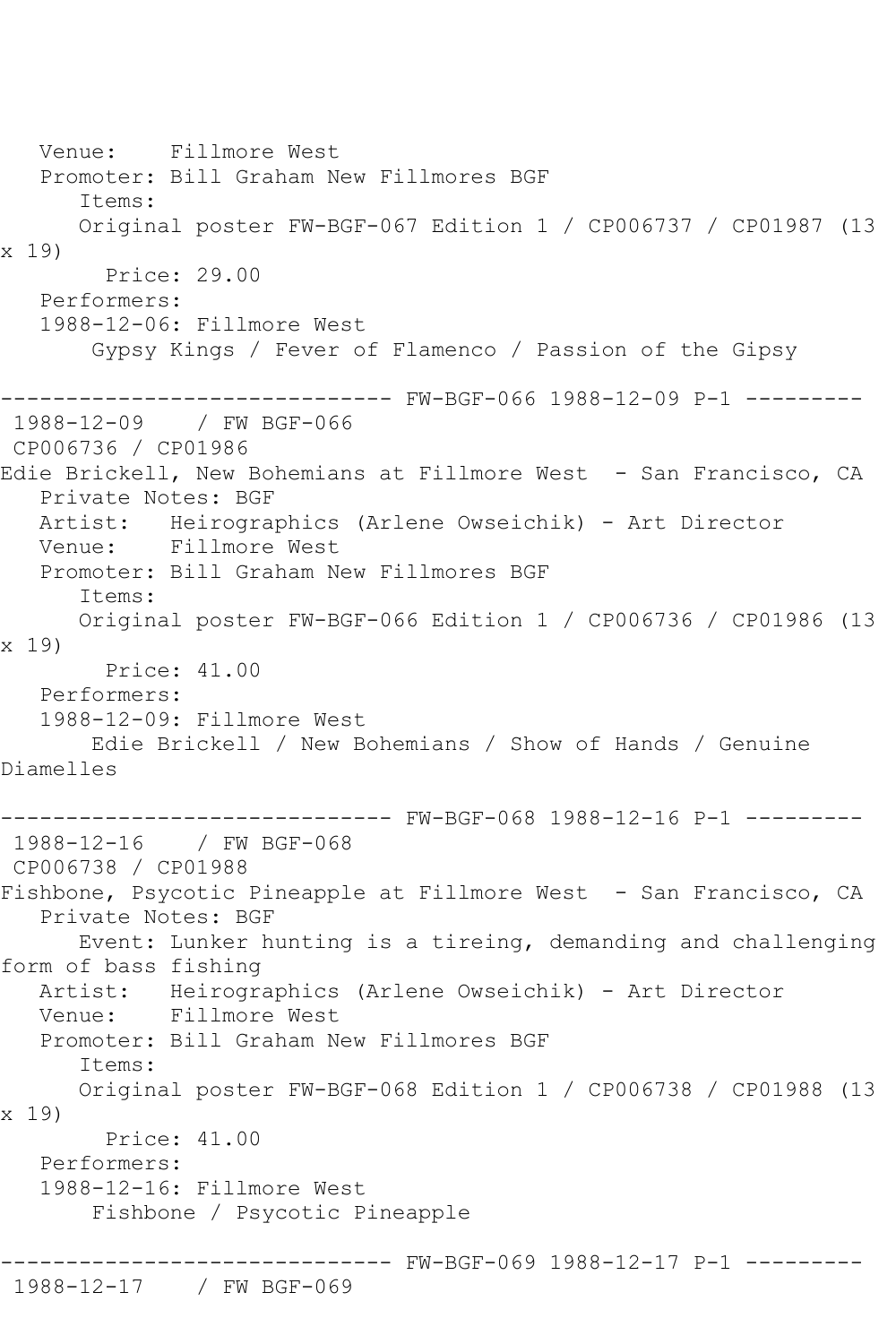CP006739 / CP01989 Tower of Power, Blazing Redheads at Fillmore West - San Francisco, CA Private Notes: BGF Artist: Arlene Owseichick -- Artist Venue: Fillmore West Promoter: Bill Graham New Fillmores BGF Items: Original poster FW-BGF-069 Edition 1 / CP006739 / CP01989 (13 x 19) Price: 35.00 Performers: 1988-12-17: Fillmore West Tower of Power / Blazing Redheads / Wiley Roberts ------------------------------ FW-BGF-071 1988-12-22 P-1 --------- 1988-12-22 / FW BGF-071 CP006741 / CP01991 BGP Christmas Party 1988 at Fillmore West - San Francisco, CA Private Notes: BGF Artist: Heirographics (Arlene Owseichik) - Art Director Venue: Fillmore West Promoter: Bill Graham New Fillmores BGF Items: Original poster FW-BGF-071 Edition 1 / CP006741 / CP01991 (13 x 19) Price: 53.00 Performers: 1988-12-22: Fillmore West ------------------------------ FW-BGF-070 1988-12-30 P-1 --------- 1988-12-30 / FW BGF-070 CP006740 / CP01990 Hot Tuna, Jorma Kaukonen at Fillmore West - San Francisco, CA Private Notes: BGF Artist: Marc D'Estout Venue: Fillmore West Promoter: Bill Graham New Fillmores BGF Items: Original poster FW-BGF-070 Edition 1 / CP006740 / CP01990 (13 x 19) Price: 63.00 Performers: 1988-12-30: Fillmore West Hot Tuna / Jorma Kaukonen / Jack Cassidy / Acoustic / Chuck and Stephanie / Movie Stars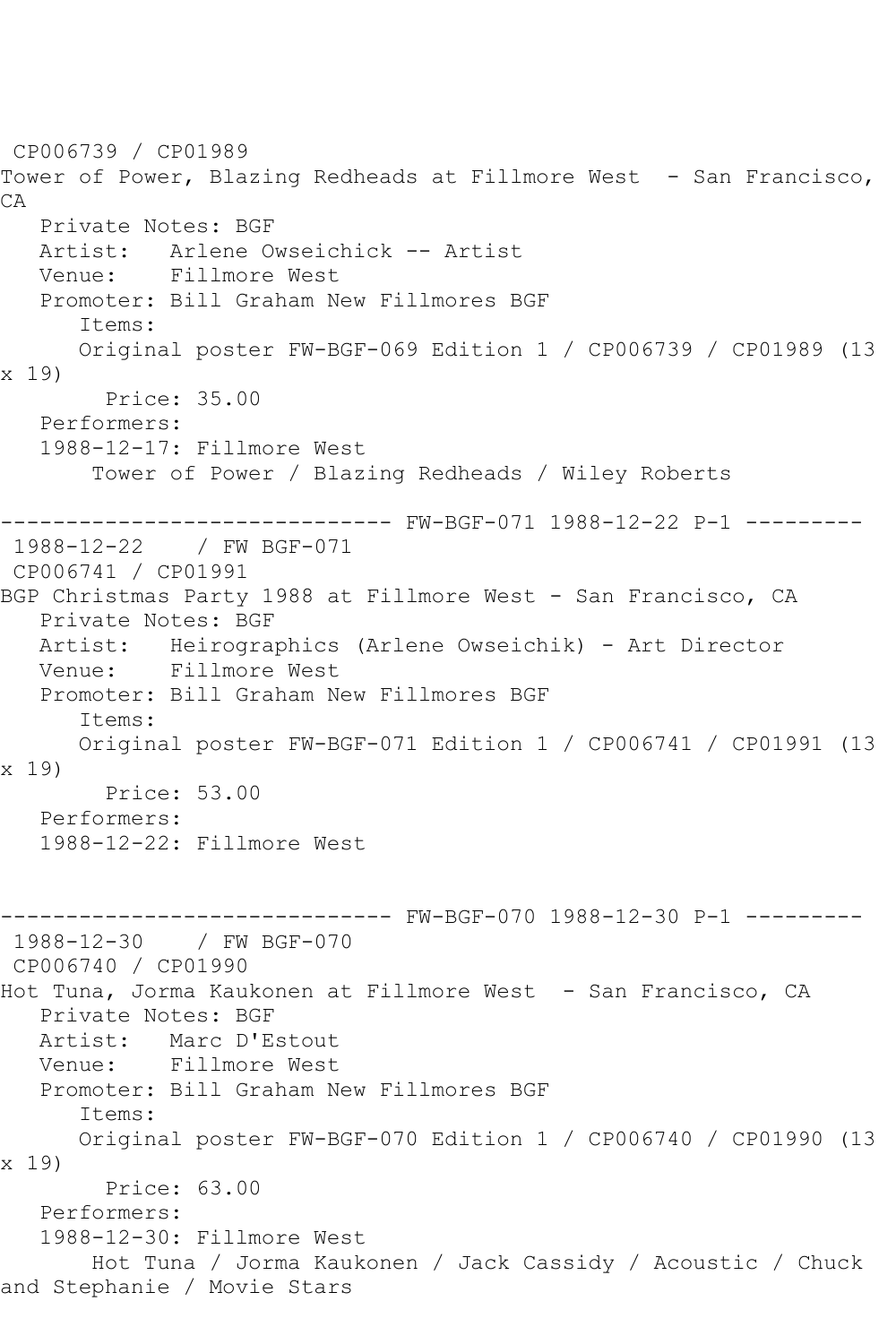------------------------------ FW-BGF-072 1988-12-31 P-1 --------- 1988-12-31 / FW BGF-072 CP006742 / CP01992 K.D. Lang and the Reclines, Harry Dean Stanton at Fillmore West - San Francisco, CA Private Notes: BGF Artist: Heirographics (Arlene Owseichik) - Art Director Venue: Fillmore West Promoter: Bill Graham New Fillmores BGF Items: Original poster FW-BGF-072 Edition 1 / CP006742 / CP01992 (13 x 19) Price: 53.00 Performers: 1988-12-31: Fillmore West K.D. Lang / Harry Dean Stanton / Repo Men / Marga Gomez ------------------------------ FW-BGF-073 1989-01-28 P-1 --------- 1989-01-28 / FW BGF-073 CP006744 / CP01994 Stray Cats at Fillmore West - San Francisco, CA Private Notes: BGF Artist: Dan Quarnstrom Venue: Fillmore West Promoter: Bill Graham New Fillmores BGF Items: Original poster FW-BGF-073 Edition 1 / CP006744 / CP01994 (13 x 19) Price: 46.00 Performers: 1989-01-28: Fillmore West Stray Cats ------- FW-BGF-074 1989-02-03 P-1 ---------1989-02-03 / FW BGF-074 CP006745 / CP01995 Toots and the Maytals, Joe Higgs at Fillmore West - San Francisco, CA Private Notes: BGF Artist: Libbie Schock -- 220graphics Venue: Fillmore West Promoter: Bill Graham New Fillmores BGF Items: Original poster FW-BGF-074 Edition 1 / CP006745 / CP01995 (13 x 19) Price: 41.00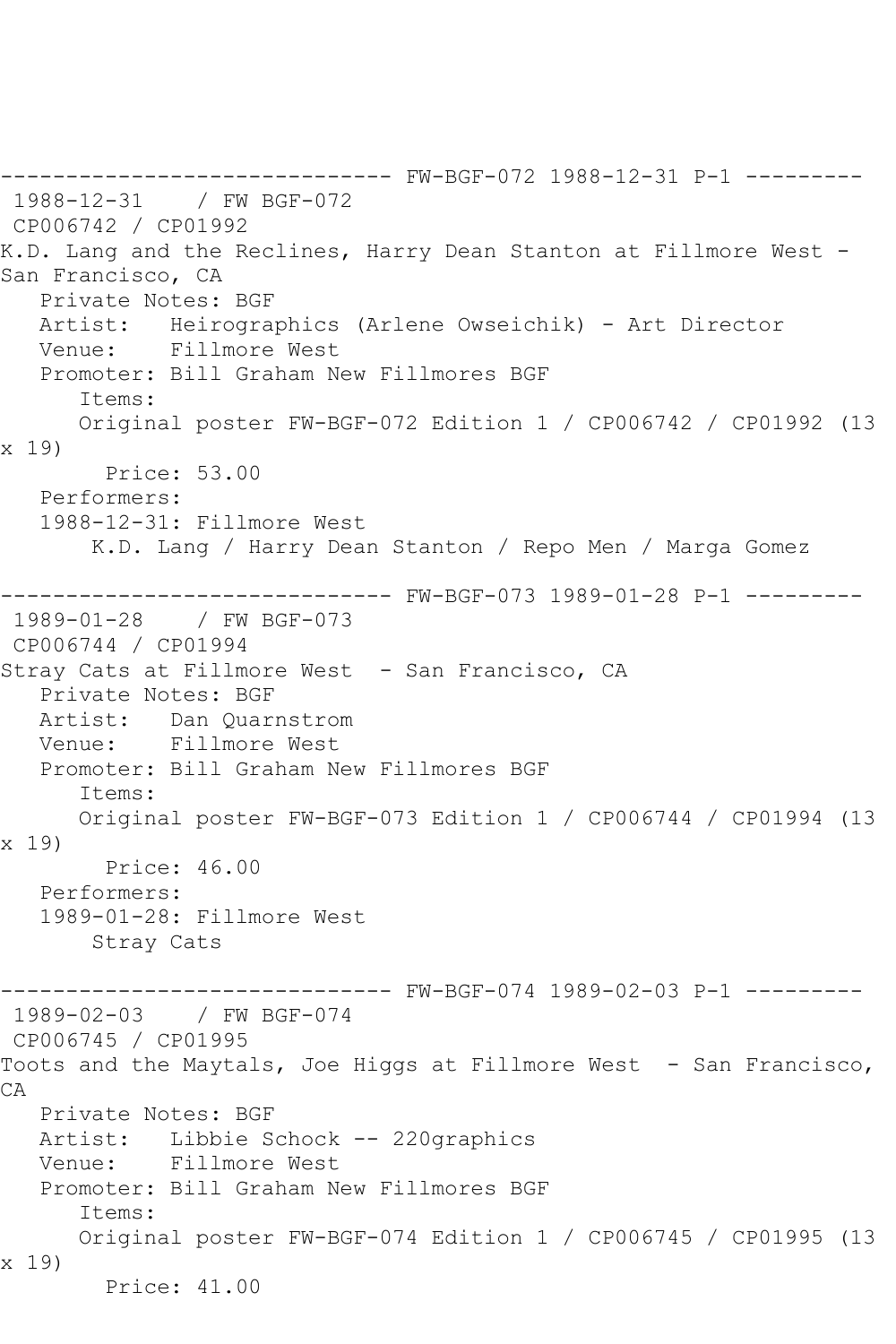Performers: 1989-02-03: Fillmore West Toots and the Maytals / Joe Higgs / Thaddeus ------------------------------ FW-BGF-075 1989-02-15 P-1 --------- 1989-02-15 / FW BGF-075 CP006746 / CP01996 Hothouse Flowers, Indigo Girls at Fillmore West - San Francisco, CA Private Notes: BGF Artist: Heirographics (Arlene Owseichik) - Art Director Venue: Fillmore West Promoter: Bill Graham New Fillmores BGF Items: Original poster FW-BGF-075 Edition 1 / CP006746 / CP01996 (13 x 19) Price: 41.00 Performers: 1989-02-15: Fillmore West Hothouse Flowers / Indigo Girls ------------------------------ FW-BGF-076 1989-02-16 P-1 --------- 1989-02-16 / FW BGF-076 CP006747 / CP01997 Neville Brothers, Crazy 8's at Fillmore West - San Francisco, CA Private Notes: BGF Artist: Heirographics (Arlene Owseichik) - Art Director Venue: Fillmore West Promoter: Bill Graham New Fillmores BGF Items: Original poster FW-BGF-076 Edition 1 / CP006747 / CP01997 (13 x 19) Price: 41.00 Performers: 1989-02-16: Fillmore West Neville Brothers / Crazy 8's / Doc Collins ------------------------------ FW-BGF-077 1989-02-17 P-1 --------- 1989-02-17 / FW BGF-077 CP006748 / CP01998 Pursuit of Happiness, Proclaimers at Fillmore West - San Francisco, CA Private Notes: BGF Artist: Heirographics (Arlene Owseichik) - Art Director Venue: Fillmore West Promoter: Bill Graham New Fillmores BGF Items: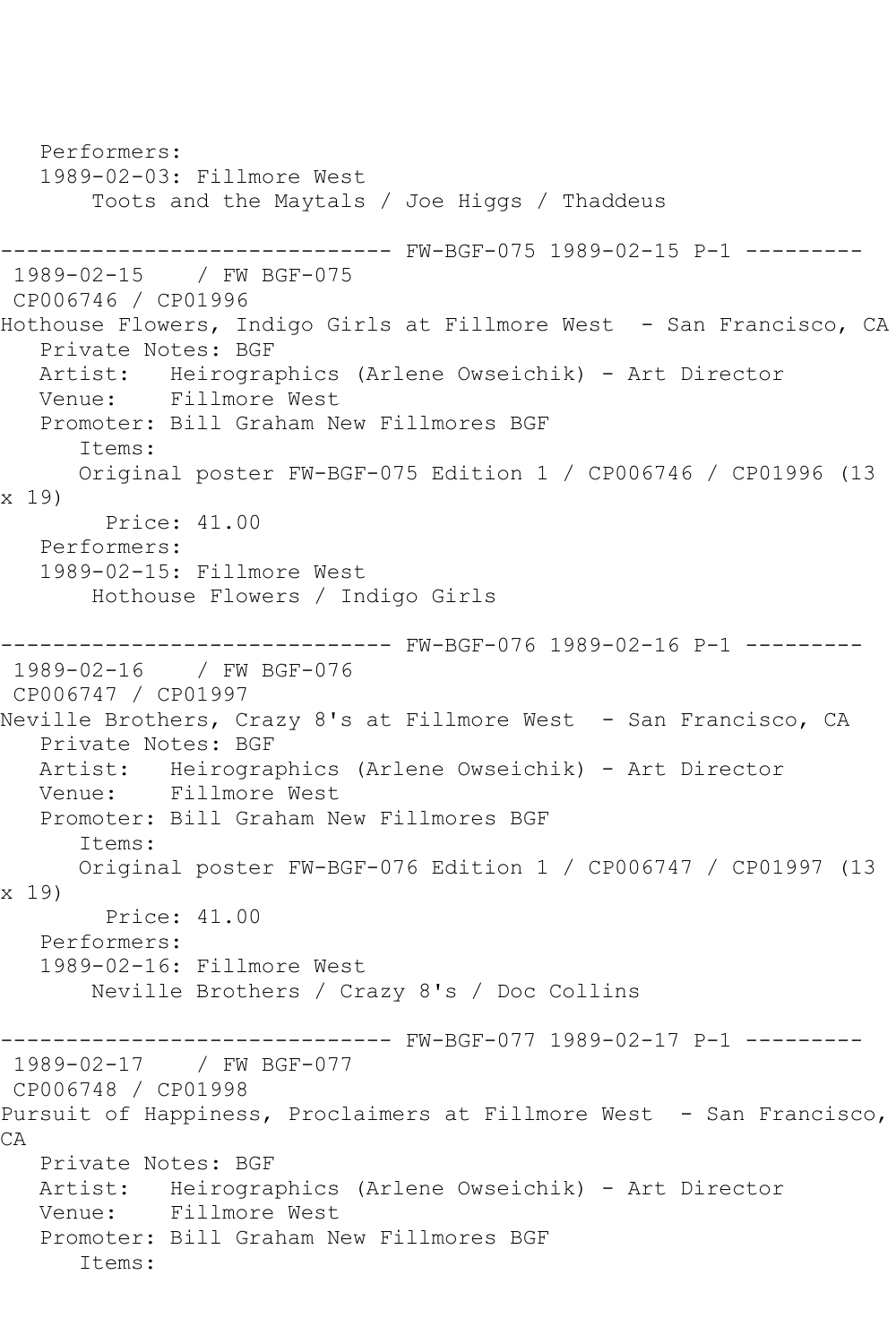Original poster FW-BGF-077 Edition 1 / CP006748 / CP01998 (13 x 19) Price: 35.00 Performers: 1989-02-17: Fillmore West Pursuit of Happiness / Proclaimers / Connells / Slammin' Watusis / Sidewinders ------------------------------ FW-BGF-078 1989-02-28 P-1 --------- 1989-02-28 / FW BGF-078 CP006749 / CP01999 Nick Cave and the Bad Seeds, Wolfgang Press at Fillmore West - San Francisco, CA Private Notes: BGF Artist: Arlene Owseichik -- Art Director Venue: Fillmore West Promoter: Bill Graham New Fillmores BGF Items: Original poster FW-BGF-078 Edition 1 / CP006749 / CP01999 (13 x 19) Price: 52.00 Performers: 1989-02-28: Fillmore West Nick Cave / Wolfgang Press ------------------------------ FW-BGF-079 1989-03-04 P-1 --------- 1989-03-04 / FW BGF-079 CP006735 / CP01985 Sugar Minott, Abashanti at Fillmore West Private Notes: BGF Other: Festival Artist: Elsa Bouman Venue: Fillmore West Promoter: Bill Graham New Fillmores BGF Items: Original poster FW-BGF-079 Edition 1 / CP006735 / CP01985 (13 x 19) Price: 35.00 Performers: 1989-03-04: Fillmore West Sugar Minott / Abashanti / Pato Banton / Sugarbeats ------------------------------ FW-BGF-080 1989-03-08 P-1 --------- 1989-03-08 / FW BGF-080 CP006751 / CP02001 Jeff Healy Band, Doug Hamlin at Fillmore West - San Francisco, CA Private Notes: BGF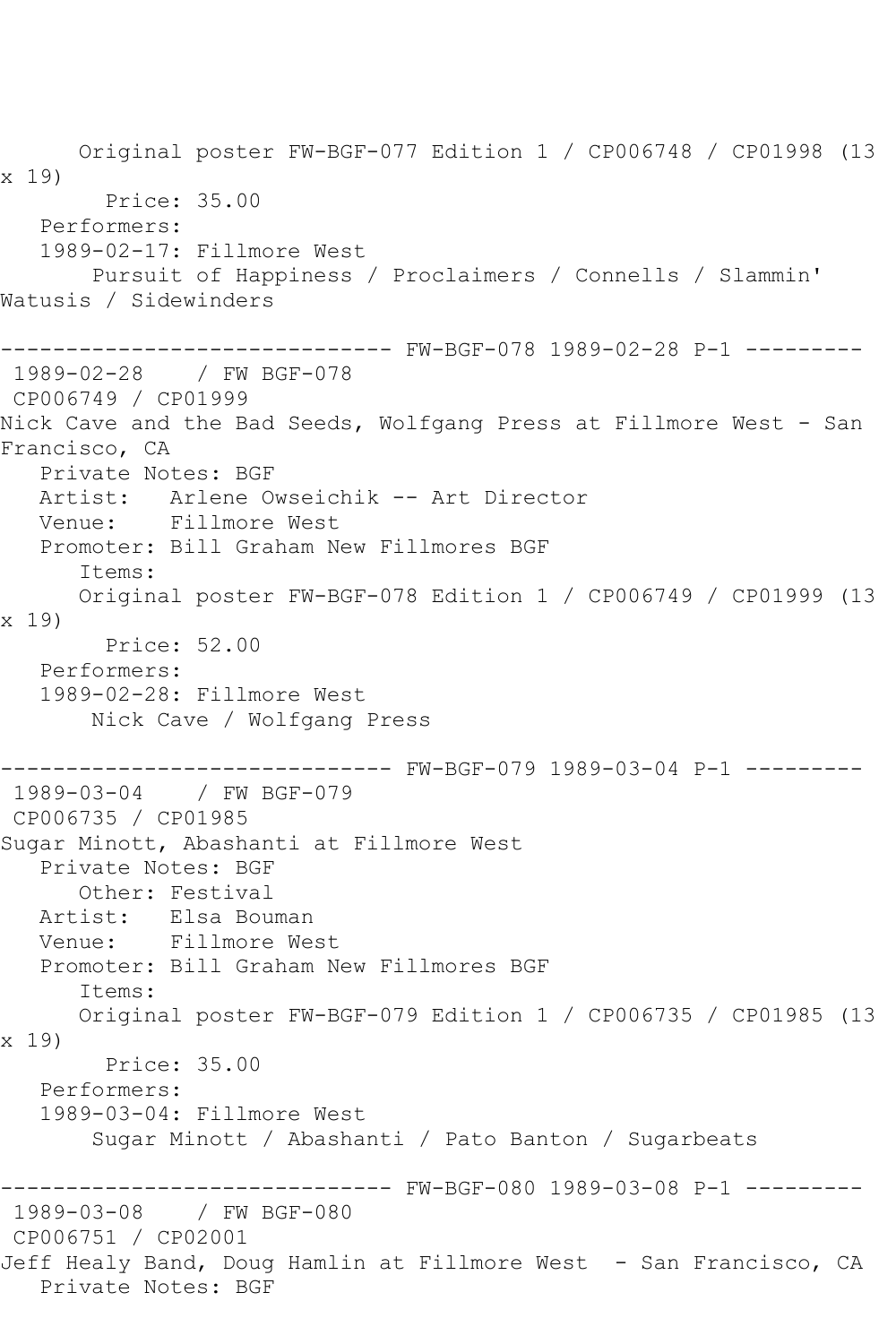Artist: Arlene Owseichick -- Artist Venue: Fillmore West Promoter: Bill Graham New Fillmores BGF Items: Original poster FW-BGF-080 Edition 1 / CP006751 / CP02001 (13 x 19) Price: 35.00 Performers: 1989-03-08: Fillmore West Jeff Healy Band / Doug Hamlin / Jan Fanucci / Thieves ------------------------------ FW-BGF-081 1989-03-10 P-1 --------- 1989-03-10 / FW BGF-081 CP006752 / CP02002 That Petrol Motion, Voice of the Beehive at Fillmore West - San Francisco, CA Private Notes: BGF Artist: Whit Clifton Venue: Fillmore West Promoter: Bill Graham New Fillmores BGF Items: Original poster FW-BGF-081 Edition 1 / CP006752 / CP02002 (13 x 19) Price: 29.00 Performers: 1989-03-10: Fillmore West That Petrol Emotion / Voice of the Beehive / Swamp Zombies ------------------------------ FW-BGF-082 1989-03-17 P-1 --------- 1989-03-17 / FW BGF-082 CP006753 / CP02003 David Grisman Quartet, New Grass Revival at Fillmore West - San Francisco, CA Private Notes: BGF Artist: Arlene Owseichick -- Artist Venue: Fillmore West Promoter: Bill Graham New Fillmores BGF Items: Original poster FW-BGF-082 Edition 1 / CP006753 / CP02003 (13 x 19) Price: 79.00 Performers: 1989-03-17: Fillmore West David Grisman / New Grass Revival ------------------------------ FW-BGF-083 1989-03-18 P-1 --------- 1989-03-18 / FW BGF-083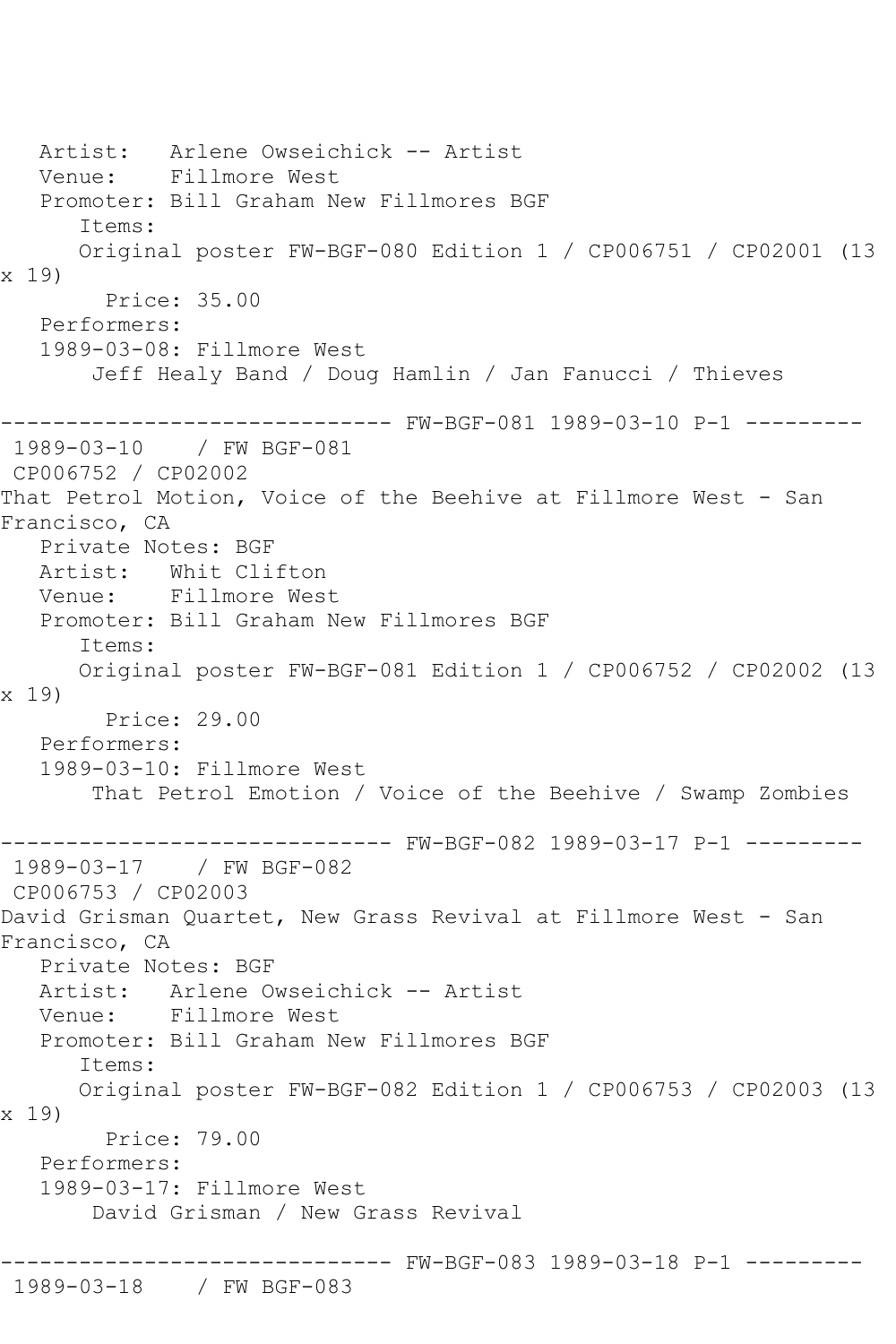CP006754 / CP02004 Stephen Stills Band, Zero at Fillmore West - San Francisco, CA Private Notes: BGF Artist: Michael Shurtz<br>Venue: Fillmore West Fillmore West Promoter: Bill Graham New Fillmores BGF Items: Original poster FW-BGF-083 Edition 1 / CP006754 / CP02004 (13 x 19) Price: 46.00 Performers: 1989-03-18: Fillmore West Stephen Stills Band / Zero ------------------------------ FW-BGF-084 1989-03-30 P-1 --------- 1989-03-30 / FW BGF-084 CP006755 / CP02005 Book of Love, Legal Reins at Fillmore West - San Francisco, CA Private Notes: BGF Artist: Libbie Schock -- 220graphics Venue: Fillmore West Promoter: Bill Graham New Fillmores BGF Items: Original poster FW-BGF-084 Edition 1 / CP006755 / CP02005 (13 x 19) Price: 23.00 Performers: 1989-03-30: Fillmore West Book of Love / Legal Reins ------------------------------ FW-BGF-085 1989-03-31 P --------- 1989-03-31 / FW BGF-085 CP006756 / CP02006 Graham Parker, Pierce Turner at Fillmore West - San Francisco, CA Private Notes: BGF Artist: Heirographics (Arlene Owseichik) - Art Director Venue: Fillmore West Promoter: Bill Graham New Fillmores BGF Items: Original poster FW-BGF-085 / CP006756 / CP02006 (13 x 19) Price: 29.00 Performers: 1989-03-31: Fillmore West Graham Parker / Pierce Turner / Genuine Diamelles ------------------------------ FW-BGF-086 1989-04-01 P --------- 1989-04-01 / FW BGF-086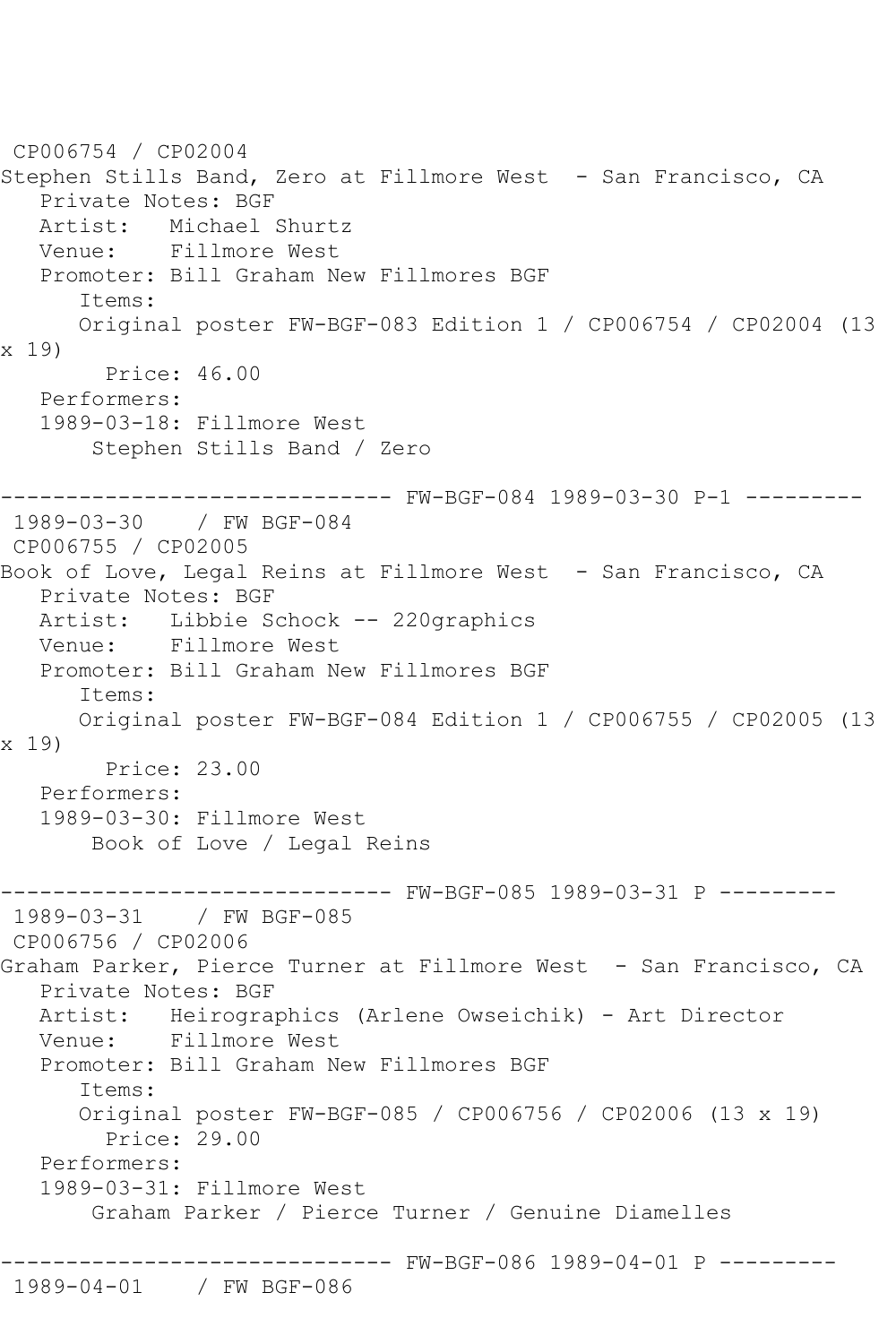CP006757 / CP02007 Steve Earle at Fillmore West - San Francisco, CA Private Notes: BGF Artist: Heirographics (Arlene Owseichik) - Art Director<br>Venue: Fillmore West Fillmore West Promoter: Bill Graham New Fillmores BGF Items: Original poster FW-BGF-086 / CP006757 / CP02007 (13 x 19) Price: 52.00 Performers: 1989-04-01: Fillmore West Steve Earle ------------------------------ FW-BGF-087 1989-04-07 P-1 --------- 1989-04-07 / FW BGF-087 CP006758 / CP02008 Red Hot Chili Peppers, Thelonious Monster at Fillmore West - San Francisco, CA Private Notes: BGF Artist: Heirographics (Arlene Owseichik) - Art Director Venue: Fillmore West Promoter: Bill Graham New Fillmores BGF Items: Original poster FW-BGF-087 Edition 1 / CP006758 / CP02008 (13- 3/4 x 18-3/4) Price: 90.00 Performers: 1989-04-07: Fillmore West Red Hot Chili Peppers / Thelonious Monster ------------------------------ FW-BGF-088 1989-04-15 P-1 --------- 1989-04-15 / FW BGF-088 CP006759 / CP02009 David Lindley, El Rayo X at Fillmore West - San Francisco, CA Private Notes: BGF Artist: Heirographics (Arlene Owseichik) - Art Director Venue: Fillmore West Promoter: Bill Graham New Fillmores BGF Items: Original poster FW-BGF-088 Edition 1 / CP006759 / CP02009 (13 x 19) Price: 41.00 Performers: 1989-04-15: Fillmore West David Lindley / El Rayo X / Henry Kaiser / Tom Constanten ---------- FW-BGF-089 1989-04-22 P-1 ---------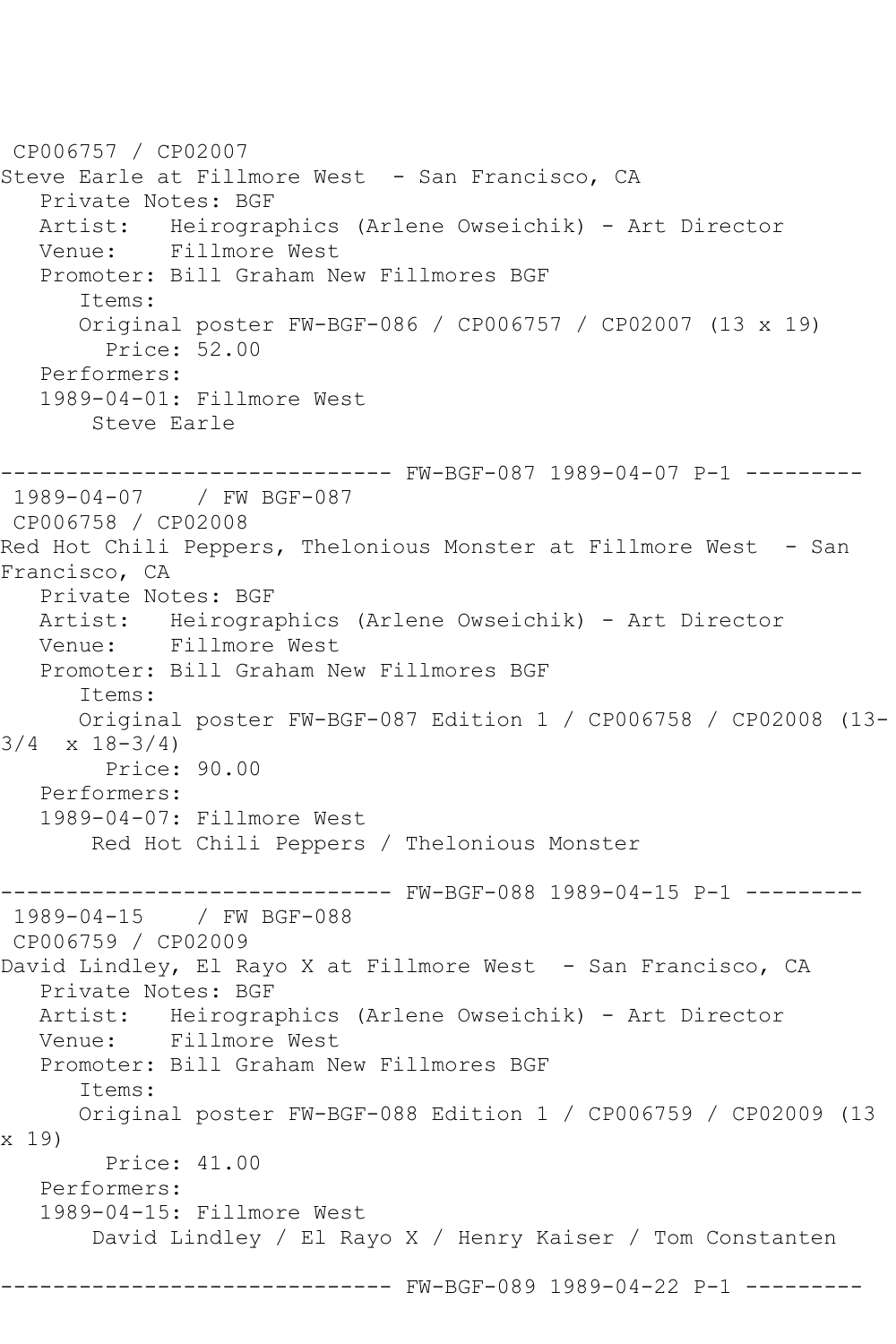1989-04-22 / FW BGF-089 CP006760 / CP02010 Midge Ure, Love Club at Fillmore West - San Francisco, CA Private Notes: BGF Artist: Heirographics (Arlene Owseichik) - Art Director Venue: Fillmore West Promoter: Bill Graham New Fillmores BGF Items: Original poster FW-BGF-089 Edition 1 / CP006760 / CP02010 (13 x 19) Price: 23.00 Performers: 1989-04-22: Fillmore West Midge Ure / Love Club ------------------------------ FW-BGF-090 1989-04-29 P-1 --------- 1989-04-29 / FW BGF-090 CP006761 / CP02011 Dead Milkmen, MCM at Fillmore West - San Francisco, CA Private Notes: BGF Artist: Mike Hazlett Venue: Fillmore West Promoter: Bill Graham New Fillmores BGF Items: Original poster FW-BGF-090 Edition 1 / CP006761 / CP02011 (13 x 19) Price: 23.00 Performers: 1989-04-29: Fillmore West Dead Milkmen / MCM ------------------------------ FW-BGF-091 1989-04-30 P-1 --------- 1989-04-30 / FW BGF-091 CP006762 / CP02012 Proclaimers, Penelope Houston at Fillmore West - San Francisco, CA Private Notes: BGF Artist: Heirographics (Arlene Owseichik) - Art Director Venue: Fillmore West Promoter: Bill Graham New Fillmores BGF Items: Original poster FW-BGF-091 Edition 1 / CP006762 / CP02012 (13 x 19) Price: 23.00 Performers: 1989-04-30: Fillmore West Proclaimers / Penelope Houston / Cindy Lee / Berry Hill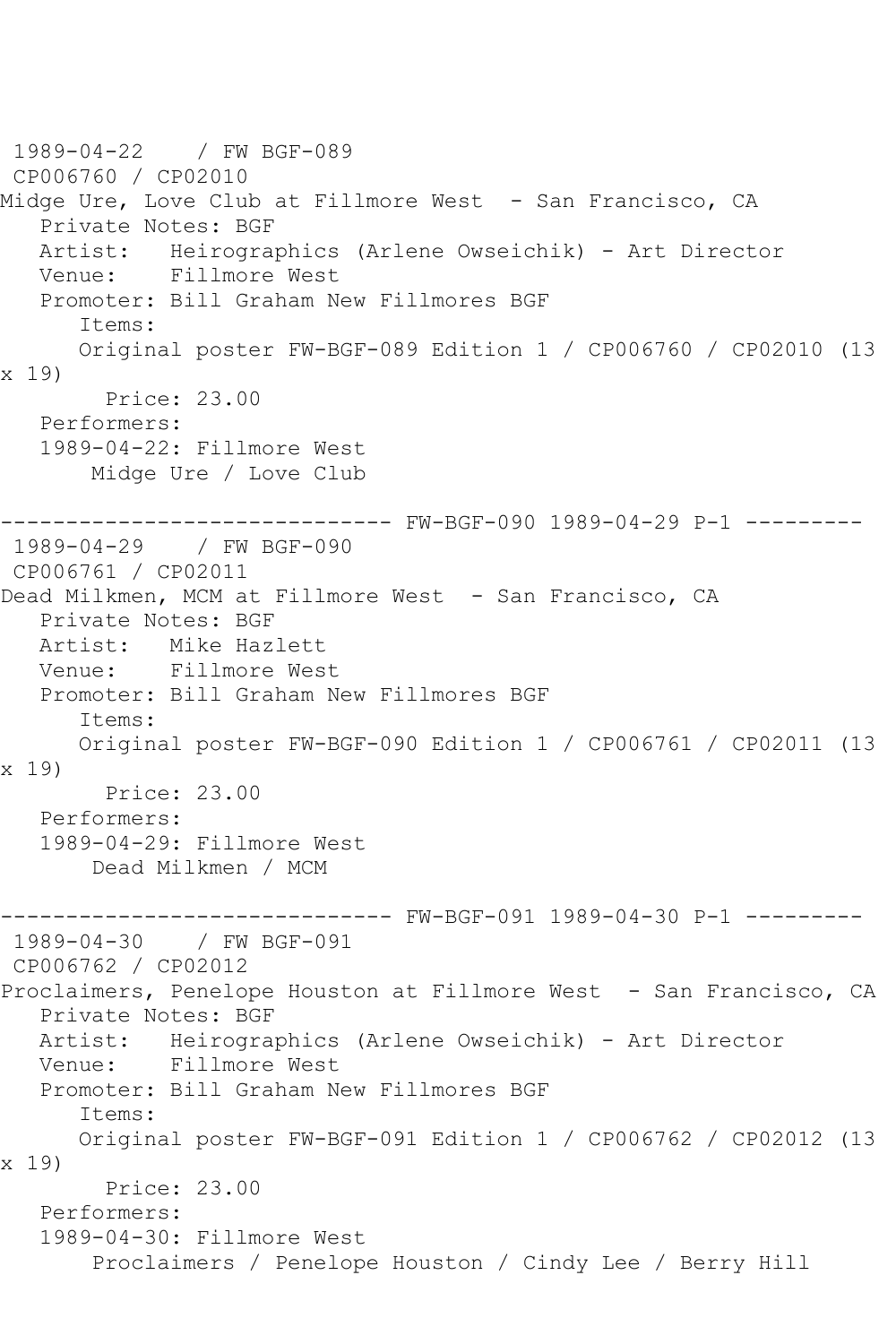------------------------------ FW-BGF-092 1989-05-03 P-1 --------- 1989-05-03 / FW BGF-092 CP006763 / CP02013 David Crosby, Michael Hedges at Fillmore West - San Francisco, CA Private Notes: BGF<br>Artist: Whit Cli Whit Clifton Venue: Fillmore West Promoter: Bill Graham New Fillmores BGF Items: Original poster FW-BGF-092 Edition 1 / CP006763 / CP02013 (13 x 19) Price: 46.00 Performers: 1989-05-03: Fillmore West David Crosby / Michael Hedges ------------------------------ FW-BGF-093 1989-05-05 P-1 --------- 1989-05-05 / FW BGF-093 CP006764 / CP02014 Shinehead, The A-Team Band at Fillmore West - San Francisco, CA Private Notes: BGF<br>Artist: Marc D'E Marc D'Estout Venue: Fillmore West Promoter: Bill Graham New Fillmores BGF Items: Original poster FW-BGF-093 Edition 1 / CP006764 / CP02014 (13 x 19) Price: 23.00 Performers: 1989-05-05: Fillmore West Shinehead / A-Team Band / DJ Doug Wendt / Mc Tony Moses / Sound: Midnight Dread ------------------------------ FW-BGF-094 1989-05-06 P-1 --------- 1989-05-06 / FW BGF-094 CP006765 / CP02015 Redd Kross, Christmas at Fillmore West - San Francisco, CA Private Notes: BGF Artist: Dan Quarnstrom Venue: Fillmore West Promoter: Bill Graham New Fillmores BGF Items: Original poster FW-BGF-094 Edition 1 / CP006765 / CP02015 (13 x 19) Price: 35.00 Performers: 1989-05-06: Fillmore West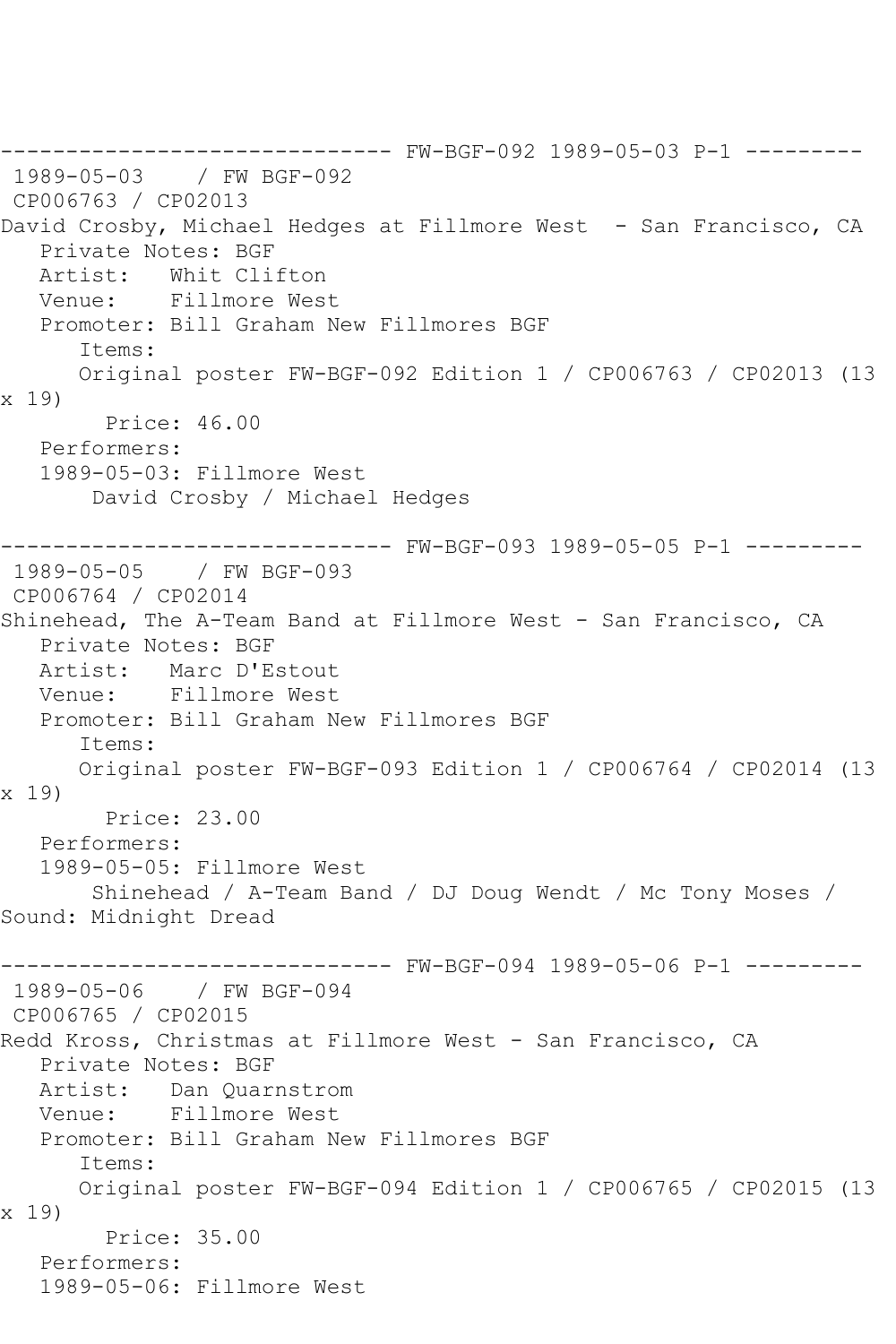Redd Kross / Christmas / Fright Wig ------------------------------ FW-BGF-095 1989-05-07 P-1 --------- 1989-05-07 / FW BGF-095 CP006782 / CP02032 Jane's Addiction, Caterwaul at Fillmore West - San Francisco, CA Private Notes: BGF Artist: Heirographics (Arlene Owseichik) - Art Director Venue: Fillmore West Promoter: Bill Graham New Fillmores BGF Items: Original poster FW-BGF-095 Edition 1 / CP006782 / CP02032 (13 x 19) Price: 74.00 Performers: 1989-05-07 1989-05-08: Fillmore West Jane's Addiction / Caterwaul / Sextants 1989-05-08: Jane's Addiction / Gherkin Raucous / House of Wheels ------------------------------ FW-BGF-096 1989-05-09 P-1 --------- 1989-05-09 / FW BGF-096 CP006767 / CP02017 Fixx, Jimmy Wood at Fillmore West - San Francisco, CA Private Notes: BGF Artist: Elsa Bouman<br>Venue: Fillmore We Fillmore West Promoter: Bill Graham New Fillmores BGF Items: Original poster FW-BGF-096 Edition 1 / CP006767 / CP02017 (13 x 19) Price: 23.00 Performers: 1989-05-09: Fillmore West Fixx / Jimmy Wood / Immorals ------------------------------ FW-BGF-097 1989-05-10 P-1 --------- 1989-05-10 / FW BGF-097 CP006768 / CP02018 Willie Deville and the Mink Deville Band, Gospel Hummingbirds at Fillmore West - San Francisco, CA Private Notes: BGF Artist: Heirographics (Arlene Owseichik) - Art Director Venue: Fillmore West Promoter: Bill Graham New Fillmores BGF Items: Original poster FW-BGF-097 Edition 1 / CP006768 / CP02018 (13 x 19)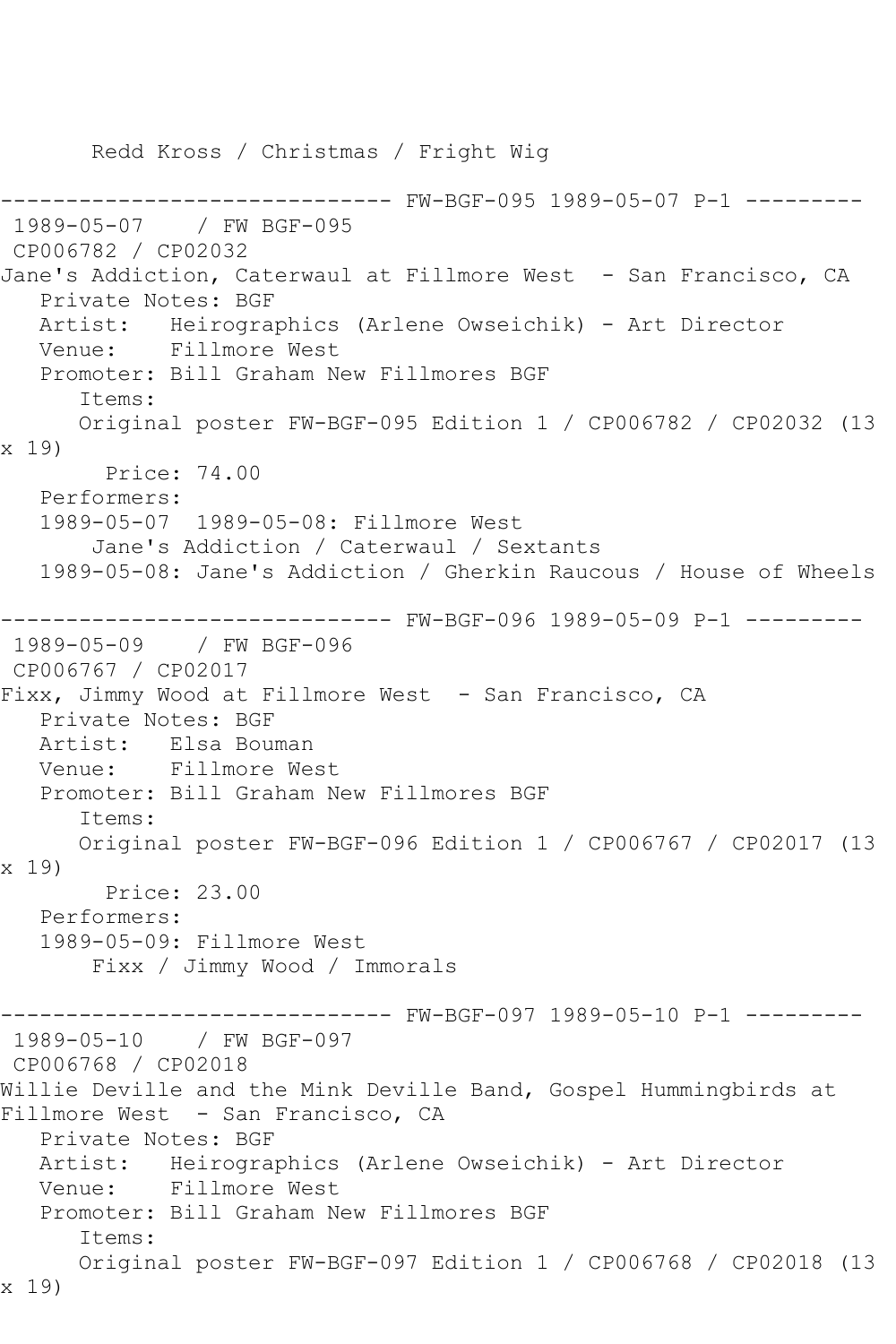Price: 23.00 Performers: 1989-05-10: Fillmore West Willie Deville and the Mink Deville Band / Gospel Hummingbirds ------------------------------ FW-BGF-098 1989-05-12 P-1 --------- 1989-05-12 / FW BGF-098 CP006769 / CP02019 reggaefest 1989: Third World, Wailers at Fillmore West - San Francisco, CA Private Notes: BGF Other: Festival Artist: Richard Blakely Venue: Fillmore West Promoter: Bill Graham New Fillmores BGF Items: Original poster FW-BGF-098 Edition 1 / CP006769 / CP02019 (13 x 19) Price: 46.00 Performers: 1989-05-12 1989-05-13: Fillmore West Wailers / Third World ------------------------------ FW-BGF-099 1989-05-17 P-1 --------- 1989-05-17 / FW BGF-099 CP006770 / CP02020 Front 242, Wayne Doba at Fillmore West - San Francisco, CA Private Notes: BGF Artist: Marc D'Estout Venue: Fillmore West Promoter: Bill Graham New Fillmores BGF Items: Original poster FW-BGF-099 Edition 1 / CP006770 / CP02020 (13 x 19) Price: 23.00 Performers: 1989-05-17: Fillmore West Front 242 / Wayne Doba ------------------------------ FW-BGF-100 1989-05-20 P-1 --------- 1989-05-20 / FW BGF-100 CP006771 / CP02021 Bob Mould, Peter Case at Fillmore West - San Francisco, CA Private Notes: BGF Artist: Arlene Owseichick -- Artist Venue: Fillmore West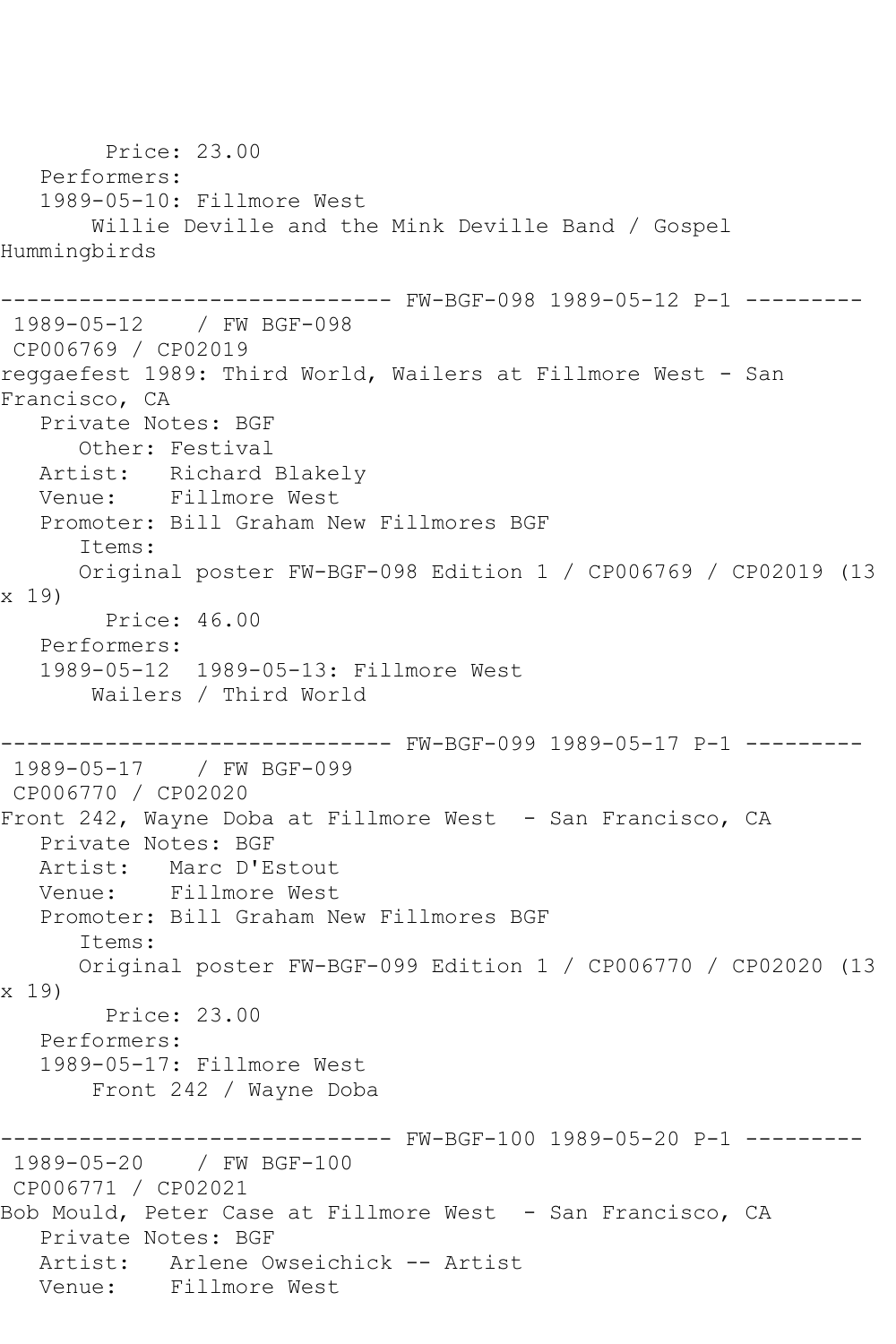Promoter: Bill Graham New Fillmores BGF Items: Original poster FW-BGF-100 Edition 1 / CP006771 / CP02021 (13 x 19) Price: 23.00 Performers: 1989-05-20: Fillmore West Bob Mould / Peter Case / American Music Club ------------------------------ FW-BGF-101 1989-05-21 P-1 --------- 1989-05-21 / FW BGF-101 CP006772 / CP02022 Indigo Girls, Pastiche at Fillmore West - San Francisco, CA Private Notes: BGF Artist: Heirographics (Arlene Owseichik) - Art Director Venue: Fillmore West Promoter: Bill Graham New Fillmores BGF Items: Original poster FW-BGF-101 Edition 1 / CP006772 / CP02022 (13 x 19) Price: 263.00 Performers: 1989-05-21: Fillmore West Indigo Girls / Pastiche ------------------------------ FW-BGF-102 1989-06-02 P-1 --------- 1989-06-02 / FW BGF-102 CP006773 / CP02023 Radiators, Jason D. Williams at Fillmore West - San Francisco, CA Private Notes: BGF Artist: Randy Tuten Venue: Fillmore West Promoter: Bill Graham New Fillmores BGF Items: Original poster FW-BGF-102 Edition 1 / CP006773 / CP02023 (13 x 19) Price: 263.00 Performers: 1989-06-02: Fillmore West Radiators / Jason D. Williams ------------------------------ FW-BGF-104 1989-06-03 P-1 --------- 1989-06-03 / FW BGF-104 CP006922 / CP02172 Buck Owens and the Buckaroos, Thee Hellhounds at Fillmore West - San Francisco, CA Private Notes: BGF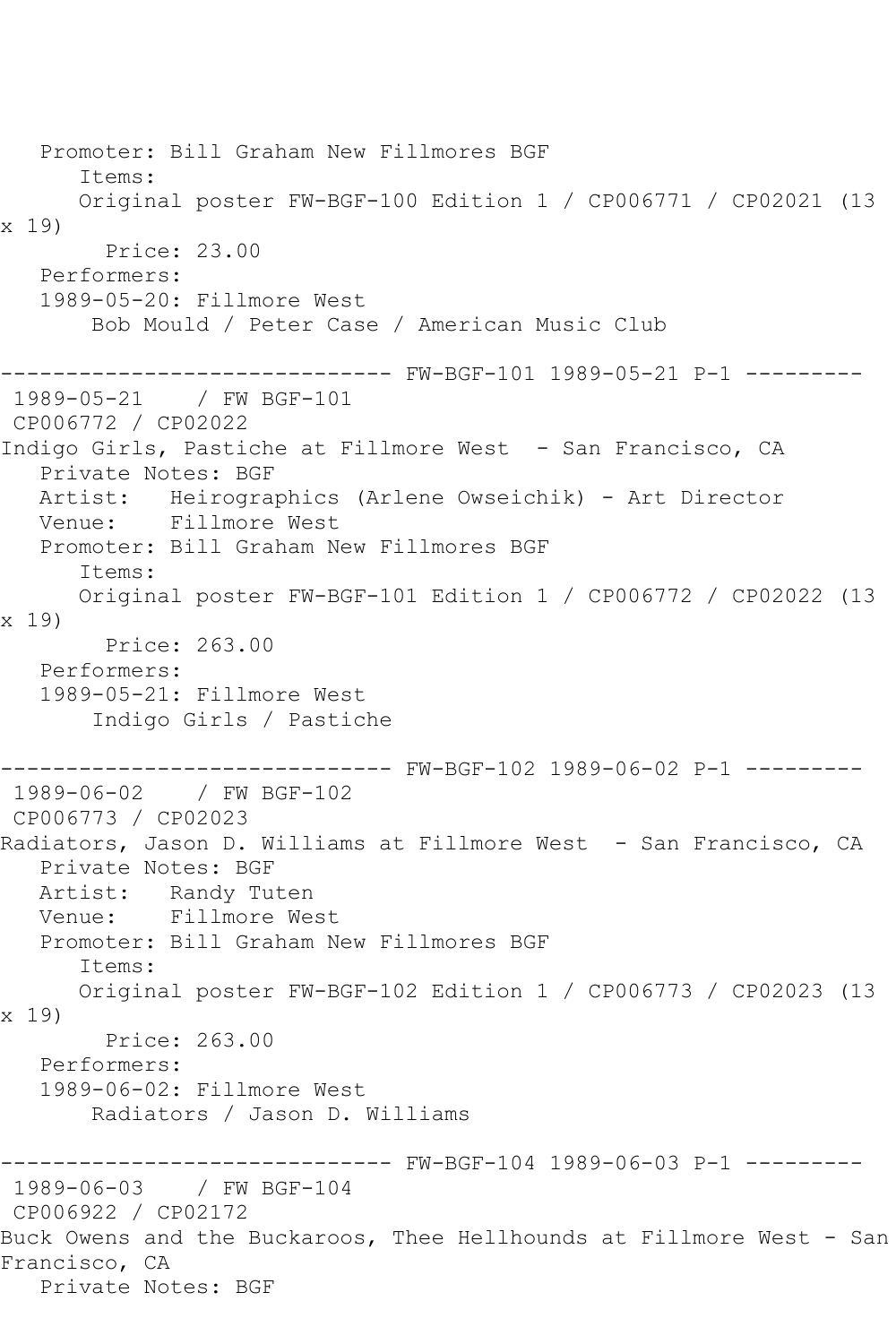Artist: Heirographics (Arlene Owseichik) - Art Director Venue: Fillmore West Promoter: Bill Graham New Fillmores BGF Items: Original poster FW-BGF-104 Edition 1 / CP006922 / CP02172 (13 x 19) Price: 420.00 Performers: 1989-06-03: Fillmore West Buck Owens / Thee Hellhounds / Jason D. Williams ------------------------------ FW-BGF-103 1989-06-05 P-1 --------- 1989-06-05 / FW BGF-103 CP006936 / CP02186 Cowboy Junkies, Lucinda Williams at Fillmore West - San Francisco, CA Private Notes: BGF Event: No Trespassing, Mt. Pisgah, Last Indian Stronghold<br>Artist: Arlene Owseichick -- Artist Artist: Arlene Owseichick -- Artist<br>Venue: Fillmore West Fillmore West Promoter: Bill Graham New Fillmores BGF Items: Original poster FW-BGF-103 Edition 1 / CP006936 / CP02186 (13 x 19) Price: 35.00 Performers: 1989-06-05 1989-06-6: Fillmore West Cowboy Junkies / Lucinda Williams ------------------------------ FW-BGF-105 1989-06-08 P-1 --------- 1989-06-08 / FW BGF-105 CP006923 / CP02173 Guadalcanal Diary, Treat Her Right at Fillmore West - San Francisco, CA Private Notes: BGF Artist: Matt Foster Venue: Fillmore West Promoter: Bill Graham New Fillmores BGF Items: Original poster FW-BGF-105 Edition 1 / CP006923 / CP02173 (13 x 19) Price: 23.00 Performers: 1989-06-08: Fillmore West Guadalcanal Diary / Treat Her Right ------------------------------ FW-BGF-106 1989-06-10 P-1 ---------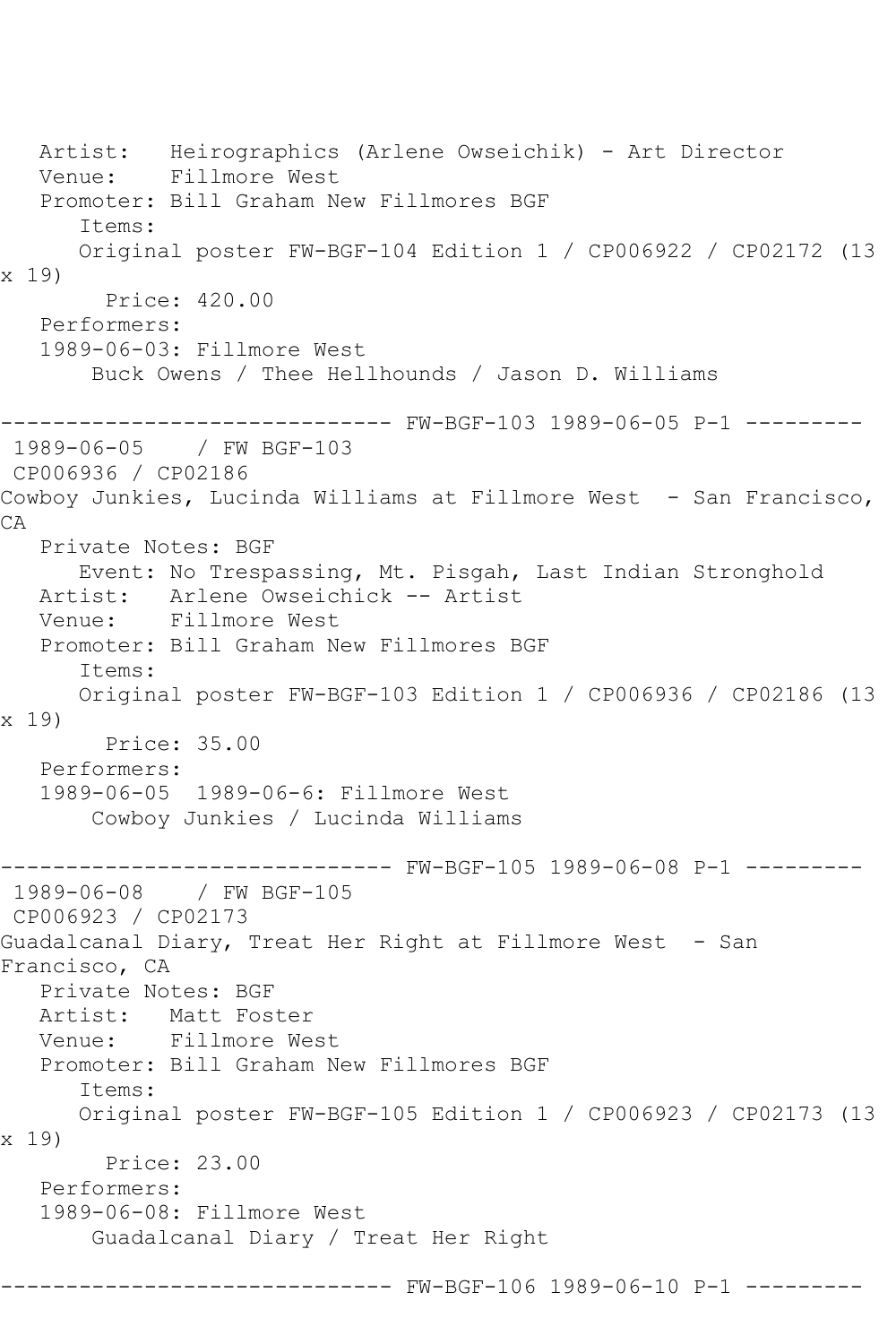1989-06-10 / FW BGF-106 CP006924 / CP02174 Conjunto Cespedes, Reuben Blades at Fillmore West - San Francisco, CA Private Notes: BGF Artist: Bavi Venue: Fillmore West Promoter: Bill Graham New Fillmores BGF Items: Original poster FW-BGF-106 Edition 1 / CP006924 / CP02174 (13 x 19) Price: 52.00 Performers: 1989-06-10: Fillmore West Conjunto Cespedes / Reuben Blades / Y Son del Solar ------------------------------ FW-BGF-108 1989-06-23 P-1 --------- 1989-06-23 / FW BGF-108 CP006926 / CP02176 Untouchables, Limbomaniacs at Fillmore West - San Francisco, CA Notes: Marked #107, but is #108 Private Notes: BGF Artist: Arlene Owseichick -- Artist Venue: Fillmore West Promoter: Bill Graham New Fillmores BGF Items: Original poster FW-BGF-108 Edition 1 / CP006926 / CP02176 (13 x 19) Price: 46.00 Performers: 1989-06-23: Fillmore West Untouchables / Limbomaniacs / Psychefunkapus ------------------------------ FW-BGF-107 1989-07-05 P-1 --------- 1989-07-05 / FW BGF-107 CP006925 / CP02175 Tom Tom Club, Polymorphia at Fillmore West - San Francisco, CA Private Notes: BGF Artist: Arlene Owseichick -- Artist Venue: Fillmore West Promoter: Bill Graham New Fillmores BGF Items: Original poster FW-BGF-107 Edition 1 / CP006925 / CP02175 (13 x 19) Price: 46.00 Performers: 1989-07-05 1989-07-6: Fillmore West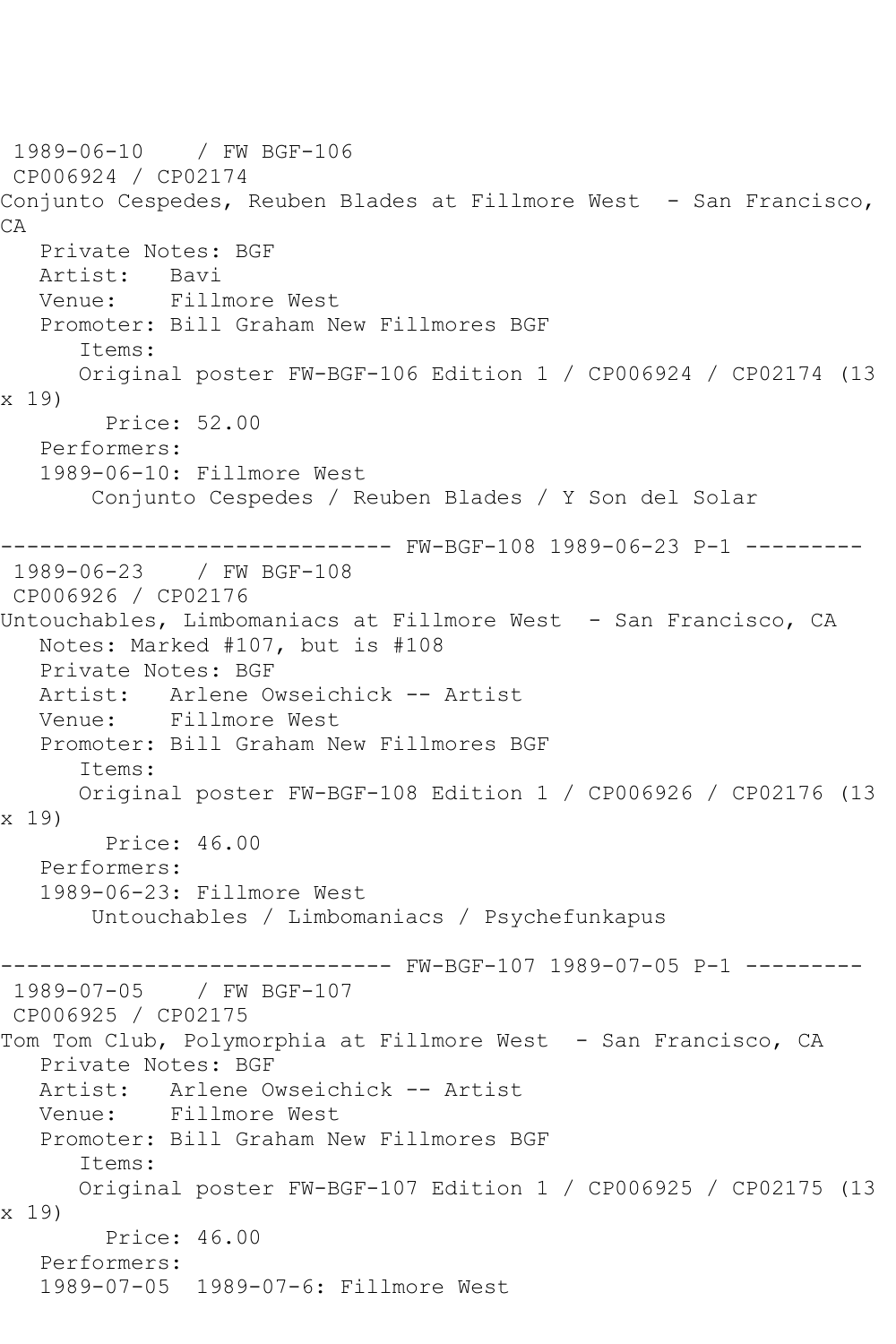Tom Tom Club / Polymorphia / Zulu Spear ------------------------------ FW-BGF-109 1989-07-12 P-1 --------- 1989-07-12 / FW BGF-109 CP006927 / CP02177 Tod Rundgren, Big Bamboo at Fillmore West - San Francisco, CA Private Notes: BGF Artist: Heirographics (Arlene Owseichik) - Art Director Venue: Fillmore West Promoter: Bill Graham New Fillmores BGF Items: Original poster FW-BGF-109 Edition 1 / CP006927 / CP02177 (13 x 19) Price: 35.00 Performers: 1989-07-12: Fillmore West Tod Rundgren / Big Bamboo ------------------------------ FW-BGF-110 1989-07-14 P-1 --------- 1989-07-14 / FW BGF-110 CP006928 / CP02178 Exodus, Forbidden at Fillmore West - San Francisco, CA Private Notes: BGF Artist: Heirographics (Arlene Owseichik) - Art Director Venue: Fillmore West Promoter: Bill Graham New Fillmores BGF Items: Original poster FW-BGF-110 Edition 1 / CP006928 / CP02178 (13 x 19) Price: 42.00 Performers: 1989-07-14: Fillmore West Exodus / Forbidden ------------------------------ FW-BGF-111 1989-07-24 P-1 --------- 1989-07-24 / FW BGF-111 CP006929 / CP02179 Pixies, Happy Mondays at Fillmore West - San Francisco, CA Private Notes: BGF Artist: Elsa Bouman Venue: Fillmore West Promoter: Bill Graham New Fillmores BGF Items: Original poster FW-BGF-111 Edition 1 / CP006929 / CP02179 (13 x 19) Price: 52.00 Performers: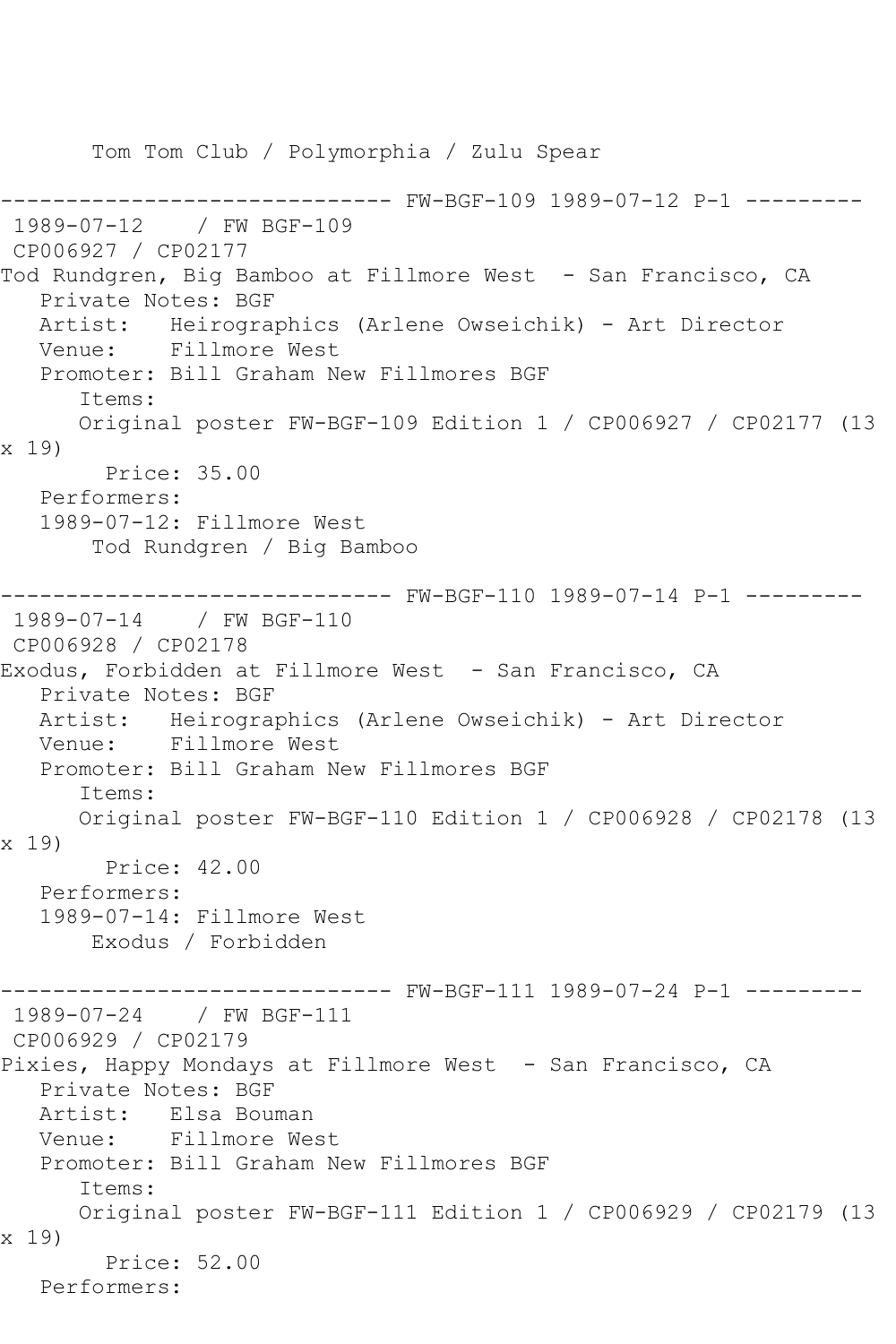1989-07-24: Fillmore West Pixies / Happy Mondays ------------------------------ FW-BGF-112 1989-07-28 P-1 --------- 1989-07-28 / FW BGF-112 CP006930 / CP02180 B-52's, Royal Crescent Mob at Fillmore West - San Francisco, CA Private Notes: BGF Artist: Heirographics (Arlene Owseichik) - Art Director Venue: Fillmore West Promoter: Bill Graham New Fillmores BGF Items: Original poster FW-BGF-112 Edition 1 / CP006930 / CP02180 (13 x 19) Price: 69.00 Performers: 1989-07-28 1989-07-30: Fillmore West B-52's / Royal Crescent Mob ------------------------------ FW-BGF-112-A 1989-07-28 P-1 --------- 1989-07-28 / FW BGF-112-A CP006931 / CP02181 B-52's, Royal Crescent Mob at Fillmore West - San Francisco, CA Private Notes: BGF<br>Artist: Whit Cli Artist: Whit Clifton<br>Venue: Fillmore Wes Fillmore West Promoter: Bill Graham New Fillmores BGF Items: Original poster FW-BGF-112-A Edition 1 / CP006931 / CP02181 (13 x 19) Price: 263.00 Performers: 1989-07-28 1989-07-30: Fillmore West B-52's / Royal Crescent Mob ------------------------------ FW-BGF-113 1989-08-09 P-1 --------- 1989-08-09 / FW BGF-113 CP006932 / CP02182 Fela, Anikulapo Kuti at Fillmore West - San Francisco, CA Private Notes: BGF Artist: Heirographics (Arlene Owseichik) - Art Director Venue: Fillmore West Promoter: Bill Graham New Fillmores BGF Items: Original poster FW-BGF-113 Edition 1 / CP006932 / CP02182 (13 x 19) Price: 29.00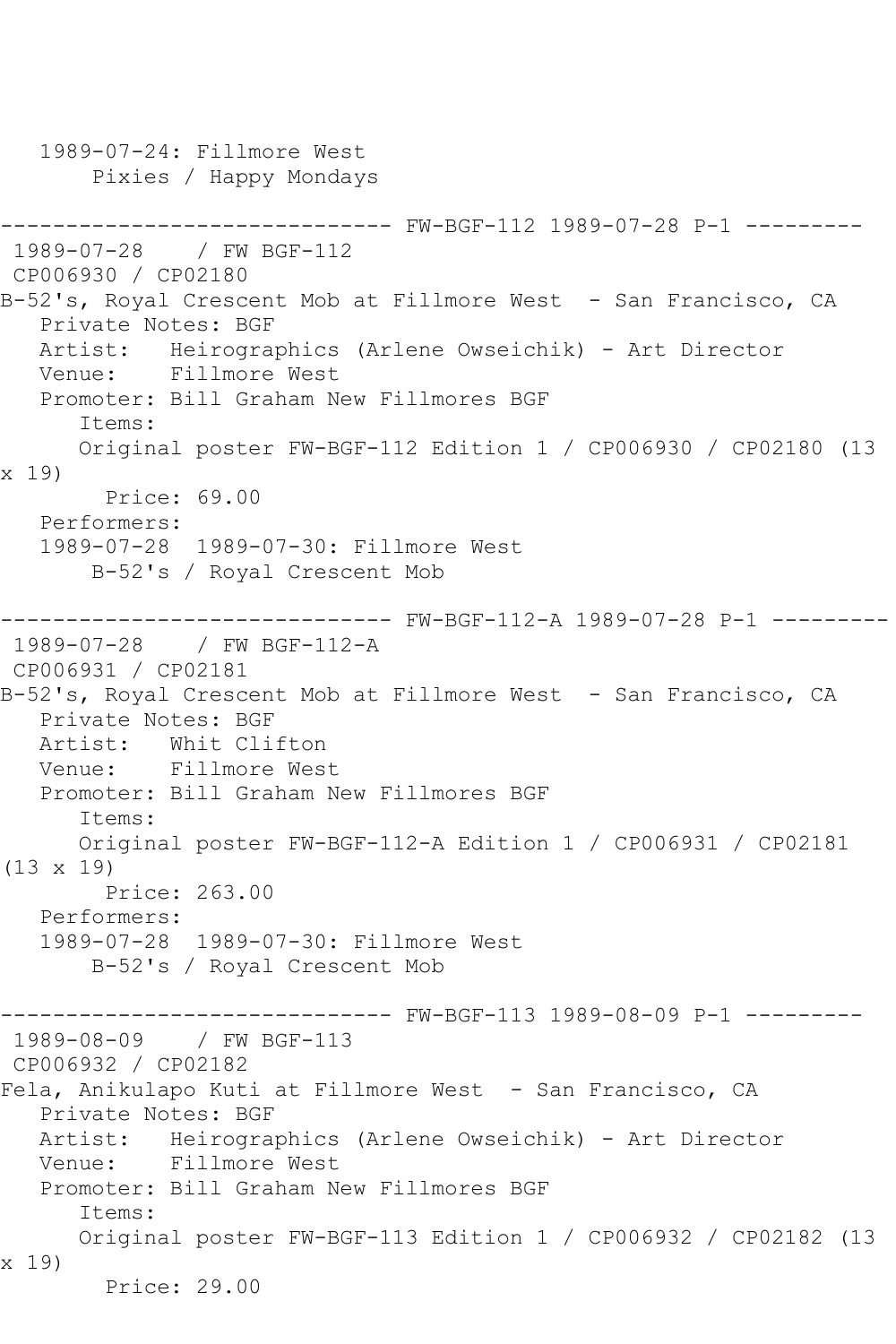Performers: 1989-08-09: Fillmore West Fela / Anikulapo Kuti / Egypt '80 / Ephat Mujuru / Balafon Marimba Ensemble ------------------------------ FW-BGF-114 1989-09-07 P-1 --------- 1989-09-07 / FW BGF-114 CP006933 / CP02183 Love and Rockets, Maximillian's Motorcycle Club at Fillmore West -San Francisco, CA Notes: Marked #113, but is #114 Private Notes: BGF Benefit: KUSF 90.3 FM Artist: Gary LaRochelle Venue: Fillmore West Promoter: Bill Graham New Fillmores BGF Items: Original poster FW-BGF-114 Edition 1 / CP006933 / CP02183 (13 x 19) Price: 46.00 Performers: 1989-09-07: Fillmore West Love and Rockets / Maximillian's Motorcycle Club / Heaven Insects ------------------------------ FW-BGF-116 1989-09-10 P-1 --------- 1989-09-10 / FW BGF-116 CP006935 / CP02185 Natalie Cole, Warren Thomas at Fillmore West – San Francisco, CA Private Notes: BGF Artist: Heirographics (Arlene Owseichik) - Art Director Venue: Fillmore West Promoter: Bill Graham New Fillmores BGF Items: Original poster FW-BGF-116 Edition 1 / CP006935 / CP02185 (13 x 19) Price: 41.00 Performers: 1989-09-10: Fillmore West Natalie Cole / Warren Thomas ------------------------------ FW-BGF-115 1989-09-15 P-1 --------- 1989-09-15 / FW BGF-115 CP041031 Red Hot Chili Peppers, Mary's Danish at Fillmore West - San Francisco, CA Private Notes: BGF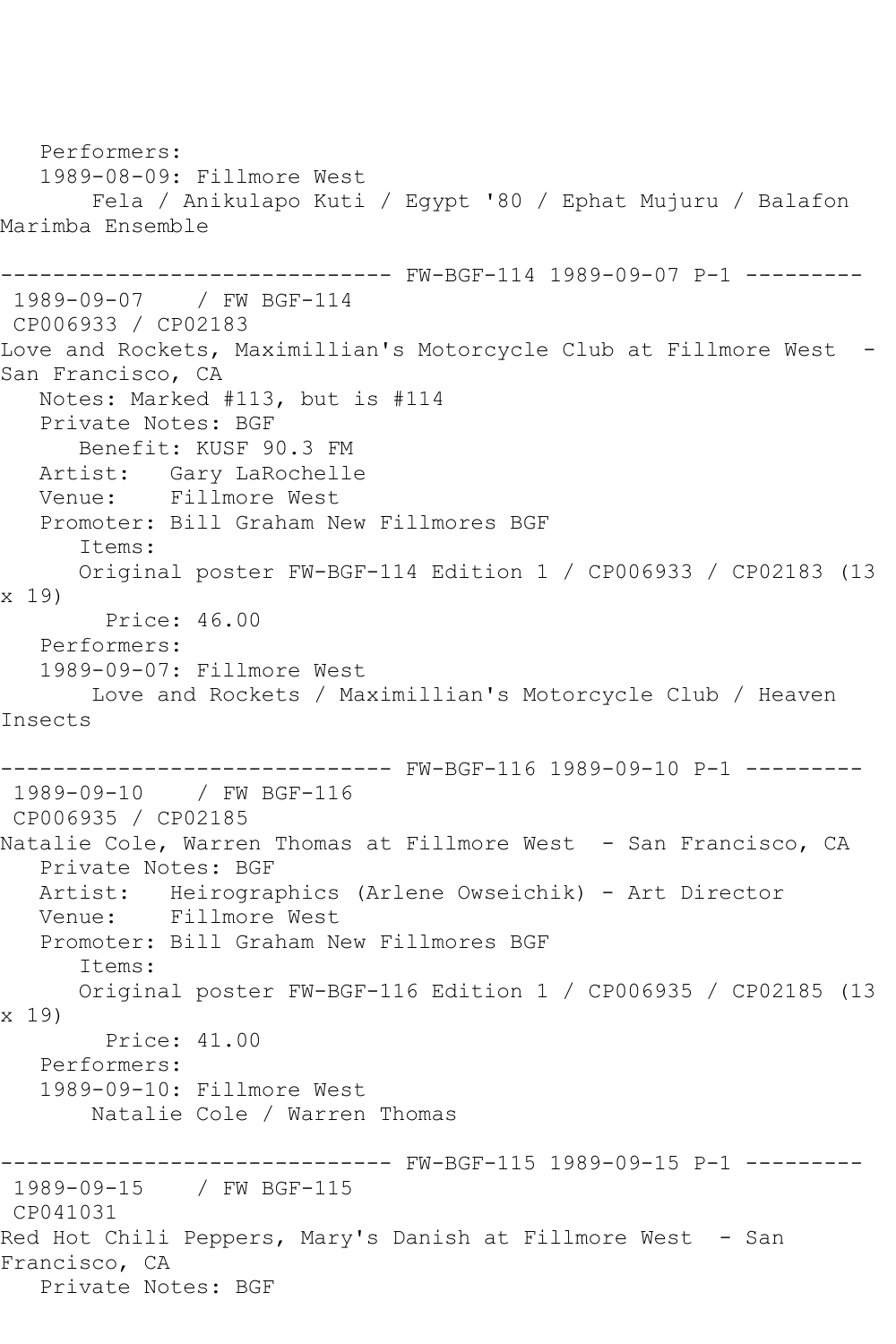Artist: Frank Kozik<br>Venue: Fillmore We: Fillmore West Promoter: Bill Graham New Fillmores BGF Items: Original poster FW-BGF-115 Edition 1 / CP041031 (13 x 19) Price: 158.00 Performers: 1989-09-15 1989-09-16: Fillmore West Red Hot Chili Peppers / Mary's Danish / Primus ------------------------------ FW-BGF-117 1989-09-26 P-1 --------- 1989-09-26 / FW BGF-117 CP006921 / CP02171 Jefferson Airplane at Fillmore West - San Francisco, CA Private Notes: BGF Artist: Heirographics (Arlene Owseichik) - Art Director Venue: Fillmore West Promoter: Bill Graham New Fillmores BGF Items: Original poster FW-BGF-117 Edition 1 / CP006921 / CP02171 (13 x 19) Price: 117.00 Performers: 1989-09-26 1989-09-28: Fillmore West Jefferson Airplane ------------------------------ FW-BGF-118-A 1989-10-04 P-1 --------- 1989-10-04 / FW BGF-118-A CP006937 / CP02187 Bodeans, 54-40 at Fillmore West - San Francisco, CA Private Notes: BGF Artist: Heirographics (Arlene Owseichik) - Art Director Venue: Fillmore West Promoter: Bill Graham New Fillmores BGF Items: Original poster FW-BGF-118-A Edition 1 / CP006937 / CP02187 (13 x 19) Price: 41.00 Performers: 1989-10-04: Fillmore West Bodeans / 54-40 / Sextants ------------------------------ FW-BGF-118-B 1989-10-20 P-1 --------- 1989-10-20 / FW BGF-118-B CP006938 / CP02188 George Clinton, P-Funk Allstars at Fillmore West - San Francisco, CA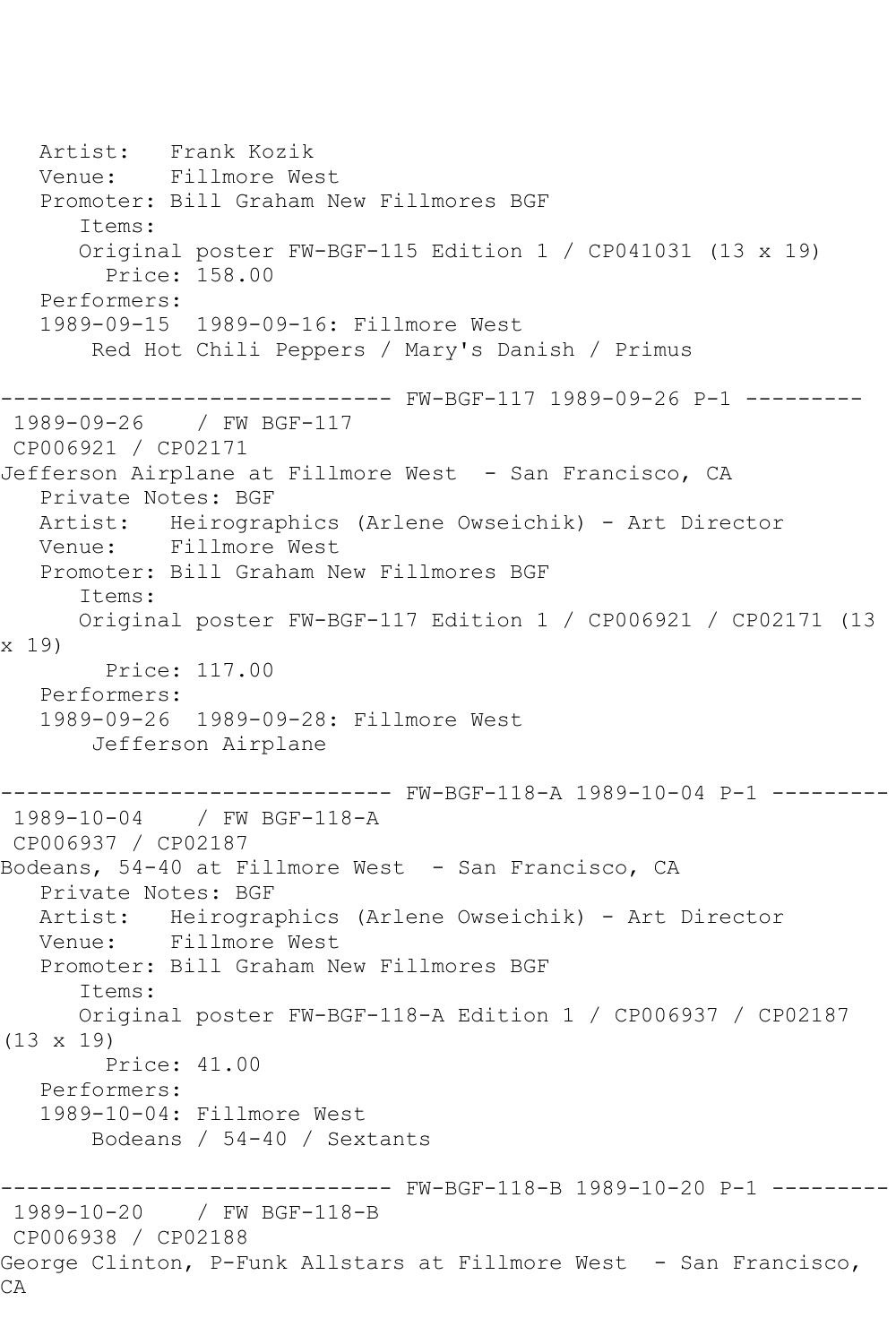Private Notes: BGF Artist: Heirographics (Arlene Owseichik) - Art Director Venue: Fillmore West Promoter: Bill Graham New Fillmores BGF Items: Original poster FW-BGF-118-B Edition 1 / CP006938 / CP02188 (13 x 19) Price: 53.00 Performers: 1989-10-20 1989-10-21: Fillmore West George Clinton / P-Funk Allstars / Smoking Section ------------------------------ FW-BGF-119 1989-10-22 P-1 --------- 1989-10-22 / FW BGF-119 CP006939 / CP02189 Deborah Harry at Fillmore West - San Francisco, CA Private Notes: BGF Artist: Elsa Bouman<br>Venue: Fillmore We Fillmore West Promoter: Bill Graham New Fillmores BGF Items: Original poster FW-BGF-119 Edition 1 / CP006939 / CP02189 (13 x 19) Price: 53.00 Performers: 1989-10-22: Fillmore West Deborah Harry ------------------------------ FW-BGF-121 1994-04-02 P-1 --------- 1994-04-02 / FW BGF-121 CP006940 / CP02190 Smashing Pumpkins, Ry Cooder at Fillmore West - San Francisco, CA Notes: Reopening of the Fillmore Private Notes: BGF Artist: Arlene Owseichick -- Artist Venue: Fillmore West Promoter: Bill Graham New Fillmores BGF Items: Original poster FW-BGF-121 Edition 1 / CP006940 / CP02190 (13 x 19) Price: 53.00 Performers: 1994-04-27: Fillmore West Smashing Pumpkins / Ry Cooder / David Lindley / American Music Club / S.F. Seals 1994-04-28 1994-04-29: Primus / Porch / Polkacide / M.I.R.v. / Eskimo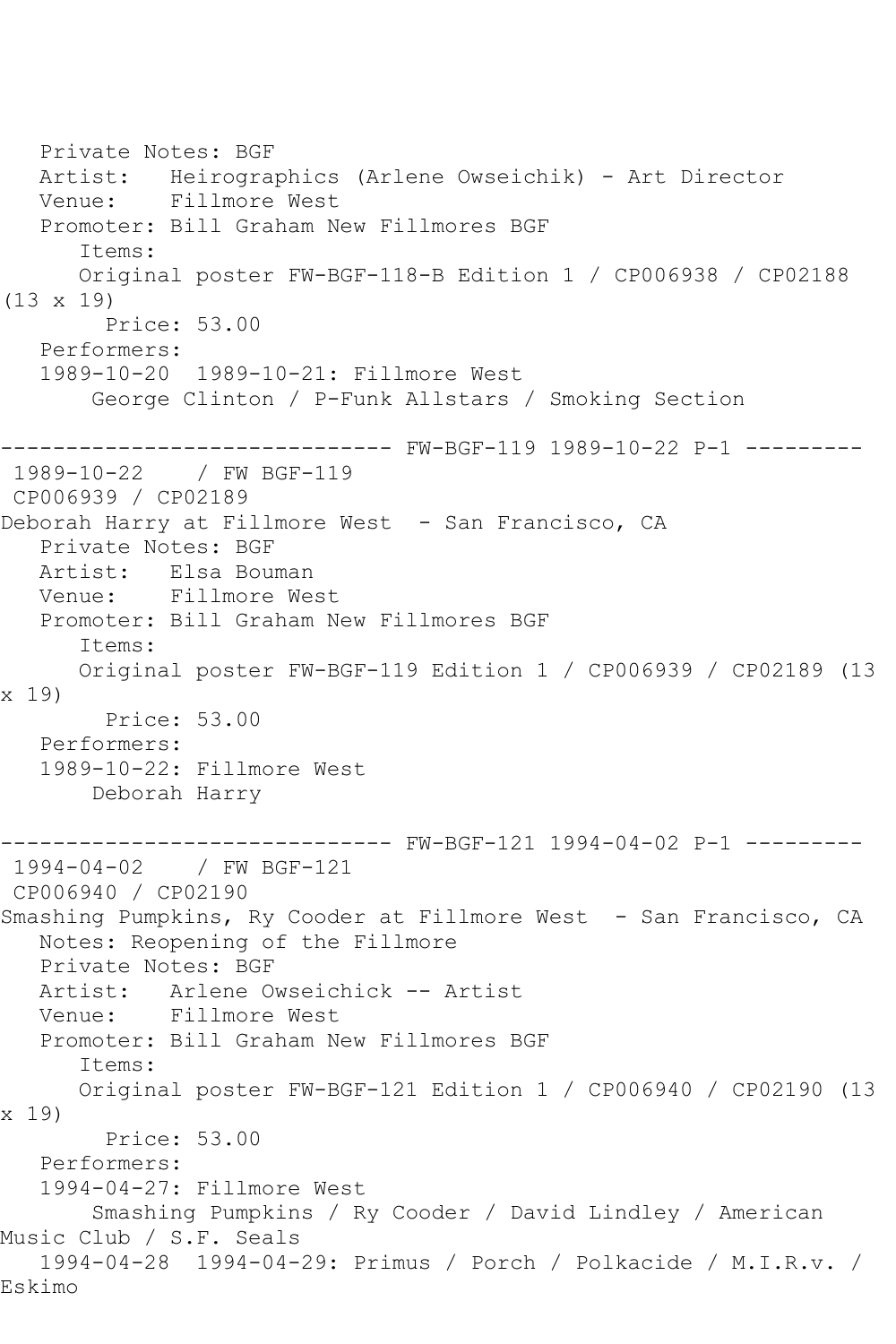1994-04-30 1994-05-01: Chris Isaak / Pearl Harbor / Billy Pilgrim / Johnny Nitro / Doorslammers / Legendary Stardust Cowboy 1994-04-02: Michelle Shocked / Midnight Voices / Hans Olson 1994-05-03: Afghan Whigs / Redd Kross / Penelope Houston 1994-05-04: Queen Latifah / Sonlsonics / Alphabet Soup 1994-05-05: X / Seven Year Bitch / Valerie Stadler 1994-05-06: Gin Blossoms / Traslator / Pinching Judy 1994-05-07: Jimmie Dale Gillmore / Marshall Crenshaw / Mums 1994-05-08: D'cuckoo / Pele Juju / Knogar-Ol Ondar 1994-05-10: Sir Douglas Quintet / Hellcasters / Stephen Yerkey 1994-05-11: Brian Setzer Orchestra / Toe / Salut / Matelot 1994-05-12: Mother Hips / Strangers / Spike 1000 1994-05-13: Ali Farka Toure / Ben Harper / Suru and the Shango Drummers 1994-05-14: Huey Lewis and the News / Gospel Hummingbirds / Russell Brothers 1994-05-15: NRBG / DR. Loco's Rockin' Jalapeno Band / Picketts 1994-05-25: Steel Pole Bathtub / Thinking Fellers Union Local 282 1994-05-26 1994-05-27: Twister / Ken Kesey / Merry Pranksters / Jambay 1994-05-18: They Might Be Giants / Frente! / Brian Dewan 1994-05-19 1994-05-22: Counting Crows / Engine / Papa's Culture / Hobo / 10basst / Sneetches / Third Eye Blind / Peter Stuart / Wade 1994-05-23: Allman Brothers 1994-05-16 1994-05-17: Blues Traveler / Soul Hat / Legendary Sy Klopps Blues Band / Monte Warden 1994-05-28: Jefferson Starship / Merl Saunders / Tom Constanten ------------------------------ FW-BGF-123 1994-04-27 P-1 --------- 1994-04-27 / FW BGF-123 CP006942 / CP02192 Smashing Pumpkins, Ry Cooder at Fillmore West - San Francisco, CA Notes: Opening Night at Fillmore West Private Notes: BGF Artist: Dan Dion Venue: Fillmore West Promoter: Bill Graham New Fillmores BGF Items: Original poster FW-BGF-123 Edition 1 / CP006942 / CP02192 (13 x 19) Price: 63.00 Performers: 1994-04-27: Fillmore West Smashing Pumpkins / Ry Cooder / David Lindley / American Music Club ------------------------------ FW-BGF-124 1994-04-28 P-1 ---------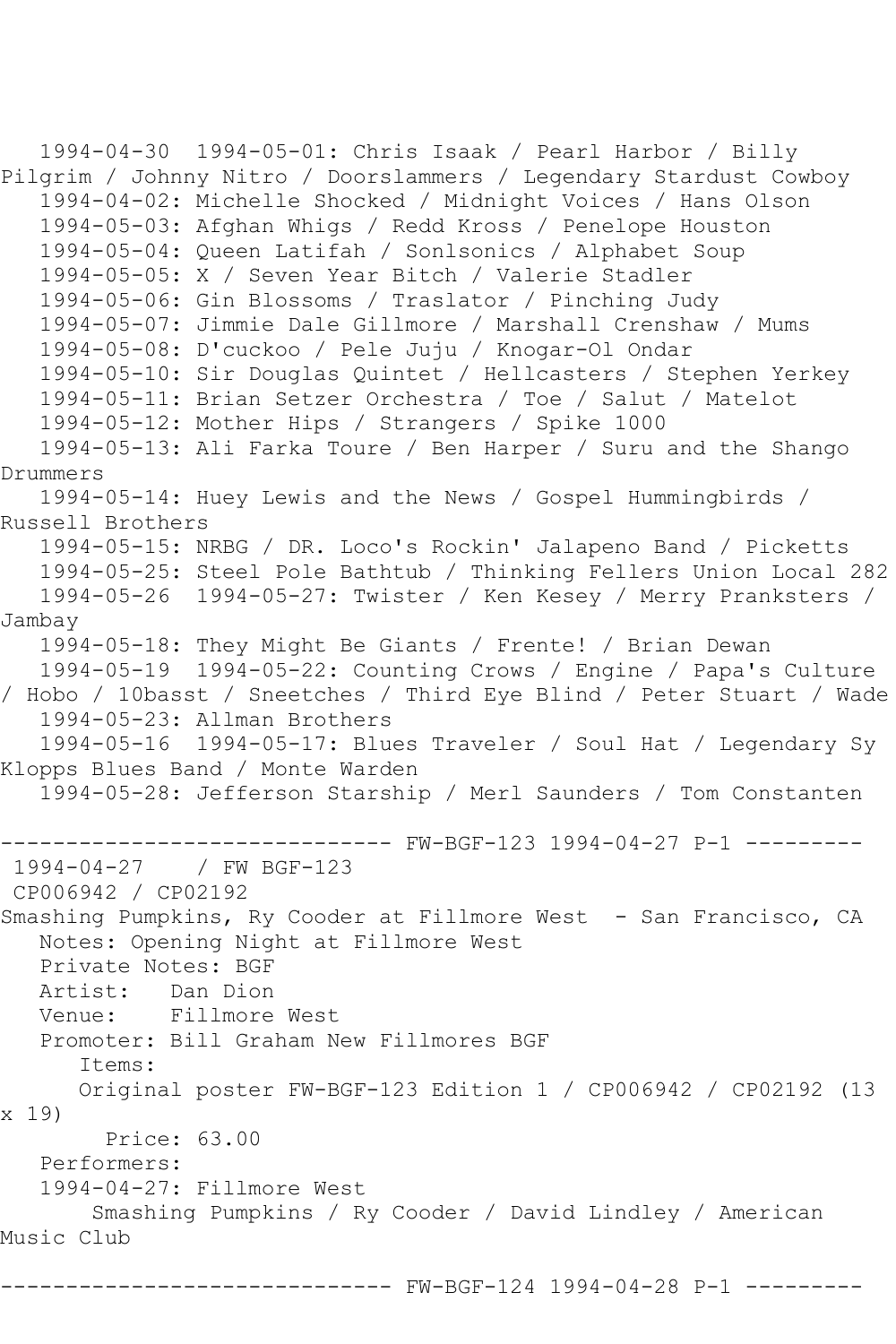1994-04-28 / FW BGF-124 CP006943 / CP02193 Primus, Porch at Fillmore West - San Francisco, CA Private Notes: BGF Event: And now there appeared to him an angel.... Artist: Chris Shaw Venue: Fillmore West Promoter: Bill Graham New Fillmores BGF Items: Original poster FW-BGF-124 Edition 1 / CP006943 / CP02193 (13 x 19) Price: 53.00 Performers: 1994-04-28: Fillmore West Primus / Porch / Pokacide / M.I.R.v. / Eskimo ------------------------------ FW-BGF-125 1994-04-30 P-1 --------- 1994-04-30 / FW BGF-125 CP006944 / CP02194 Chris Isaak, Pearl Harbor at Fillmore West - San Francisco, CA Private Notes: BGF Artist: Arlene Owseichik -- Art Director Venue: Fillmore West Promoter: Bill Graham New Fillmores BGF Items: Original poster FW-BGF-125 Edition 1 / CP006944 / CP02194 (13 x 19) Price: 79.00 Performers: 1994-04-30 1994-05-01: Fillmore West Chris Isaak / Pearl Harbor / Billy Pilgrim 1994-05-01: Chris Isaak / Jonny Nitro and the Doorslammers / Legendary Stardust Cowboy ------------------------------ FW-BGF-126 1994-05-02 P-1 --------- 1994-05-02 / FW BGF-126 CP006945 / CP02195 Michelle Shocked, Midnight Voices at Fillmore West - San Francisco, CA Private Notes: BGF Artist: Carol Lavelle Venue: Fillmore West Promoter: Bill Graham New Fillmores BGF Items: Original poster FW-BGF-126 Edition 1 / CP006945 / CP02195 (13 x 19) Price: 41.00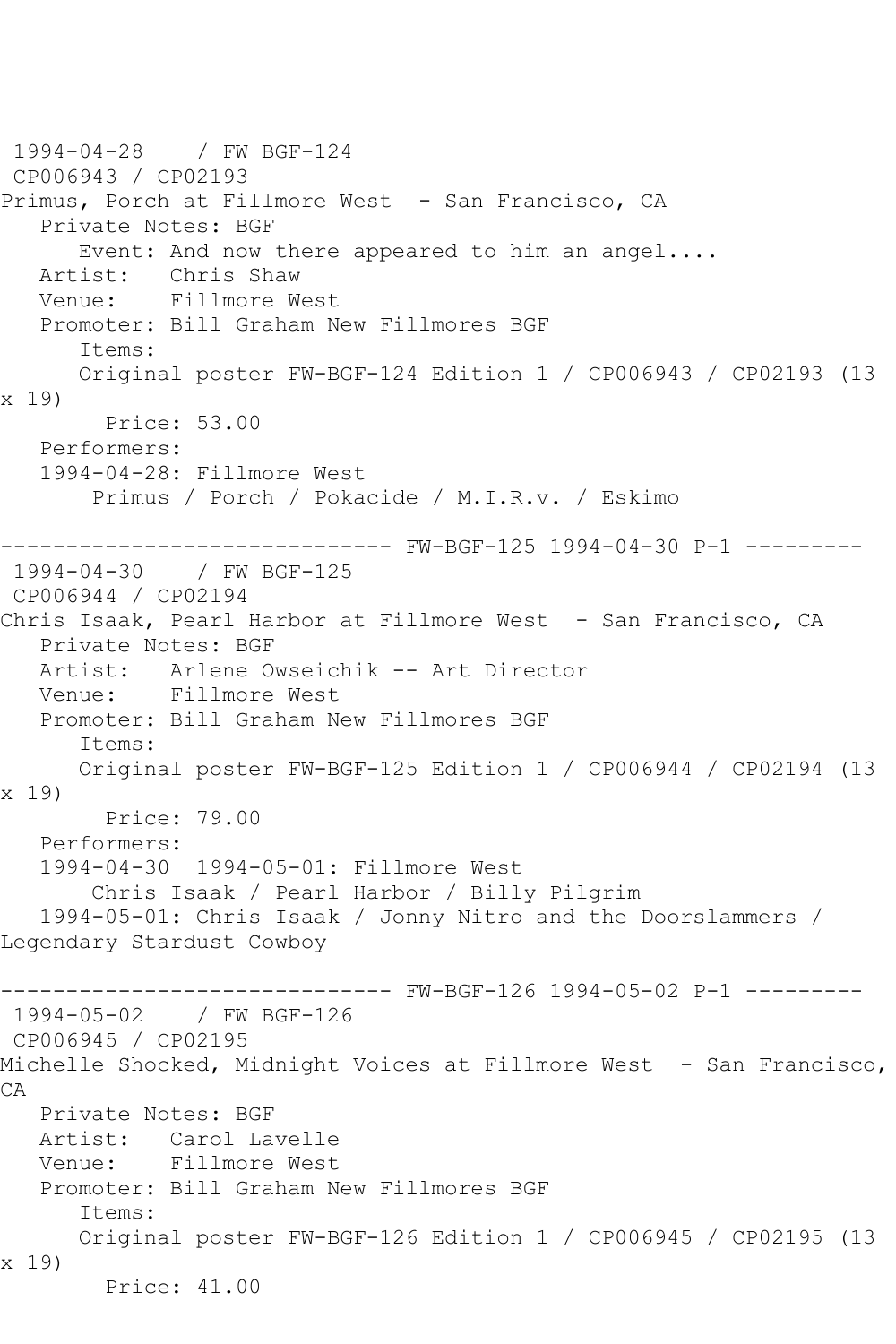Performers: 1994-05-02: Fillmore West Michelle Shocked / Midnight Voices / Hans Olson ------------------------------ FW-BGF-127 1994-05-03 P-1 --------- 1994-05-03 / FW BGF-127 CP006946 / CP02196 Afghan Whigs, Redd Kross at Fillmore West - San Francisco, CA Private Notes: BGF Artist: Richard Stutting Venue: Fillmore West Promoter: Bill Graham New Fillmores BGF Items: Original poster FW-BGF-127 Edition 1 / CP006946 / CP02196 (13 x 19) Price: 35.00 Performers: 1994-05-03: Fillmore West Afghan Whigs / Redd Kross / Penelope Houston ------------------------------ FW-BGF-128 1994-05-04 P-1 --------- 1994-05-04 / FW BGF-128 CP006947 / CP02197 Queen Latifah, Solsonics at Fillmore West - San Francisco, CA Private Notes: BGF Artist: Heirographics (Arlene Owseichik) - Art Director Venue: Fillmore West Promoter: Bill Graham New Fillmores BGF Items: Original poster FW-BGF-128 Edition 1 / CP006947 / CP02197 (13 x 19) Price: 46.00 Performers: 1994-05-04: Fillmore West Queen Latifah / Solsonics / Alphabet Soup ------------------------------ FW-BGF-129 1994-05-05 P-1 --------- 1994-05-05 / FW BGF-129 CP006948 / CP02198 X, Seven Year Bitch at Fillmore West - San Francisco, CA Private Notes: BGF Artist: Su Suttle (aka Susan Taggart) Venue: Fillmore West Promoter: Bill Graham New Fillmores BGF Items: Original poster FW-BGF-129 Edition 1 / CP006948 / CP02198 (13 x 19)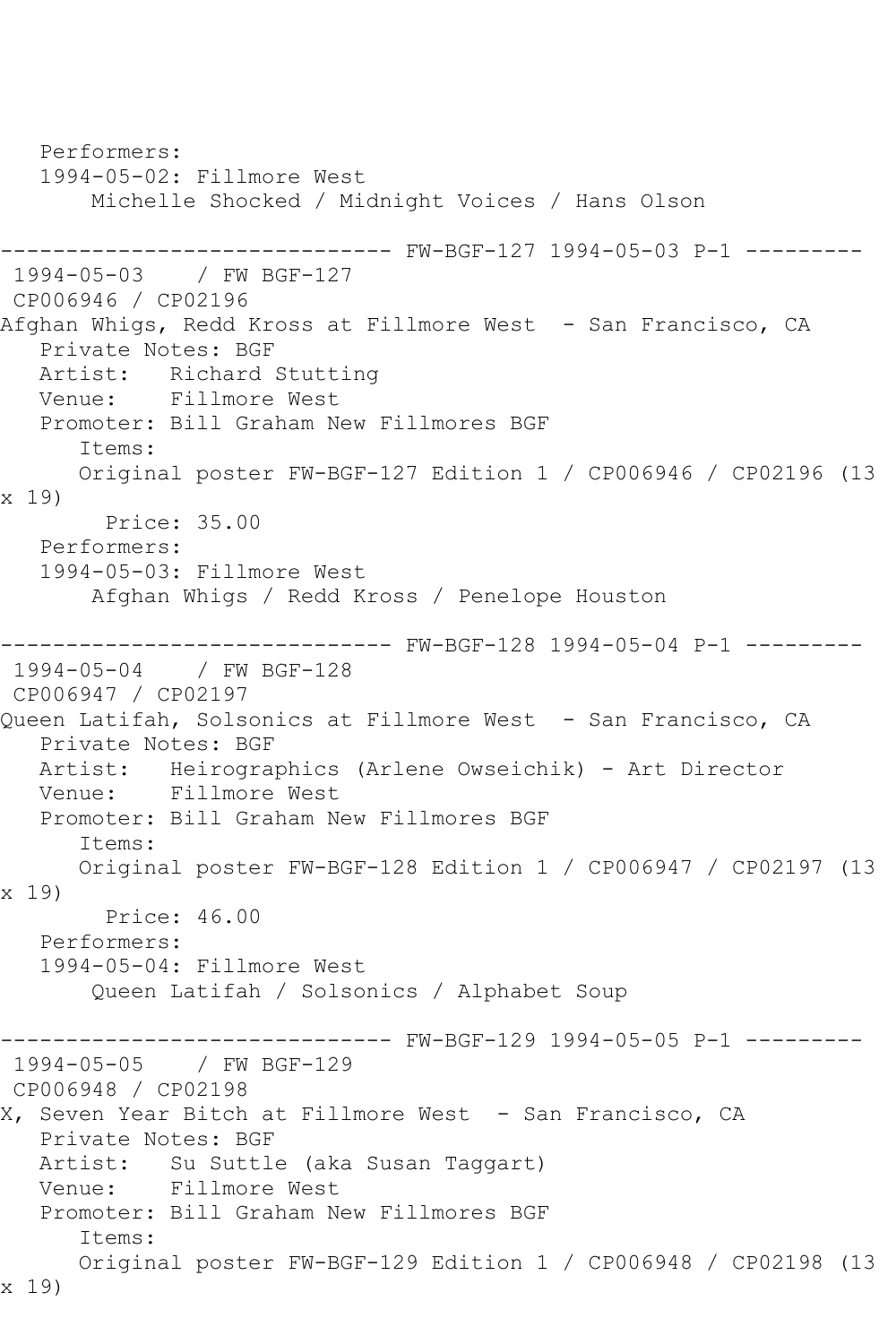Price: 29.00 Performers: 1994-05-05: Fillmore West X / Seven Year Bitch / Valerie Stadler ------------------------------ FW-BGF-130 1994-05-06 P-1 --------- 1994-05-06 / FW BGF-130 CP006949 / CP02199 Gin Blossoms, Translator at Fillmore West - San Francisco, CA Private Notes: BGF Artist: John Howard<br>Venue: Fillmore We Fillmore West Promoter: Bill Graham New Fillmores BGF Items: Original poster FW-BGF-130 Edition 1 / CP006949 / CP02199 (13 x 19) Price: 46.00 Performers: 1994-05-06: Fillmore West Gin Blossoms / Translator / Pinching Judy ------------------------------ FW-BGF-132 1994-05-08 P-1 --------- 1994-05-08 / FW BGF-132 CP006951 / CP02201 D'cuckoo, Pele Juju at Fillmore West - San Francisco, CA Private Notes: BGF Artist: Matt Foster Venue: Fillmore West Promoter: Bill Graham New Fillmores BGF Items: Original poster FW-BGF-132 Edition 1 / CP006951 / CP02201 (13 x 19) Price: 25.00 Performers: 1994-05-08: Fillmore West D'cuckoo / Pele Juju / Kongar-Ol Ondar ------------------------------ FW-BGF-133 1994-05-10 P-1 --------- 1994-05-10 / FW BGF-133 CP006968 / CP02218 Sir Douglas Quintet, Hellcasters at Fillmore West - San Francisco, CA Private Notes: BGF Artist: Billy Wiers Venue: Fillmore West Promoter: Bill Graham New Fillmores BGF Items: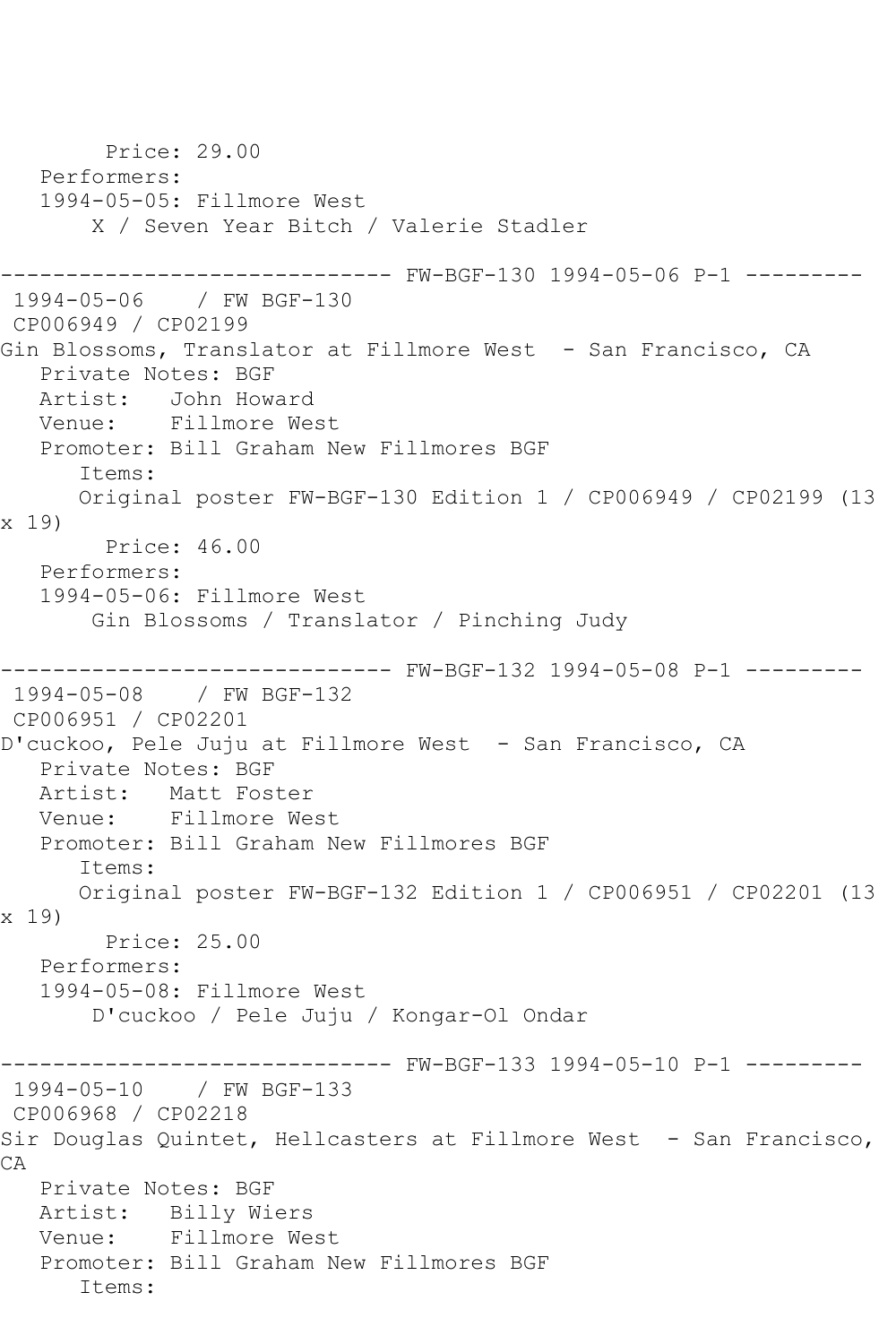Original poster FW-BGF-133 Edition 1 / CP006968 / CP02218 (13 x 19) Price: 35.00 Performers: 1994-05-10: Fillmore West Sir Douglas Quintet / Hellcasters / Stephen Yerkey ------------------------------ FW-BGF-134 1994-05-11 P-1 --------- 1994-05-11 / FW BGF-134 CP006953 / CP02203 Brian Setzer Orchestra, Toe at Fillmore West - San Francisco, CA Private Notes: BGF Artist: Elsa Bouman Venue: Fillmore West Promoter: Bill Graham New Fillmores BGF Items: Original poster FW-BGF-134 Edition 1 / CP006953 / CP02203 (13 x 19) Price: 53.00 Performers: 1994-05-11: Fillmore West Brian Setzer Orchestra / Toe / Salut Matelot ------------------------------ FW-BGF-135 1994-05-12 P-1 --------- 1994-05-12 / FW BGF-135 CP006954 / CP02204 Mother Hips, Strangers at Fillmore West - San Francisco, CA Private Notes: BGF Artist: Ron Donovan Venue: Fillmore West Promoter: Bill Graham New Fillmores BGF Items: Original poster FW-BGF-135 Edition 1 / CP006954 / CP02204 (13 x 19) Price: 46.00 Performers: 1994-05-12: Fillmore West Mother Hips / Strangers / Spike 1000 ------------------------------ FW-BGF-136 1994-05-13 P-1 --------- 1994-05-13 / FW BGF-136 CP006955 / CP02205 Ali Farka Toure, Ben Harper at Fillmore West - San Francisco, CA Private Notes: BGF Artist: Rex Ray Venue: Fillmore West Promoter: Bill Graham New Fillmores BGF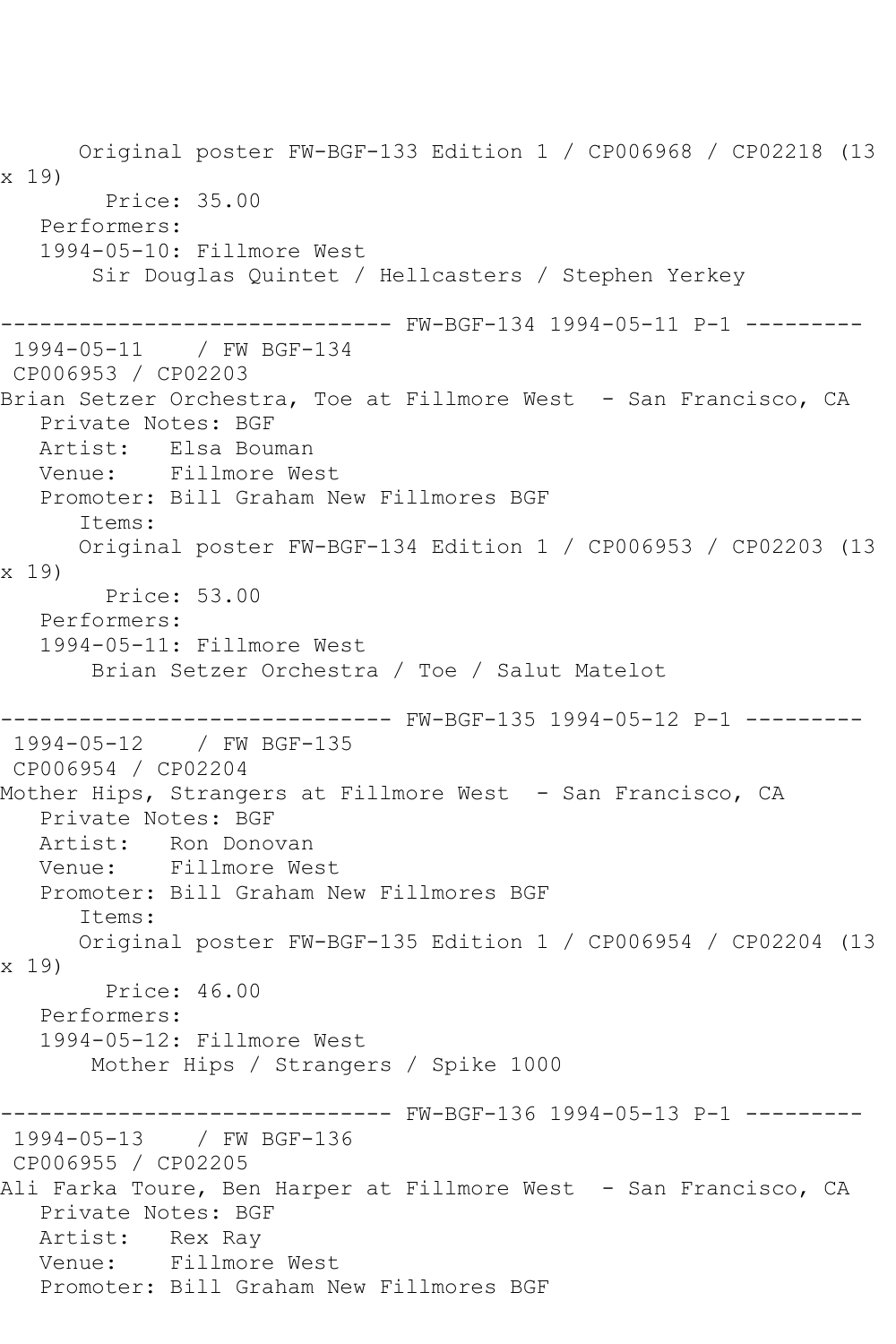Items: Original poster FW-BGF-136 Edition 1 / CP006955 / CP02205 (13 x 19) Price: 35.00 Performers: 1994-05-13: Fillmore West Ali Farka Toure / Ben Harper / Suru and the Shango Drummers ------------------------------ FW-BGF-137 1994-05-14 P-1 --------- 1994-05-14 / FW BGF-137 CP005679 / CP00928 Huey Lewis and the News, Gospel Hummingbirds at Fillmore West - San Francisco, CA Notes: 3-color offset, printed by Great Impressions for BG Private Notes: BGF Artist: Gary Grimshaw Venue: Fillmore West Promoter: Bill Graham New Fillmores BGF Items: Original poster FW-BGF-137 Edition 1 / CP005679 / CP00928 (13 x 19) Price: 41.00 Performers: 1994-05-14: Fillmore West Huey Lewis and the News / Gospel Hummingbirds / Russell Brothers ------------------------------ FW-BGF-138 1994-05-15 P-1 --------- 1994-05-15 / FW BGF-138 CP006956 / CP02206 NRBG, DR. Loco's Rockin' Jalapeno Band at Fillmore West - San Francisco, CA Private Notes: BGF Artist: Randy Chavez Venue: Fillmore West Promoter: Bill Graham New Fillmores BGF Items: Original poster FW-BGF-138 / CP015358 / ME0505 Original poster FW-BGF-138 / CP015724 / ME0869 Original poster FW-BGF-138 Edition 1 / CP006956 / CP02206 (13 x 19) Price: 53.00 Performers: 1994-05-15: Fillmore West NRBG / DR. Loco's Rockin' Jalapeno Band / Pickets --------- FW-BGF-139 1994-05-16 P-1 ---------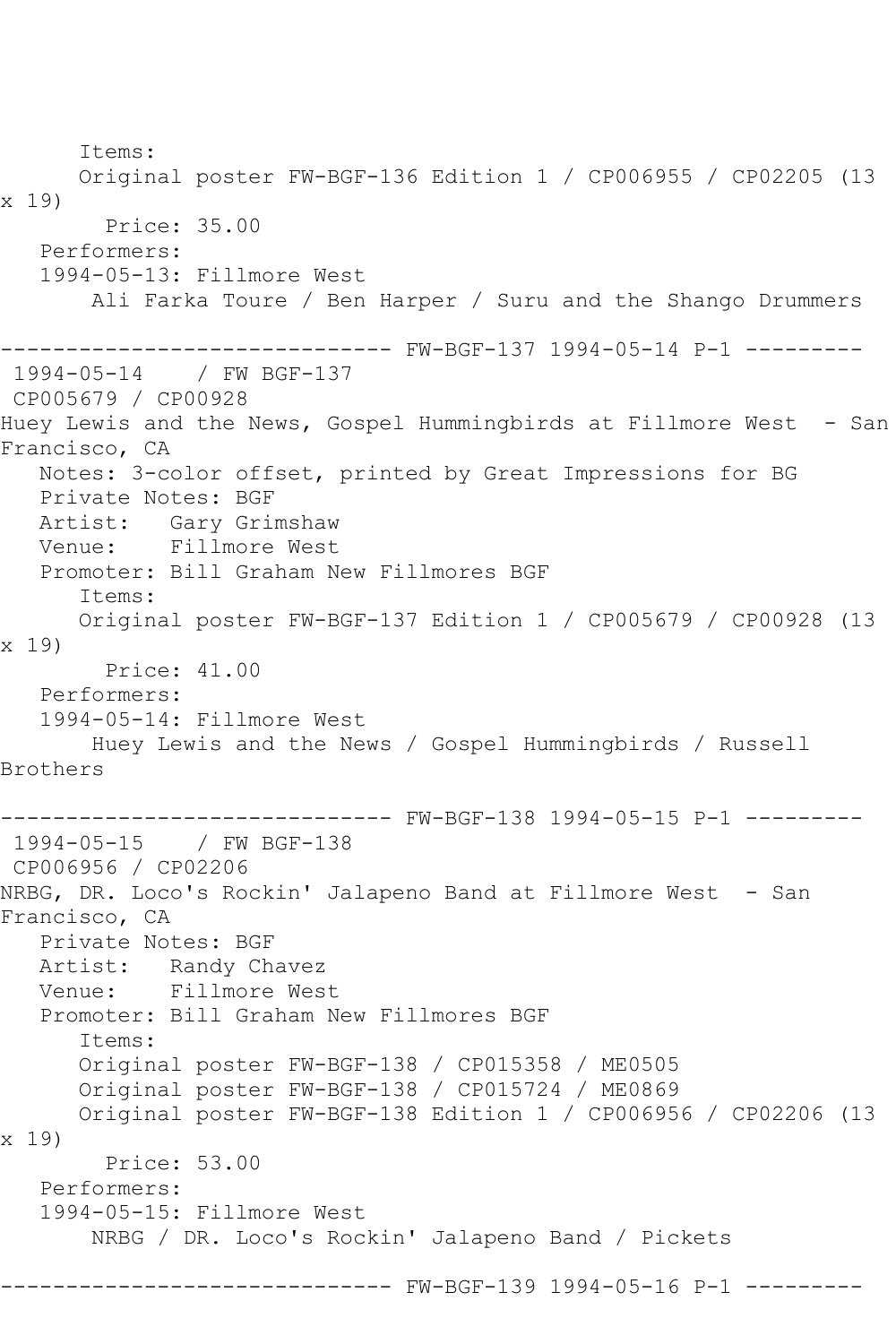1994-05-16 / FW BGF-139 CP006957 / CP02207 Blues Traveler, Sy Klopps Blues Band at Fillmore West - San Francisco, CA Private Notes: BGF Artist: Harry Rossit Venue: Fillmore West Promoter: Bill Graham New Fillmores BGF Items: Original poster FW-BGF-139 Edition 1 / CP006957 / CP02207 (13 x 19) Price: 69.00 Performers: 1994-05-16 1994-05-17: Fillmore West Blues Traveler / Sy Klopps Blues Band / Monte Warden ------------------------------ FW-BGF-141 1994-05-18 P-1 --------- 1994-05-18 / FW BGF-141 CP006959 / CP02209 They Might Be Giants, Frente! at Fillmore West - San Francisco, CA Private Notes: BGF Artist: Rex Ray Venue: Fillmore West Promoter: Bill Graham New Fillmores BGF Items: Original poster FW-BGF-141 Edition 1 / CP006959 / CP02209 (13 x 19) Price: 46.00 Performers: 1994-05-18: Fillmore West They Might Be Giants / Frente! / Brian Dewan ------------------------------ FW-BGF-142 1994-05-19 P-1 ---------  $/$  FW BGF-142 CP006960 / CP02210 Counting Crows, Engine at Fillmore West - San Francisco, CA Private Notes: BGF Artist: John Howard Venue: Fillmore West Promoter: Bill Graham New Fillmores BGF Items: Original poster FW-BGF-142 Edition 1 / CP006960 / CP02210 (13 x 19) Price: 53.00 Performers: 1994-05-19: Fillmore West Counting Crows / Engine / 10basst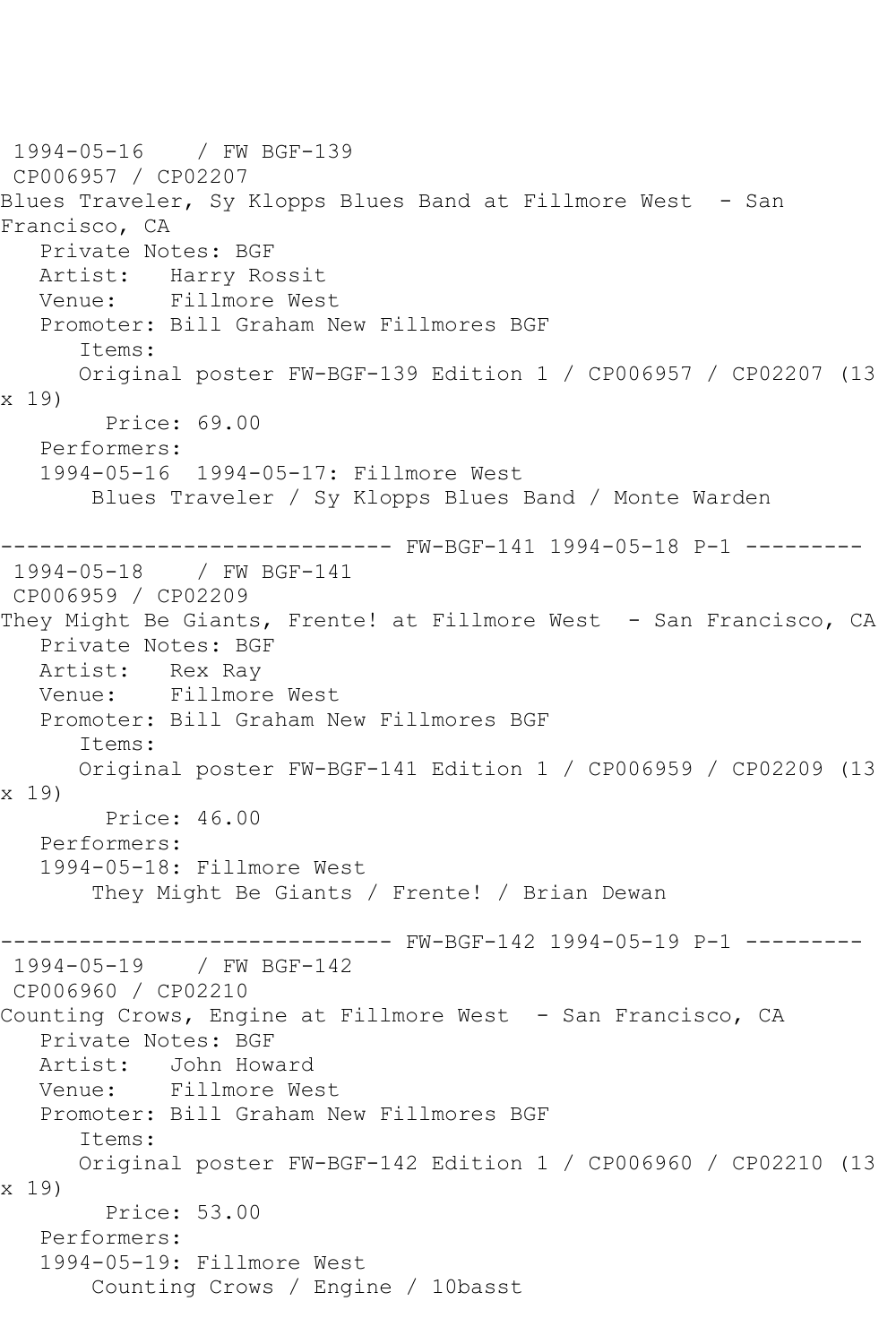------------------------------ FW-BGF-143 1994-05-20 P-1 --------- 1994-05-20 / FW BGF-143 CP006961 / CP02211 Counting Crows, Papa's Culture at Fillmore West - San Francisco, CA Private Notes: BGF Artist: John Howard Venue: Fillmore West Promoter: Bill Graham New Fillmores BGF Items: Original poster FW-BGF-143 Edition 1 / CP006961 / CP02211 (13 x 19) Price: 53.00 Performers: 1994-05-20: Fillmore West Counting Crows / Papa's Culture / Hobo ------------------------------ FW-BGF-144 1994-05-21 P-1 --------- 1994-05-21 / FW BGF-144 CP006962 / CP02212 Counting Crows, Sneetches at Fillmore West - San Francisco, CA Private Notes: BGF Artist: John Howard Venue: Fillmore West Promoter: Bill Graham New Fillmores BGF Items: Original poster FW-BGF-144 Edition 1 / CP006962 / CP02212 (13 x 19) Price: 53.00 Performers: 1994-05-21: Fillmore West Counting Crows / Sneetches / Third Eye Blind ------------------------------ FW-BGF-145 1994-05-22 P-1 --------- 1994-05-22 / FW BGF-145 CP006963 / CP02213 Counting Crows, Peter Stuart at Fillmore West - San Francisco, CA Private Notes: BGF Artist: John Howard<br>Venue: Fillmore We Fillmore West Promoter: Bill Graham New Fillmores BGF Items: Original poster FW-BGF-145 Edition 1 / CP006963 / CP02213 (13 x 19) Price: 53.00 Performers: 1994-05-22: Fillmore West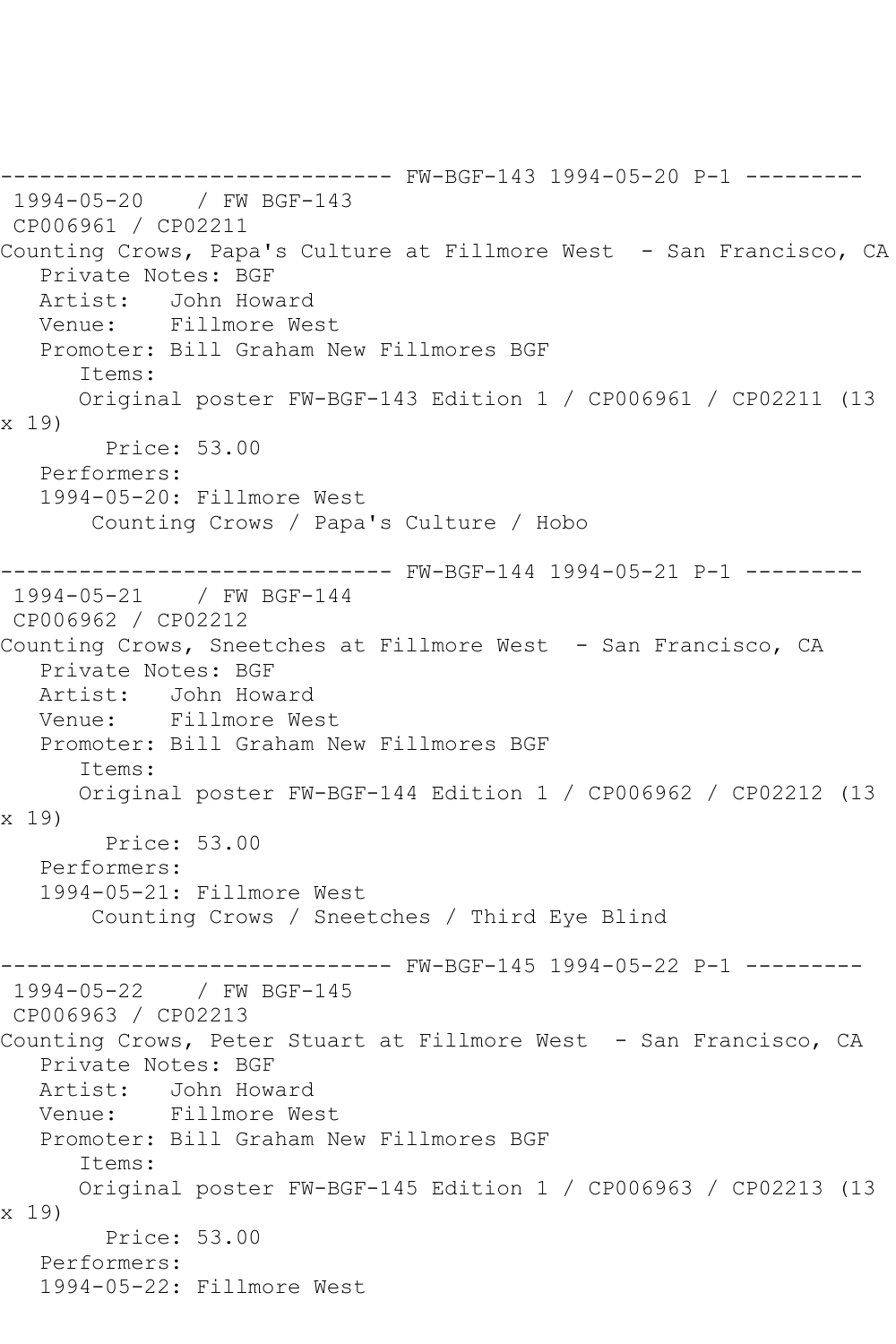Counting Crows / Peter Stuart / Wade ------------------------------ FW-BGF-146 1994-05-25 P-1 --------- 1994-05-25 / FW BGF-146 CP006964 / CP02214 Thinking Fellers Union Local 282, Steel Pole Bathtub at Fillmore West - San Francisco, CA Private Notes: BGF<br>Artist: Mats. 0 : Mats. O Stromberg Venue: Fillmore West Promoter: Bill Graham New Fillmores BGF Items: Original poster FW-BGF-146 Edition 1 / CP006964 / CP02214 (13 x 19) Price: 46.00 Performers: 1994-05-25: Fillmore West Thinking Fellers Union Local 282 / Steel Pole Bathtub / S.F. Seals ------------------------------ FW-BGF-140 1994-05-26 P-1 --------- 1994-05-26 / FW BGF-140 CP006958 / CP02208 Ken Kesey's Twister, Merry Pranksters at Fillmore West - San Francisco, CA Private Notes: BGF Artist: Cameron Sky Venue: Fillmore West Promoter: Bill Graham New Fillmores BGF Items: Original poster FW-BGF-140 Edition 1 / CP006958 / CP02208 (13 x 19) Price: 53.00 Performers: 1994-05-26: Fillmore West Ken Kesey / Merry Pranksters / Jambay ------------------------------ FW-BGF-147 1994-05-28 P-1 --------- 1994-05-28 / FW BGF-147 CP006965 / CP02215 Jefferson Starship, Merl Saunders at Fillmore West - San Francisco, CA Private Notes: BGF Artist: Randy Tuten Venue: Fillmore West Promoter: Bill Graham New Fillmores BGF Items: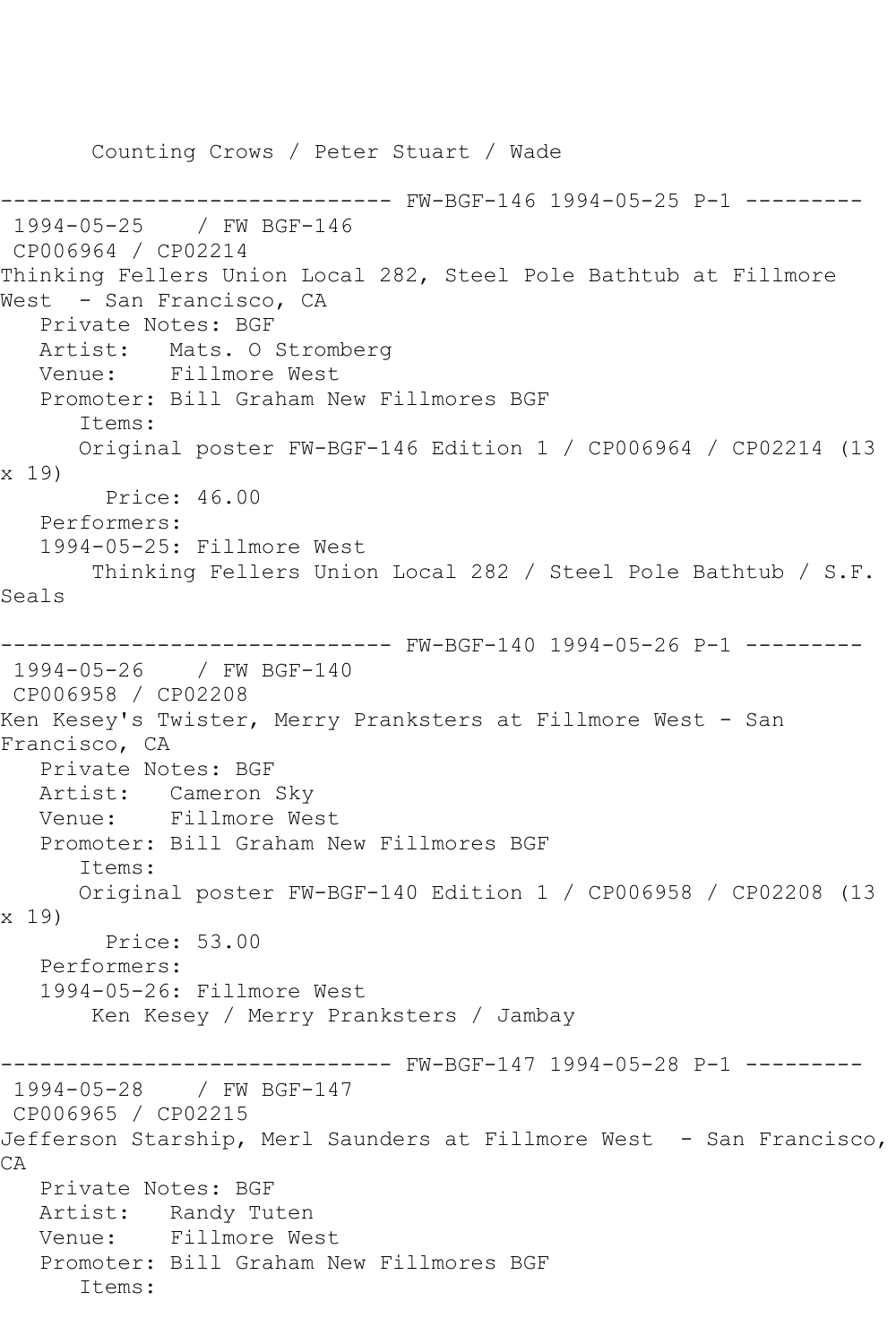Original poster FW-BGF-147 Edition 1 / CP006965 / CP02215 (13 x 19) Price: 90.00 Performers: 1994-05-28: Fillmore West Jefferson Starship / Merl Saunders / Tom Constanten ------------------------------ FW-BGF-148 1994-06-03 P-1 --------- 1994-06-03 / FW BGF-148 CP006966 / CP02216 Alice Donut, Victims Family at Fillmore West - San Francisco, CA Private Notes: BGF Artist: Rex Ray Venue: Fillmore West Promoter: Bill Graham New Fillmores BGF Items: Original poster FW-BGF-148 Edition 1 / CP006966 / CP02216 (13 x 19) Price: 41.00 Performers: 1994-06-03: Fillmore West Alice Donut / Victims Family / Duh! ------------------------------ FW-BGF-149 1994-06-05 P-1 --------- 1994-06-05 / FW BGF-149 CP006967 / CP02217 Big Star, Shatners at Fillmore West - San Francisco, CA Private Notes: BGF Artist: Sarah Beach Venue: Fillmore West Promoter: Bill Graham New Fillmores BGF Items: Original poster FW-BGF-149 Edition 1 / CP006967 / CP02217 (13 x 19) Price: 46.00 Performers: 1994-06-05: Fillmore West Big Star / Shatners / Gigolo Aunts ------------------------------ FW-BGF-150 1994-06-11 P-1 --------- 1994-06-11 / FW BGF-150 CP006952 / CP02202 Super Chunk, Overwhelming at Fillmore West - San Francisco, CA Private Notes: BGF Artist: Chuck Sperry Venue: Fillmore West Promoter: Bill Graham New Fillmores BGF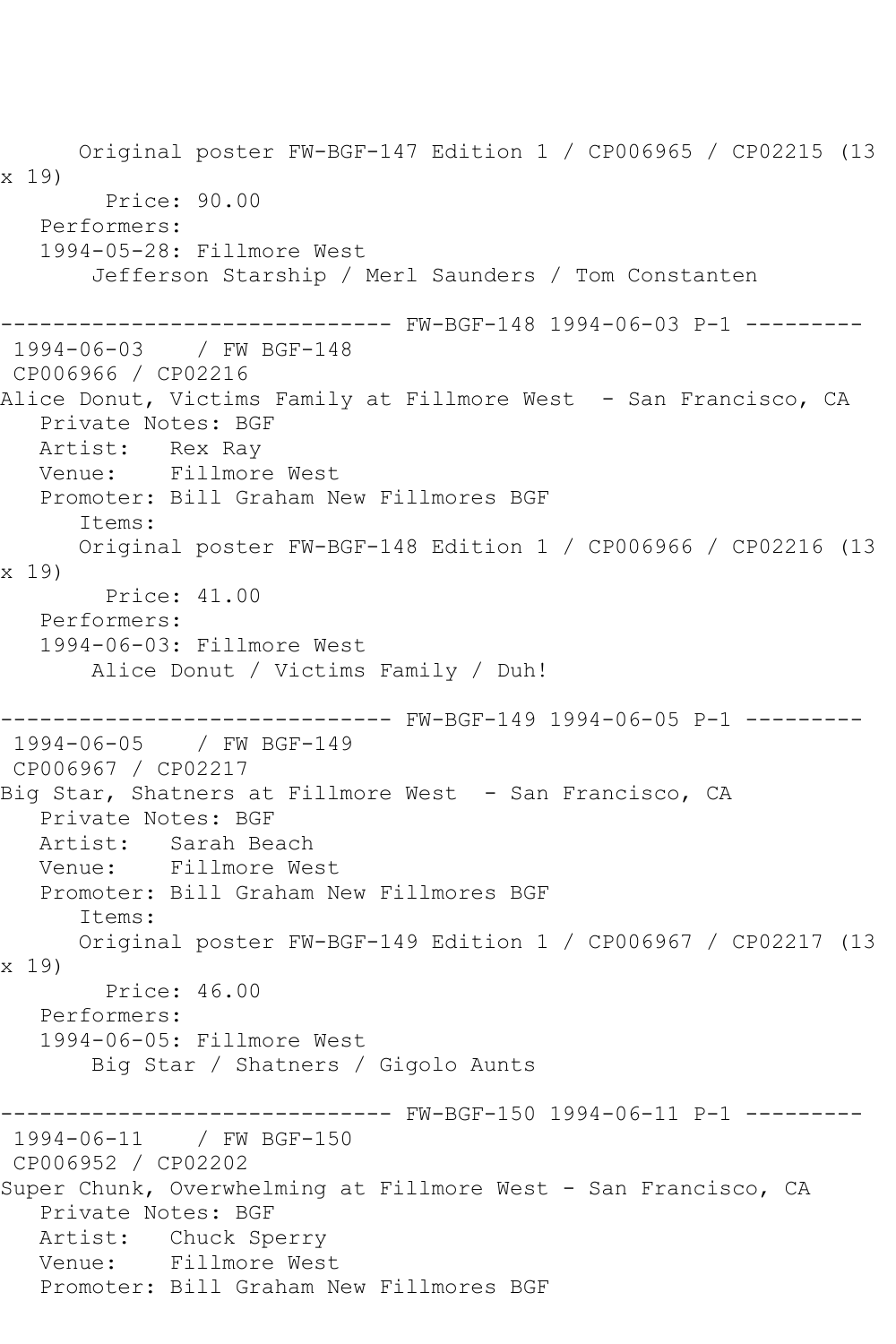Items: Original poster FW-BGF-150 Edition 1 / CP006952 / CP02202 (13 x 19) Price: 46.00 Performers: 1994-06-11: Fillmore West Super Chunk / Polvo ------------------------------ FW-BGF-151 1994-06-17 P-1 --------- 1994-06-17 / FW BGF-151 CP006969 / CP02219 Zap Mama, Stephen Kent at Fillmore West - San Francisco, CA Private Notes: BGF Artist: Carol Lavelle Venue: Fillmore West Promoter: Bill Graham New Fillmores BGF Items: Original poster FW-BGF-151 Edition 1 / CP006969 / CP02219 (13 x 19) Price: 35.00 Performers: 1994-06-17: Fillmore West Zap Mama / Stephen Kent / African Rain ------------------------------ FW-BGF-152 1994-07-06 P-1 --------- 1994-07-06 / FW BGF-152 CP006970 / CP02220 Beck, Carp at Fillmore West - San Francisco, CA Private Notes: BGF Artist: Eric Marshall Venue: Fillmore West Promoter: Bill Graham New Fillmores BGF Items: Original poster FW-BGF-152 Edition 1 / CP006970 / CP02220 (13 x 19) Price: 53.00 Performers: 1994-07-06: Fillmore West Beck / Carp / Geraldine Fibbers ------------------------------ FW-BGF-131 1994-07-07 P-1 --------- 1994-07-07 / FW BGF-131 CP006950 / CP02200 Jimmie Dale Gillmore, Marshall Crenshaw at Fillmore West - San Francisco, CA Private Notes: BGF Artist: Butch Hancock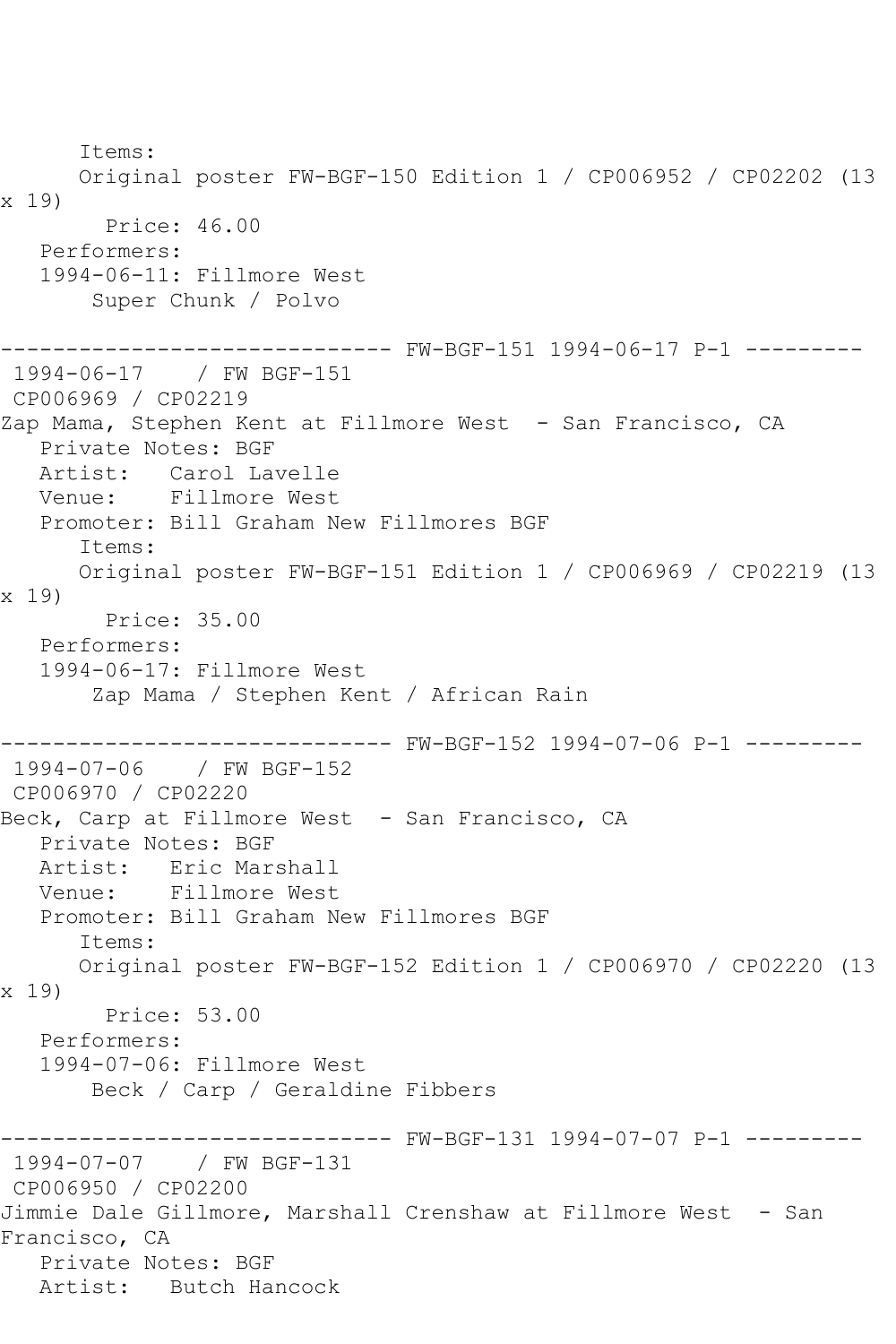Venue: Fillmore West Promoter: Bill Graham New Fillmores BGF Items: Original poster FW-BGF-131 Edition 1 / CP006950 / CP02200 (13 x 19) Price: 29.00 Performers: 1994-07-07: Fillmore West Jimmie Dale Gillmore / Marshall Crenshaw / Mums ------------------------------ FW-BGF-153 1994-07-10 P-1 --------- 1994-07-10 / FW BGF-153 CP006971 / CP02221 Midnight Oil, Wild Colonials at Fillmore West - San Francisco, CA Private Notes: BGF Artist: Shane Eagleton Venue: Fillmore West Promoter: Bill Graham New Fillmores BGF Items: Original poster FW-BGF-153 Edition 1 / CP006971 / CP02221 (13 x 19) Price: 35.00 Performers: 1994-07-10: Fillmore West Midnight Oil / Wild Colonials ------------------------------ FW-BGF-155 1994-07-22 P-1 --------- 1994-07-22 / FW BGF-155 CP006973 / CP02223 Stone Temple Pilots, Fabulus Bud E. Luv at Fillmore West - San Francisco, CA Private Notes: BGF Artist: Chuck Sperry<br>Venue: Fillmore West Fillmore West Promoter: Bill Graham New Fillmores BGF Items: Original poster FW-BGF-155 Edition 1 / CP006973 / CP02223 (13 x 19) Price: 53.00 Performers: 1994-07-22: Fillmore West Stone Temple Pilots / Fabulus Bud E. Luv / Wiskey Biscut ------------------------------ FW-BGF-154 1994-07-23 P-1 --------- 1994-07-23 / FW BGF-154 CP006972 / CP02222 Candle Box, Rob Rule at Fillmore West - San Francisco, CA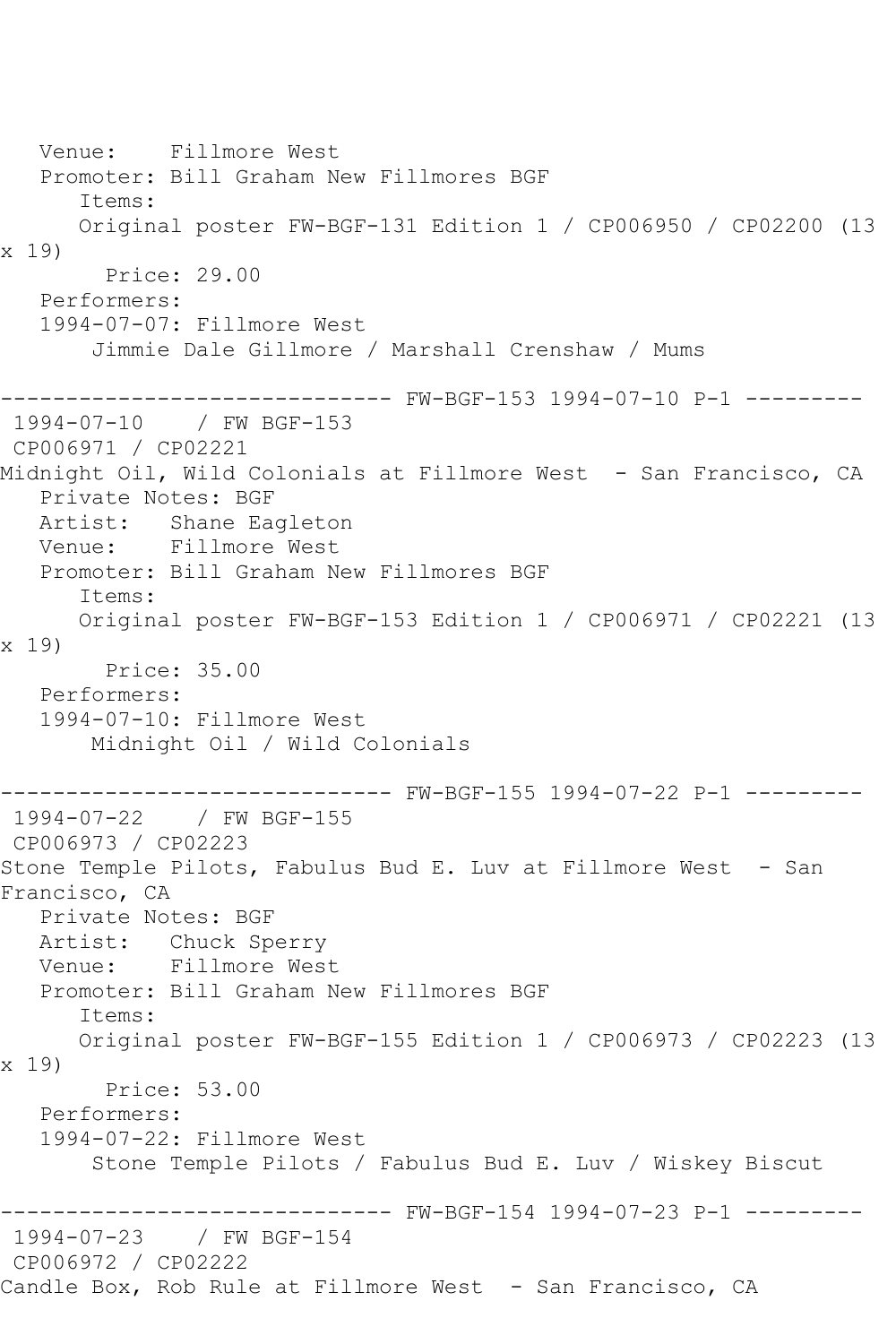Private Notes: BGF Artist: Robin Lowey Venue: Fillmore West Promoter: Bill Graham New Fillmores BGF Items: Original poster FW-BGF-154 Edition 1 / CP006972 / CP02222 (13 x 19) Price: 35.00 Performers: 1994-07-23: Fillmore West Candle Box / Rob Rule / Spokepoker ------------------------------ FW-BGF-156 1994-07-25 P-1 --------- 1994-07-25 / FW BGF-156 CP006974 / CP02224 Lemon Heads, Possum Dixon at Fillmore West - San Francisco, CA Private Notes: BGF Artist: Elsa Bouman Venue: Fillmore West Promoter: Bill Graham New Fillmores BGF Items: Original poster FW-BGF-156 Edition 1 / CP006974 / CP02224 (13 x 19) Price: 53.00 Performers: 1994-07-25: Fillmore West Lemon Heads / Possum Dixon / Spell ------------------------------ FW-BGP-C001 1994-08-01 P-1 --------- 1994-08-01 / FW BGP-C001 CP006975 / CP02225 Chris Isaak at Fillmore West - San Francisco, CA Private Notes: BGF Series: 20th Annual "Best of the Bay" Edition Artist: Carol Lavelle Venue: Fillmore West Promoter: Bill Graham New Fillmores BGF Items: Original poster FW-BGP-C001 Edition 1 / CP006975 / CP02225 (13 x 19) Performers: 1994-08-01: Fillmore West Chris Isaak ------------------------------ FW-BGF-157 1994-08-22 P-1 --------- 1994-08-22 / FW BGF-157 CP006976 / CP02226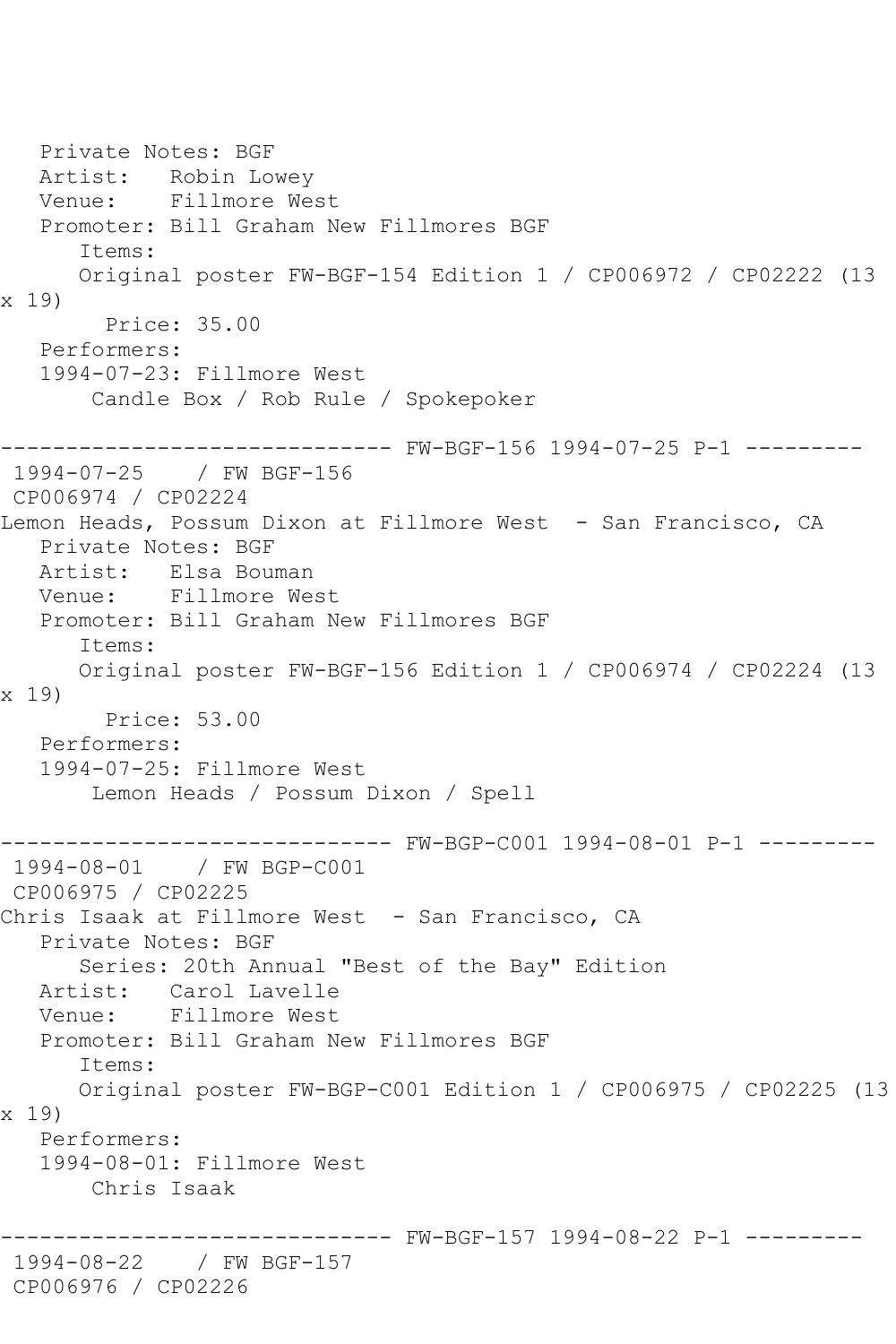US3, Fugees at Fillmore West - San Francisco, CA Private Notes: BGF Artist: Chris Shaw Venue: Fillmore West Promoter: Bill Graham New Fillmores BGF Items: Original poster FW-BGF-157 Edition 1 / CP006976 / CP02226 (13 x 19) Price: 35.00 Performers: 1994-08-22: Fillmore West US3 / Fugees / Justice System ------------------------------ FW-BGF-158 1994-08-26 P-1 --------- 1994-08-26 / FW BGF-158 CP006977 / CP02227 Nick Cave and the Bad Seeds, Congo-Norvell Band at Fillmore West -San Francisco, CA Private Notes: BGF Artist: Sarah Beach Venue: Fillmore West Promoter: Bill Graham New Fillmores BGF Items: Original poster FW-BGF-158 Edition 1 / CP006977 / CP02227 (13 x 19) Price: 35.00 Performers: 1994-08-26: Fillmore West Nick Cave / Congo-Norvell Band / Geraldine Fibbers ------------------------------ FW-BGF-159 1994-08-27 P-1 --------- 1994-08-27 / FW BGF-159 CP006978 / CP02228 George Clinton, P-Funk Allstars at Fillmore West - San Francisco, CA Private Notes: BGF Artist: Arlene Owseichick -- Artist Venue: Fillmore West Promoter: Bill Graham New Fillmores BGF Items: Original poster FW-BGF-159 Edition 1 / CP006978 / CP02228 (13 x 19) Price: 53.00 Performers: 1994-08-27: Fillmore West George Clinton / P-Funk Allstars / Michael Meehan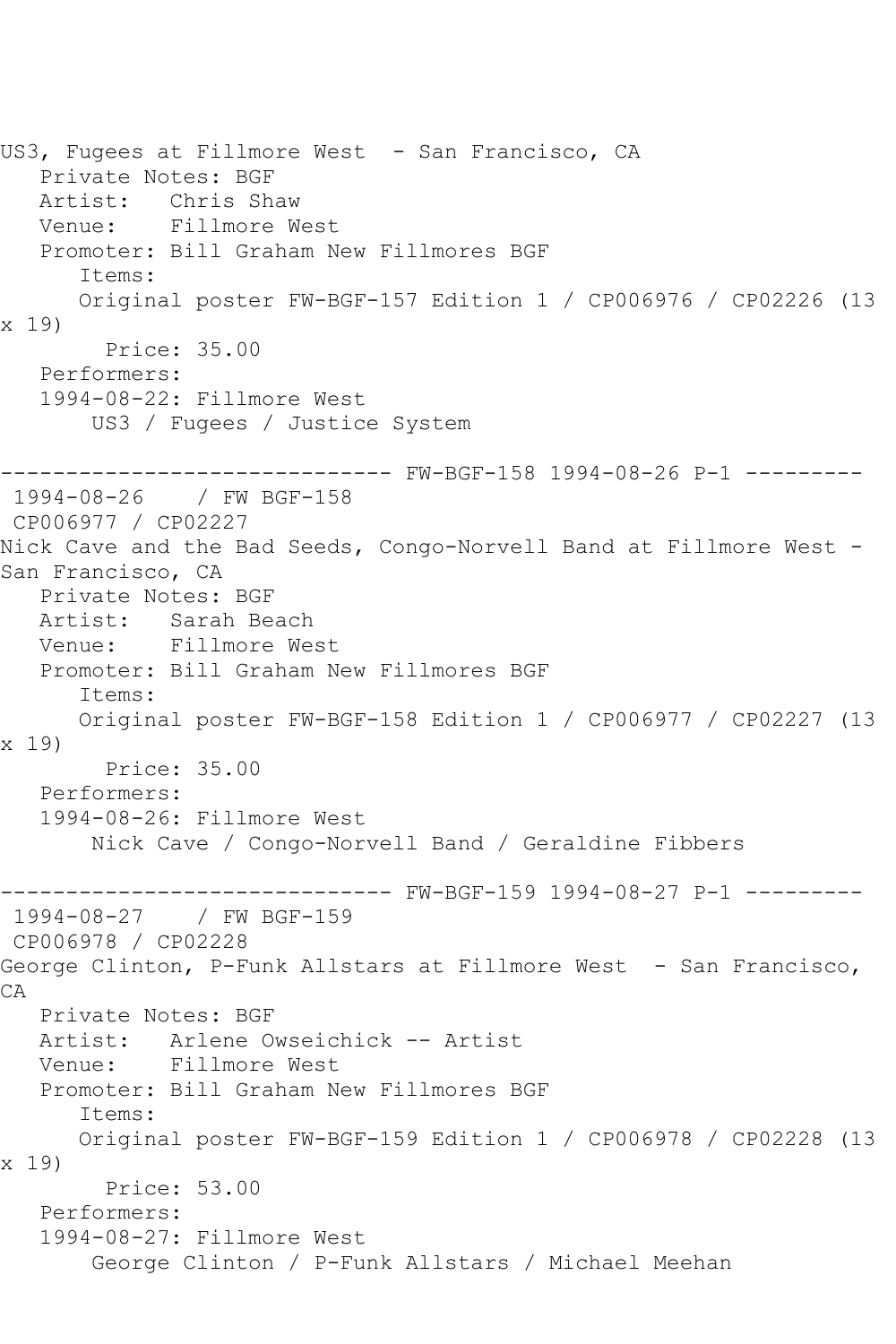------------------------------ FW-BGF-160 1994-08-31 P-1 --------- 1994-08-31 / FW BGF-160 CP006979 / CP02229 Spin Doctors at Fillmore West - San Francisco, CA Private Notes: BGF Event: Spend an Evening On Your Feet Dancing with Artist: Garrett Brill Venue: Fillmore West Promoter: Bill Graham New Fillmores BGF Items: Original poster FW-BGF-160 Edition 1 / CP006979 / CP02229 (13 x 19) Price: 53.00 Performers: 1994-08-31: Fillmore West Spin Doctors ------------------------------ FW-BGF-161 1994-09-08 P-1 --------- 1994-09-08 / FW BGF-161 CP006980 / CP02230 Mother Hips, Cracker at Fillmore West - San Francisco, CA Private Notes: BGF Artist: Rex Ray Venue: Fillmore West Promoter: Bill Graham New Fillmores BGF Items: Original poster FW-BGF-161 Edition 1 / CP006980 / CP02230 (13 x 19) Price: 41.00 Performers: 1994-09-08: Fillmore West Mother Hips / Cracker / X-Tal ------------------------------ FW-BGF-162 1994-09-26 P-1 --------- 1994-09-26 / FW BGF-162 CP006981 / CP02231 Johnny Cash, Ted Hawkins at Fillmore West - San Francisco, CA Private Notes: BGF Artist: Randy Tuten Venue: Fillmore West Promoter: Bill Graham New Fillmores BGF Items: Original poster FW-BGF-162 Edition 1 / CP006981 / CP02231 (13 x 19) Price: 237.00 Performers: 1994-09-26: Fillmore West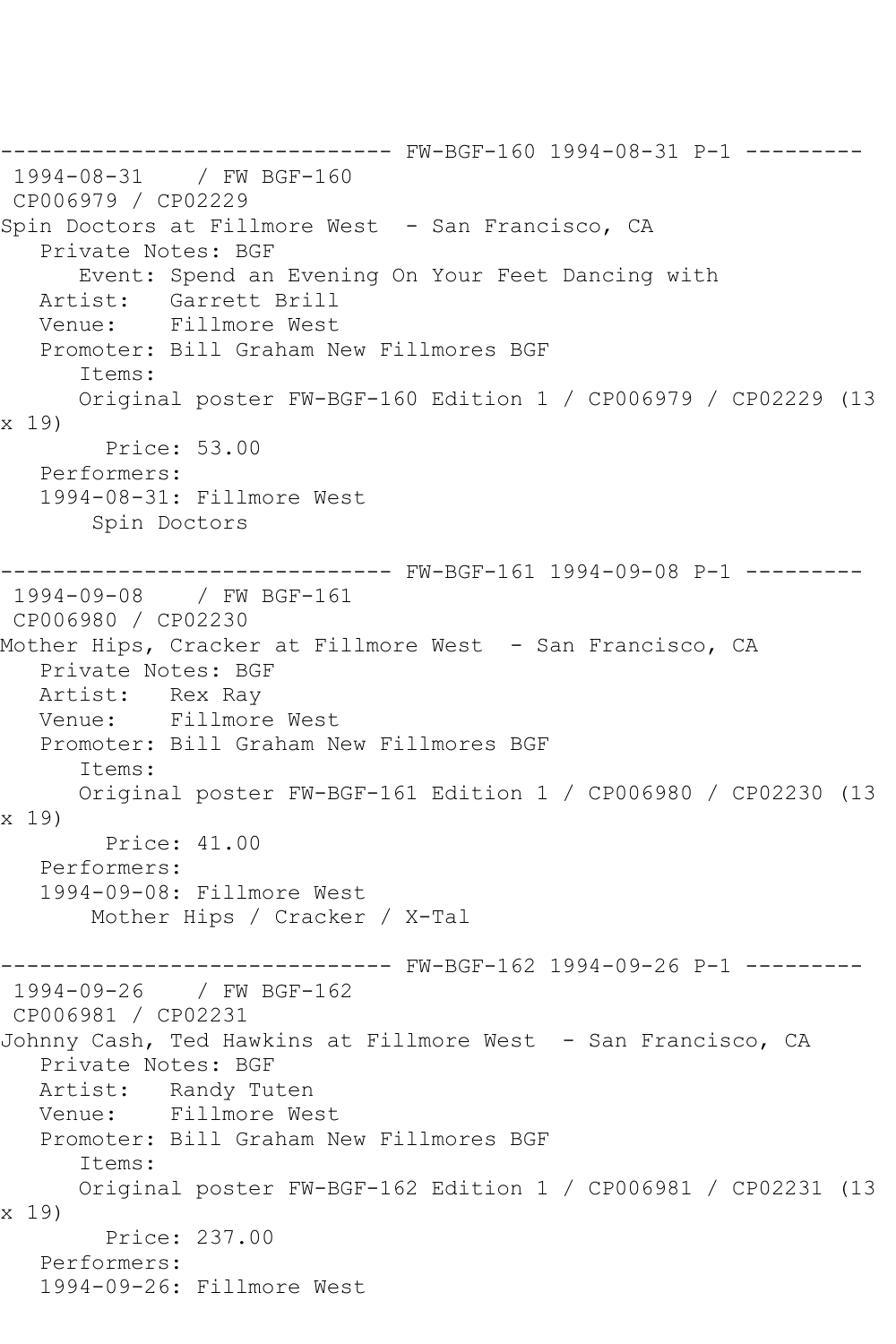Johnny Cash / Ted Hawkins / Pajama Party Orchestra ------------------------------ FW-BGF-163 1994-10-07 P-1 --------- 1994-10-07 / FW BGF-163 CP006982 / CP02232 House of Pain, Bio-Hazard at Fillmore West - San Francisco, CA Private Notes: BGF Artist: Kent Myers Venue: Fillmore West Promoter: Bill Graham New Fillmores BGF Items: Original poster FW-BGF-163 Edition 1 / CP006982 / CP02232 (13 x 19) Price: 52.00 Performers: 1994-10-07: Fillmore West House of Pain / Bio-Hazard / Korn ------------------------------ FW-BGF-164 1994-10-14 P-1 --------- 1994-10-14 / FW BGF-164 CP006998 / CP02248 Abraxas, Tommy Castro Band at Fillmore West - San Francisco, CA Private Notes: BGF Artist: Lee Conklin Venue: Fillmore West Promoter: Bill Graham New Fillmores BGF Items: Original poster FW-BGF-164 Edition 1 / CP006998 / CP02248 (13 x 19) Price: 52.00 Performers: 1994-10-14: Fillmore West Abraxas / Tommy Castro Band / Skylopps Blues Band ------------------------------ FW-BGF-165 1994-10-15 P-1 --------- 1994-10-15 / FW BGF-165 CP006984 / CP02234 Sausage, Tilt at Fillmore West - San Francisco, CA Private Notes: BGF Artist: Ron Donovan Venue: Fillmore West Promoter: Bill Graham New Fillmores BGF Items: Original poster FW-BGF-165 Edition 1 / CP006984 / CP02234 (13 x 19) Price: 41.00 Performers: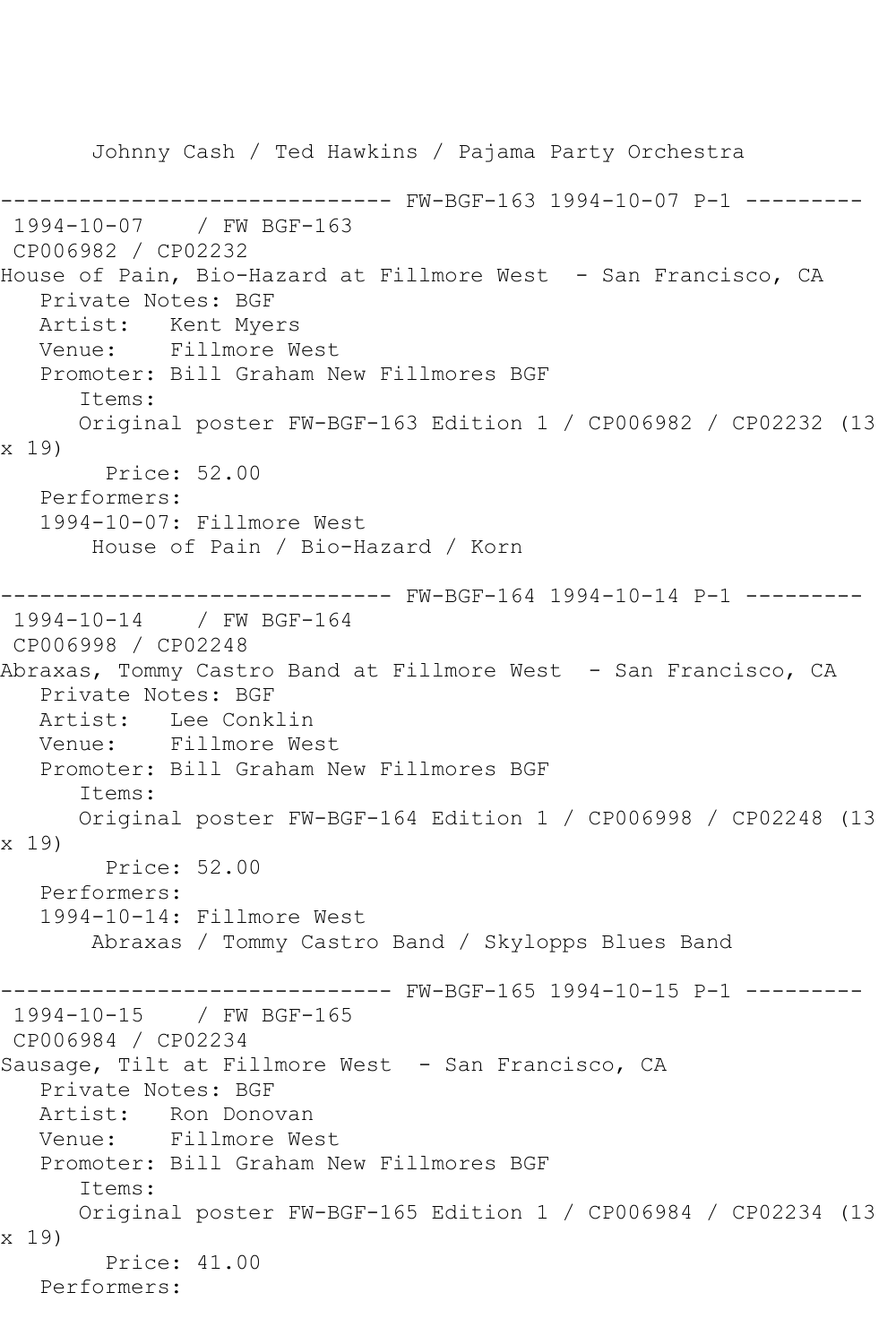1994-10-15: Fillmore West Sausage / Tilt / Meremen ------------------------------ FW-BGF-166 1994-10-20 P-1 --------- 1994-10-20 / FW BGF-166 CP006985 / CP02235 Mighty Bosstones, Total Chaos at Fillmore West - San Francisco, CA Private Notes: BGF Artist: Chuck Sperry Venue: Fillmore West Promoter: Bill Graham New Fillmores BGF Items: Original poster FW-BGF-166 Edition 1 / CP006985 / CP02235 (13 x 19) Price: 46.00 Performers: 1994-10-20: Fillmore West Mighty Bosstones / Total Chaos / Voo Doo Glow Skulls / Skulls ------------------------------ FW-BGF-167 1994-10-21 P-1 --------- 1994-10-21 / FW BGF-167 CP006986 / CP02236 Mc 900 Foot Jesus, Consolidated at Fillmore West - San Francisco, CA Private Notes: BGF Artist: Chris Shaw<br>Venue: Fillmore W Fillmore West Promoter: Bill Graham New Fillmores BGF Items: Original poster FW-BGF-167 Edition 1 / CP006986 / CP02236 (13 x 19) Price: 46.00 Performers: 1994-10-21: Fillmore West MC 900 Foot Jesus / Consolidated / Artis the Spoonman ------------------------------ FW-BGF-168 1994-10-29 P-1 --------- 1994-10-29 / FW BGF-168 CP006987 / CP02237 Meat Puppets, Rust Private Notes: BGF Artist: Mike Hazlett Venue: Fillmore West Promoter: Bill Graham New Fillmores BGF Items: Original poster FW-BGF-168 Edition 1 / CP006987 / CP02237 (13 x 19) Price: 29.00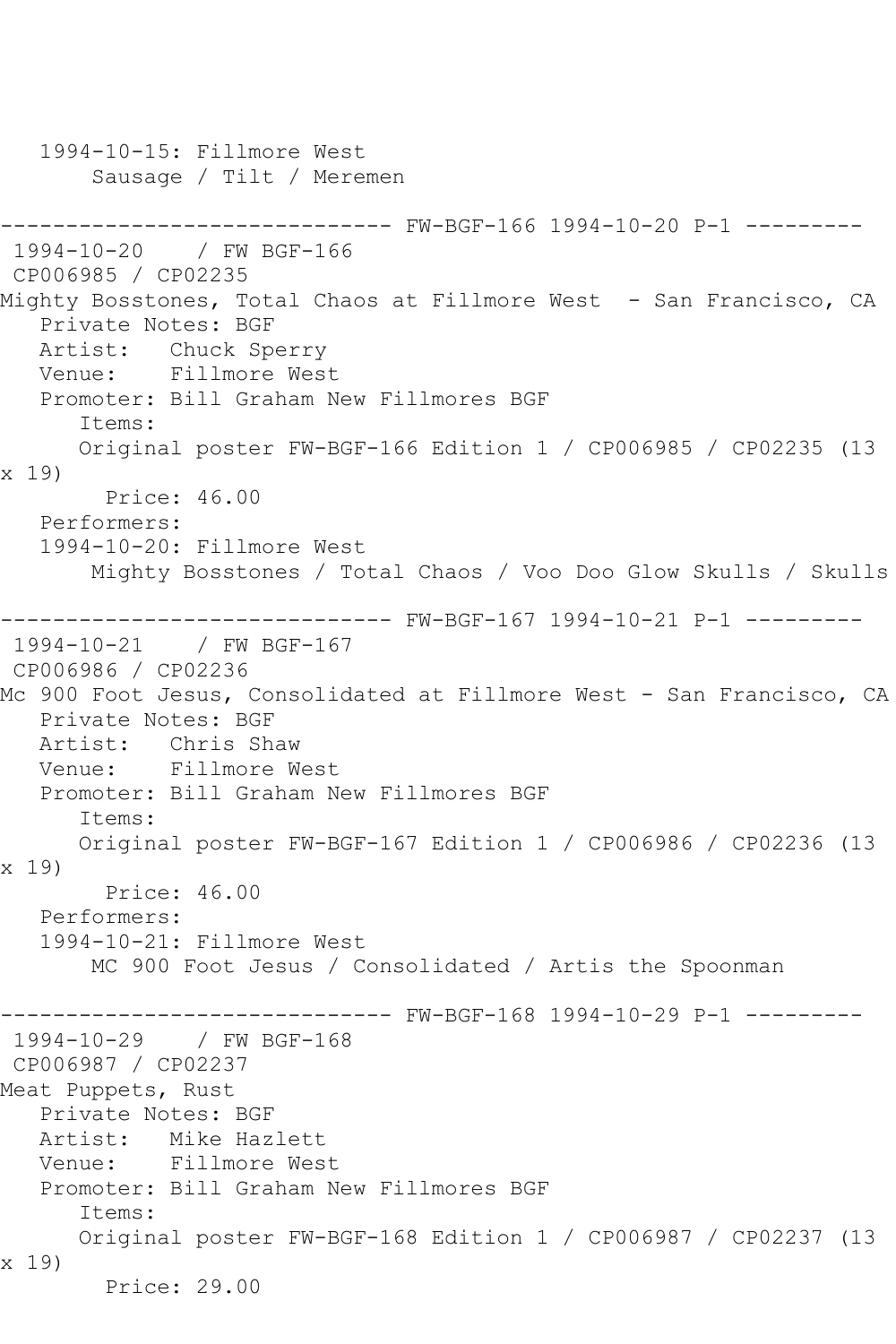```
 Performers:
   1994-10-29: Fillmore West
       Meat Puppets / Rust / Spell
------------------------------ FW-BGF-169 1994-11-07 P-1 ---------
1994-11-07 / FW BGF-169
CP006988 / CP02238
Clapton, Eric at Fillmore West - San Francisco, CA
   Private Notes: BGF
   Artist: Rex Ray
   Venue: Fillmore West
   Promoter: Bill Graham New Fillmores BGF
      Items:
      Original poster FW-BGF-169 Edition 1 / CP006988 / CP02238 (13 
x 19)
         Price: 158.00
   Performers:
   1994-11-07 1994-11-09: Fillmore West
       Clapton / Eric
------------------------------ FW-BGF-170 1994-11-11 P-1 ---------
1994-11-11 / FW BGF-170
CP006989 / CP02239
Hole, Veruca Salt at Fillmore West - San Francisco, CA
   Private Notes: BGF
   Artist: Chris Shaw
   Venue: Fillmore West
   Promoter: Bill Graham New Fillmores BGF
      Items:
      Original poster FW-BGF-170 Edition 1 / CP006989 / CP02239 (13 
x 19)
        Price: 79.00
   Performers:
   1994-11-11: Fillmore West
       Hole / Veruca Salt / Star 69
------------------------------ FW-BGF-171 1994-11-22 P ---------
1994-11-22 / FW BGF-171
CP006991 / CP02241
Jesus and Mary Chain, Mazzy Star at Fillmore West - San Francisco,
CA
   Private Notes: BGF
   Artist: Eric Marshall
   Venue: Fillmore West
   Promoter: Bill Graham New Fillmores BGF
      Items:
      Original poster FW-BGF-171 / CP006991 / CP02241 (13 x 19)
```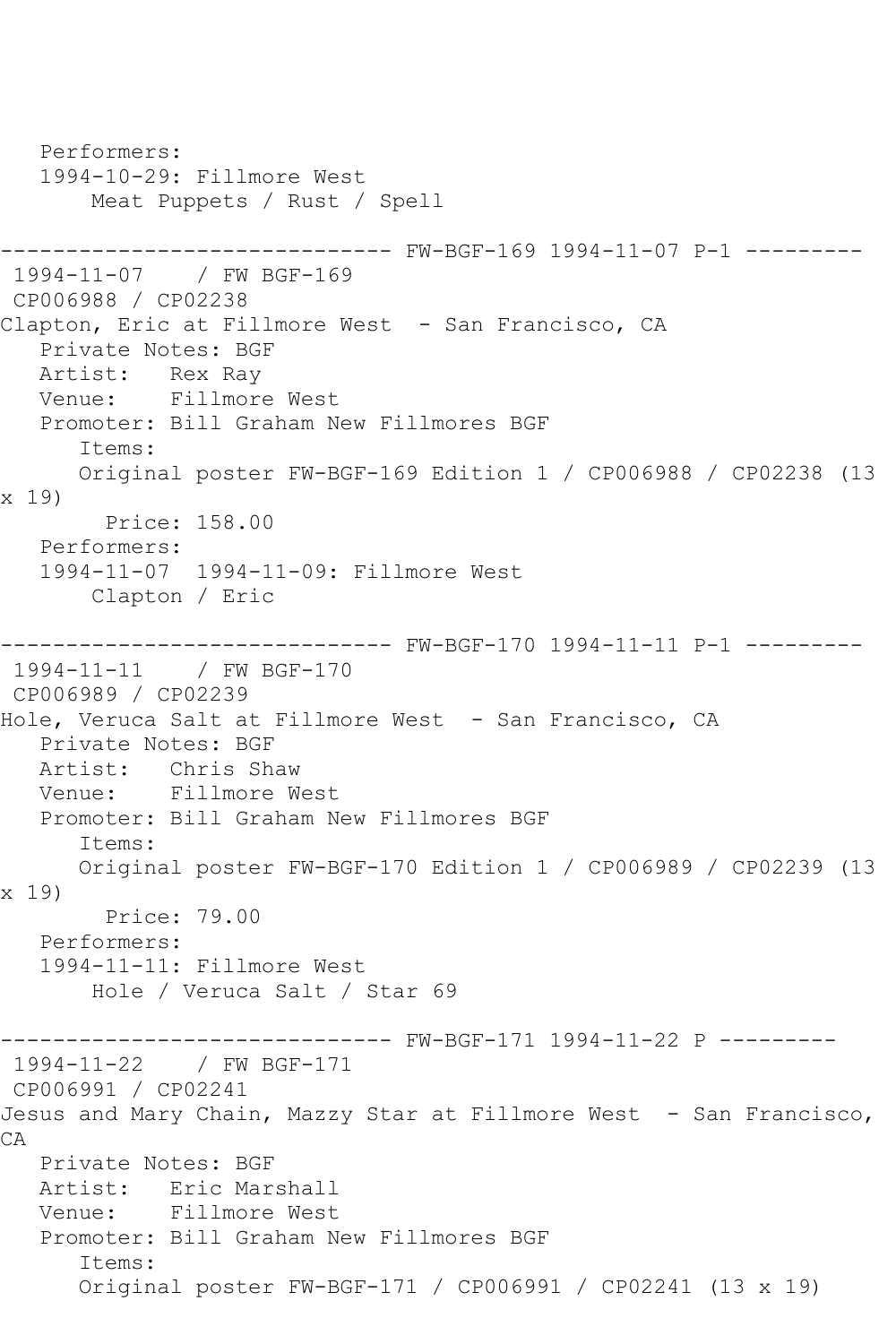Price: 29.00 Performers: 1994-11-22: Fillmore West Jesus and Mary Chain / Mazzy Star / Velvet Crush ------------------------------ FW-BGF-172 1994-11-26 P-1 --------- 1994-11-26 / FW BGF-172 CP006992 / CP02242 Country Joe and the Fish, Joy of Cooking at Fillmore West - San Francisco, CA Private Notes: BGF Artist: Randy Tuten Venue: Fillmore West Promoter: Bill Graham New Fillmores BGF Items: Original poster FW-BGF-172 Edition 1 / CP006992 / CP02242 (13 x 19) Price: 105.00 Performers: 1994-11-26: Fillmore West Country Joe and the Fish / Joy of Cooking / Lazzarus ------------------------------ FW-BGF-173 1994-12-30 P-1 --------- 1994-12-30 / FW BGF-173 CP006993 / CP02243 Neville Brothers, Sweet N Lo' Orchestra at Fillmore West - San Francisco, CA Private Notes: BGF Artist: Randy Tuten Venue: Fillmore West Promoter: Bill Graham New Fillmores BGF Items: Original poster FW-BGF-173 Edition 1 / CP006993 / CP02243 (13 x 19) Price: 132.00 Performers: 1994-12-30: Fillmore West Neville Brothers / Sweet N Lo' Orchestra / Pulsators ------------------------------ FW-BGF-174 1994-12-31 P-1 --------- 1994-12-31 / FW BGF-174 CP006994 / CP02244 Cramps, Mermen at Fillmore West - San Francisco, CA Private Notes: BGF Artist: Rex Ray Venue: Fillmore West Promoter: Bill Graham New Fillmores BGF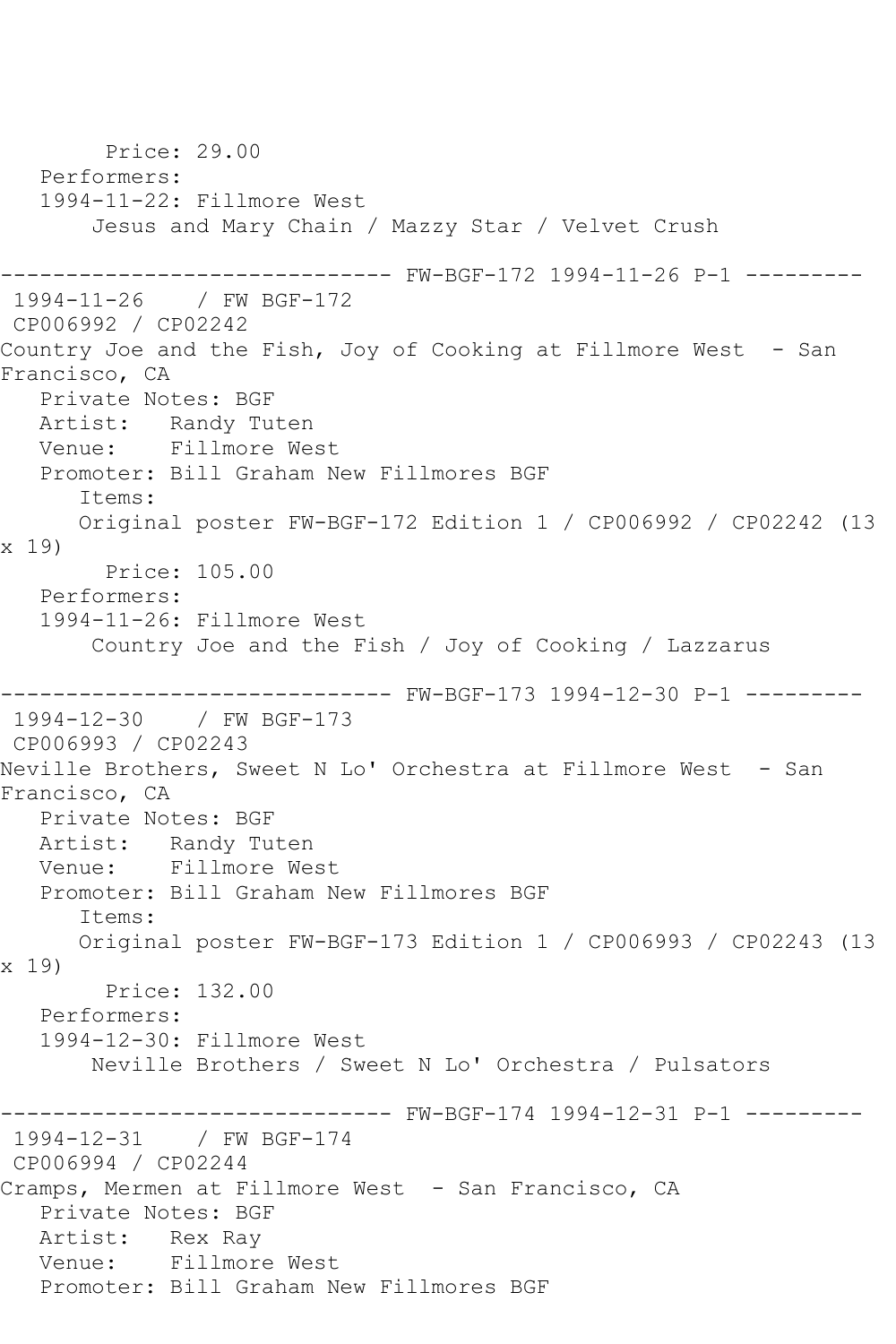Items: Original poster FW-BGF-174 Edition 1 / CP006994 / CP02244 (13 x 19) Price: 63.00 Performers: 1994-12-31: Fillmore West Cramps / Mermen / Pearl Harbor ------------------------------ FW-BGF-175 1995-01-14 P-1 --------- 1995-01-14 / FW BGF-175 CP006995 / CP02245 Abraxas, Inka Inka at Fillmore West - San Francisco, CA Private Notes: BGF Artist: Lee Conklin Venue: Fillmore West Promoter: Bill Graham New Fillmores BGF Items: Original poster FW-BGF-175 Edition 1 / CP006995 / CP02245 (13 x 19) Price: 46.00 Performers: 1995-01-14: Fillmore West Abraxas / Inka Inka ------------------------------ FW-BGF-176 1995-02-01 P-1 --------- 1995-02-01 / FW BGF-176 CP006996 / CP02246 Oasis, Heavy Into Jeff at Fillmore West - San Francisco, CA Private Notes: BGF Artist: Ron Donovan Venue: Fillmore West Promoter: Bill Graham New Fillmores BGF Items: Original poster FW-BGF-176 Edition 1 / CP006996 / CP02246 (13 x 19) Price: 53.00 Performers: 1995-02-01: Fillmore West Oasis / Heavy Into Jeff ------------------------------ FW-BGSE-001 1995-02-04 P-1 --------- 1995-02-04 / FW BGSE-001 CP006997 / CP02247 Nine Months starring Hugh Grant, Julianne Moore Private Notes: BGSE \* Signed Artist: Randy Tuten Venue: Fillmore West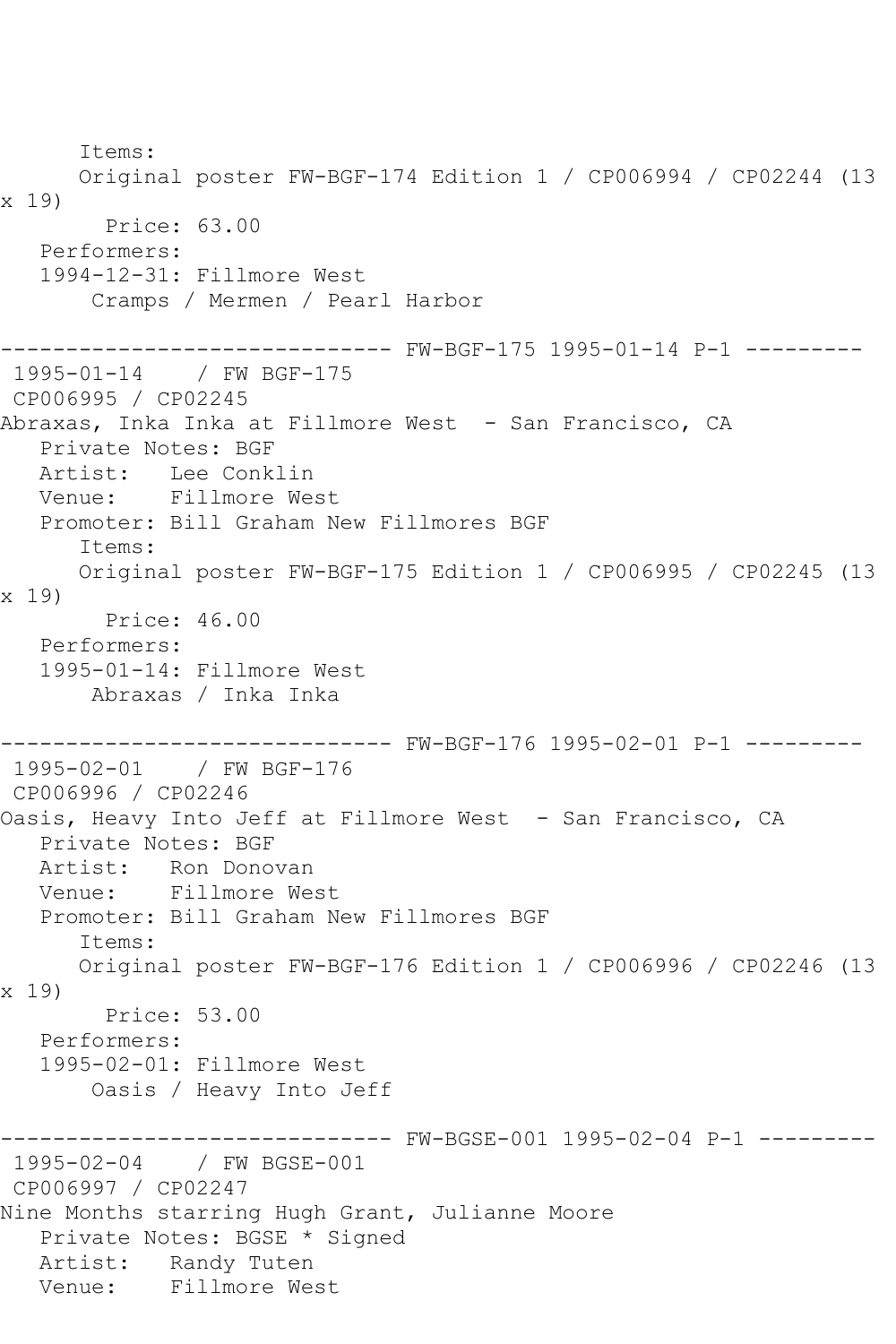Promoter: Bill Graham Special Events Items: Original poster FW-BGSE-001 Edition 1 / CP006997 / CP02247 (13 x 19) Price: 100.00 Performers: 1995-02-04: Fillmore West Hugh Grant / Julianne Moore / Tom Arnold / Joan Cusack / Jeff Goldblum / Robin Williams / Chris Columbus Film ------------------------------ FW-BGF-177 1995-02-18 P-1 --------- 1995-02-18 / FW BGF-177 CP006983 / CP02233 Digable Planets, Spearhead at Fillmore West - San Francisco, CA Private Notes: BGF Artist: Michael Rios Venue: Fillmore West Promoter: Bill Graham New Fillmores BGF Items: Original poster FW-BGF-177 Edition 1 / CP006983 / CP02233 (13 x 19) Price: 35.00 Performers: 1995-02-18: Fillmore West Digable Planets / Spearhead ------------------------------ FW-BGF-178 1995-02-24 P-1 --------- 1995-02-24 / FW BGF-178 CP006999 / CP02249 Sebadoh, Goldheadsilo at Fillmore West - San Francisco, CA Private Notes: BGF Artist: John Howard<br>Venue: Fillmore We Fillmore West Promoter: Bill Graham New Fillmores BGF Items: Original poster FW-BGF-178 Edition 1 / CP006999 / CP02249 (13  $x 19 - 1/2$  Price: 35.00 Performers: 1995-02-24: Fillmore West Sebadoh / Goldheadsilo / Gary Young / Rula Lenska ------------------------------ FW-BGF-179 1995-03-01 P-1 --------- 1995-03-01 / FW BGF-179 CP007000 / CP02250 London Suede, Catherine at Fillmore West - San Francisco, CA Private Notes: BGF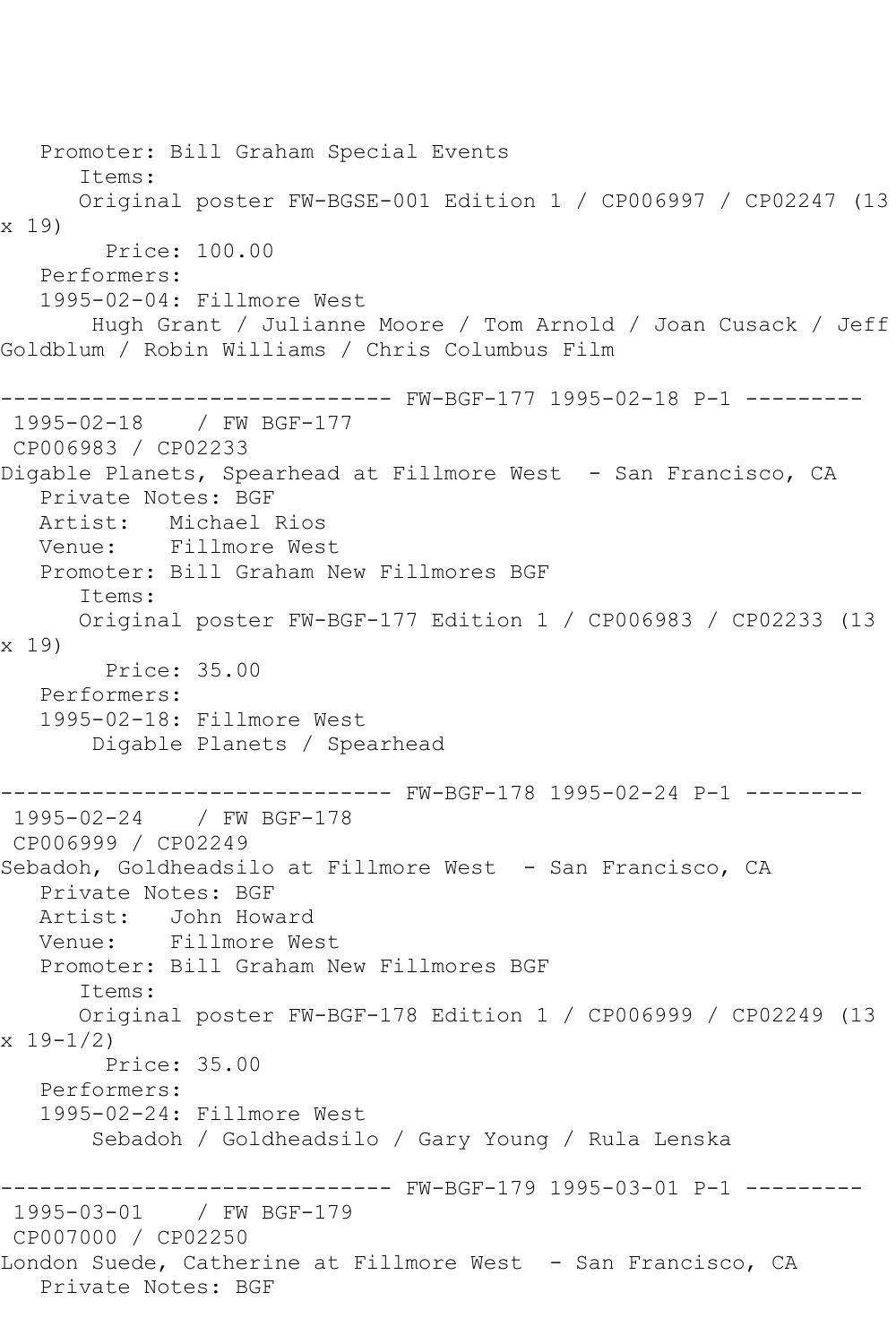Artist: Rex Ray Venue: Fillmore West Promoter: Bill Graham New Fillmores BGF Items: Original poster FW-BGF-179 Edition 1 / CP007000 / CP02250 (13 x 19) Price: 35.00 Performers: 1995-03-01: Fillmore West London Suede / Catherine ------------------------------ FW-BGF-180 1995-03-11 P-1 --------- 1995-03-11 / FW BGF-180 CP007001 / CP02251 Weezer, Archers of Loaf at Fillmore West - San Francisco, CA Private Notes: BGF Artist: Eric Marshall Venue: Fillmore West Promoter: Bill Graham New Fillmores BGF Items: Original poster FW-BGF-180 Edition 1 / CP007001 / CP02251 (13 x 19) Price: 46.00 Performers: 1995-03-11: Fillmore West Weezer / Archers of Loaf / Melissa Ferrick ------------------------------ FW-BGF-181 1995-03-25 P-1 --------- 1995-03-25 / FW BGF-181 CP007002 / CP02252 Funky Meters, Pulsators at Fillmore West - San Francisco, CA Private Notes: BGF Artist: Chris Shaw<br>Venue: Fillmore W Fillmore West Promoter: Bill Graham New Fillmores BGF Items: Original poster FW-BGF-181 Edition 1 / CP007002 / CP02252 (13 x 19) Price: 41.00 Performers: 1995-03-25: Fillmore West Funky Meters / Pulsators ------------------------------ FW-BGF-182 1995-04-03 P-1 --------- 1995-04-03 / FW BGF-182 CP007003 / CP02253 Emmylou Harris, Hot Band at Fillmore West - San Francisco, CA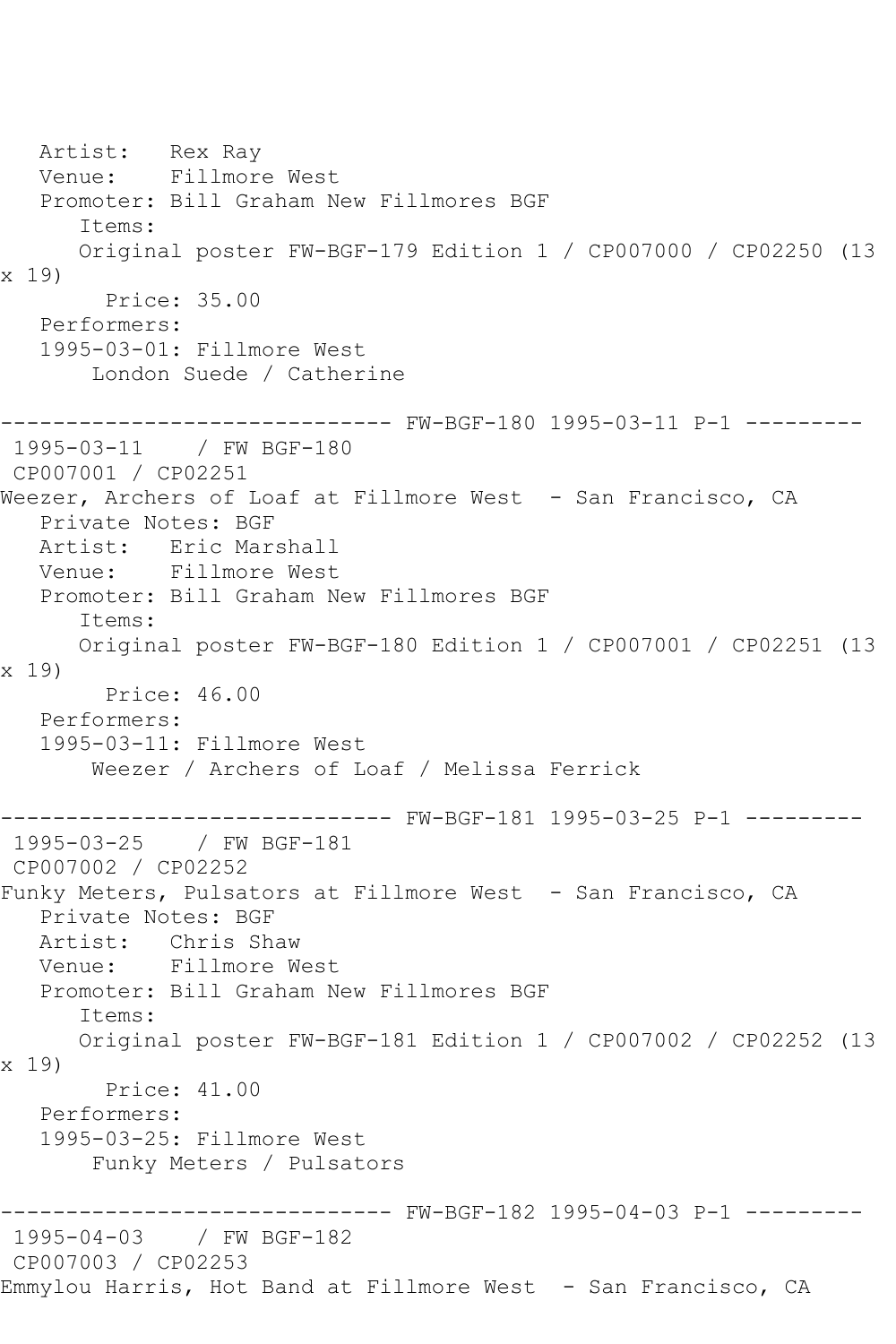Private Notes: BGF Series: 20th Anniversary Artist: Randy Tuten Venue: Fillmore West Promoter: Bill Graham New Fillmores BGF Items: Original poster FW-BGF-182 Edition 1 / CP007003 / CP02253 (13 x 19) Price: 52.00 Performers: 1995-04-03: Fillmore West Emmylou Harris / Hot Band / Rodney Crowell / Albert Lee / Glen D. Hardin / Steve Fishell / Michael Rhodes / Vince Santoro ------------------------------ FW-BGF-183 1995-04-08 P-1 --------- 1995-04-08 / FW BGF-183 CP005677 / CP00926 Buddy Guy, Sonny Landreth at Fillmore West - San Francisco, CA Notes: 4-color offset, printed by Great Impressions, published by BGP Private Notes: BGF<br>Artist: Gary Grim Gary Grimshaw Venue: Fillmore West Promoter: Bill Graham New Fillmores BGF Items: Original poster FW-BGF-183 Edition 1 / CP005677 / CP00926 (13 x 19) Price: 53.00 Performers: 1995-04-08: Fillmore West Buddy Guy / Sonny Landreth / Skylopps Blues Band ------------------------------ FW-BGF-184 1995-04-15 P-1 ---------  $/$  FW BGF-184 CP007004 / CP02254 Merle Haggard and the Strangers, Dave Alvin at Fillmore West - San Francisco, CA Private Notes: BGF Artist: John Howard<br>Venue: Fillmore We Fillmore West Promoter: Bill Graham New Fillmores BGF Items: Original poster FW-BGF-184 Edition 1 / CP007004 / CP02254 (13 x 19) Price: 41.00 Performers: 1995-04-15: Fillmore West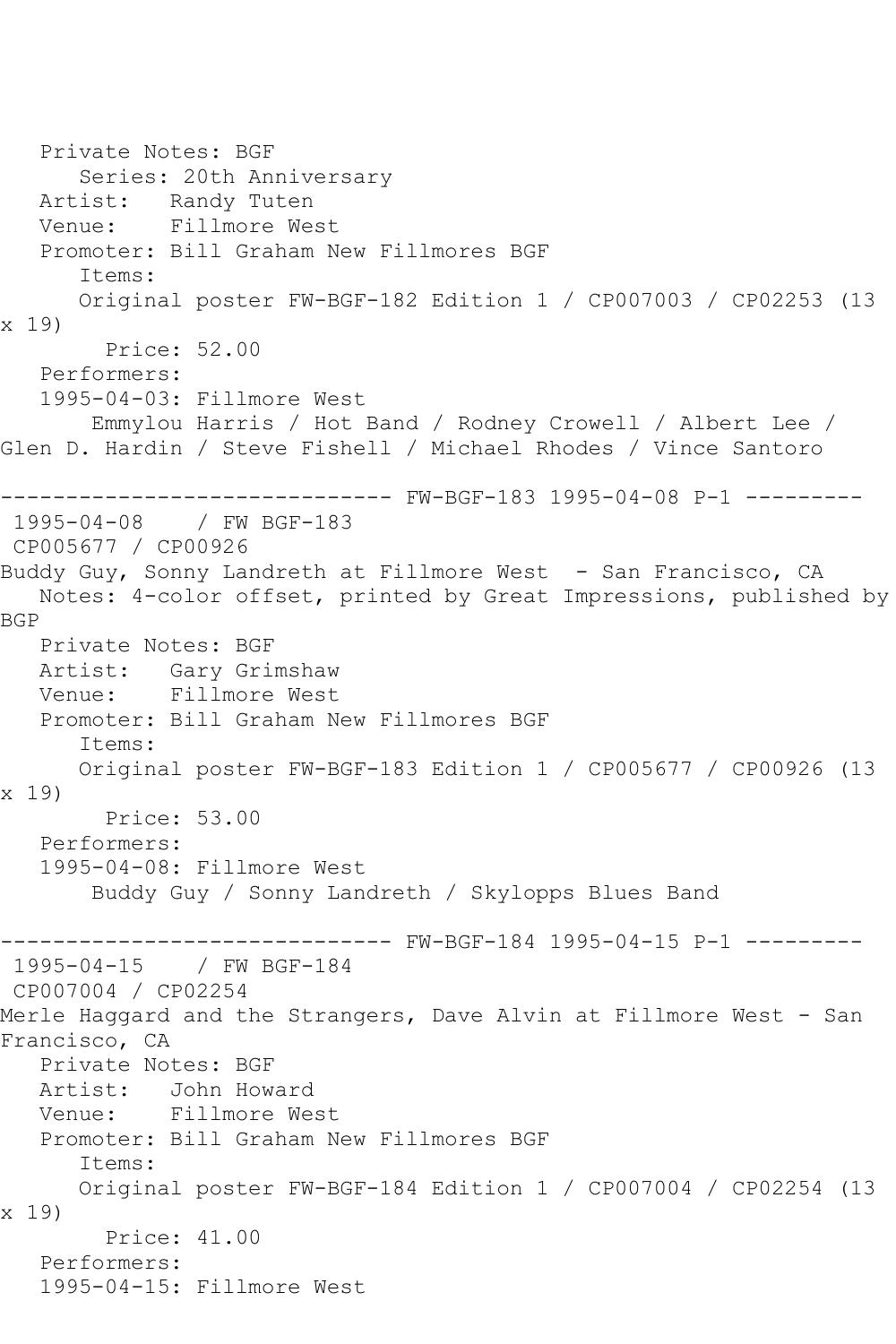Merle Haggard / Dave Alvin / Iris Dement / Katy Moffat / Billio Joe Shaver / Peter Case / Marshall Crenshaw / Tom Russell / Rosie Flores ------------------------------ FW-BGF-185 1995-04-21 P-1 --------- 1995-04-21 / FW BGF-185 CP007005 / CP02255 Little Feat, David Nelson at Fillmore West - San Francisco, CA Private Notes: BGF Artist: Randy Tuten Venue: Fillmore West Promoter: Bill Graham New Fillmores BGF Items: Original poster FW-BGF-185 Edition 1 / CP007005 / CP02255 (13 x 19) Price: 132.00 Performers: 1995-04-21: Fillmore West Little Feat / David Nelson ------------------------------ FW-BGF-186 1995-04-28 P-1 --------- 1995-04-28 / FW BGF-186 CP007006 / CP02256 Rickie Lee Jones at Fillmore West - San Francisco, CA Private Notes: BGF Artist: Su Suttle (aka Susan Taggart) Venue: Fillmore West Promoter: Bill Graham New Fillmores BGF Items: Original poster FW-BGF-186 Edition 1 / CP007006 / CP02256 (13 x 19) Price: 41.00 Performers: 1995-04-28 1995-04-29: Fillmore West Rickie Lee Jones ------------------------------ FW-BGF-187 1995-05-02 P-1 --------- 1995-05-02 / FW BGF-187 CP007007 / CP02257 Veruca Salt, Muffs at Fillmore West - San Francisco, CA Private Notes: BGF Artist: Ron Donovan Venue: Fillmore West Promoter: Bill Graham New Fillmores BGF Items: Original poster FW-BGF-187 Edition 1 / CP007007 / CP02257 (13 x 19)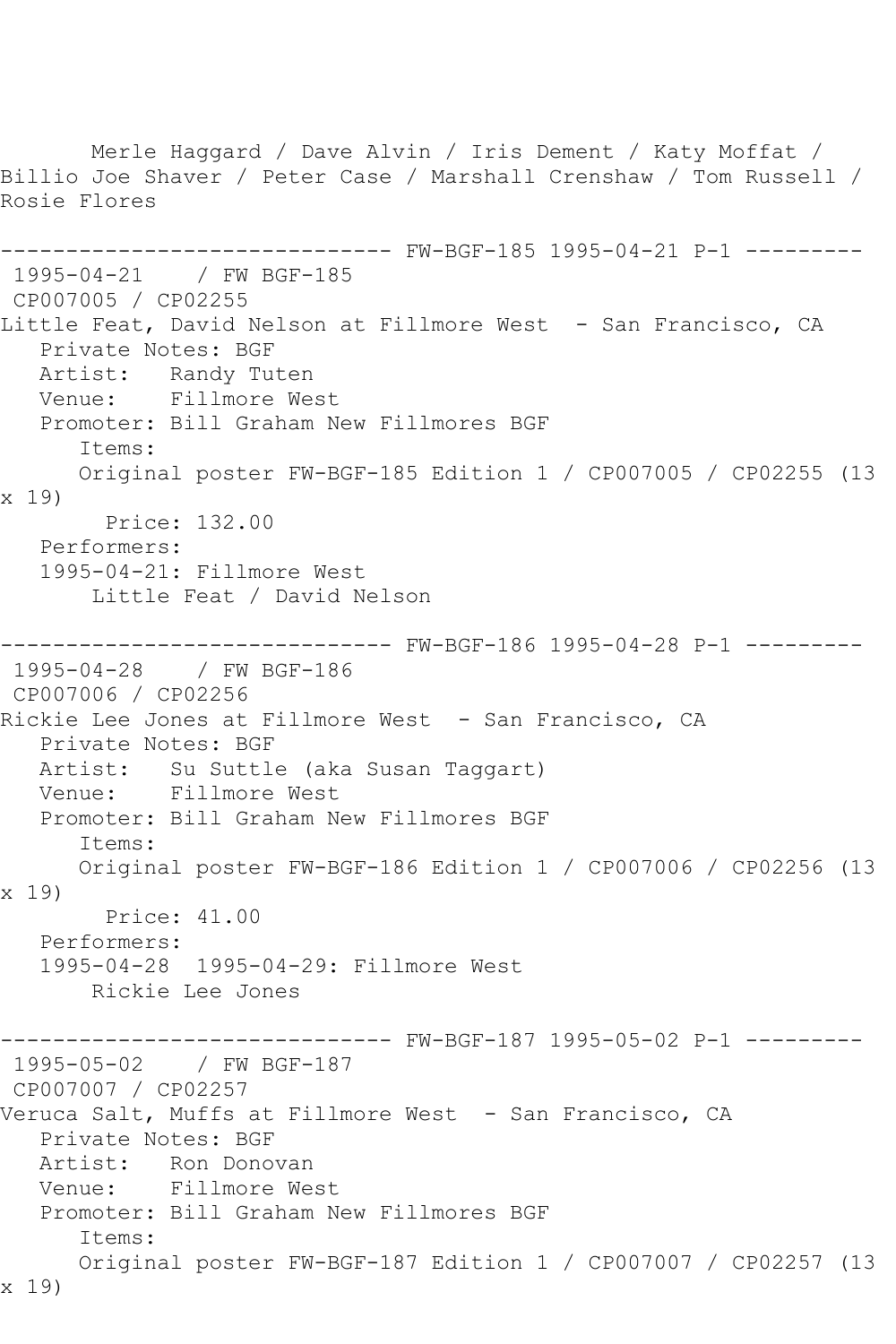Price: 52.00 Performers: 1995-05-02: Fillmore West Veruca Salt / Muffs / Figdish ------------------------------ FW-BGSE-002 1995-05-05 P-1 --------- 1995-05-05 / FW BGSE-002 CP007008 / CP02258 Casper Wrap Party at the Fillmore Auditorium Private Notes: BGSE \* Signed Event: Industrial Light and Magic Artist: Randy Tuten Venue: Fillmore West Promoter: Bill Graham Special Events Items: Original poster FW-BGSE-002 Edition 1 / CP007008 / CP02258 (13 x 19) Price: 69.00 Performers: 1995-05-05: Fillmore West Casper Wrap Party ------------------------------ FW-BGF-188 1995-05-17 P-1 --------- 1995-05-17 / FW BGF-188 CP007009 / CP02259 Santana, Linda Tillery and the Cultural Heritage Choir at Fillmore West - San Francisco, CA Private Notes: BGF Artist: Michael Rios Venue: Fillmore West Promoter: Bill Graham New Fillmores BGF Items: Original poster FW-BGF-188 Edition 1 / CP007009 / CP02259 (13 x 19) Price: 53.00 Performers: 1995-05-17 1995-05-19: Fillmore West Carlos Santana / Linda Tillery ------------------------------ FW-BGF-189 1995-05-21 P-1 --------- 1995-05-21 / FW BGF-189 CP007010 / CP02260 Lucious Jackson, Ninety-9 at Fillmore West - San Francisco, CA Private Notes: BGF Artist: Twist Venue: Fillmore West Promoter: Bill Graham New Fillmores BGF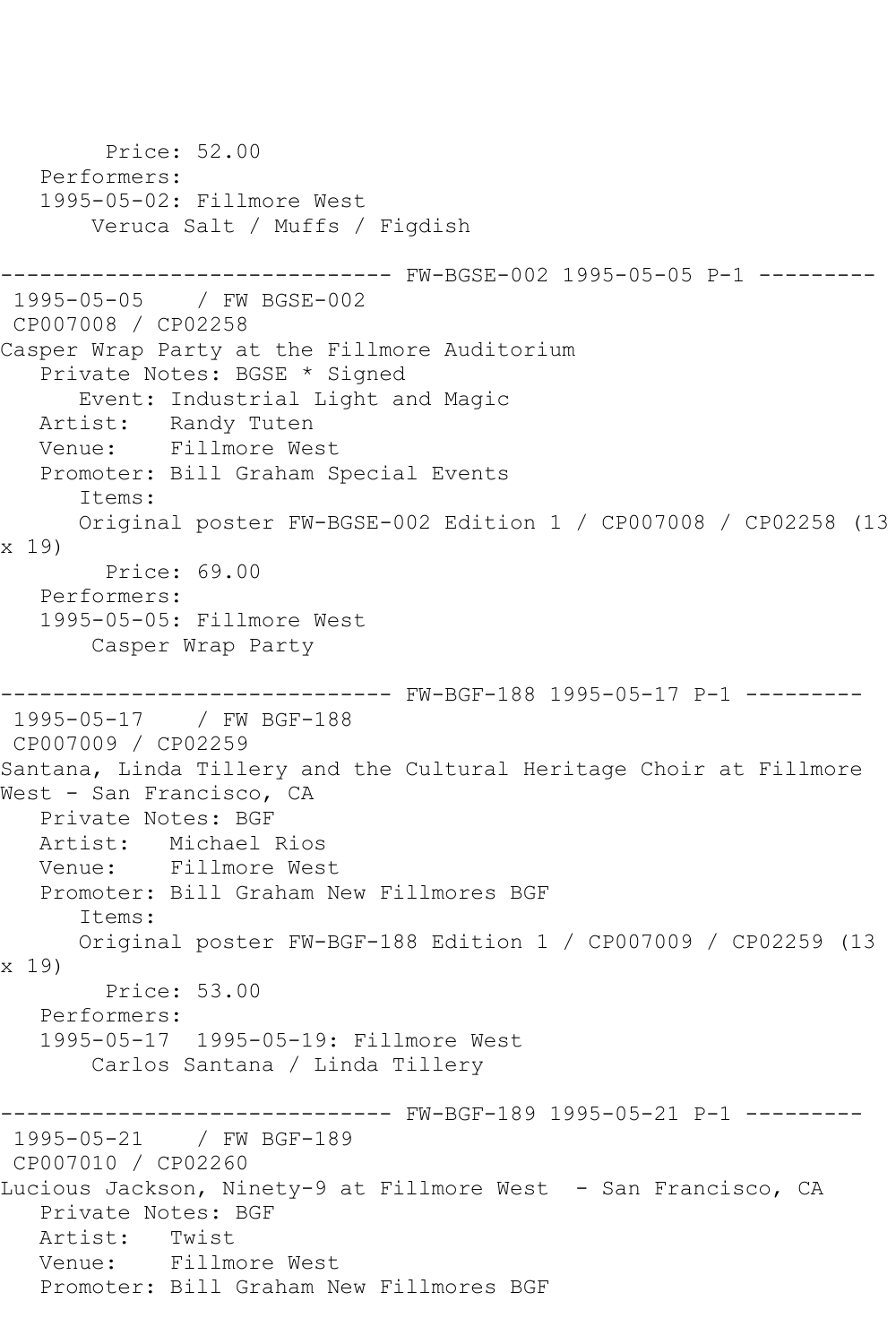Items: Original poster FW-BGF-189 Edition 1 / CP007010 / CP02260 (13 x 19) Price: 35.00 Performers: 1995-05-21: Fillmore West Lucious Jackson / Ninety-9 ------------------------------ FW-BGF-190 1995-05-31 P-1 --------- 1995-05-31 / FW BGF-190 CP007011 / CP02261 Stone Roses at Fillmore West - San Francisco, CA Private Notes: BGF Artist: Pamela Hobbs Venue: Fillmore West Promoter: Bill Graham New Fillmores BGF Items: Original poster FW-BGF-190 Edition 1 / CP007011 / CP02261 (13 x 19) Price: 35.00 Performers: 1995-05-31: Fillmore West Stone Roses ------------------------------ FW-BGF-191 1995-06-01 P-1 --------- 1995-06-01 / FW BGF-191 CP007012 / CP02262 HBO Comedy, 1/2 Hours at the Fillmore Private Notes: BGF Artist: Jonathan Hess Venue: Fillmore West Promoter: Bill Graham New Fillmores BGF Items: Original poster FW-BGF-191 Edition 1 / CP007012 / CP02262 (13 x 19) Price: 41.00 Performers: 1995-06-01: Fillmore West Bobcat Goldthwait (MC) / Jonathan Katz 1995-06-02: Marc Maron / Judy Gold 1995-06-03: Dana Gould / Janeane Garofalo 1995-06-04: Carlos Mencia / Alix Bennett ------------------------------ FW-BGF-192 1995-06-09 P-1 --------- 1995-06-09 / FW BGF-192 CP007013 / CP02263 Morphine, Dirty Three at Fillmore West - San Francisco, CA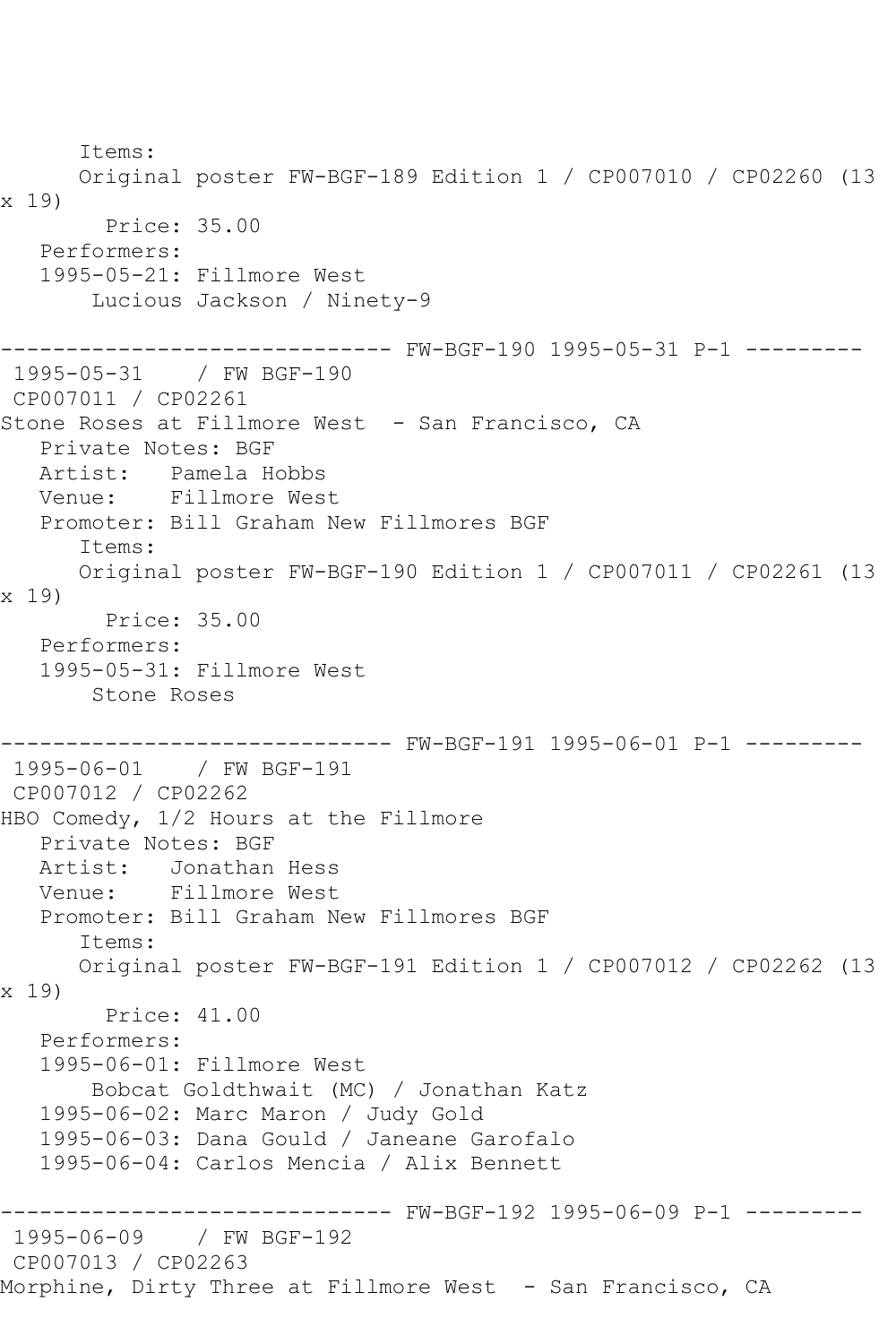Private Notes: BGF Artist: Rex Ray Venue: Fillmore West Promoter: Bill Graham New Fillmores BGF Items: Original poster FW-BGF-192 Edition 1 / CP007013 / CP02263 (13 x 19) Price: 29.00 Performers: 1995-06-09 1995-06-10: Fillmore West Morphine / Dirty Three ------------------------------ FW-BGF-193 1995-06-14 P-1 --------- 1995-06-14 / FW BGF-193 CP007032 / CP02282 Peter Frampton at Fillmore West - San Francisco, CA Private Notes: BGF Artist: Harry Rossit<br>Venue: Fillmore Wes Fillmore West Promoter: Bill Graham New Fillmores BGF Items: Original poster FW-BGF-193 Edition 1 / CP007032 / CP02282 (13 x 19) Price: 46.00 Performers: 1995-06-14 1995-06-16: Fillmore West Peter Frampton ------------------------------ FW-BGF-194 1995-06-28 P-1 --------- 1995-06-28 / FW BGF-194 CP007015 / CP02265 Nancy Sinatra, Lee Hazelwood at Fillmore West - San Francisco, CA Private Notes: BGF Artist: Jason Mecier Venue: Fillmore West Promoter: Bill Graham New Fillmores BGF Items: Original poster FW-BGF-194 Edition 1 / CP007015 / CP02265 (13 x 19) Price: 46.00 Performers: 1995-06-28: Fillmore West Nancy Sinatra / Lee Hazelwood / Mermen ------------------------------ FW-BGF-195 1995-07-26 P-1 --------- 1995-07-26 / FW BGF-195 CP007016 / CP02266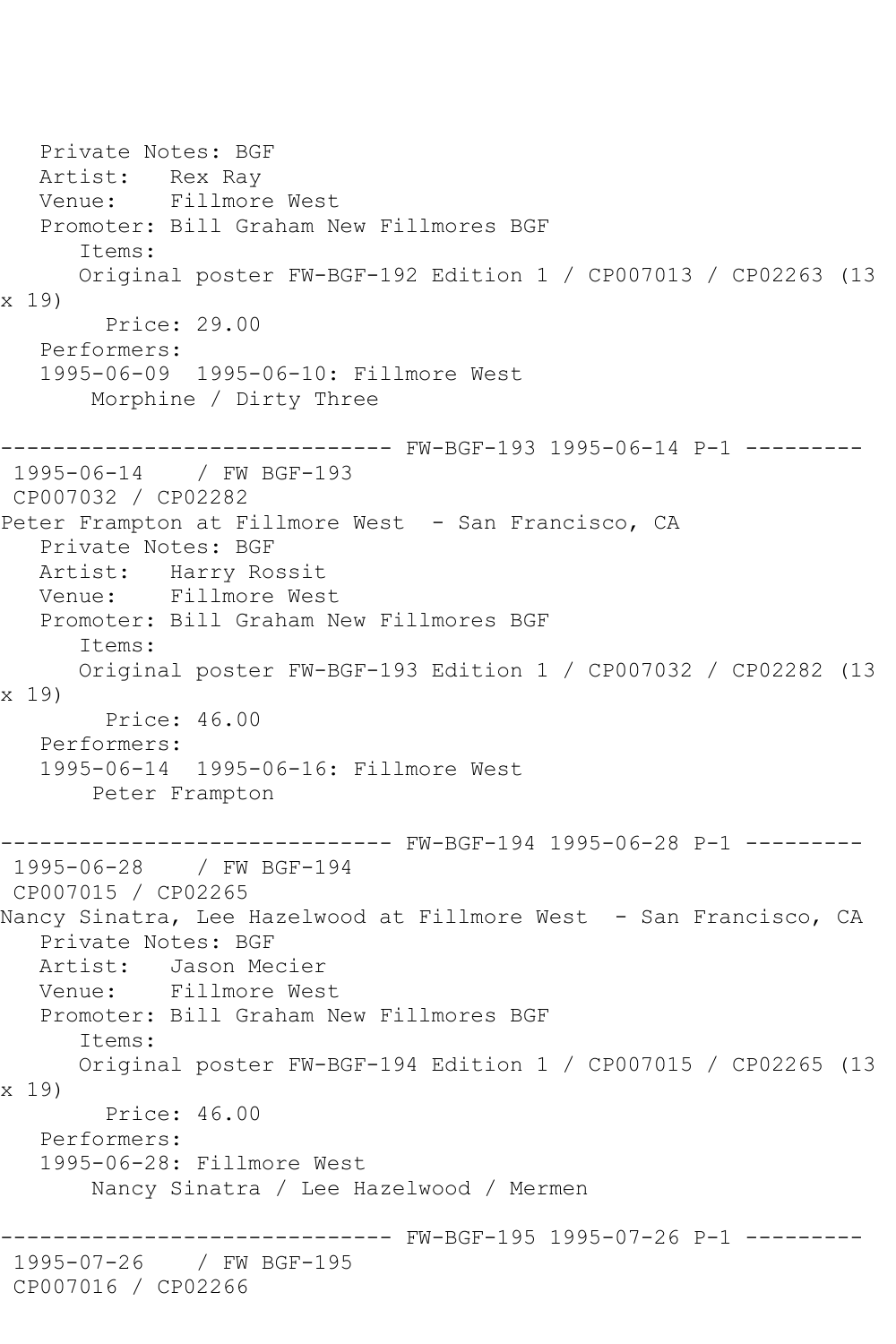Foo Fighters, Shudder To Think at Fillmore West - San Francisco, CA Private Notes: BGF Artist: Chris Shaw Venue: Fillmore West Promoter: Bill Graham New Fillmores BGF Items: Original poster FW-BGF-195 Edition 1 / CP007016 / CP02266 (13 x 19) Price: 69.00 Performers: 1995-07-26: Fillmore West Foo Fighters / Shudder To Think ------------------------------ FW-BGF-196 1995-08-10 P-1 --------- 1995-08-10 / FW BGF-196 CP007017 / CP02267 Better Than Ezra, Dambuilders at Fillmore West - San Francisco, CA Private Notes: BGF<br>Artist: John Howa Artist: John Howard Venue: Fillmore West Promoter: Bill Graham New Fillmores BGF Items: Original poster FW-BGF-196 Edition 1 / CP007017 / CP02267 (13 x 19) Price: 35.00 Performers: 1995-08-10: Fillmore West Better Than Ezra / Dambuilders / Enormous ------------------------------ FW-BGF-197 1995-08-13 P-1 --------- 1995-08-13 / FW BGF-197 CP007018 / CP02268 Collective Soul, Rusty at Fillmore West - San Francisco, CA Private Notes: BGF Artist: Arlene Owseichick -- Artist Venue: Fillmore West Promoter: Bill Graham New Fillmores BGF Items: Original poster FW-BGF-197 Edition 1 / CP007018 / CP02268 (13 x 19) Price: 41.00 Performers: 1995-08-13: Fillmore West Collective Soul / Rusty ------------------------------ FW-BGF-198 1995-08-31 P-1 --------- 1995-08-31 / FW BGF-198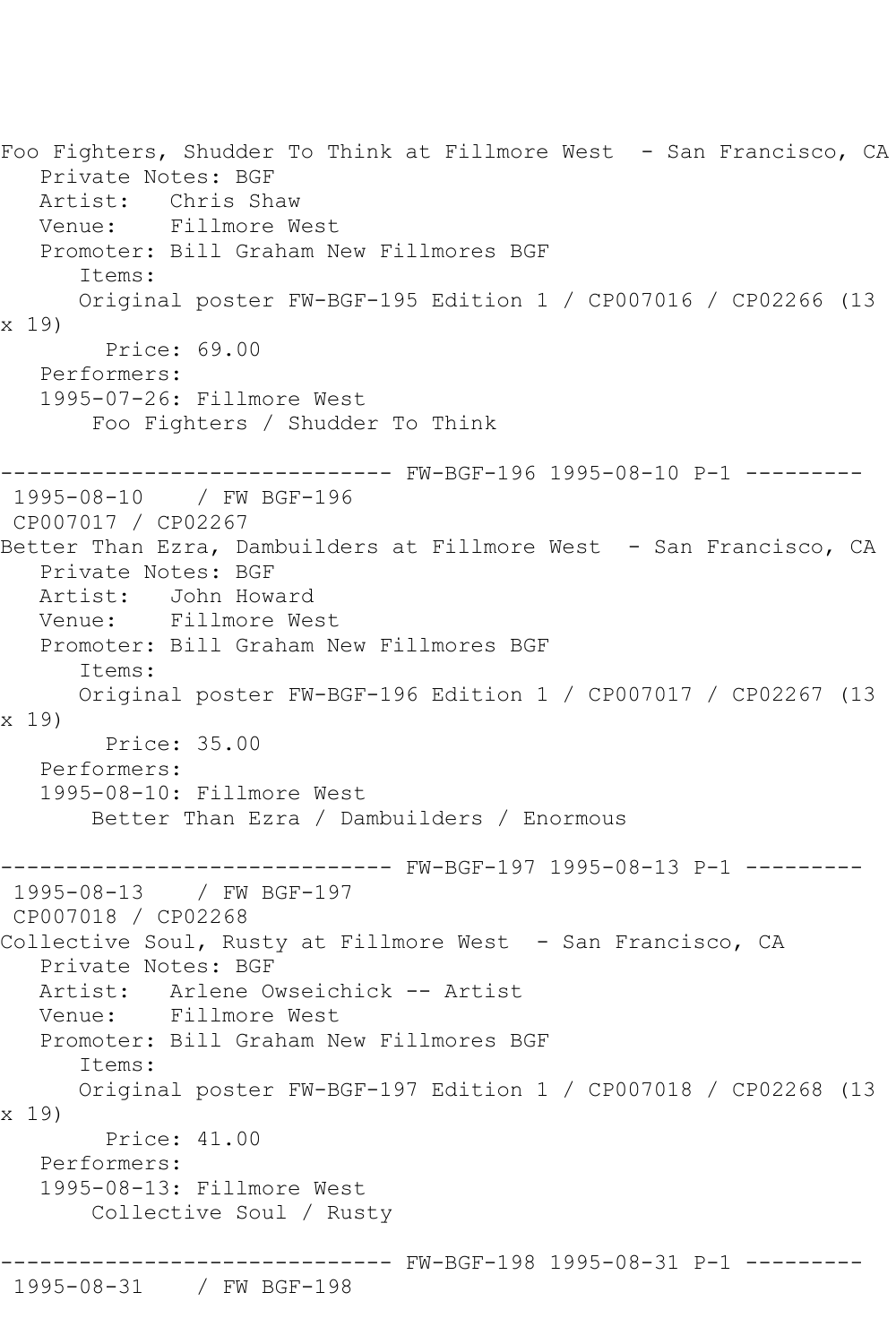CP006774 / CP02024 Spearhead, Ben Harper at Fillmore West - San Francisco, CA Private Notes: BGF Artist: Randy Chavez<br>Venue: Fillmore Wes Fillmore West Promoter: Bill Graham New Fillmores BGF Items: Original poster FW-BGF-198 Edition 1 / CP006774 / CP02024 (13 x 19) Price: 53.00 Performers: 1995-08-31: Fillmore West Spearhead / Ben Harper / Accyalone / Brooklyn Funk Essentials ------------------------------ FW-BGF-199 1995-09-08 P-1 --------- 1995-09-08 / FW BGF-199 CP006775 / CP02025 Rev. Horton Heat, Supersuckers at Fillmore West - San Francisco, CA Private Notes: BGF Artist: Ron Donovan Venue: Fillmore West Promoter: Bill Graham New Fillmores BGF Items: Original poster FW-BGF-199 Edition 1 / CP006775 / CP02025 (13 x 19) Price: 53.00 Performers: 1995-09-08: Fillmore West Rev. Horton Heat / Supersuckers / Hagfish ------------------------------ FW-BGSE-003 1995-09-21 P-1 --------- 1995-09-21 / FW BGSE-003 CP006776 / CP02026 Tie-Died - World Premier Party, Andrew Behar at Fillmore West Private Notes: BGSE \* Signed Event: Rock 'n Roll's Most dedicated Fans Artist: Randy Tuten Venue: Fillmore West Promoter: Bill Graham Special Events Items: Original poster FW-BGSE-003 Edition 1 / CP006776 / CP02026 (13 x 19) Price: 79.00 Performers: 1995-09-21: Fillmore West Tie-Died - World Premier Party / Andrew Behar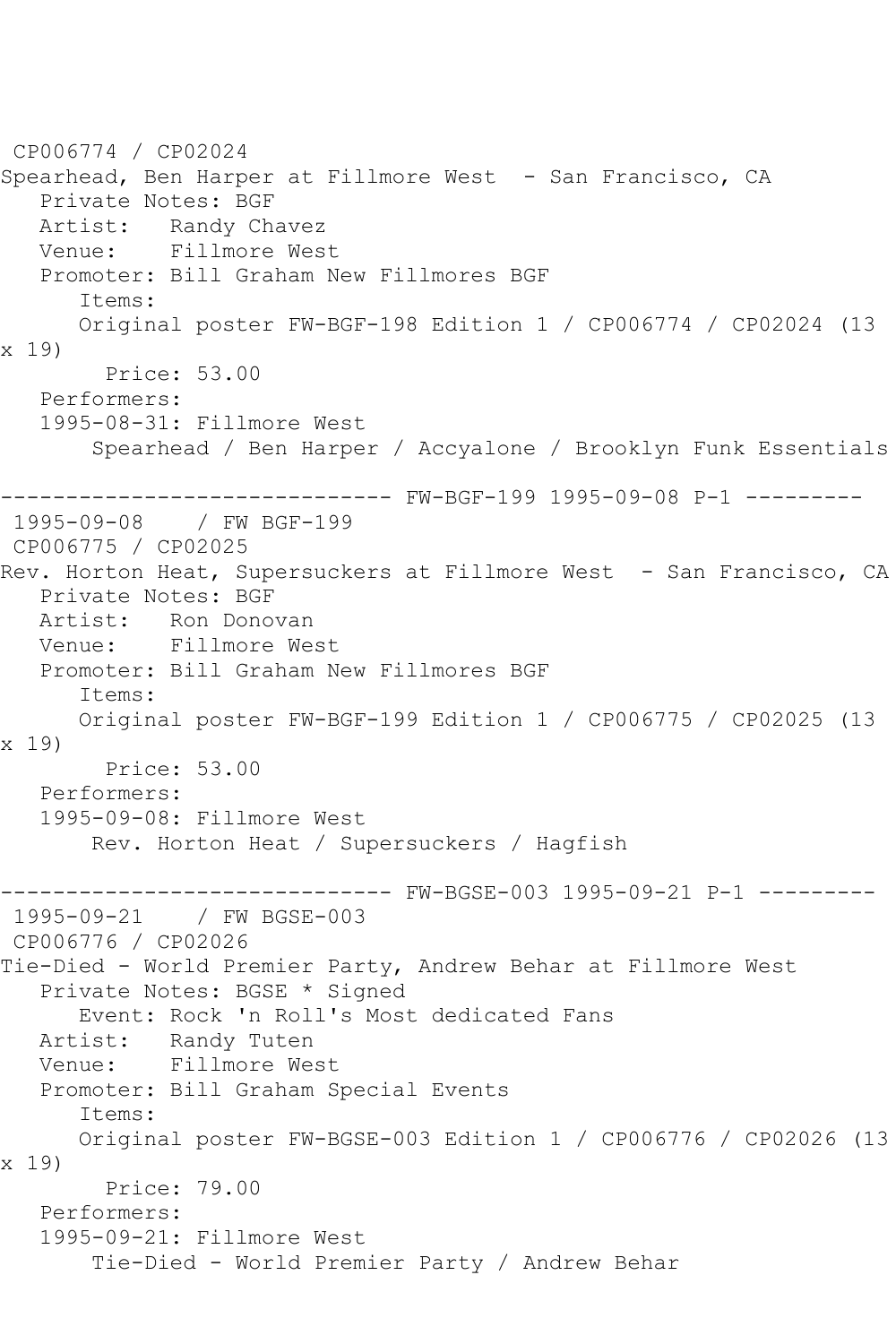```
------------------------------ FW 1995-10-00 P-1 ---------
1995-10-00 / FW 
CP004442 / CD05613
Eddie Money, Tommy Castro Band at Fillmore West - San Francisco, CA
   Notes: DANCE MACHINE, unpublished poster, cancelled show
...it seemed like Bill was always planning a big show and then pull 
out at the last minute, but to help Bill promote his show. The 
Herbst Theatre's manager offered the massive theatre free of charge 
to Bill. this is one of 24 posters & handbills that I planned to 
create for him.
-- Jim Phillips
   Artist: Jim Phillips
   Venue: Fillmore West
      Items:
      Original poster FW Edition 1 / CP004442 / CD05613
   Performers:
   1995-10-00: Fillmore West
       Eddie Money / Tommy Castro Band
------------------------------ FW-BGF-200 1995-10-06 P-1 ---------
1995-10-06 / FW BGF-200
CP006777 / CP02027
Eddie Money, Tommy Castro Band at Fillmore West - San Francisco, CA
   Notes: Eddie Money: BGP art director Arlene gave me the photo of 
Eddie's first communion to use for this poster. -- Jim Phillips
   Private Notes: BGF
   Artist: Jim Phillips
   Venue: Fillmore West
   Promoter: Bill Graham New Fillmores BGF
      Items:
      Original poster FW-BGF-200 Edition 1 / CP006777 / CP02027 (13 
x 19)
        Price: 29.00
       FW-BGF-200 / CP004443 / CD05614 (13 x 19)
   Performers:
   1995-10-06: Fillmore West
       Eddie Money / Tommy Castro Band / Tommy Edwards
------------------------------ FW-BGF-201 1995-10-18 P-1 ---------
1995-10-18 / FW BGF-201
CP006778 / CP02028
Elastica, Loud Lucy at Fillmore West - San Francisco, CA
   Private Notes: BGF
   Artist: Amacker Bullwinkle
   Venue: Fillmore West
   Promoter: Bill Graham New Fillmores BGF
      Items:
```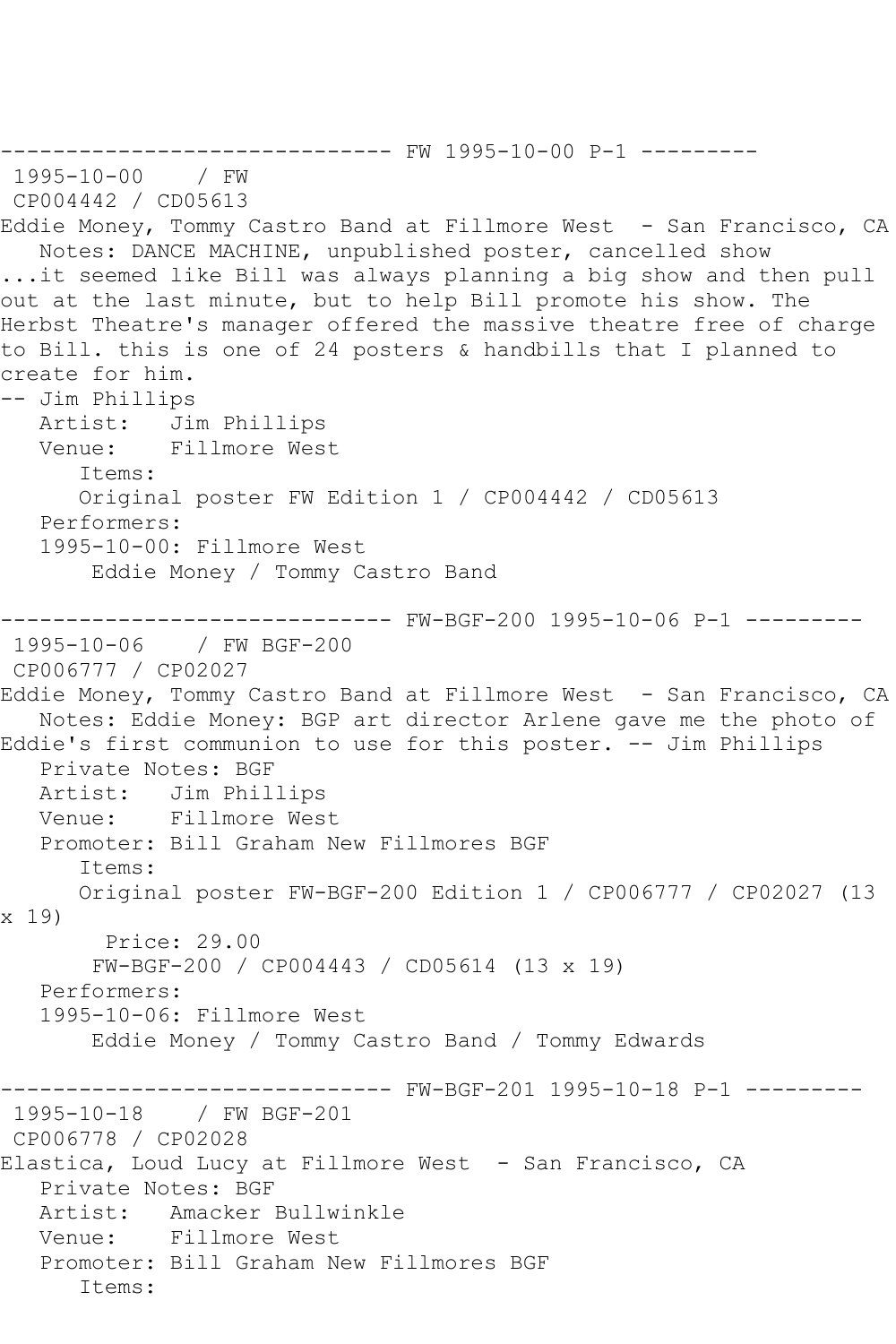Original poster FW-BGF-201 Edition 1 / CP006778 / CP02028 (13 x 19) Price: 41.00 Performers: 1995-10-18: Fillmore West Elastica / Loud Lucy ------------------------------ FW-BGF-202 1995-11-08 P-1 --------- 1995-11-08 / FW BGF-202 CP006779 / CP02029 Steve Miller Blues Band, Curtis Salgado at Fillmore West - San Francisco, CA Private Notes: BGF Event: The Joker Sings the Blues Artist: Kalynn Campbell Venue: Fillmore West Promoter: Bill Graham New Fillmores BGF Items: Original poster FW-BGF-202 Edition 1 / CP006779 / CP02029 (13 x 19) Price: 46.00 Performers: 1995-11-08: Fillmore West Steve Miller Blues Band / Curtis Salgado / Martin Simpson / Kenny Neal ------------------------------ FW-BGF-203 1995-12-16 P-1 --------- 1995-12-16 / FW BGF-203 CP006780 / CP02030 Boy George, Eve Gallagher at Fillmore West - San Francisco, CA Private Notes: BGF Artist: Jason Mecier Venue: Fillmore West Promoter: Bill Graham New Fillmores BGF Items: Original poster FW-BGF-203 Edition 1 / CP006780 / CP02030 (13 x 19) Price: 29.00 Performers: 1995-12-16: Fillmore West Boy George / Eve Gallagher ------------------------------ FW-BGF-204 1995-12-18 P-1 --------- 1995-12-18 / FW BGF-204 CP006781 / CP02031 MR. Bungle, Melt Banana at Fillmore West - San Francisco, CA Private Notes: BGF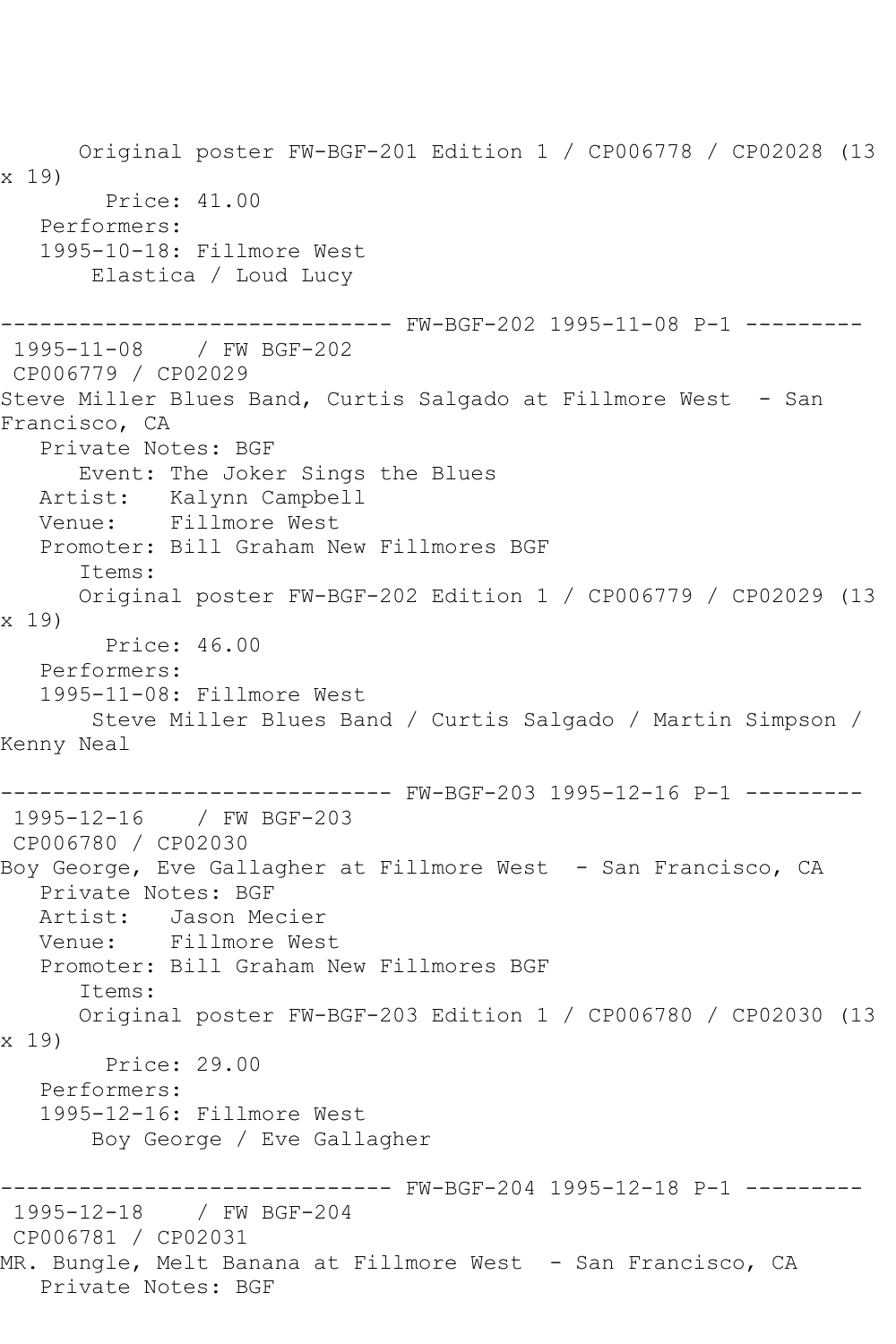Artist: Mats! Venue: Fillmore West Promoter: Bill Graham New Fillmores BGF Items: Original poster FW-BGF-204 Edition 1 / CP006781 / CP02031 (13 x 19) Price: 29.00 Performers: 1995-12-18: Fillmore West MR. Bungle / Melt Banana ------------------------------ FW-BGF-205 1995-12-20 P-1 --------- 1995-12-20 / FW BGF-205 CP006766 / CP02016 Cypress Hill, Call O' Da Wild at Fillmore West - San Francisco, CA Private Notes: BGF Artist: Chris Shaw Venue: Fillmore West Promoter: Bill Graham New Fillmores BGF Items: Original poster FW-BGF-205 Edition 1 / CP006766 / CP02016 (13 x 19) Price: 52.00 Performers: 1995-12-20: Fillmore West Cypress Hill / Call O' Da Wild ------------------------------ FW-BGF-206 1995-12-28 P-1 --------- 1995-12-28 / FW BGF-206 CP006783 / CP02033 Joe Satriani, Rollover at Fillmore West - San Francisco, CA Private Notes: BGF Artist: Su Suttle (aka Susan Taggart)<br>Venue: Fillmore West Fillmore West Promoter: Bill Graham New Fillmores BGF Items: Original poster FW-BGF-206 Edition 1 / CP006783 / CP02033 (13 x 19) Price: 29.00 Performers: 1995-12-28: Fillmore West Joe Satriani / Rollover ------------------------------ FW-BGF-207 1995-12-31 P-1 --------- 1995-12-31 / FW BGF-207 CP006784 / CP02034 Hot Tuna at Fillmore West - San Francisco, CA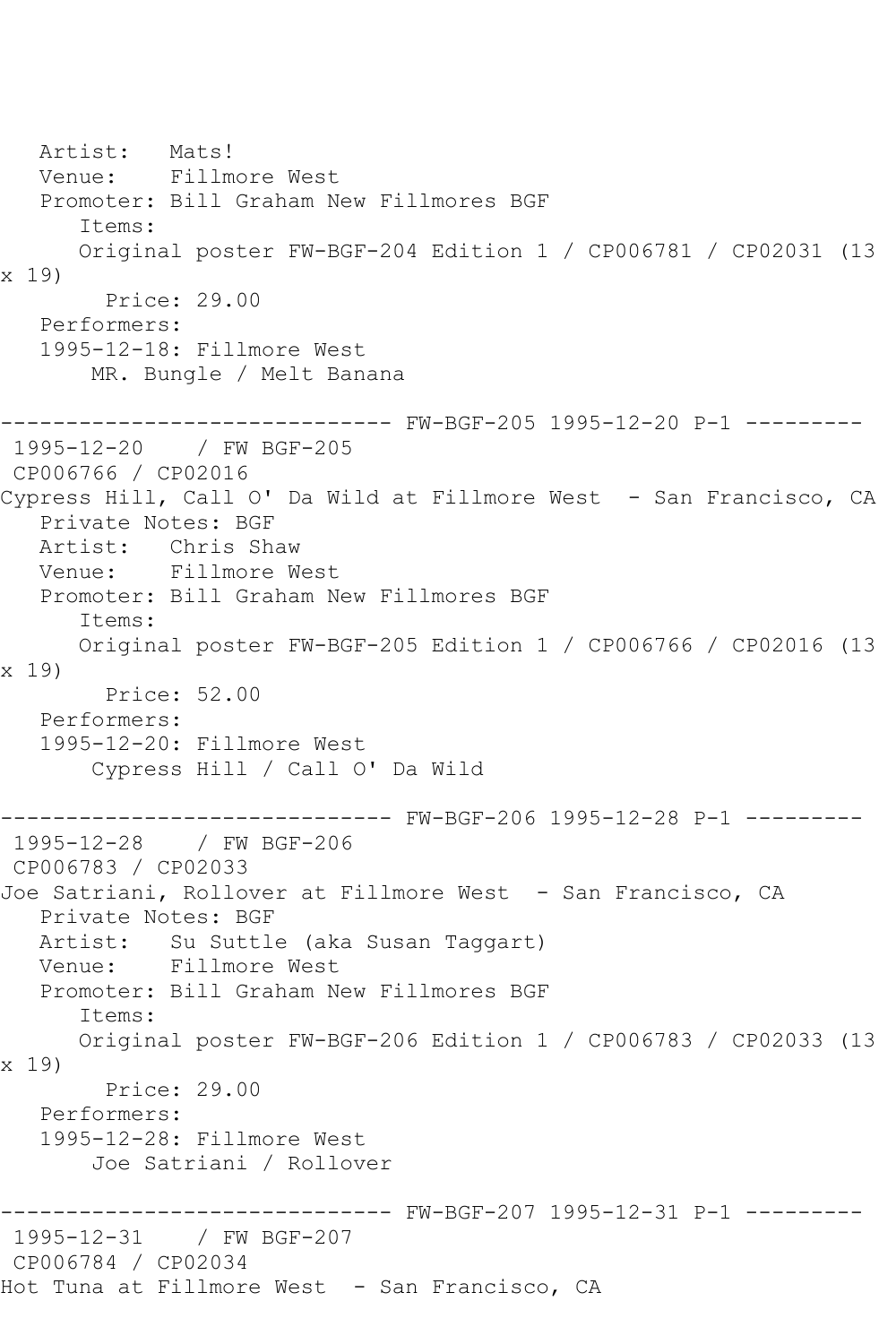Private Notes: BGF Artist: Jim Phillips Venue: Fillmore West Promoter: Bill Graham New Fillmores BGF Items: Original poster FW-BGF-207 Edition 1 / CP006784 / CP02034 (13 x 19) Price: 63.00 FW-BGF-207 / CP004445 / CD05616 (13 x 19) Performers: 1995-12-31: Fillmore West Hot Tuna ------------------------------ FW-BGP WHAT 1996-01-11 P-1 --------- 1996-01-11 / FW BGP WHAT CP006858 / CP02108 2nd Annual Winter of Love II at Fillmore West - San Francisco, CA Notes: BGF 278A ? Private Notes: Misc \* 2 copies Event: Experience a sight and sound Psychedelic Extravaganza Series: Bill Graham Special Events Artist: Seiko Instruments USA Inc. Venue: Fillmore West Promoter: Bill Graham Special Events Items: Original poster FW-BGP WHAT Edition 1 / CP006858 / CP02108 Price: 100.00 Performers: 1996-01-11: Fillmore West BGP / Rembrandts ------------------------------ FW-BGF-208 1996-01-29 P-1 --------- 1996-01-29 / FW BGF-208 CP006785 / CP02035 Blur, Rentals at Fillmore West - San Francisco, CA Private Notes: BGF Artist: Eric Marshall Venue: Fillmore West Promoter: Bill Graham New Fillmores BGF Items: Original poster FW-BGF-208 Edition 1 / CP006785 / CP02035 (13 x 19) Price: 41.00 Performers: 1996-01-29: Fillmore West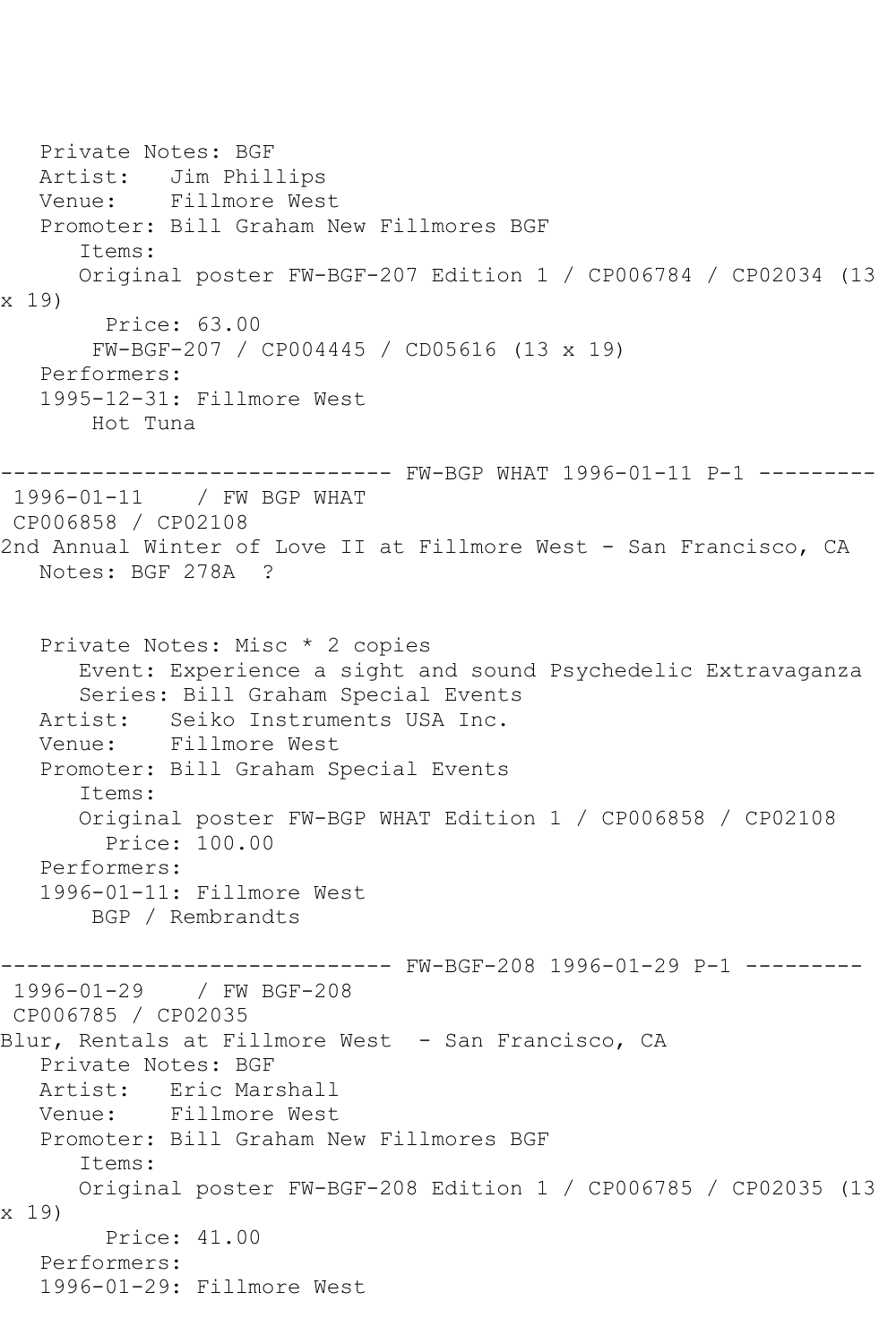Blur / Rentals

------------------------------ FW-BGF-209 1996-03-09 P-1 --------- 1996-03-09 / FW BGF-209 CP006786 / CP02036 John Prine, Heather Eatman at Fillmore West - San Francisco, CA Private Notes: BGF Artist: Amacker Bullwinkle Venue: Fillmore West Promoter: Bill Graham New Fillmores BGF Items: Original poster FW-BGF-209 Edition 1 / CP006786 / CP02036 (13 x 19) Price: 46.00 Performers: 1996-03-09: 1996-03-12: Fillmore West John Prine / Heather Eatman ------------------------------ FW-BGF-210 1996-03-15 P-1 --------- 1996-03-15 / FW BGF-210 CP006787 / CP02037 Leftover Salmon, Sweet Virginia at Fillmore West - San Francisco, CA Notes: Leftover Salmon @ Fillmore. Accidentally, I trashed the whole art piece on my computer late at night! I had to rebuild it almost from scratch within a 2-day deadline. I was relieved that it came out looking the same as I remembered the first one, but the whole ordeal almost floored me, and kept me working round the clock. -- Jim Phillips Private Notes: BGF Artist: Jim Phillips Venue: Fillmore West Promoter: Bill Graham New Fillmores BGF Items: Original poster FW-BGF-210 / CP004454 / CD05625 (13 x 19) Original poster FW-BGF-210 Edition 1 / CP006787 / CP02037 (13 x 19) Price: 46.00 Performers: 1996-03-15 1996-03-16: Fillmore West Leftover Salmon / Sweet Virginia ------------------------------ FW-BGF-211 1996-03-26 P-1 --------- 1996-03-26 / FW BGF-211 CP006788 / CP02038 Everclear, Hagfish at Fillmore West - San Francisco, CA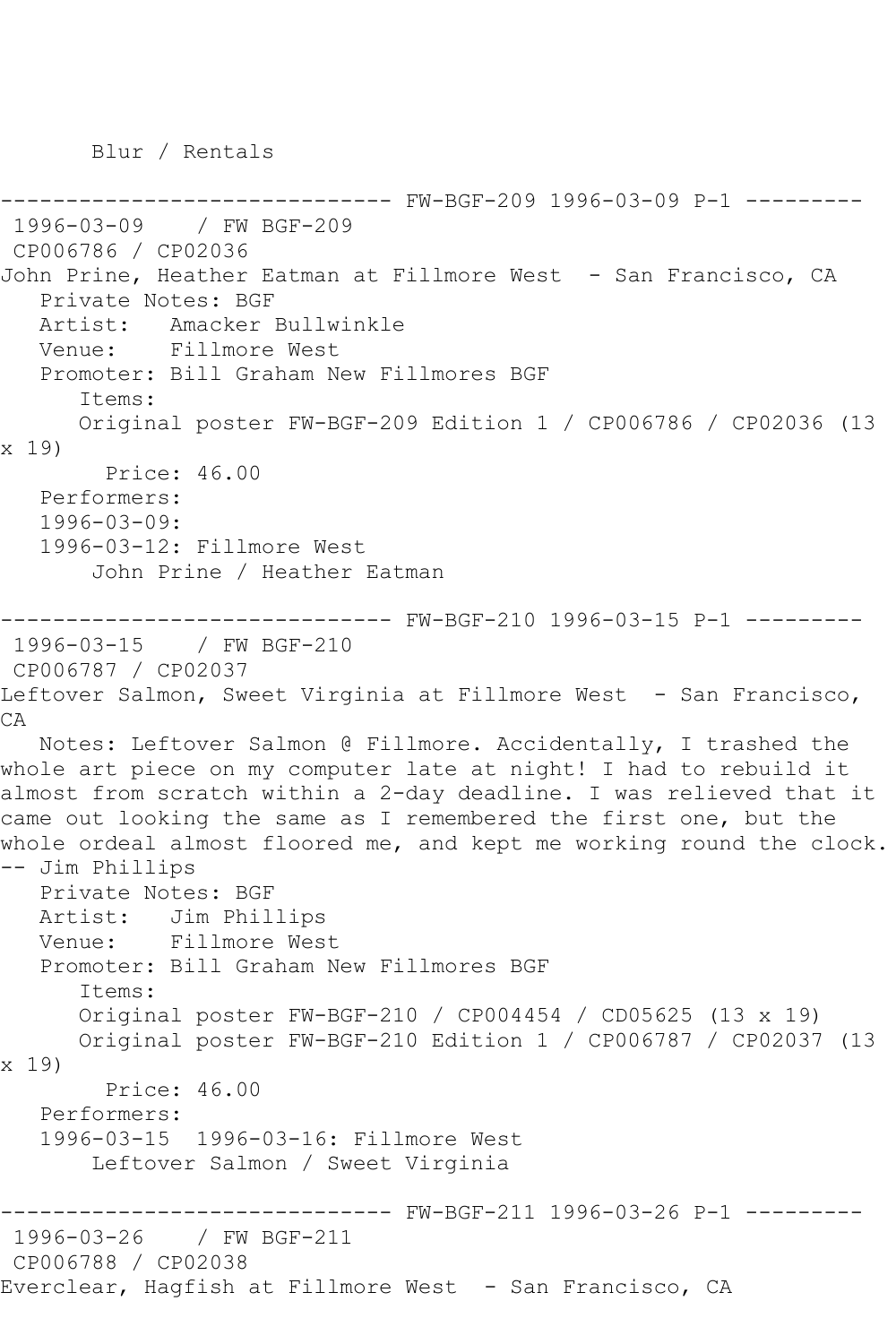Private Notes: BGF Artist: Jonathan Hess Venue: Fillmore West Promoter: Bill Graham New Fillmores BGF Items: Original poster FW-BGF-211 Edition 1 / CP006788 / CP02038 (13 x 19) Price: 29.00 Performers: 1996-03-26: Fillmore West Everclear / Hagfish / Triple Fast Action ------------------------------ FW-BGF-212 1996-03-27 P-1 --------- 1996-03-27 / FW BGF-212 CP006789 / CP02039 Radiohead, David Gray at Fillmore West - San Francisco, CA Private Notes: BGF Artist: Rex Ray<br>Venue: Fillmore Fillmore West Promoter: Bill Graham New Fillmores BGF Items: Original poster FW-BGF-212 Edition 1 / CP006789 / CP02039 (13 x 19) Price: 46.00 Performers: 1996-03-27: Fillmore West Radiohead / David Gray ------------------------------ FW-BGF-213 1996-04-06 P-1 --------- 1996-04-06 / FW BGF-213 CP006790 / CP02040 Box Set, Train at Fillmore West - San Francisco, CA Private Notes: BGF Artist: Harry Rossit Venue: Fillmore West Promoter: Bill Graham New Fillmores BGF Items: Original poster FW-BGF-213 Edition 1 / CP006790 / CP02040 (13 x 19) Price: 46.00 Performers: 1996-04-06: Fillmore West Box Set / Train / Will Johnson / Chris Murphy ------------------------------ FW-BGF-215 1996-04-12 P-1 --------- 1996-04-12 / FW BGF-215 CP006792 / CP02042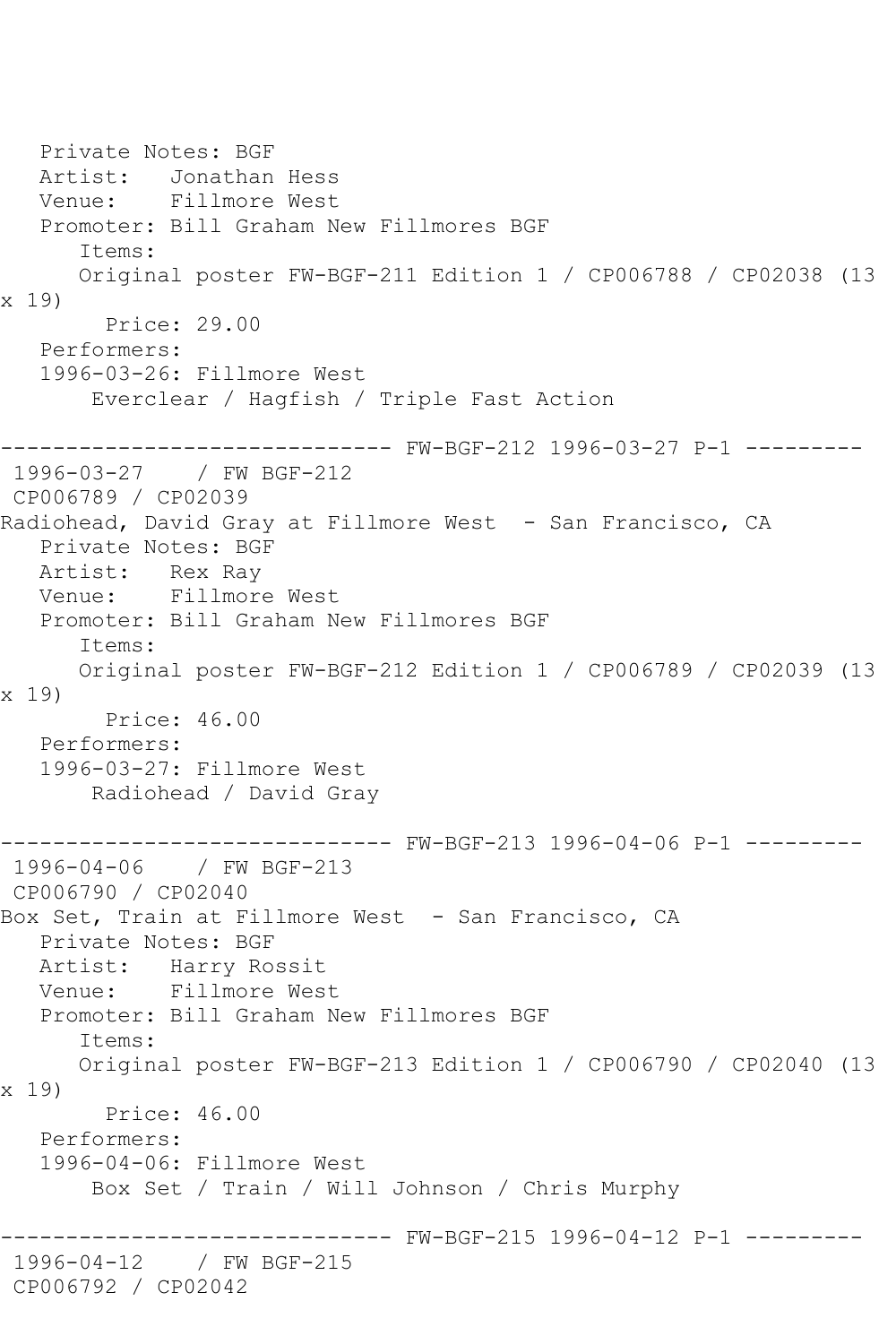Bruce Hornsby, Aquarium Rescue Unit at Fillmore West - San Francisco, CA Private Notes: BGF Artist: Peter Holwitz<br>Venue: Fillmore West Fillmore West Promoter: Bill Graham New Fillmores BGF Items: Original poster FW-BGF-215 Edition 1 / CP006792 / CP02042 (13 x 19) Price: 46.00 Performers: 1996-04-12: Fillmore West Bruce Hornsby / Aquarium Rescue Unit ------------------------------ FW-BGF-216 1996-04-22 P-1 --------- 1996-04-22 / FW BGF-216 CP006793 / CP02043 Shawn Colvin at Fillmore West - San Francisco, CA Private Notes: BGF Artist: Amacker Bullwinkle Venue: Fillmore West Promoter: Bill Graham New Fillmores BGF Items: Original poster FW-BGF-216 Edition 1 / CP006793 / CP02043 (13 x 19) Price: 46.00 Performers: 1996-04-22: Fillmore West Shawn Colvin ------------------------------ FW-BGF-217 1996-04-23 P-1 --------- 1996-04-23 / FW BGF-217 CP006794 / CP02044 Kenny Wayne Shepherd, Bottle Rockets at Fillmore West - San Francisco, CA Private Notes: BGF Artist: Chris Shaw Venue: Fillmore West Promoter: Bill Graham New Fillmores BGF Items: Original poster FW-BGF-217 Edition 1 / CP006794 / CP02044 (13 x 19) Price: 41.00 Performers: 1996-04-23: Fillmore West Kenny Wayne Shepherd / Bottle Rockets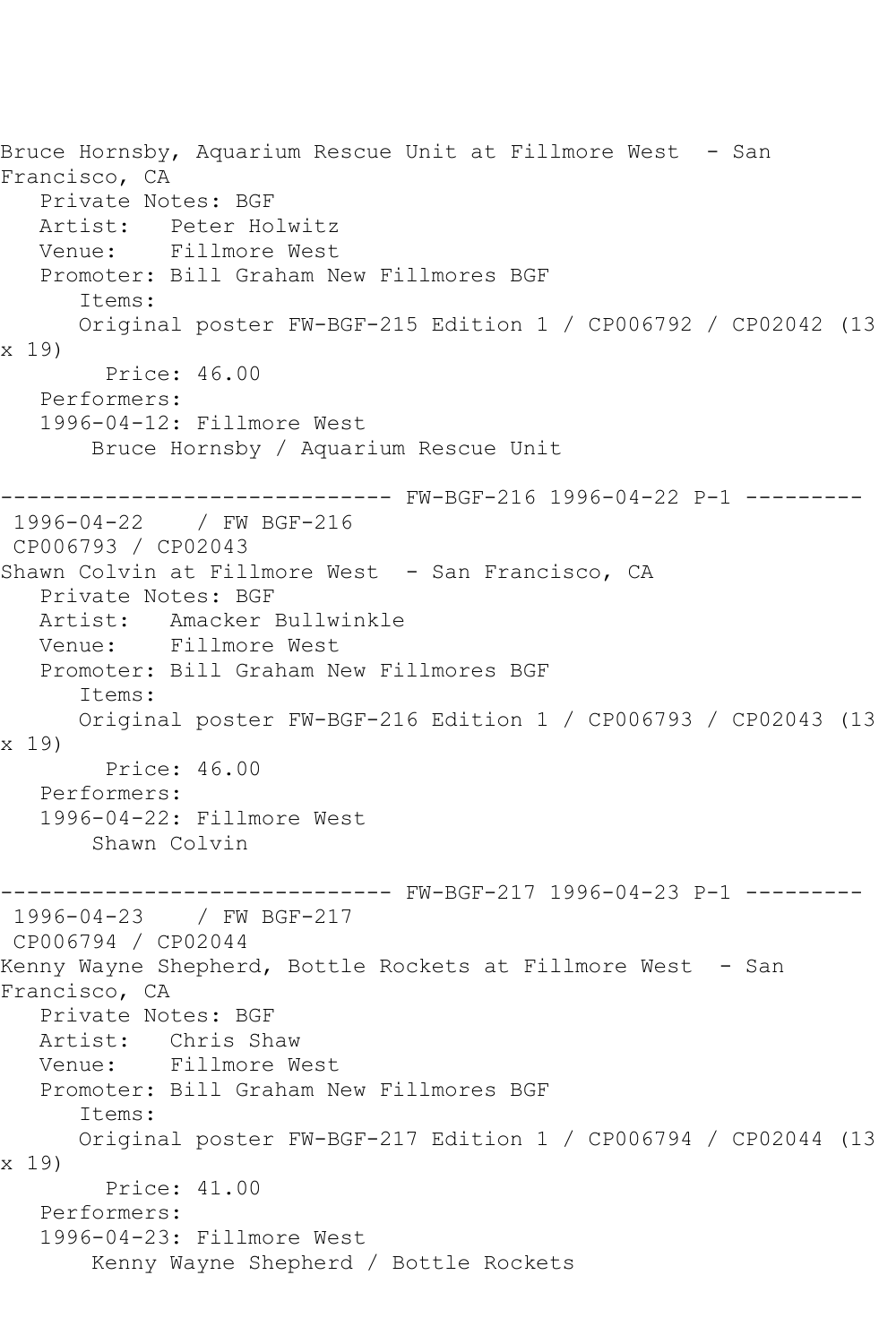------------------------------ FW-BGF-218 1996-04-27 P-1 --------- 1996-04-27 / FW BGF-218 CP006795 / CP02045 Taj Mahal, Dan Hicks at Fillmore West - San Francisco, CA Private Notes: BGF Artist: Christopher Peterson Venue: Fillmore West Promoter: Bill Graham New Fillmores BGF Items: Original poster FW-BGF-218 Edition 1 / CP006795 / CP02045 (13 x 19) Price: 53.00 Performers: 1996-04-27: Fillmore West Taj Mahal / Dan Hicks ------------------------------ FW-BGF-219 1996-04-30 P-1 --------- 1996-04-30 / FW BGF-219 CP006796 / CP02046 Pete Townsend at Fillmore West - San Francisco, CA Private Notes: BGF Artist: Randy Tuten Venue: Fillmore West Promoter: Bill Graham New Fillmores BGF Items: Original poster FW-BGF-219 Edition 1 / CP006796 / CP02046 (13 x 19) Price: 258.00 Performers: 1996-04-30: Fillmore West Pete Townsend ------------------------------ FW-BGF-220 1996-05-03 P-1 --------- 1996-05-03 / FW BGF-220 CP006815 / CP02065 Luna, Imperial Teen at Fillmore West - San Francisco, CA Private Notes: BGF Artist: Arlene Owseichik -- Art Director Venue: Fillmore West Promoter: Bill Graham New Fillmores BGF Items: Original poster FW-BGF-220 Edition 1 / CP006815 / CP02065 (13 x 19) Price: 35.00 Performers: 1996-05-03: Fillmore West Luna / Imperial Teen / Elysian Fields / Rex Ray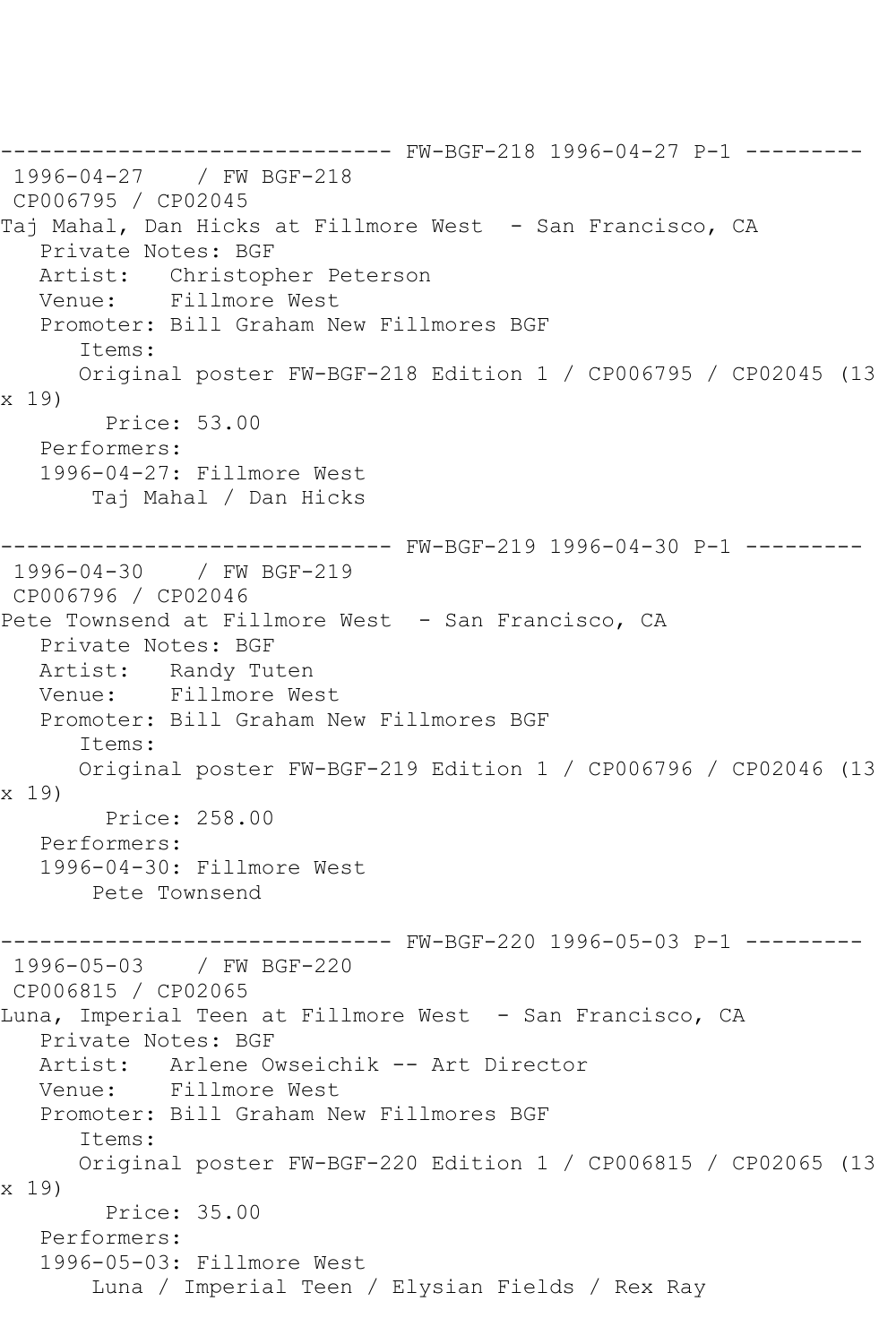------------------------------ FW-BGF-221 1996-05-07 P-1 --------- 1996-05-07 / FW BGF-221 CP006798 / CP02048 Garbage, Polara at Fillmore West - San Francisco, CA Private Notes: BGF Artist: Runt Venue: Fillmore West Promoter: Bill Graham New Fillmores BGF Items: Original poster FW-BGF-221 Edition 1 / CP006798 / CP02048 (13 x 19) Price: 29.00 Performers: 1996-05-07: Fillmore West Garbage / Polara ------------------------------ FW-BGF-223 1996-05-11 P-1 --------- 1996-05-11 / FW BGF-223 CP006800 / CP02050 Cracker, Sparklehorse at Fillmore West - San Francisco, CA Private Notes: BGF Artist: Amacker Bullwinkle Venue: Fillmore West Promoter: Bill Graham New Fillmores BGF Items: Original poster FW-BGF-223 Edition 1 / CP006800 / CP02050 (13 x 19) Price: 29.00 Performers: 1996-05-11: Fillmore West Cracker / Sparklehorse / Train ------------------------------ FW-BGF-224 1996-05-13 P-1 --------- 1996-05-13 / FW BGF-224 CP006801 / CP02051 Los Lobos, 16 Horsepower at Fillmore West - San Francisco, CA Private Notes: BGF Artist: Michael Rios Venue: Fillmore West Promoter: Bill Graham New Fillmores BGF Items: Original poster FW-BGF-224 Edition 1 / CP006801 / CP02051 (13 x 19) Price: 35.00 Performers: 1996-05-13: Fillmore West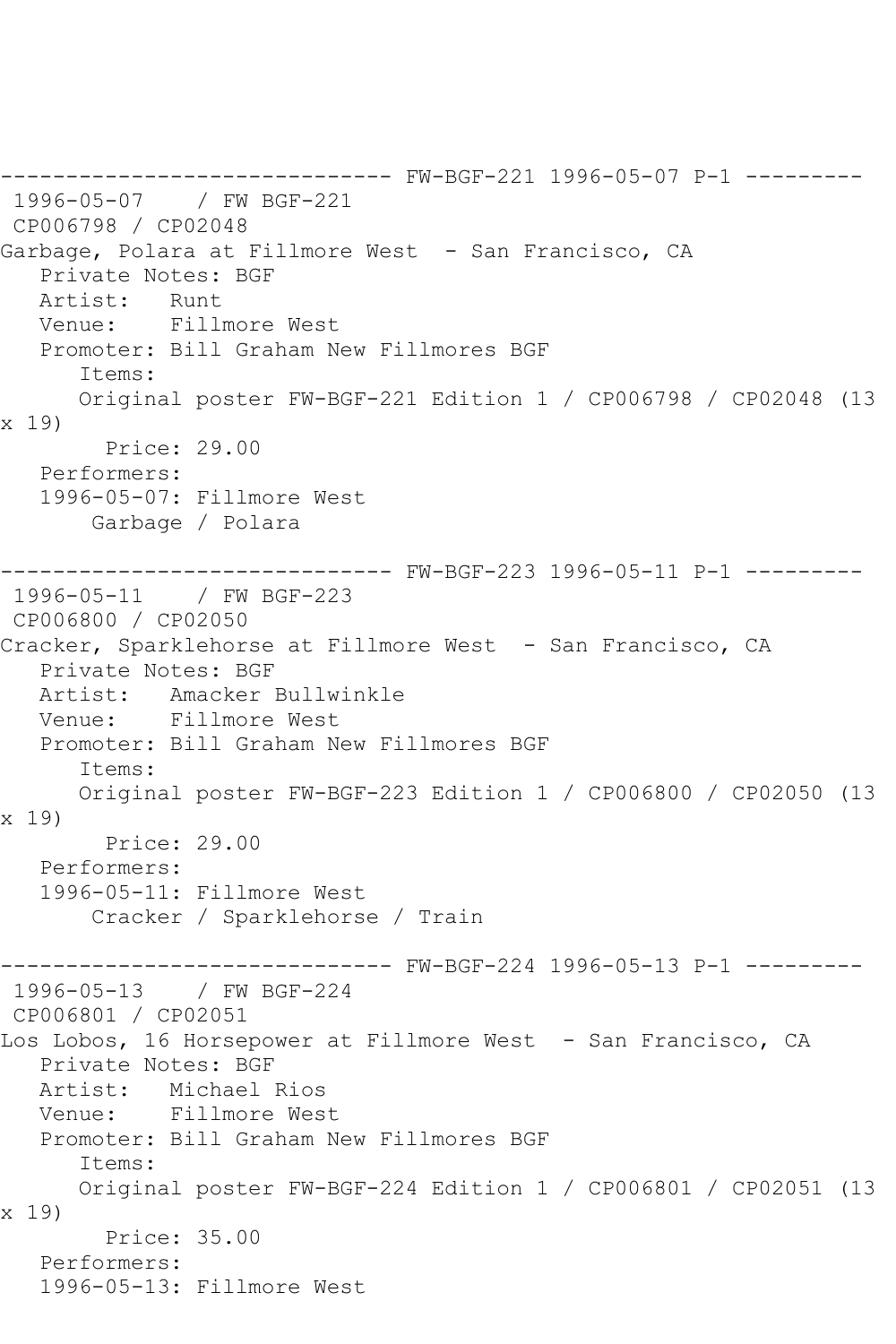Los Lobos / 16 Horsepower

------------------------------ FW-BGF-222 1996-05-15 P-1 --------- 1996-05-15 / FW BGF-222 CP006799 / CP02049 Elvis Costello, Steve Nieve at Fillmore West - San Francisco, CA Private Notes: BGF Artist: Christopher Peterson Venue: Fillmore West Promoter: Bill Graham New Fillmores BGF Items: Original poster FW-BGF-222 Edition 1 / CP006799 / CP02049 (13 x 19) Price: 52.00 Performers: 1996-05-15: Fillmore West Elvis Costello / Steve Nieve ------------------------------ FW-BGF-225 1996-05-24 P-1 --------- 1996-05-24 / FW BGF-225 CP006802 / CP02052 Ben Harper, Alvin Youngblood Hart at Fillmore West - San Francisco, CA Private Notes: BGF Artist: Jonathan Hess<br>Venue: Fillmore West Fillmore West Promoter: Bill Graham New Fillmores BGF Items: Original poster FW-BGF-225 Edition 1 / CP006802 / CP02052 (13 x 19) Price: 35.00 Performers: 1996-05-24: Fillmore West Ben Harper / Alvin Youngblood Hart / Sukhawat and Riffit / Albert Collins and the Icebreakers ------------------------------ FW-BGF-226 1996-05-28 P-1 --------- 1996-05-28 / FW BGF-226 CP006803 / CP02053 HBO Comedy 1/2 House at the Fillmore Private Notes: BGF Artist: Jonathan Hess Venue: Fillmore West Promoter: Bill Graham New Fillmores BGF Items: Original poster FW-BGF-226 Edition 1 / CP006803 / CP02053 (13 x 19)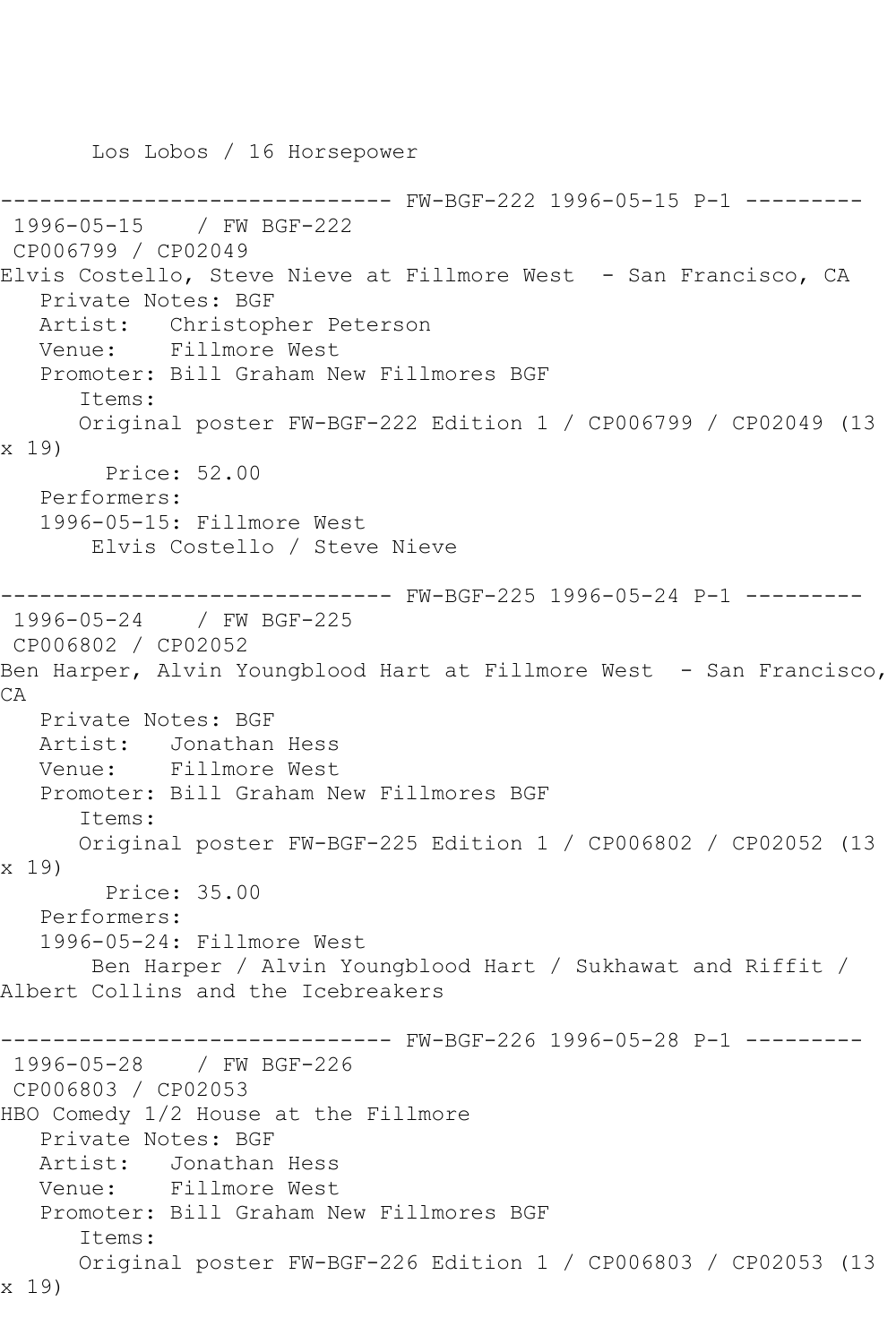```
 Price: 79.00
   Performers:
   1996-05-28: Fillmore West
        Ralph Harris / Adele Givens
   1996-05-29: Jack Coen / Ray Romano
   1996-05-30: Wendy Liebman / Dave Attell
   1996-05-31: Laura Kightlinger / Louis CK
   1996-06-02: Kathy Griffin / David Cross
   1996-06-03: Jeff Stilson / Jeff Cesario
------------------------------ FW-BGF-227 1996-06-08 P-1 ---------
1996-06-08 / FW BGF-227
CP006805 / CP02055
Super Diamond at Fillmore West - San Francisco, CA
   Private Notes: BGF
   Artist: Chuck Sperry
   Venue: Fillmore West
   Promoter: Bill Graham New Fillmores BGF
       Items:
      Original poster FW-BGF-227 Edition 1 / CP006805 / CP02055 (13 
x 19)
         Price: 52.00
   Performers:
   1996-06-08: Fillmore West
        Super Diamond
------------------------------ FW-BGF-228 1996-06-18 P-1 ---------
1996-06-18 / FW BGF-228
CP006806 / CP02056
Porno For Pyros, Cornershop at Fillmore West - San Francisco, CA
   Private Notes: BGF
   Artist: Winston Smith
   Venue: Fillmore West
   Promoter: Bill Graham New Fillmores BGF
       Items:
      Original poster FW-BGF-228 Edition 1 / CP006806 / CP02056 (13 
x 19)
         Price: 29.00
   Performers:
   1996-06-18: Fillmore West
        Porno For Pyros / Cornershop
                   ------------------------------ FW-BGF-229 1996-06-21 P-1 ---------
1996-06-21 / FW BGF-229
CP006807 / CP02057
Irakere, Buckwheat Zydeco at Fillmore West - San Francisco, CA
   Private Notes: BGF
```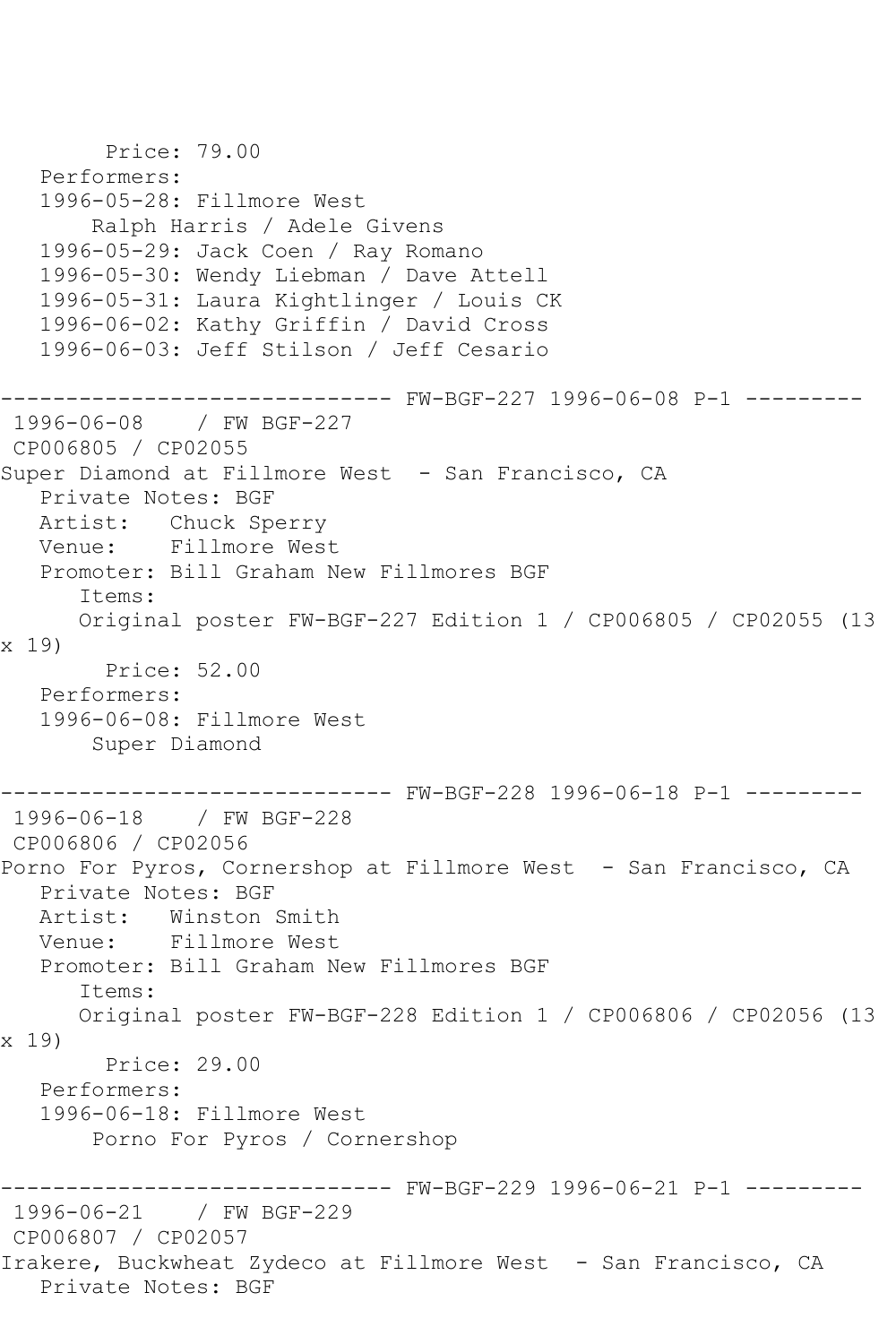Artist: Arlene Owseichik -- Art Director Venue: Fillmore West Promoter: Bill Graham New Fillmores BGF Items: Original poster FW-BGF-229 Edition 1 / CP006807 / CP02057 (13 x 19) Price: 35.00 Performers: 1996-06-21: Fillmore West Irakere / Buckwheat Zydeco ------------------------------ FW-BGF-230 1996-07-18 P-1 --------- 1996-07-18 / FW BGF-230 CP006808 / CP02058 Goo Goo Dolls, Dishwalla at Fillmore West - San Francisco, CA Private Notes: BGF Artist: Winston Smith Venue: Fillmore West Promoter: Bill Graham New Fillmores BGF Items: Original poster FW-BGF-230 Edition 1 / CP006808 / CP02058 (13 x 19) Price: 41.00 Performers: 1996-07-18: Fillmore West Goo Goo Dolls / Dishwalla ------------------------------ FW-BGF-231 1996-07-30 P-1 --------- 1996-07-30 / FW BGF-231 CP006809 / CP02059 No Doubt, Goldfinger at Fillmore West - San Francisco, CA Private Notes: BGF Artist: Chuck Sperry Venue: Fillmore West Promoter: Bill Graham New Fillmores BGF Items: Original poster FW-BGF-231 Edition 1 / CP006809 / CP02059 (13 x 19) Price: 53.00 Performers: 1996-07-30 1996-07-31: Fillmore West No Doubt / Goldfinger / Salmon ------------------------------ FW-BGF-232 1996-08-02 P-1 --------- 1996-08-02 / FW BGF-232 CP006810 / CP02060 Tragically Hip, Borrowers at Fillmore West - San Francisco, CA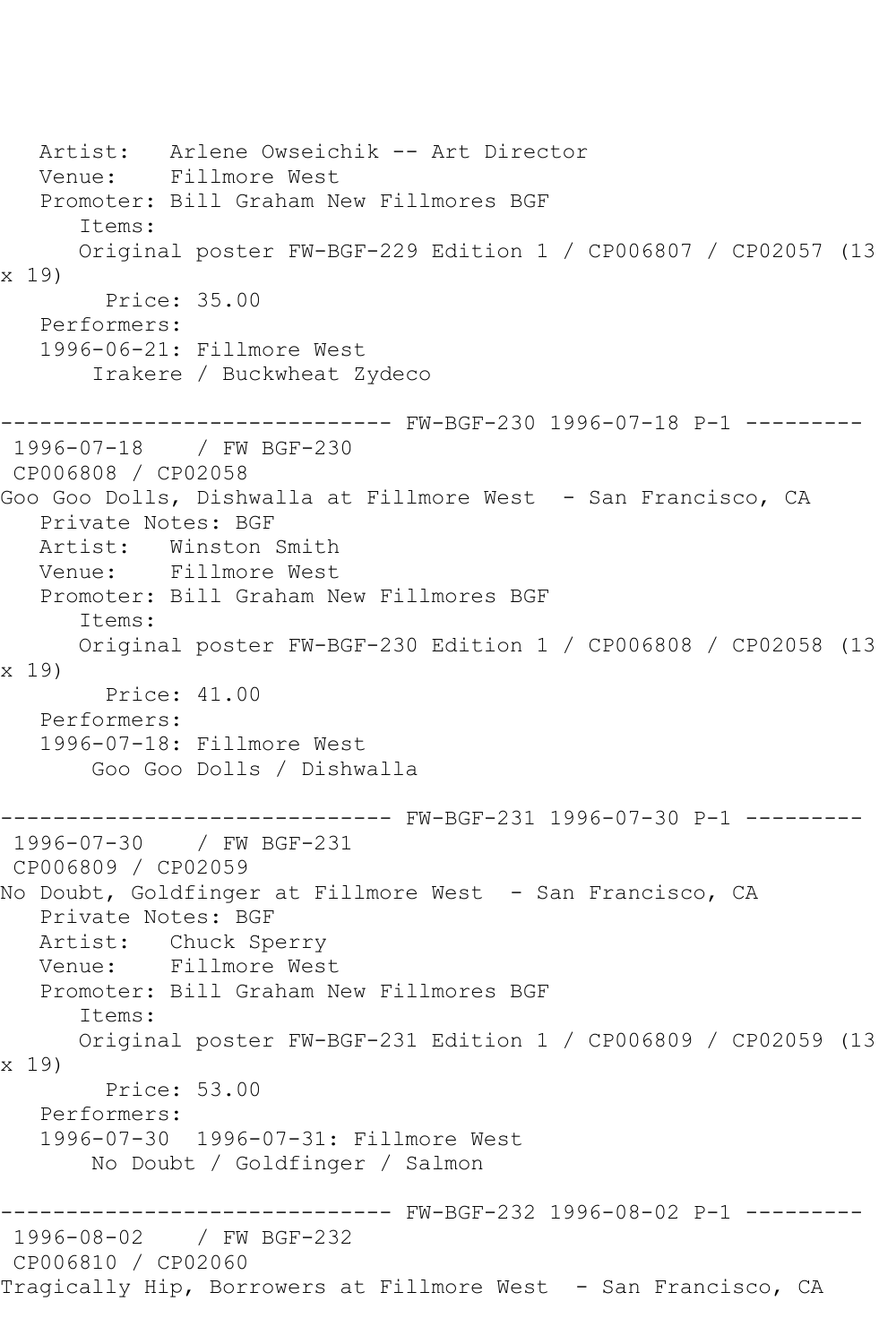Private Notes: BGF Artist: Kevin Woodsonn Venue: Fillmore West Promoter: Bill Graham New Fillmores BGF Items: Original poster FW-BGF-232 Edition 1 / CP006810 / CP02060 (13 x 19) Price: 41.00 Performers: 1996-08-02: Fillmore West Tragically Hip / Borrowers ------------------------------ FW-BGF-214 1996-08-05 P-1 --------- 1996-08-05 / FW BGF-214 CP006791 / CP02041 John Hiatt, Ron Sexsmith at Fillmore West - San Francisco, CA Private Notes: BGF Artist: Christopher Peterson<br>Venue: Fillmore West Fillmore West Promoter: Bill Graham New Fillmores BGF Items: Original poster FW-BGF-214 Edition 1 / CP006791 / CP02041 (13 x 19) Price: 53.00 Performers: 1996-08-05: Fillmore West John Hiatt / Ron Sexsmith ------------------------------ FW-BGF-233 1996-08-16 P-1 --------- 1996-08-16 / FW BGF-233 CP006811 / CP02061 Zero at Fillmore West - San Francisco, CA Private Notes: BGF Artist: Lee Conklin Venue: Fillmore West Promoter: Bill Graham New Fillmores BGF Items: Original poster FW-BGF-233 Edition 1 / CP006811 / CP02061 (13 x 19) Price: 35.00 Performers: 1996-08-16 1996-08-17: Fillmore West Zero -------- FW-BGF-234 1996-09-03 P-1 ---------1996-09-03 / FW BGF-234 CP006812 / CP02062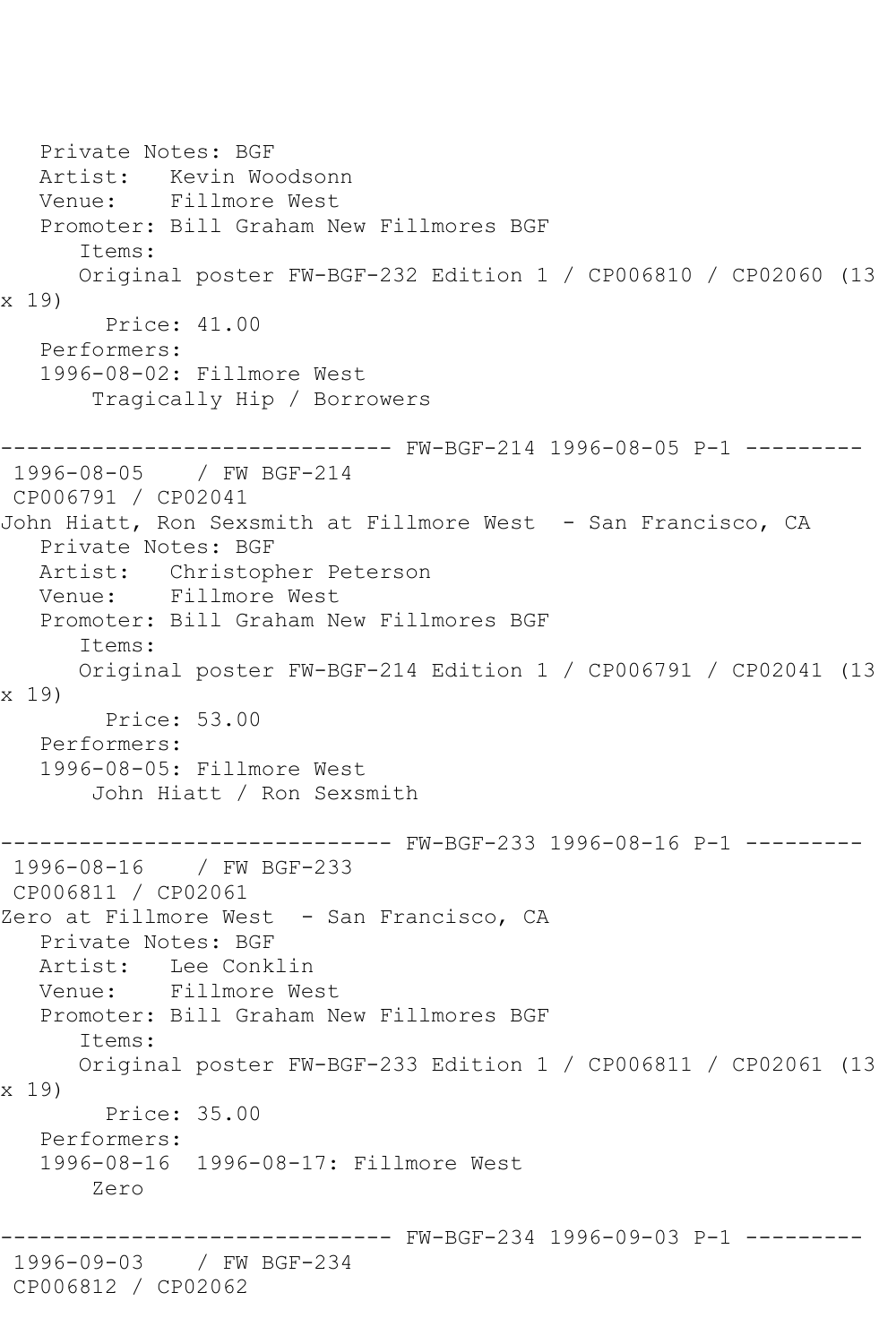Allman Brothers Band, Alvin Youngblood Hart at Fillmore West - San Francisco, CA Private Notes: BGF Benefit: Bill Graham Foundation Artist: Chris Shaw Venue: Fillmore West Promoter: Bill Graham New Fillmores BGF Items: Original poster FW-BGF-234 Edition 1 / CP006812 / CP02062 (13 x 19) Price: 53.00 Performers: 1996-09-03: Fillmore West Allman Brothers / Alvin Youngblood Hart ------------------------------ FW-BGF-235 1996-09-04 P-1 --------- 1996-09-04 / FW BGF-235 CP006813 / CP02063 Counting Crows, Train at Fillmore West - San Francisco, CA Private Notes: BGF Artist: Adam McCauley Venue: Fillmore West Promoter: Bill Graham New Fillmores BGF Items: Original poster FW-BGF-235 Edition 1 / CP006813 / CP02063 (13 x 19) Price: 52.00 Performers: 1996-09-04: Fillmore West Counting Crows / Train ------------------------------ FW-BGF-236 1996-09-05 P-1 --------- 1996-09-05 / FW BGF-236 CP006814 / CP02064 Rage Against the Machine, Girls Against Boys at Fillmore West - San Francisco, CA Private Notes: BGF Artist: Jonathan Hess Venue: Fillmore West Promoter: Bill Graham New Fillmores BGF Items: Original poster FW-BGF-236 Edition 1 / CP006814 / CP02064 (13 x 19) Price: 46.00 Performers: 1996-09-05: Fillmore West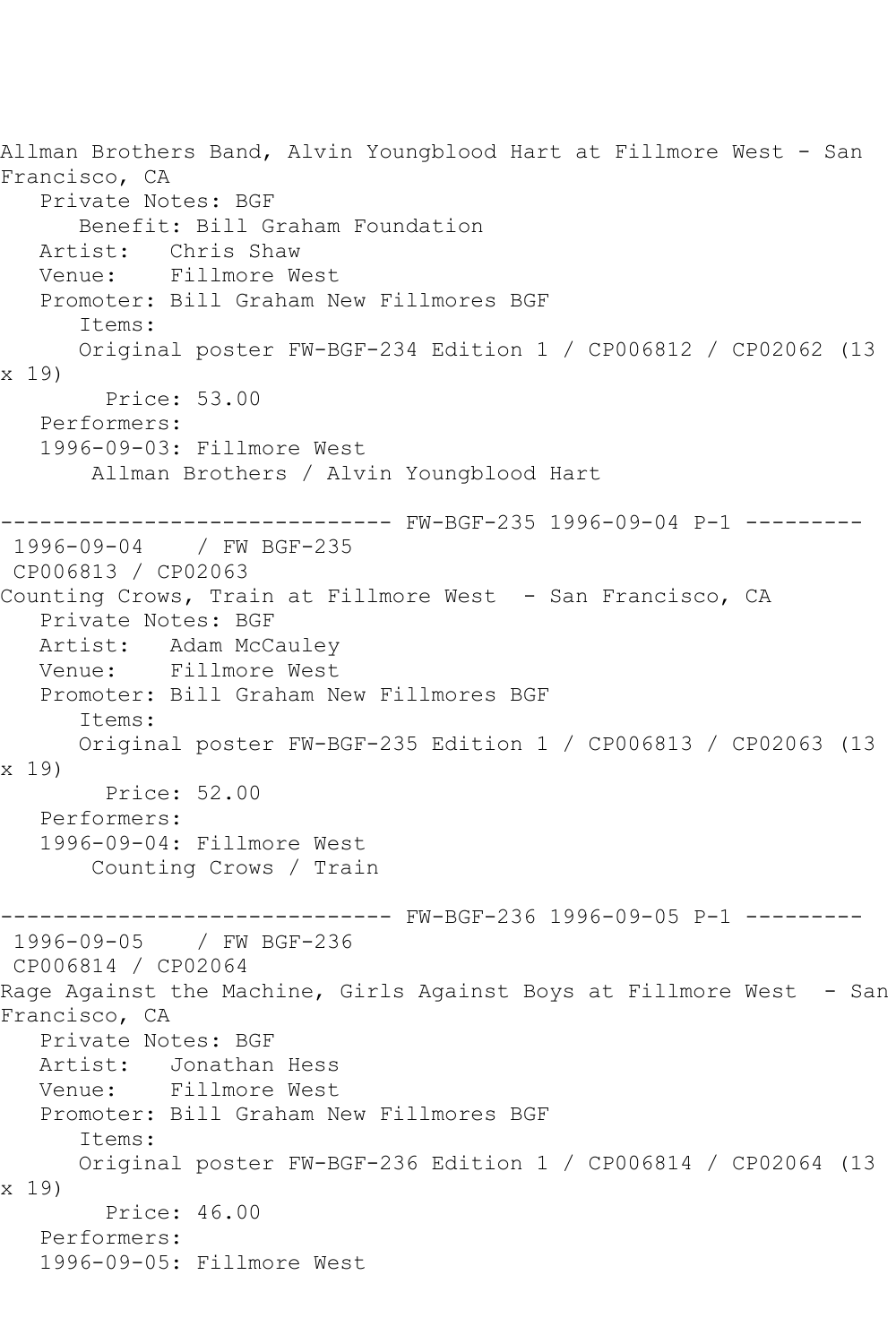Rage Against the Machine / Girls Against Boys / Stanford Prison Experiment ------------------------------ FW-BGF-237 1996-09-13 P-1 --------- 1996-09-13 / FW BGF-237 CP006797 / CP02047 Paul Westerberg, Thermadore at Fillmore West - San Francisco, CA Private Notes: BGF Artist: Winston Smith Venue: Fillmore West Promoter: Bill Graham New Fillmores BGF Items: Original poster FW-BGF-237 Edition 1 / CP006797 / CP02047 (13 x 19) Price: 41.00 Performers: 1996-09-13: Fillmore West Paul Westerberg / Thermadore ------------------------------ FW-BGF-238 1996-09-27 P-1 --------- 1996-09-27 / FW BGF-238 CP006816 / CP02066 Les Claypool and the Holy Mackerel, Protein at Fillmore West - San Francisco, CA Private Notes: BGF Artist: Winston Smith Venue: Fillmore West Promoter: Bill Graham New Fillmores BGF Items: Original poster FW-BGF-238 Edition 1 / CP006816 / CP02066 (13 x 19) Price: 41.00 Performers: 1996-09-27: Fillmore West Les Claypool / Protein / Dieselhead ------------------------------ FW-BGF-239 1996-10-04 P-1 --------- 1996-10-04 / FW BGF-239 CP006817 / CP02067 Butthole Surfers, Starfish at Fillmore West - San Francisco, CA Private Notes: BGF Artist: Mats! Venue: Fillmore West Promoter: Bill Graham New Fillmores BGF Items: Original poster FW-BGF-239 Edition 1 / CP006817 / CP02067 (13 x 19)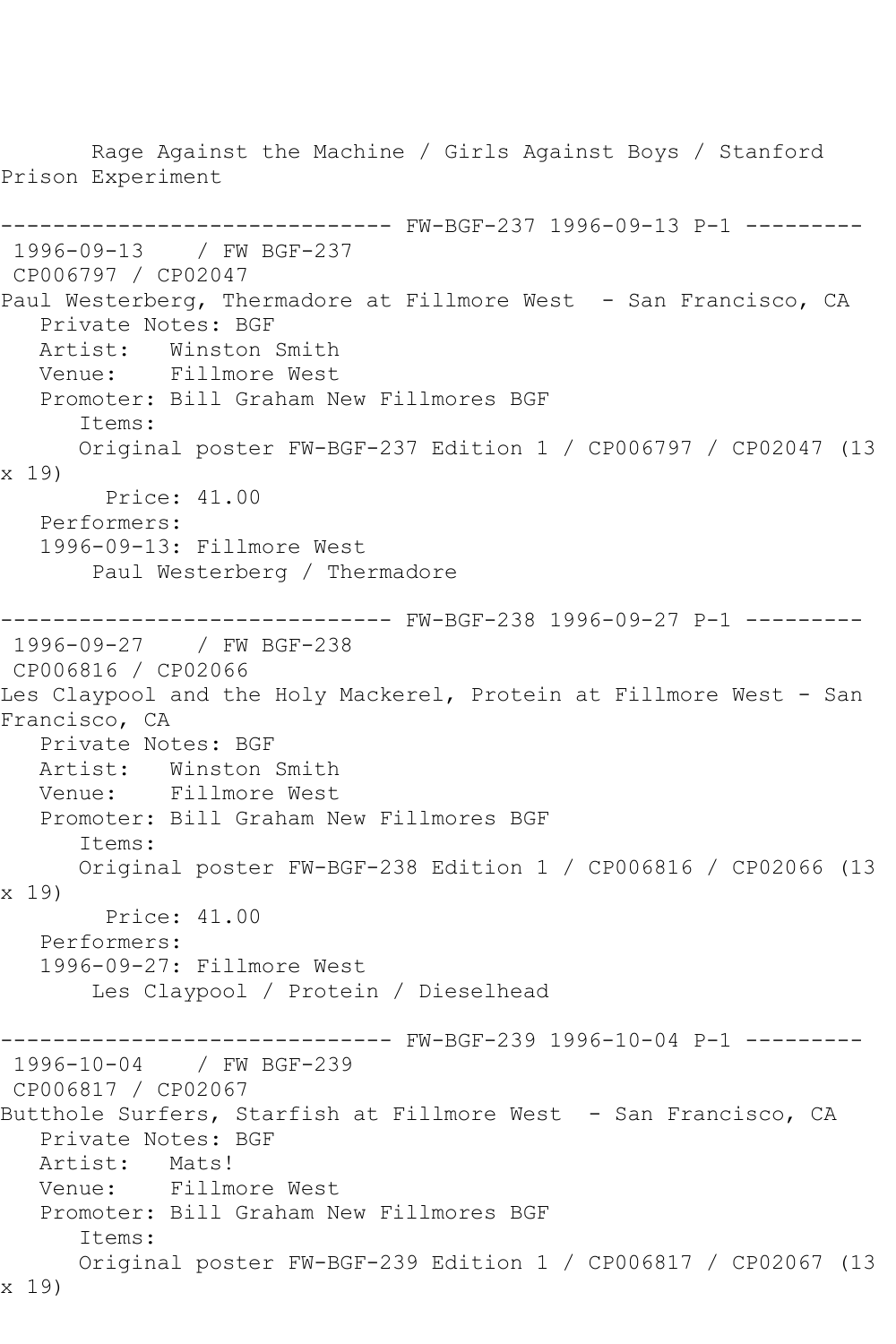Price: 41.00 Performers: 1996-10-04: Fillmore West Butthole Surfers / Starfish ------------------------------ FW-BGF-240 1996-10-06 P-1 --------- 1996-10-06 / FW BGF-240 CP006818 / CP02068 Midnight Oil, Patti Rothberg at Fillmore West - San Francisco, CA Private Notes: BGF Artist: Amacker Bullwinkle<br>Venue: Fillmore West Fillmore West Promoter: Bill Graham New Fillmores BGF Items: Original poster FW-BGF-240 Edition 1 / CP006818 / CP02068 (13 x 19) Price: 29.00 Performers: 1996-10-06: Fillmore West Midnight Oil / Patti Rothberg ------------------------------ FW-BGF-241 1996-10-09 P-1 --------- 1996-10-09 / FW BGF-241 CP006819 / CP02069 Korn, Delinquent Habits at Fillmore West - San Francisco, CA Private Notes: BGF Artist: Joel Elrod Venue: Fillmore West Promoter: Bill Graham New Fillmores BGF Items: Original poster FW-BGF-241 Edition 1 / CP006819 / CP02069 (13 x 19) Price: 36.00 Performers: 1996-10-09: Fillmore West Korn / Delinquent Habits / Limp Bizkit ------------------------------ FW-BGF-242 1996-10-12 P-1 --------- 1996-10-12 / FW BGF-242 CP006820 / CP02070 Ween, Doo Rag at Fillmore West - San Francisco, CA Private Notes: BGF Artist: Chuck Sperry Venue: Fillmore West Promoter: Bill Graham New Fillmores BGF Items: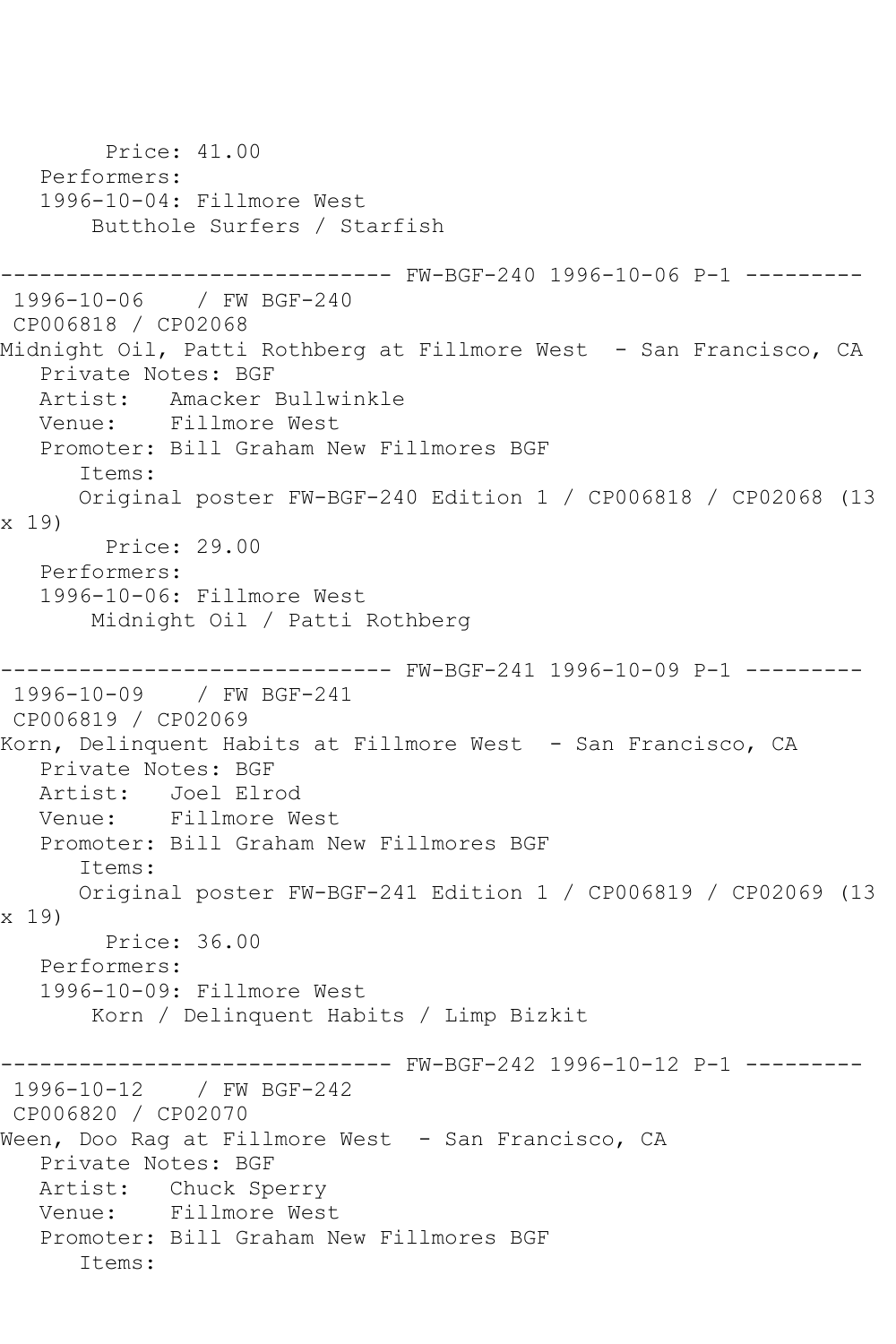Original poster FW-BGF-242 Edition 1 / CP006820 / CP02070 (13 x 19) Price: 41.00 Performers: 1996-10-12: Fillmore West Ween / Doo Rag ------------------------------ FW-BGF-243 1996-10-31 P-1 --------- 1996-10-31 / FW BGF-243 CP006821 / CP02071 Heads at Fillmore West - San Francisco, CA Private Notes: BGF Artist: Su Suttle (aka Susan Taggart) Venue: Fillmore West Promoter: Bill Graham New Fillmores BGF Items: Original poster FW-BGF-243 Edition 1 / CP006821 / CP02071 (13 x 19) Price: 29.00 Performers: 1996-10-31: Fillmore West Heads ------------------------------ FW-BGF-244 1996-11-01 P-1 --------- 1996-11-01 / FW BGF-244 CP006822 / CP02072 Bob Mould, Mark Eitzel at Fillmore West - San Francisco, CA Private Notes: BGF Artist: Frank Wiedemann Venue: Fillmore West Promoter: Bill Graham New Fillmores BGF Items: Original poster FW-BGF-244 Edition 1 / CP006822 / CP02072 (13 x 19) Price: 23.00 Performers: 1996-11-01: Fillmore West Bob Mould / Mark Eitzel ------------------------------ FW-BGF-246 1996-11-10 P-1 --------- 1996-11-10 / FW BGF-246 CP006824 / CP02074 Soul Coughing, Geggy Tah at Fillmore West - San Francisco, CA Private Notes: BGF Artist: Winston Smith Venue: Fillmore West Promoter: Bill Graham New Fillmores BGF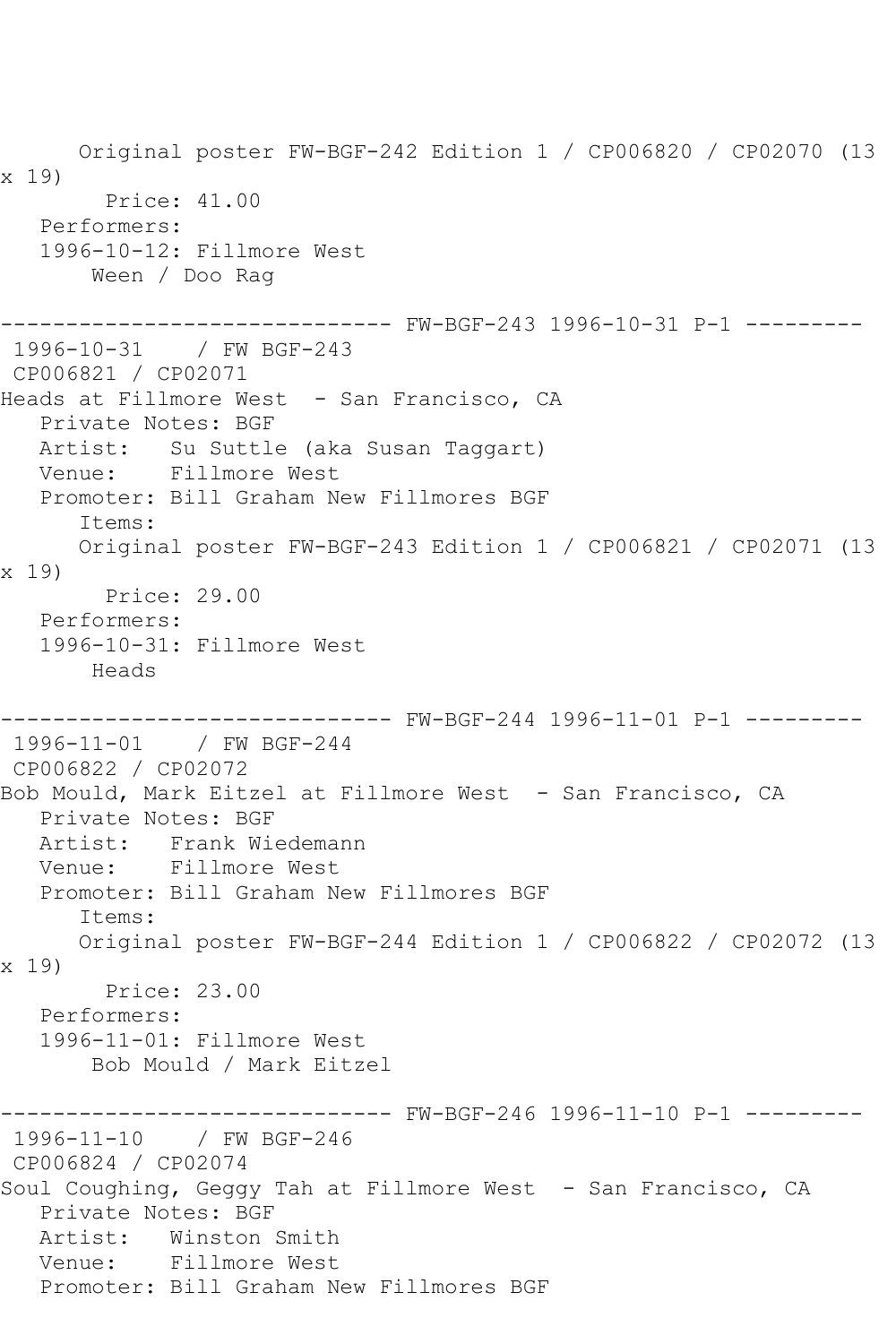Items: Original poster FW-BGF-246 Edition 1 / CP006824 / CP02074 (13 x 19) Price: 41.00 Performers: 1996-11-10: Fillmore West Soul Coughing / Geggy Tah ------------------------------ FW-BGF-247 1996-11-15 P-1 --------- 1996-11-15 / FW BGF-247 CP006825 / CP02075 Leftover Salmon, Dose Hermanos at Fillmore West - San Francisco, CA Private Notes: BGF Artist: Chuck Sperry Venue: Fillmore West Promoter: Bill Graham New Fillmores BGF Items: Original poster FW-BGF-247 Edition 1 / CP006825 / CP02075 (13 x 19) Price: 46.00 Performers: 1996-11-15: Fillmore West Leftover Salmon / Dose Hermanos ------------------------------ FW-BGF-248 1996-11-19 P-1 --------- 1996-11-19 / FW BGF-248 CP006826 / CP02076 Jon Spencer Blues Explosion, R. L. Burnside at Fillmore West - San Francisco, CA Private Notes: BGF Artist: Rex Ray Venue: Fillmore West Promoter: Bill Graham New Fillmores BGF Items: Original poster FW-BGF-248 Edition 1 / CP006826 / CP02076 (13 x 19) Price: 41.00 Performers: 1996-11-19: Fillmore West Jon Spencer Blues Explosion / R. L. Burnside ------------------------------ FW-BGF-249 1996-11-20 P-1 --------- 1996-11-20 / FW BGF-249 CP006827 / CP02077 Big Head Todd and the Monsters, Ugly Americans at Fillmore West -San Francisco, CA Private Notes: BGF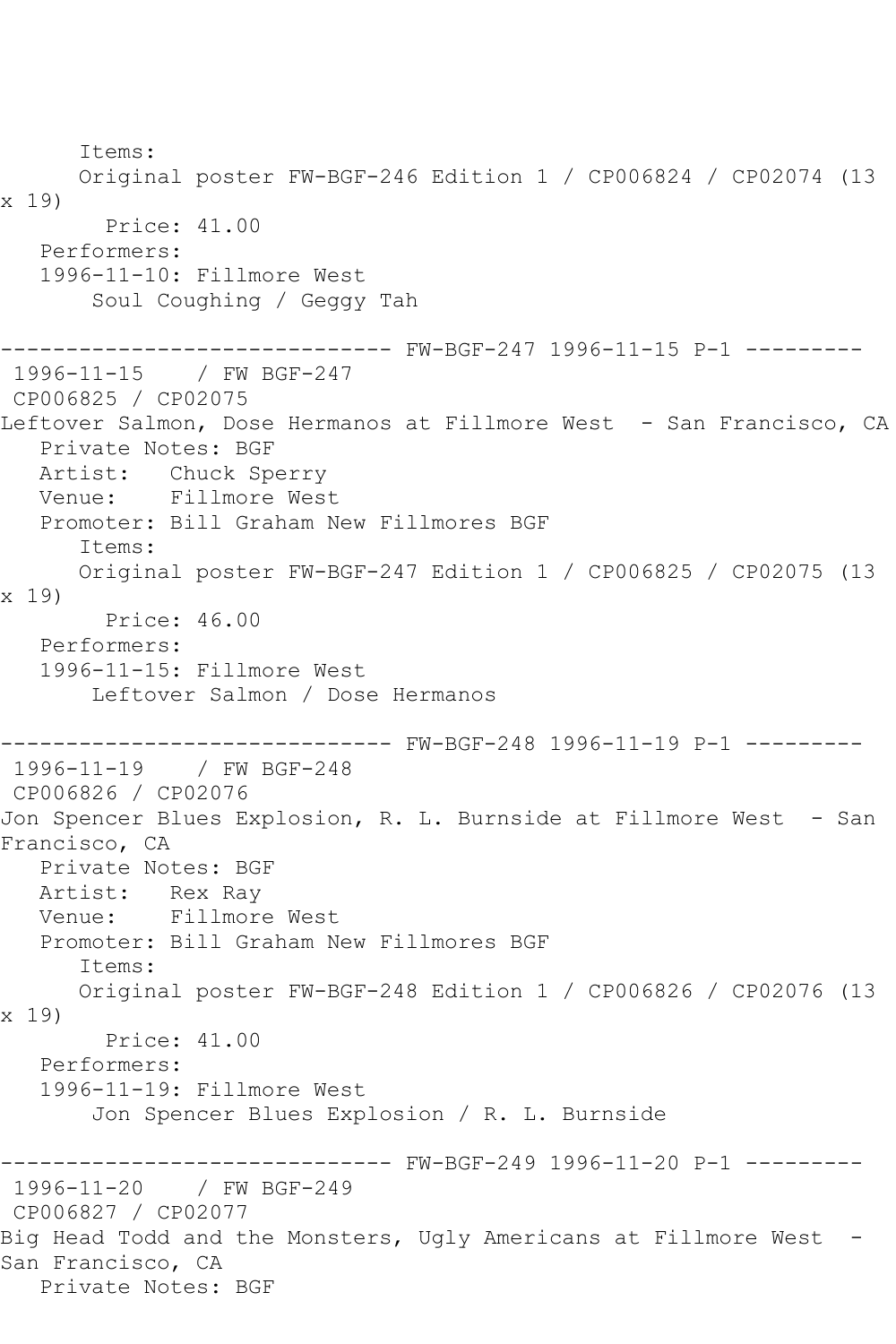Artist: Christopher Peterson Venue: Fillmore West Promoter: Bill Graham New Fillmores BGF Items: Original poster FW-BGF-249 Edition 1 / CP006827 / CP02077 (13 x 19) Price: 41.00 Performers: 1996-11-20: Fillmore West Big Head Todd and the Monsters / Ugly Americans ------------------------------ FW-BGF-245 1996-12-02 P-1 --------- 1996-12-02 / FW BGF-245 CP006823 / CP02073 Weezer, Superdrag at Fillmore West - San Francisco, CA Private Notes: BGF Artist: Joel Elrod Venue: Fillmore West Promoter: Bill Graham New Fillmores BGF Items: Original poster FW-BGF-245 Edition 1 / CP006823 / CP02073 (13 x 19) Price: 35.00 Performers: 1996-12-02: Fillmore West Weezer / Superdrag ------------------------------ FW-BGF-250 1996-12-31 P-1 --------- 1996-12-31 / FW BGF-250 CP006848 / CP02098 Hot Tuna, Alvin Youngblood Hart at Fillmore West - San Francisco, CA Private Notes: BGF Artist: Harry Rossit Venue: Fillmore West Promoter: Bill Graham New Fillmores BGF Items: Original poster FW-BGF-250 Edition 1 / CP006848 / CP02098 (13 x 19) Price: 52.00 Performers: 1996-12-31: Fillmore West Hot Tuna / Alvin Youngblood Hart / Dave Repp ------------------------------ FW-BGF-251 1997-01-10 P-1 --------- 1997-01-10 / FW BGF-251 CP006829 / CP02079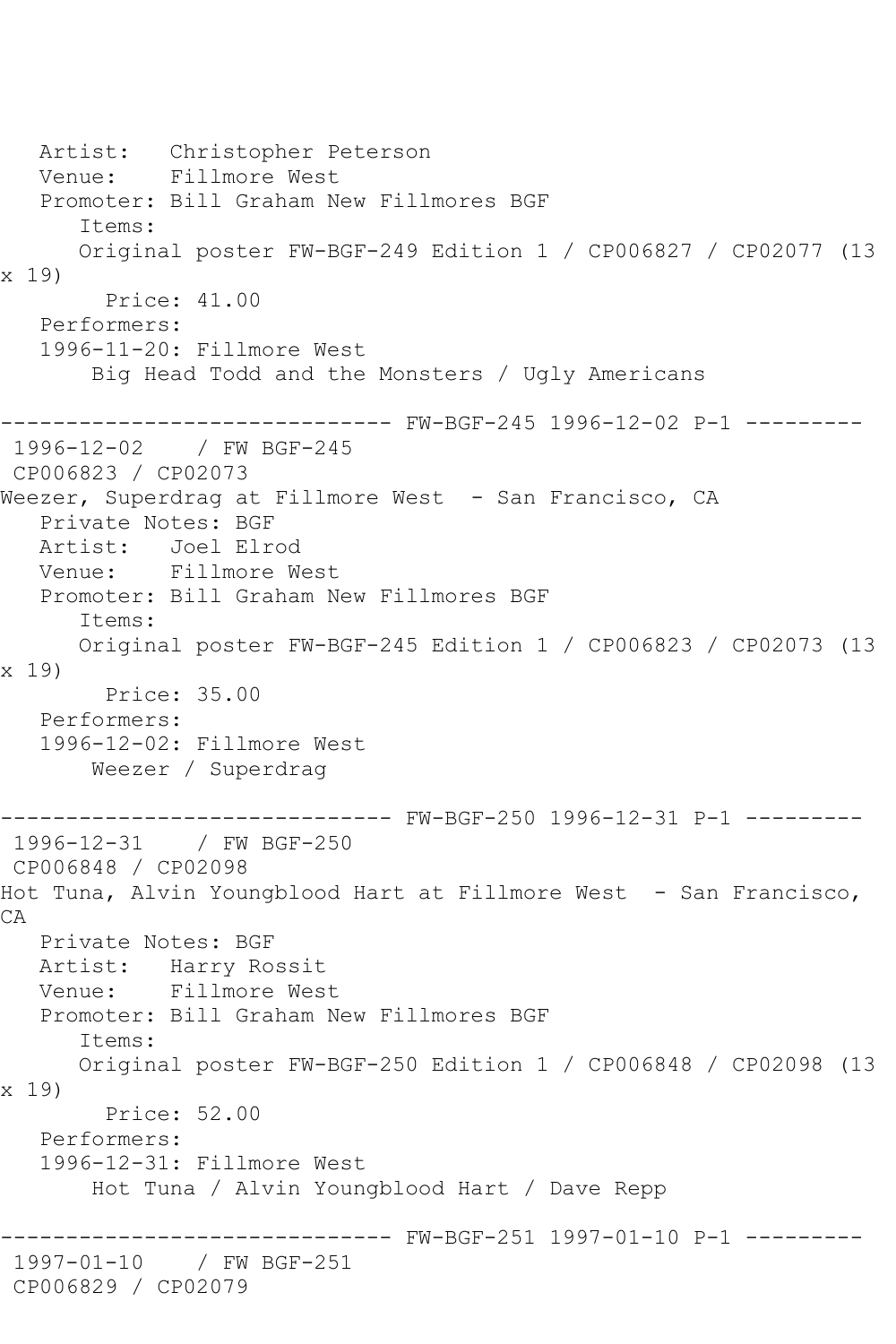Notes: I had been doing a few Fillmore rock posters for Bill Graham Presents when Arlene,the art director, asked me to do a four poster series for Tom Petty and the Heartbreakers! I was stoked! I gave her a list of 25 subjects to choose from. They chose Pan, Mermaid, Bachas, and Temptress. I got right to work on the first poster. After I finished it, they informed me of a postponement as Tom Petty had an injury to his hand, I heard from slugging a wall. The poster was on hold. -- Jim Phillips Private Notes: BGF Artist: Jim Phillips Venue: Fillmore West Promoter: Bill Graham New Fillmores BGF Items: Original poster FW-BGF-251 Edition 1 / CP006829 / CP02079 (13 x 19) Price: 58.00 Performers: 1997-01-10 1997-01-16: Fillmore West Tom Petty ------------------------------ FW-BGF-252 1997-01-17 P-1 --------- 1997-01-17 / FW BGF-252 CP006830 / CP02080 Cake, Dieselhead at Fillmore West - San Francisco, CA Private Notes: BGF Artist: Barry Kite Venue: Fillmore West Promoter: Bill Graham New Fillmores BGF Items: Original poster FW-BGF-252 Edition 1 / CP006830 / CP02080 (13 x 19) Price: 29.00 Performers: 1997-01-17: Fillmore West Cake / Dieselhead / Lyuba 1997-01-18: Cake / Kinetics ------------------------------ FW-BGF-253 1997-01-19 P-1 --------- 1997-01-19 / FW BGF-253 CP006831 / CP02081 Tom Petty at Fillmore West - San Francisco, CA Notes: The Petty 2 Mermaid was drawn flat on my back, fresh out of the hospital with a broken pelvis. By the time the sketches were approved I was afraid I wouldn't be able to sit at my computer for

Tom Petty at Fillmore West - San Francisco, CA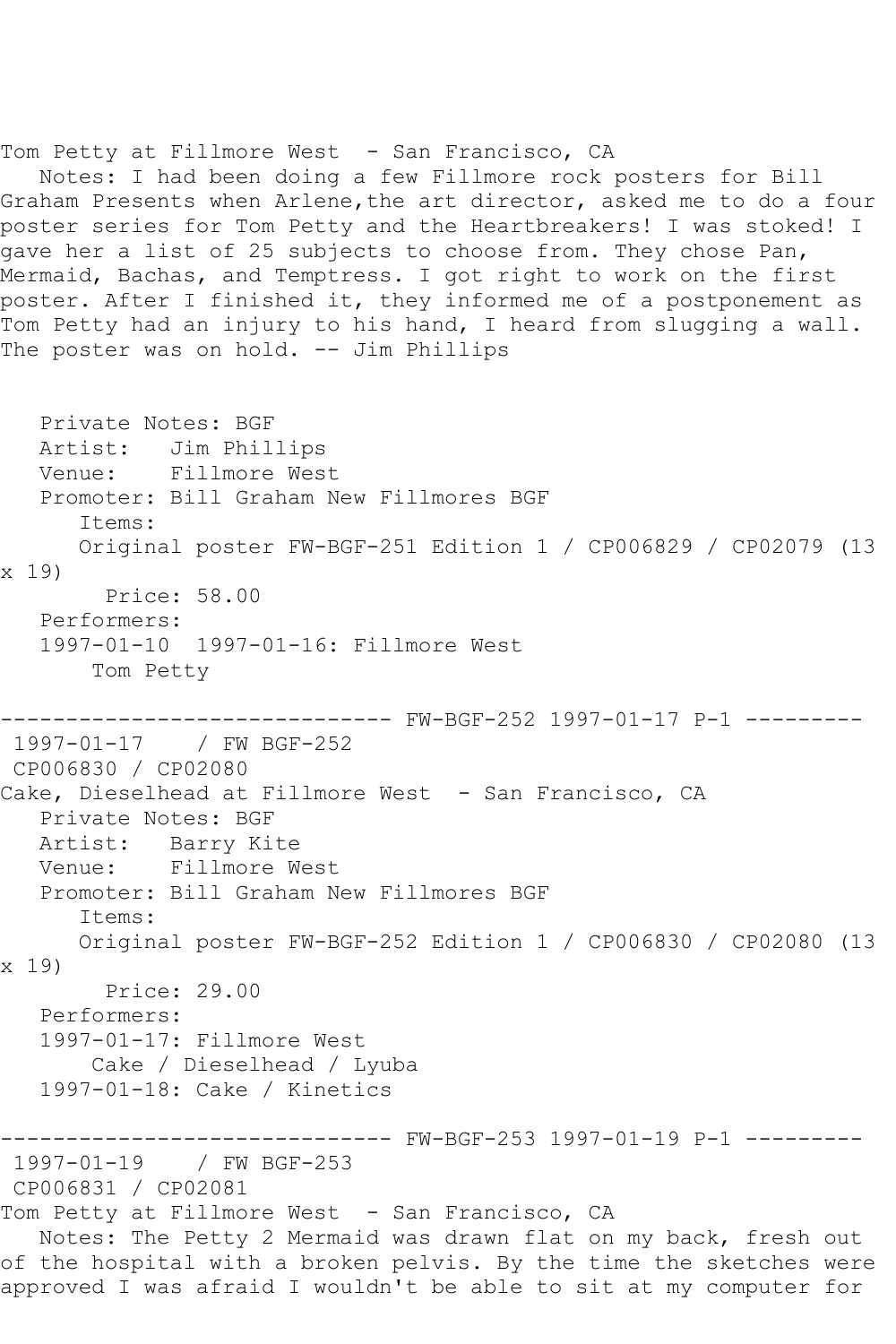the long periods it takes to do one of these, but I managed, and it gave me something to occupy my mind. -- Jim Phillips Private Notes: BGF Artist: Jim Phillips<br>Venue: Fillmore Wes Fillmore West Promoter: Bill Graham New Fillmores BGF Items: Original poster FW-BGF-253 / CP004470 / CD05641 (13 x 19) Original poster FW-BGF-253 Edition 1 / CP006831 / CP02081 (13 x 19) Price: 69.00 Performers: 1997-01-19: Fillmore West Tom Petty ------------------------------ FW-BGF-254 1997-01-28 P-1 --------- 1997-01-28 / FW BGF-254 CP006832 / CP02082 Tom Petty at Fillmore West - San Francisco, CA Notes: Tom Petty3 was heavily hovered over while under the one time art directorship of Peter Barsotti, who insisted on a "baby" Baccus. -- Jim Phillis Private Notes: BGF Artist: Jim Phillips Venue: Fillmore West Promoter: Bill Graham New Fillmores BGF Items: Original poster FW-BGF-254 / CP004471 / CD05642 (13 x 19) Original poster FW-BGF-254 Edition 1 / CP006832 / CP02082 (13 x 19) Price: 58.00 Performers: 1997-01-28: Fillmore West Tom Petty ------------------------------ FW-BGF-255 1997-02-03 P-1 --------- 1997-02-03 / FW BGF-255 CP006833 / CP02083 Tom Petty at Fillmore West - San Francisco, CA Private Notes: BGF Artist: Jim Phillips Venue: Fillmore West Promoter: Bill Graham New Fillmores BGF Items: Original poster FW-BGF-255 / CP004472 / CD05643 (13 x 19) Original poster FW-BGF-255 Edition 1 / CP006833 / CP02083 (13 x 19)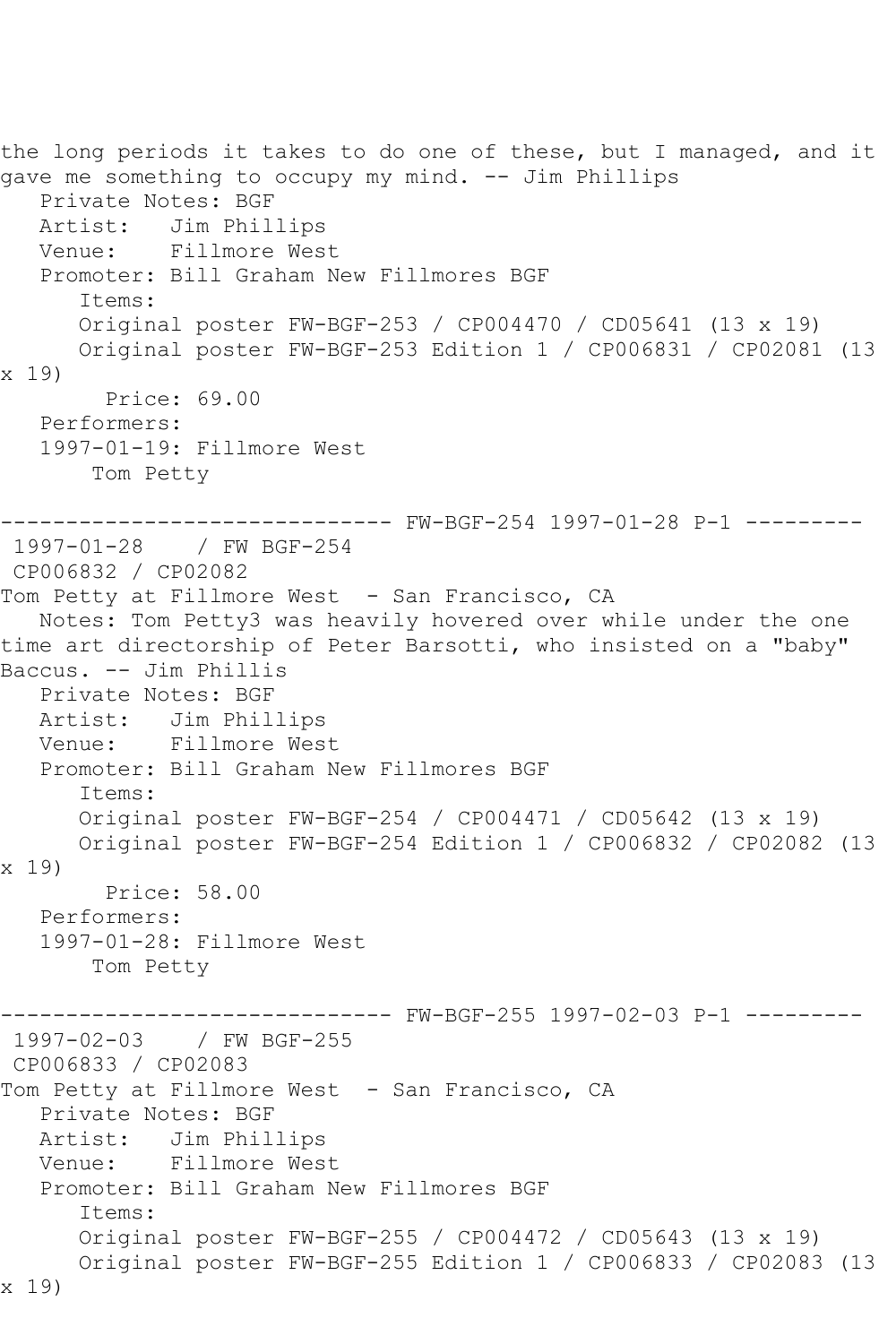Price: 63.00 Performers: 1997-02-03 1997-02-07: Fillmore West Tom Petty ------------------------------ FW-BGF-256 1997-03-07 P-1 --------- 1997-03-07 / FW BGF-256 CP006834 / CP02084 John Lee Hooker, Booker T and the MG's at Fillmore West - San Francisco, CA Private Notes: BGF Artist: Christopher Peterson Venue: Fillmore West Promoter: Bill Graham New Fillmores BGF Items: Original poster FW-BGF-256 Edition 1 / CP006834 / CP02084 (13 x 19) Price: 79.00 Performers: 1997-03-07: Fillmore West John Lee Hooker / Booker T and the MG's / Alvin Youngblood Hart ------------------------------ FW-BGF-257 1997-03-10 P-1 --------- 1997-03-10 / FW BGF-257 CP006835 / CP02085 Daryl Hall at Fillmore West - San Francisco, CA Private Notes: BGF Artist: Randy Tuten Venue: Fillmore West Promoter: Bill Graham New Fillmores BGF Items: Original poster FW-BGF-257 Edition 1 / CP006835 / CP02085 (13 x 19) Price: 53.00 Performers: 1997-03-10: Fillmore West Daryl Hall ------------------------------ FW-BGF-258 1997-03-14 P-1 --------- 1997-03-14 / FW BGF-258 CP006836 / CP02086 Funky Meters, Train at Fillmore West - San Francisco, CA Private Notes: BGF Artist: Frank Wiedemann Venue: Fillmore West Promoter: Bill Graham New Fillmores BGF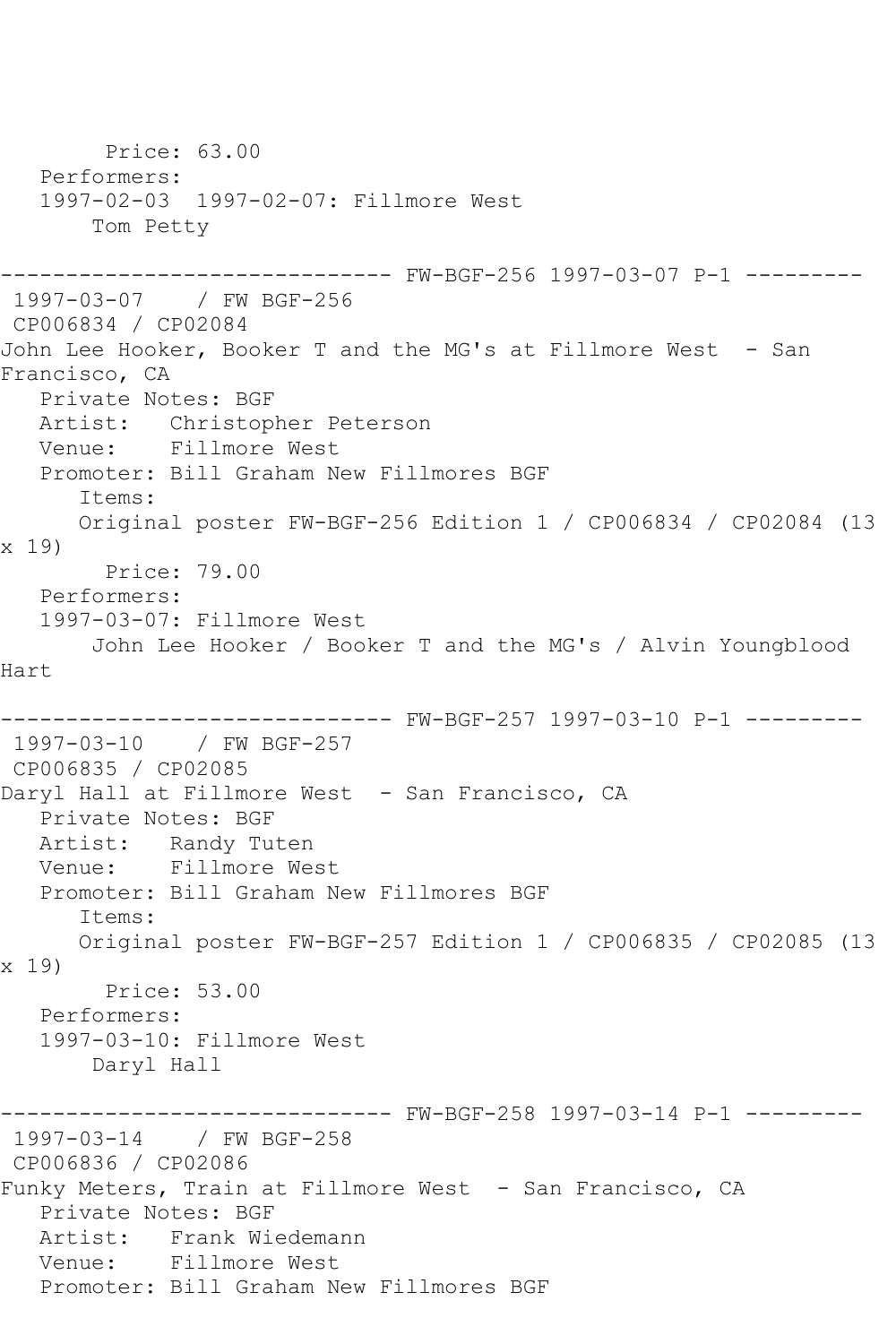Items: Original poster FW-BGF-258 Edition 1 / CP006836 / CP02086 (13 x 19) Price: 35.00 Performers: 1997-03-14: Fillmore West Funky Meters / Train 1997-03-15: Funky Meters / Tang ------------------------------ FW-BGF-259 1997-03-17 P-1 --------- 1997-03-17 / FW BGF-259 CP006837 / CP02087 Fiona Apple, Guadaloop at Fillmore West - San Francisco, CA Private Notes: BGF Artist: David Barker Venue: Fillmore West Promoter: Bill Graham New Fillmores BGF Items: Original poster FW-BGF-259 Edition 1 / CP006837 / CP02087 (13 x 19) Price: 53.00 Performers: 1997-03-17 1997-03-18: Fillmore West Fiona Apple / Guadaloop ------------------------------ FW-BGF-260 1997-03-19 P-1 --------- 1997-03-19 / FW BGF-260 CP006838 / CP02088 Jon Spencer Blues Explosion, Sled Head at Fillmore West - San Francisco, CA Private Notes: BGF Artist: Scorched Earth Society Venue: Fillmore West Promoter: Bill Graham New Fillmores BGF Items: Original poster FW-BGF-260 Edition 1 / CP006838 / CP02088 (13 x 19) Price: 41.00 Performers: 1997-03-19: Fillmore West Jon Spencer Blues Explosion / Sled Head ------------------------------ FW-BGF-261 1997-03-20 P-1 --------- 1997-03-20 / FW BGF-261 CP006839 / CP02089 Blur, Papas Fritas at Fillmore West - San Francisco, CA Private Notes: BGF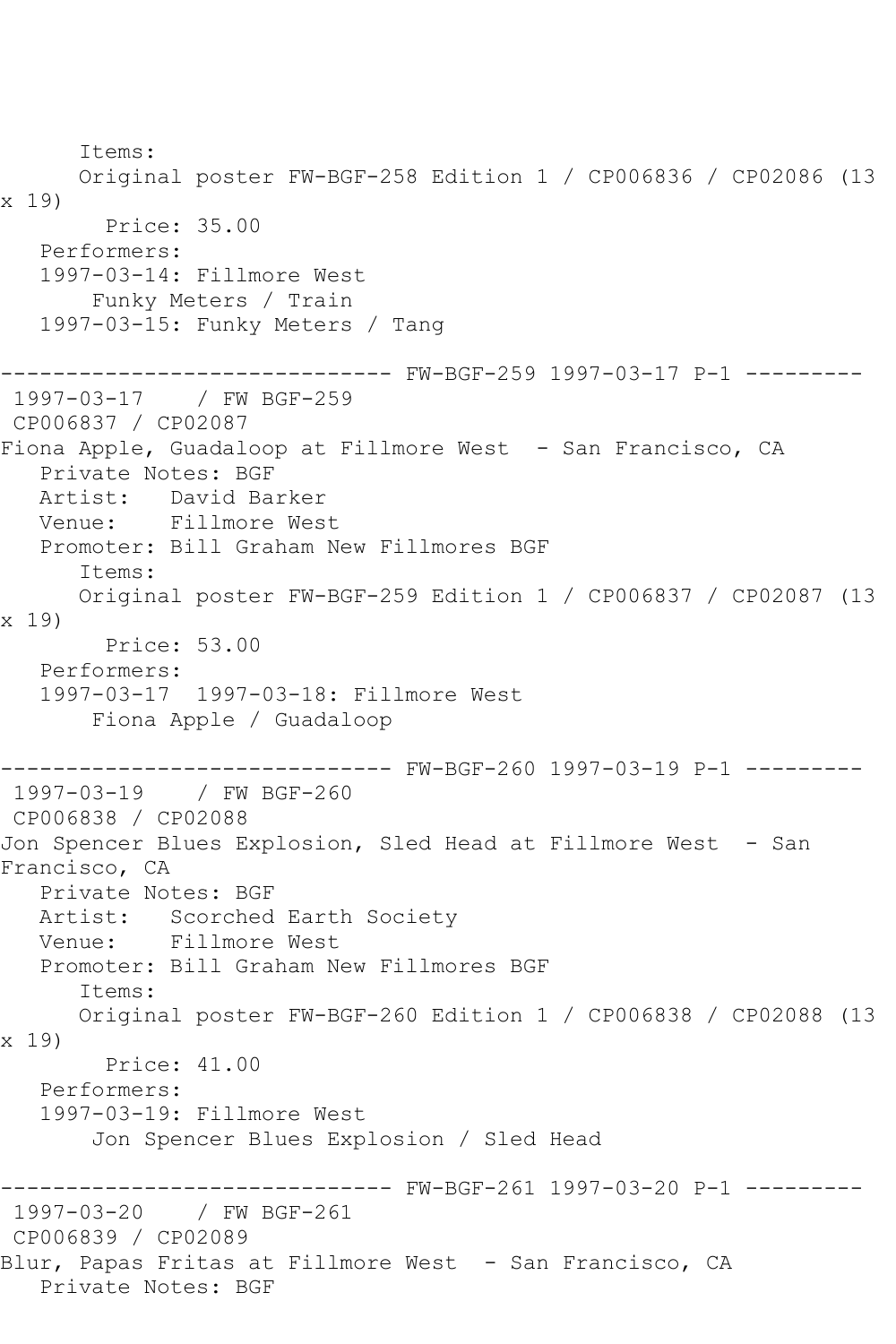Artist: Gregg Gordon / GIGART Venue: Fillmore West Promoter: Bill Graham New Fillmores BGF Items: Original poster FW-BGF-261 Edition 1 / CP006839 / CP02089 (13 x 19) Price: 35.00 Performers: 1997-03-20: Fillmore West Blur / Papas Fritas ------------------------------ FW-BGF-262 1997-03-29 P-1 --------- 1997-03-29 / FW BGF-262 CP006840 / CP02090 Wallflowers, Polara at Fillmore West - San Francisco, CA Private Notes: BGF Artist: John Howard Venue: Fillmore West Promoter: Bill Graham New Fillmores BGF Items: Original poster FW-BGF-262 Edition 1 / CP006840 / CP02090 (13 x 19) Price: 41.00 Performers: 1997-03-29 1997-03-30: Fillmore West Wallflowers / Polara ------------------------------ FW-BGF-263 1997-04-02 P-1 --------- 1997-04-02 / FW BGF-263 CP006841 / CP02091 Kula Shaker, Headswim at Fillmore West - San Francisco, CA Private Notes: BGF Artist: Rex Ray<br>Venue: Fillmore Fillmore West Promoter: Bill Graham New Fillmores BGF Items: Original poster FW-BGF-263 Edition 1 / CP006841 / CP02091 (13 x 19) Price: 41.00 Performers: 1997-04-02: Fillmore West Kula Shaker / Headswim ------------------------------ FW-??? 1997-04-09 P-1 --------- 1997-04-09 / FW ??? CP004473 / CD05644 Sweet, Matthew at Fillmore West - San Francisco, CA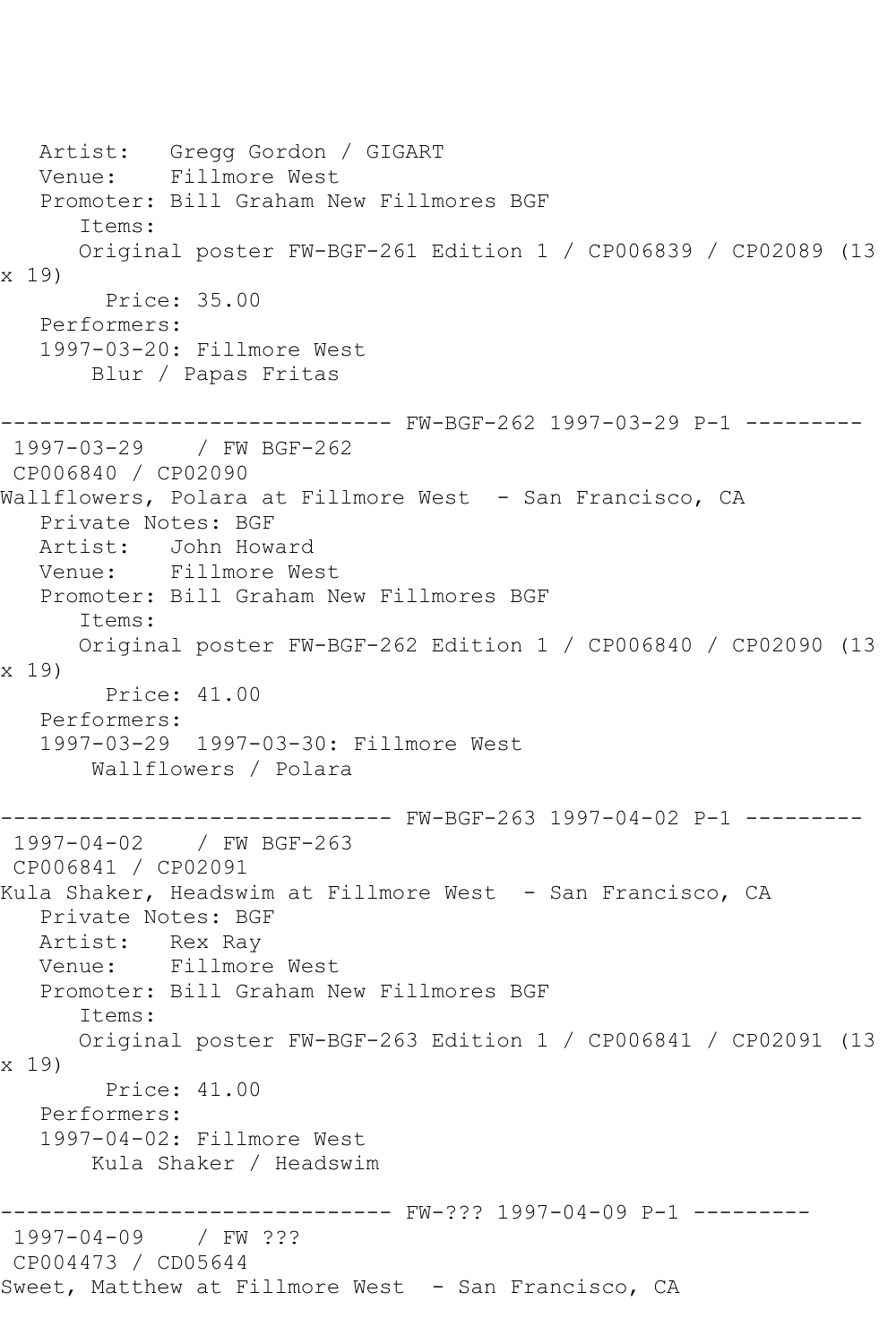Notes: This sweet Matthew art is a Coles Phillips figure, a design that I reworked. -- Jim Phillips Artist: Jim Phillips Venue: Fillmore West Promoter: Bill Graham Presents BGP Items: Original poster FW-??? Edition 1 / CP004473 / CD05644 (13 x 19-1/4) Performers: 1997-04-09: Fillmore West Sweet / Matthew / Chuck Prophet / Mockingbirds ------------------------------ FW-BGF-265 1997-04-17 P-1 --------- 1997-04-17 / FW BGF-265 CP006843 / CP02093 Medeski Martin and Wood, Critters Buggin at Fillmore West - San Francisco, CA Private Notes: BGF Artist: Chuck Sperry Venue: Fillmore West Promoter: Bill Graham New Fillmores BGF Items: Original poster FW-BGF-265 Edition 1 / CP006843 / CP02093 (13 x 19) Price: 35.00 Performers: 1997-04-17 1997-04-18: Fillmore West Medeski Martin and Wood / Critters Buggin ------------------------------ FW-BGF-266 1997-04-19 P-1 --------- 1997-04-19 / FW BGF-266 CP006844 / CP02094 Matthew Sweet, Chuck Prophet at Fillmore West - San Francisco, CA Private Notes: BGF Artist: Jim Phillips Venue: Fillmore West Promoter: Bill Graham New Fillmores BGF Items: Original poster FW-BGF-266 Edition 1 / CP006844 / CP02094 (13 x 19) Price: 41.00 Performers: 1997-04-19: Fillmore West Matthew Sweet / Chuck Prophet / Mockingbirds ------------------------------ FW-BGF-264 1997-04-22 P-1 --------- 1997-04-22 / FW BGF-264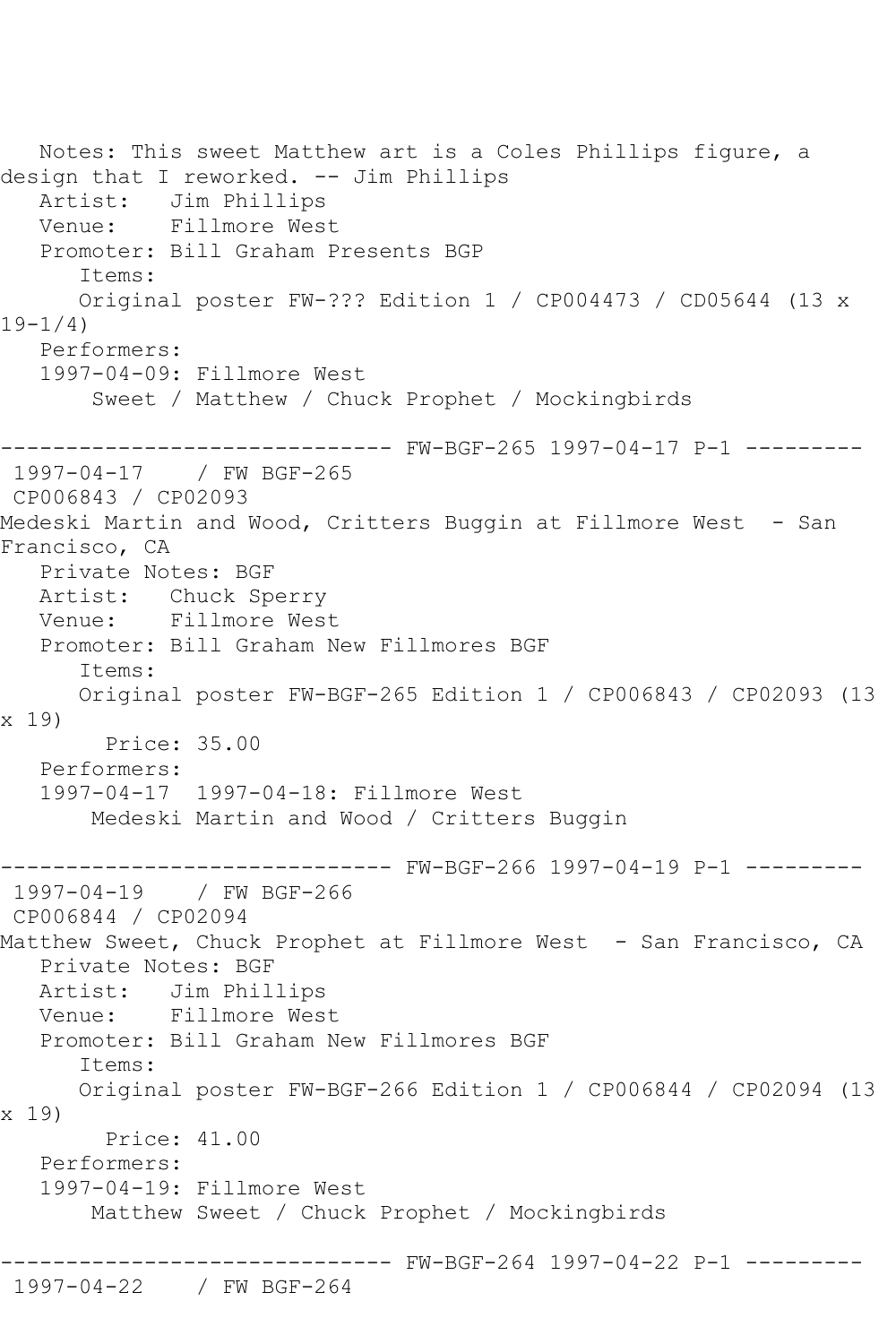CP006842 / CP02092 Presidents of the United States of America, Redd Kross at Fillmore West - San Francisco, CA Private Notes: BGF Artist: Gail Weissman Venue: Fillmore West Promoter: Bill Graham New Fillmores BGF Items: Original poster FW-BGF-264 Edition 1 / CP006842 / CP02092 (13 x 19) Price: 29.00 Performers: 1997-04-22: Fillmore West Presidents of the United States of America / Redd Kross / Custard ------------------------------ FW-BGF-267 1997-04-26 P-1 --------- 1997-04-26 / FW BGF-267 CP006845 / CP02095 Sons of Champlin, Bill Champlin at Fillmore West - San Francisco, CA Private Notes: BGF Artist: Zaremba Visual Communications Venue: Fillmore West Promoter: Bill Graham New Fillmores BGF Items: Original poster FW-BGF-267 Edition 1 / CP006845 / CP02095 (13 x 19) Price: 35.00 Performers: 1997-04-26 1997-04-27: Fillmore West Sons of Champlin / Bill Champlin / Terry Maggerty / Geoff Palmer / David Schmallock / Jimmy Preston ------------------------------ FW-BGF-268 1997-05-01 P-1 --------- 1997-05-01 / FW BGF-268 CP006846 / CP02096 Mighty Mighty Bosstones, Swinin' Utters at Fillmore West - San Francisco, CA Private Notes: BGF Artist: Chris Shaw Venue: Fillmore West Promoter: Bill Graham New Fillmores BGF Items: Original poster FW-BGF-268 Edition 1 / CP006846 / CP02096 (13 x 19) Price: 29.00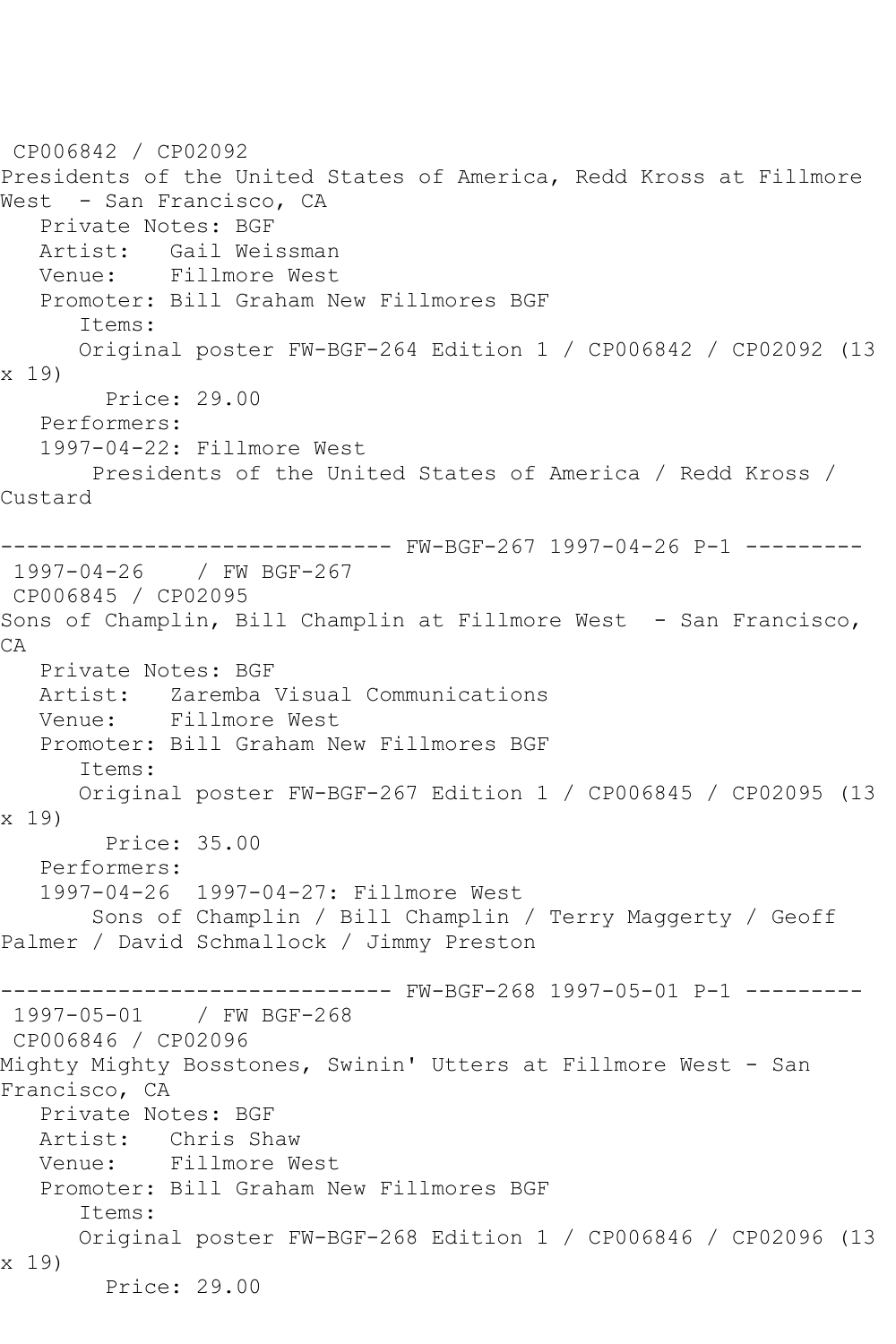Performers: 1997-05-01: Fillmore West Mighty Mighty Bosstones / Swingin' Utters / Pietasters ------------------------------ FW-BGF-269 1997-05-03 P-1 --------- 1997-05-03 / FW BGF-269 CP006847 / CP02097 Spearhead, Camp Lo at Fillmore West - San Francisco, CA Private Notes: BGF Artist: Chris Shaw Venue: Fillmore West Promoter: Bill Graham New Fillmores BGF Items: Original poster FW-BGF-269 Edition 1 / CP006847 / CP02097 (13 x 19) Price: 41.00 Performers: 1997-05-03: Fillmore West Spearhead / Camp Lo ------------------------------ FW-BGF-270 1997-05-05 P-1 --------- 1997-05-05 / FW BGF-270 CP006828 / CP02078 James, Third Eye Blind at Fillmore West - San Francisco, CA Private Notes: BGF Artist: James A. Winters Venue: Fillmore West Promoter: Bill Graham New Fillmores BGF Items: Original poster FW-BGF-270 Edition 1 / CP006828 / CP02078 (13 x 19) Price: 29.00 Performers: 1997-05-05: Fillmore West James / Third Eye Blind ------------------------------ FW-??? 1997-05-06 P-1 --------- 1997-05-06 / FW ??? CP004475 / CD05646 Robert Cray Band, Charlie Musselwhite at Fillmore West - San Francisco, CA Notes: Robert Cray concept had been on ice, canned for a year by BGP. -- Jim Phillips Artist: Jim Phillips Venue: Fillmore West Promoter: Bill Graham Presents BGP Items: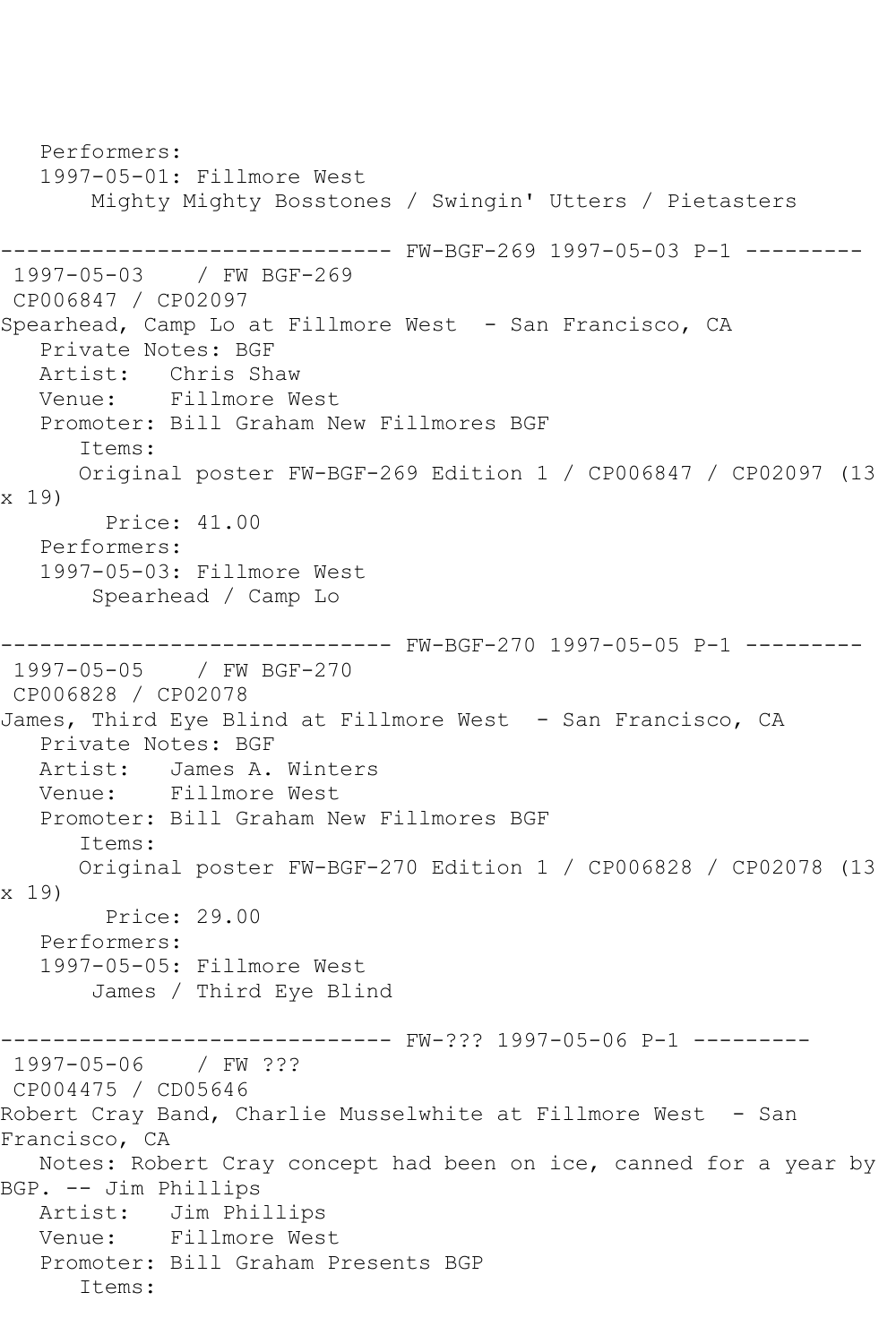Original poster FW-??? Edition 1 / CP004475 / CD05646 (13 x 19-1/4) Performers: 1997-05-06 1997-05-17: Fillmore West Robert Cray Band / Charlie Musselwhite / Paul Delay ------------------------------ FW-BGF-271 1997-05-09 P-1 --------- 1997-05-09 / FW BGF-271 CP006849 / CP02099 Wilco, Bettie Serveert at Fillmore West - San Francisco, CA Private Notes: BGF Artist: Jonathan Hess Venue: Fillmore West Promoter: Bill Graham New Fillmores BGF Items: Original poster FW-BGF-271 Edition 1 / CP006849 / CP02099 (13 x 19) Price: 29.00 Performers: 1997-05-09 1997-05-10: Fillmore West Wilco / Bettie Serveert ------------------------------ FW-BGF-272 1997-05-16 P-1 --------- 1997-05-16 / FW BGF-272 CP006850 / CP02100 Robert Cray Band, Charlie Musselwhite at Fillmore West - San Francisco, CA Private Notes: BGF Artist: Jim Phillips Venue: Fillmore West Promoter: Bill Graham New Fillmores BGF Items: Original poster FW-BGF-272 Edition 1 / CP006850 / CP02100 (13 x 19) Price: 52.00 Performers: 1997-05-16 1997-05-17: Fillmore West Robert Cray Band / Charlie Musselwhite / Paul Delay ------------------------------ FW-BGF-273 1997-05-18 P-1 --------- 1997-05-18 / FW BGF-273 CP006851 / CP02101 John Fogerty, Fairfield Four at Fillmore West - San Francisco, CA Private Notes: BGF Event: Blue Moon Swamp Tour Artist: Harry Rossit Venue: Fillmore West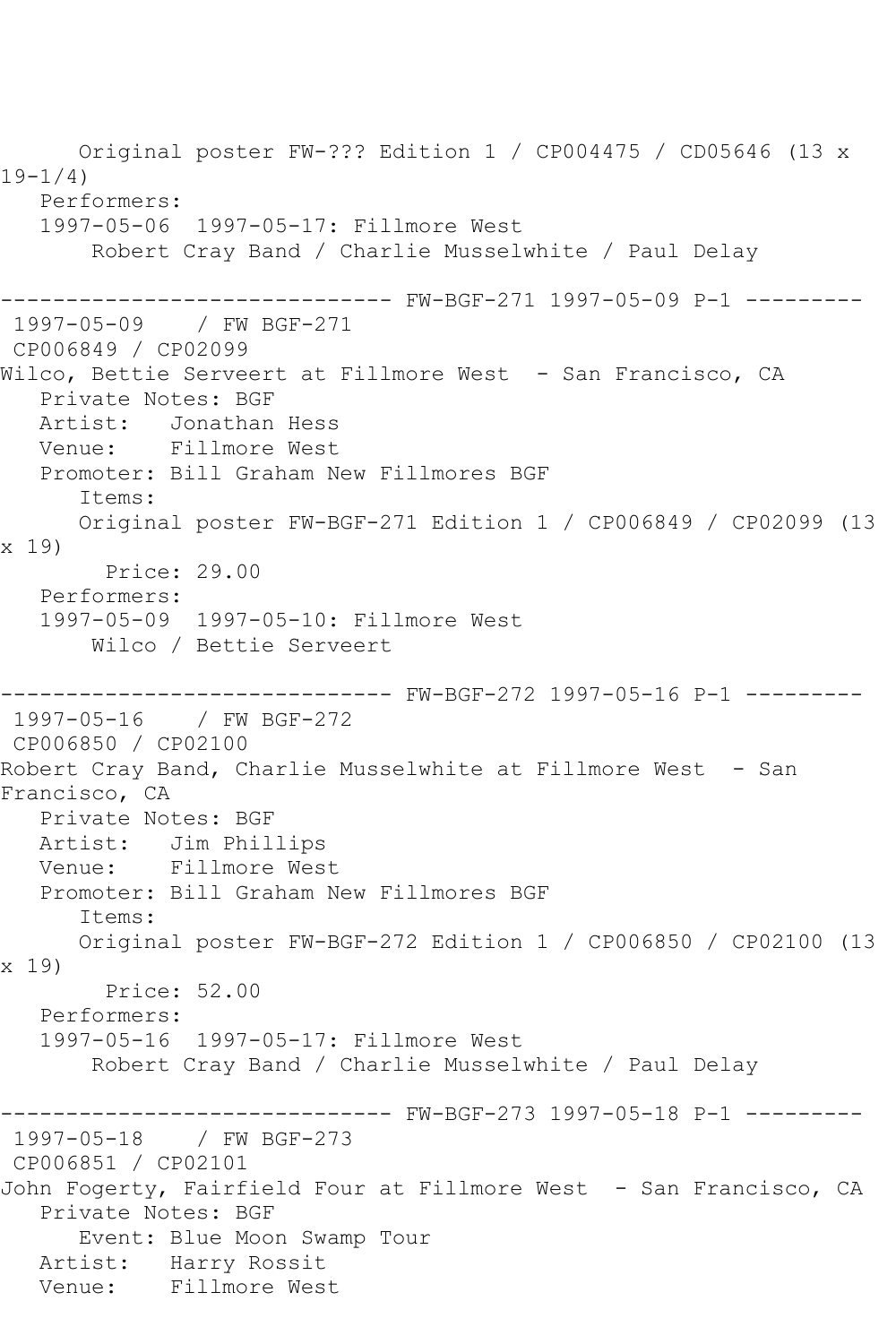Promoter: Bill Graham New Fillmores BGF Items: Original poster FW-BGF-273 Edition 1 / CP006851 / CP02101 (13 x 19) Price: 79.00 Performers: 1997-05-18 1997-05-19: Fillmore West John Fogerty / Fairfield Four ------------------------------ FW-BGF-274 1997-05-23 P-1 --------- 1997-05-23 / FW BGF-274 CP006852 / CP02102 Suede, Long Pigs at Fillmore West - San Francisco, CA Private Notes: BGF Artist: Arlene Owseichik -- Art Director Venue: Fillmore West Promoter: Bill Graham New Fillmores BGF Items: Original poster FW-BGF-274 Edition 1 / CP006852 / CP02102 (13 x 19) Price: 29.00 Performers: 1997-05-23: Fillmore West Suede / Long Pigs ------------------------------ FW-BGF-275 1997-05-24 P-1 --------- 1997-05-24 / FW BGF-275 CP006853 / CP02103 Royal Crown Revue, Action Plus at Fillmore West - San Francisco, CA Private Notes: BGF Artist: Christopher Peterson Venue: Fillmore West Promoter: Bill Graham New Fillmores BGF Items: Original poster FW-BGF-275 Edition 1 / CP006853 / CP02103 (13 x 19) Price: 29.00 Performers: 1997-05-24: Fillmore West Royal Crown Revue / Action Plus ------------------------------ FW-BGF-276 1997-06-06 P-1 --------- 1997-06-06 / FW BGF-276 CP006854 / CP02104 Mickey Hart and Planet Drum, Zakir Hussain at Fillmore West - San Francisco, CA Private Notes: BGF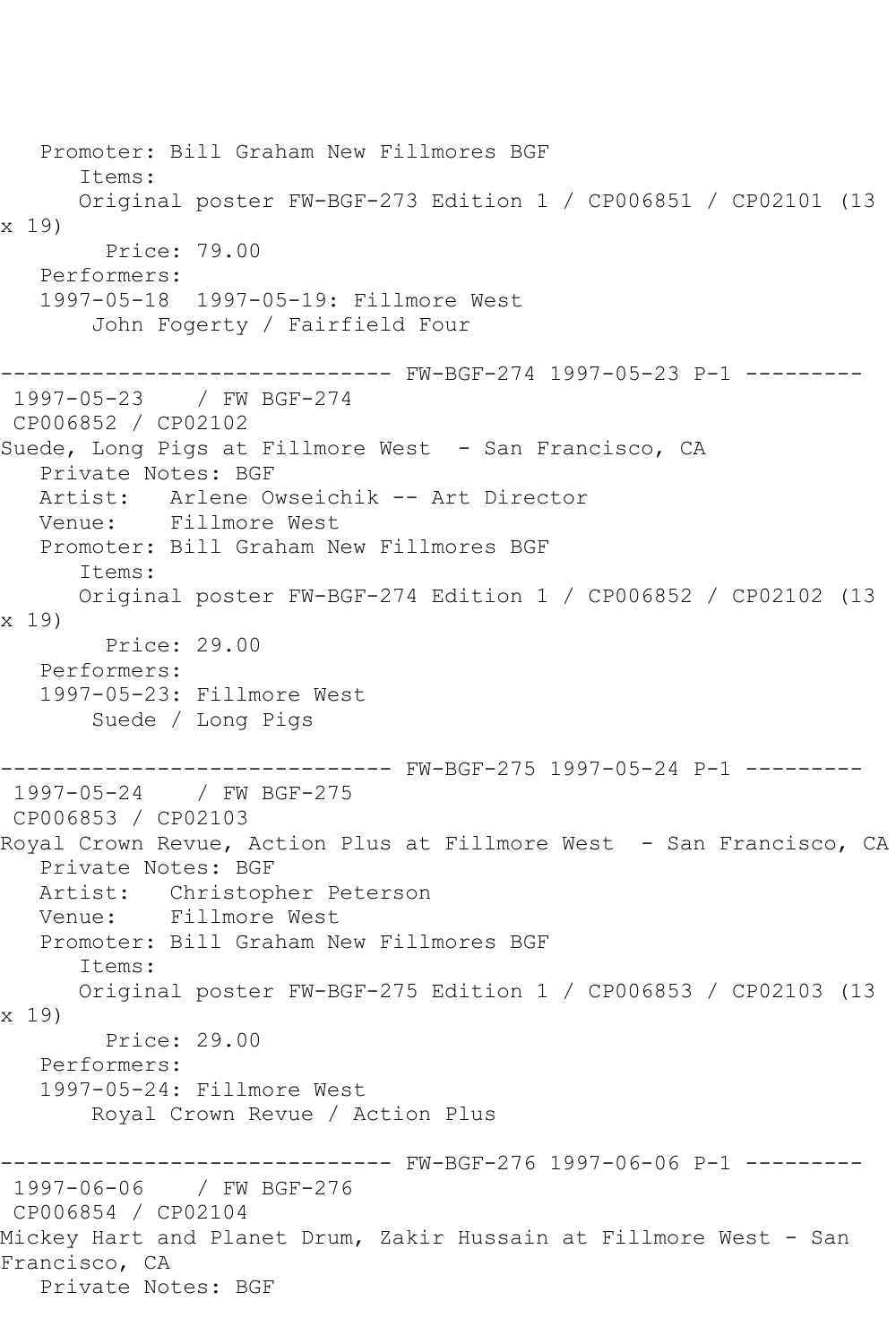```
 Artist: Amacker Bullwinkle
   Venue: Fillmore West
   Promoter: Bill Graham New Fillmores BGF
       Items:
       Original poster FW-BGF-276 Edition 1 / CP006854 / CP02104 (13 
x 19)
         Price: 29.00
   Performers:
    1997-06-06 1997-06-07: Fillmore West
        Mickey Hart / Zakir Hussain / Giovanni Hidalgo / Sikiru 
Aderoju / Bakithi Kumalo / David Garibaldi
------------------------------ FW-BGF-277 1997-06-21 P-1 ---------
1997-06-21 / FW BGF-277
CP006855 / CP02105
Los Van Van, Nicholas Payton
   Private Notes: BGF
   Artist: Harry Rossit
   Venue: Fillmore West
   Promoter: Bill Graham New Fillmores BGF
       Items:
       Original poster FW-BGF-277 Edition 1 / CP006855 / CP02105 (13 
x 19)
         Price: 46.00
   Performers:
    1997-06-21: Fillmore West
        Los Van Van / Nicholas Payton
                     ------------------------------ FW-BGF-277-A 1997-06-24 P-1 ---------
1997-06-24 / FW BGF-277-A
CP006856 / CP02106
Alice 97.3 Birthday Party, Abra More
   Private Notes: BGF
   Artist: Amacker Bullwinkle
   Venue: Fillmore West
    Promoter: Bill Graham New Fillmores BGF
       Items:
       Original poster FW-BGF-277-A / CP006860 / CP02110 (13 x 19)
       Original poster FW-BGF-277-A Edition 1 / CP006856 / CP02106 
(13 x 19)
         Price: 40.00
    Performers:
    1997-06-24: Fillmore West
       Alice 97.3 Birthday Party / Abra Moor / Billy Mann / Meredith 
Brooks
           ------------------------------ FW-BGF-278 1997-07-05 P-1 ---------
```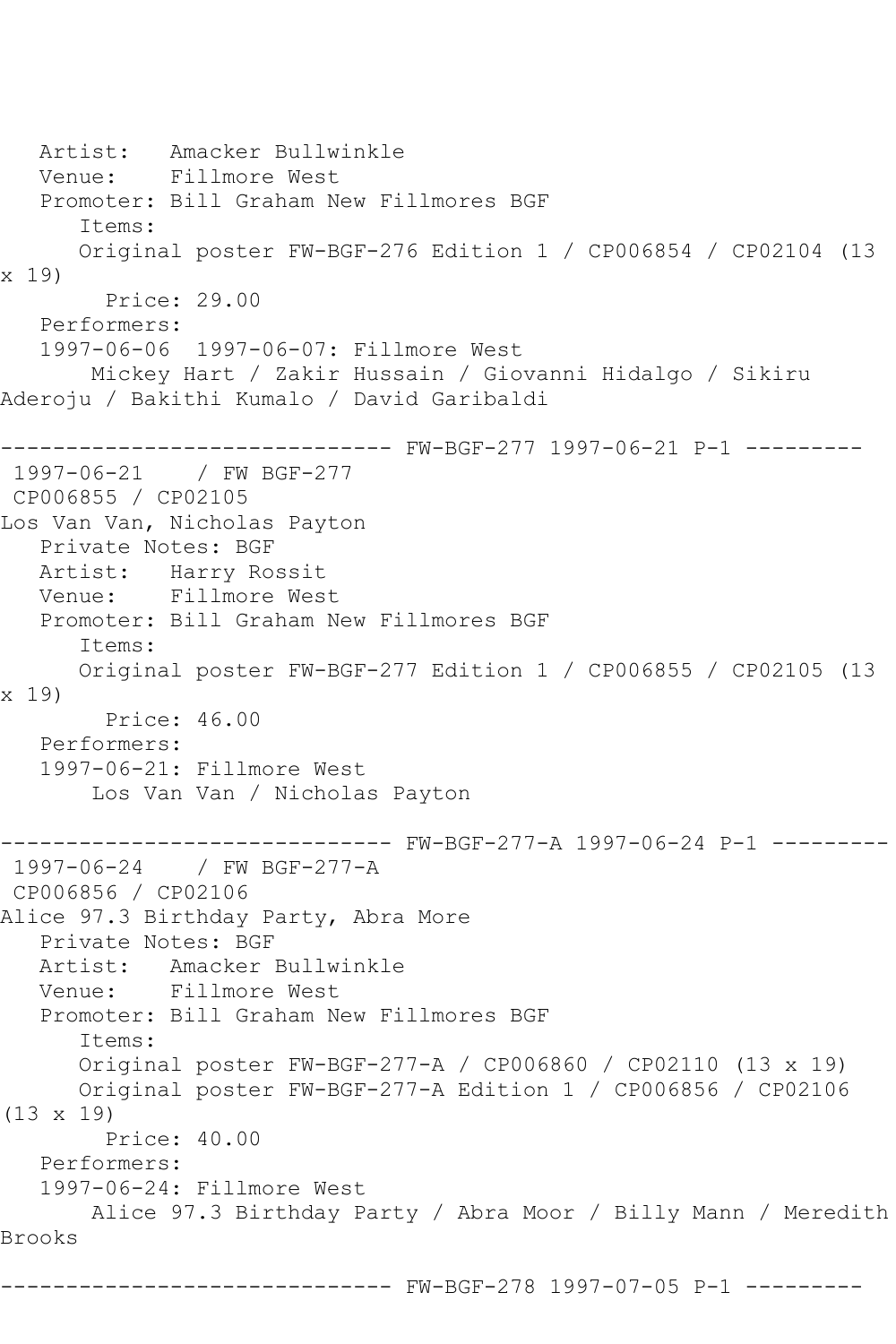1997-07-05 / FW BGF-278 CP006857 / CP02107 Joe Walsh, Big Blue Hearts at Fillmore West - San Francisco, CA Private Notes: BGF Artist: Randy Tuten Venue: Fillmore West Promoter: Bill Graham New Fillmores BGF Items: Original poster FW-BGF-278 Edition 1 / CP006857 / CP02107 (13 x 19) Price: 69.00 Performers: 1997-07-05: Fillmore West Joe Walsh / Big Blue Hearts ------------------------------ 1997-07-18 P --------- 1997-07-18 / MGD, Foo Fighters at Fillmore West - San Francisco, CA Artist: Chuck Sperry Venue: Fillmore West Items: Original poster / Performers: 1997-07-18: Fillmore West MGD / Foo Fighters / Supergrass / Blind Date ------------------------------ FW-BGF-279 1997-07-19 P-1 --------- 1997-07-19 / FW BGF-279 CP006861 / CP02111 Weezer, Pulsars at Fillmore West - San Francisco, CA Private Notes: BGF Artist: Gail Weissman<br>Venue: Fillmore West Fillmore West Promoter: Bill Graham New Fillmores BGF Items: Original poster FW-BGF-279 Edition 1 / CP006861 / CP02111 (13 x 19) Price: 41.00 Performers: 1997-07-19: Fillmore West Weezer / Pulsars / Flourescien ------------------------------ FW-BGF-280 1997-07-25 P-1 --------- 1997-07-25 / FW BGF-280 CP006862 / CP02112 Sonvolt, Varnaline at Fillmore West - San Francisco, CA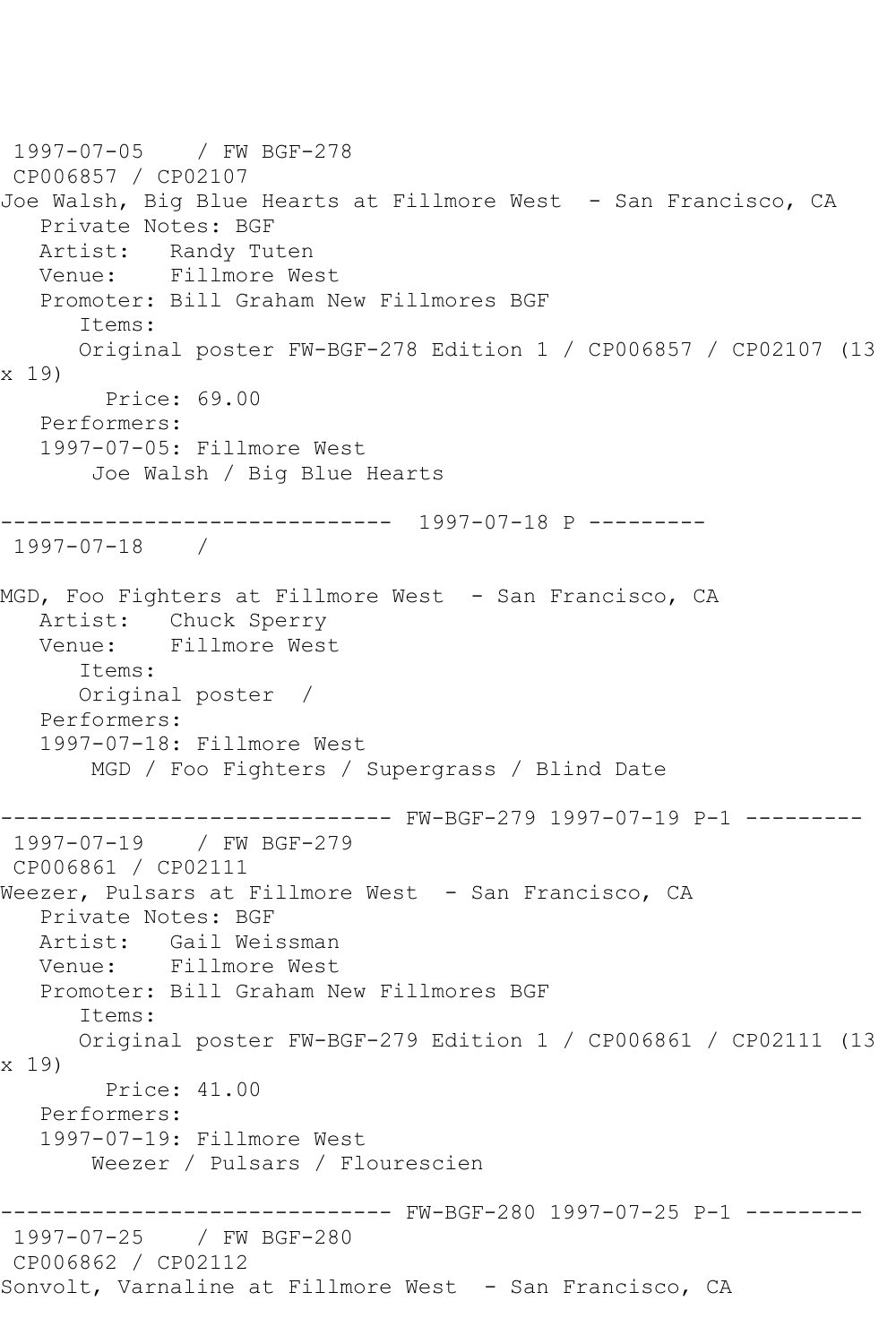Private Notes: BGF Artist: Joel Elrod Venue: Fillmore West Promoter: Bill Graham New Fillmores BGF Items: Original poster FW-BGF-280 Edition 1 / CP006862 / CP02112 (13 x 19) Price: 35.00 Performers: 1997-07-25 1997-07-26: Fillmore West Sonvolt / Varnaline / Susan James / Susan / Jude ------------------------------ FW-BGF-281 1997-08-01 P-1 --------- 1997-08-01 / FW BGF-281 CP006863 / CP02113 Dogstar, Silver Jet at Fillmore West - San Francisco, CA Private Notes: BGF Artist: Dave Fremont<br>Venue: Fillmore Wes Fillmore West Promoter: Bill Graham New Fillmores BGF Items: Original poster FW-BGF-281 Edition 1 / CP006863 / CP02113 (13 x 19) Price: 29.00 Performers: 1997-08-01: Fillmore West Dogstar / Silver Jet ------------------------------ FW-BGF-282 1997-08-12 P-1 --------- 1997-08-12 / FW BGF-282 CP006864 / CP02114 Collective Soul, Abra More at Fillmore West - San Francisco, CA Private Notes: BGF Artist: David Barker Venue: Fillmore West Promoter: Bill Graham New Fillmores BGF Items: Original poster FW-BGF-282 Edition 1 / CP006864 / CP02114 (13 x 19) Price: 29.00 Performers: 1997-08-12: Fillmore West Collective Soul / Abra Moor ------------------------------ FW-BGF-283 1997-08-27 P-1 --------- 1997-08-27 / FW BGF-283 CP006865 / CP02115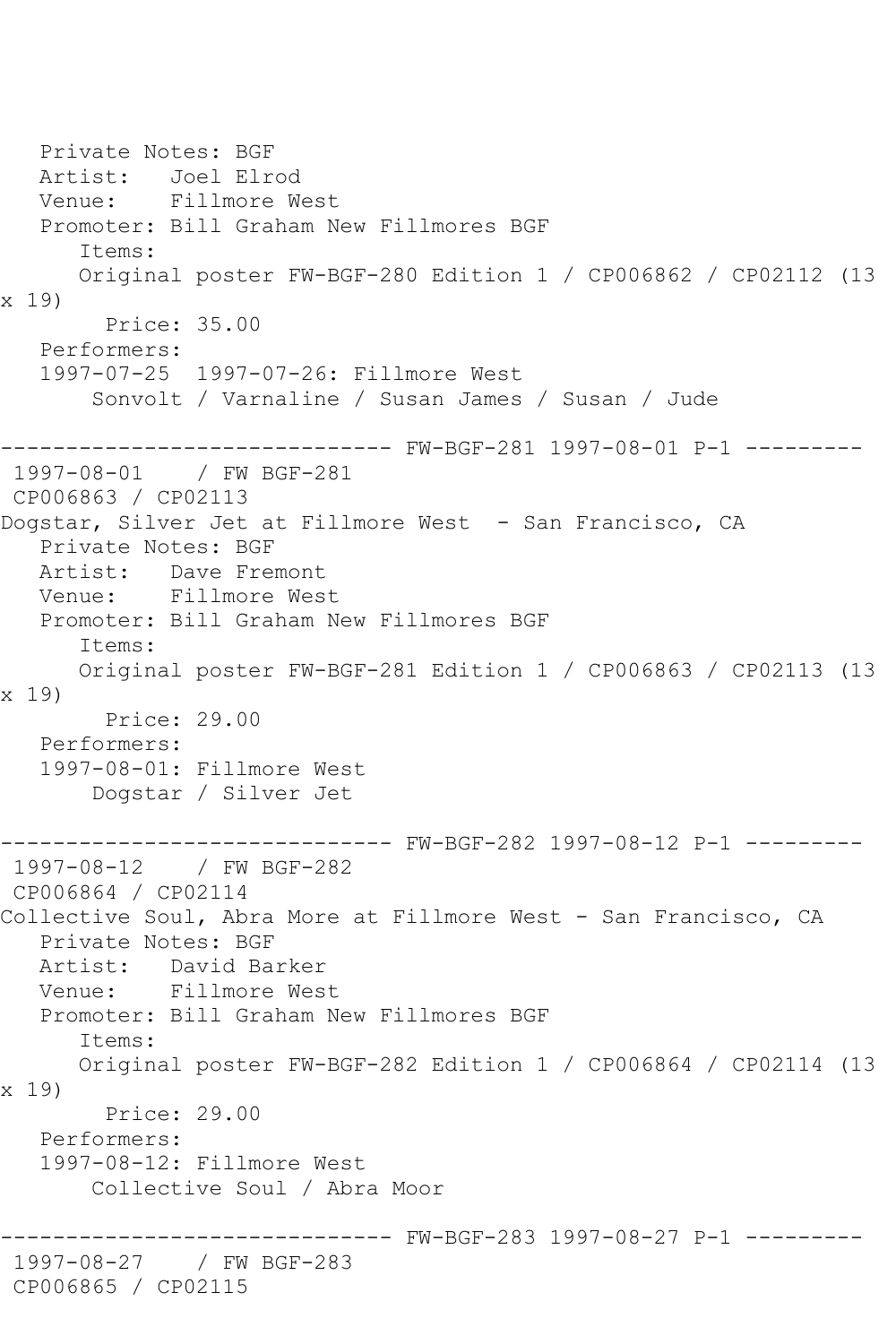Soul Coughing, DJ Dara at Fillmore West - San Francisco, CA Private Notes: BGF Artist: Mats! Venue: Fillmore West Promoter: Bill Graham New Fillmores BGF Items: Original poster FW-BGF-283 Edition 1 / CP006865 / CP02115 (13 x 19) Price: 29.00 Performers: 1997-08-27 1997-08-28: Fillmore West Soul Coughing / DJ Dara ------------------------------ FW-BGF-287 1997-09-05 P-1 --------- 1997-09-05 / FW BGF-287 CP006869 / CP02119 Yo La Tengo, David Kilgore at Fillmore West - San Francisco, CA Private Notes: BGF Artist: Michael Laurence Venue: Fillmore West Promoter: Bill Graham New Fillmores BGF Items: Original poster FW-BGF-287 Edition 1 / CP006869 / CP02119 (13 x 19) Price: 29.00 Performers: 1997-09-05: Fillmore West Yo La Tengo / David Kilgore / Virginia Dare ------------------------------ FW-BGF-288 1997-09-07 P-1 --------- 1997-09-07 / FW BGF-288 CP006870 / CP02120 Tito Puente, Latin Jazz Ensemble at Fillmore West - San Francisco, CA Private Notes: BGF Artist: Michael Laurence Venue: Fillmore West Promoter: Bill Graham New Fillmores BGF Items: Original poster FW-BGF-288 Edition 1 / CP006870 / CP02120 (13 x 19) Price: 35.00 Performers: 1997-09-07: Fillmore West Tito Puente / Latin Jazz Ensemble ------------------------------ FW-BGF-289 1997-09-13 PRO-1 ---------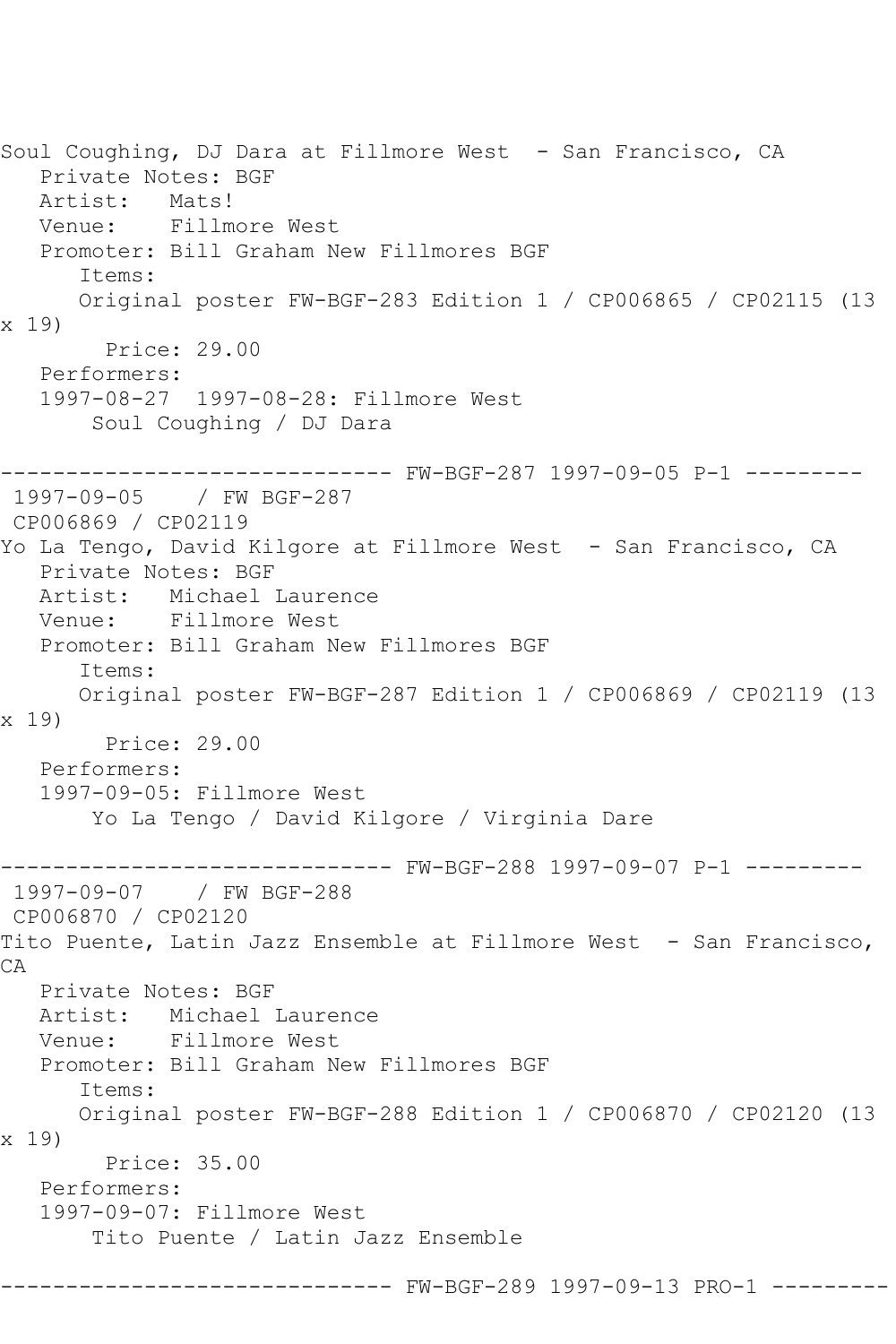```
1997-09-13 / FW BGF-289
CP004385 / CD05556
Zero at Fillmore West - San Francisco, CA
   Private Notes: BGF
   Artist: Jim Phillips
   Venue: Fillmore West
   Promoter: Bill Graham New Fillmores BGF
       Items:
      Original poster FW-BGF-289 / CP006871 / CP02121 (13 x 19)
      Program FW-BGF-289 Edition 1 / CP004385 / CD05556 (13 x 19)
         Price: 46.00
   Performers:
   1997-09-13: Fillmore West
        Zero
------------------------------ FW-BGF-284 1997-09-14 P-1 ---------
1997-09-14 / FW BGF-284
CP006866 / CP02116
Crosby Stills and Nash at Fillmore West - San Francisco, CA
   Private Notes: BGF
   Artist: Zaremba Visual Communications
   Venue: Fillmore West
   Promoter: Bill Graham New Fillmores BGF
       Items:
      Original poster FW-BGF-284 Edition 1 / CP006866 / CP02116 (13 
x 19)
         Price: 46.00
   Performers:
   1997-09-14 1997-09-20: Fillmore West
        Crosby Stills and Nash
                ------------------------------ FW-BGF-285 1997-09-14 P-1 ---------
1997-09-14 / FW BGF-285
CP006867 / CP02117
Crosby Stills and Nash at Fillmore West - San Francisco, CA
   Private Notes: BGF
   Artist: Zaremba Visual Communications
   Venue: Fillmore West
   Promoter: Bill Graham New Fillmores BGF
       Items:
      Original poster FW-BGF-285 Edition 1 / CP006867 / CP02117 (13 
x 19)
         Price: 46.00
   Performers:
   1997-09-14 1997-09-20: Fillmore West
        Crosby Stills and Nash
```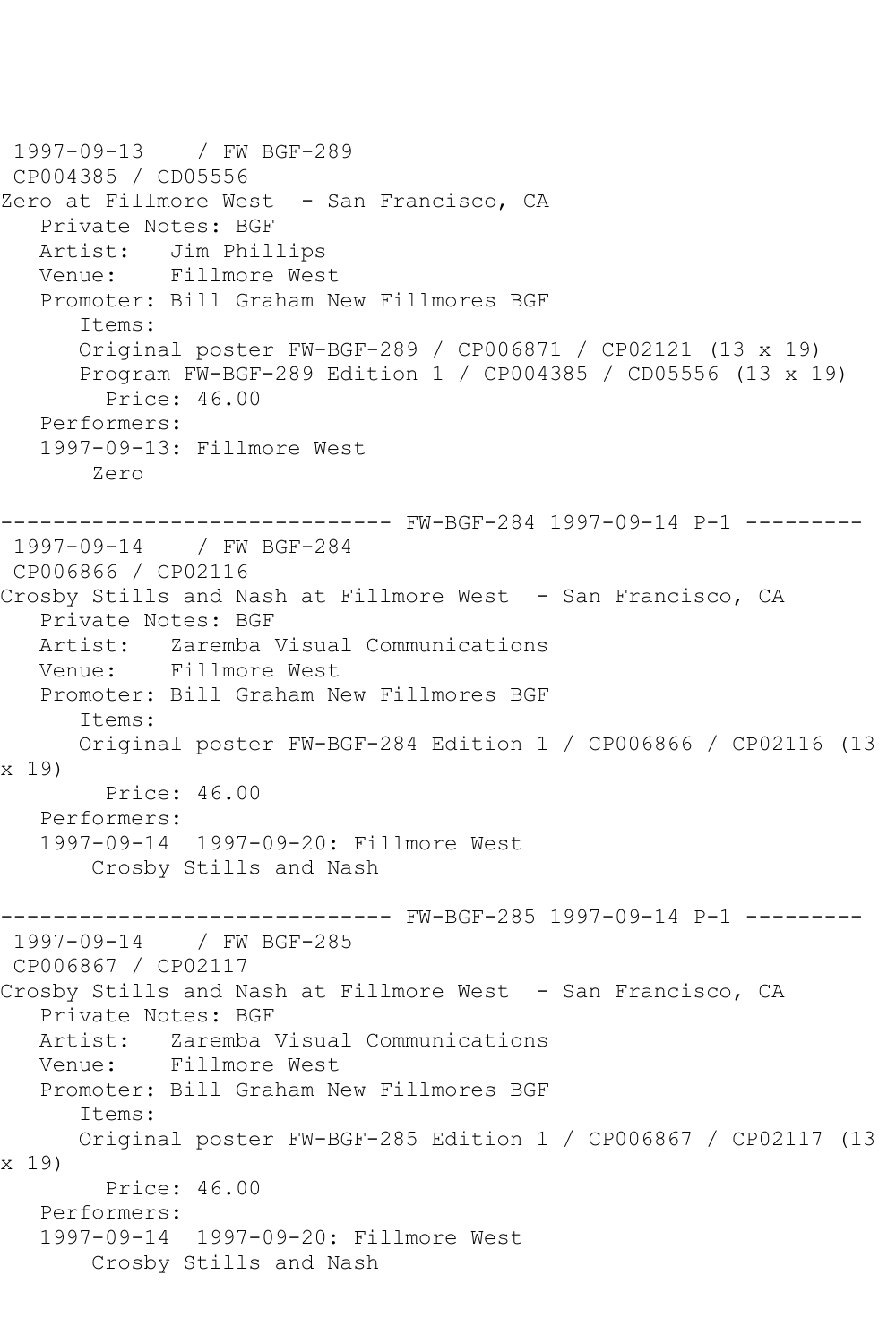------------------------------ FW-BGF-286 1997-09-14 P-1 --------- 1997-09-14 / FW BGF-286 CP006868 / CP02118 Crosby Stills and Nash at Fillmore West - San Francisco, CA Private Notes: BGF Artist: Zaremba Visual Communications Venue: Fillmore West Promoter: Bill Graham New Fillmores BGF Items: Original poster FW-BGF-286 Edition 1 / CP006868 / CP02118 (13 x 19) Price: 46.00 Performers: 1997-09-14 1997-09-20: Fillmore West Crosby Stills and Nash ------------------------------ FW-BGF-290 1997-09-21 P-1 --------- 1997-09-21 / FW BGF-290 CP006872 / CP02122 Pavement, Creeper Lagoon at Fillmore West - San Francisco, CA Private Notes: BGF Artist: Gregg Gordon / GIGART Venue: Fillmore West Promoter: Bill Graham New Fillmores BGF Items: Original poster FW-BGF-290 Edition 1 / CP006872 / CP02122 (13 x 19) Price: 41.00 Performers: 1997-09-21: Fillmore West Pavement / Creeper Lagoon ------------------------------ FW-BGF-291 1997-09-23 P-1 --------- 1997-09-23 / FW BGF-291 CP006873 / CP02123 Violent Femmes, Phil Cody at Fillmore West - San Francisco, CA Private Notes: BGF Artist: Chris Shaw Venue: Fillmore West Promoter: Bill Graham New Fillmores BGF Items: Original poster FW-BGF-291 Edition 1 / CP006873 / CP02123 (13 x 19) Price: 35.00 Performers: 1997-09-23: Fillmore West Violent Femmes / Phil Cody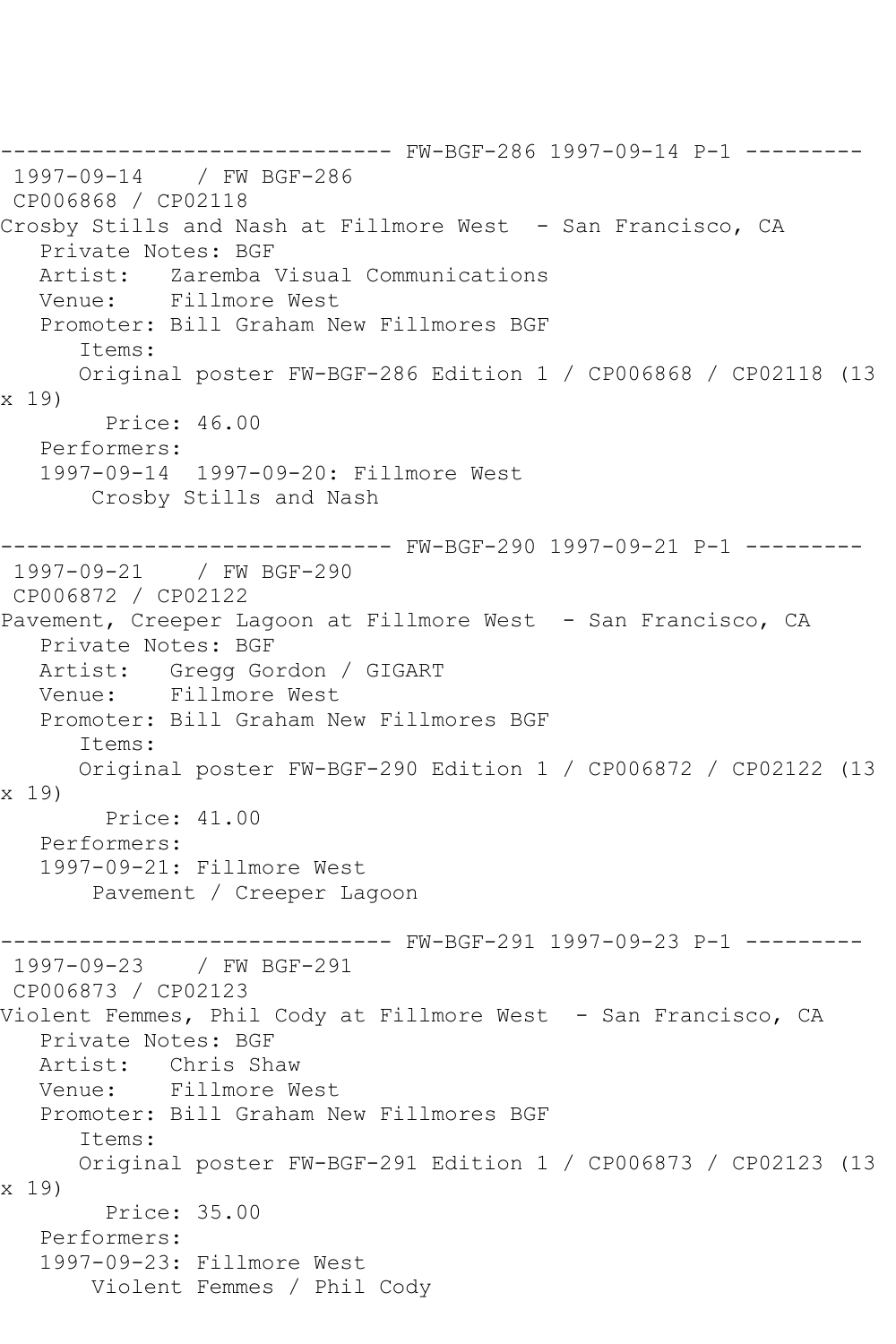------------------------------ FW-BGF-292 1997-09-27 P-1 --------- 1997-09-27 / FW BGF-292 CP006874 / CP02124 Moe at Fillmore West - San Francisco, CA Private Notes: BGF Artist: Frank Ryan Venue: Fillmore West Promoter: Bill Graham New Fillmores BGF Items: Original poster FW-BGF-292 Edition 1 / CP006874 / CP02124 (13 x 19) Price: 29.00 Performers: 1997-09-27: Fillmore West Moe ------------------------------ FW-BGF-293 1997-10-03 P-1 --------- 1997-10-03 / FW BGF-293 CP006875 / CP02125 Boz Scaggs at Fillmore West - San Francisco, CA Private Notes: BGF Artist: Randy Tuten Venue: Fillmore West Promoter: Bill Graham New Fillmores BGF Items: Original poster FW-BGF-293 Edition 1 / CP006875 / CP02125 (13 x 19) Price: 69.00 Performers: 1997-10-03 1997-10-05: Fillmore West Boz Scaggs ------------------------------ FW-BGF-294 1997-10-07 P-1 --------- 1997-10-07 / FW BGF-294 CP006876 / CP02126 Boz Scaggs at Fillmore West - San Francisco, CA Private Notes: BGF Artist: Randy Tuten Venue: Fillmore West Promoter: Bill Graham New Fillmores BGF Items: Original poster FW-BGF-294 Edition 1 / CP006876 / CP02126 (13 x 19) Price: 69.00 Performers: 1997-10-07 1997-10-09: Fillmore West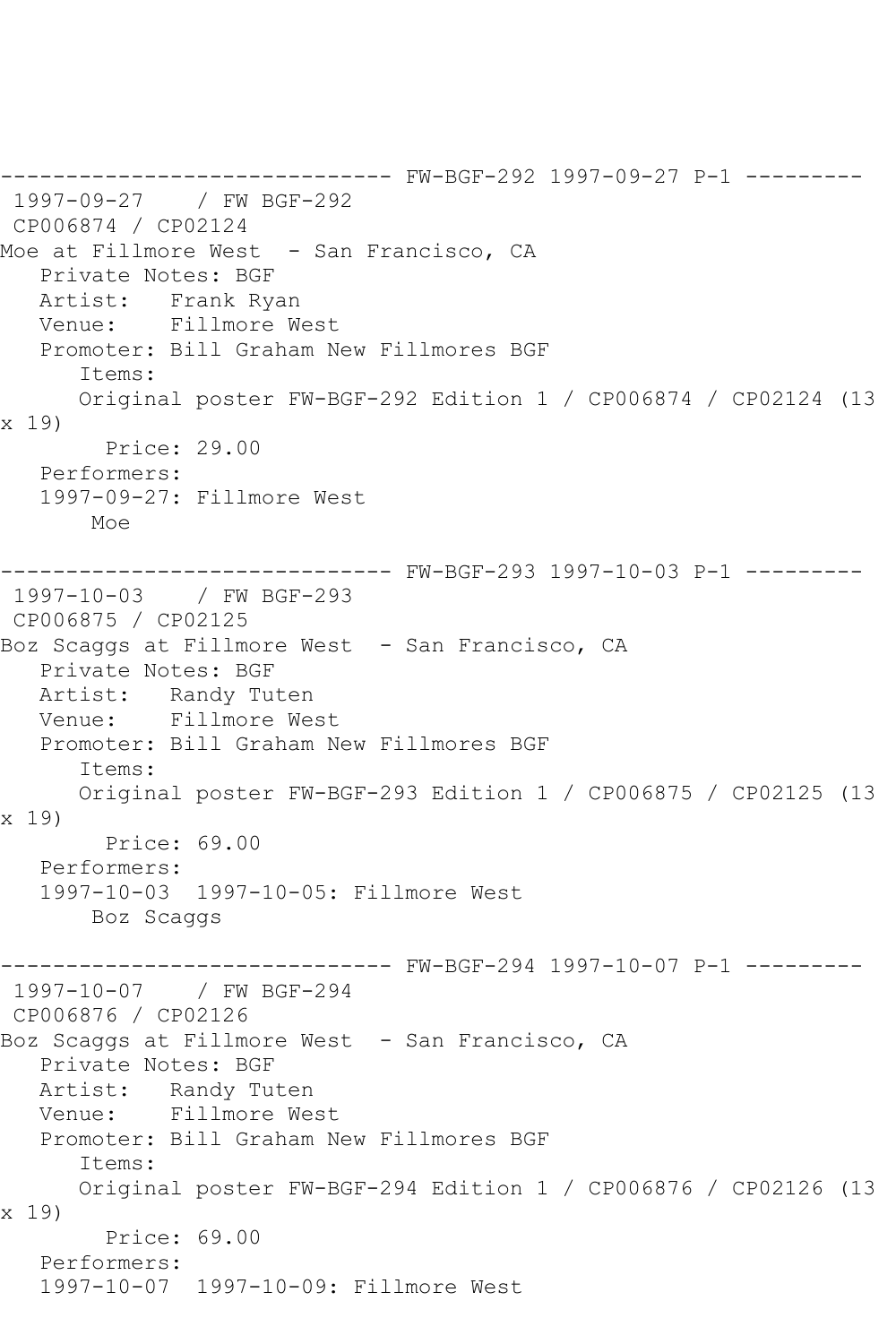Boz Scaggs

```
------------------------------ FW-BGF-296 1997-10-12 P-1 ---------
1997-10-12 / FW BGF-296
CP006878 / CP02128
Charlatans UK, Dandy Warhols at Fillmore West - San Francisco, CA
   Private Notes: BGF
   Artist: Frank Wiedemann
   Venue: Fillmore West
   Promoter: Bill Graham New Fillmores BGF
      Items:
      Original poster FW-BGF-296 Edition 1 / CP006878 / CP02128 (13 
x 19)
        Price: 35.00
   Performers:
   1997-10-12: Fillmore West
        Charlatans UK / Dandy Warhols
                 ------------------------------ FW-BGF-295 1997-10-13 P-1 ---------
1997-10-13 / FW BGF-295
CP006877 / CP02127
Boz Scaggs at Fillmore West - San Francisco, CA
   Private Notes: BGF
   Artist: Randy Tuten
   Venue: Fillmore West
   Promoter: Bill Graham New Fillmores BGF
      Items:
      Original poster FW-BGF-295 Edition 1 / CP006877 / CP02127 (13 
x 19)
        Price: 69.00
   Performers:
   1997-10-13 1997-10-17: Fillmore West
       Boz Scaggs
                        ------- FW-BGF-297 1997-10-18 P-1 ---------
1997-10-18 / FW BGF-297
CP006859 / CP02109
Matchbox 20, Lili Hayden at Fillmore West - San Francisco, CA
   Private Notes: BGF
   Artist: Joven
   Venue: Fillmore West
   Promoter: Bill Graham New Fillmores BGF
      Items:
      Original poster FW-BGF-297 Edition 1 / CP006859 / CP02109 (13 
x 19)
         Price: 29.00
   Performers:
```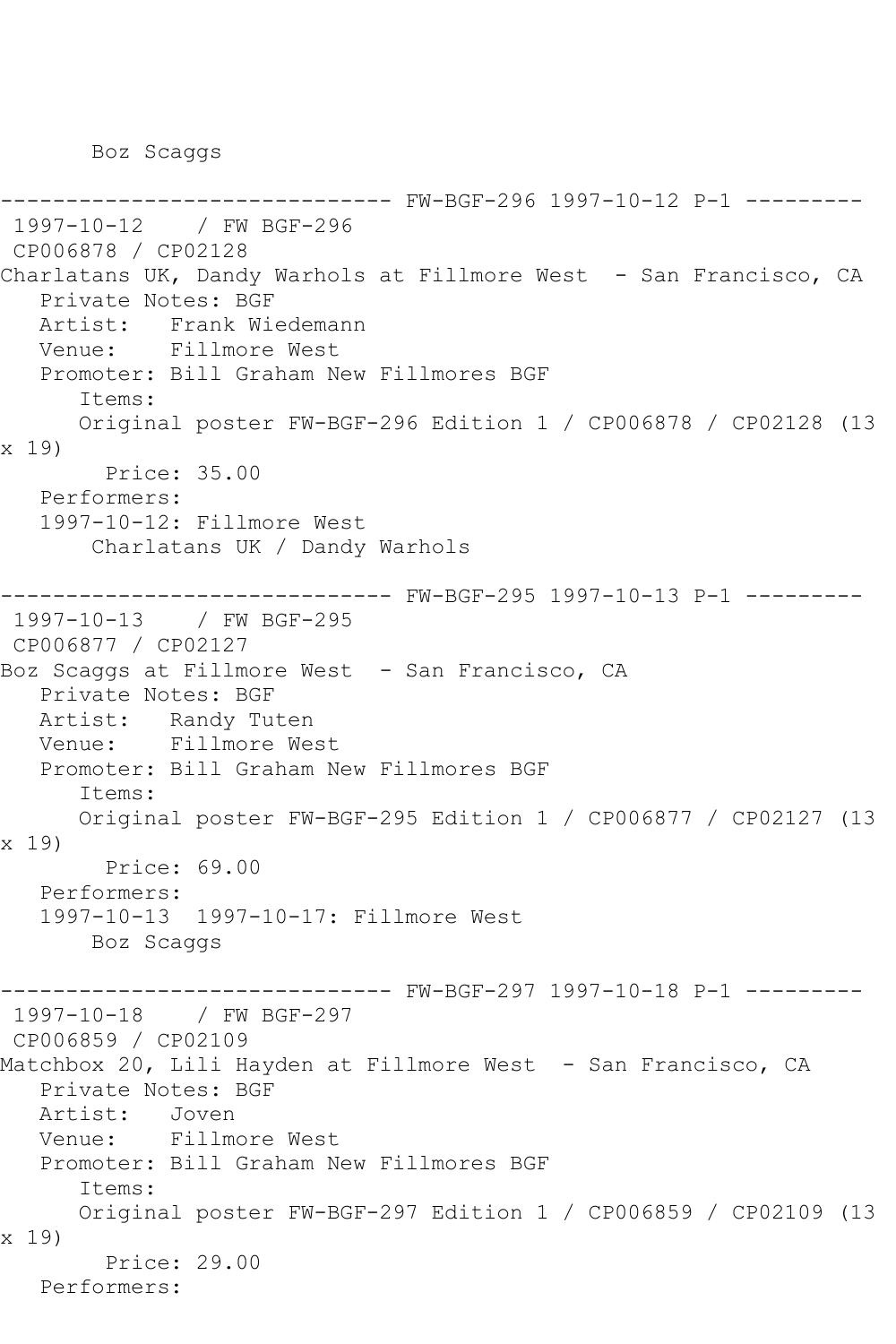```
 1997-10-18: Fillmore West
       Matchbox 20 / Lili Hayden
------------------------------ FW-BGF-298 1997-10-28 P-1 ---------
1997-10-28 / FW BGF-298
CP006880 / CP02130
Residents at Fillmore West - San Francisco, CA
   Notes: This poster has no number
   Private Notes: BGF
   Artist: Eric White
   Venue: Fillmore West
   Promoter: Bill Graham New Fillmores BGF
      Items:
      Original poster FW-BGF-298 Edition 1 / CP006880 / CP02130 (13 
x 19)
         Price: 46.00
   Performers:
   1997-10-28 1997-10-30: Fillmore West
       Residents
------------------------------ FW-BGF-300 1997-11-05 P-1 ---------
1997-11-05 / FW BGF-300
CP006882 / CP02132
Third Eye Blind at Fillmore West - San Francisco, CA
   Private Notes: BGF
   Artist: David Regan
   Venue: Fillmore West
   Promoter: Bill Graham New Fillmores BGF
      Items:
      Original poster FW-BGF-300 Edition 1 / CP006882 / CP02132 (13 
x 19)
        Price: 35.00
   Performers:
   1997-11-05: Fillmore West
       Third Eye Blind
------------------------------ FW-BGF-301 1997-11-17 P-1 ---------
1997-11-17 / FW BGF-301
CP006883 / CP02133
Sundays at Fillmore West - San Francisco, CA
   Private Notes: BGF
   Artist: Chris Shaw
   Venue: Fillmore West
   Promoter: Bill Graham New Fillmores BGF
      Items:
      Original poster FW-BGF-301 Edition 1 / CP006883 / CP02133 (13 
x 19)
```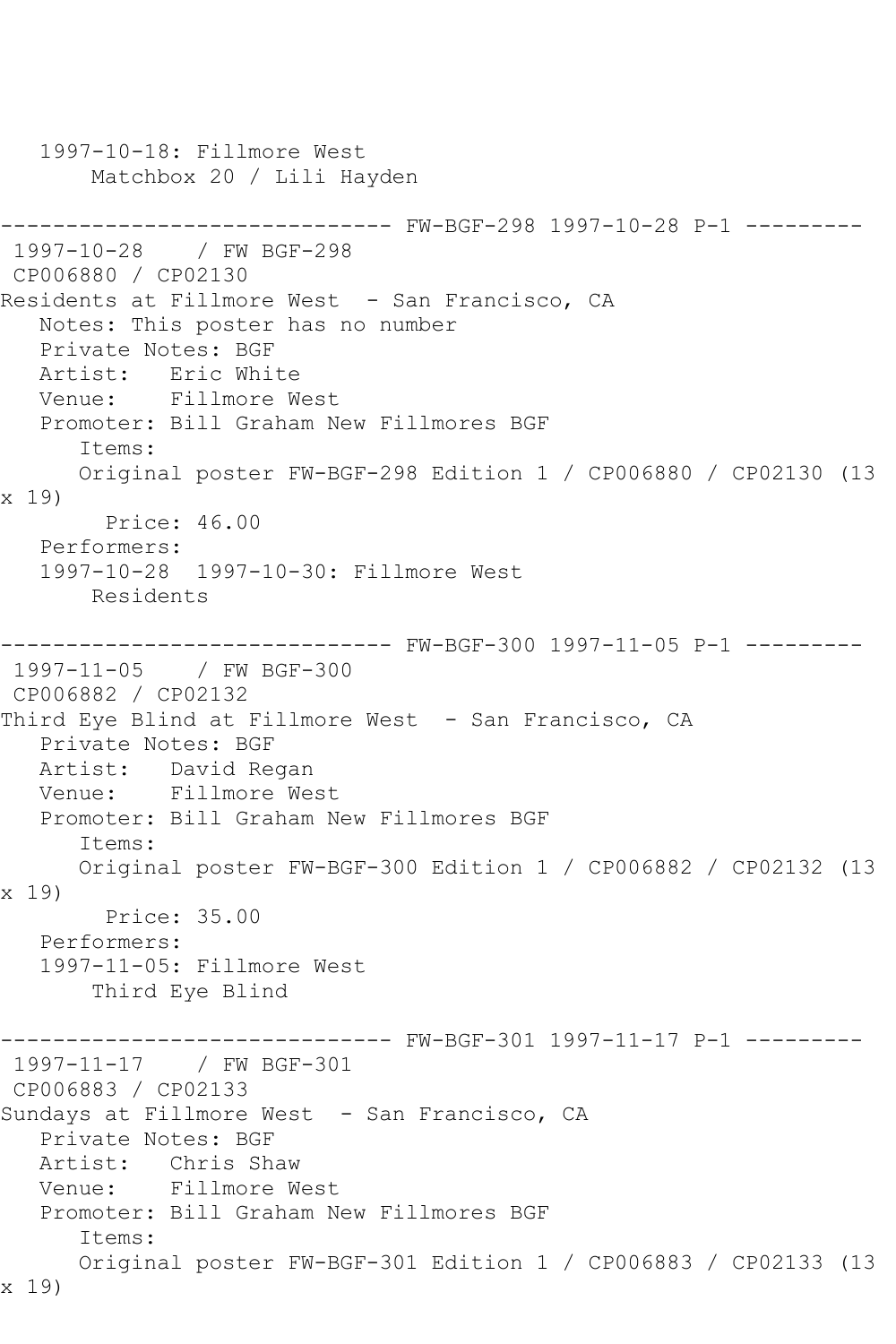Price: 29.00 Performers: 1997-11-17: Fillmore West Sundays ------------------------------ FW-BGF-302 1997-11-21 P-1 --------- 1997-11-21 / FW BGF-302 CP006884 / CP02134 Los Lobos, David Lindley at Fillmore West - San Francisco, CA Private Notes: BGF Artist: Amacker Bullwinkle<br>Venue: Fillmore West Fillmore West Promoter: Bill Graham New Fillmores BGF Items: Original poster FW-BGF-302 Edition 1 / CP006884 / CP02134 (13 x 19) Price: 35.00 Performers: 1997-11-21: Fillmore West Los Lobos / David Lindley / Wally Ingram / Villains 99 ------------------------------ FW-BGF-303 1997-11-25 P-1 --------- 1997-11-25 / FW BGF-303 CP006885 / CP02135 Reel Big Fish, Cherry Poppin Daddies at Fillmore West - San Francisco, CA Private Notes: BGF Artist: Chris Shaw Venue: Fillmore West Promoter: Bill Graham New Fillmores BGF Items: Original poster FW-BGF-303 Edition 1 / CP006885 / CP02135 (13 x 19) Price: 41.00 Performers: 1997-11-25: Fillmore West Reel Big Fish / Cherry Poppin Daddies / Karas Flowers ------------------------------ FW-BGF-304 1997-11-26 P-1 --------- 1997-11-26 / FW BGF-304 CP006886 / CP02136 Everclear, Our Lady of Peace at Fillmore West - San Francisco, CA Private Notes: BGF Artist: Jonathan Hess Venue: Fillmore West Promoter: Bill Graham New Fillmores BGF Items: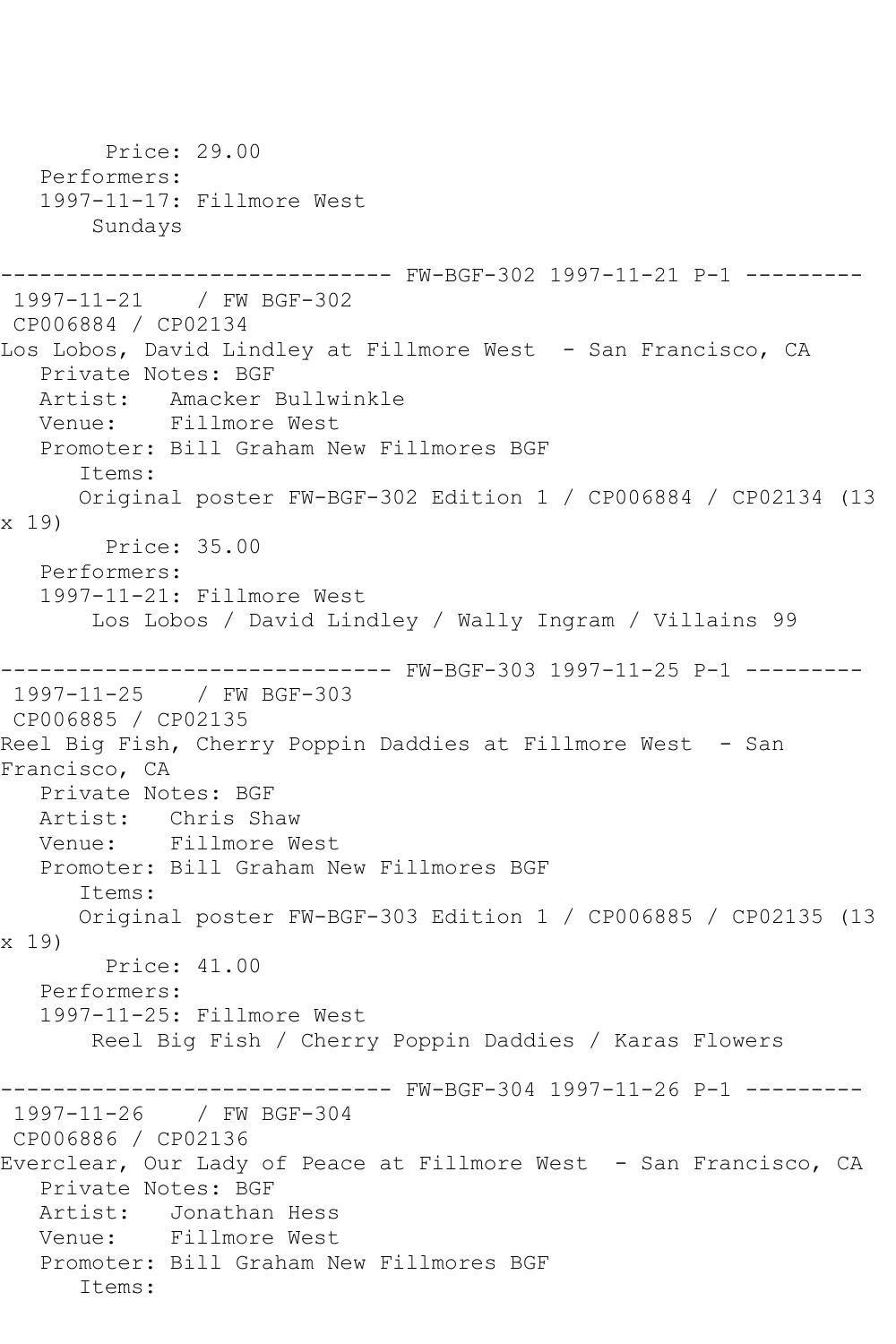Original poster FW-BGF-304 Edition 1 / CP006886 / CP02136 (13 x 19) Price: 29.00 Performers: 1997-11-26: Fillmore West Everclear / Our Lady of Peace / Letters To Cleo ------------------------------ FW-BGF-305 1997-11-28 P-1 --------- 1997-11-28 / FW BGF-305 CP006887 / CP02137 Ben Folds Five, Travis at Fillmore West - San Francisco, CA Private Notes: BGF Artist: Gregg Gordon / GIGART Venue: Fillmore West Promoter: Bill Graham New Fillmores BGF Items: Original poster FW-BGF-305 Edition 1 / CP006887 / CP02137 (13 x 19) Price: 29.00 Performers: 1997-11-28: Fillmore West Ben Folds / Travis / Old Pike ------------------------------ FW-BGF-306 1997-12-02 P-1 --------- 1997-12-02 / FW BGF-306 CP006888 / CP02138 Ratdog, Susan James at Fillmore West - San Francisco, CA Private Notes: BGF Artist: Jay Newby Venue: Fillmore West Promoter: Bill Graham New Fillmores BGF Items: Original poster FW-BGF-306 Edition 1 / CP006888 / CP02138 (13 x 19) Price: 41.00 Performers: 1997-12-02 1997-12-03: Fillmore West Ratdog / Susan James ------------------------------ FW-BGF-307 1997-12-06 P-1 --------- 1997-12-06 / FW BGF-307 CP006889 / CP02139 G. Love, Special Sauce at Fillmore West - San Francisco, CA Private Notes: BGF Artist: Marcos Sorenson Venue: Fillmore West Promoter: Bill Graham New Fillmores BGF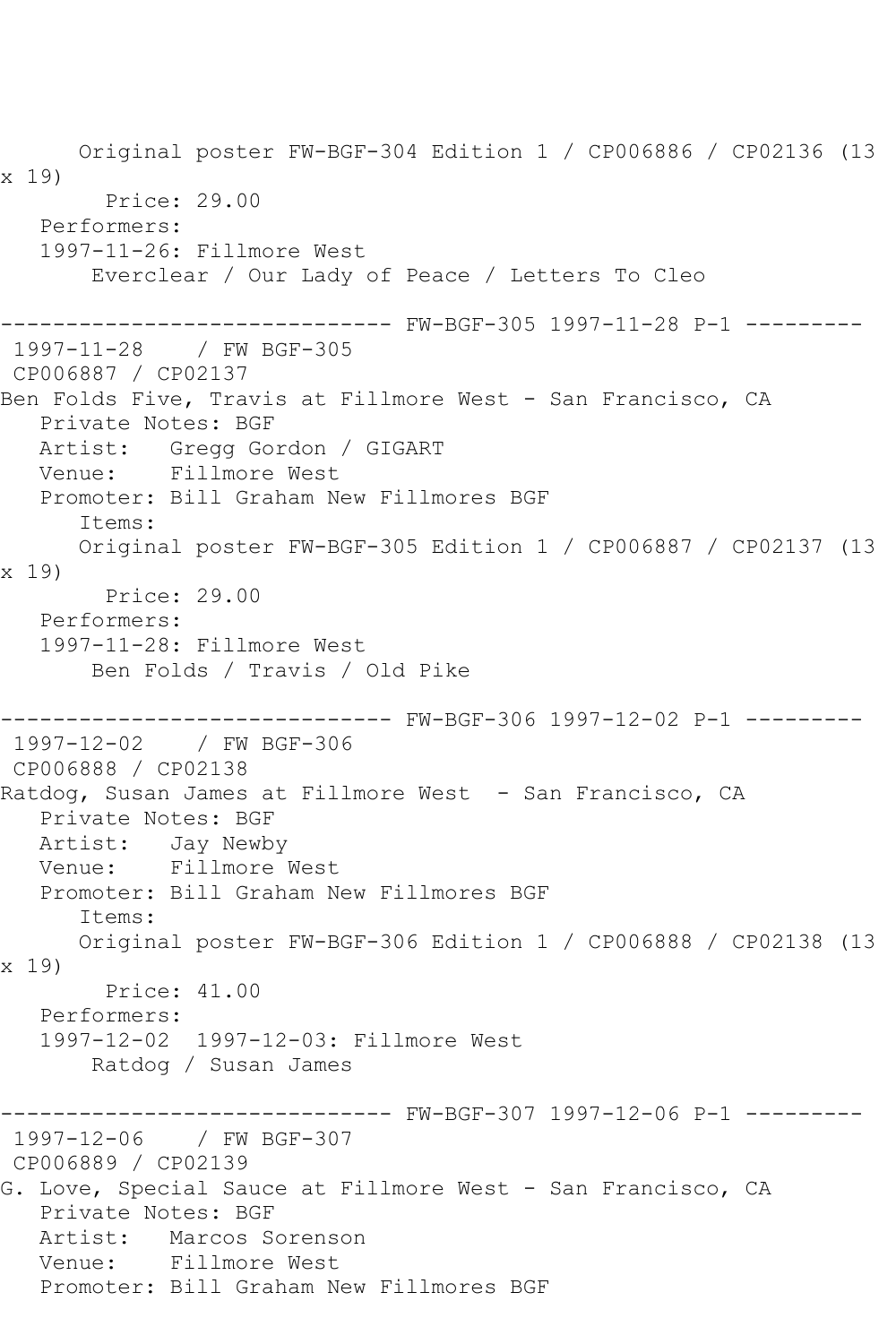Items: Original poster FW-BGF-307 Edition 1 / CP006889 / CP02139 (13 x 19) Price: 35.00 Performers: 1997-12-06: Fillmore West G. Love and Special Sauce / Special Sauce / Marginal Prophets / Bethlisick Ordeal ------------------------------ FW-BGF-308 1997-12-14 P-1 --------- 1997-12-14 / FW BGF-308 CP006909 / CP02159 Green Day, D Generation at Fillmore West - San Francisco, CA Private Notes: BGF Artist: Arlene Owseichik -- Art Director Venue: Fillmore West Promoter: Bill Graham New Fillmores BGF Items: Original poster FW-BGF-308 Edition 1 / CP006909 / CP02159 (13 x 19) Price: 35.00 Performers: 1997-12-14 1997-12-16: Fillmore West Green Day / D Generation ------------------------------ 1997-12-19 P --------- 1997-12-19 / Celebrating 30 Years and Bill Graham Presents at Fillmore West - San Francisco, CA Artist: Randy Tuten Venue: Fillmore West Items: Original poster / Performers: 1997-12-19: Fillmore West Celebrating 30 Years and Bill Graham Presents ------------------------------ FW-BGF-310 1997-12-19 P-1 --------- 1997-12-19 / FW BGF-310 CP006892 / CP02142 Jerry Pomili 30 Years at Bill Graham Presents, Fillmore West Private Notes: BGF Artist: Randy Tuten Venue: Fillmore West Promoter: Bill Graham New Fillmores BGF Items: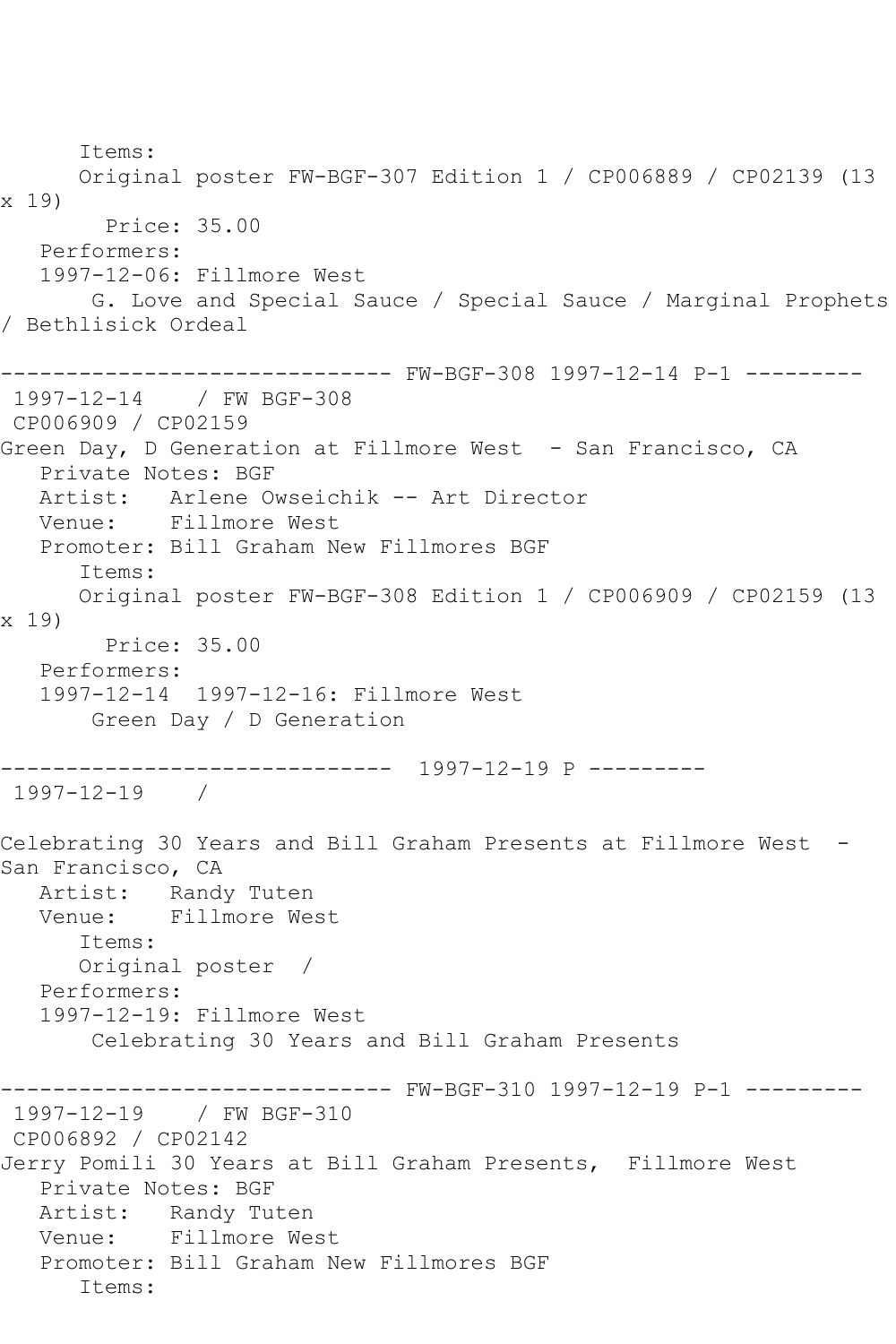Original poster FW-BGF-310 Edition 1 / CP006892 / CP02142 (13 x 19) Price: 158.00 Performers: 1997-12-19: Fillmore West Jerry Pompili ------------------------------ FW-BGF-309 1997-12-19 P-1 --------- 1997-12-19 / FW BGF-309 CP006891 / CP02141 Ray Etzler, 30 Years at Bill Graham Presents, at the Fillmore Private Notes: BGF Event: Have You Heard the One About... Artist: Randy Tuten Venue: Fillmore West Promoter: Bill Graham New Fillmores BGF Items: Original poster FW-BGF-309 Edition 1 / CP006891 / CP02141 (13 x 19) Price: 132.00 Performers: 1997-12-19: Fillmore West Ray Etzler ------------------------------ FW-BGF-311 1997-12-30 P-1 --------- 1997-12-30 / FW BGF-311 CP006893 / CP02143 Hot Tuna, El Nino at Fillmore West - San Francisco, CA Private Notes: BGF Artist: Chuck Sperry Venue: Fillmore West Promoter: Bill Graham New Fillmores BGF Items: Original poster FW-BGF-311 Edition 1 / CP006893 / CP02143 (13 x 19) Price: 46.00 Performers: 1997-12-30 1997-12-31: Fillmore West Hot Tuna / El Nino / Sherri Jackson / Dave Repp ------------------------------ FW-BGF-312 1998-01-30 P-1 --------- 1998-01-30 / FW BGF-312 CP006894 / CP02144 George Thorogood, Destroyers at Fillmore West - San Francisco, CA Private Notes: BGF Artist: Kent Myers Venue: Fillmore West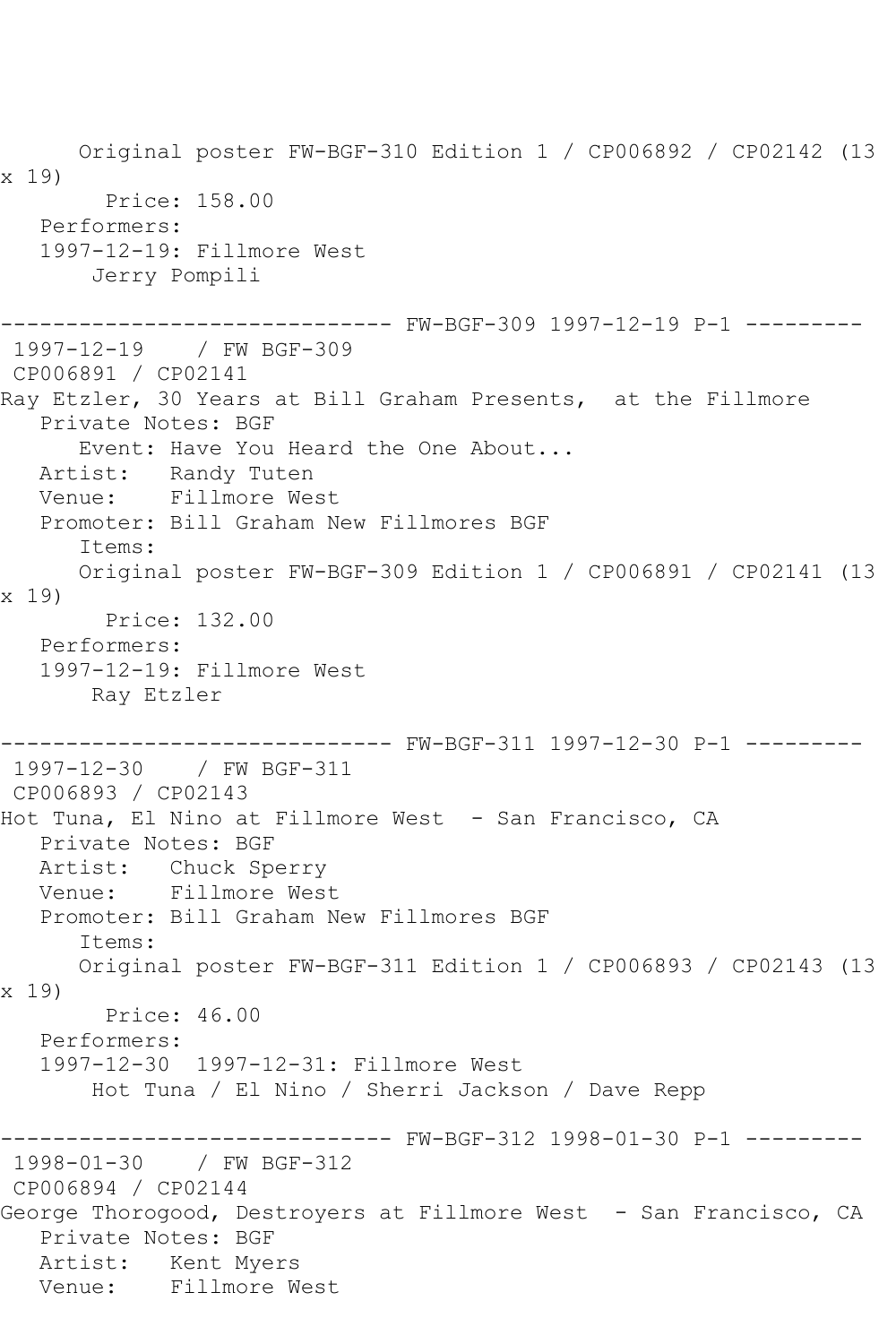Promoter: Bill Graham New Fillmores BGF Items: Original poster FW-BGF-312 Edition 1 / CP006894 / CP02144 (13 x 19) Price: 35.00 Performers: 1998-01-30: Fillmore West George Thorogood / Destroyers / Dean Del Ray ------------------------------ FW-BGF-313 1998-02-03 P-1 --------- 1998-02-03 / FW BGF-313 CP006895 / CP02145 Jonny Lang, Robert Bradley's Blackwater Surprise at Fillmore West - San Francisco, CA Notes: Cancelled show Private Notes: BGF Artist: Chris Shaw Venue: Fillmore West Promoter: Bill Graham New Fillmores BGF Items: Original poster FW-BGF-313 Edition 1 / CP006895 / CP02145 (13 x 19) Price: 79.00 Performers: 1998-02-03: Fillmore West Jonny Lang / Robert Bradley's Blackwater Surprise / Matthew Ryan ------------------------------ FW-BGF-315 1998-02-18 P-1 --------- 1998-02-18 / FW BGF-315 CP006897 / CP02147 Gregg Allman Band, Sy Klopps Blues Band at Fillmore West - San Francisco, CA Private Notes: BGF Artist: Jim Phillips Venue: Fillmore West Promoter: Bill Graham New Fillmores BGF Items: Original poster FW-BGF-315 Edition 1 / CP006897 / CP02147 (13 x 19) Price: 41.00 Performers: 1998-02-18: Fillmore West Gregg Allman Band / Sy Klopps Blues Band / Walter Trout ------------------------------ FW-BGF-319 1998-03-15 P-1 --------- 1998-03-15 / FW BGF-319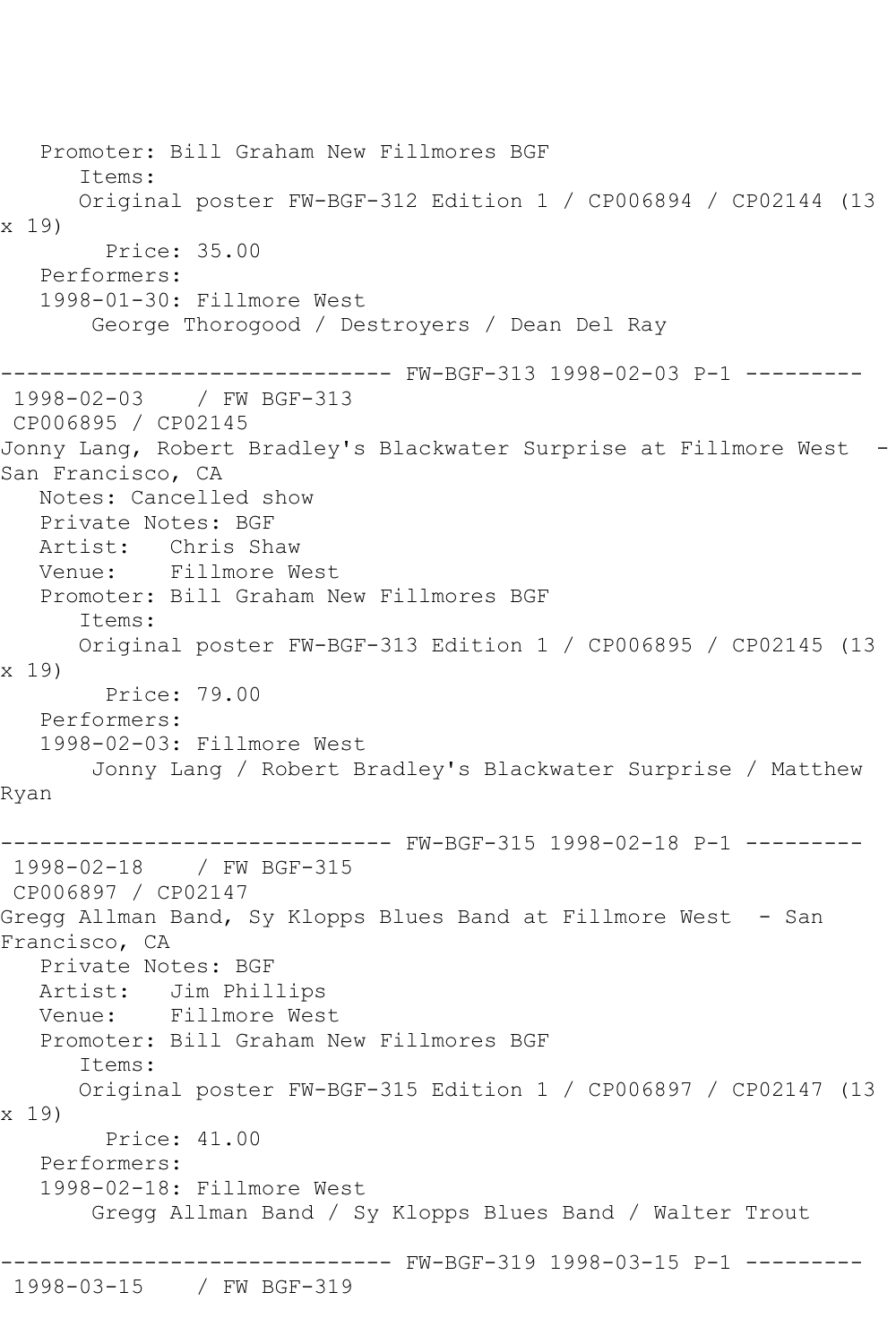CP006901 / CP02151 Steve Earle and the Dukes, V-Roys at Fillmore West - San Francisco, CA Private Notes: BGF Artist: Isabelle Samaras Venue: Fillmore West Promoter: Bill Graham New Fillmores BGF Items: Original poster FW-BGF-319 Edition 1 / CP006901 / CP02151 (13 x 19) Price: 35.00 Performers: 1998-03-15: Fillmore West Steve Earle / V-Roys ------------------------------ FW-BGF-320 1998-03-22 P-1 --------- 1998-03-22 / FW BGF-320 CP006902 / CP02152 Pat Benatar, La Loco at Fillmore West - San Francisco, CA Private Notes: BGF Artist: Teresa Moore Venue: Fillmore West Promoter: Bill Graham New Fillmores BGF Items: Original poster FW-BGF-320 Edition 1 / CP006902 / CP02152 (8-  $3/8 \times 19$  Price: 35.00 Performers: 1998-03-22: Fillmore West Pat Benatar / La Loco ------------------------------ FW-BGF-322 1998-04-03 P-1 --------- 1998-04-03 / FW BGF-322 CP006904 / CP02154 Spearhead at Fillmore West - San Francisco, CA Private Notes: BGF Artist: Marcos Sorenson Venue: Fillmore West Promoter: Bill Graham New Fillmores BGF Items: Original poster FW-BGF-322 Edition 1 / CP006904 / CP02154 (13 x 19) Price: 29.00 Performers: 1998-04-03: Fillmore West Spearhead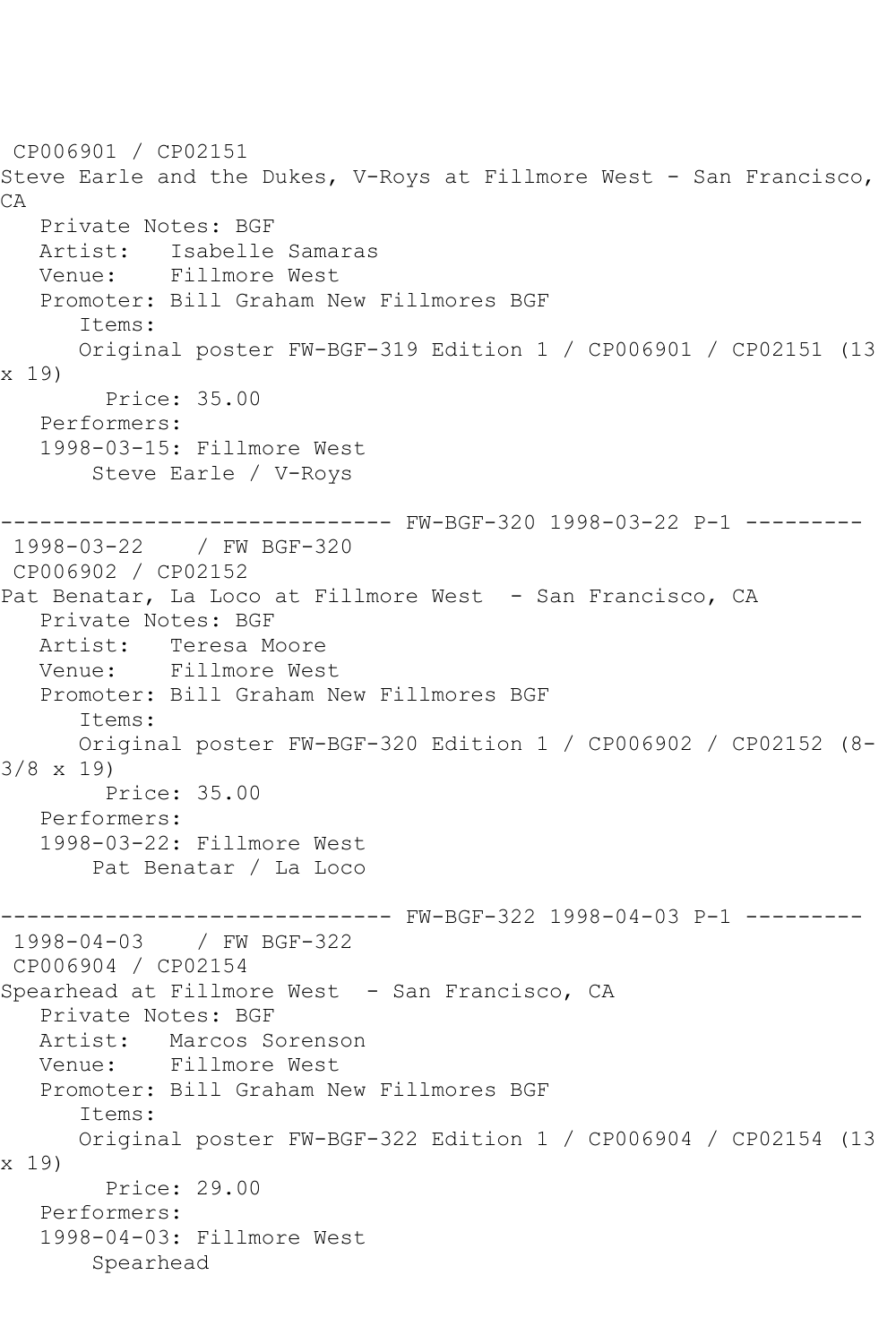------------------------------ FW-BGF-328 1998-05-17 P-1 --------- 1998-05-17 / FW BGF-328 CP006910 / CP02160 Gary Numan, Switchblade Symphony at Fillmore West - San Francisco, CA Private Notes: BGF Artist: Mats! Venue: Fillmore West Promoter: Bill Graham New Fillmores BGF Items: Original poster FW-BGF-328 Edition 1 / CP006910 / CP02160 (13 x 19) Price: 35.00 Performers: 1998-05-17: Fillmore West Gary Numan / Switchblade Symphony / House of Usher ------------------------------ FW-BGF-330 1998-05-25 P-1 --------- 1998-05-25 / FW BGF-330 CP006912 / CP02162 Sonic Youth, Helium at Fillmore West - San Francisco, CA Private Notes: BGF Artist: Rex Ray Venue: Fillmore West Promoter: Bill Graham New Fillmores BGF Items: Original poster FW-BGF-330 Edition 1 / CP006912 / CP02162 (13 x 19) Price: 29.00 Performers: 1998-05-25 1998-05-27: Fillmore West 1998-05-27: Sonic Youth / Helium / Deer Hoof 1998-05-26: Sonic Youth / Fuck / Rope / Sonic Youth / Helium / Oval ------------------------------ FW-BGF-331 1998-05-28 P-1 --------- 1998-05-28 / FW BGF-331 CP006913 / CP02163 Galactic, Charlie Hunter at Fillmore West - San Francisco, CA Private Notes: BGF Artist: Stefan Guttermuth Venue: Fillmore West Promoter: Bill Graham New Fillmores BGF Items: Original poster FW-BGF-331 Edition 1 / CP006913 / CP02163 (13 x 19)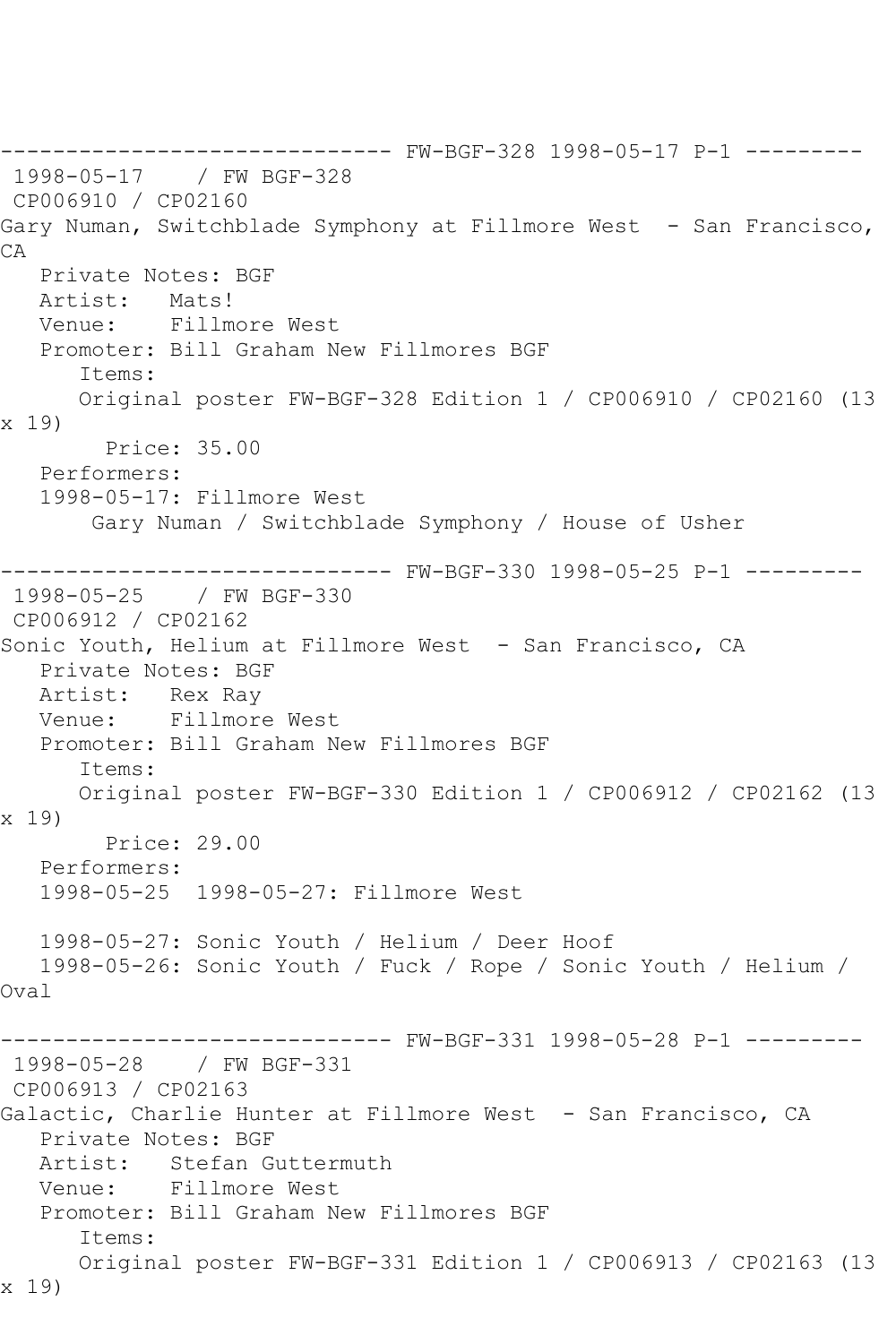Price: 29.00 Performers: 1998-05-28: Fillmore West Galactic / Charlie Hunter / Pound For Pound ------------------------------ FW-BGF-332 1998-06-14 P-1 --------- 1998-06-14 / FW BGF-332 CP006914 / CP02164 Creed, Fuel at Fillmore West - San Francisco, CA Private Notes: BGF Artist: Joel Elrod Venue: Fillmore West Promoter: Bill Graham New Fillmores BGF Items: Original poster FW-BGF-332 Edition 1 / CP006914 / CP02164 (13 x 19) Price: 41.00 Performers: 1998-06-14: Fillmore West Creed / Fuel / Mayfield Four ------------------------------ FW-BGF-333 1998-06-19 P-1 --------- 1998-06-19 / FW BGF-333 CP006916 / CP02166 Los Van Van, Icubanismo! at Fillmore West - San Francisco, CA Private Notes: BGF Artist: Harry Rossit Venue: Fillmore West Promoter: Bill Graham New Fillmores BGF Items: Original poster FW-BGF-333 Edition 1 / CP006916 / CP02166 (13 x 19) Price: 41.00 Performers: 1998-06-19 1998-06-20: Fillmore West Los Van Van / Icubanismo! / Vocal Sampling ------------------------------ FW-BGF-335 1998-07-31 P-1 --------- 1998-07-31 / FW BGF-335 CP006918 / CP02168 Train, Naked Barbies at Fillmore West - San Francisco, CA Private Notes: BGF Artist: Joel Elrod Venue: Fillmore West Promoter: Bill Graham New Fillmores BGF Items: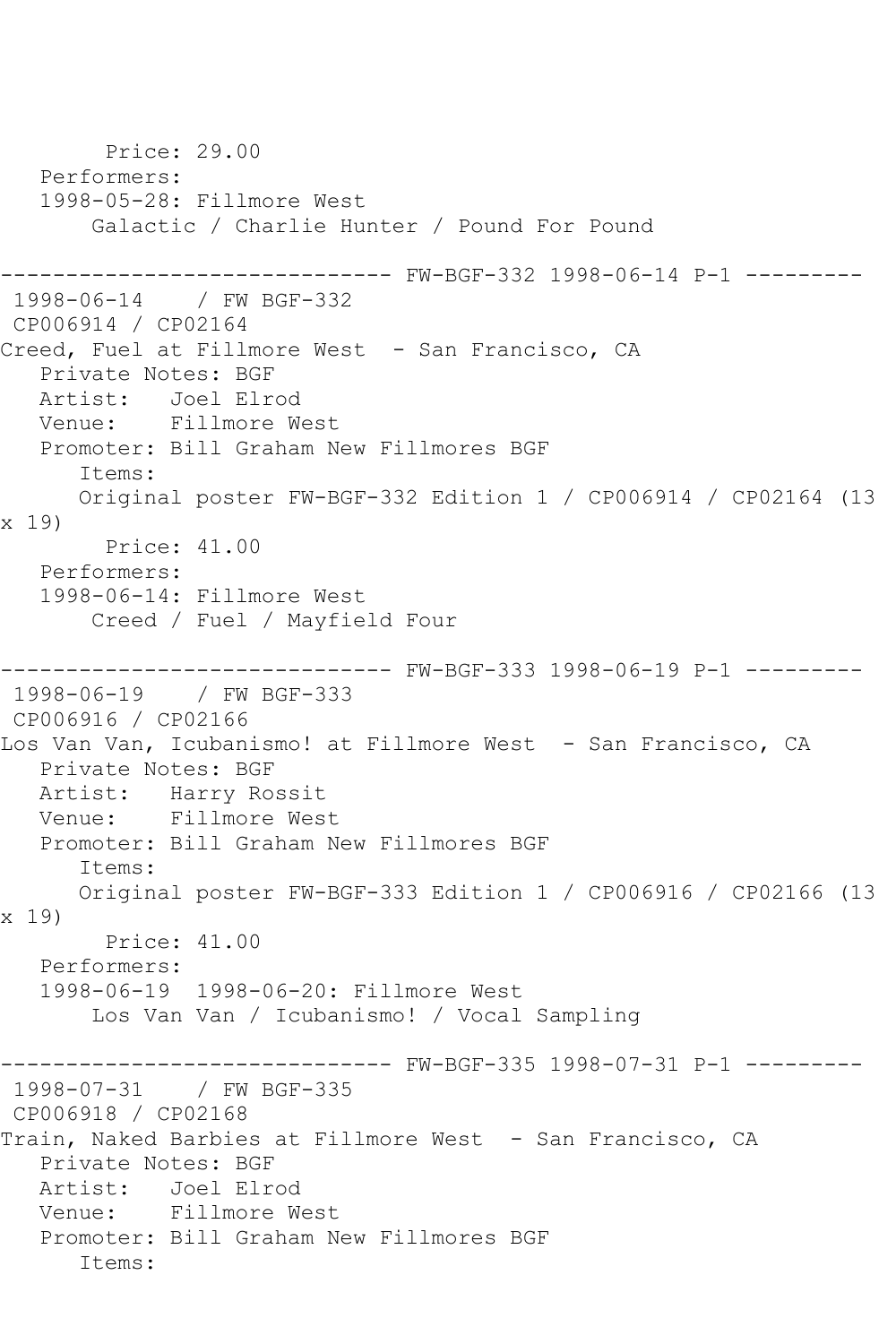Original poster FW-BGF-335 Edition 1 / CP006918 / CP02168 (13 x 19) Price: 41.00 Performers: 1998-07-31: Fillmore West Train / Naked Barbies / Ultra Velvet ------------------------------ FW-BGF-337 1998-08-07 P-1 --------- 1998-08-07 / FW BGF-337 CP006920 / CP02170 Phil Lesh at Fillmore West - San Francisco, CA Private Notes: BGF Benefit: Unbroken Chain Foundations Artist: Dave Huckins Venue: Fillmore West Promoter: Bill Graham New Fillmores BGF Items: Original poster FW-BGF-337 Edition 1 / CP006920 / CP02170 (13 x 19) Price: 53.00 Performers: 1998-08-07 1998-08-08: Fillmore West Phil Lesh ------------------------------ 1999-11-26 P --------- 1999-11-26 / CP050372 / CP050372 Moe at Fillmore West - San Francisco, CA Artist: Steven Cerio Venue: Fillmore West Promoter: Bill Graham Presents Items: Original poster / CP050372 / CP050372 Performers: 1999-11-26 1999-11-27: Fillmore West Moe ------------------------------ FW-BGF-122 19zz-00-00 P-1 --------- 19zz-00-00 / FW BGF-122 CP006941 / CP02191 The Fillmore Artists Private Notes: BGF Artist: Michael Rios Venue: Fillmore West Promoter: Bill Graham New Fillmores BGF Items: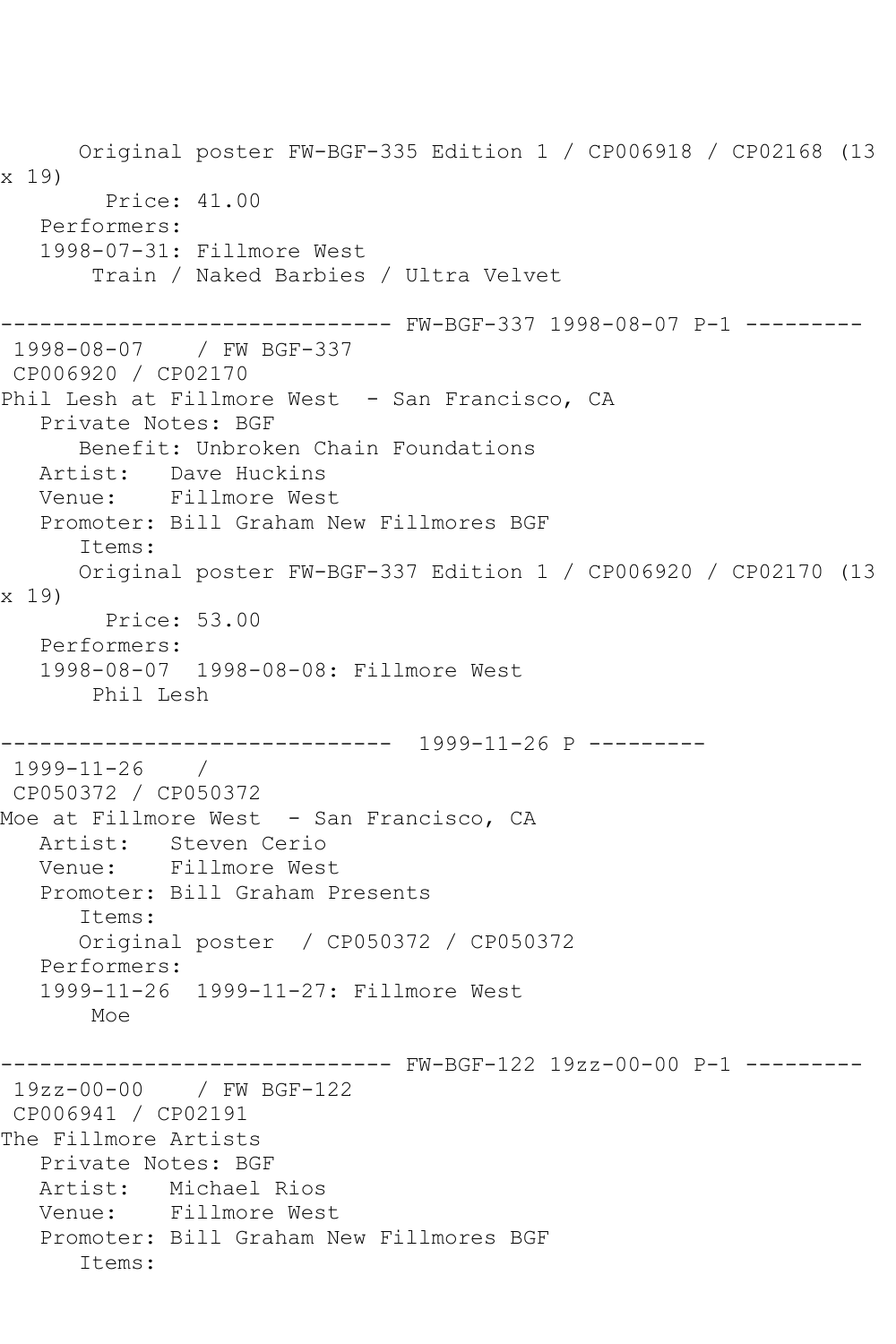Original poster FW-BGF-122 Edition 1 / CP006941 / CP02191 (13 x 19) Price: 53.00 Performers: 19zz-00-00: Fillmore West ------------------------------ FW 19zz-05-27 P-1 --------- 19zz-05-27 / FW CP001115 / 1129 Cleveland Wrecking Company, Robert Savage at Fillmore West - San Francisco, CA Event: Festival of Freedom<br>ist: JK Artist: Venue: Fillmore West Promoter: Bill Graham Presents Items: Original poster FW Edition 1 / CP001115 / 1129 (17-3/16 x 22- 1/2) Performers: 19zz-05-27: Fillmore West Cleveland Wrecking Company / Robert Savage / Mc Marshall Krause ------------------------------ FW 19zz-08-17 P-1 --------- 19zz-08-17 / FW CP010234 / CS05328 Grateful Dead, New Riders of the Purple Sage at Fillmore West - San Francisco, CA Venue: Fillmore West Items: Original poster FW Edition 1 / CP010234 / CS05328 Performers: 19zz-08-17 19zz-08-19: Fillmore West Grateful Dead / New Riders of the Purple Sage ------------------------------ FW-BGF-394 2000-01-22 P --------- 2000-01-22 / FW BGF-394 CP060246 / CP060246 Stroke 9, Vertical Horizon at Fillmore West - San Francisco, CA Artist: Kent Myers Venue: Fillmore West Promoter: Bill Graham Presents Items: Original poster FW-BGF-394 / CP060246 / CP060246 (13 x 19) Price: 41.00 Performers: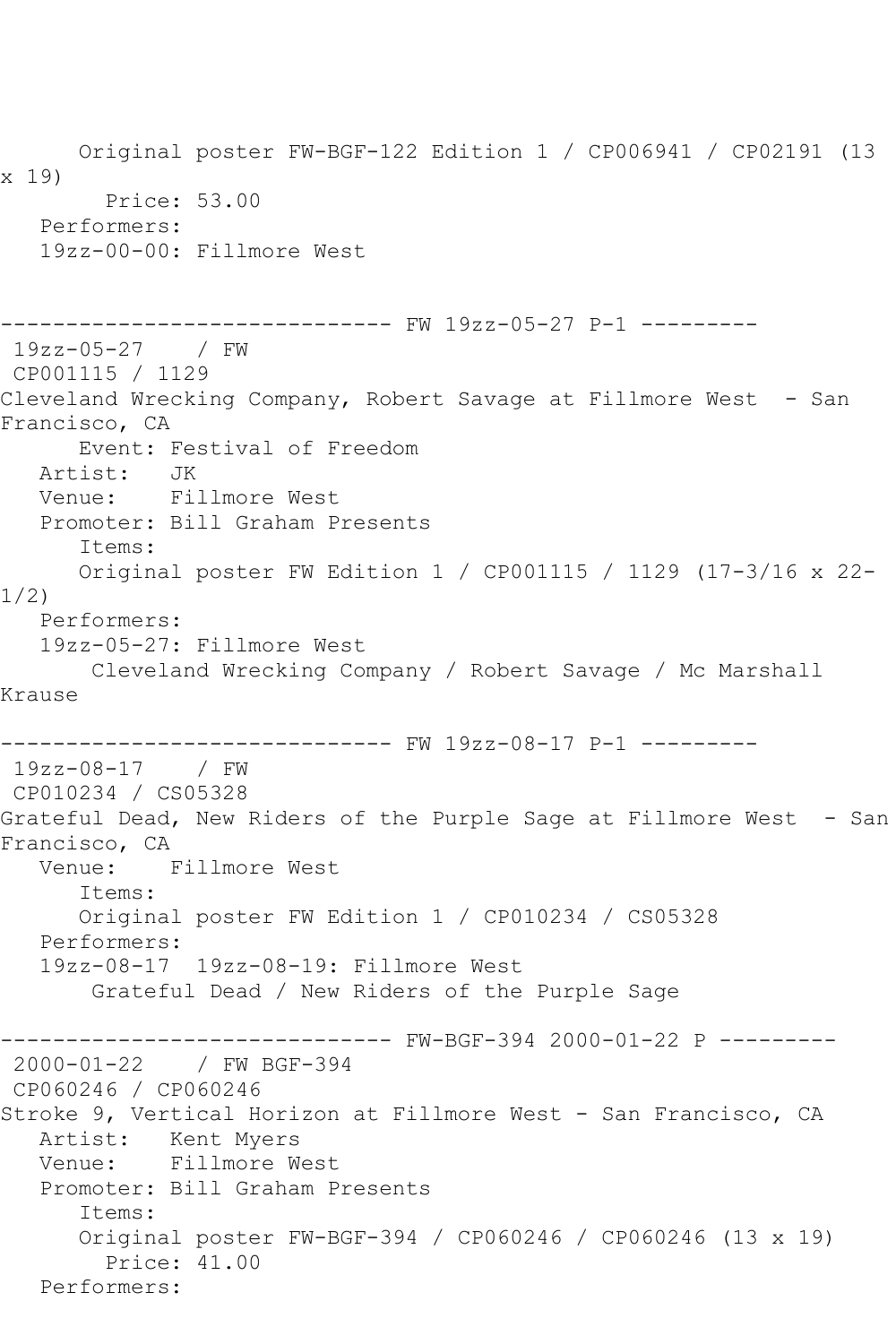2000-01-22: Fillmore West Stroke-9 / Vertical Horizon ------------------------------ 2000-12-31 P --------- 2000-12-31 / CP050378 / CP050378 Les Claypools Fearless Flying Frog Brigade, Banyan at Fillmore West - San Francisco, CA Artist: Steven Cerio Venue: Fillmore West Promoter: Bill Graham Presents Items: Original poster / CP050378 / CP050378 Performers: 2000-12-31: Fillmore West Les Claypools Fearless Flying Frog Brigade / Banyan ------------------------------ 2001-04-28 P --------- 2001-04-28 / CP050373 / CP050373 Semisonic, Pete Yorn at Fillmore West - San Francisco, CA Artist: Steven Cerio Venue: Fillmore West Promoter: Bill Graham Presents Items: Original poster / CP050373 / CP050373 Performers: 2001-04-28: Fillmore West Semisonic / Pete Yorn ------------------------------ 2001-11-09 P --------- 2001-11-09 / CP050374 / CP050374 Yonder Mountain String Band at Fillmore West - San Francisco, CA Artist: Steven Cerio Venue: Fillmore West Promoter: Bill Graham Presents Items: Original poster / CP050374 / CP050374 Performers: 2001-11-09 2001-11-10: Fillmore West Yonder Mountain String Band ------------------------------ FIL-BGF-559 2003-03-21 P --------- 2003-03-21 / FIL BGF-559 CP051952 Ministry at Fillmore West - San Francisco, CA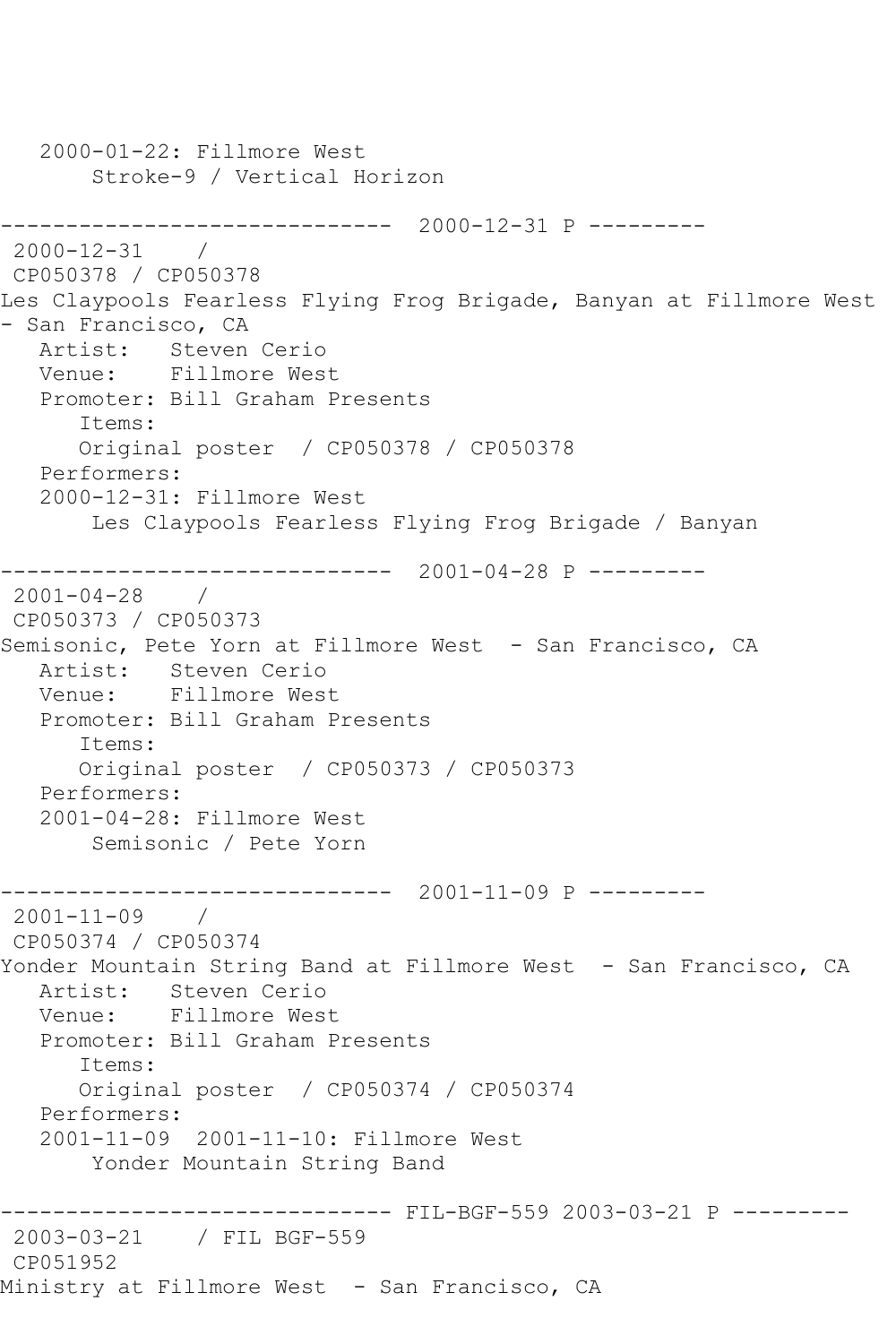Private Notes: BGF Artist: Gregg Gordon / GIGART Venue: Fillmore West Promoter: Bill Graham NF Clear Channel Items: Original poster FIL-BGF-559 / CP051952 (13 x 19) Performers: 2003-03-21: Fillmore West Ministry ------------------------------ FW-BGF-564 2003-04-08 P --------- 2003-04-08 / FW BGF-564 CP060213 / CP060213 Bright Eyes, Arab Strap at Fillmore West - San Francisco, CA Private Notes: BGF Venue: Fillmore West Promoter: Bill Graham Presents Items: Original poster FW-BGF-564 / CP060213 / CP060213 (13 x 19) Performers: 2003-04-08: Fillmore West Bright Eyes / Arab Strap / Paperback ------------------------------ FW-BGF-565 2003-04-25 P --------- 2003-04-25 / FW BGF-565 CP060214 / CP060214 Fischerspooner, Tommie Sunshine at Fillmore West - San Francisco, CA Private Notes: BGF Artist: Frank Wiedemann Venue: Fillmore West Promoter: Bill Graham Presents Items: Original poster FW-BGF-565 / CP060214 / CP060214 (13 x 19) Performers: 2003-04-25: Fillmore West Fischerspooner / Tommie Sunshine ------------------------------ FW-BGF-566 2003-05-17 P --------- 2003-05-17 / FW BGF-566 CP060215 / CP060215 Richard Thompson, Lynn Miles at Fillmore West - San Francisco, CA Private Notes: BGF Venue: Fillmore West Promoter: Bill Graham Presents Items: Original poster FW-BGF-566 / CP060215 / CP060215 (13 x 19)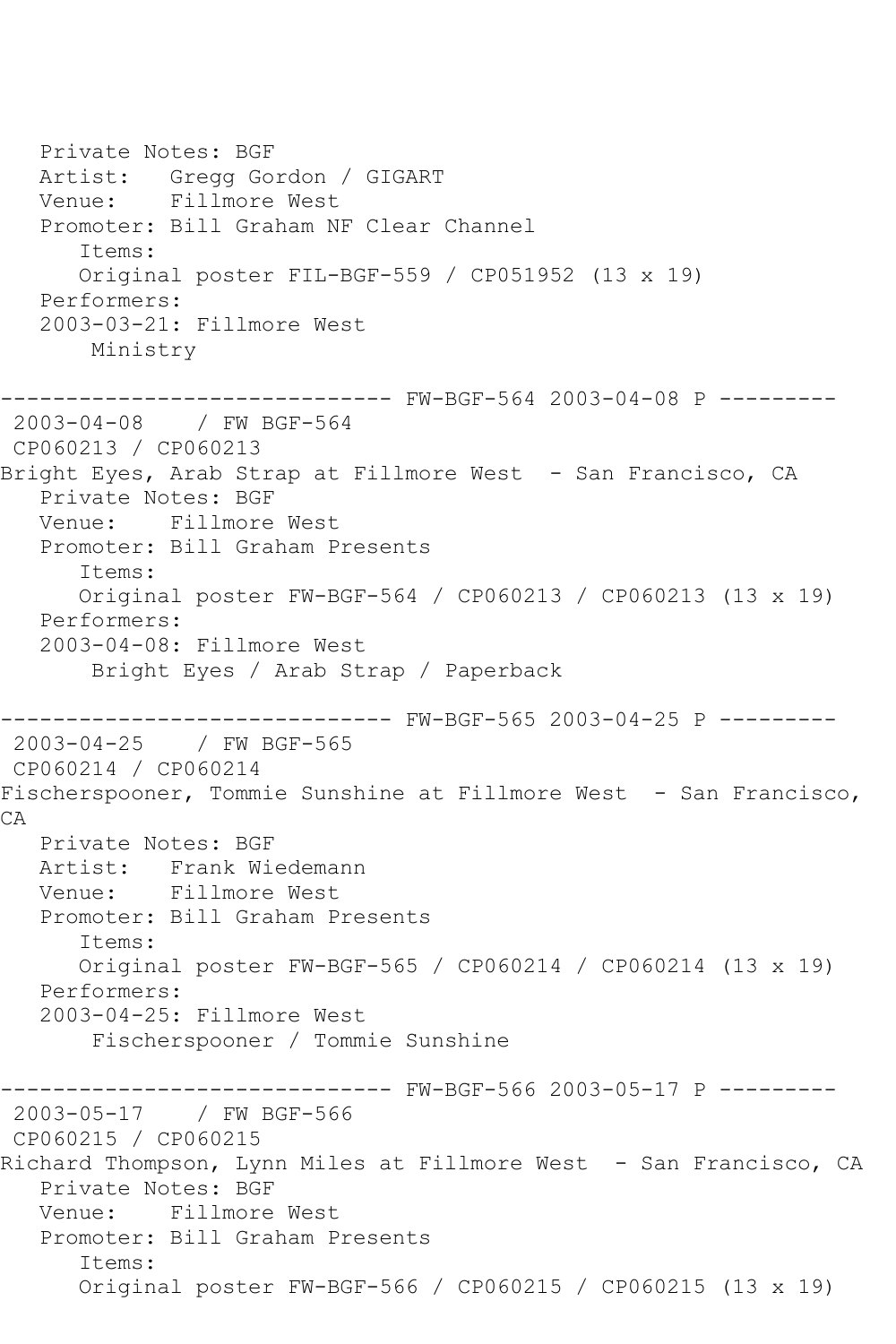```
 Performers:
   2003-05-17: Fillmore West
        Richard Thompson / Lynn Miles
------------------------------ FW-BGF-569 2003-05-18 P ---------
2003-05-18 / FW BGF-569
CP060218 / CP060218
Metallica, CKY at Fillmore West - San Francisco, CA
   Private Notes: BGF
   Venue: Fillmore West
   Promoter: Bill Graham Presents
       Items:
      Original poster FW-BGF-569 / CP060218 / CP060218 (13 x 19)
   Performers:
   2003-05-18: Fillmore West
       Metallica / CKY
   2003-05-19: Fillmore West
        Metallica / Systematic
   2003-05-21: Fillmore West
        Metallica / Depression
   2003-05-22: Fillmore West
        Metallica / Death Angel
------------------------------ FW-BGF-567 2003-05-27 P ---------
2003-05-27 / FW BGF-567
CP060216 / CP060216
Jason Mraz, Chantal Kreviazuk at Fillmore West - San Francisco, CA
   Private Notes: BGF
   Artist: Tom and John
   Venue: Fillmore West
   Promoter: Bill Graham Presents
       Items:
       Original poster FW-BGF-567 / CP060216 / CP060216 (13 x 19)
   Performers:
   2003-05-27: Fillmore West
        Jason Mraz / Chantal Kreviazuk
                     ---------- FW-BGF-508 2003-05-28 P ---------
2003-05-28 / FW BGF-508
CP060217 / CP060217
Jack Johnson at Fillmore West - San Francisco, CA
   Venue: Fillmore West
   Promoter: Bill Graham Presents
       Items:
       Original poster FW-BGF-508 / CP060217 / CP060217 (13 x 19)
         Price: 25.00
   Performers:
```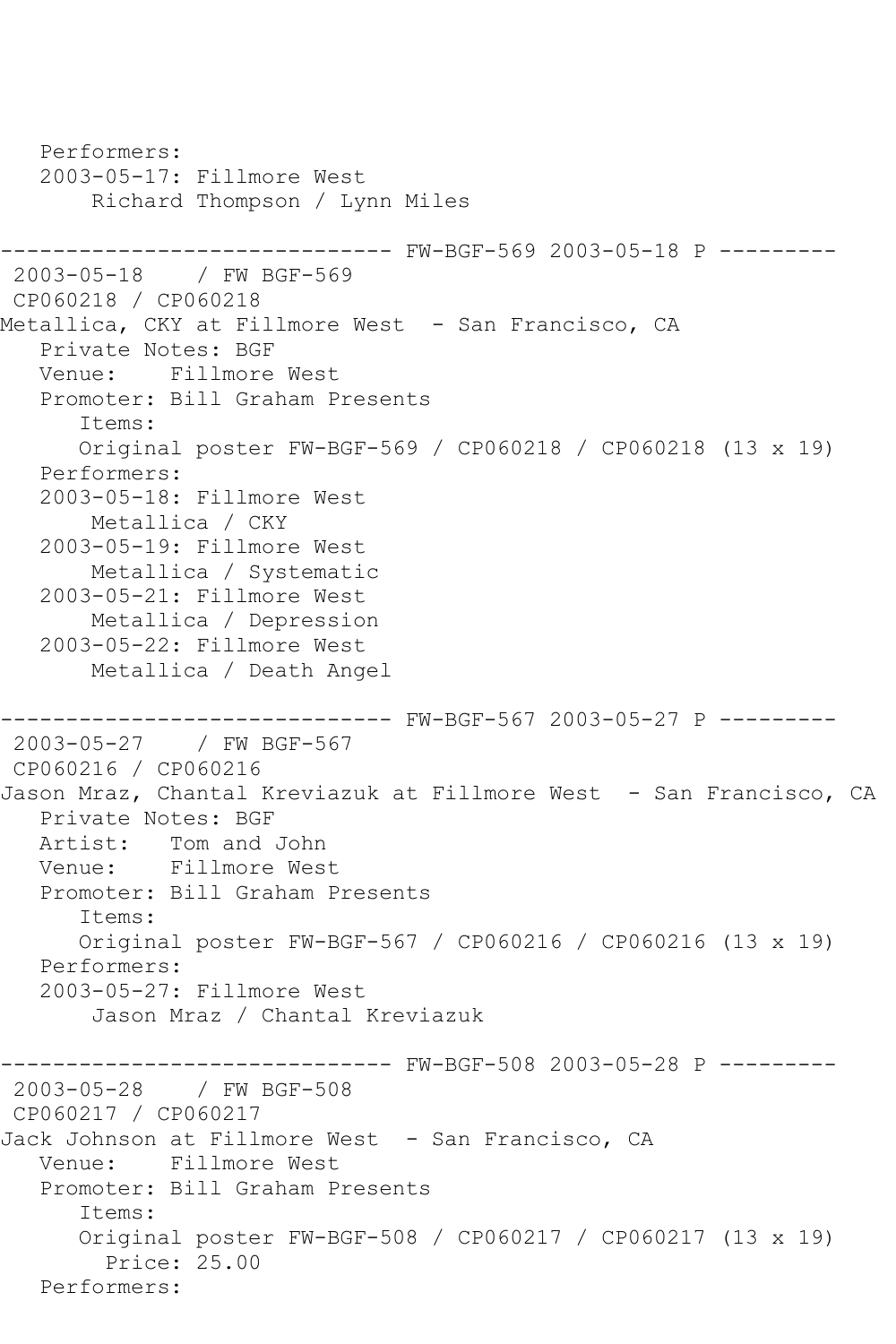2003-05-28: Fillmore West Jack Johnson ------------------------------ FW-BGF-570 2003-06-08 P --------- 2003-06-08 / FW BGF-570 CP060219 / CP060219 Buzzco, Billy Talent at Fillmore West - San Francisco, CA Private Notes: BGF Venue: Fillmore West Promoter: Bill Graham Presents Items: Original poster FW-BGF-570 / CP060219 / CP060219 (13 x 19) Performers: 2003-06-08: Fillmore West Buzzco / Billy Talent ------------------------------ FW-BGF-571 2003-06-13 P --------- 2003-06-13 / FW BGF-571 CP060220 / CP060220 Tracy Chapman, Eastmountainsouth at Fillmore West - San Francisco, CA Private Notes: BGF Artist: Christopher Peterson Venue: Fillmore West Promoter: Bill Graham Presents Items: Original poster FW-BGF-571 / CP060220 / CP060220 (13 x 19) Performers: 2003-06-13 2003-06-14: Fillmore West Tracy Chapman / Eastmountainsouth ------------------------------ FW-BGF-572 2003-06-17 P --------- 2003-06-17 / FW BGF-572 CP060221 / CP060221 Patti Smith at Fillmore West - San Francisco, CA Private Notes: BGF Venue: Fillmore West Promoter: Bill Graham Presents Items: Original poster FW-BGF-572 / CP060221 / CP060221 (12 x 19) Performers: 2003-06-17: Fillmore West Patti Smith ------------------------------ FW-BGF-573 2003-06-18 P --------- 2003-06-18 / FW BGF-573 CP060222 / CP060222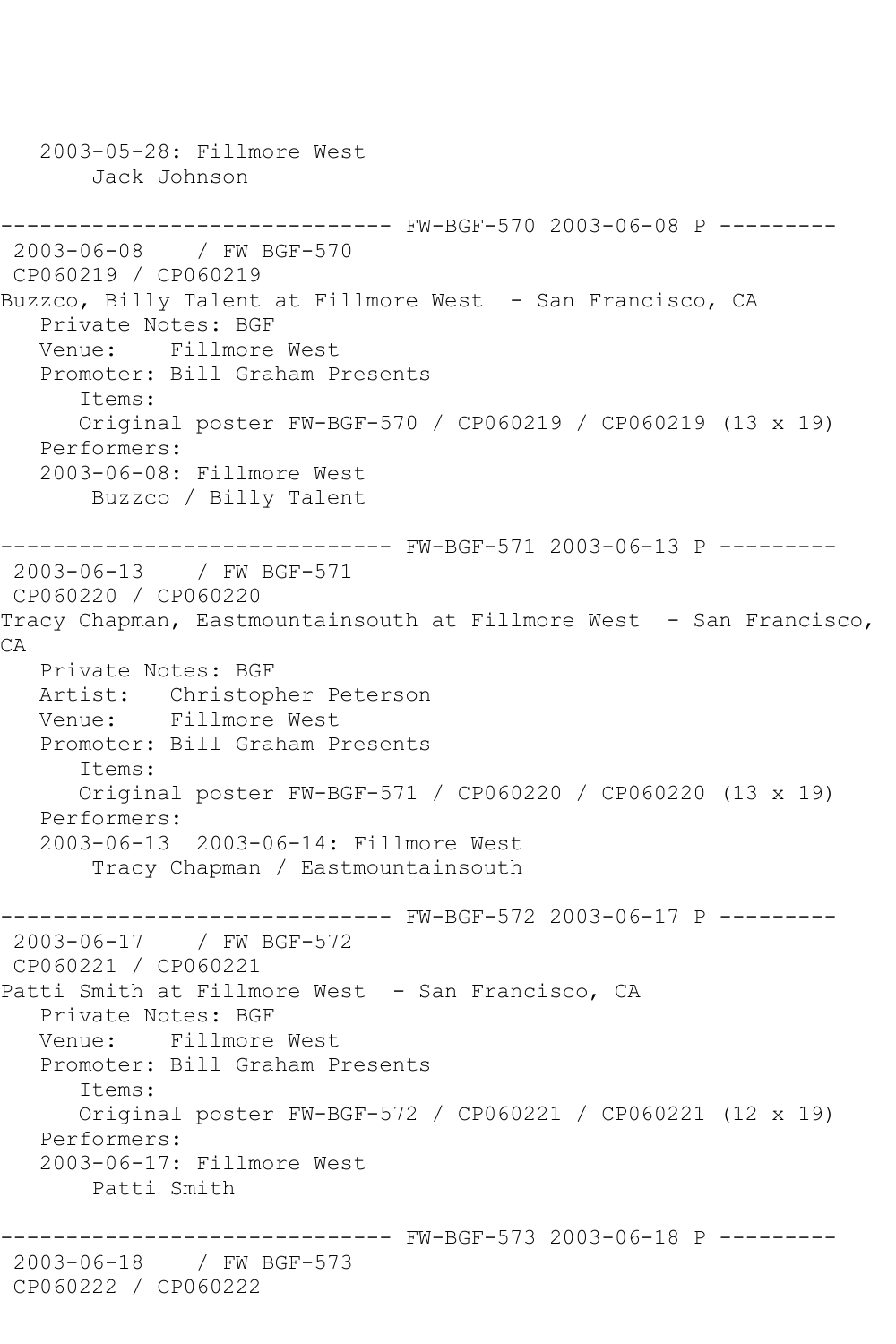Yo La Tengo, Clean at Fillmore West - San Francisco, CA Private Notes: BGF Venue: Fillmore West Promoter: Bill Graham Presents Items: Original poster FW-BGF-573 / CP060222 / CP060222 (13 x 19) Performers: 2003-06-18 2003-06-20: Fillmore West Yo La Tengo / Clean / Aislers Set ------------------------------ FW-BGF-574 2003-06-22 P --------- 2003-06-22 / FW BGF-574 CP060223 / CP060223 Trail of Dead, Kinski at Fillmore West - San Francisco, CA Private Notes: BGF Venue: Fillmore West Promoter: Bill Graham Presents Items: Original poster FW-BGF-574 / CP060223 / CP060223 (13 x 19) Performers: 2003-06-22: Fillmore West Trail of Dead / Kinski ------------------------------ 2003-06-22 P --------- 2003-06-22 / CP052122 / CP052122 And You Will Know Us By the Trail of Dead, Kinski at Fillmore West - San Francisco, CA Artist: James Rheem Davis Venue: Fillmore West Items: Original poster / CP052122 / CP052122 Performers: 2003-06-22: Fillmore West And You Will Know Us By the Trail of Dead / Kinski ------------------------------ FW-BGF-575 2003-07-11 P --------- 2003-07-11 / FW BGF-575 CP060228 / CP060228 Eels, MC Honky at Fillmore West - San Francisco, CA Private Notes: BGF Venue: Fillmore West Promoter: Bill Graham Presents Items: Original poster FW-BGF-575 / CP060228 / CP060228 (13 x 19) Performers: 2003-07-11: Fillmore West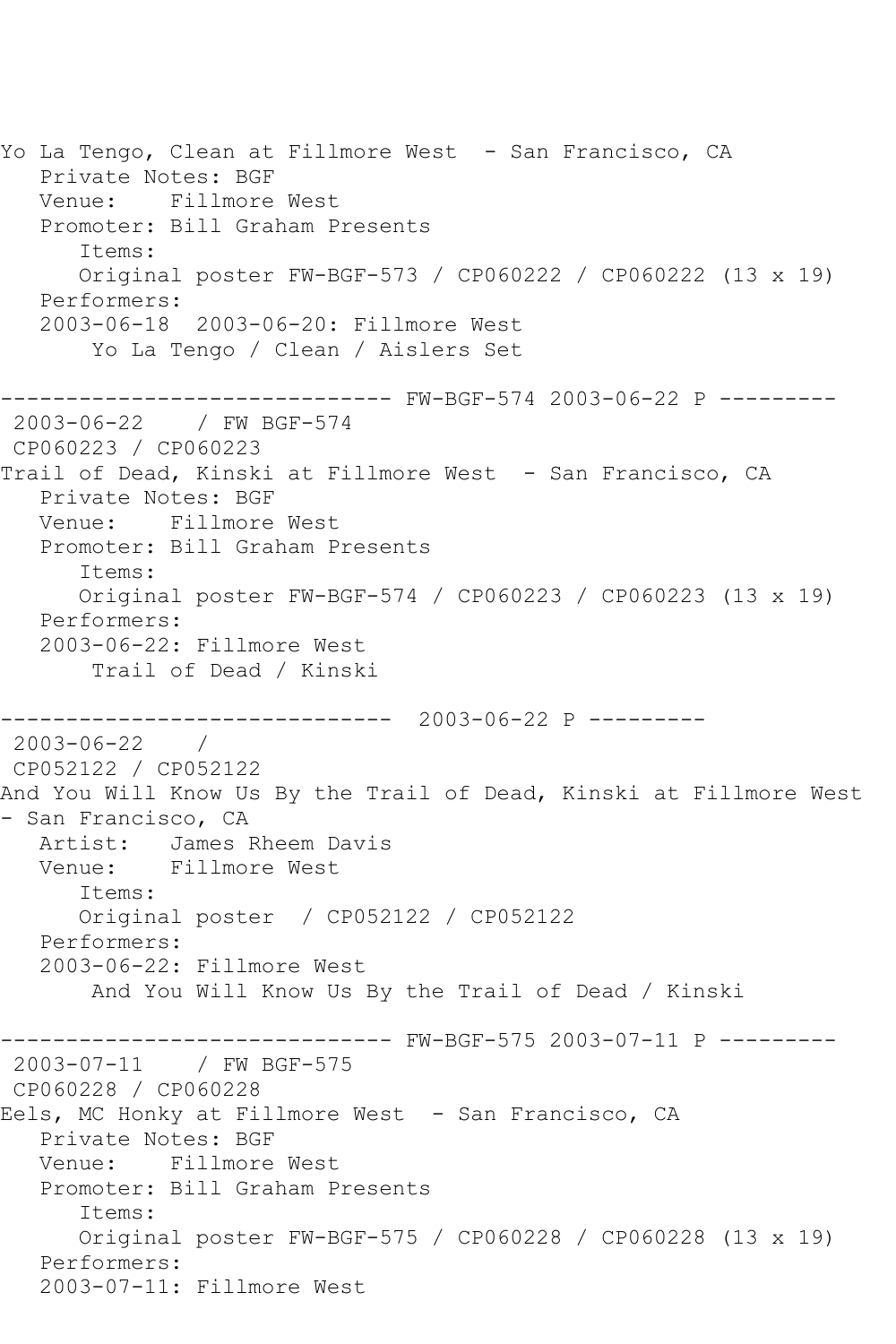Eels / MC Honky

--------- FW-BGF-577 2003-07-22 P ---------2003-07-22 / FW BGF-577 CP060230 / CP060230 Jayhawks, Thorns at Fillmore West - San Francisco, CA Private Notes: BGF Artist: Bonnie Tompkins Venue: Fillmore West Promoter: Bill Graham Presents Items: Original poster FW-BGF-577 / CP060230 / CP060230 (13 x 19) Performers: 2003-07-22: Fillmore West Jayhawks / Thorns / Carla Werner ------------------------------ FW-BGF-578 2003-08-01 P --------- 2003-08-01 / FW BGF-578 CP060231 / CP060231 Norah Jones at Fillmore West - San Francisco, CA Private Notes: BGF Venue: Fillmore West Promoter: Bill Graham Presents Items: Original poster FW-BGF-578 / CP060231 / CP060231 (13 x 19) Performers: 2003-08-01: Fillmore West Norah Jones ------------------------------ FW-BGF-576 2003-08-21 P --------- 2003-08-21 / FW BGF-576 CP060229 / CP060229 Medeski Martin and Wood at Fillmore West - San Francisco, CA Private Notes: BGF Artist: Miles Stegall Venue: Fillmore West Promoter: Bill Graham Presents Items: Original poster FW-BGF-576 / CP060229 / CP060229 (13 x 19) Performers: 2003-08-21: Fillmore West Medeski Martin and Wood ------------------------------ FW-BGF-579 2003-08-22 P --------- 2003-08-22 / FW BGF-579 CP060232 / CP060232 Moe at Fillmore West - San Francisco, CA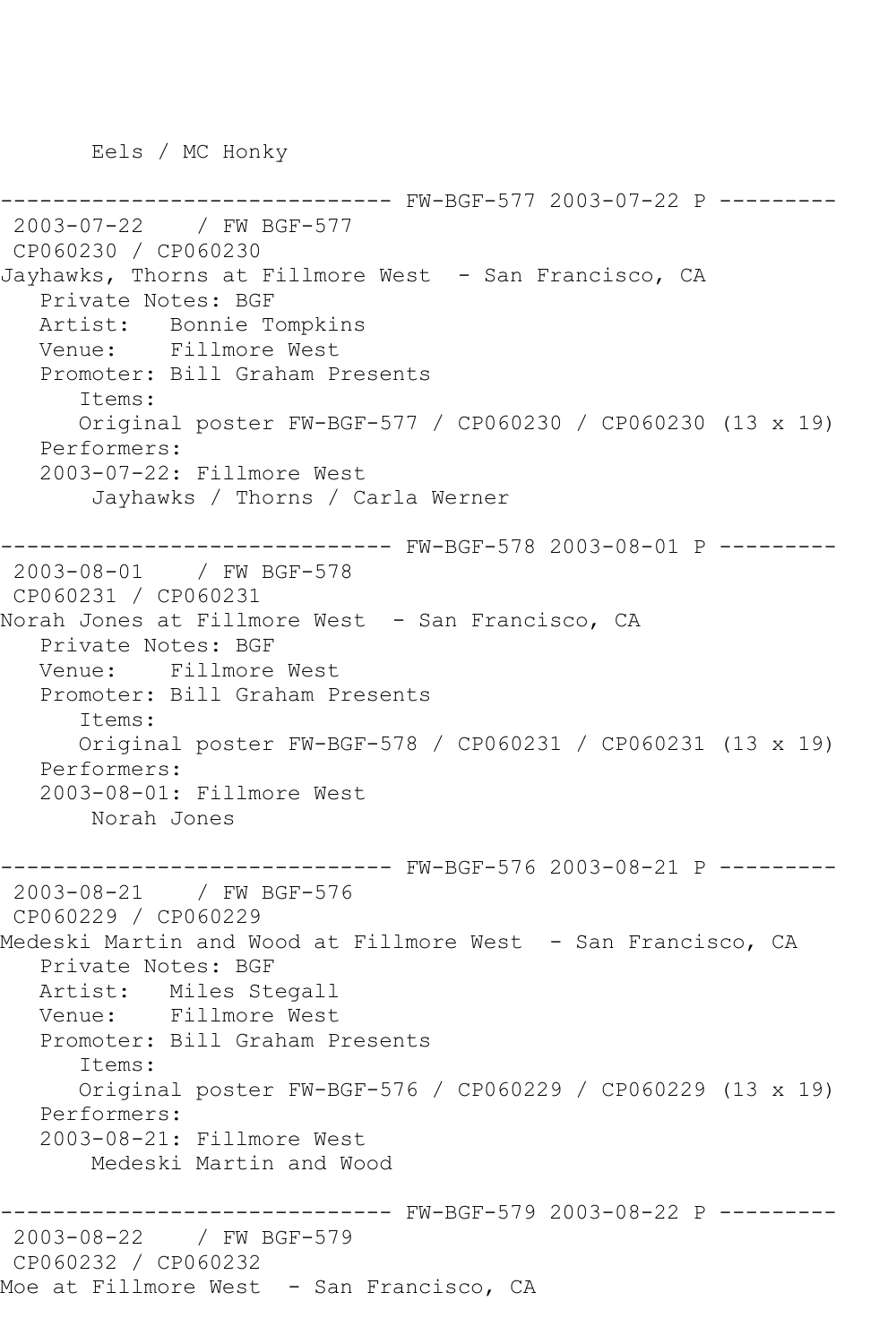Private Notes: BGF Venue: Fillmore West Promoter: Bill Graham Presents Items: Original poster FW-BGF-579 / CP060232 / CP060232 (13 x 19) Performers: 2003-08-22: Fillmore West Moe ------------------------------ FW-BGF-580 2003-08-26 P --------- 2003-08-26 / FW BGF-580 CP060233 / CP060233 Dandy Warhols at Fillmore West - San Francisco, CA Private Notes: BGF Artist: Lisa Eng Venue: Fillmore West Promoter: Bill Graham Presents Items: Original poster FW-BGF-580 / CP060233 / CP060233 (13 x 19) Performers: 2003-08-26: Fillmore West Dandy Warhols ------------------------------ FW-BGF-581 2003-09-02 P --------- 2003-09-02 / FW BGF-581 CP060234 / CP060234 Finch, Starting Line at Fillmore West - San Francisco, CA Private Notes: BGF Artist: James Rheem Davis Venue: Fillmore West Promoter: Bill Graham Presents Items: Original poster FW-BGF-581 / CP060234 / CP060234 (13 x 19) Performers: 2003-09-02: Fillmore West Finch / Starting Line / Homegrown / Allister / Senses Fail / Early November ------------------------------ FW-BGF-582 2003-09-04 P --------- 2003-09-04 / FW BGF-582 CP060235 / CP060235 Black Rebel Motorcycle Club, Warlocks at Fillmore West - San Francisco, CA Private Notes: BGF Venue: Fillmore West Promoter: Bill Graham Presents Items: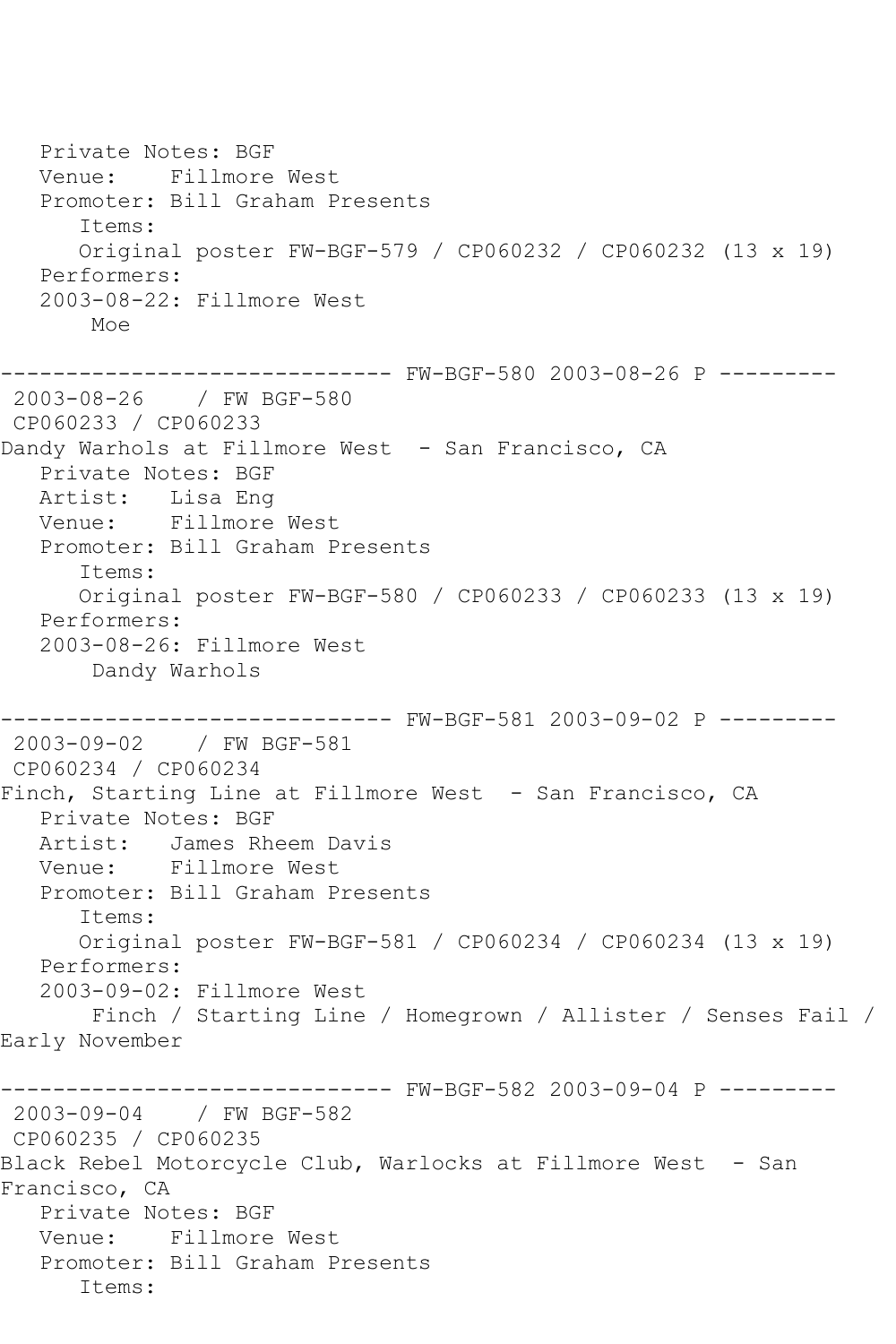Original poster FW-BGF-582 / CP060235 / CP060235 (13 x 19) Performers: 2003-09-04: Fillmore West Black Rebel Motorcycle Club / Warlocks ------------ FW-BGF-583 2003-09-05 P ---------2003-09-05 / FW BGF-583 CP060236 / CP060236 El Rayo X, Tea Leaf Green at Fillmore West - San Francisco, CA Private Notes: BGF Artist: Christopher Peterson Venue: Fillmore West Promoter: Bill Graham Presents Items: Original poster FW-BGF-583 / CP060236 / CP060236 (13 x 19) Performers: 2003-09-05 2003-09-06: Fillmore West El Rayo X / Tea Leaf Green / Chocolate O Brien ------------------------------ FW 2003-09-09 P --------- 2003-09-09 / FW CP060237 / CP060237 Cafe Tacuba, Orixa at Fillmore West - San Francisco, CA<br>Artist: Jeff Petersen Jeff Petersen Venue: Fillmore West Promoter: Bill Graham Presents Items: Original poster FW / CP060237 / CP060237 (13 x 19) Performers: 2003-09-09: Fillmore West Cafe Tacuba / Orixa ------------------------------ BGF-BGF-584 2003-09-09 P --------- 2003-09-09 / BGF BGF-584 CP053146 / CP053146 Cafe Tacuba at Fillmore West - San Francisco, CA Private Notes: BGF Artist: Jeff Petersen Venue: Fillmore West Promoter: Bill Graham New Fillmores BGF Items: Original poster BGF-BGF-584 / CP053146 / CP053146 (13 x 19) Performers: 2003-09-09: Fillmore West Cafe Tacuba

------------------- FW 2003-09-14 P ---------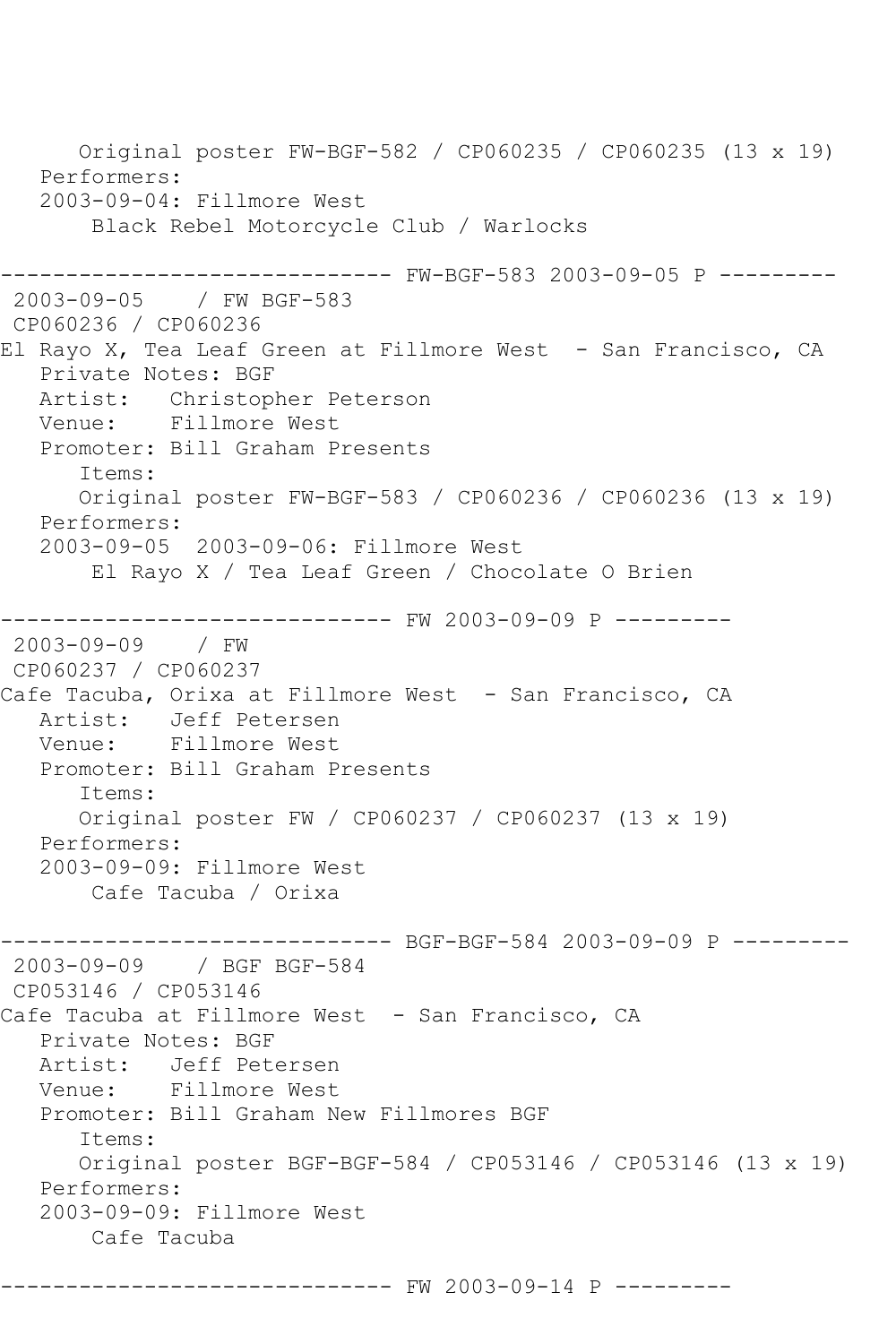2003-09-14 / FW CP060238 / CP060238 Stereophonic, Leaves at Fillmore West - San Francisco, CA Venue: Fillmore West Promoter: Bill Graham Presents Items: Original poster FW / CP060238 / CP060238 (13 x 19) Performers: 2003-09-14: Fillmore West Stereophonics / Leaves ------------------------------ BGF-BGF-585 2003-09-14 P --------- 2003-09-14 / BGF BGF-585 CP053147 / CP053147 Stereophonic, Leaves at Fillmore West - San Francisco, CA Private Notes: BGF Artist: Chris Howell Venue: Fillmore West Promoter: Bill Graham New Fillmores BGF Items: Original poster BGF-BGF-585 / CP053147 / CP053147 (13 x 19) Performers: 2003-09-14: Fillmore West Stereophonic / Leaves ------------------------------ FW 2003-09-15 P --------- 2003-09-15 / FW CP060239 / CP060239 Fischerspooner, Kenna at Fillmore West - San Francisco, CA Artist: Rex Roy Venue: Fillmore West Promoter: Bill Graham Presents Items: Original poster FW / CP060239 / CP060239 (13 x 19) Performers: 2003-09-15 2003-09-16: Fillmore West Fischerspooner / Kenna ------------------------------ BGF-BGF-586 2003-09-15 P --------- 2003-09-15 / BGF BGF-586 CP053148 / CP053148 Fischerspoon, Kenna at Fillmore West - San Francisco, CA Private Notes: BGF Artist: Rex Ray Venue: Fillmore West Promoter: Bill Graham New Fillmores BGF Items: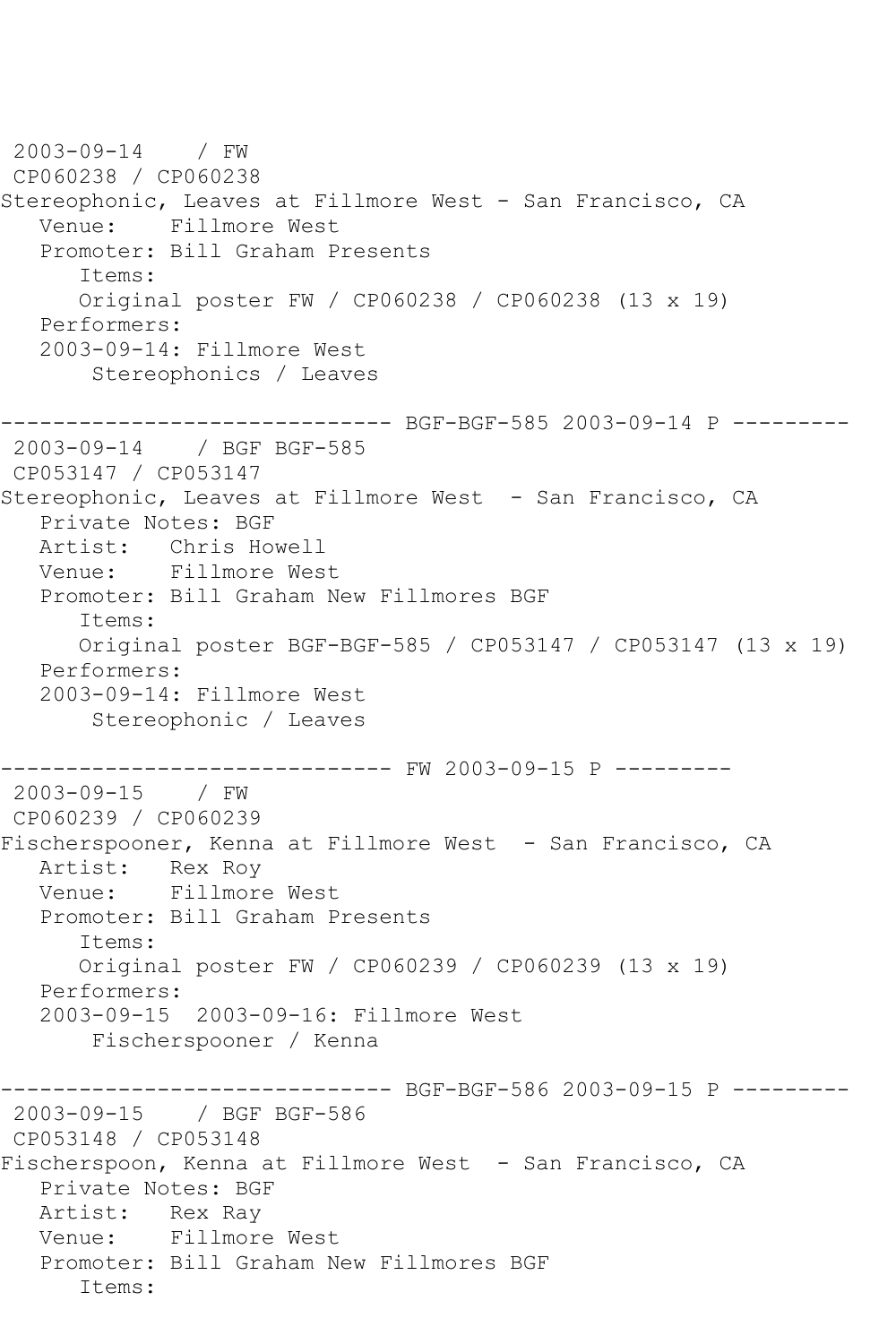Original poster BGF-BGF-586 / CP053148 / CP053148 (13 x 19) Performers: 2003-09-15 2003-09-16: Fillmore West Fischerspoon / Kenna ----------- BGF-BGF-587 2003-09-17 P ---------2003-09-17 / BGF BGF-587 CP053149 / CP053149 Grandaddy, Super Furry Animals at Fillmore West - San Francisco, CA Private Notes: BGF Artist: B. Mossman<br>Venue: Fillmore W Fillmore West Promoter: Bill Graham New Fillmores BGF Items: Original poster BGF-BGF-587 / CP053149 / CP053149 (13 x 19) BGF-BGF-587 / Performers: 2003-09-17 2003-09-18: Fillmore West Grandaddy / Super Furry Animals / Earlimart ------------------------------ BGF-BGF-588 2003-09-19 P --------- 2003-09-19 / BGF BGF-588 CP053150 / CP053150 Calexico, Frames at Fillmore West - San Francisco, CA Private Notes: BGF Artist: Grady McFerrin Venue: Fillmore West Promoter: Bill Graham New Fillmores BGF Items: Original poster BGF-BGF-588 / CP053150 / CP053150 (12 x 19) Original poster BGF-BGF-588 / CP060241 Performers: 2003-09-19: Fillmore West Calexico / Frames ------------------------------ 2003-09-28 P --------- 2003-09-28 / CP052473 / CP052473 Steve Winwood at Fillmore West - San Francisco, CA Artist: Frank Wiedemann Venue: Fillmore West Items: Original poster / CP052473 / CP052473 Performers: 2003-09-28: Fillmore West Steve Winwood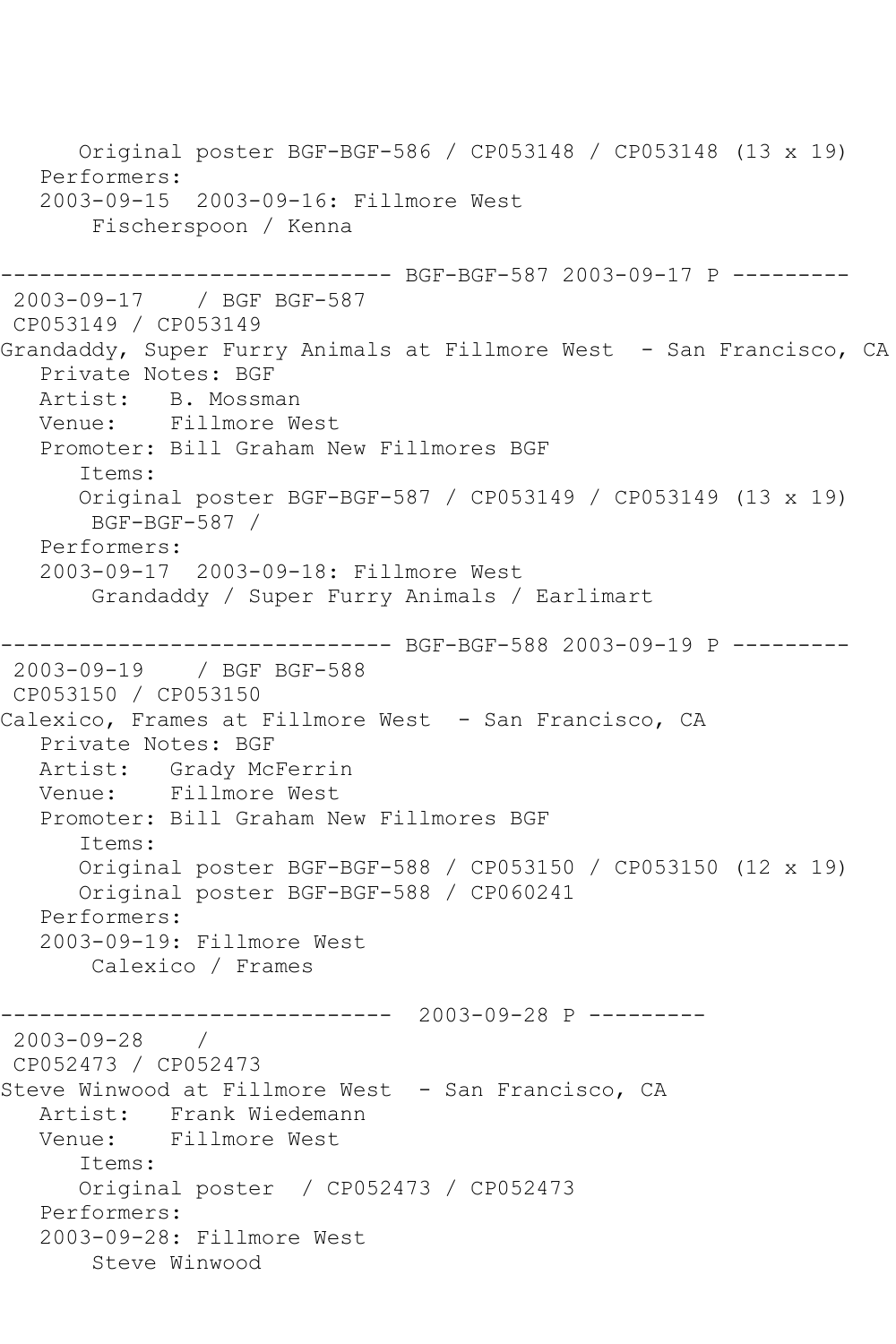------------------------------ BGF-BGF-589 2003-09-28 P --------- 2003-09-28 / BGF BGF-589 CP053151 / CP053151 Steve Winwood at Fillmore West - San Francisco, CA Private Notes: BGF Artist: Frank Wiedemann Venue: Fillmore West Promoter: Bill Graham New Fillmores BGF Items: Original poster BGF-BGF-589 / CP053151 / CP053151 (13 x 19) Performers: 2003-09-28: Fillmore West Steve Winwood ------------------------------ BGF-BGF-590 2003-10-14 P --------- 2003-10-14 / BGF BGF-590 CP053152 / CP053152 Lisa Marie Presley at Fillmore West - San Francisco, CA Private Notes: BGF Artist: Bill Bain Venue: Fillmore West Promoter: Bill Graham New Fillmores BGF Items: Original poster BGF-BGF-590 / CP053152 / CP053152 (13 x 19) Performers: 2003-10-14: Fillmore West Lisa Marie Presley ------------------------------ 2003-10-17 P --------- 2003-10-17 / CP052461 / CP052461 Gotan Project at Fillmore West - San Francisco, CA Artist: Frank Wiedemann<br>Venue: Fillmore West Fillmore West Promoter: Bill Graham Presents Items: Original poster / CP052461 / CP052461 Performers: 2003-10-17: Fillmore West Gotan Project ------------------------------ BGF-BGF-591 2003-10-17 P --------- 2003-10-17 / BGF BGF-591 CP053153 / CP053153 Gotan Project at Fillmore West - San Francisco, CA Private Notes: BGF Artist: Frank Wiedemann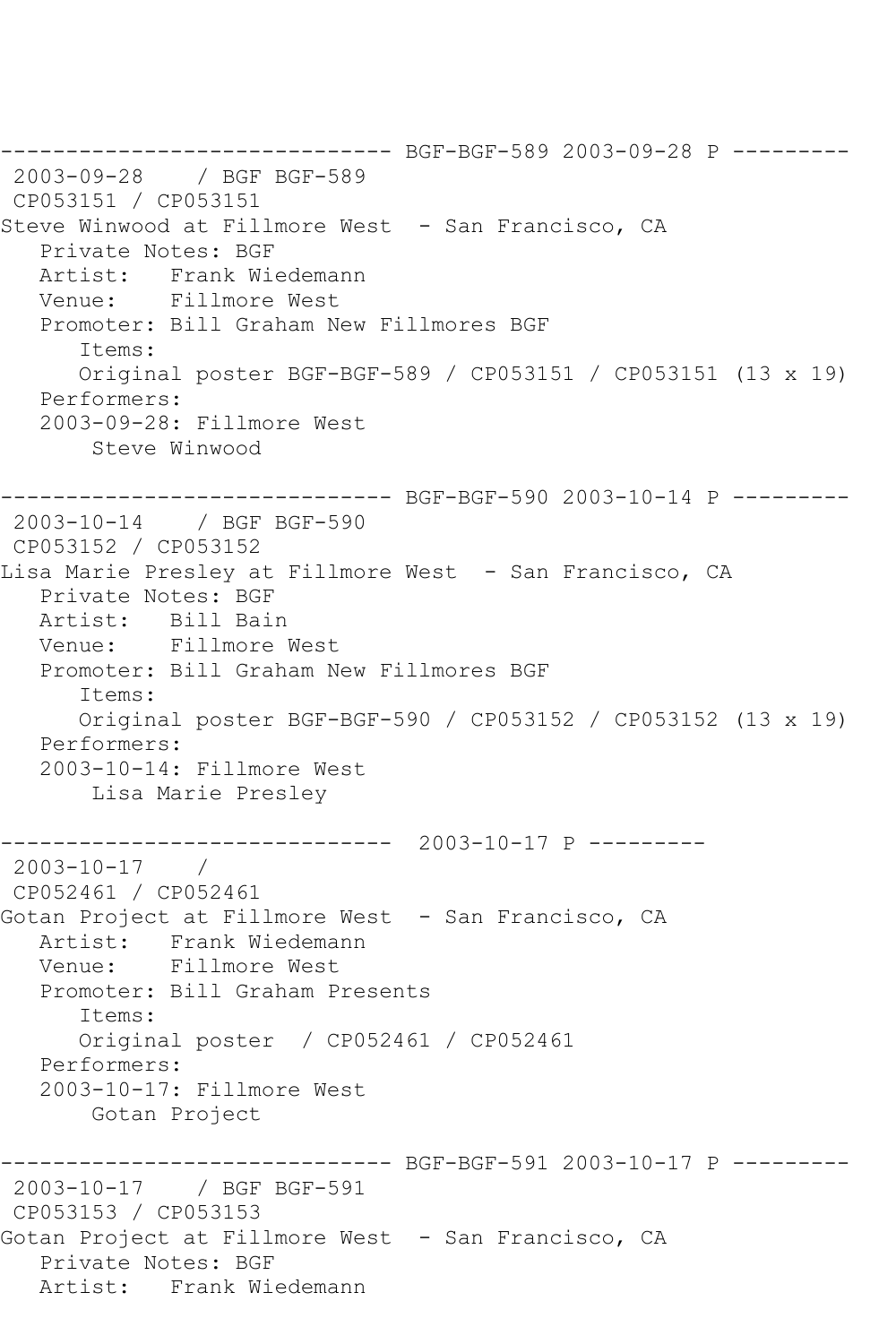Venue: Fillmore West Promoter: Bill Graham New Fillmores BGF Items: Original poster BGF-BGF-591 / CP053153 / CP053153 (13 x 19) Performers: 2003-10-17: Fillmore West Gotan Project ------------------------------ BGF-BGF-592 2003-10-24 P --------- 2003-10-24 / BGF BGF-592 CP053154 / CP053154 Galactic, DJ Disk and Ramulen at Fillmore West - San Francisco, CA Private Notes: BGF Artist: Justin Page<br>Venue: Fillmore We Fillmore West Promoter: Bill Graham New Fillmores BGF Items: Original poster BGF-BGF-592 / CP053154 / CP053154 (13 x 19) Performers: 2003-10-24 2003-10-25: Fillmore West Galactic / DJ Disk and Ramulen ------------------------------ BGF-BGF-593 2003-10-26 P --------- 2003-10-26 / BGF BGF-593 CP053155 / CP053155 Peter Frampton, Joe Bonamassa at Fillmore West - San Francisco, CA Private Notes: BGF Artist: Christopher Peterson Venue: Fillmore West Promoter: Bill Graham New Fillmores BGF Items: Original poster BGF-BGF-593 / CP053155 / CP053155 (13 x 19) Performers: 2003-10-26: Fillmore West Peter Frampton / Joe Bonamassa ------------------------------ BGF-BGF-594 2003-11-02 P --------- 2003-11-02 / BGF BGF-594 CP053156 / CP053156 Modest Mouse, Shins at Fillmore West - San Francisco, CA Private Notes: BGF Artist: Grady McFerrin Venue: Fillmore West Promoter: Bill Graham New Fillmores BGF Items: Original poster BGF-BGF-594 / CP053156 / CP053156 (13 x 19) Performers: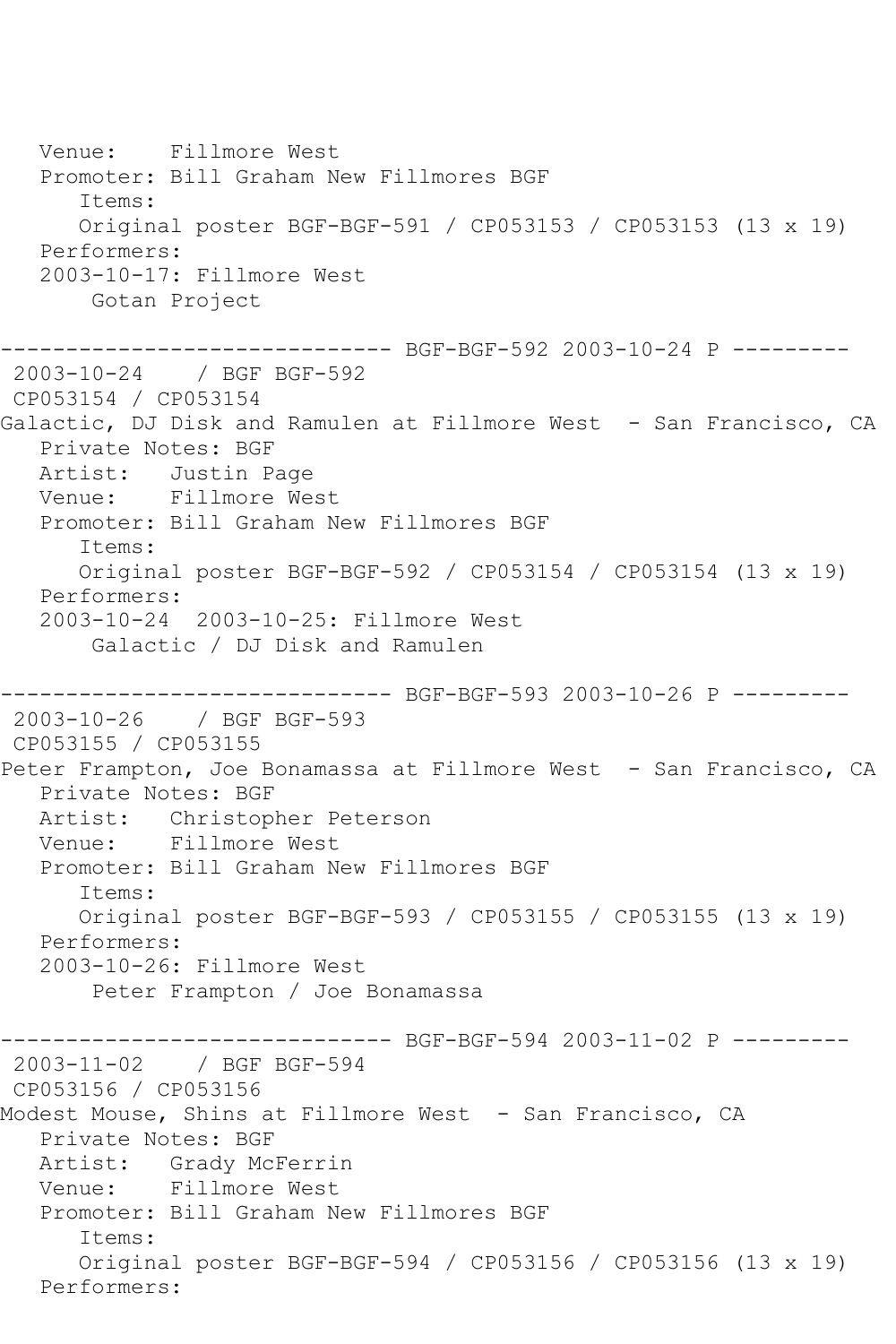2003-11-02 2003-11-04: Fillmore West Modest Mouse / Shins / Helio Sequence ------------------------------ BGF-BGF-595 2003-11-05 P --------- 2003-11-05 / BGF BGF-595 CP053157 Something Corporate, RX Bandits at Fillmore West - San Francisco, CA Private Notes: BGF Artist: Erika Johnson Venue: Fillmore West Promoter: Bill Graham New Fillmores BGF Items: Original poster BGF-BGF-595 / CP053157 (13 x 19) Performers: 2003-11-05: Fillmore West Something Corporate / RX Bandits / Mae / Format ------------------------------ 2003-11-10 P --------- 2003-11-10 / CP052457 / CP052457 Mars Volta, Kill Me Tomorrow at Fillmore West - San Francisco, CA Artist: Frank Wiedemann Venue: Fillmore West Promoter: Bill Graham Presents Items: Original poster / CP052457 / CP052457 Performers: 2003-11-10: Fillmore West Mars Volta / Kill Me Tomorrow ------------------------------ BGF-BGF-596 2003-11-10 P --------- 2003-11-10 / BGF BGF-596 CP053158 / CP053158 Mars Volta, Kill Me Tomorrow at Fillmore West - San Francisco, CA Private Notes: BGF Artist: Frank Wiedemann Venue: Fillmore West Promoter: Bill Graham New Fillmores BGF Items: Original poster BGF-BGF-596 / CP053158 / CP053158 (13 x 19) Performers: 2003-11-10: Fillmore West Mars Volta / Kill Me Tomorrow ------------------------------ BGF-BGF-597 2003-11-13 P ---------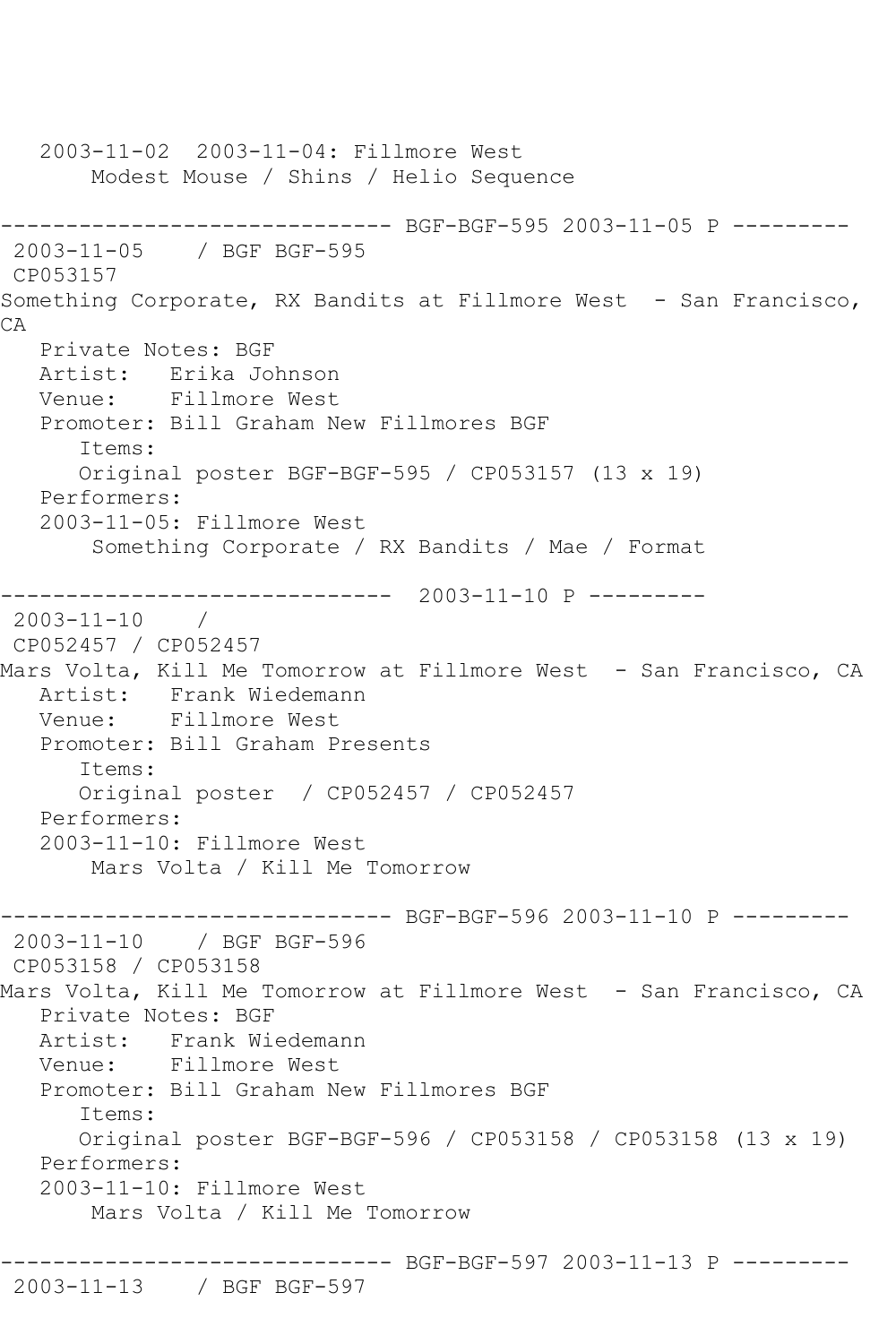```
CP053159 / CP053159
Indigo Girls at Fillmore West - San Francisco, CA
   Private Notes: BGF
  Artist: Lynne Porterfield<br>Venue: Fillmore West
           Fillmore West
   Promoter: Bill Graham New Fillmores BGF
       Items:
       Original poster BGF-BGF-597 / CP053159 / CP053159 (13 x 19)
   Performers:
   2003-11-13 2003-11-14: Fillmore West
        Indigo Girls
  2003 - 11 - 16:------------------------------ BGF-BGF-598 2003-11-17 P ---------
2003-11-17 / BGF BGF-598
CP053160 / CP053160
Death Cab For Cutie, Nada Surf at Fillmore West - San Francisco, CA
   Private Notes: BGF
   Artist: Chris Shaw
   Venue: Fillmore West
   Promoter: Bill Graham New Fillmores BGF
       Items:
      Original poster BGF-BGF-598 / CP053160 / CP053160 (13 x 19)
   Performers:
   2003-11-17: Fillmore West
        Death Cab For Cutie / Nada Surf
       ------------------------------ BGF-BGF-599 2003-11-20 P ---------
2003-11-20 / BGF BGF-599
CP053161 / CP053161
Lucinda Williams, Eastmountainsouth at Fillmore West - San 
Francisco, CA
   Private Notes: BGF
   Artist: Hugh D' Andrade
   Venue: Fillmore West
   Promoter: Bill Graham New Fillmores BGF
       Items:
      Original poster BGF-BGF-599 / CP053161 / CP053161 (13 x 19)
   Performers:
   2003-11-20 2003-11-22: Fillmore West
        Lucinda Williams / Eastmountainsouth
  ------------------------------ BGF-BGF-600 2003-11-23 P ---------
2003-11-23 / BGF BGF-600
CP053162 / CP053162
Pedestrian, Damien Rice at Fillmore West - San Francisco, CA
   Private Notes: BGF
```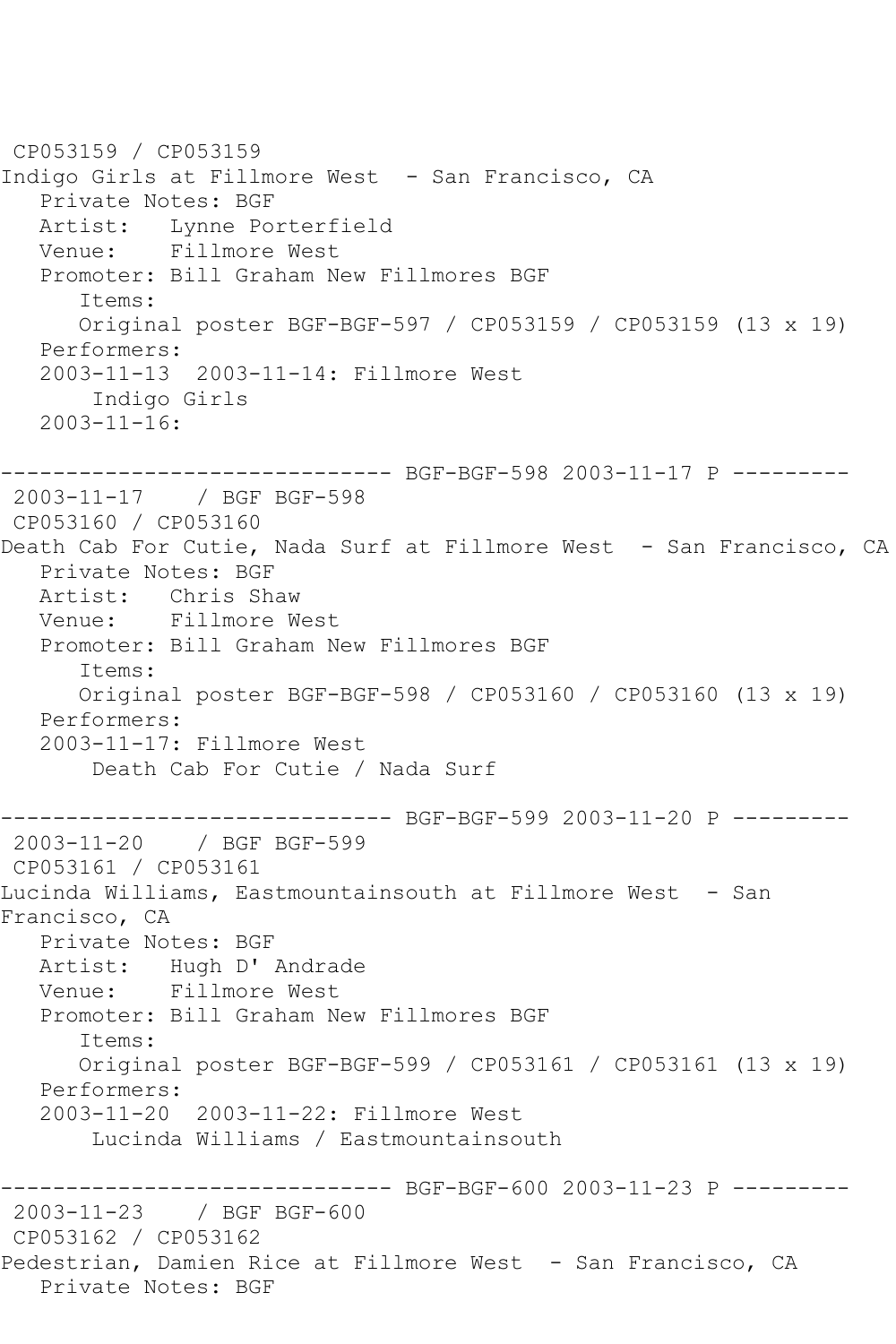Artist: Bonnie Tompkins Venue: Fillmore West Promoter: Bill Graham New Fillmores BGF Items: Original poster BGF-BGF-600 / CP053162 / CP053162 (13 x 19) Performers: 2003-11-23: Fillmore West Pedestrian / Damien Rice ------------------------------ BGF-BGF-601 2003-11-24 P --------- 2003-11-24 / BGF BGF-601 CP053163 / CP053163 Maroon 5, Gavin DeGraw at Fillmore West - San Francisco, CA Private Notes: BGF Artist: Alison Zawacki Venue: Fillmore West Promoter: Bill Graham New Fillmores BGF Items: Original poster BGF-BGF-601 / CP053163 / CP053163 (13 x 19) Performers: 2003-11-24: Fillmore West Maroon 5 / Gavin DeGraw ------------------------------ BGF-BGF-602 2003-12-05 P --------- 2003-12-05 / BGF BGF-602 CP053164 / CP053164 Los Lobos, Zigaboo Modeliste and the New Aahkesstra at Fillmore West - San Francisco, CA Private Notes: BGF Artist: Bill Babi Venue: Fillmore West Promoter: Bill Graham New Fillmores BGF Items: Original poster BGF-BGF-602 / CP053164 / CP053164 (13 x 19) Performers: 2003-12-05 2003-12-06: Fillmore West Los Lobos / Zigaboo Modeliste and the New Aahkesstra / Joe Henry ------------------------------ 2003-12-07 P --------- 2003-12-07 / CP052471 / CP052471 Tom Jones at Fillmore West - San Francisco, CA Artist: Frank Wiedemann Venue: Fillmore West Items: Original poster / CP052471 / CP052471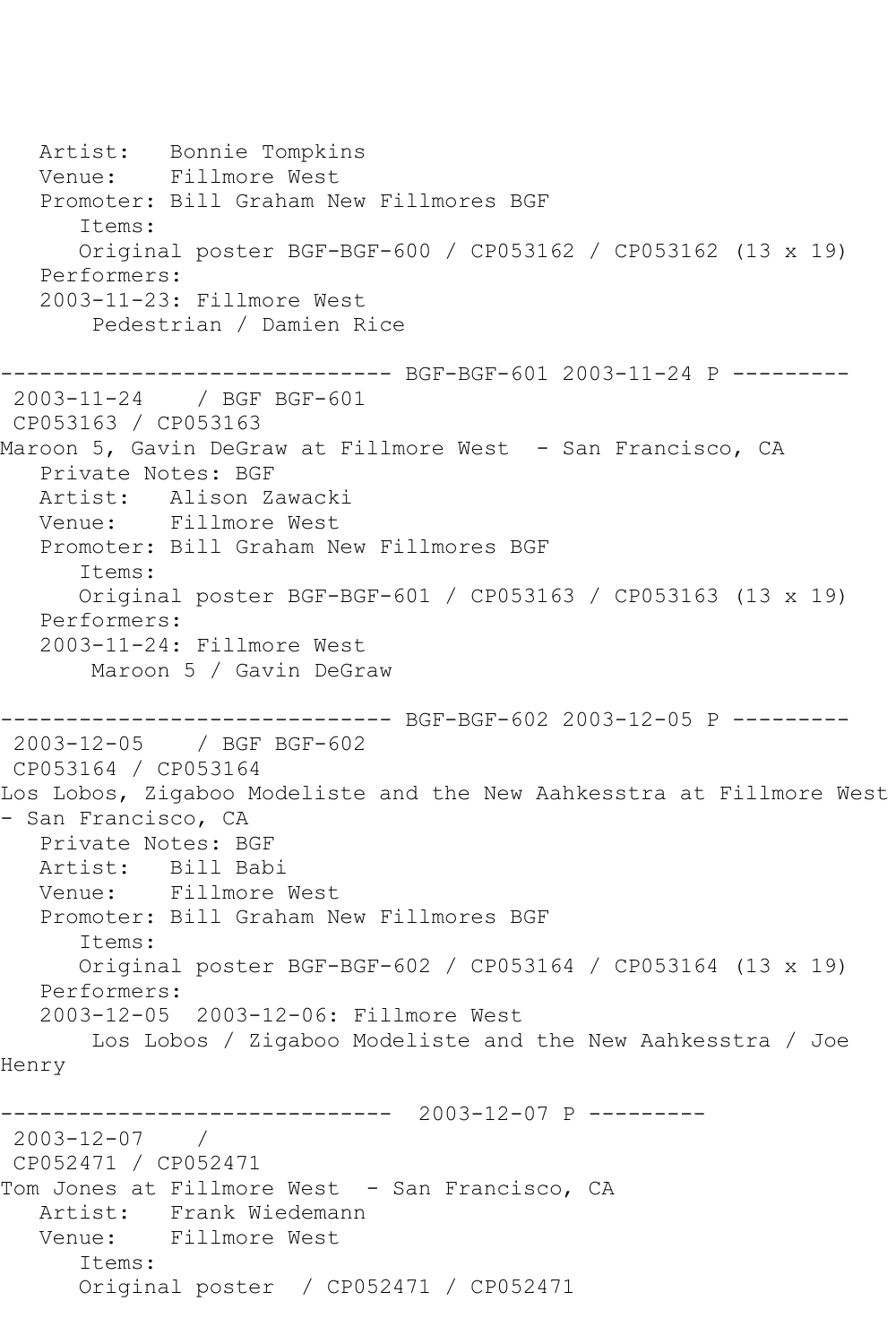Performers: 2003-12-07: Fillmore West Tom Jones ------------------------------ BGF-BGF-603 2003-12-07 P --------- 2003-12-07 / BGF BGF-603 CP053165 / CP053165 Tom Jones at Fillmore West - San Francisco, CA Private Notes: BGF Artist: Frank Wiedemann Venue: Fillmore West Promoter: Bill Graham New Fillmores BGF Items: Original poster BGF-BGF-603 / CP053165 / CP053165 (13 x 19) Performers: 2003-12-07: Fillmore West Tom Jones ---------- BGF-BGF-604 2003-12-31 P ---------2003-12-31 / BGF BGF-604 CP053166 / CP053166 Les Claypool Frog Brigade, DJ Disk and Ramulen at Fillmore West -San Francisco, CA Private Notes: BGF Benefit: New Year's Eve Artist: Hugh D' Andrade Venue: Fillmore West Promoter: Bill Graham New Fillmores BGF Items: Original poster BGF-BGF-604 / CP053166 / CP053166 (13 x 19) Performers: 2003-12-31: Fillmore West Les Claypool Frog Brigade / DJ Disk and Ramulen ---------- BGF-BGF-605 2004-01-10 P ---------2004-01-10 / BGF BGF-605 CP053167 / CP053167 Blackalicious, Lyrics Born at Fillmore West - San Francisco, CA Private Notes: BGF Artist: Craig Howell Venue: Fillmore West Promoter: Bill Graham New Fillmores BGF Items: Original poster BGF-BGF-605 / CP053167 / CP053167 (13 x 19) Performers: 2004-01-10: Fillmore West Blackalicious / Lyrics Born / Jahi and the Life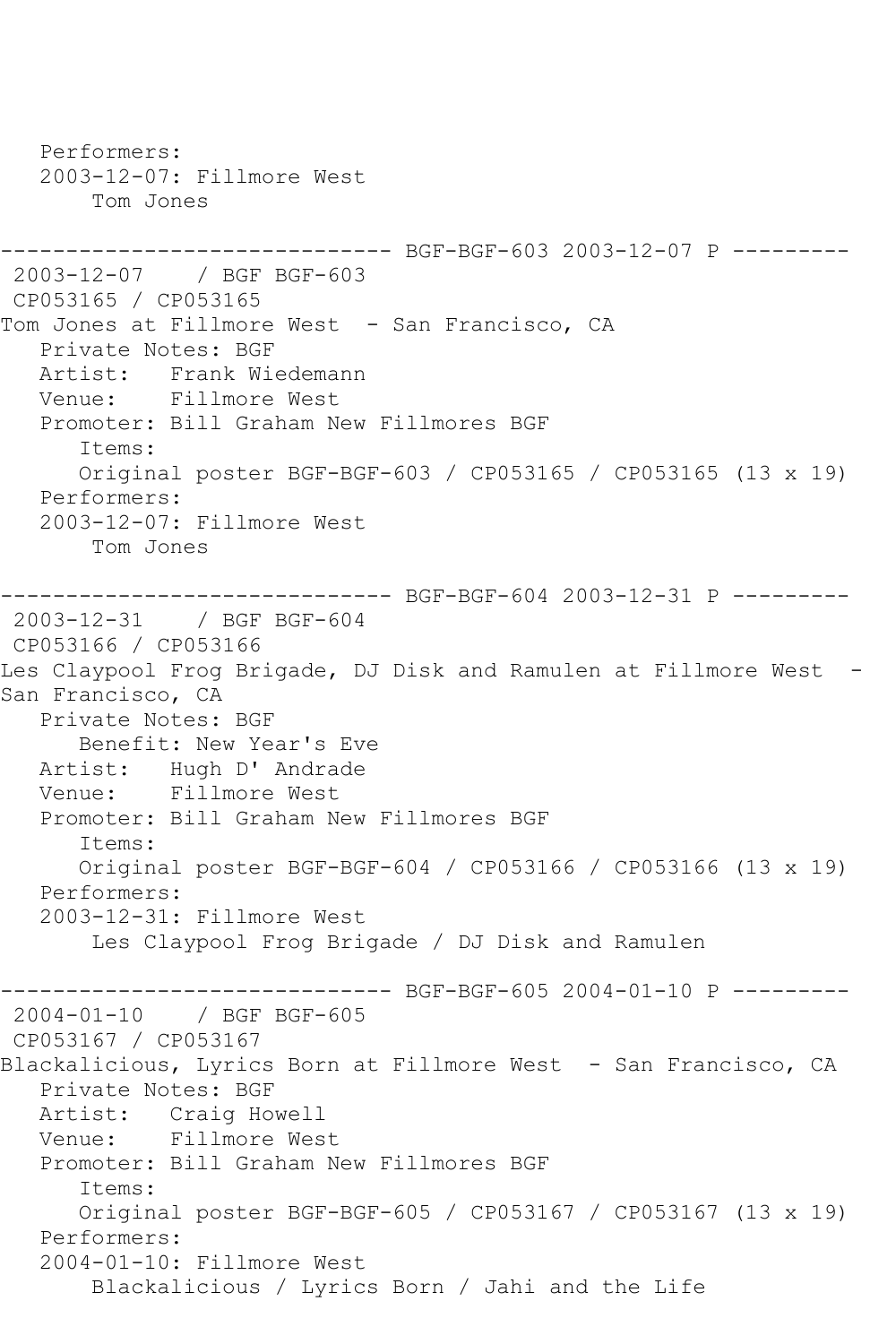------------------------------ BGF-BGF-606 2004-02-04 P --------- 2004-02-04 / BGF BGF-606 CP053168 / CP053168 Shins, Magic Magicians at Fillmore West - San Francisco, CA Private Notes: BGF Artist: Craig Howell Venue: Fillmore West Promoter: Bill Graham New Fillmores BGF Items: Original poster BGF-BGF-606 / CP053168 / CP053168 (13 x 19) Performers: 2004-02-04: Fillmore West Shins / Magic Magicians / All Night Radio ------------------------------ BGF-BGF-607 2004-02-07 P --------- 2004-02-07 / BGF BGF-607 CP053169 / CP053169 Atmosphere, Mr. Dibbs at Fillmore West - San Francisco, CA Private Notes: BGF Artist: Justin Page Venue: Fillmore West Promoter: Bill Graham New Fillmores BGF Items: Original poster BGF-BGF-607 / CP053169 / CP053169 (13 x 19) Performers: 2004-02-07: Fillmore West Atmosphere / Mr. Dibbs / Blueprint / Evedea and Abilities / Deejaybird ------------------------------ BGF-BGF-608 2004-02-08 P --------- 2004-02-08 / BGF BGF-608 CP053144 / CP053144 Gomez, Leona Naess at Fillmore West - San Francisco, CA Private Notes: BGF Artist: Scott Idleman Venue: Fillmore West Promoter: Bill Graham New Fillmores BGF Items: Original poster BGF-BGF-608 / CP053144 / CP053144 (13 x 19) Performers: 2004-02-08: Fillmore West Gomez / Leona Naess ----------- BGF-BGF-609 2004-02-14 P ---------2004-02-14 / BGF BGF-609 CP053171 / CP053171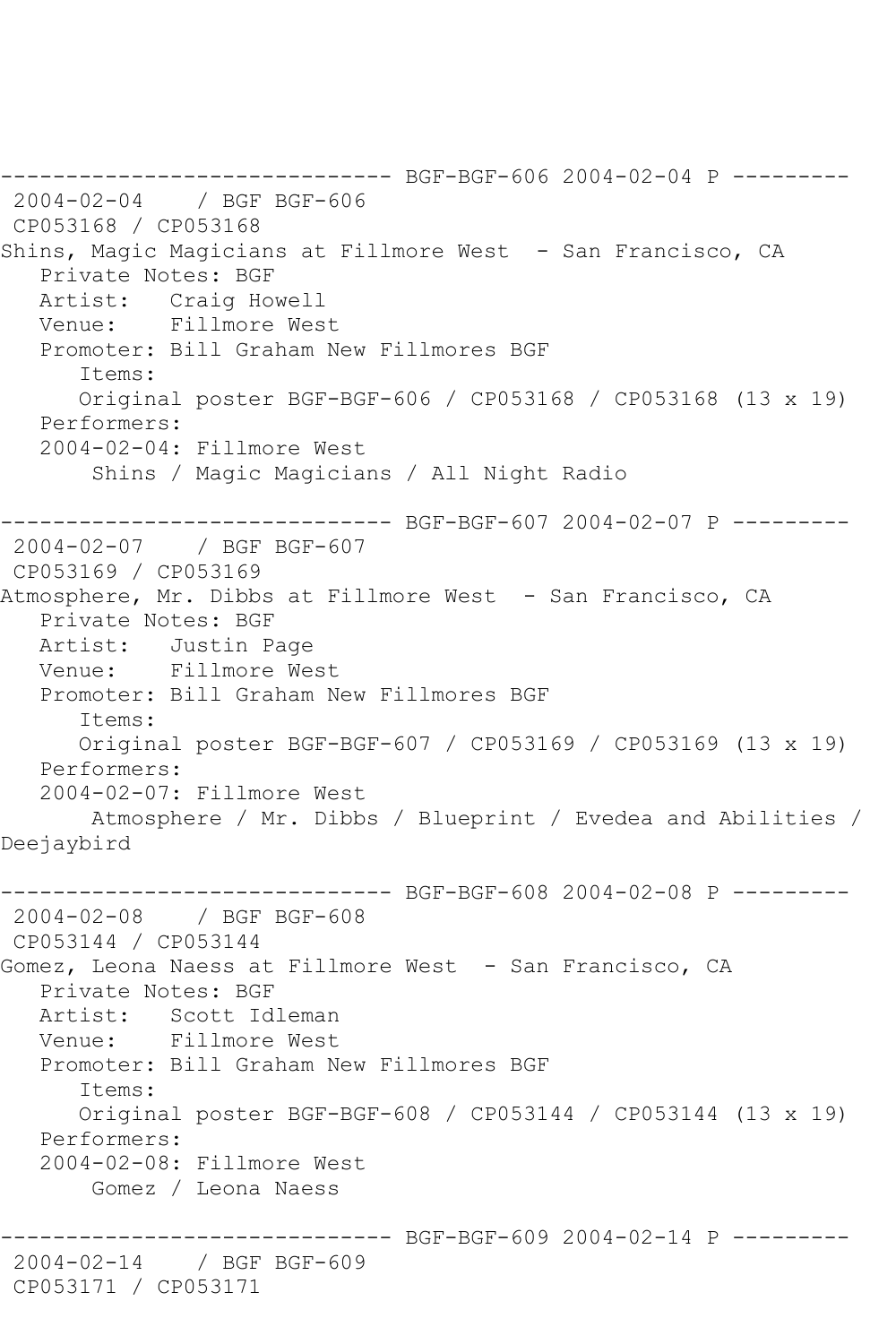Prince at Fillmore West - San Francisco, CA Private Notes: BGF Artist: Rex Ray Venue: Fillmore West Promoter: Bill Graham New Fillmores BGF Items: Original poster BGF-BGF-609 / CP053171 / CP053171 (13 x 19) Performers: 2004-02-14 2004-02-15: Fillmore West Prince ------------------------------ BGF-BGF-610 2004-03-02 P --------- 2004-03-02 / BGF BGF-610 CP053172 / CP053172 Ratdog, Nobody's Human at Fillmore West - San Francisco, CA Private Notes: BGF Artist: Bill Bain Venue: Fillmore West Promoter: Bill Graham New Fillmores BGF Items: Original poster BGF-BGF-610 / CP053172 / CP053172 (13 x 19) Performers: 2004-03-02 2004-03-03: Fillmore West Ratdog / Nobody's Human / Waybacks ------------------------------ BGF-BGF-611 2004-03-05 P --------- 2004-03-05 / BGF BGF-611 CP053173 / CP053173 Rufus Wainwright, Shannon McNally at Fillmore West - San Francisco, CA Private Notes: BGF Artist: Bonnie Tompkins Venue: Fillmore West Promoter: Bill Graham New Fillmores BGF Items: Original poster BGF-BGF-611 / CP053173 / CP053173 (13 x 19) Performers: 2004-03-05: Fillmore West Rufus Wainwright / Shannon McNally 2004-03-06: Rufus Wainwright / Joan as Police Woman ------------------------------ BGF-BGF-612 2004-03-16 P --------- 2004-03-16 / BGF BGF-612 CP053174 / CP053174 Yeah Yeah Yeahs, Har Mar Superstar at Fillmore West - San Francisco, CA Private Notes: BGF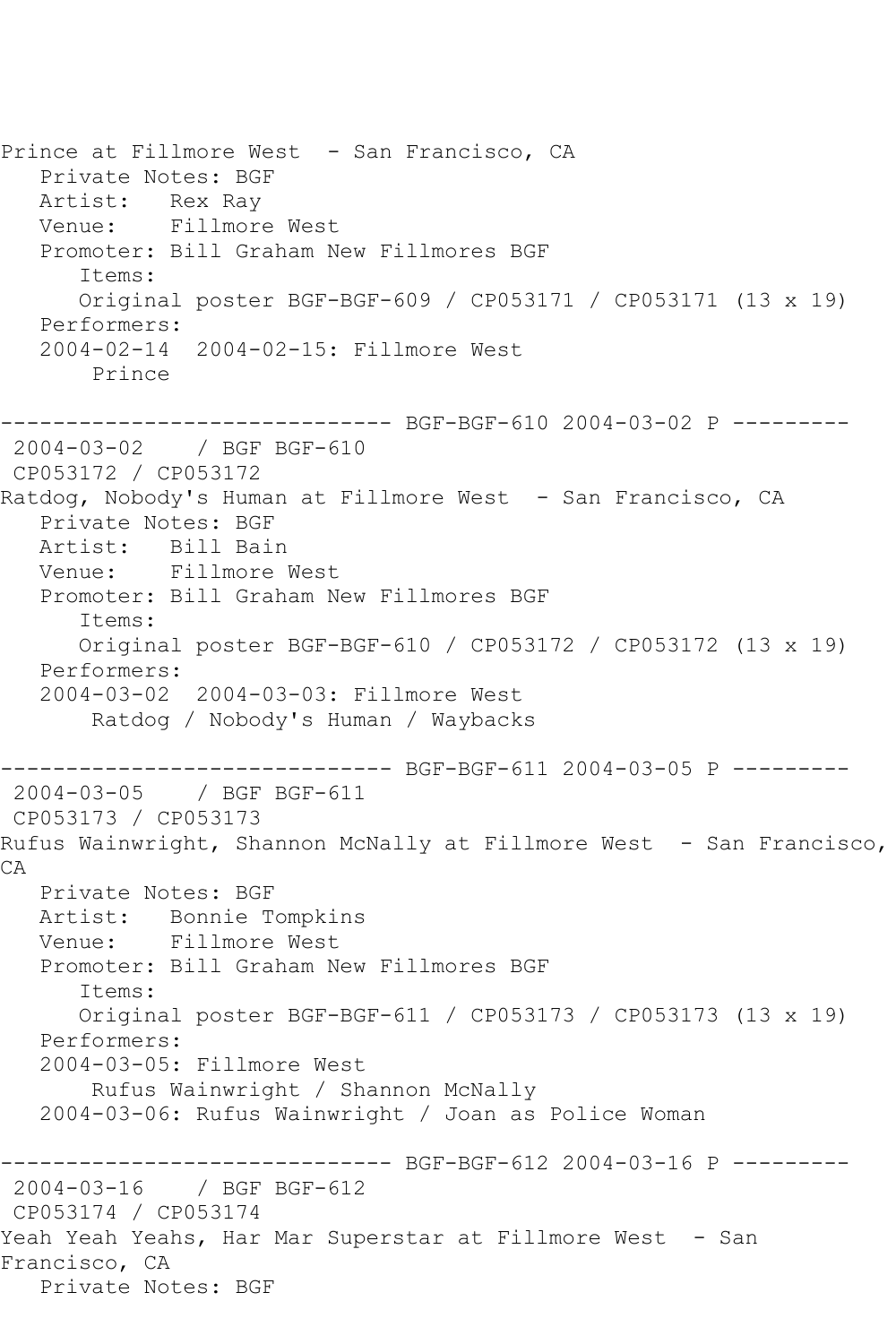Artist: John Mayroudis Venue: Fillmore West Promoter: Bill Graham New Fillmores BGF Items: Original poster BGF-BGF-612 / CP053174 / CP053174 (13 x 19) Performers: 2004-03-16 2004-03-17: Fillmore West Yeah Yeah Yeahs / Har Mar Superstar / Entrance ------------------------------ BGF-BGF-613 2004-03-26 P --------- 2004-03-26 / BGF BGF-613 CP053175 / CP053175 Michael Buble at Fillmore West - San Francisco, CA Private Notes: BGF Artist: Christopher Peterson Venue: Fillmore West Promoter: Bill Graham New Fillmores BGF Items: Original poster BGF-BGF-613 / CP053175 / CP053175 (13 x 19) Performers: 2004-03-26: Fillmore West Michael Buble ------------------------------ 2004-09-17 P --------- 2004-09-17 / Granddaddy, Super Furry Animals at Fillmore West [San Francisco, CA] Venue: Fillmore West Items: Original poster / Performers: 2004-09-17 2004-09-18: Fillmore West Granddaddy / Super Furry Animals / Earlimart ------------------------------ 2004-12-18 P --------- 2004-12-18 / CP007206 Complete Bill Graham BG Series (all originals: posters, handbills, and cards) \$200,000 Notes: Bill Graham Presents Original Series \$200,000 Complete set, 289 Posters, 48 Handbills, 285 Cards. All Originals. {!P CP007206 "BG-105, The Flying Eyeball by Rick Griffin"} In the beginning of what was to become "The Sixties," there were a series of dances put on by Family Dog in San Francisco that eventually settled into the Avalon Ballroom. For a brief, but exhilarating two year run, the dancehalls of the Family Dog and its competitor Bill Graham at the Fillmore Auditorium were the focus of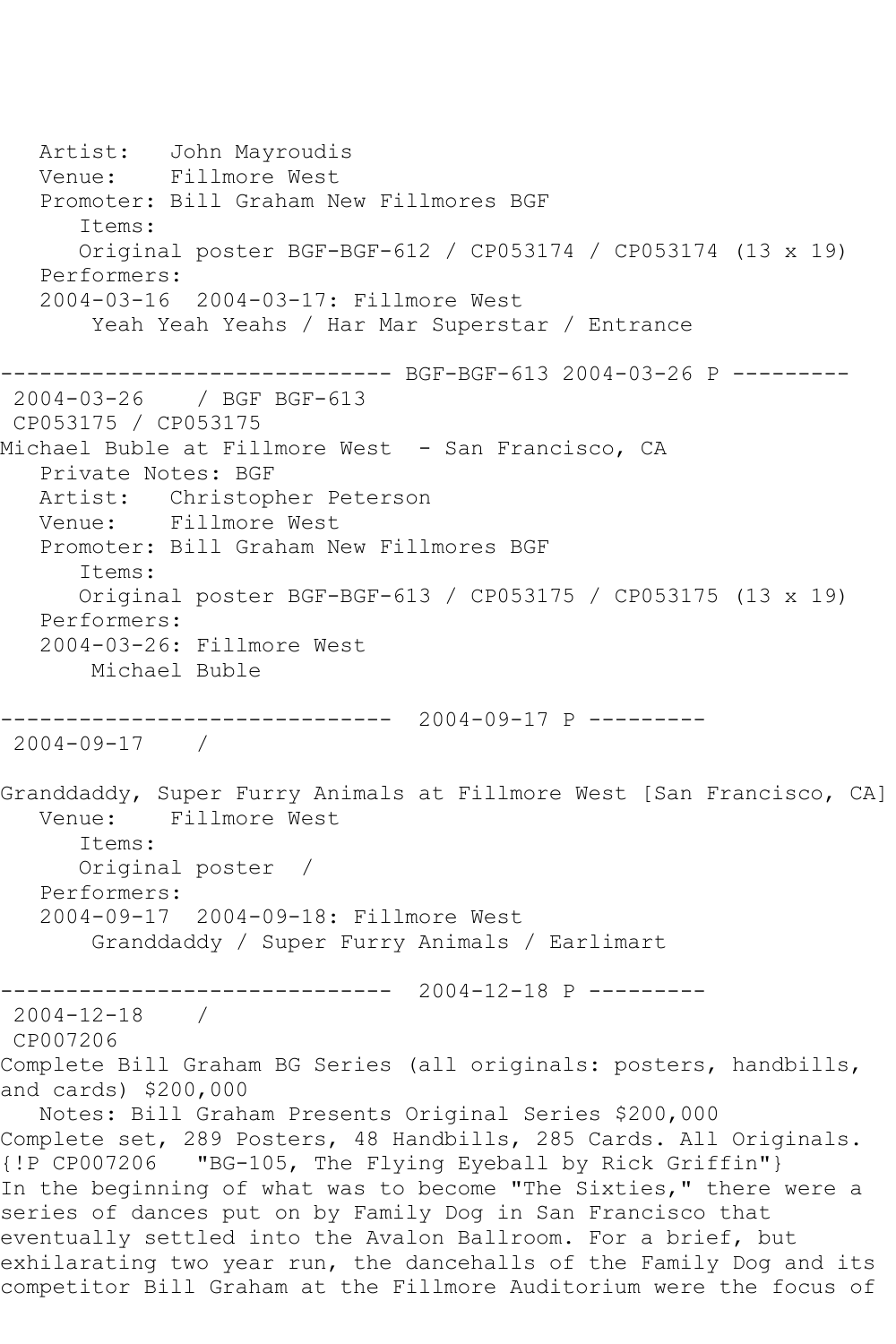a new sense of community among younger people that marked the birth of an era in our cultural history that is indelibly engraved in our social memory, one that will be probably be written about centuries from today. It was more than a dance craze; it was more than a drug craze. The results of that time echo today throughout our society, through an interest in natural and organic foods, natural healing and preventative medicine, spiritual awareness, home schooling, home birth, and a host of other spin-offs that continue to reverberate. It is a fact that those same alternative-culture youths singlehandedly walked in the back door of society and took over what has become our principal means of communication, the Internet. It was conceived and is run today mostly by hippies, albeit now, well-paid hippies.

The poster art that was created during that time is a visible reminder of those days, as vibrant and communicative as it ever was. These handbills, cards, and posters advertising the next dance could be found plastered over many a wall and ceiling back in the day. Today, a lot of these same posters are rare items, keenly sought after, and highly prized. And they have appreciated in value. Poster that cost \$1 back then can fetch thousands now. The nostalgia is wearing off these items, leaving the historical and artistic value very much intact.

There has not been another complete set of Family Dog or Bill Graham original posters, handbills, and cards of this quality on the market for many years. This set is now available to the right investor. A complete inventory of this collection is available for your scrutiny.

Contact Michael Erlewine at info@ClassicPosters.com with questions of for more details.

{!P CP005828 "BG-029, The Sound by Wes Wilson"}

A Brief Introduction to the Family Dog and Bill Graham Series Between the years 1966 and 1971, a number of promoters produced weekly psychedelic rock concerts in San Francisco. Foremost among these were the Family Dog Presents (Avalon Ballroom) and the Bill Graham Presents (Fillmore Auditorium). Together they produced over 440 concerts, each of which was advertised by a sequentially numbered image, which was printed in both large (poster) size and small (postcard or handbill size). Altogether some 70 graphic artists were involved, many of them now almost legendary. Virtually every famous rock star of the time appeared on these posters, handbills and postcards, and these images have become renowned throughout the world as the best example of psychedelic rock-concert poster art.

Individual items from these series appear in numerous museums and are sought after by collectors the world over. The few existing complete sets of original printings, which are less than thirty and probably fewer than 25 such, are among the great collections in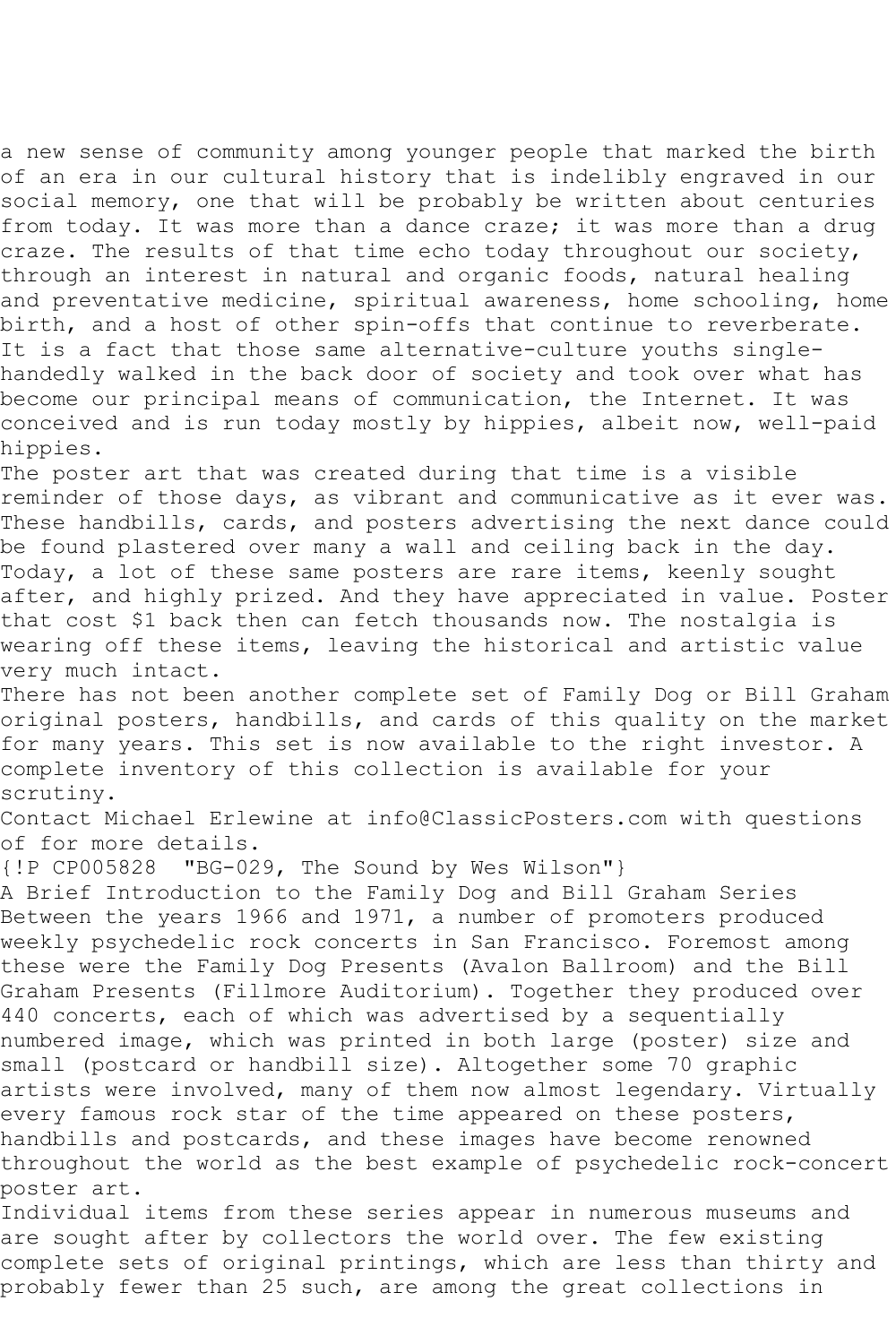modern graphic art. One of these sets is in the possession of the Rock n' Roll Hall of Fame in Cleveland, Ohio, and others are expected to be purchased by museums in the future. But today, most sets are still in the possession of private investors. Because of the rarity of certain images (press runs of early items were 1,000 or less), it is extremely unlikely there will ever be

more than a handful of additional complete sets, which took those collectors or their agents hundreds, if not thousands of hours (years of work) to complete. Over the years, these sets have performed extremely well as investments, and although it is impossible to predict the future, they are expected to continue to do so.

The following sets are hereby offered for sale. And they are not hastily assembled collections. Not only are these all originals, but both of these sets were collected and authenticated by Eric King, perhaps the most distinguished expert in these series and author of the definitive work on these posters, 'The Collector's Guide to Psychedelic Rock Concert Posters, Postcards, and Handbills 1965- 1973." These were personal collections of Mr. King and a letter of authenticity accompanies each set. King estimates that these sets are in the top 10 best sets for these items.

Each of these sets contains only original-issue posters, handbills, and postcards and each set comprises what Eric authenticates as all of the items to constitute a complete set. There are no 2nd printings, reprints, and so forth, but only the original posters. Many of these posters were signed by the artists themselves, which further increases their value. The authentication of these sets comes from Eric King and follows the guidelines laid down in his book.

## Bill Graham

This set of Bill Graham Presents (original series) original posters, handbills, and cards was carefully assembled by no less an authority on the subject than Eric King, who wrote the definitive work on the subject. He estimates that this set is also among the top 10 sets in the world. There are some 289 posters, 48 handbills, and 285 cards in the set, not to mention a number of variations and variants that are included. In addition, there are 83 artist signatures in this set, signed pieces from graphic masters like Victor Moscoso, Stanley Mouse, Alton Kelley, Greg Irons, Lee Conklin, David Singer, and Bonnie MacLean. The vast majority of the posters are in Near Mint condition. This set has been stored flat in archival grade boxes, interleaved with neutral-PH paper. There are very few sets in the world in this condition and none on the market that we know of.

 Venue: Fillmore West Promoter: Bill Graham Presents Items: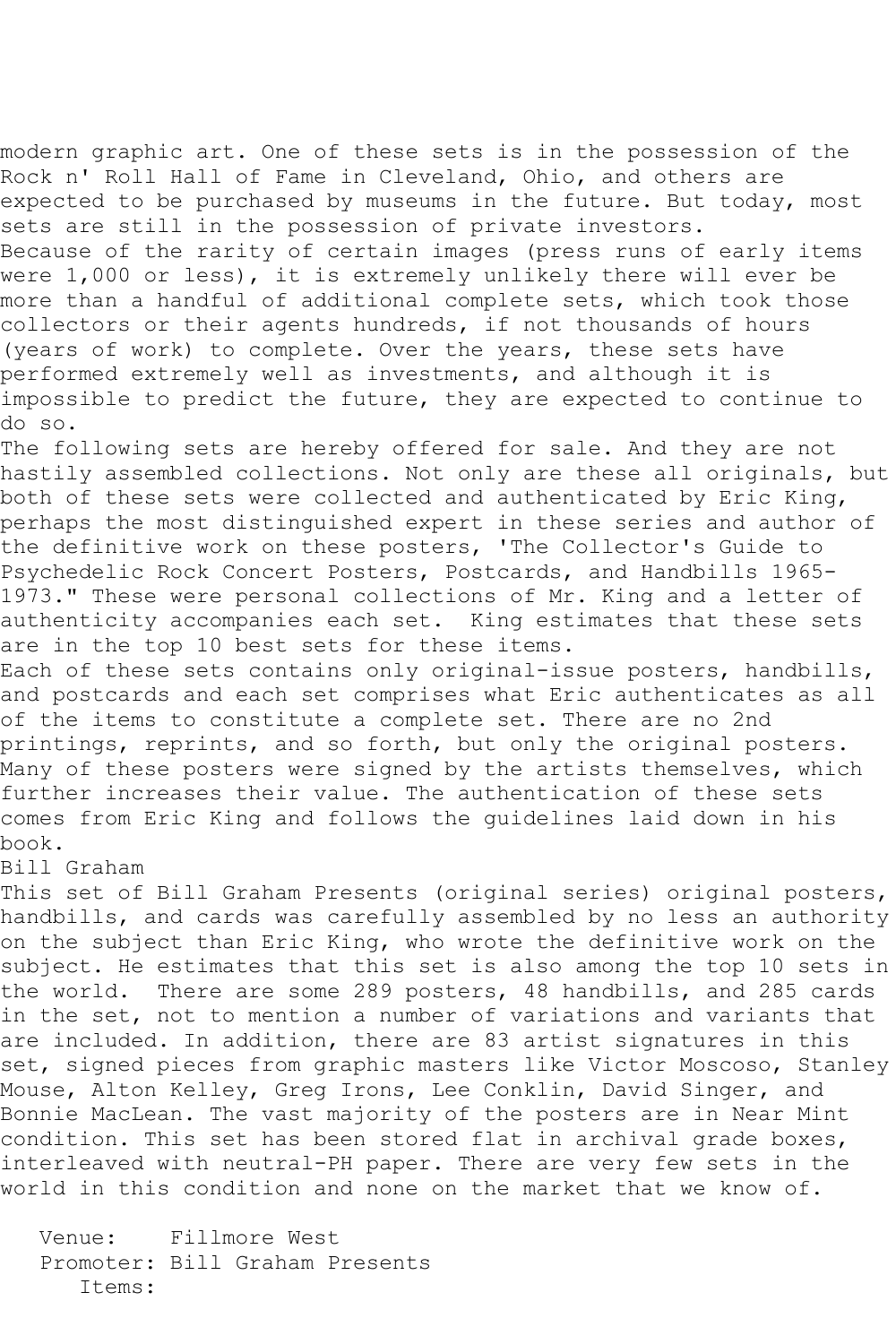```
 Original poster / CP007206
         Price: 20000.00
   Performers:
   2004-12-18: Fillmore West
------------------------------ zzzz-09-24 P ---------
zzzz-09-24 / 
CP052251 / CP052251
It's a Beautiful Day, Sons of Champlin at Fillmore West - San 
Francisco, CA
       Benefit: Benefit Show to Save the Children
   Venue: Fillmore West
   Promoter: Bay Area Drug Committee
       Items:
       Original poster / CP052251 / CP052251
   Performers:
   zzzz-09-24: Fillmore West
        It's a Beautiful Day / Sons of Champlin / Outlaws / 
Brotherhood of Light / Sanpaku / Ace of Cups / Terry Dolan / Biafara
------------------------------ zzzz-11-08 P ---------
zzzz-11-08 / 
CP052535 / CP052535
Incubus at Fillmore West - San Francisco, CA
      Benefit: Wish You Were Here
   Artist: Jermaine Rogers
   Venue: Fillmore West
       Items:
       Original poster / CP052535 / CP052535
   Performers:
   zzzz-11-08: Fillmore West
        Incubus
                    ------------------------------ FW zzzz-zz-zz P-1 ---------
zzzz-zz-zz / FW 
CP013798 / LC008
Santana, Michael Bloomfield at Fillmore West - San Francisco, CA
      Series: Grape Strike Benefit
   Artist: Lee Conklin
   Venue: Fillmore West
       Items:
       Original poster FW Edition 1 / CP013798 / LC008
   Performers:
   zzzz-zz-zz: Fillmore West
        Carlos Santana / Michael Bloomfield / Tongue and Groove / 
Shades of Joy
```